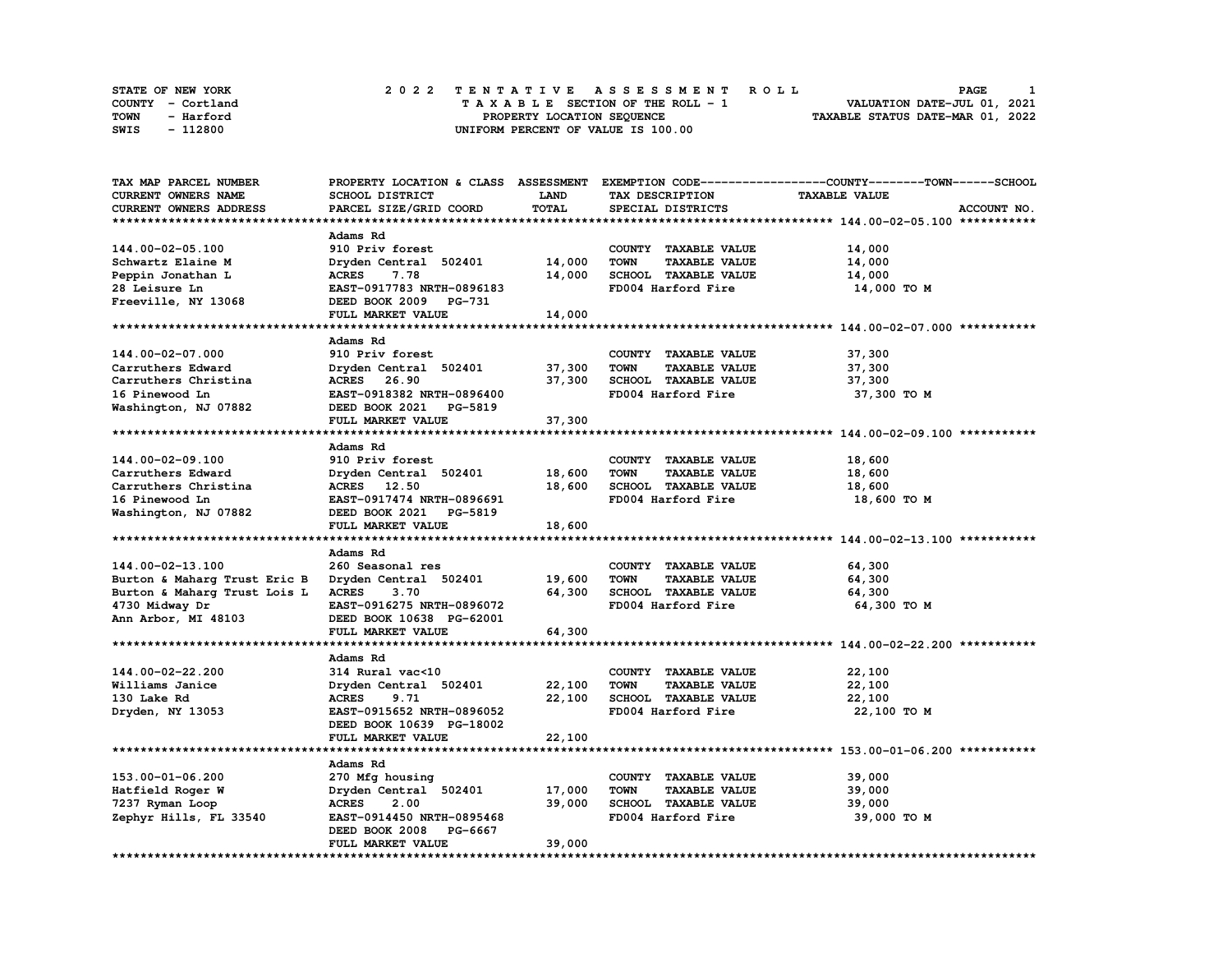| <b>STATE OF NEW YORK</b> | 2022 TENTATIVE ASSESSMENT ROLL          | PAGE                             |
|--------------------------|-----------------------------------------|----------------------------------|
| COUNTY - Cortland        | $T A X A B L E$ SECTION OF THE ROLL - 1 | VALUATION DATE-JUL 01, 2021      |
| TOWN<br>- Harford        | PROPERTY LOCATION SEQUENCE              | TAXABLE STATUS DATE-MAR 01, 2022 |
| - 112800<br>SWIS         | UNIFORM PERCENT OF VALUE IS 100.00      |                                  |

| TAX MAP PARCEL NUMBER                           |                                                         |             |                                     | PROPERTY LOCATION & CLASS ASSESSMENT EXEMPTION CODE-----------------COUNTY-------TOWN-----SCHOOL |
|-------------------------------------------------|---------------------------------------------------------|-------------|-------------------------------------|--------------------------------------------------------------------------------------------------|
| CURRENT OWNERS NAME                             | SCHOOL DISTRICT                                         | <b>LAND</b> | TAX DESCRIPTION                     | <b>TAXABLE VALUE</b>                                                                             |
| CURRENT OWNERS ADDRESS                          | PARCEL SIZE/GRID COORD                                  | TOTAL       | SPECIAL DISTRICTS                   | ACCOUNT NO.                                                                                      |
|                                                 |                                                         |             |                                     |                                                                                                  |
|                                                 | 765 Adams Rd                                            |             |                                     |                                                                                                  |
| 144.00-02-13.200                                | 312 Vac w/imprv                                         |             | COUNTY TAXABLE VALUE                | 9,000                                                                                            |
| Clapper Brian                                   | Dryden Central 502401                                   | 5,000       | <b>TOWN</b><br><b>TAXABLE VALUE</b> | 9,000                                                                                            |
| 765 Adams Rd                                    | <b>ACRES</b><br>2.49                                    | 9,000       | SCHOOL TAXABLE VALUE                | 9,000                                                                                            |
| Dryden, NY 13053                                | EAST-0916094 NRTH-0895894                               |             | FD004 Harford Fire                  | 9,000 TO M                                                                                       |
|                                                 | DEED BOOK 2014 PG-729                                   |             |                                     |                                                                                                  |
|                                                 |                                                         |             |                                     |                                                                                                  |
|                                                 | FULL MARKET VALUE                                       | 9,000       |                                     |                                                                                                  |
|                                                 |                                                         |             |                                     |                                                                                                  |
|                                                 | 771 Adams Rd                                            |             |                                     |                                                                                                  |
| 144.00-02-12.000                                | 260 Seasonal res                                        |             | COUNTY TAXABLE VALUE                | 9,000                                                                                            |
| Winters Dennis                                  | Dryden Central 502401                                   | 8,000       | <b>TOWN</b><br><b>TAXABLE VALUE</b> | 9,000                                                                                            |
| Terrizzi Tom                                    | <b>ACRES        3.90<br/>EAST-0916563  NRTH-0896186</b> | 9,000       | SCHOOL TAXABLE VALUE                | 9,000                                                                                            |
| 28 Juniper Hill Ln                              |                                                         |             | FD004 Harford Fire                  | 9,000 TO M                                                                                       |
| PO Box 175                                      | DEED BOOK 369<br>PG-235                                 |             |                                     |                                                                                                  |
| Wilmington, NY 12997                            | <b>FULL MARKET VALUE</b>                                | 9,000       |                                     |                                                                                                  |
|                                                 |                                                         |             |                                     |                                                                                                  |
|                                                 | 794 Adams Rd                                            |             |                                     |                                                                                                  |
| 153.00-01-07.200                                | 240 Rural res                                           |             | COUNTY TAXABLE VALUE                | 385,000                                                                                          |
| Lopez Daniel                                    | Dryden Central 502401                                   | 89,900      | <b>TOWN</b><br><b>TAXABLE VALUE</b> | 385,000                                                                                          |
| Lopez Jamie                                     | ACRES 58.08 BANKCORELOG                                 | 385,000     | SCHOOL TAXABLE VALUE                | 385,000                                                                                          |
| nopez camie<br>794 Adams Rd<br>Dryden, NY 13053 | EAST-0917141 NRTH-0894223                               |             | FD004 Harford Fire                  | 385,000 TO M                                                                                     |
|                                                 | DEED BOOK 2021 PG-1819                                  |             |                                     |                                                                                                  |
|                                                 | FULL MARKET VALUE                                       | 385,000     |                                     |                                                                                                  |
|                                                 |                                                         |             |                                     |                                                                                                  |
|                                                 | 802 Adams Rd                                            |             |                                     |                                                                                                  |
| 153.00-01-09.000                                | 910 Priv forest                                         |             | COUNTY TAXABLE VALUE                | 18,500                                                                                           |
|                                                 |                                                         | 18,500      | <b>TOWN</b><br><b>TAXABLE VALUE</b> |                                                                                                  |
| Cree Robert E                                   | Dryden Central 502401                                   |             |                                     | 18,500                                                                                           |
| Cree Martha J                                   | ACRES 12.43                                             | 18,500      | SCHOOL TAXABLE VALUE                | 18,500                                                                                           |
| 1665 Scotch Pine Way                            | EAST-0917309 NRTH-0892575                               |             | FD004 Harford Fire                  | 18,500 TO M                                                                                      |
| The Villages, FL 32162                          | DEED BOOK 2000 PG-2054                                  |             |                                     |                                                                                                  |
|                                                 | FULL MARKET VALUE                                       | 18,500      |                                     |                                                                                                  |
|                                                 |                                                         |             |                                     |                                                                                                  |
|                                                 | 812 Adams Rd                                            |             |                                     |                                                                                                  |
| 153.00-01-07.120                                | 240 Rural res                                           |             | COUNTY TAXABLE VALUE                | 270,000                                                                                          |
| Marsh Michael W                                 | Dryden Central 502401                                   | 89,900      | <b>TOWN</b><br><b>TAXABLE VALUE</b> | 270,000                                                                                          |
| Marsh Joanna M                                  | <b>ACRES</b> 58.08                                      | 270,000     | SCHOOL TAXABLE VALUE                | 270,000                                                                                          |
| 812 Adams Hill Rd                               | EAST-0918300 NRTH-0894210                               |             | FD004 Harford Fire                  | 270,000 то м                                                                                     |
| Dryden, NY 13053-9608                           | DEED BOOK 1996 PG-3670                                  |             |                                     |                                                                                                  |
|                                                 | FULL MARKET VALUE                                       | 270,000     |                                     |                                                                                                  |
|                                                 |                                                         |             |                                     |                                                                                                  |
|                                                 | 866 Adams Rd                                            |             |                                     |                                                                                                  |
| 153.00-01-07.112                                | 210 1 Family Res                                        |             | <b>BAS STAR 41854</b>               | 0<br>0<br>30,000                                                                                 |
| Klein David A                                   | Dryden Central 502401                                   | 24,600      | COUNTY TAXABLE VALUE                | 164,890                                                                                          |
| Klein Mary P                                    | <b>ACRES</b><br>7.04                                    | 164,890     | <b>TOWN</b><br><b>TAXABLE VALUE</b> | 164,890                                                                                          |
| 866 Adams Rd                                    | EAST-0918784 NRTH-0895362                               |             | SCHOOL TAXABLE VALUE                | 134,890                                                                                          |
| Dryden, NY 13053                                | DEED BOOK 2001<br><b>PG-4543</b>                        |             | FD004 Harford Fire                  | 164,890 то м                                                                                     |
|                                                 | FULL MARKET VALUE                                       | 164,890     |                                     |                                                                                                  |
|                                                 |                                                         |             |                                     |                                                                                                  |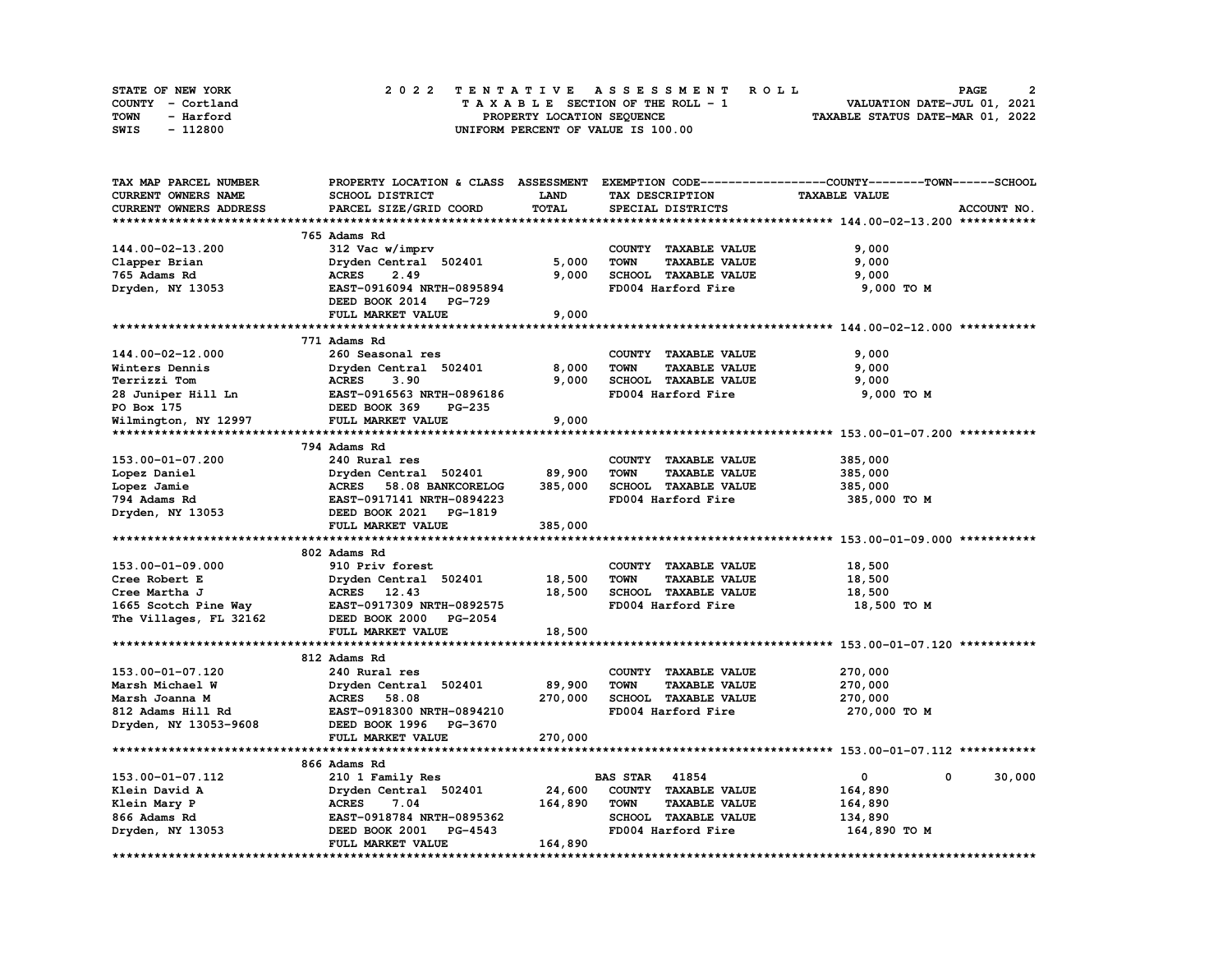| STATE OF NEW YORK | 2022 TENTATIVE ASSESSMENT ROLL          | <b>PAGE</b>                      |
|-------------------|-----------------------------------------|----------------------------------|
| COUNTY - Cortland | $T A X A B L E$ SECTION OF THE ROLL - 1 | VALUATION DATE-JUL 01, 2021      |
| TOWN<br>- Harford | PROPERTY LOCATION SEQUENCE              | TAXABLE STATUS DATE-MAR 01, 2022 |
| - 112800<br>SWIS  | UNIFORM PERCENT OF VALUE IS 100.00      |                                  |

| TAX MAP PARCEL NUMBER  |                           |             |                                     | PROPERTY LOCATION & CLASS ASSESSMENT EXEMPTION CODE-----------------COUNTY-------TOWN------SCHOOL |
|------------------------|---------------------------|-------------|-------------------------------------|---------------------------------------------------------------------------------------------------|
| CURRENT OWNERS NAME    | SCHOOL DISTRICT           | <b>LAND</b> | TAX DESCRIPTION                     | <b>TAXABLE VALUE</b>                                                                              |
| CURRENT OWNERS ADDRESS | PARCEL SIZE/GRID COORD    | TOTAL       | SPECIAL DISTRICTS                   | ACCOUNT NO.                                                                                       |
|                        |                           |             |                                     |                                                                                                   |
|                        | 1024 Adams Rd             |             |                                     |                                                                                                   |
| 153.00-01-06.110       | 105 Vac farmland          |             | COUNTY TAXABLE VALUE                | 142,400                                                                                           |
| Shipman Michael L      | Dryden Central 502401     | 142,400     | <b>TOWN</b><br><b>TAXABLE VALUE</b> | 142,400                                                                                           |
| 1186 Daisy Hollow Rd   | ACRES 133.45              | 142,400     | SCHOOL TAXABLE VALUE                | 142,400                                                                                           |
| Dryden, NY 13053       | EAST-0915509 NRTH-0894821 |             | FD004 Harford Fire                  | 142,400 TO M                                                                                      |
|                        |                           |             |                                     |                                                                                                   |
|                        | DEED BOOK 2008 PG-6668    |             |                                     |                                                                                                   |
|                        | FULL MARKET VALUE         | 142,400     |                                     |                                                                                                   |
|                        |                           |             |                                     |                                                                                                   |
|                        | 777,781 Adams Rd          |             |                                     |                                                                                                   |
| 144.00-02-11.000       | 241 Rural res&ag          |             | <b>ENH STAR 41834</b>               | $\mathbf 0$<br>74,900<br>0                                                                        |
| Wallen Judith C        | Dryden Central 502401     | 78,100      | COUNTY TAXABLE VALUE                | 153,000                                                                                           |
| PO Box 285             | ACRES 49.80               | 153,000     | <b>TOWN</b><br><b>TAXABLE VALUE</b> | 153,000                                                                                           |
| Dryden, NY 13053-0285  | EAST-0916072 NRTH-0896489 |             | SCHOOL TAXABLE VALUE                | 78,100                                                                                            |
|                        | DEED BOOK 369<br>PG-361   |             | FD004 Harford Fire                  | 153,000 TO M                                                                                      |
|                        | FULL MARKET VALUE         | 153,000     |                                     |                                                                                                   |
|                        |                           |             |                                     |                                                                                                   |
|                        | Babcock Hollow Rd         |             |                                     |                                                                                                   |
| 145.00-01-10.111       | 312 Vac w/imprv           |             | COUNTY TAXABLE VALUE                | 88,000                                                                                            |
| Wallace Trust Larry B  | Cortland City 110200      | 87,800      | <b>TOWN</b><br><b>TAXABLE VALUE</b> | 88,000                                                                                            |
| Richmond Trust Larri J | ACRES 86.10               | 88,000      | SCHOOL TAXABLE VALUE                | 88,000                                                                                            |
| 1139 Ellis Hollow Rd   | EAST-0924829 NRTH-0901981 |             | FD004 Harford Fire                  | 88,000 TO M                                                                                       |
| Ithaca, NY 14850       | DEED BOOK 2021 PG-5971    |             |                                     |                                                                                                   |
|                        | FULL MARKET VALUE         | 88,000      |                                     |                                                                                                   |
|                        |                           |             |                                     |                                                                                                   |
|                        |                           |             |                                     |                                                                                                   |
|                        | Babcock Hollow Rd         |             |                                     |                                                                                                   |
| 145.00-01-10.211       | 321 Abandoned ag          |             | COUNTY TAXABLE VALUE                | 28,300                                                                                            |
| del Rosario Traci      | Cortland City 110200      | 28,300      | <b>TAXABLE VALUE</b><br><b>TOWN</b> | 28,300                                                                                            |
| 1442 Babcock Hollow Rd | <b>ACRES</b> 20.00        | 28,300      | SCHOOL TAXABLE VALUE                | 28,300                                                                                            |
| Marathon, NY 13803     | EAST-0926061 NRTH-0903507 |             | FD004 Harford Fire                  | 28,300 TO M                                                                                       |
|                        | DEED BOOK 2010 PG-3037    |             |                                     |                                                                                                   |
|                        | FULL MARKET VALUE         | 28,300      |                                     |                                                                                                   |
|                        |                           |             |                                     |                                                                                                   |
|                        | Babcock Hollow Rd         |             |                                     |                                                                                                   |
| 145.00-01-10.212       | 321 Abandoned ag          |             | COUNTY TAXABLE VALUE                | 32,600                                                                                            |
| Wallace Trust Larry B  | Cortland City 110200      | 32,600      | <b>TOWN</b><br><b>TAXABLE VALUE</b> | 32,600                                                                                            |
| Richmond Trust Larri J | ACRES 23.30               | 32,600      | SCHOOL TAXABLE VALUE                | 32,600                                                                                            |
| 1139 Ellis Hollow Rd   | EAST-0925030 NRTH-0903283 |             | FD004 Harford Fire                  | 32,600 TO M                                                                                       |
| Ithaca, NY 14850       | DEED BOOK 2021 PG-5971    |             |                                     |                                                                                                   |
|                        | FULL MARKET VALUE         | 32,600      |                                     |                                                                                                   |
|                        |                           |             |                                     |                                                                                                   |
|                        | Babcock Hollow Rd         |             |                                     |                                                                                                   |
| 145.00-01-11.100       | 910 Priv forest           |             | COUNTY TAXABLE VALUE                | 18,700                                                                                            |
| del Rosario Traci      | Marathon Centra 113401    | 18,700      | <b>TOWN</b><br><b>TAXABLE VALUE</b> | 18,700                                                                                            |
|                        | ACRES 12.60               | 18,700      | SCHOOL TAXABLE VALUE                | 18,700                                                                                            |
| 1442 Babcock Hollow Rd |                           |             |                                     |                                                                                                   |
| Marathon, NY 13803     | EAST-0926858 NRTH-0903414 |             | FD004 Harford Fire                  | 18,700 TO M                                                                                       |
|                        | DEED BOOK 2010 PG-3037    |             |                                     |                                                                                                   |
|                        | FULL MARKET VALUE         | 18,700      |                                     |                                                                                                   |
|                        |                           |             |                                     |                                                                                                   |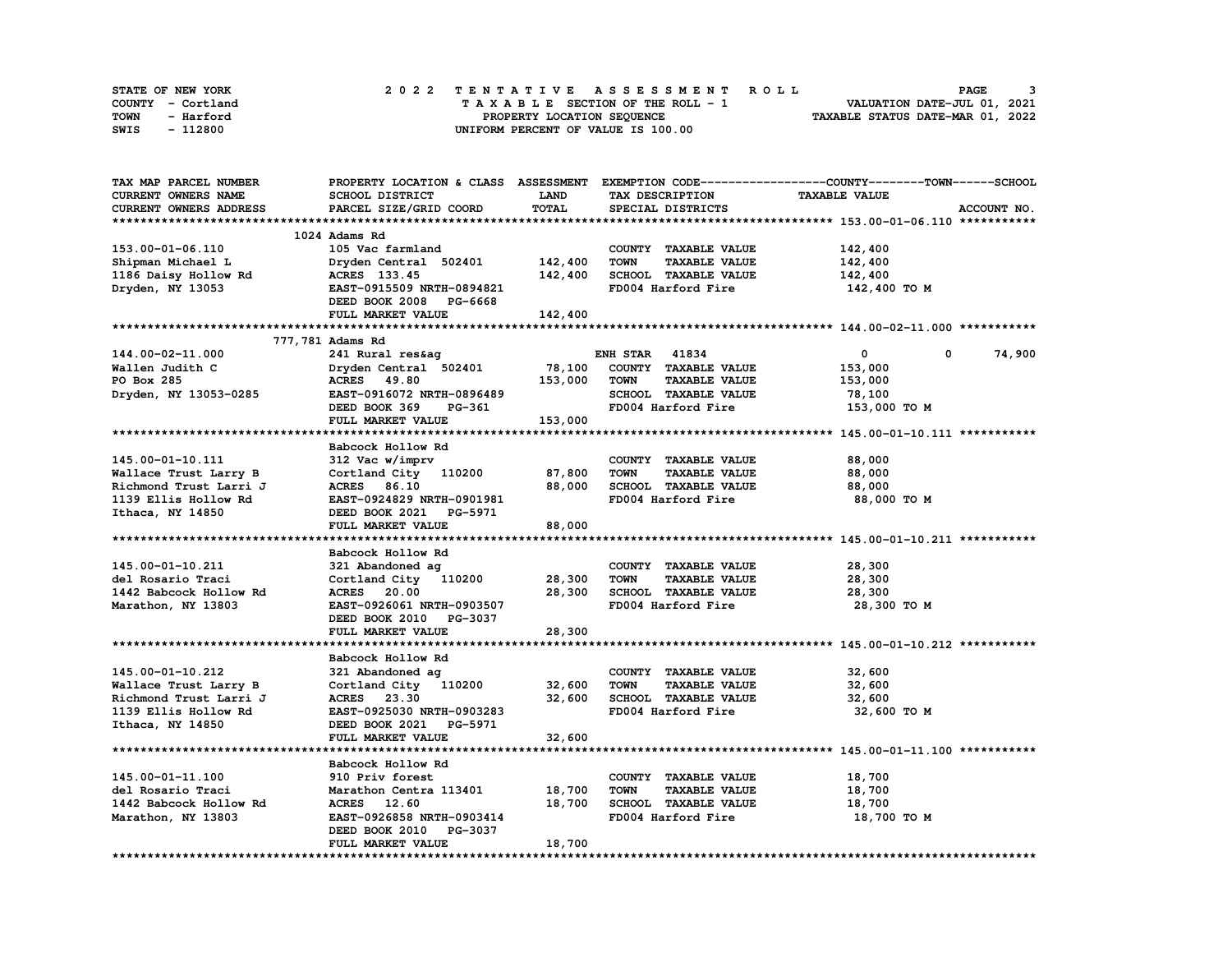| STATE OF NEW YORK | 2022 TENTATIVE ASSESSMENT ROLL     | PAGE                             |
|-------------------|------------------------------------|----------------------------------|
| COUNTY - Cortland | TAXABLE SECTION OF THE ROLL - 1    | VALUATION DATE-JUL 01, 2021      |
| TOWN<br>- Harford | PROPERTY LOCATION SEQUENCE         | TAXABLE STATUS DATE-MAR 01, 2022 |
| - 112800<br>SWIS  | UNIFORM PERCENT OF VALUE IS 100.00 |                                  |

| TAX MAP PARCEL NUMBER     |                                            |             |                                                             | PROPERTY LOCATION & CLASS ASSESSMENT EXEMPTION CODE----------------COUNTY-------TOWN-----SCHOOL |  |
|---------------------------|--------------------------------------------|-------------|-------------------------------------------------------------|-------------------------------------------------------------------------------------------------|--|
| CURRENT OWNERS NAME       | SCHOOL DISTRICT                            | <b>LAND</b> | TAX DESCRIPTION                                             | <b>TAXABLE VALUE</b>                                                                            |  |
| CURRENT OWNERS ADDRESS    | PARCEL SIZE/GRID COORD                     | TOTAL       | SPECIAL DISTRICTS                                           | ACCOUNT NO.                                                                                     |  |
|                           |                                            |             |                                                             |                                                                                                 |  |
|                           | Babcock Hollow Rd                          |             |                                                             |                                                                                                 |  |
| 145.00-01-11.200          | 910 Priv forest                            |             | COUNTY TAXABLE VALUE                                        | 5,300                                                                                           |  |
| del Rosario Traci         | Marathon Centra 113401                     | 5,300       | <b>TAXABLE VALUE</b><br><b>TOWN</b>                         | 5,300                                                                                           |  |
| 1442 Babcock Hollow Rd    | <b>ACRES</b><br>3.20                       | 5,300       | SCHOOL TAXABLE VALUE                                        | 5,300                                                                                           |  |
| Marathon, NY 13803        | EAST-0926870 NRTH-0902687                  |             | FD004 Harford Fire                                          | 5,300 TO M                                                                                      |  |
|                           | DEED BOOK 10425 PG-56001                   |             |                                                             |                                                                                                 |  |
|                           | FULL MARKET VALUE                          | 5,300       |                                                             |                                                                                                 |  |
|                           |                                            |             |                                                             |                                                                                                 |  |
|                           | Babcock Hollow Rd                          |             |                                                             |                                                                                                 |  |
| 145.00-01-24.000          | 105 Vac farmland                           |             | AG COMMIT 41730                                             | 73,980<br>73,980<br>73,980                                                                      |  |
| Tillotson Richard L       | Marathon Centra 113401                     | 122,100     | COUNTY TAXABLE VALUE                                        | 48,120                                                                                          |  |
| Tilltson Georgie B        | <b>ACRES</b> 98.32                         | 122,100     | <b>TAXABLE VALUE</b><br><b>TOWN</b>                         | 48,120                                                                                          |  |
| 326 Champlin Rd           | EAST-0927705 NRTH-0896924                  |             | SCHOOL TAXABLE VALUE                                        | 48,120                                                                                          |  |
| Groton, NY 13073          | DEED BOOK 2017 PG-4372                     |             | FD004 Harford Fire                                          | 122,100 TO M                                                                                    |  |
|                           | FULL MARKET VALUE                          | 122,100     |                                                             |                                                                                                 |  |
| MAY BE SUBJECT TO PAYMENT |                                            |             |                                                             |                                                                                                 |  |
| UNDER AGDIST LAW TIL 2029 |                                            |             |                                                             |                                                                                                 |  |
|                           |                                            |             |                                                             |                                                                                                 |  |
|                           | Babcock Hollow Rd                          |             |                                                             |                                                                                                 |  |
| 145.00-01-31.000          | 105 Vac farmland                           |             | AG-CEILING 41720                                            | 22,601<br>22,601<br>22,601                                                                      |  |
| Tillotson Richard G       | Marathon Centra 113401 33,400              |             | COUNTY TAXABLE VALUE                                        | 10,799                                                                                          |  |
| 1176 Bleck Rd             | <b>ACRES</b> 25.00                         | 33,400      | TOWN<br><b>TAXABLE VALUE</b>                                | 10,799                                                                                          |  |
| Marathon, NY 13803        | EAST-0929004 NRTH-0897445                  |             | SCHOOL TAXABLE VALUE                                        | 10,799                                                                                          |  |
|                           | DEED BOOK 2012 PG-1163                     |             | FD004 Harford Fire                                          | 33,400 TO M                                                                                     |  |
| MAY BE SUBJECT TO PAYMENT | FULL MARKET VALUE                          | 33,400      |                                                             |                                                                                                 |  |
| UNDER AGDIST LAW TIL 2026 |                                            |             |                                                             |                                                                                                 |  |
|                           |                                            |             |                                                             |                                                                                                 |  |
|                           | Babcock Hollow Rd                          |             |                                                             |                                                                                                 |  |
| 145.00-01-32.110          | 322 Rural vac>10                           |             | COUNTY TAXABLE VALUE                                        | 15,400                                                                                          |  |
| McAllister Morgan R L     | Marathon Centra 113401 15,400              |             | <b>TOWN</b><br><b>TAXABLE VALUE</b>                         | 15,400                                                                                          |  |
| McAllister Barbara J      | <b>ACRES</b> 11.00                         | 15,400      | SCHOOL TAXABLE VALUE                                        | 15,400                                                                                          |  |
| 1069 Babcock Hollow Rd    | EAST-0929016 NRTH-0896285                  |             | FD004 Harford Fire                                          | 15,400 TO M                                                                                     |  |
| Marathon, NY 13803        | DEED BOOK 10612 PG-21001                   |             |                                                             |                                                                                                 |  |
|                           | FULL MARKET VALUE                          | 15,400      |                                                             |                                                                                                 |  |
|                           |                                            |             |                                                             |                                                                                                 |  |
|                           | Babcock Hollow Rd                          |             |                                                             |                                                                                                 |  |
| 145.00-01-35.000          | 314 Rural vac<10<br>Marathon Centra 113401 |             | COUNTY TAXABLE VALUE                                        | 6,600                                                                                           |  |
| McAllister Morgan R L     |                                            | 6,600       | <b>TAXABLE VALUE</b><br><b>TOWN</b><br>SCHOOL TAXABLE VALUE | 6,600                                                                                           |  |
| McAllister Barbara J      | <b>ACRES</b><br>4.07                       | 6,600       | FD004 Harford Fire                                          | 6,600<br>6,600 TO M                                                                             |  |
| 1069 Babcock Hollow Rd    | EAST-0929705 NRTH-0895900                  |             |                                                             |                                                                                                 |  |
| Marathon, NY 13803        | DEED BOOK 10612 PG-21001                   | 6,600       |                                                             |                                                                                                 |  |
|                           | FULL MARKET VALUE                          |             |                                                             |                                                                                                 |  |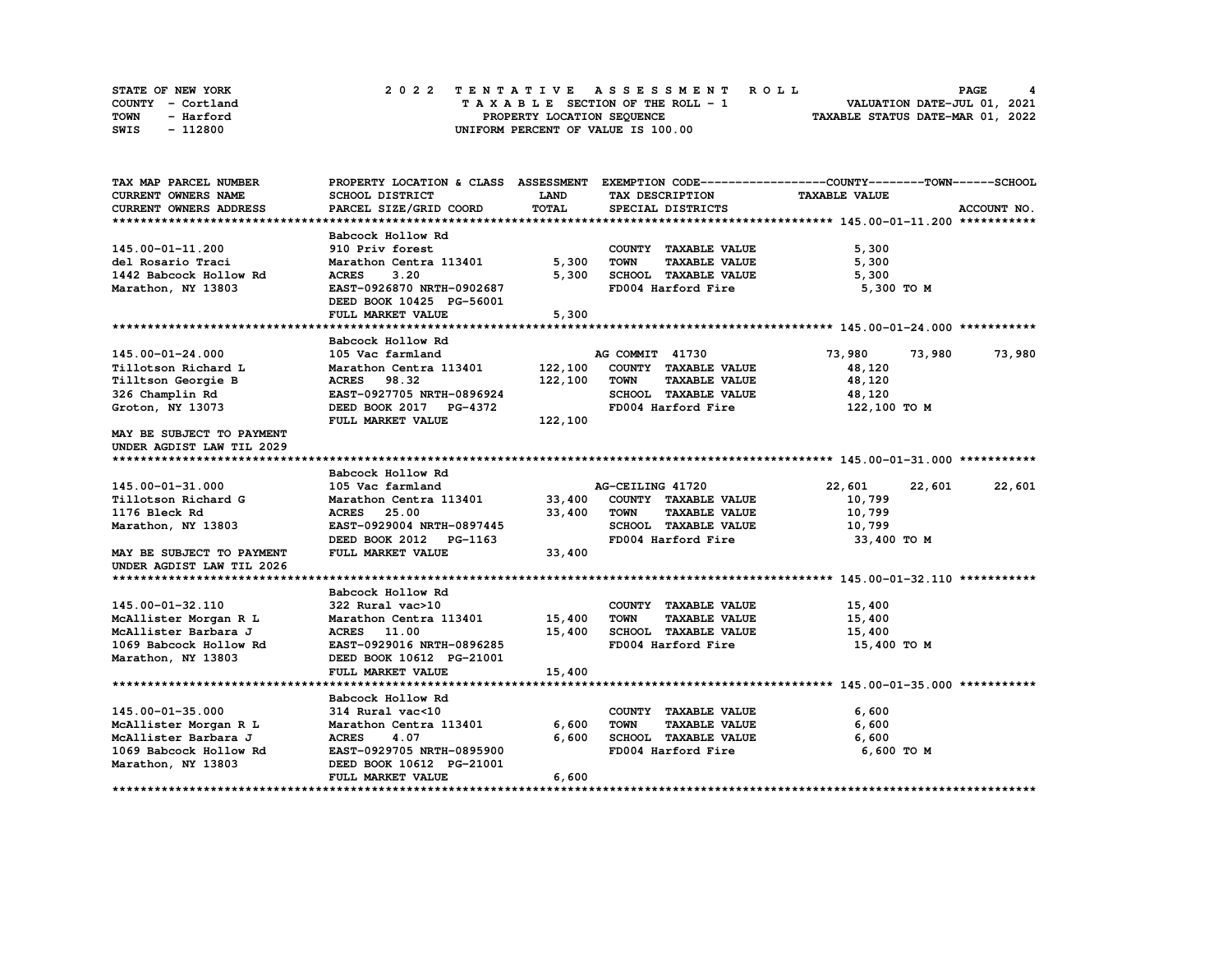| STATE OF NEW YORK | 2022 TENTATIVE ASSESSMENT ROLL     | PAGE                             |
|-------------------|------------------------------------|----------------------------------|
| COUNTY - Cortland | TAXABLE SECTION OF THE ROLL - 1    | VALUATION DATE-JUL 01, 2021      |
| TOWN<br>- Harford | PROPERTY LOCATION SEQUENCE         | TAXABLE STATUS DATE-MAR 01, 2022 |
| - 112800<br>SWIS  | UNIFORM PERCENT OF VALUE IS 100.00 |                                  |

| TAX MAP PARCEL NUMBER         |                                            |             |                                              | PROPERTY LOCATION & CLASS ASSESSMENT EXEMPTION CODE----------------COUNTY-------TOWN-----SCHOOL |             |
|-------------------------------|--------------------------------------------|-------------|----------------------------------------------|-------------------------------------------------------------------------------------------------|-------------|
| <b>CURRENT OWNERS NAME</b>    | SCHOOL DISTRICT                            | <b>LAND</b> | TAX DESCRIPTION                              | <b>TAXABLE VALUE</b>                                                                            |             |
| <b>CURRENT OWNERS ADDRESS</b> | PARCEL SIZE/GRID COORD                     | TOTAL       | SPECIAL DISTRICTS                            |                                                                                                 | ACCOUNT NO. |
|                               |                                            |             |                                              |                                                                                                 |             |
|                               | Babcock Hollow Rd                          |             |                                              |                                                                                                 |             |
| 145.00-02-02.100              | 920 Priv Hunt/Fi                           |             | COUNTY TAXABLE VALUE                         | 77,100                                                                                          |             |
| Lynch Garry B                 | Marathon Centra 113401 77,100              |             | <b>TOWN</b><br><b>TAXABLE VALUE</b>          | 77,100                                                                                          |             |
| 1232 Babcock Hollow Rd        | <b>ACRES</b><br>65.00                      | 77,100      | SCHOOL TAXABLE VALUE                         | 77,100                                                                                          |             |
| Marathon, NY 13803-1003       | EAST-0928414 NRTH-0899150                  |             | FD004 Harford Fire                           | 77,100 TO M                                                                                     |             |
|                               | DEED BOOK 2000 PG-1198                     |             |                                              |                                                                                                 |             |
|                               | FULL MARKET VALUE                          | 77,100      |                                              |                                                                                                 |             |
|                               |                                            |             |                                              |                                                                                                 |             |
|                               | Babcock Hollow Rd                          |             |                                              |                                                                                                 |             |
| 145.00-02-06.000              | 312 Vac w/imprv                            |             | COUNTY TAXABLE VALUE                         | 11,700                                                                                          |             |
| Lynch Gary                    | Marathon Centra 113401                     | 2,800       | <b>TOWN</b><br><b>TAXABLE VALUE</b>          | 11,700                                                                                          |             |
| 1232 Babcock Hollow Rd        | <b>ACRES</b><br>1.50                       | 11,700      | SCHOOL TAXABLE VALUE                         | 11,700                                                                                          |             |
| Marathon, NY 13803-1003       | EAST-0928430 NRTH-0898308                  |             | FD004 Harford Fire                           | 11,700 TO M                                                                                     |             |
|                               | DEED BOOK 2002 PG-2420                     |             |                                              |                                                                                                 |             |
|                               | FULL MARKET VALUE                          | 11,700      |                                              |                                                                                                 |             |
|                               |                                            |             |                                              |                                                                                                 |             |
|                               | Babcock Hollow Rd                          |             |                                              |                                                                                                 |             |
| 154.00-01-08.112              |                                            |             |                                              |                                                                                                 |             |
|                               | 321 Abandoned ag<br>Marathon Centra 113401 | 4,500       | COUNTY TAXABLE VALUE<br><b>TAXABLE VALUE</b> | 4,500<br>4,500                                                                                  |             |
| Burvee Robert                 |                                            |             | <b>TOWN</b>                                  |                                                                                                 |             |
| Burvee Kelly                  | 6.00<br><b>ACRES</b>                       | 4,500       | SCHOOL TAXABLE VALUE                         | 4,500                                                                                           |             |
| 1011 Burvee Rd                | EAST-0929118 NRTH-0893365                  |             | FD004 Harford Fire                           | 4,500 TO M                                                                                      |             |
| Marathon, NY 13803            | DEED BOOK 2019 PG-2732                     |             |                                              |                                                                                                 |             |
|                               | FULL MARKET VALUE                          | 4,500       |                                              |                                                                                                 |             |
|                               |                                            |             |                                              |                                                                                                 |             |
|                               | Babcock Hollow Rd                          |             |                                              |                                                                                                 |             |
| 154.00-01-08.120              | 321 Abandoned ag                           |             | COUNTY TAXABLE VALUE                         | 49,100                                                                                          |             |
| Diaz Eric                     | Marathon Centra 113401                     | 49,100      | TOWN<br><b>TAXABLE VALUE</b>                 | 49,100                                                                                          |             |
| Diaz BobbieJo                 | ACRES 31.24                                | 49,100      | SCHOOL TAXABLE VALUE                         | 49,100                                                                                          |             |
| 1612 Lewis Rd                 | EAST-0929090 NRTH-0894340                  |             | FD004 Harford Fire                           | 49,100 TO M                                                                                     |             |
| Montrose, PA 18801            | DEED BOOK 2016 PG-5210                     |             |                                              |                                                                                                 |             |
|                               | FULL MARKET VALUE                          | 49,100      |                                              |                                                                                                 |             |
|                               |                                            |             |                                              |                                                                                                 |             |
|                               | Babcock Hollow Rd                          |             |                                              |                                                                                                 |             |
| 154.00-01-08.200              | 314 Rural vac<10                           |             | AG COMMIT 41730                              | 11,888<br>11,888                                                                                | 11,888      |
| Tillotson John W              | Marathon Centra 113401 13,700              |             | COUNTY TAXABLE VALUE                         | 1,812                                                                                           |             |
| Tillotson Rebecca A           | <b>ACRES</b><br>4.11                       | 13,700      | <b>TOWN</b><br><b>TAXABLE VALUE</b>          | 1,812                                                                                           |             |
| 676 Hunts Corners Rd          | EAST-0928496 NRTH-0894305                  |             | SCHOOL TAXABLE VALUE                         | 1,812                                                                                           |             |
| Marathon, NY 13803            | DEED BOOK 2002 PG-7255                     |             | FD004 Harford Fire                           | 13,700 TO M                                                                                     |             |
|                               | FULL MARKET VALUE                          | 13,700      |                                              |                                                                                                 |             |
| MAY BE SUBJECT TO PAYMENT     |                                            |             |                                              |                                                                                                 |             |
| UNDER AGDIST LAW TIL 2029     |                                            |             |                                              |                                                                                                 |             |
|                               |                                            |             |                                              |                                                                                                 |             |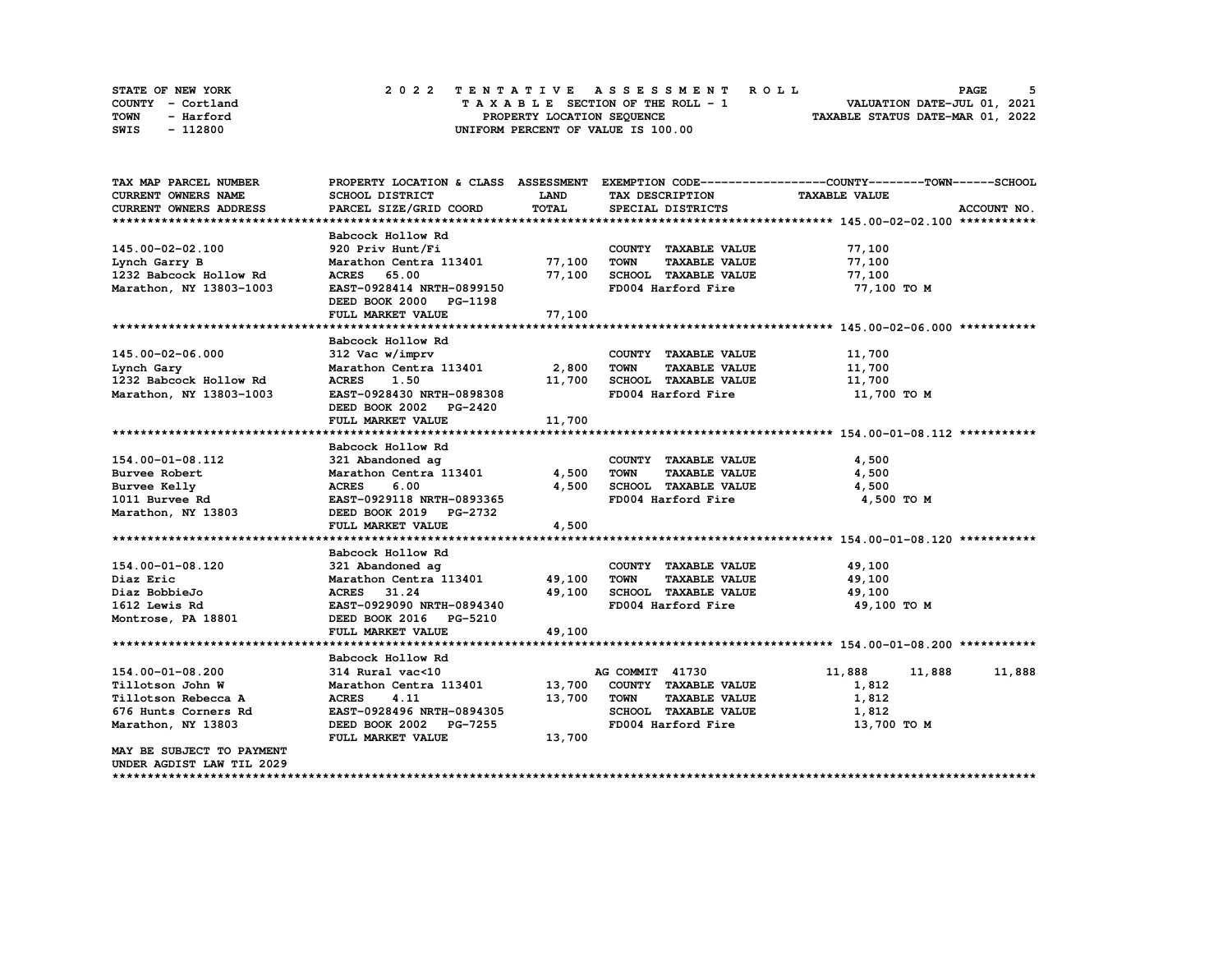| STATE OF NEW YORK | 2022 TENTATIVE ASSESSMENT ROLL     | PAGE                             |
|-------------------|------------------------------------|----------------------------------|
| COUNTY - Cortland | TAXABLE SECTION OF THE ROLL - 1    | VALUATION DATE-JUL 01, 2021      |
| TOWN<br>- Harford | PROPERTY LOCATION SEQUENCE         | TAXABLE STATUS DATE-MAR 01, 2022 |
| - 112800<br>SWIS  | UNIFORM PERCENT OF VALUE IS 100.00 |                                  |

| TAX MAP PARCEL NUMBER         | PROPERTY LOCATION & CLASS ASSESSMENT |              |                                     | EXEMPTION CODE-----------------COUNTY-------TOWN------SCHOOL |
|-------------------------------|--------------------------------------|--------------|-------------------------------------|--------------------------------------------------------------|
| <b>CURRENT OWNERS NAME</b>    | SCHOOL DISTRICT                      | LAND         | TAX DESCRIPTION                     | <b>TAXABLE VALUE</b>                                         |
| <b>CURRENT OWNERS ADDRESS</b> | PARCEL SIZE/GRID COORD               | <b>TOTAL</b> | SPECIAL DISTRICTS                   | ACCOUNT NO.                                                  |
|                               |                                      |              |                                     |                                                              |
|                               | Babcock Hollow Rd                    |              |                                     |                                                              |
| 154.00-02-04.000              | 910 Priv forest                      |              | COUNTY TAXABLE VALUE                | 66,200                                                       |
| Cotton Hanlon Inc             | Marathon Centra 113401               | 66,200       | <b>TOWN</b><br><b>TAXABLE VALUE</b> | 66,200                                                       |
| Forestry Dept                 | 51.89<br><b>ACRES</b>                | 66,200       | SCHOOL TAXABLE VALUE                | 66,200                                                       |
| Rt 224 Box 65                 | EAST-0928770 NRTH-0892043            |              | FD004 Harford Fire                  | 66,200 TO M                                                  |
| Cayuta, NY 14824-0065         | DEED BOOK 321<br><b>PG-713</b>       |              |                                     |                                                              |
|                               | FULL MARKET VALUE                    | 66,200       |                                     |                                                              |
|                               |                                      |              |                                     |                                                              |
|                               | 678 Babcock Hollow Rd                |              |                                     |                                                              |
| 154.00-02-05.000              | 210 1 Family Res                     |              | COUNTY TAXABLE VALUE                | 160,000                                                      |
| Marsh Tyler Alan              | Marathon Centra 113401               | 48,000       | <b>TOWN</b><br><b>TAXABLE VALUE</b> | 160,000                                                      |
| Faberzak Erika Lynne          | <b>ACRES</b><br>31.17 BANKCORELOG    | 160,000      | <b>SCHOOL TAXABLE VALUE</b>         | 160,000                                                      |
| 400 Liddington Hill Rd        | EAST-0927941 NRTH-0889745            |              | FD004 Harford Fire                  | 160,000 TO M                                                 |
| Marathon, NY 13803            | DEED BOOK 2021 PG-761                |              |                                     |                                                              |
|                               | FULL MARKET VALUE                    | 160,000      |                                     |                                                              |
| MAY BE SUBJECT TO PAYMENT     |                                      |              |                                     |                                                              |
| UNDER AGDIST LAW TIL 2025     |                                      |              |                                     |                                                              |
|                               |                                      |              |                                     |                                                              |
|                               | 812 Babcock Hollow Rd                |              |                                     |                                                              |
| 154.00-02-03.000              | 240 Rural res                        |              | <b>BAS STAR 41854</b>               | $\mathbf 0$<br>30,000<br>0                                   |
| Poth Jeffrey L                | Marathon Centra 113401               | 29,800       | COUNTY TAXABLE VALUE                | 83,000                                                       |
| 812 Babcock Hollow Rd         | <b>ACRES</b><br>10.60 BANKCORELOG    | 83,000       | <b>TOWN</b><br><b>TAXABLE VALUE</b> | 83,000                                                       |
| Marathon, NY 13803            | EAST-0927631 NRTH-0891863            |              | SCHOOL TAXABLE VALUE                | 53,000                                                       |
|                               | DEED BOOK 1999 PG-5647               |              | FD004 Harford Fire                  | 83,000 TO M                                                  |
|                               | FULL MARKET VALUE                    | 83,000       |                                     |                                                              |
|                               |                                      |              |                                     |                                                              |
|                               | 921 Babcock Hollow Rd                |              |                                     |                                                              |
| 154.00-01-11.000              | 312 Vac w/imprv                      |              | COUNTY TAXABLE VALUE                | 38,300                                                       |
| Shufelt Lawrence J Jr         | Marathon Centra 113401               | 38,000       | <b>TOWN</b><br><b>TAXABLE VALUE</b> | 38,300                                                       |
| Shufelt Jill A                | <b>ACRES</b><br>28.07                | 38,300       | SCHOOL TAXABLE VALUE                | 38,300                                                       |
| 1067 Daisy Hollow Rd          | EAST-0928881 NRTH-0893027            |              | FD004 Harford Fire                  | 38,300 TO M                                                  |
| Dryden, NY 13053              | DEED BOOK 2021 PG-3296               |              |                                     |                                                              |
|                               | FULL MARKET VALUE                    | 38,300       |                                     |                                                              |
|                               |                                      |              |                                     |                                                              |
|                               | 927 Babcock Hollow Rd                |              |                                     |                                                              |
| 154.00-01-08.111              | 105 Vac farmland                     |              | AG-CEILING 41720                    | 45,786<br>45,786<br>45,786                                   |
| Tillotson Richard G           | Marathon Centra 113401               | 78,900       | COUNTY TAXABLE VALUE                | 33,114                                                       |
| 1176 Bleck Rd                 | <b>ACRES</b><br>58.90                | 78,900       | <b>TOWN</b><br><b>TAXABLE VALUE</b> | 33,114                                                       |
| Marathon, NY 13803            | EAST-0928058 NRTH-0895051            |              | <b>SCHOOL TAXABLE VALUE</b>         | 33,114                                                       |
|                               | DEED BOOK 2018<br>PG-1001            |              | FD004 Harford Fire                  | 78,900 TO M                                                  |
| MAY BE SUBJECT TO PAYMENT     | FULL MARKET VALUE                    | 78,900       |                                     |                                                              |
| UNDER AGDIST LAW TIL 2026     |                                      |              |                                     |                                                              |
| *********************         |                                      |              |                                     |                                                              |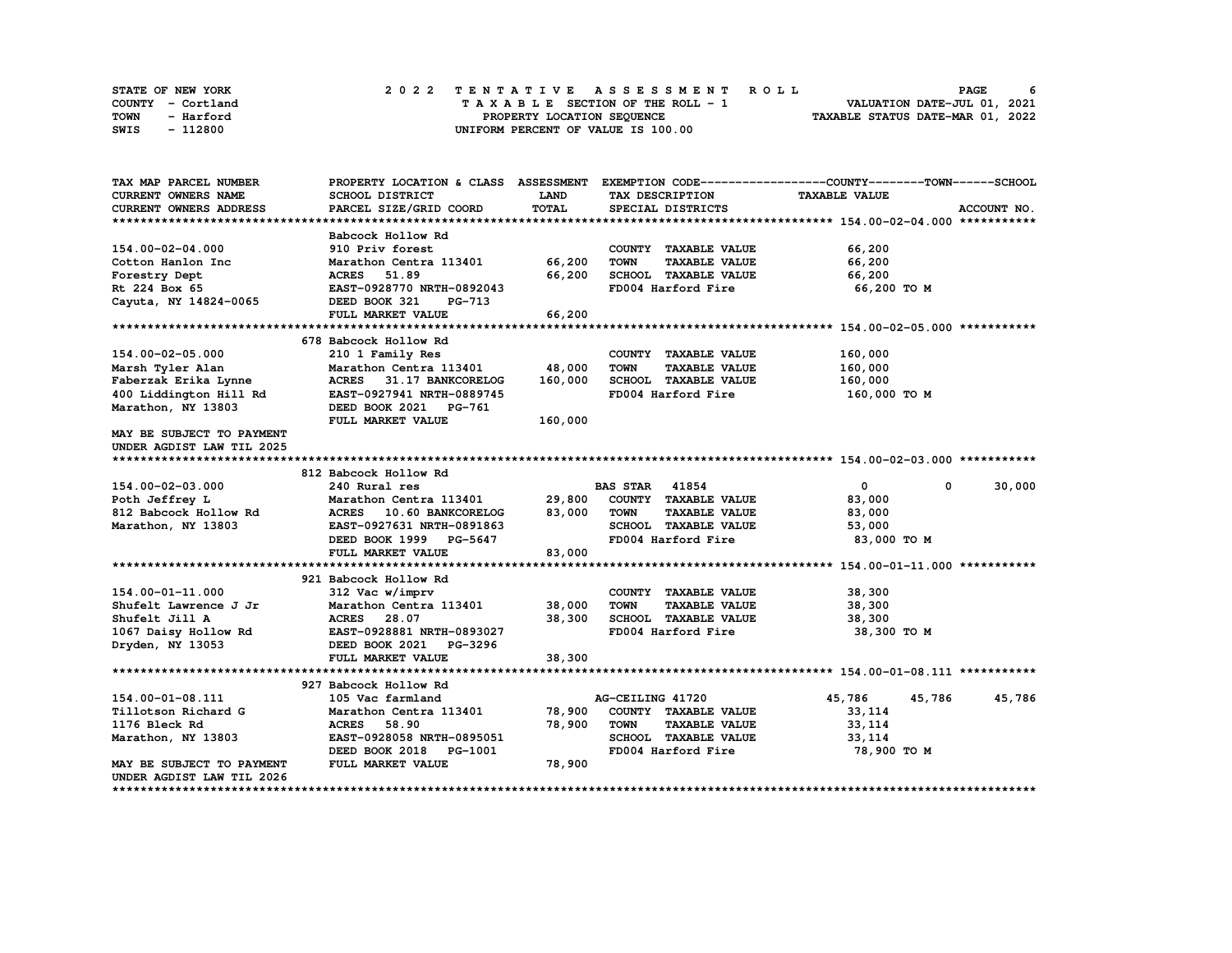| STATE OF NEW YORK | 2022 TENTATIVE ASSESSMENT ROLL     | <b>PAGE</b>                      |
|-------------------|------------------------------------|----------------------------------|
| COUNTY - Cortland | TAXABLE SECTION OF THE ROLL - 1    | VALUATION DATE-JUL 01, 2021      |
| TOWN<br>- Harford | PROPERTY LOCATION SEQUENCE         | TAXABLE STATUS DATE-MAR 01, 2022 |
| - 112800<br>SWIS  | UNIFORM PERCENT OF VALUE IS 100.00 |                                  |

| <b>TAX MAP PARCEL NUMBER</b> | PROPERTY LOCATION & CLASS ASSESSMENT EXEMPTION CODE----------------COUNTY-------TOWN------SCHOOL |         |                       |                      |                      |              |             |
|------------------------------|--------------------------------------------------------------------------------------------------|---------|-----------------------|----------------------|----------------------|--------------|-------------|
| CURRENT OWNERS NAME          | SCHOOL DISTRICT                                                                                  | LAND    | TAX DESCRIPTION       |                      | <b>TAXABLE VALUE</b> |              |             |
| CURRENT OWNERS ADDRESS       | PARCEL SIZE/GRID COORD                                                                           | TOTAL   | SPECIAL DISTRICTS     |                      |                      |              | ACCOUNT NO. |
|                              |                                                                                                  |         |                       |                      |                      |              |             |
|                              | 1065 Babcock Hollow Rd                                                                           |         |                       |                      |                      |              |             |
| 145.00-01-32.200             | 270 Mfg housing                                                                                  |         | <b>ENH STAR 41834</b> |                      | $\mathbf{0}$         | 0            | 36,000      |
| McAllister Hazel E           | Marathon Centra 113401                                                                           | 16,200  | COUNTY TAXABLE VALUE  |                      | 36,000               |              |             |
| 1065 Babcock Hollow Rd       | <b>ACRES</b><br>1.59                                                                             | 36,000  | <b>TOWN</b>           | <b>TAXABLE VALUE</b> | 36,000               |              |             |
| Marathon, NY 13803           | EAST-0929235 NRTH-0895944                                                                        |         | SCHOOL TAXABLE VALUE  |                      | 0                    |              |             |
|                              | DEED BOOK 369<br>PG-910                                                                          |         | FD004 Harford Fire    |                      | 36,000 TO M          |              |             |
|                              |                                                                                                  |         |                       |                      |                      |              |             |
|                              | FULL MARKET VALUE                                                                                | 36,000  |                       |                      |                      |              |             |
|                              |                                                                                                  |         |                       |                      |                      |              |             |
|                              | 1069 Babcock Hollow Rd                                                                           |         |                       |                      |                      |              |             |
| 145.00-01-34.000             | 210 1 Family Res                                                                                 |         | COUNTY TAXABLE VALUE  |                      | 44,000               |              |             |
| McAllister Hazel E           | Marathon Centra 113401                                                                           | 11,100  | <b>TOWN</b>           | <b>TAXABLE VALUE</b> | 44,000               |              |             |
| 1065 Babcock Hollow Rd       | FRNT 181.13 DPTH 88.25                                                                           | 44,000  | SCHOOL TAXABLE VALUE  |                      | 44,000               |              |             |
| Marathon, NY 13803           | EAST-0929362 NRTH-0896139                                                                        |         | FD004 Harford Fire    |                      | 44,000 TO M          |              |             |
|                              | DEED BOOK 371<br><b>PG-315</b>                                                                   |         |                       |                      |                      |              |             |
|                              | FULL MARKET VALUE                                                                                | 44,000  |                       |                      |                      |              |             |
|                              |                                                                                                  |         |                       |                      |                      |              |             |
|                              | 1079 Babcock Hollow Rd                                                                           |         |                       |                      |                      |              |             |
| 145.00-01-32.120             | 210 1 Family Res                                                                                 |         | COUNTY TAXABLE VALUE  |                      | 59,500               |              |             |
| McAllister Hazel E           | Marathon Centra 113401                                                                           | 16,000  | <b>TOWN</b>           | <b>TAXABLE VALUE</b> | 59,500               |              |             |
| 1065 Babcock Hollow Rd       | <b>ACRES</b><br>1.52                                                                             | 59,500  | SCHOOL TAXABLE VALUE  |                      | 59,500               |              |             |
| Marathon, NY 13803           | EAST-0929403 NRTH-0896491                                                                        |         | FD004 Harford Fire    |                      | 59,500 TO M          |              |             |
|                              | DEED BOOK 10612 PG-20001                                                                         |         |                       |                      |                      |              |             |
|                              | FULL MARKET VALUE                                                                                | 59,500  |                       |                      |                      |              |             |
|                              |                                                                                                  |         |                       |                      |                      |              |             |
|                              |                                                                                                  |         |                       |                      |                      |              |             |
|                              | 1153 Babcock Hollow Rd                                                                           |         |                       |                      |                      |              |             |
| 145.00-01-30.000             | 112 Dairy farm                                                                                   |         | AG-CEILING 41720      |                      | 8,243                | 8,243        | 8,243       |
| Tillotson Richard G          | Marathon Centra 113401                                                                           | 23,700  | COUNTY TAXABLE VALUE  |                      | 39,957               |              |             |
| 1176 Bleck Rd                | 8.00<br><b>ACRES</b>                                                                             | 48,200  | <b>TOWN</b>           | <b>TAXABLE VALUE</b> | 39,957               |              |             |
| Marathon, NY 13803           | EAST-0929527 NRTH-0897502                                                                        |         | SCHOOL TAXABLE VALUE  |                      | 39,957               |              |             |
|                              | DEED BOOK 2012 PG-1163                                                                           |         | FD004 Harford Fire    |                      | 48,200 TO M          |              |             |
| MAY BE SUBJECT TO PAYMENT    | FULL MARKET VALUE                                                                                | 48,200  |                       |                      |                      |              |             |
| UNDER AGDIST LAW TIL 2026    |                                                                                                  |         |                       |                      |                      |              |             |
|                              |                                                                                                  |         |                       |                      |                      |              |             |
|                              | 1232 Babcock Hollow Rd                                                                           |         |                       |                      |                      |              |             |
| 145.00-02-05.000             | 210 1 Family Res                                                                                 |         | <b>BAS STAR 41854</b> |                      | $\overline{0}$       | $\mathbf{0}$ | 30,000      |
| Lynch Garry                  | Marathon Centra 113401                                                                           | 16,200  | COUNTY TAXABLE VALUE  |                      | 134,000              |              |             |
| 1232 Babcock Hollow Rd       | <b>ACRES</b><br>1.60                                                                             | 134,000 | <b>TOWN</b>           | <b>TAXABLE VALUE</b> | 134,000              |              |             |
| Marathon, NY 13803-1003      | EAST-0928313 NRTH-0898524                                                                        |         | SCHOOL TAXABLE VALUE  |                      | 104,000              |              |             |
|                              | DEED BOOK 2000 PG-1198                                                                           |         | FD004 Harford Fire    |                      | 134,000 TO M         |              |             |
|                              | FULL MARKET VALUE                                                                                | 134,000 |                       |                      |                      |              |             |
|                              |                                                                                                  |         |                       |                      |                      |              |             |
|                              |                                                                                                  |         |                       |                      |                      |              |             |
|                              | 1248 Babcock Hollow Rd                                                                           |         |                       |                      |                      |              |             |
| 145.00-02-04.000             | 312 Vac w/imprv                                                                                  |         | COUNTY TAXABLE VALUE  |                      | 1,500                |              |             |
| Lynch Garry                  | Marathon Centra 113401                                                                           | 1,200   | <b>TOWN</b>           | <b>TAXABLE VALUE</b> | 1,500                |              |             |
| 1232 Babcock Hollow Rd       | FRNT 103.00 DPTH 323.75                                                                          | 1,500   | SCHOOL TAXABLE VALUE  |                      | 1,500                |              |             |
| Marathon, NY 13803-1003      | EAST-0928198 NRTH-0898662                                                                        |         | FD004 Harford Fire    |                      | 1,500 TO M           |              |             |
|                              | DEED BOOK 2000 PG-1198                                                                           |         |                       |                      |                      |              |             |
|                              | FULL MARKET VALUE                                                                                | 1,500   |                       |                      |                      |              |             |
|                              |                                                                                                  |         |                       |                      |                      |              |             |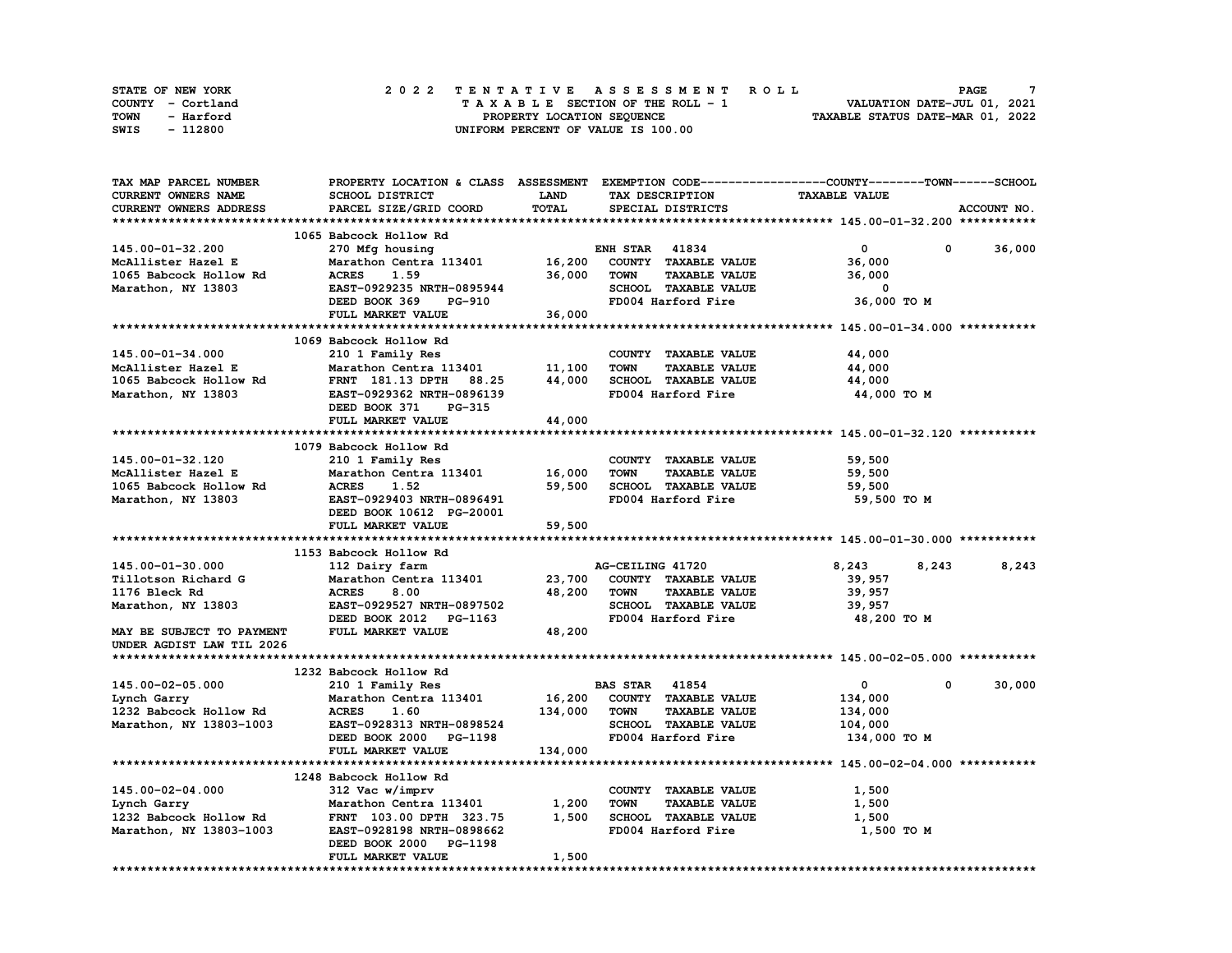| STATE OF NEW YORK | 2022 TENTATIVE ASSESSMENT ROLL          | 8<br><b>PAGE</b>                 |
|-------------------|-----------------------------------------|----------------------------------|
| COUNTY - Cortland | $T A X A B L E$ SECTION OF THE ROLL - 1 | VALUATION DATE-JUL 01, 2021      |
| TOWN<br>- Harford | PROPERTY LOCATION SEQUENCE              | TAXABLE STATUS DATE-MAR 01, 2022 |
| - 112800<br>SWIS  | UNIFORM PERCENT OF VALUE IS 100.00      |                                  |

| TAX MAP PARCEL NUMBER      | PROPERTY LOCATION & CLASS ASSESSMENT |             | EXEMPTION CODE-----------------COUNTY-------TOWN-----SCHOOL |                             |             |
|----------------------------|--------------------------------------|-------------|-------------------------------------------------------------|-----------------------------|-------------|
| <b>CURRENT OWNERS NAME</b> | <b>SCHOOL DISTRICT</b>               | <b>LAND</b> | TAX DESCRIPTION                                             | <b>TAXABLE VALUE</b>        |             |
| CURRENT OWNERS ADDRESS     | PARCEL SIZE/GRID COORD               | TOTAL       | SPECIAL DISTRICTS                                           |                             | ACCOUNT NO. |
|                            |                                      |             |                                                             |                             |             |
|                            | 1254 Babcock Hollow Rd               |             |                                                             |                             |             |
| 145.00-02-03.000           | 312 Vac w/imprv                      |             | COUNTY TAXABLE VALUE                                        | 22,700                      |             |
| Gleason Gary C             | Marathon Centra 113401               | 13,700      | <b>TOWN</b><br><b>TAXABLE VALUE</b>                         | 22,700                      |             |
| Gleason Sharleen A         | FRNT 125.00 DPTH 323.75              | 22,700      | SCHOOL TAXABLE VALUE                                        | 22,700                      |             |
| 1254 Babcock Hollow Rd     | EAST-0928123 NRTH-0898735            |             | FD004 Harford Fire                                          | 22,700 TO M                 |             |
|                            |                                      |             |                                                             |                             |             |
| Marathon, NY 13803-1003    | DEED BOOK 465<br>PG-142              |             |                                                             |                             |             |
|                            | FULL MARKET VALUE                    | 22,700      |                                                             |                             |             |
|                            |                                      |             |                                                             |                             |             |
|                            | 1258 Babcock Hollow Rd               |             |                                                             |                             |             |
| 145.00-02-02.200           | 210 1 Family Res                     |             | COUNTY TAXABLE VALUE                                        | 103,700                     |             |
| Lynch Garry S              | Marathon Centra 113401               | 15,200      | <b>TOWN</b><br><b>TAXABLE VALUE</b>                         | 103,700                     |             |
| 1258 Babcock Hollow Rd     | <b>ACRES</b><br>1.12                 | 103,700     | SCHOOL TAXABLE VALUE                                        | 103,700                     |             |
| Marathon, NY 13803         | EAST-0927945 NRTH-0898833            |             | FD004 Harford Fire                                          | 103,700 TO M                |             |
|                            | DEED BOOK 2013 PG-993                |             |                                                             |                             |             |
|                            | FULL MARKET VALUE                    | 103,700     |                                                             |                             |             |
|                            |                                      |             |                                                             |                             |             |
|                            | 1308 Babcock Hollow Rd               |             |                                                             |                             |             |
| 145.00-01-17.110           | 210 1 Family Res                     |             | <b>BAS STAR 41854</b>                                       | $\mathbf 0$<br>$\mathbf{0}$ | 30,000      |
| Morley Kenneth E           | Marathon Centra 113401               | 19,300      | COUNTY TAXABLE VALUE                                        | 149,700                     |             |
| Morley Diane M             | <b>ACRES</b><br>3.55                 | 149,700     | <b>TOWN</b><br><b>TAXABLE VALUE</b>                         | 149,700                     |             |
| 1308 Babcock Hollow Rd     | EAST-0927164 NRTH-0899748            |             | SCHOOL TAXABLE VALUE                                        | 119,700                     |             |
| Marathon, NY 13803-1005    | DEED BOOK 556<br>PG-111              |             | FD004 Harford Fire                                          | 149,700 TO M                |             |
|                            | FULL MARKET VALUE                    | 149,700     |                                                             |                             |             |
|                            |                                      |             |                                                             |                             |             |
|                            | 1328 Babcock Hollow Rd               |             |                                                             |                             |             |
| 145.00-01-17.200           | 210 1 Family Res                     |             | <b>BAS STAR 41854</b>                                       | $\mathbf{0}$<br>0           | 30,000      |
| Hersey Franklin H III      | Marathon Centra 113401               | 17,600      | COUNTY TAXABLE VALUE                                        | 135,000                     |             |
| Hersey Olivia A            | <b>ACRES</b><br>2.38                 | 135,000     | <b>TOWN</b><br><b>TAXABLE VALUE</b>                         |                             |             |
|                            |                                      |             |                                                             | 135,000                     |             |
| 1328 Babcock Hollow Rd     | EAST-0926947 NRTH-0899974            |             | SCHOOL TAXABLE VALUE                                        | 105,000                     |             |
| Marathon, NY 13803-9460    | DEED BOOK 1999 PG-3228               |             | FD004 Harford Fire                                          | 135,000 TO M                |             |
|                            | FULL MARKET VALUE                    | 135,000     |                                                             |                             |             |
|                            |                                      |             |                                                             |                             |             |
|                            | 1345 Babcock Hollow Rd               |             |                                                             |                             |             |
| 145.00-01-10.122           | 270 Mfg housing                      |             | VET WAR CT 41121                                            | 6,000<br>6,000              | 0           |
| Marade Robert A            | Cortland City 110200                 |             | 35,000 ENH STAR 41834                                       | 0<br>$\mathbf{o}$           | 74,900      |
| Marade Mary L              | <b>ACRES</b> 10.00                   | 103,000     | COUNTY TAXABLE VALUE                                        | 97,000                      |             |
| 1345 Babcock Hollow Rd     | EAST-0925832 NRTH-0900230            |             | <b>TOWN</b><br><b>TAXABLE VALUE</b>                         | 97,000                      |             |
| Marathon, NY 13803         | DEED BOOK 489<br>$PG-29$             |             | SCHOOL TAXABLE VALUE                                        | 28,100                      |             |
|                            | FULL MARKET VALUE                    |             | 103,000 FD004 Harford Fire                                  | 103,000 TO M                |             |
|                            |                                      |             |                                                             |                             |             |
|                            | 1377 Babcock Hollow Rd               |             |                                                             |                             |             |
| 145.00-01-10.121           | 242 Rurl res&rec                     |             | <b>BAS STAR</b><br>41854                                    | 0<br>$\Omega$               | 30,000      |
| Carlton Mark S             | Cortland City 110200                 | 30,700      | COUNTY TAXABLE VALUE                                        | 117,000                     |             |
| 1377 Babcock Hollow Rd     | ACRES 11.30 BANK WELLS               | 117,000     | <b>TOWN</b><br><b>TAXABLE VALUE</b>                         | 117,000                     |             |
| Marathon, NY 13803         | EAST-0924339 NRTH-0900959            |             | SCHOOL TAXABLE VALUE                                        | 87,000                      |             |
|                            | DEED BOOK 2001<br>PG-5638            |             | FD004 Harford Fire                                          | 117,000 TO M                |             |
|                            | FULL MARKET VALUE                    | 117,000     |                                                             |                             |             |
|                            |                                      |             |                                                             |                             |             |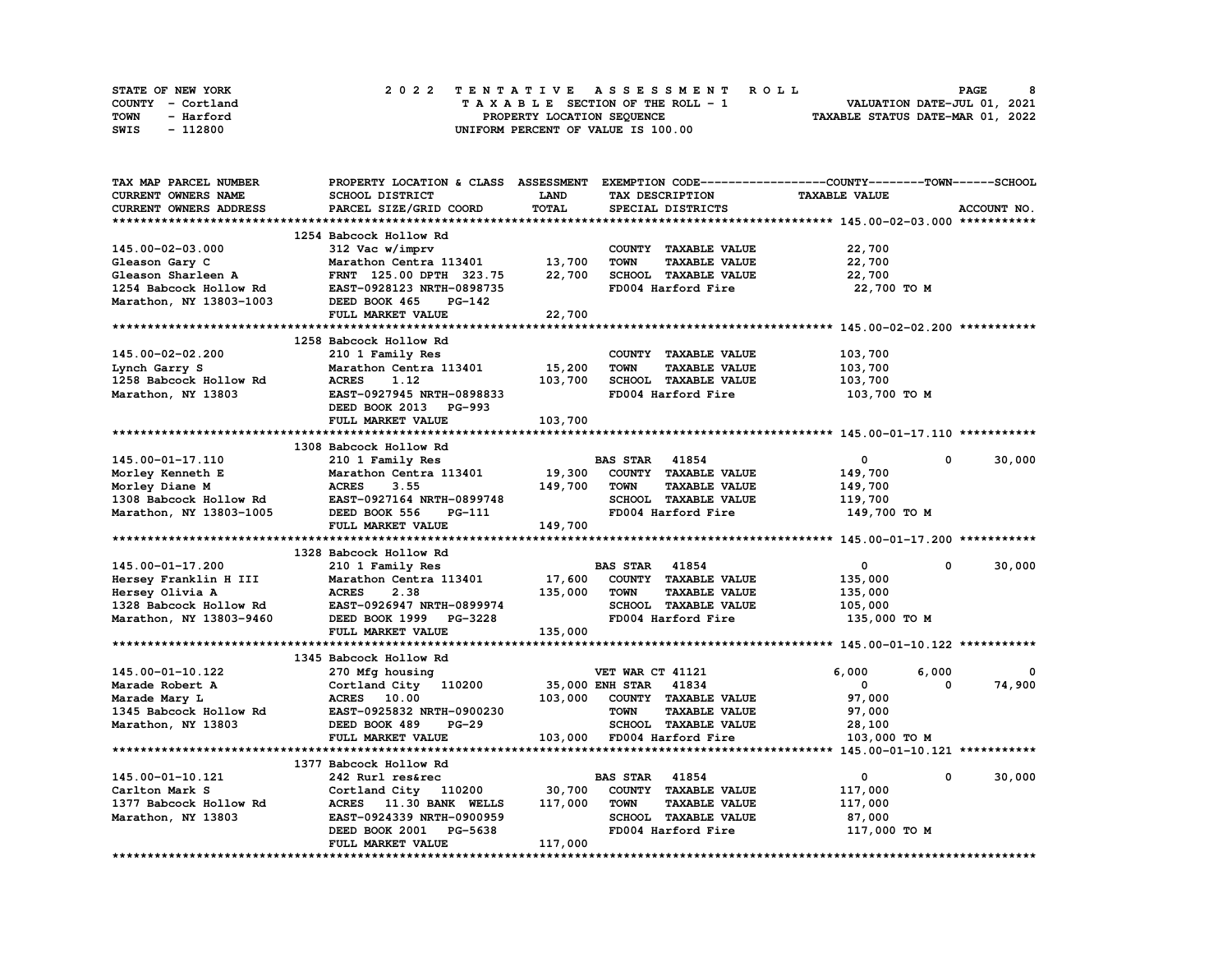| STATE OF NEW YORK | 2022 TENTATIVE ASSESSMENT ROLL     | <b>PAGE</b>                      |
|-------------------|------------------------------------|----------------------------------|
| COUNTY - Cortland | TAXABLE SECTION OF THE ROLL - 1    | VALUATION DATE-JUL 01, 2021      |
| TOWN<br>- Harford | PROPERTY LOCATION SEQUENCE         | TAXABLE STATUS DATE-MAR 01, 2022 |
| SWIS<br>- 112800  | UNIFORM PERCENT OF VALUE IS 100.00 |                                  |

| TAX MAP PARCEL NUMBER                              |                                                |         |                                     | PROPERTY LOCATION & CLASS ASSESSMENT EXEMPTION CODE----------------COUNTY-------TOWN-----SCHOOL |             |
|----------------------------------------------------|------------------------------------------------|---------|-------------------------------------|-------------------------------------------------------------------------------------------------|-------------|
| <b>CURRENT OWNERS NAME</b>                         | SCHOOL DISTRICT                                | LAND    | TAX DESCRIPTION                     | <b>TAXABLE VALUE</b>                                                                            |             |
| CURRENT OWNERS ADDRESS                             | PARCEL SIZE/GRID COORD                         | TOTAL   | SPECIAL DISTRICTS                   |                                                                                                 | ACCOUNT NO. |
|                                                    |                                                |         |                                     |                                                                                                 |             |
|                                                    | 1442 Babcock Hollow Rd                         |         |                                     |                                                                                                 |             |
| 145.00-01-10.220                                   | 240 Rural res                                  |         | <b>BAS STAR</b> 41854               | $\overline{0}$<br>$\mathbf 0$                                                                   | 30,000      |
| del Rosario Traci                                  | Cortland City 110200 37,800                    |         | COUNTY TAXABLE VALUE                | 127,100                                                                                         |             |
| 1442 Babcock Hollow Rd                             | ACRES 16.80                                    | 127,100 | <b>TOWN</b><br><b>TAXABLE VALUE</b> | 127,100                                                                                         |             |
| Marathon, NY 13803                                 | EAST-0925963 NRTH-0902783                      |         | SCHOOL TAXABLE VALUE                | 97,100                                                                                          |             |
|                                                    | DEED BOOK 10425 PG-56001                       |         | FD004 Harford Fire                  | 127,100 TO M                                                                                    |             |
|                                                    | FULL MARKET VALUE                              | 127,100 |                                     |                                                                                                 |             |
|                                                    |                                                |         |                                     |                                                                                                 |             |
|                                                    | Bleck Rd                                       |         |                                     |                                                                                                 |             |
| 145.00-01-15.120                                   | 240 Rural res                                  |         | COUNTY TAXABLE VALUE                | 33,000                                                                                          |             |
| Patterson Donald N Jr                              | Marathon Centra 113401                         | 33,000  | <b>TOWN</b><br><b>TAXABLE VALUE</b> | 33,000                                                                                          |             |
| Adriano Eva A                                      | ACRES 22.22                                    | 33,000  | SCHOOL TAXABLE VALUE                | 33,000                                                                                          |             |
| 1232 Bleck Rd                                      | EAST-0930423 NRTH-0900646                      |         | FD004 Harford Fire                  | 33,000 TO M                                                                                     |             |
| Marathon, NY 13803                                 | DEED BOOK 2022 PG-1020                         |         |                                     |                                                                                                 |             |
|                                                    | FULL MARKET VALUE                              | 33,000  |                                     |                                                                                                 |             |
| PRIOR OWNER ON 3/01/2022                           |                                                |         |                                     |                                                                                                 |             |
| Patterson Donald N Jr                              |                                                |         |                                     |                                                                                                 |             |
|                                                    |                                                |         |                                     |                                                                                                 |             |
|                                                    | Bleck Rd                                       |         |                                     |                                                                                                 |             |
| 145.00-01-15.200                                   | 321 Abandoned ag                               |         | COUNTY TAXABLE VALUE                | 6,700                                                                                           |             |
| Patterson Donald N Jr Marathon Centra 113401 6,700 |                                                |         | <b>TOWN</b><br><b>TAXABLE VALUE</b> | 6,700                                                                                           |             |
| Adriano Eva A                                      | <b>ACRES</b><br>4.14                           | 6,700   | SCHOOL TAXABLE VALUE                | 6,700                                                                                           |             |
| 1232 Bleck Rd                                      | EAST-0930956 NRTH-0900557                      |         | FD004 Harford Fire                  | 6,700 TO M                                                                                      |             |
| Marathon, NY 13803                                 | DEED BOOK 2021 PG-2264                         |         |                                     |                                                                                                 |             |
|                                                    | FULL MARKET VALUE                              | 6,700   |                                     |                                                                                                 |             |
|                                                    |                                                |         |                                     |                                                                                                 |             |
|                                                    | 1176 Bleck Rd                                  |         |                                     |                                                                                                 |             |
| 145.00-01-29.100                                   | 112 Dairy farm                                 |         | AG-CEILING 41720                    | 151,359<br>151,359                                                                              | 151,359     |
| Tillotson Richard G                                | Marathon Centra 113401 240, 200 BAS STAR 41854 |         |                                     | $\mathbf{0}$<br>0                                                                               | 30,000      |
| 1176 Bleck Rd                                      | ACRES 193.74                                   |         | 270,000 COUNTY TAXABLE VALUE        | 118,641                                                                                         |             |
| Marathon, NY 13803                                 | EAST-0930503 NRTH-0897795                      |         | <b>TOWN</b><br><b>TAXABLE VALUE</b> | 118,641                                                                                         |             |
|                                                    | DEED BOOK 2012 PG-1163                         |         | SCHOOL TAXABLE VALUE                | 88,641                                                                                          |             |
| MAY BE SUBJECT TO PAYMENT                          | FULL MARKET VALUE                              |         | 270,000 FD004 Harford Fire          | 270,000 TO M                                                                                    |             |
| UNDER AGDIST LAW TIL 2026                          |                                                |         |                                     |                                                                                                 |             |
|                                                    |                                                |         |                                     |                                                                                                 |             |
| 145.00-01-29.200                                   | 1220 Bleck Rd<br>210 1 Family Res              |         | COUNTY TAXABLE VALUE                | 196,500                                                                                         |             |
| Trabucco Jason C                                   | Marathon Centra 113401 18,700                  |         | <b>TOWN</b><br><b>TAXABLE VALUE</b> | 196,500                                                                                         |             |
| Trabucco Patricia A                                | <b>ACRES</b><br>3.13 BANKCORELOG               | 196,500 | SCHOOL TAXABLE VALUE                | 196,500                                                                                         |             |
| PO Box 635                                         | EAST-0930689 NRTH-0898692                      |         | FD004 Harford Fire                  | 196,500 то м                                                                                    |             |
| Marathon, NY 13803                                 | DEED BOOK 2014 PG-2791                         |         |                                     |                                                                                                 |             |
|                                                    | FULL MARKET VALUE                              | 196,500 |                                     |                                                                                                 |             |
|                                                    |                                                |         |                                     |                                                                                                 |             |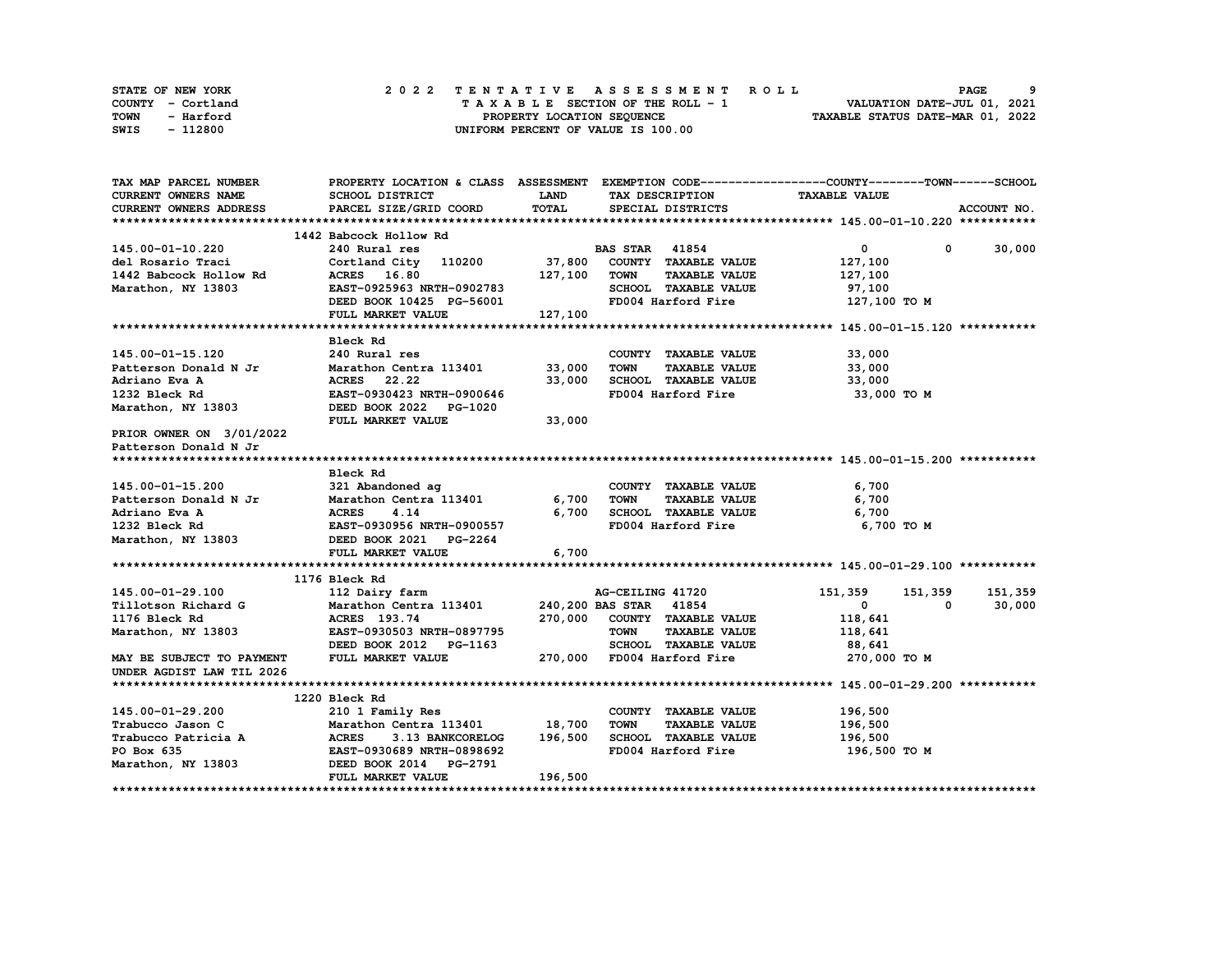| STATE OF NEW YORK | 2022 TENTATIVE ASSESSMENT ROLL     | 10<br><b>PAGE</b>                |
|-------------------|------------------------------------|----------------------------------|
| COUNTY - Cortland | TAXABLE SECTION OF THE ROLL - 1    | VALUATION DATE-JUL 01, 2021      |
| TOWN<br>- Harford | PROPERTY LOCATION SEQUENCE         | TAXABLE STATUS DATE-MAR 01, 2022 |
| - 112800<br>SWIS  | UNIFORM PERCENT OF VALUE IS 100.00 |                                  |

| TAX MAP PARCEL NUMBER     | PROPERTY LOCATION & CLASS ASSESSMENT EXEMPTION CODE----------------COUNTY-------TOWN-----SCHOOL |         |                                     |                         |             |
|---------------------------|-------------------------------------------------------------------------------------------------|---------|-------------------------------------|-------------------------|-------------|
| CURRENT OWNERS NAME       | SCHOOL DISTRICT                                                                                 | LAND    | TAX DESCRIPTION                     | <b>TAXABLE VALUE</b>    |             |
| CURRENT OWNERS ADDRESS    | PARCEL SIZE/GRID COORD                                                                          | TOTAL   | SPECIAL DISTRICTS                   |                         | ACCOUNT NO. |
|                           |                                                                                                 |         |                                     |                         |             |
|                           | 1256 Bleck Rd                                                                                   |         |                                     |                         |             |
| 145.00-01-15.110          | 240 Rural res                                                                                   |         | <b>BAS STAR 41854</b>               | 0<br>0                  | 30,000      |
| Coty Bivian F             | Marathon Centra 113401                                                                          | 108,000 | COUNTY TAXABLE VALUE                | 180,000                 |             |
| 1256 Bleck Rd             | <b>ACRES</b><br>72.13                                                                           | 180,000 | <b>TOWN</b><br><b>TAXABLE VALUE</b> | 180,000                 |             |
| Marathon, NY 13803        | EAST-0931624 NRTH-0900291                                                                       |         | SCHOOL TAXABLE VALUE                | 150,000                 |             |
|                           | DEED BOOK 2000 PG-4212                                                                          |         | FD004 Harford Fire                  | 180,000 TO M            |             |
|                           | FULL MARKET VALUE                                                                               | 180,000 |                                     |                         |             |
|                           |                                                                                                 |         |                                     |                         |             |
|                           | 1360 Bleck Rd                                                                                   |         |                                     |                         |             |
| 145.00-01-14.000          | 210 1 Family Res                                                                                |         | <b>BAS STAR</b><br>41854            | $\mathbf 0$<br>$\Omega$ | 30,000      |
| Finch Phillip R           | Marathon Centra 113401                                                                          | 15,400  | COUNTY TAXABLE VALUE                | 89,800                  |             |
| 1360 Bleck Rd             | <b>ACRES</b><br>1.18                                                                            | 89,800  | <b>TAXABLE VALUE</b><br><b>TOWN</b> | 89,800                  |             |
| Marathon, NY 13803        | EAST-0930778 NRTH-0901529                                                                       |         | SCHOOL TAXABLE VALUE                | 59,800                  |             |
|                           | DEED BOOK 2008 PG-1897                                                                          |         | FD004 Harford Fire                  | 89,800 TO M             |             |
|                           |                                                                                                 |         |                                     |                         |             |
|                           | FULL MARKET VALUE                                                                               | 89,800  |                                     |                         |             |
|                           |                                                                                                 |         |                                     |                         |             |
|                           | Burvee Rd                                                                                       |         |                                     |                         |             |
| 154.00-01-12.000          | 910 Priv forest                                                                                 |         | AG COMMIT 41730                     | 74,987<br>74,987        | 74,987      |
| Tillotson Richard G       | Marathon Centra 113401                                                                          | 115,100 | COUNTY TAXABLE VALUE                | 40,113                  |             |
| 1176 Bleck Rd             | <b>ACRES</b> 101.20                                                                             | 115,100 | <b>TAXABLE VALUE</b><br><b>TOWN</b> | 40,113                  |             |
| Marathon, NY 13803        | EAST-0931436 NRTH-0895089                                                                       |         | SCHOOL TAXABLE VALUE                | 40,113                  |             |
|                           | DEED BOOK 10486 PG-23001                                                                        |         | FD004 Harford Fire                  | 115,100 TO M            |             |
| MAY BE SUBJECT TO PAYMENT | FULL MARKET VALUE                                                                               | 115,100 |                                     |                         |             |
| UNDER AGDIST LAW TIL 2029 |                                                                                                 |         |                                     |                         |             |
|                           |                                                                                                 |         |                                     |                         |             |
|                           | 1011 Burvee Rd                                                                                  |         |                                     |                         |             |
| 154.00-01-13.000          | 240 Rural res                                                                                   |         | COUNTY TAXABLE VALUE                | 297,000                 |             |
| Burvee Robert J           | Marathon Centra 113401                                                                          | 178,100 | <b>TOWN</b><br><b>TAXABLE VALUE</b> | 297,000                 |             |
| Burvee Kelly A            | ACRES 132.32                                                                                    | 297,000 | SCHOOL TAXABLE VALUE                | 297,000                 |             |
| 1101 Burvee Rd            | EAST-0931012 NRTH-0893663                                                                       |         | FD004 Harford Fire                  | 297,000 TO M            |             |
| Marathon, NY 13803        | DEED BOOK 2016 PG-1273                                                                          |         |                                     |                         |             |
|                           | FULL MARKET VALUE                                                                               | 297,000 |                                     |                         |             |
|                           |                                                                                                 |         |                                     |                         |             |
|                           | Carpenter Hill Rd                                                                               |         |                                     |                         |             |
| 144.00-01-17.120          | 910 Priv forest                                                                                 |         | COUNTY TAXABLE VALUE                | 17,200                  |             |
| Carpenter Lawrence        | Dryden Central 502401                                                                           | 17,200  | <b>TOWN</b><br><b>TAXABLE VALUE</b> | 17,200                  |             |
| Box 425                   | ACRES 15.90                                                                                     | 17,200  | SCHOOL TAXABLE VALUE                | 17,200                  |             |
| Dryden, NY 13053-0425     | EAST-0911683 NRTH-0900311                                                                       |         | FD004 Harford Fire                  | 17,200 TO M             |             |
|                           | DEED BOOK 483<br>PG-145                                                                         |         |                                     |                         |             |
|                           | FULL MARKET VALUE                                                                               | 17,200  |                                     |                         |             |
|                           |                                                                                                 |         |                                     |                         |             |
|                           | Carpenter Hill Rd                                                                               |         |                                     |                         |             |
| 144.00-01-17.220          | 240 Rural res                                                                                   |         | COUNTY TAXABLE VALUE                | 100,000                 |             |
|                           |                                                                                                 |         |                                     |                         |             |
| Montesano Jeffery S       | Dryden Central 502401                                                                           | 100,000 | <b>TAXABLE VALUE</b><br>TOWN        | 100,000                 |             |
| Montesano Maria E         | <b>ACRES</b> 79.38                                                                              | 100,000 | <b>SCHOOL TAXABLE VALUE</b>         | 100,000                 |             |
|                           | EAST-0912797 NRTH-0899474                                                                       |         | FD004 Harford Fire                  | 100,000 TO M            |             |
|                           | DEED BOOK 2014<br><b>PG-3051</b>                                                                |         |                                     |                         |             |
|                           | FULL MARKET VALUE                                                                               | 100,000 |                                     |                         |             |
|                           |                                                                                                 |         |                                     |                         |             |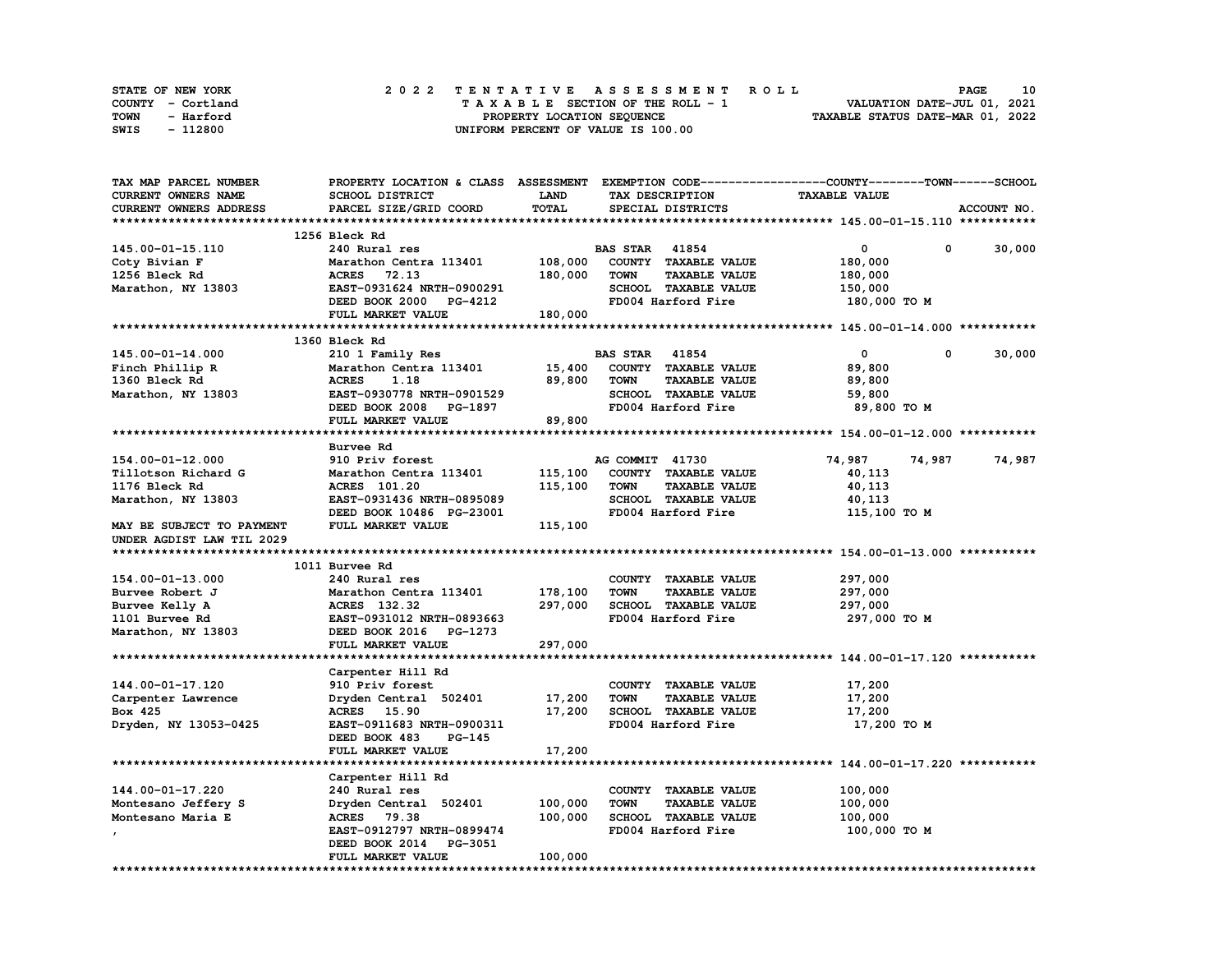| STATE OF NEW YORK | 2022 TENTATIVE ASSESSMENT ROLL     | <b>PAGE</b>                      |
|-------------------|------------------------------------|----------------------------------|
| COUNTY - Cortland | TAXABLE SECTION OF THE ROLL - 1    | VALUATION DATE-JUL 01, 2021      |
| TOWN<br>- Harford | PROPERTY LOCATION SEQUENCE         | TAXABLE STATUS DATE-MAR 01, 2022 |
| - 112800<br>SWIS  | UNIFORM PERCENT OF VALUE IS 100.00 |                                  |

| TAX MAP PARCEL NUMBER      | PROPERTY LOCATION & CLASS      | <b>ASSESSMENT</b> |                                     | EXEMPTION CODE-----------------COUNTY-------TOWN------SCHOOL |             |
|----------------------------|--------------------------------|-------------------|-------------------------------------|--------------------------------------------------------------|-------------|
| <b>CURRENT OWNERS NAME</b> | SCHOOL DISTRICT                | LAND              | TAX DESCRIPTION                     | <b>TAXABLE VALUE</b>                                         |             |
| CURRENT OWNERS ADDRESS     | PARCEL SIZE/GRID COORD         | TOTAL             | SPECIAL DISTRICTS                   |                                                              | ACCOUNT NO. |
| *************************  |                                |                   |                                     |                                                              |             |
|                            | Carpenter Hill Rd              |                   |                                     |                                                              |             |
| 144.00-01-18.200           | 270 Mfg housing                |                   | COUNTY TAXABLE VALUE                | 43,000                                                       |             |
| Ingalls George R           | Dryden Central 502401          | 17,900            | <b>TAXABLE VALUE</b><br><b>TOWN</b> | 43,000                                                       |             |
| Ingalls Beatrice A         | <b>ACRES</b><br>2.62           | 43,000            | SCHOOL TAXABLE VALUE                | 43,000                                                       |             |
|                            | EAST-0914061 NRTH-0900175      |                   | FD004 Harford Fire                  | 43,000 TO M                                                  |             |
| 600 Carpenter Hill Rd      |                                |                   |                                     |                                                              |             |
| Dryden, NY 13053           | DEED BOOK 1995 PG-3887         |                   |                                     |                                                              |             |
| *************************  | FULL MARKET VALUE              | 43,000            |                                     |                                                              |             |
|                            |                                |                   |                                     |                                                              |             |
|                            | Carpenter Hill Rd              |                   |                                     |                                                              |             |
| 144.00-01-33.100           | 910 Priv forest                |                   | <b>TAXABLE VALUE</b><br>COUNTY      | 51,200                                                       |             |
| Carpenter Lawrence         | Dryden Central 502401          | 51,200            | <b>TOWN</b><br><b>TAXABLE VALUE</b> | 51,200                                                       |             |
| Box 425                    | 54.00<br><b>ACRES</b>          | 51,200            | SCHOOL TAXABLE VALUE                | 51,200                                                       |             |
| Dryden, NY 13053           | EAST-0911781 NRTH-0898531      |                   | FD004 Harford Fire                  | 51,200 TO M                                                  |             |
|                            | DEED BOOK 304<br><b>PG-226</b> |                   |                                     |                                                              |             |
|                            | FULL MARKET VALUE              | 51,200            |                                     |                                                              |             |
|                            |                                |                   |                                     |                                                              |             |
|                            | Carpenter Hill Rd              |                   |                                     |                                                              |             |
| 144.00-01-34.100           | 321 Abandoned ag               |                   | COUNTY TAXABLE VALUE                | 107,800                                                      |             |
| Carpenter Stephen F        | Dryden Central 502401          | 107,800           | <b>TOWN</b><br><b>TAXABLE VALUE</b> | 107,800                                                      |             |
| Carpenter Donna B          | ACRES 149.40                   | 107,800           | SCHOOL TAXABLE VALUE                | 107,800                                                      |             |
| PO Box 605                 | EAST-0910065 NRTH-0897841      |                   | FD004 Harford Fire                  | 107,800 TO M                                                 |             |
| Dryden, NY 13053           | DEED BOOK 2001<br>PG-1160      |                   |                                     |                                                              |             |
|                            | FULL MARKET VALUE              | 107,800           |                                     |                                                              |             |
|                            |                                |                   |                                     |                                                              |             |
|                            | 551 Carpenter Hill Rd          |                   |                                     |                                                              |             |
| 144.00-04-02.000           | 240 Rural res                  |                   | 41834<br><b>ENH STAR</b>            | 0<br>0                                                       | 74,900      |
|                            |                                |                   | COUNTY TAXABLE VALUE                | 203,800                                                      |             |
| Carpenter Lawrence         | Dryden Central 502401          | 17,000            |                                     |                                                              |             |
| Box 425                    | 2.00<br><b>ACRES</b>           | 203,800           | <b>TOWN</b><br><b>TAXABLE VALUE</b> | 203,800                                                      |             |
| Dryden, NY 13053-0425      | EAST-0913285 NRTH-0900912      |                   | SCHOOL TAXABLE VALUE                | 128,900                                                      |             |
|                            | DEED BOOK 483<br><b>PG-145</b> |                   | FD004 Harford Fire                  | 203,800 TO M                                                 |             |
|                            | FULL MARKET VALUE              | 203,800           |                                     |                                                              |             |
|                            |                                |                   |                                     |                                                              |             |
|                            | 586 Carpenter Hill Rd          |                   |                                     |                                                              |             |
| 144.00-01-17.210           | 240 Rural res                  |                   | <b>BAS STAR</b><br>41854            | 0<br>0                                                       | 30,000      |
| Montesano Jeffrey S        | Dryden Central 502401          | 20,000            | COUNTY TAXABLE VALUE                | 250,000                                                      |             |
| Montesano Maria E          | <b>ACRES</b><br>5.00           | 250,000           | <b>TAXABLE VALUE</b><br><b>TOWN</b> | 250,000                                                      |             |
| 586 Carpenter Hill Rd      | EAST-0913188 NRTH-0900533      |                   | SCHOOL TAXABLE VALUE                | 220,000                                                      |             |
| Dryden, NY 13053-9606      | DEED BOOK 2014<br>PG-3051      |                   | FD004 Harford Fire                  | 250,000 TO M                                                 |             |
|                            | FULL MARKET VALUE              | 250,000           |                                     |                                                              |             |
|                            |                                |                   |                                     |                                                              |             |
|                            | 588 Carpenter Hill Rd          |                   |                                     |                                                              |             |
| 144.00-01-18.120           | 270 Mfg housing                |                   | COUNTY TAXABLE VALUE                | 102,900                                                      |             |
| Ingalls Lynnsey            | Dryden Central 502401          | 15,600            | <b>TOWN</b><br><b>TAXABLE VALUE</b> | 102,900                                                      |             |
| 588 Carpenter Hill Rd      | <b>ACRES</b><br>1.31           | 102,900           | SCHOOL TAXABLE VALUE                | 102,900                                                      |             |
| Dryden, NY 13053           | EAST-0913564 NRTH-0900291      |                   | FD004 Harford Fire                  | 102,900 TO M                                                 |             |
|                            | DEED BOOK 2018<br>PG-3385      |                   |                                     |                                                              |             |
|                            | FULL MARKET VALUE              | 102,900           |                                     |                                                              |             |
|                            |                                |                   |                                     |                                                              |             |
|                            |                                |                   |                                     |                                                              |             |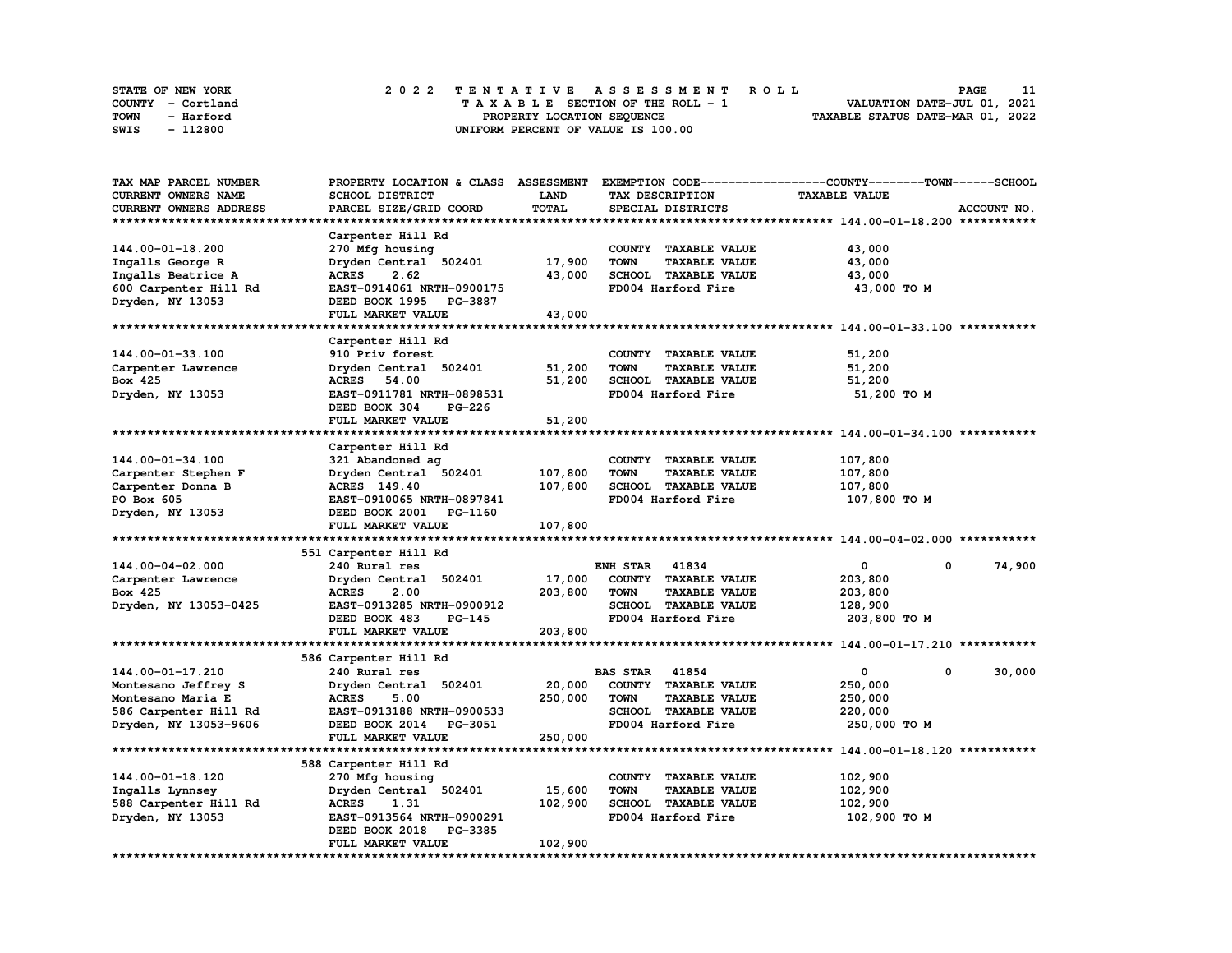| STATE OF NEW YORK | 2022 TENTATIVE ASSESSMENT ROLL          | 12<br><b>PAGE</b>                |
|-------------------|-----------------------------------------|----------------------------------|
| COUNTY - Cortland | $T A X A B L E$ SECTION OF THE ROLL - 1 | VALUATION DATE-JUL 01, 2021      |
| TOWN<br>- Harford | PROPERTY LOCATION SEQUENCE              | TAXABLE STATUS DATE-MAR 01, 2022 |
| - 112800<br>SWIS  | UNIFORM PERCENT OF VALUE IS 100.00      |                                  |

| TAX MAP PARCEL NUMBER    | PROPERTY LOCATION & CLASS        | <b>ASSESSMENT</b> | EXEMPTION CODE-----                 | ------------COUNTY--------TOWN------SCHOOL |   |             |
|--------------------------|----------------------------------|-------------------|-------------------------------------|--------------------------------------------|---|-------------|
| CURRENT OWNERS NAME      | <b>SCHOOL DISTRICT</b>           | LAND              | TAX DESCRIPTION                     | <b>TAXABLE VALUE</b>                       |   |             |
| CURRENT OWNERS ADDRESS   | PARCEL SIZE/GRID COORD           | TOTAL             | SPECIAL DISTRICTS                   |                                            |   | ACCOUNT NO. |
|                          |                                  |                   |                                     |                                            |   |             |
|                          | 600 Carpenter Hill Rd            |                   |                                     |                                            |   |             |
| 144.00-01-18.110         | 270 Mfg housing                  |                   | <b>BAS STAR 41854</b>               | 0                                          | 0 | 30,000      |
| Ingalls trust George R   | Dryden Central 502401            | 46,400            | COUNTY TAXABLE VALUE                | 79,400                                     |   |             |
| Ingalls Trust Beatrice A | <b>ACRES</b><br>22.41            | 79,400            | <b>TOWN</b><br><b>TAXABLE VALUE</b> | 79,400                                     |   |             |
| 588 Carpenter Hill Rd    | EAST-0913833 NRTH-0899594        |                   | SCHOOL TAXABLE VALUE                | 49,400                                     |   |             |
| Dryden, NY 13053         | DEED BOOK 2020 PG-2278           |                   | FD004 Harford Fire                  | 79,400 TO M                                |   |             |
|                          | FULL MARKET VALUE                | 79,400            |                                     |                                            |   |             |
|                          |                                  |                   |                                     |                                            |   |             |
|                          |                                  |                   |                                     |                                            |   |             |
|                          | 630 Carpenter Hill Rd            |                   |                                     |                                            |   |             |
| 144.00-01-19.000         | 210 1 Family Res                 |                   | <b>ENH STAR 41834</b>               | 0                                          | 0 | 74,900      |
| Apgar Kenneth            | Dryden Central 502401            | 15,400            | COUNTY TAXABLE VALUE                | 125,000                                    |   |             |
| Apgar Patricia           | <b>ACRES</b><br>1.20             | 125,000           | <b>TOWN</b><br><b>TAXABLE VALUE</b> | 125,000                                    |   |             |
| 630 Carpenter Hill Rd    | EAST-0914813 NRTH-0900357        |                   | SCHOOL TAXABLE VALUE                | 50,100                                     |   |             |
| PO Box 196               | DEED BOOK 366<br>PG-725          |                   | FD004 Harford Fire                  | 125,000 TO M                               |   |             |
| Dryden, NY 13053-0196    | FULL MARKET VALUE                | 125,000           |                                     |                                            |   |             |
|                          |                                  |                   |                                     |                                            |   |             |
|                          | 649 Carpenter Hill Rd            |                   |                                     |                                            |   |             |
| 144.00-04-01.000         | 312 Vac w/imprv                  |                   | COUNTY TAXABLE VALUE                | 90,200                                     |   |             |
| Carpenter Lawrence       | Dryden Central 502401            | 65,200            | <b>TOWN</b><br><b>TAXABLE VALUE</b> | 90,200                                     |   |             |
| Box 425                  | ACRES 50.90                      | 90,200            | SCHOOL TAXABLE VALUE                | 90,200                                     |   |             |
| Dryden, NY 13053-0425    | EAST-0913996 NRTH-0901153        |                   | FD004 Harford Fire                  | 90,200 TO M                                |   |             |
|                          | DEED BOOK 483<br>PG-145          |                   |                                     |                                            |   |             |
|                          |                                  |                   |                                     |                                            |   |             |
|                          | FULL MARKET VALUE                |                   |                                     |                                            |   |             |
|                          |                                  | 90,200            |                                     |                                            |   |             |
|                          |                                  |                   |                                     |                                            |   |             |
|                          | 622, 626 Carpenter Hill Rd       |                   |                                     |                                            | 0 |             |
| 144.00-01-21.111         | 242 Rurl res&rec                 |                   | <b>BAS STAR 41854</b>               | $\mathbf{0}$                               |   | 30,000      |
| Allis Richard            | Dryden Central 502401            | 58,300            | COUNTY TAXABLE VALUE                | 148,300                                    |   |             |
| Allis Lyndon W           | ACRES 34.60                      | 148,300           | <b>TOWN</b><br><b>TAXABLE VALUE</b> | 148,300                                    |   |             |
| 622 Carpenter Hill Rd    | EAST-0914521 NRTH-0899348        |                   | SCHOOL TAXABLE VALUE                | 118,300                                    |   |             |
| Harford, NY 13784        | DEED BOOK 2018<br><b>PG-2588</b> |                   | FD004 Harford Fire                  | 148,300 TO M                               |   |             |
|                          | FULL MARKET VALUE                | 148,300           |                                     |                                            |   |             |
|                          |                                  |                   |                                     |                                            |   |             |
|                          | Creamery Rd                      |                   |                                     |                                            |   |             |
| 162.00-01-46.120         | 314 Rural vac<10                 |                   | COUNTY TAXABLE VALUE                | 5,000                                      |   |             |
| Torrey Monroe            | Dryden Central 502401            | 5,000             | <b>TOWN</b><br><b>TAXABLE VALUE</b> | 5,000                                      |   |             |
| 141 Creamery Hill Rd     | <b>ACRES</b><br>1.55             | 5,000             | SCHOOL TAXABLE VALUE                | 5,000                                      |   |             |
| Richford, NY 13835       | EAST-0913992 NRTH-0879713        |                   | FD004 Harford Fire                  | 5,000 TO M                                 |   |             |
|                          | DEED BOOK 559<br>PG-15           |                   |                                     |                                            |   |             |
|                          | FULL MARKET VALUE                | 5,000             |                                     |                                            |   |             |
|                          |                                  |                   |                                     |                                            |   |             |
|                          | Creamery Rd                      |                   |                                     |                                            |   |             |
| 171.00-02-03.000         | 314 Rural vac<10                 |                   | COUNTY TAXABLE VALUE                | 7,000                                      |   |             |
| McCarty Diane            | Dryden Central 502401            | 7,000             | <b>TOWN</b><br><b>TAXABLE VALUE</b> | 7,000                                      |   |             |
| 744 Creamery Rd          | <b>ACRES</b><br>4.80             | 7,000             | SCHOOL TAXABLE VALUE                | 7,000                                      |   |             |
| Richford, NY 13835       | EAST-0914252 NRTH-0877740        |                   | FD004 Harford Fire                  | 7,000 TO M                                 |   |             |
|                          | DEED BOOK 2011<br>PG-6418        |                   |                                     |                                            |   |             |
|                          | FULL MARKET VALUE                | 7,000             |                                     |                                            |   |             |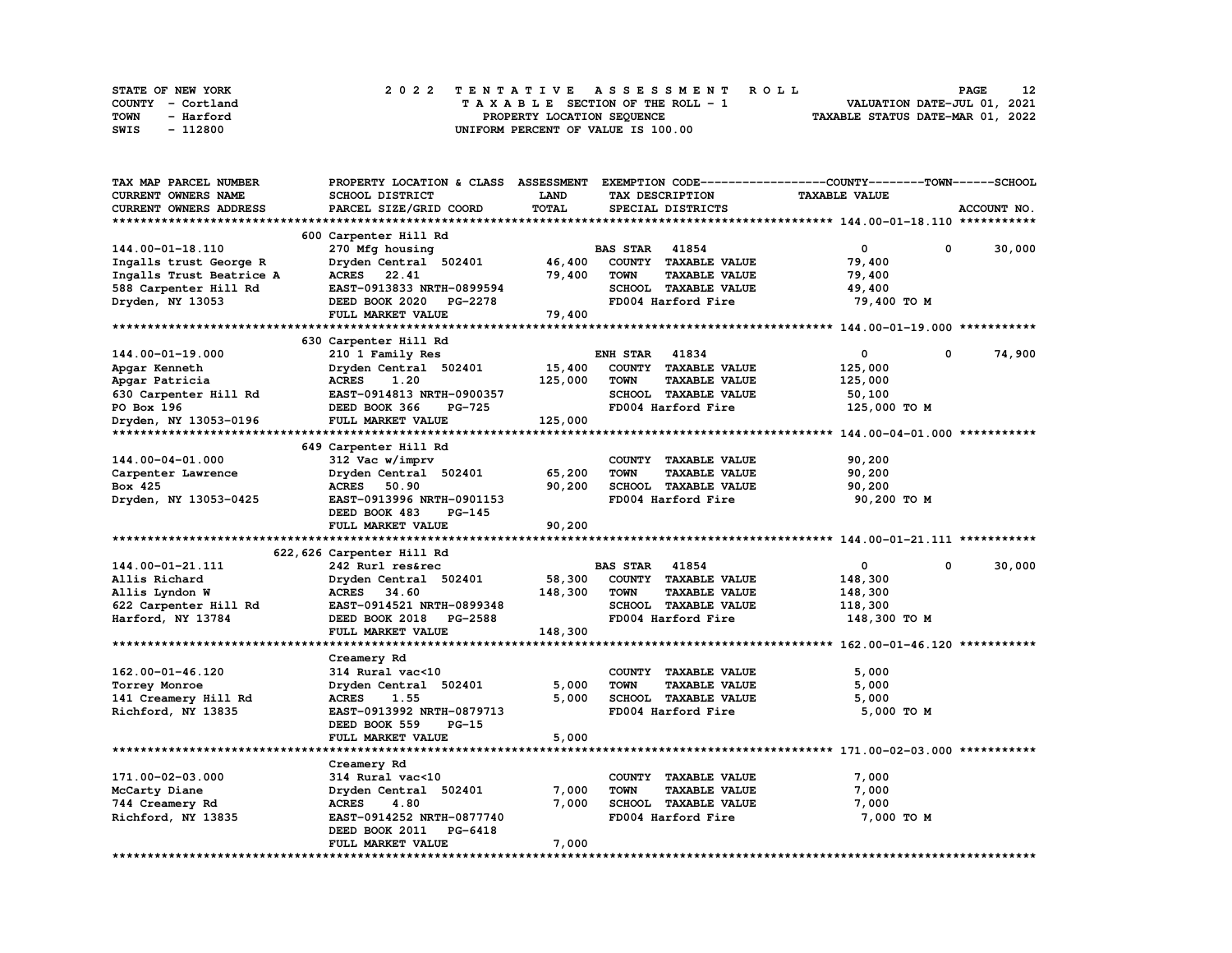| <b>STATE OF NEW YORK</b> | 2022 TENTATIVE ASSESSMENT ROLL     | <b>PAGE</b>                      |
|--------------------------|------------------------------------|----------------------------------|
| COUNTY - Cortland        | TAXABLE SECTION OF THE ROLL - 1    | VALUATION DATE-JUL 01, 2021      |
| TOWN<br>- Harford        | PROPERTY LOCATION SEOUENCE         | TAXABLE STATUS DATE-MAR 01, 2022 |
| - 112800<br>SWIS         | UNIFORM PERCENT OF VALUE IS 100.00 |                                  |

| TAX MAP PARCEL NUMBER                                                                      | PROPERTY LOCATION & CLASS ASSESSMENT          |             |                                     | EXEMPTION CODE-----------------COUNTY-------TOWN------SCHOOL |
|--------------------------------------------------------------------------------------------|-----------------------------------------------|-------------|-------------------------------------|--------------------------------------------------------------|
| <b>CURRENT OWNERS NAME</b>                                                                 | SCHOOL DISTRICT                               | <b>LAND</b> | TAX DESCRIPTION                     | <b>TAXABLE VALUE</b>                                         |
| <b>CURRENT OWNERS ADDRESS</b>                                                              | PARCEL SIZE/GRID COORD                        | TOTAL       | SPECIAL DISTRICTS                   | ACCOUNT NO.                                                  |
|                                                                                            |                                               |             |                                     |                                                              |
|                                                                                            | Creamery Rd                                   |             |                                     |                                                              |
| 171.00-02-05.000                                                                           | 314 Rural vac<10                              |             | COUNTY TAXABLE VALUE                | 12,600                                                       |
| Evans John M                                                                               | Dryden Central 502401                         | 12,600      | <b>TOWN</b><br><b>TAXABLE VALUE</b> | 12,600                                                       |
| Evans Alyson K                                                                             | ACRES 3.43 BANKCORELOG                        | 12,600      | SCHOOL TAXABLE VALUE                | 12,600                                                       |
| 40 Creamery Rd                                                                             | EAST-0913764 NRTH-0877777                     |             | FD004 Harford Fire                  | 12,600 TO M                                                  |
| Richford, NY 13835                                                                         | DEED BOOK 2014 PG-2909                        |             |                                     |                                                              |
|                                                                                            | FULL MARKET VALUE                             | 12,600      |                                     |                                                              |
|                                                                                            |                                               |             |                                     |                                                              |
|                                                                                            | Creamery Rd                                   |             |                                     |                                                              |
| 171.00-03-11.200                                                                           | 314 Rural vac<10                              |             | COUNTY TAXABLE VALUE                | 300                                                          |
| Michaud Clifford L                                                                         | Dryden Central 502401                         | 300         | <b>TOWN</b><br><b>TAXABLE VALUE</b> | 300                                                          |
| Michaud Shirley D                                                                          | FRNT 100.00 DPTH 90.00                        | 300         | SCHOOL TAXABLE VALUE                | 300                                                          |
| 156 Southworth Rd                                                                          | EAST-0915096 NRTH-0879288                     |             | FD004 Harford Fire                  | 300 TO M                                                     |
| Dryden, NY 13053                                                                           | DEED BOOK 518<br><b>PG-200</b>                |             |                                     |                                                              |
|                                                                                            | FULL MARKET VALUE                             | 300         |                                     |                                                              |
|                                                                                            |                                               |             |                                     |                                                              |
|                                                                                            | 21 Creamery Rd                                |             |                                     |                                                              |
| 171.00-01-03.100                                                                           | 210 1 Family Res                              |             | COUNTY TAXABLE VALUE                | 130,000                                                      |
| Eddleman Sara L                                                                            | Dryden Central 502401 17,000                  |             | <b>TOWN</b><br><b>TAXABLE VALUE</b> | 130,000                                                      |
| Clute Aaron M                                                                              | <b>ACRES</b><br>2.00                          | 130,000     | SCHOOL TAXABLE VALUE                | 130,000                                                      |
|                                                                                            | EAST-0913399 NRTH-0877691                     |             | FD004 Harford Fire                  | 130,000 TO M                                                 |
| 21 Creamery Rd EAST-0913399 NRTH-0877691<br>Richford, NY 13835-1001 DEED BOOK 2015 PG-3174 |                                               |             |                                     |                                                              |
|                                                                                            | FULL MARKET VALUE                             | 130,000     |                                     |                                                              |
|                                                                                            |                                               |             |                                     |                                                              |
|                                                                                            | 40 Creamery Rd                                |             |                                     |                                                              |
| 171.00-02-06.000                                                                           | 210 1 Family Res                              |             | <b>BAS STAR</b> 41854               | 30,000<br>$\mathbf 0$<br>0                                   |
| Evans John M                                                                               | Dryden Central 502401 17,500 VET WAR CT 41121 |             |                                     | 6,000<br>6,000<br>$\mathbf 0$                                |
| Evans Alyson K                                                                             | <b>ACRES</b><br>2.36 BANKCORELOG              |             | 277,000 COUNTY TAXABLE VALUE        | 271,000                                                      |
| 40 Creamery Rd                                                                             | EAST-0913778 NRTH-0878090                     |             | <b>TOWN</b><br><b>TAXABLE VALUE</b> | 271,000                                                      |
| Richford, NY 13835                                                                         | DEED BOOK 2014 PG-2909                        |             | SCHOOL TAXABLE VALUE 247,000        |                                                              |
|                                                                                            | FULL MARKET VALUE                             |             | 277,000 FD004 Harford Fire          | 277,000 TO M                                                 |
|                                                                                            |                                               |             |                                     |                                                              |
|                                                                                            | 41 Creamery Rd                                |             |                                     |                                                              |
| 171.00-01-03.200                                                                           | 240 Rural res                                 |             | <b>BAS STAR 41854</b>               | 30,000<br>$\mathbf{0}$<br>$^{\circ}$                         |
| Brown Michael F                                                                            | Dryden Central 502401                         | 45,400      | COUNTY TAXABLE VALUE                | 149,600                                                      |
| 41 Creamery Rd                                                                             | ACRES 23.39                                   | 149,600     | <b>TOWN</b><br><b>TAXABLE VALUE</b> | 149,600                                                      |
| Richford, NY 13835-1001                                                                    | EAST-0913142 NRTH-0878143                     |             | SCHOOL TAXABLE VALUE                | 119,600                                                      |
|                                                                                            | DEED BOOK 538<br>$PG-8$                       |             | FD004 Harford Fire                  | 149,600 TO M                                                 |
|                                                                                            | FULL MARKET VALUE                             | 149,600     |                                     |                                                              |
|                                                                                            |                                               |             |                                     |                                                              |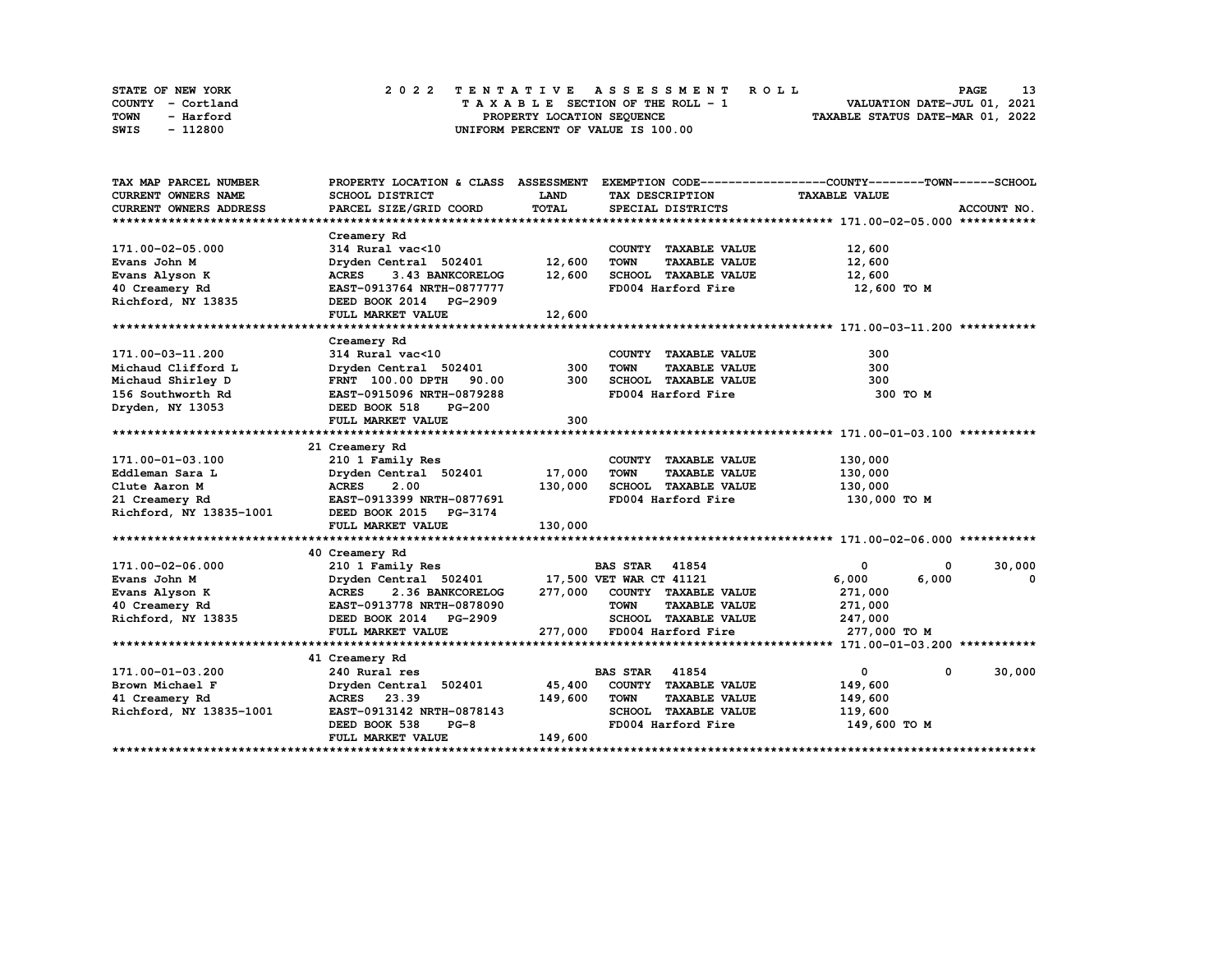| <b>STATE OF NEW YORK</b> | 2022 TENTATIVE ASSESSMENT ROLL     | 14<br><b>PAGE</b>                |
|--------------------------|------------------------------------|----------------------------------|
| COUNTY - Cortland        | TAXABLE SECTION OF THE ROLL - 1    | VALUATION DATE-JUL 01, 2021      |
| TOWN<br>- Harford        | PROPERTY LOCATION SEOUENCE         | TAXABLE STATUS DATE-MAR 01, 2022 |
| - 112800<br>SWIS         | UNIFORM PERCENT OF VALUE IS 100.00 |                                  |

| SCHOOL DISTRICT<br>LAND<br><b>TAXABLE VALUE</b><br><b>CURRENT OWNERS NAME</b><br>TAX DESCRIPTION<br>TOTAL<br>CURRENT OWNERS ADDRESS<br>PARCEL SIZE/GRID COORD<br>SPECIAL DISTRICTS<br>ACCOUNT NO.<br>62 Creamery Rd<br>171.00-02-01.000<br>210 1 Family Res<br>VET WAR CT 41121<br>6,000<br>6,000<br>$^{\circ}$<br>41834<br>74,900<br>Dryden Central 502401<br><b>28,300 ENH STAR</b><br>0<br>Chapman Richard H<br>0<br>167,000<br>COUNTY TAXABLE VALUE<br>Chapman Maureen<br><b>ACRES</b><br>9.55<br>161,000<br>62 Creamery Rd<br>EAST-0914210 NRTH-0878191<br><b>TOWN</b><br><b>TAXABLE VALUE</b><br>161,000<br>Richford, NY 13835-1000<br>SCHOOL TAXABLE VALUE<br>DEED BOOK 363, 4 PG-440, 2<br>92,100<br>167,000 FD004 Harford Fire<br>167,000 TO M<br>FULL MARKET VALUE<br>80 Creamery Rd<br>30,000<br>171.00-03-01.000<br>210 1 Family Res<br><b>BAS STAR</b><br>41854<br>$\mathbf 0$<br>0<br>17,800<br>Dryden Central 502401<br>COUNTY TAXABLE VALUE<br>109,000<br>Graham Douglas B<br><b>ACRES</b><br>2.56 BANK WELLS<br>109,000<br><b>TOWN</b><br><b>TAXABLE VALUE</b><br>Graham Sharon L<br>109,000<br>80 Creamery Rd<br>SCHOOL TAXABLE VALUE<br>79,000<br>EAST-0913929 NRTH-0878553<br>Richford, NY 13835-1000<br>FD004 Harford Fire<br>109,000 TO M<br>DEED BOOK 1996 PG-3587<br>109,000<br>FULL MARKET VALUE<br>94 Creamery Rd<br>210 1 Family Res<br>171.00-03-02.000<br>AGED C&T 41801<br>32,550<br>32,550<br>0<br>20,000 AGED S<br>41804<br>46,500<br>Keturi Tauno Wilbert<br>Dryden Central 502401<br>0<br>0<br>41834<br>0<br><b>ACRES</b><br>3.99<br>93,000 ENH STAR<br>$\Omega$<br>46,500<br>94 Creamery Rd<br>Richford, NY 13835<br>EAST-0913943 NRTH-0878810<br>COUNTY TAXABLE VALUE<br>60,450<br>DEED BOOK 1999 PG-4540<br><b>TOWN</b><br><b>TAXABLE VALUE</b><br>60,450<br><b>SCHOOL</b><br>FULL MARKET VALUE<br>93,000<br><b>TAXABLE VALUE</b><br>0<br>FD004 Harford Fire<br>93,000 TO M<br>102 Creamery Rd<br>171.00-03-03.000<br>99,700<br>210 1 Family Res<br>COUNTY TAXABLE VALUE<br>15,000<br><b>TAXABLE VALUE</b><br>99,700<br>Potter Steven<br>Dryden Central 502401<br><b>TOWN</b><br>99,700<br>102 Creamery Rd<br><b>ACRES</b><br>1.88 BANKCORELOG<br>SCHOOL TAXABLE VALUE<br>99,700<br>FD004 Harford Fire<br>99,700 TO M<br>Richford, NY 13835<br>EAST-0913959 NRTH-0879040<br>DEED BOOK 2019 PG-4870<br>99,700<br>FULL MARKET VALUE<br>110 Creamery Rd<br>182,000<br>171.00-03-04.200<br>210 1 Family Res<br>COUNTY TAXABLE VALUE<br>18,400<br>Kilts Robert K<br>Dryden Central 502401<br><b>TOWN</b><br><b>TAXABLE VALUE</b><br>182,000<br>2.94<br>182,000<br>SCHOOL TAXABLE VALUE<br>182,000<br>Skinner Michael R<br><b>ACRES</b><br>EAST-0913952 NRTH-0879237<br>FD004 Harford Fire<br>182,000 TO M<br>110 Creamery Rd<br>Richford, NY 13835-1002<br>DEED BOOK 2016<br>PG-3874<br>182,000<br>FULL MARKET VALUE | TAX MAP PARCEL NUMBER | PROPERTY LOCATION & CLASS ASSESSMENT |  | EXEMPTION CODE-----------------COUNTY-------TOWN------SCHOOL |  |
|------------------------------------------------------------------------------------------------------------------------------------------------------------------------------------------------------------------------------------------------------------------------------------------------------------------------------------------------------------------------------------------------------------------------------------------------------------------------------------------------------------------------------------------------------------------------------------------------------------------------------------------------------------------------------------------------------------------------------------------------------------------------------------------------------------------------------------------------------------------------------------------------------------------------------------------------------------------------------------------------------------------------------------------------------------------------------------------------------------------------------------------------------------------------------------------------------------------------------------------------------------------------------------------------------------------------------------------------------------------------------------------------------------------------------------------------------------------------------------------------------------------------------------------------------------------------------------------------------------------------------------------------------------------------------------------------------------------------------------------------------------------------------------------------------------------------------------------------------------------------------------------------------------------------------------------------------------------------------------------------------------------------------------------------------------------------------------------------------------------------------------------------------------------------------------------------------------------------------------------------------------------------------------------------------------------------------------------------------------------------------------------------------------------------------------------------------------------------------------------------------------------------------------------------------------------------------------------------------------------------------------------------------------------------------------------------------------------------------------------------------------------------------------------------------------------------------------------------------|-----------------------|--------------------------------------|--|--------------------------------------------------------------|--|
|                                                                                                                                                                                                                                                                                                                                                                                                                                                                                                                                                                                                                                                                                                                                                                                                                                                                                                                                                                                                                                                                                                                                                                                                                                                                                                                                                                                                                                                                                                                                                                                                                                                                                                                                                                                                                                                                                                                                                                                                                                                                                                                                                                                                                                                                                                                                                                                                                                                                                                                                                                                                                                                                                                                                                                                                                                                      |                       |                                      |  |                                                              |  |
|                                                                                                                                                                                                                                                                                                                                                                                                                                                                                                                                                                                                                                                                                                                                                                                                                                                                                                                                                                                                                                                                                                                                                                                                                                                                                                                                                                                                                                                                                                                                                                                                                                                                                                                                                                                                                                                                                                                                                                                                                                                                                                                                                                                                                                                                                                                                                                                                                                                                                                                                                                                                                                                                                                                                                                                                                                                      |                       |                                      |  |                                                              |  |
|                                                                                                                                                                                                                                                                                                                                                                                                                                                                                                                                                                                                                                                                                                                                                                                                                                                                                                                                                                                                                                                                                                                                                                                                                                                                                                                                                                                                                                                                                                                                                                                                                                                                                                                                                                                                                                                                                                                                                                                                                                                                                                                                                                                                                                                                                                                                                                                                                                                                                                                                                                                                                                                                                                                                                                                                                                                      |                       |                                      |  |                                                              |  |
|                                                                                                                                                                                                                                                                                                                                                                                                                                                                                                                                                                                                                                                                                                                                                                                                                                                                                                                                                                                                                                                                                                                                                                                                                                                                                                                                                                                                                                                                                                                                                                                                                                                                                                                                                                                                                                                                                                                                                                                                                                                                                                                                                                                                                                                                                                                                                                                                                                                                                                                                                                                                                                                                                                                                                                                                                                                      |                       |                                      |  |                                                              |  |
|                                                                                                                                                                                                                                                                                                                                                                                                                                                                                                                                                                                                                                                                                                                                                                                                                                                                                                                                                                                                                                                                                                                                                                                                                                                                                                                                                                                                                                                                                                                                                                                                                                                                                                                                                                                                                                                                                                                                                                                                                                                                                                                                                                                                                                                                                                                                                                                                                                                                                                                                                                                                                                                                                                                                                                                                                                                      |                       |                                      |  |                                                              |  |
|                                                                                                                                                                                                                                                                                                                                                                                                                                                                                                                                                                                                                                                                                                                                                                                                                                                                                                                                                                                                                                                                                                                                                                                                                                                                                                                                                                                                                                                                                                                                                                                                                                                                                                                                                                                                                                                                                                                                                                                                                                                                                                                                                                                                                                                                                                                                                                                                                                                                                                                                                                                                                                                                                                                                                                                                                                                      |                       |                                      |  |                                                              |  |
|                                                                                                                                                                                                                                                                                                                                                                                                                                                                                                                                                                                                                                                                                                                                                                                                                                                                                                                                                                                                                                                                                                                                                                                                                                                                                                                                                                                                                                                                                                                                                                                                                                                                                                                                                                                                                                                                                                                                                                                                                                                                                                                                                                                                                                                                                                                                                                                                                                                                                                                                                                                                                                                                                                                                                                                                                                                      |                       |                                      |  |                                                              |  |
|                                                                                                                                                                                                                                                                                                                                                                                                                                                                                                                                                                                                                                                                                                                                                                                                                                                                                                                                                                                                                                                                                                                                                                                                                                                                                                                                                                                                                                                                                                                                                                                                                                                                                                                                                                                                                                                                                                                                                                                                                                                                                                                                                                                                                                                                                                                                                                                                                                                                                                                                                                                                                                                                                                                                                                                                                                                      |                       |                                      |  |                                                              |  |
|                                                                                                                                                                                                                                                                                                                                                                                                                                                                                                                                                                                                                                                                                                                                                                                                                                                                                                                                                                                                                                                                                                                                                                                                                                                                                                                                                                                                                                                                                                                                                                                                                                                                                                                                                                                                                                                                                                                                                                                                                                                                                                                                                                                                                                                                                                                                                                                                                                                                                                                                                                                                                                                                                                                                                                                                                                                      |                       |                                      |  |                                                              |  |
|                                                                                                                                                                                                                                                                                                                                                                                                                                                                                                                                                                                                                                                                                                                                                                                                                                                                                                                                                                                                                                                                                                                                                                                                                                                                                                                                                                                                                                                                                                                                                                                                                                                                                                                                                                                                                                                                                                                                                                                                                                                                                                                                                                                                                                                                                                                                                                                                                                                                                                                                                                                                                                                                                                                                                                                                                                                      |                       |                                      |  |                                                              |  |
|                                                                                                                                                                                                                                                                                                                                                                                                                                                                                                                                                                                                                                                                                                                                                                                                                                                                                                                                                                                                                                                                                                                                                                                                                                                                                                                                                                                                                                                                                                                                                                                                                                                                                                                                                                                                                                                                                                                                                                                                                                                                                                                                                                                                                                                                                                                                                                                                                                                                                                                                                                                                                                                                                                                                                                                                                                                      |                       |                                      |  |                                                              |  |
|                                                                                                                                                                                                                                                                                                                                                                                                                                                                                                                                                                                                                                                                                                                                                                                                                                                                                                                                                                                                                                                                                                                                                                                                                                                                                                                                                                                                                                                                                                                                                                                                                                                                                                                                                                                                                                                                                                                                                                                                                                                                                                                                                                                                                                                                                                                                                                                                                                                                                                                                                                                                                                                                                                                                                                                                                                                      |                       |                                      |  |                                                              |  |
|                                                                                                                                                                                                                                                                                                                                                                                                                                                                                                                                                                                                                                                                                                                                                                                                                                                                                                                                                                                                                                                                                                                                                                                                                                                                                                                                                                                                                                                                                                                                                                                                                                                                                                                                                                                                                                                                                                                                                                                                                                                                                                                                                                                                                                                                                                                                                                                                                                                                                                                                                                                                                                                                                                                                                                                                                                                      |                       |                                      |  |                                                              |  |
|                                                                                                                                                                                                                                                                                                                                                                                                                                                                                                                                                                                                                                                                                                                                                                                                                                                                                                                                                                                                                                                                                                                                                                                                                                                                                                                                                                                                                                                                                                                                                                                                                                                                                                                                                                                                                                                                                                                                                                                                                                                                                                                                                                                                                                                                                                                                                                                                                                                                                                                                                                                                                                                                                                                                                                                                                                                      |                       |                                      |  |                                                              |  |
|                                                                                                                                                                                                                                                                                                                                                                                                                                                                                                                                                                                                                                                                                                                                                                                                                                                                                                                                                                                                                                                                                                                                                                                                                                                                                                                                                                                                                                                                                                                                                                                                                                                                                                                                                                                                                                                                                                                                                                                                                                                                                                                                                                                                                                                                                                                                                                                                                                                                                                                                                                                                                                                                                                                                                                                                                                                      |                       |                                      |  |                                                              |  |
|                                                                                                                                                                                                                                                                                                                                                                                                                                                                                                                                                                                                                                                                                                                                                                                                                                                                                                                                                                                                                                                                                                                                                                                                                                                                                                                                                                                                                                                                                                                                                                                                                                                                                                                                                                                                                                                                                                                                                                                                                                                                                                                                                                                                                                                                                                                                                                                                                                                                                                                                                                                                                                                                                                                                                                                                                                                      |                       |                                      |  |                                                              |  |
|                                                                                                                                                                                                                                                                                                                                                                                                                                                                                                                                                                                                                                                                                                                                                                                                                                                                                                                                                                                                                                                                                                                                                                                                                                                                                                                                                                                                                                                                                                                                                                                                                                                                                                                                                                                                                                                                                                                                                                                                                                                                                                                                                                                                                                                                                                                                                                                                                                                                                                                                                                                                                                                                                                                                                                                                                                                      |                       |                                      |  |                                                              |  |
|                                                                                                                                                                                                                                                                                                                                                                                                                                                                                                                                                                                                                                                                                                                                                                                                                                                                                                                                                                                                                                                                                                                                                                                                                                                                                                                                                                                                                                                                                                                                                                                                                                                                                                                                                                                                                                                                                                                                                                                                                                                                                                                                                                                                                                                                                                                                                                                                                                                                                                                                                                                                                                                                                                                                                                                                                                                      |                       |                                      |  |                                                              |  |
|                                                                                                                                                                                                                                                                                                                                                                                                                                                                                                                                                                                                                                                                                                                                                                                                                                                                                                                                                                                                                                                                                                                                                                                                                                                                                                                                                                                                                                                                                                                                                                                                                                                                                                                                                                                                                                                                                                                                                                                                                                                                                                                                                                                                                                                                                                                                                                                                                                                                                                                                                                                                                                                                                                                                                                                                                                                      |                       |                                      |  |                                                              |  |
|                                                                                                                                                                                                                                                                                                                                                                                                                                                                                                                                                                                                                                                                                                                                                                                                                                                                                                                                                                                                                                                                                                                                                                                                                                                                                                                                                                                                                                                                                                                                                                                                                                                                                                                                                                                                                                                                                                                                                                                                                                                                                                                                                                                                                                                                                                                                                                                                                                                                                                                                                                                                                                                                                                                                                                                                                                                      |                       |                                      |  |                                                              |  |
|                                                                                                                                                                                                                                                                                                                                                                                                                                                                                                                                                                                                                                                                                                                                                                                                                                                                                                                                                                                                                                                                                                                                                                                                                                                                                                                                                                                                                                                                                                                                                                                                                                                                                                                                                                                                                                                                                                                                                                                                                                                                                                                                                                                                                                                                                                                                                                                                                                                                                                                                                                                                                                                                                                                                                                                                                                                      |                       |                                      |  |                                                              |  |
|                                                                                                                                                                                                                                                                                                                                                                                                                                                                                                                                                                                                                                                                                                                                                                                                                                                                                                                                                                                                                                                                                                                                                                                                                                                                                                                                                                                                                                                                                                                                                                                                                                                                                                                                                                                                                                                                                                                                                                                                                                                                                                                                                                                                                                                                                                                                                                                                                                                                                                                                                                                                                                                                                                                                                                                                                                                      |                       |                                      |  |                                                              |  |
|                                                                                                                                                                                                                                                                                                                                                                                                                                                                                                                                                                                                                                                                                                                                                                                                                                                                                                                                                                                                                                                                                                                                                                                                                                                                                                                                                                                                                                                                                                                                                                                                                                                                                                                                                                                                                                                                                                                                                                                                                                                                                                                                                                                                                                                                                                                                                                                                                                                                                                                                                                                                                                                                                                                                                                                                                                                      |                       |                                      |  |                                                              |  |
|                                                                                                                                                                                                                                                                                                                                                                                                                                                                                                                                                                                                                                                                                                                                                                                                                                                                                                                                                                                                                                                                                                                                                                                                                                                                                                                                                                                                                                                                                                                                                                                                                                                                                                                                                                                                                                                                                                                                                                                                                                                                                                                                                                                                                                                                                                                                                                                                                                                                                                                                                                                                                                                                                                                                                                                                                                                      |                       |                                      |  |                                                              |  |
|                                                                                                                                                                                                                                                                                                                                                                                                                                                                                                                                                                                                                                                                                                                                                                                                                                                                                                                                                                                                                                                                                                                                                                                                                                                                                                                                                                                                                                                                                                                                                                                                                                                                                                                                                                                                                                                                                                                                                                                                                                                                                                                                                                                                                                                                                                                                                                                                                                                                                                                                                                                                                                                                                                                                                                                                                                                      |                       |                                      |  |                                                              |  |
|                                                                                                                                                                                                                                                                                                                                                                                                                                                                                                                                                                                                                                                                                                                                                                                                                                                                                                                                                                                                                                                                                                                                                                                                                                                                                                                                                                                                                                                                                                                                                                                                                                                                                                                                                                                                                                                                                                                                                                                                                                                                                                                                                                                                                                                                                                                                                                                                                                                                                                                                                                                                                                                                                                                                                                                                                                                      |                       |                                      |  |                                                              |  |
|                                                                                                                                                                                                                                                                                                                                                                                                                                                                                                                                                                                                                                                                                                                                                                                                                                                                                                                                                                                                                                                                                                                                                                                                                                                                                                                                                                                                                                                                                                                                                                                                                                                                                                                                                                                                                                                                                                                                                                                                                                                                                                                                                                                                                                                                                                                                                                                                                                                                                                                                                                                                                                                                                                                                                                                                                                                      |                       |                                      |  |                                                              |  |
|                                                                                                                                                                                                                                                                                                                                                                                                                                                                                                                                                                                                                                                                                                                                                                                                                                                                                                                                                                                                                                                                                                                                                                                                                                                                                                                                                                                                                                                                                                                                                                                                                                                                                                                                                                                                                                                                                                                                                                                                                                                                                                                                                                                                                                                                                                                                                                                                                                                                                                                                                                                                                                                                                                                                                                                                                                                      |                       |                                      |  |                                                              |  |
|                                                                                                                                                                                                                                                                                                                                                                                                                                                                                                                                                                                                                                                                                                                                                                                                                                                                                                                                                                                                                                                                                                                                                                                                                                                                                                                                                                                                                                                                                                                                                                                                                                                                                                                                                                                                                                                                                                                                                                                                                                                                                                                                                                                                                                                                                                                                                                                                                                                                                                                                                                                                                                                                                                                                                                                                                                                      |                       |                                      |  |                                                              |  |
|                                                                                                                                                                                                                                                                                                                                                                                                                                                                                                                                                                                                                                                                                                                                                                                                                                                                                                                                                                                                                                                                                                                                                                                                                                                                                                                                                                                                                                                                                                                                                                                                                                                                                                                                                                                                                                                                                                                                                                                                                                                                                                                                                                                                                                                                                                                                                                                                                                                                                                                                                                                                                                                                                                                                                                                                                                                      |                       |                                      |  |                                                              |  |
|                                                                                                                                                                                                                                                                                                                                                                                                                                                                                                                                                                                                                                                                                                                                                                                                                                                                                                                                                                                                                                                                                                                                                                                                                                                                                                                                                                                                                                                                                                                                                                                                                                                                                                                                                                                                                                                                                                                                                                                                                                                                                                                                                                                                                                                                                                                                                                                                                                                                                                                                                                                                                                                                                                                                                                                                                                                      |                       |                                      |  |                                                              |  |
|                                                                                                                                                                                                                                                                                                                                                                                                                                                                                                                                                                                                                                                                                                                                                                                                                                                                                                                                                                                                                                                                                                                                                                                                                                                                                                                                                                                                                                                                                                                                                                                                                                                                                                                                                                                                                                                                                                                                                                                                                                                                                                                                                                                                                                                                                                                                                                                                                                                                                                                                                                                                                                                                                                                                                                                                                                                      |                       |                                      |  |                                                              |  |
|                                                                                                                                                                                                                                                                                                                                                                                                                                                                                                                                                                                                                                                                                                                                                                                                                                                                                                                                                                                                                                                                                                                                                                                                                                                                                                                                                                                                                                                                                                                                                                                                                                                                                                                                                                                                                                                                                                                                                                                                                                                                                                                                                                                                                                                                                                                                                                                                                                                                                                                                                                                                                                                                                                                                                                                                                                                      |                       |                                      |  |                                                              |  |
|                                                                                                                                                                                                                                                                                                                                                                                                                                                                                                                                                                                                                                                                                                                                                                                                                                                                                                                                                                                                                                                                                                                                                                                                                                                                                                                                                                                                                                                                                                                                                                                                                                                                                                                                                                                                                                                                                                                                                                                                                                                                                                                                                                                                                                                                                                                                                                                                                                                                                                                                                                                                                                                                                                                                                                                                                                                      |                       |                                      |  |                                                              |  |
|                                                                                                                                                                                                                                                                                                                                                                                                                                                                                                                                                                                                                                                                                                                                                                                                                                                                                                                                                                                                                                                                                                                                                                                                                                                                                                                                                                                                                                                                                                                                                                                                                                                                                                                                                                                                                                                                                                                                                                                                                                                                                                                                                                                                                                                                                                                                                                                                                                                                                                                                                                                                                                                                                                                                                                                                                                                      |                       |                                      |  |                                                              |  |
|                                                                                                                                                                                                                                                                                                                                                                                                                                                                                                                                                                                                                                                                                                                                                                                                                                                                                                                                                                                                                                                                                                                                                                                                                                                                                                                                                                                                                                                                                                                                                                                                                                                                                                                                                                                                                                                                                                                                                                                                                                                                                                                                                                                                                                                                                                                                                                                                                                                                                                                                                                                                                                                                                                                                                                                                                                                      |                       |                                      |  |                                                              |  |
|                                                                                                                                                                                                                                                                                                                                                                                                                                                                                                                                                                                                                                                                                                                                                                                                                                                                                                                                                                                                                                                                                                                                                                                                                                                                                                                                                                                                                                                                                                                                                                                                                                                                                                                                                                                                                                                                                                                                                                                                                                                                                                                                                                                                                                                                                                                                                                                                                                                                                                                                                                                                                                                                                                                                                                                                                                                      |                       |                                      |  |                                                              |  |
|                                                                                                                                                                                                                                                                                                                                                                                                                                                                                                                                                                                                                                                                                                                                                                                                                                                                                                                                                                                                                                                                                                                                                                                                                                                                                                                                                                                                                                                                                                                                                                                                                                                                                                                                                                                                                                                                                                                                                                                                                                                                                                                                                                                                                                                                                                                                                                                                                                                                                                                                                                                                                                                                                                                                                                                                                                                      |                       |                                      |  |                                                              |  |
|                                                                                                                                                                                                                                                                                                                                                                                                                                                                                                                                                                                                                                                                                                                                                                                                                                                                                                                                                                                                                                                                                                                                                                                                                                                                                                                                                                                                                                                                                                                                                                                                                                                                                                                                                                                                                                                                                                                                                                                                                                                                                                                                                                                                                                                                                                                                                                                                                                                                                                                                                                                                                                                                                                                                                                                                                                                      |                       |                                      |  |                                                              |  |
|                                                                                                                                                                                                                                                                                                                                                                                                                                                                                                                                                                                                                                                                                                                                                                                                                                                                                                                                                                                                                                                                                                                                                                                                                                                                                                                                                                                                                                                                                                                                                                                                                                                                                                                                                                                                                                                                                                                                                                                                                                                                                                                                                                                                                                                                                                                                                                                                                                                                                                                                                                                                                                                                                                                                                                                                                                                      |                       |                                      |  |                                                              |  |
|                                                                                                                                                                                                                                                                                                                                                                                                                                                                                                                                                                                                                                                                                                                                                                                                                                                                                                                                                                                                                                                                                                                                                                                                                                                                                                                                                                                                                                                                                                                                                                                                                                                                                                                                                                                                                                                                                                                                                                                                                                                                                                                                                                                                                                                                                                                                                                                                                                                                                                                                                                                                                                                                                                                                                                                                                                                      |                       |                                      |  |                                                              |  |
|                                                                                                                                                                                                                                                                                                                                                                                                                                                                                                                                                                                                                                                                                                                                                                                                                                                                                                                                                                                                                                                                                                                                                                                                                                                                                                                                                                                                                                                                                                                                                                                                                                                                                                                                                                                                                                                                                                                                                                                                                                                                                                                                                                                                                                                                                                                                                                                                                                                                                                                                                                                                                                                                                                                                                                                                                                                      |                       |                                      |  |                                                              |  |
|                                                                                                                                                                                                                                                                                                                                                                                                                                                                                                                                                                                                                                                                                                                                                                                                                                                                                                                                                                                                                                                                                                                                                                                                                                                                                                                                                                                                                                                                                                                                                                                                                                                                                                                                                                                                                                                                                                                                                                                                                                                                                                                                                                                                                                                                                                                                                                                                                                                                                                                                                                                                                                                                                                                                                                                                                                                      |                       |                                      |  |                                                              |  |
|                                                                                                                                                                                                                                                                                                                                                                                                                                                                                                                                                                                                                                                                                                                                                                                                                                                                                                                                                                                                                                                                                                                                                                                                                                                                                                                                                                                                                                                                                                                                                                                                                                                                                                                                                                                                                                                                                                                                                                                                                                                                                                                                                                                                                                                                                                                                                                                                                                                                                                                                                                                                                                                                                                                                                                                                                                                      |                       |                                      |  |                                                              |  |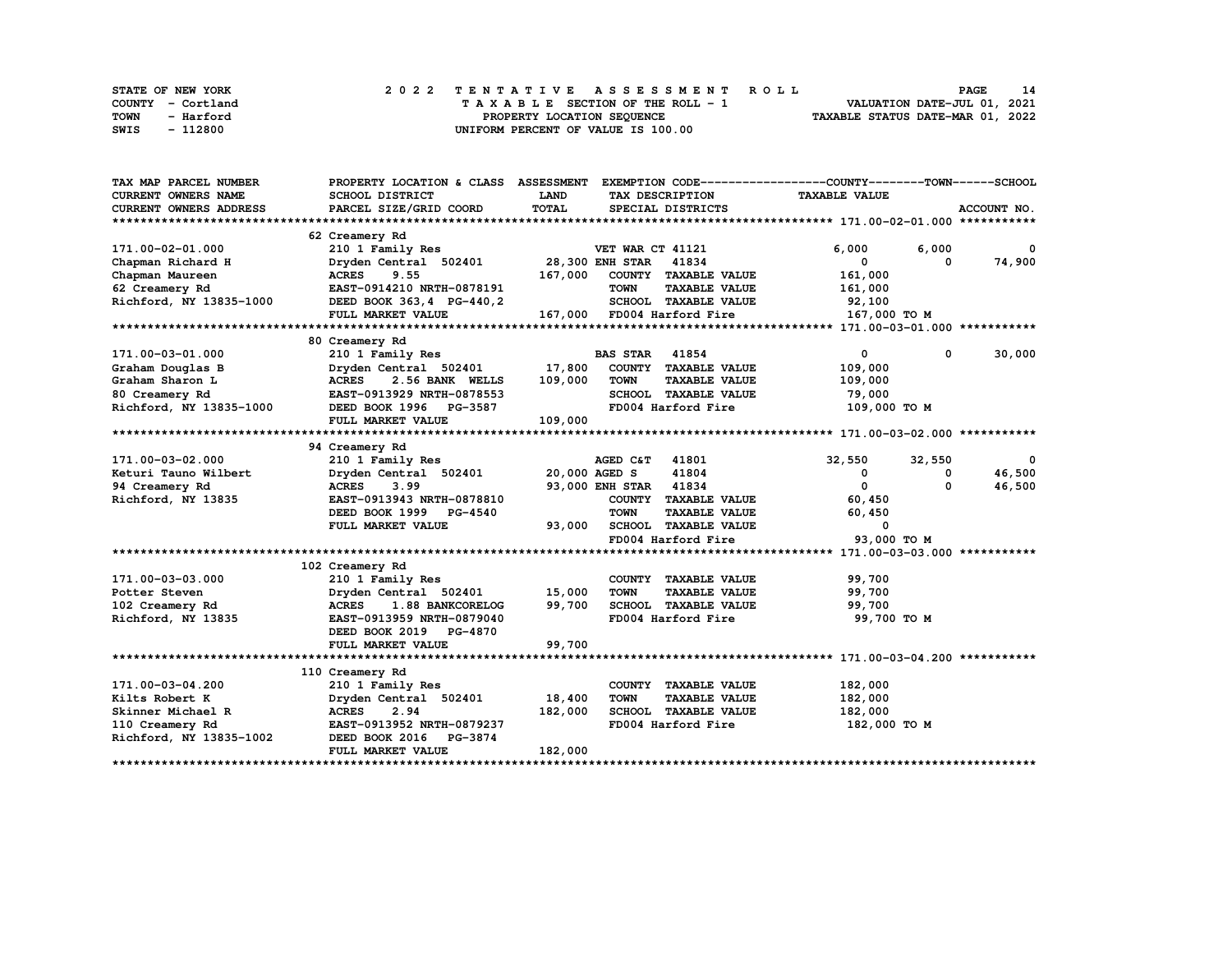| STATE OF NEW YORK | 2022 TENTATIVE ASSESSMENT ROLL     | 15<br><b>PAGE</b>                |
|-------------------|------------------------------------|----------------------------------|
| COUNTY - Cortland | TAXABLE SECTION OF THE ROLL - 1    | VALUATION DATE-JUL 01, 2021      |
| TOWN<br>- Harford | PROPERTY LOCATION SEQUENCE         | TAXABLE STATUS DATE-MAR 01, 2022 |
| - 112800<br>SWIS  | UNIFORM PERCENT OF VALUE IS 100.00 |                                  |

| TAX MAP PARCEL NUMBER    | PROPERTY LOCATION & CLASS ASSESSMENT EXEMPTION CODE-----------------COUNTY-------TOWN------SCHOOL |             |                       |                      |                      |                    |
|--------------------------|---------------------------------------------------------------------------------------------------|-------------|-----------------------|----------------------|----------------------|--------------------|
| CURRENT OWNERS NAME      | <b>SCHOOL DISTRICT</b>                                                                            | <b>LAND</b> |                       | TAX DESCRIPTION      | <b>TAXABLE VALUE</b> |                    |
| CURRENT OWNERS ADDRESS   | PARCEL SIZE/GRID COORD                                                                            | TOTAL       |                       | SPECIAL DISTRICTS    |                      | ACCOUNT NO.        |
|                          |                                                                                                   |             |                       |                      |                      |                    |
|                          | 115 Creamery Rd                                                                                   |             |                       |                      |                      |                    |
| 171.00-01-02.200         | 220 2 Family Res                                                                                  |             | <b>BAS STAR 41854</b> |                      | 0                    | 0<br>30,000        |
| Karamanli Zuhul          | Dryden Central 502401                                                                             | 30,500      |                       | COUNTY TAXABLE VALUE | 235,000              |                    |
| 115 Creamery Rd          | ACRES 11.18                                                                                       | 235,000     | <b>TOWN</b>           | <b>TAXABLE VALUE</b> | 235,000              |                    |
| Richford, NY 13835       | EAST-0913371 NRTH-0878981                                                                         |             |                       | SCHOOL TAXABLE VALUE | 205,000              |                    |
|                          | DEED BOOK 2009 PG-5604                                                                            |             |                       | FD004 Harford Fire   | 235,000 TO M         |                    |
|                          | FULL MARKET VALUE                                                                                 | 235,000     |                       |                      |                      |                    |
|                          |                                                                                                   |             |                       |                      |                      |                    |
|                          | 118 Creamery Rd                                                                                   |             |                       |                      |                      |                    |
| 171.00-03-04.100         | 210 1 Family Res                                                                                  |             | <b>BAS STAR</b>       | 41854                | 0                    | $\Omega$<br>30,000 |
| Kilts Robert J           | Dryden Central 502401                                                                             | 18,800      |                       | COUNTY TAXABLE VALUE | 108,000              |                    |
|                          | <b>ACRES</b><br>3.20                                                                              | 108,000     | <b>TOWN</b>           | <b>TAXABLE VALUE</b> |                      |                    |
| 118 Creamery Rd          |                                                                                                   |             |                       |                      | 108,000              |                    |
| Richford, NY 13835       | EAST-0913959 NRTH-0879492                                                                         |             |                       | SCHOOL TAXABLE VALUE | 78,000               |                    |
|                          | DEED BOOK 1999 PG-1385                                                                            |             |                       | FD004 Harford Fire   | 108,000 TO M         |                    |
|                          | FULL MARKET VALUE                                                                                 | 108,000     |                       |                      |                      |                    |
|                          |                                                                                                   |             |                       |                      |                      |                    |
|                          | 142 Creamery Rd                                                                                   |             |                       |                      |                      |                    |
| 171.00-03-05.000         | 240 Rural res                                                                                     |             |                       | COUNTY TAXABLE VALUE | 130,000              |                    |
| Tong Phillip             | Dryden Central 502401                                                                             | 48,000      | <b>TOWN</b>           | <b>TAXABLE VALUE</b> | 130,000              |                    |
| Donnelly Kristen         | ACRES 35.87                                                                                       | 130,000     |                       | SCHOOL TAXABLE VALUE | 130,000              |                    |
| 2777 E River Rd          | EAST-0914668 NRTH-0878862                                                                         |             |                       | FD004 Harford Fire   | 130,000 TO M         |                    |
| Nichols, NY 13812        | DEED BOOK 2014 PG-6833                                                                            |             |                       |                      |                      |                    |
|                          | FULL MARKET VALUE                                                                                 | 130,000     |                       |                      |                      |                    |
|                          |                                                                                                   |             |                       |                      |                      |                    |
|                          | 151 Creamery Rd                                                                                   |             |                       |                      |                      |                    |
| $162.00 - 01 - 46.200$   | 210 1 Family Res                                                                                  |             |                       | COUNTY TAXABLE VALUE | 375,000              |                    |
| Peyus Trevor             | Dryden Central 502401                                                                             | 70,000      | <b>TOWN</b>           | <b>TAXABLE VALUE</b> | 375,000              |                    |
| Peyus Allison            | ACRES 47.34                                                                                       | 375,000     |                       | SCHOOL TAXABLE VALUE | 375,000              |                    |
| PO Box 297               | EAST-0913222 NRTH-0880225                                                                         |             |                       | FD004 Harford Fire   | 375,000 TO M         |                    |
| Etna, NY 13062           | DEED BOOK 2018 PG-6212                                                                            |             |                       |                      |                      |                    |
|                          | FULL MARKET VALUE                                                                                 | 375,000     |                       |                      |                      |                    |
|                          |                                                                                                   |             |                       |                      |                      |                    |
|                          | 155 Creamery Rd                                                                                   |             |                       |                      |                      |                    |
| 162.00-01-48.111         | 241 Rural res&ag                                                                                  |             | <b>BAS STAR</b> 41854 |                      | 0                    | 30,000<br>0        |
| Pelletier Allison K      | Dryden Central 502401                                                                             | 31,600      |                       | COUNTY TAXABLE VALUE | 202,000              |                    |
| 155 Creamery Rd          | ACRES 13.10                                                                                       | 202,000     | <b>TOWN</b>           | <b>TAXABLE VALUE</b> | 202,000              |                    |
| Harford, NY 13835        | EAST-0914761 NRTH-0879967                                                                         |             |                       | SCHOOL TAXABLE VALUE | 172,000              |                    |
|                          | DEED BOOK 2022 PG-667                                                                             |             |                       | FD004 Harford Fire   | 202,000 TO M         |                    |
| PRIOR OWNER ON 3/01/2022 | FULL MARKET VALUE                                                                                 | 202,000     |                       |                      |                      |                    |
| Pelletier Allison K      |                                                                                                   |             |                       |                      |                      |                    |
|                          |                                                                                                   |             |                       |                      |                      |                    |
|                          | 186 Creamery Rd                                                                                   |             |                       |                      |                      |                    |
| 171.00-03-06.000         | 210 1 Family Res                                                                                  |             |                       | COUNTY TAXABLE VALUE | 81,000               |                    |
| Michaud Clifford L       | Dryden Central 502401                                                                             | 13,300      | <b>TOWN</b>           | <b>TAXABLE VALUE</b> | 81,000               |                    |
| Michaud Shirley D        | FRNT 122.50 DPTH 229.25                                                                           | 81,000      |                       | SCHOOL TAXABLE VALUE | 81,000               |                    |
| 156 Southworth Rd        | EAST-0915112 NRTH-0879438                                                                         |             |                       | FD004 Harford Fire   | 81,000 TO M          |                    |
| Dryden, NY 13053         | DEED BOOK 386<br><b>PG-67</b>                                                                     |             |                       |                      |                      |                    |
|                          | FULL MARKET VALUE                                                                                 | 81,000      |                       |                      |                      |                    |
|                          |                                                                                                   |             |                       |                      |                      |                    |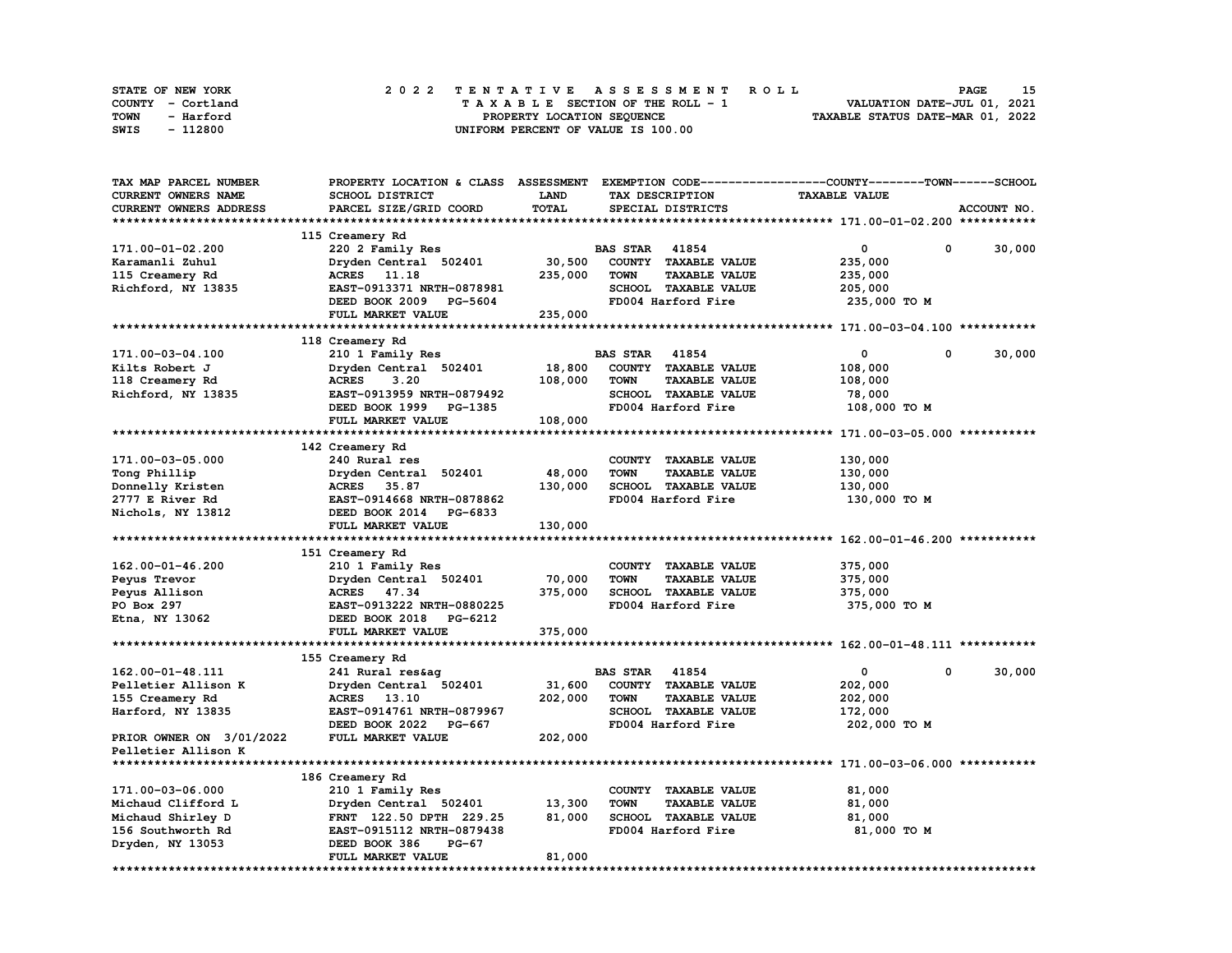| STATE OF NEW YORK | 2022 TENTATIVE ASSESSMENT ROLL     | 16<br><b>PAGE</b>                |
|-------------------|------------------------------------|----------------------------------|
| COUNTY - Cortland | TAXABLE SECTION OF THE ROLL - 1    | VALUATION DATE-JUL 01, 2021      |
| TOWN<br>- Harford | PROPERTY LOCATION SEQUENCE         | TAXABLE STATUS DATE-MAR 01, 2022 |
| - 112800<br>SWIS  | UNIFORM PERCENT OF VALUE IS 100.00 |                                  |

| <b>SCHOOL DISTRICT</b><br><b>LAND</b><br>TAX DESCRIPTION<br><b>TAXABLE VALUE</b><br>TOTAL<br>PARCEL SIZE/GRID COORD<br>SPECIAL DISTRICTS<br>ACCOUNT NO.<br>194 Creamery Rd<br>210 1 Family Res<br>COUNTY TAXABLE VALUE<br>40,500<br>17,000<br>40,500<br>Dryden Central 502401<br><b>TOWN</b><br><b>TAXABLE VALUE</b><br>40,500<br>2.00 BANK WELLS<br>SCHOOL TAXABLE VALUE<br>40,500<br><b>ACRES</b><br>EAST-0915502 NRTH-0879930<br>FD004 Harford Fire<br>40,500 TO M<br>DEED BOOK 2017 PG-840<br>40,500<br>FULL MARKET VALUE<br>204 Creamery Rd<br>80,000<br>210 1 Family Res<br>COUNTY TAXABLE VALUE<br>12,100<br>Dryden Central 502401<br><b>TOWN</b><br><b>TAXABLE VALUE</b><br>80,000<br>Clapper Dale Jr.<br>80,000<br>5940 Pease Hill Rd<br>FRNT 164.46 DPTH 127.23<br>SCHOOL TAXABLE VALUE<br>80,000<br>Cuyler, NY 13158<br>EAST-0915509 NRTH-0880159<br>FD004 Harford Fire<br>80,000 TO M<br>DEED BOOK 10598 PG-62001<br>80,000<br>FULL MARKET VALUE<br>210 Creamery Rd<br>162.00-02-33.122<br>260 Seasonal res<br>COUNTY TAXABLE VALUE<br>60,000<br>50, 100<br>60,000<br>Dryden Central 502401<br><b>TOWN</b><br><b>TAXABLE VALUE</b><br>Hale John H<br>60,000<br>SCHOOL TAXABLE VALUE<br>210 Creamery Rd<br>ACRES 32.43<br>60,000<br>Richford, NY 13835<br>EAST-0916071 NRTH-0880648<br>FD004 Harford Fire<br>60,000 TO M<br>DEED BOOK 2020 PG-4036<br>60,000<br>FULL MARKET VALUE<br>213 Creamery Rd<br>162.00-01-48.120<br>210 1 Family Res<br>COUNTY TAXABLE VALUE<br>119,500<br>24,300<br><b>TOWN</b><br><b>TAXABLE VALUE</b><br>119,500<br>Chamberlain-Czebiniak Margit<br>Dryden Central 502401<br>119,500<br>Czebiniak Daniel<br><b>ACRES</b><br>SCHOOL TAXABLE VALUE<br>119,500<br>6.47<br>EAST-0915113 NRTH-0880223<br>FD004 Harford Fire<br>213 Creamery Rd<br>119,500 TO M<br>DEED BOOK 2021 PG-5676<br>Richford, NY 13835<br>119,500<br>FULL MARKET VALUE<br>217 Creamery Rd<br>162.00-01-48.220<br>64,000<br>210 1 Family Res<br>COUNTY TAXABLE VALUE<br>Dryden Central 502401<br>15,200<br><b>TAXABLE VALUE</b><br>64,000<br>Diver Jeffrey A<br><b>TOWN</b><br>64,000<br>30 Saint Joseph Ln<br><b>ACRES</b><br>1.11<br>SCHOOL TAXABLE VALUE<br>64,000<br>Ithaca, NY 14850<br>EAST-0915120 NRTH-0880487<br>FD004 Harford Fire<br>64,000 TO M<br>DEED BOOK 1998 PG-1139<br>64,000<br>FULL MARKET VALUE<br>225 Creamery Rd<br>162.00-01-48.212<br><b>VET WAR C 41122</b><br>6,000<br>210 1 Family Res<br>0<br>0<br>18,700 VET WAR T 41123<br>6,000<br>Teeter Evans Connie L<br>Dryden Central 502401<br>0<br>$^{\circ}$<br>148,500 ENH STAR 41834<br>$\mathbf{0}$<br>74,900<br>PO Box 31<br>5.10<br>0<br><b>ACRES</b><br>EAST-0914751 NRTH-0880535<br>COUNTY TAXABLE VALUE<br>142,500<br>Harford, NY 13784<br><b>TOWN</b><br><b>TAXABLE VALUE</b><br>DEED BOOK 516<br><b>PG-307</b><br>142,500 | CURRENT OWNERS NAME<br>CURRENT OWNERS ADDRESS<br>162.00-05-06.000<br>Seferlis Kelly<br>110 Joanne Dr<br>Ithaca, NY 14850<br>162.00-05-01.000 |  |
|---------------------------------------------------------------------------------------------------------------------------------------------------------------------------------------------------------------------------------------------------------------------------------------------------------------------------------------------------------------------------------------------------------------------------------------------------------------------------------------------------------------------------------------------------------------------------------------------------------------------------------------------------------------------------------------------------------------------------------------------------------------------------------------------------------------------------------------------------------------------------------------------------------------------------------------------------------------------------------------------------------------------------------------------------------------------------------------------------------------------------------------------------------------------------------------------------------------------------------------------------------------------------------------------------------------------------------------------------------------------------------------------------------------------------------------------------------------------------------------------------------------------------------------------------------------------------------------------------------------------------------------------------------------------------------------------------------------------------------------------------------------------------------------------------------------------------------------------------------------------------------------------------------------------------------------------------------------------------------------------------------------------------------------------------------------------------------------------------------------------------------------------------------------------------------------------------------------------------------------------------------------------------------------------------------------------------------------------------------------------------------------------------------------------------------------------------------------------------------------------------------------------------------------------------------------------------------------------------------------------------------------------------------------------------------------------------------------------------------------------------------------------------------------------------------------------|----------------------------------------------------------------------------------------------------------------------------------------------|--|
|                                                                                                                                                                                                                                                                                                                                                                                                                                                                                                                                                                                                                                                                                                                                                                                                                                                                                                                                                                                                                                                                                                                                                                                                                                                                                                                                                                                                                                                                                                                                                                                                                                                                                                                                                                                                                                                                                                                                                                                                                                                                                                                                                                                                                                                                                                                                                                                                                                                                                                                                                                                                                                                                                                                                                                                                                     |                                                                                                                                              |  |
|                                                                                                                                                                                                                                                                                                                                                                                                                                                                                                                                                                                                                                                                                                                                                                                                                                                                                                                                                                                                                                                                                                                                                                                                                                                                                                                                                                                                                                                                                                                                                                                                                                                                                                                                                                                                                                                                                                                                                                                                                                                                                                                                                                                                                                                                                                                                                                                                                                                                                                                                                                                                                                                                                                                                                                                                                     |                                                                                                                                              |  |
|                                                                                                                                                                                                                                                                                                                                                                                                                                                                                                                                                                                                                                                                                                                                                                                                                                                                                                                                                                                                                                                                                                                                                                                                                                                                                                                                                                                                                                                                                                                                                                                                                                                                                                                                                                                                                                                                                                                                                                                                                                                                                                                                                                                                                                                                                                                                                                                                                                                                                                                                                                                                                                                                                                                                                                                                                     |                                                                                                                                              |  |
|                                                                                                                                                                                                                                                                                                                                                                                                                                                                                                                                                                                                                                                                                                                                                                                                                                                                                                                                                                                                                                                                                                                                                                                                                                                                                                                                                                                                                                                                                                                                                                                                                                                                                                                                                                                                                                                                                                                                                                                                                                                                                                                                                                                                                                                                                                                                                                                                                                                                                                                                                                                                                                                                                                                                                                                                                     |                                                                                                                                              |  |
|                                                                                                                                                                                                                                                                                                                                                                                                                                                                                                                                                                                                                                                                                                                                                                                                                                                                                                                                                                                                                                                                                                                                                                                                                                                                                                                                                                                                                                                                                                                                                                                                                                                                                                                                                                                                                                                                                                                                                                                                                                                                                                                                                                                                                                                                                                                                                                                                                                                                                                                                                                                                                                                                                                                                                                                                                     |                                                                                                                                              |  |
|                                                                                                                                                                                                                                                                                                                                                                                                                                                                                                                                                                                                                                                                                                                                                                                                                                                                                                                                                                                                                                                                                                                                                                                                                                                                                                                                                                                                                                                                                                                                                                                                                                                                                                                                                                                                                                                                                                                                                                                                                                                                                                                                                                                                                                                                                                                                                                                                                                                                                                                                                                                                                                                                                                                                                                                                                     |                                                                                                                                              |  |
|                                                                                                                                                                                                                                                                                                                                                                                                                                                                                                                                                                                                                                                                                                                                                                                                                                                                                                                                                                                                                                                                                                                                                                                                                                                                                                                                                                                                                                                                                                                                                                                                                                                                                                                                                                                                                                                                                                                                                                                                                                                                                                                                                                                                                                                                                                                                                                                                                                                                                                                                                                                                                                                                                                                                                                                                                     |                                                                                                                                              |  |
|                                                                                                                                                                                                                                                                                                                                                                                                                                                                                                                                                                                                                                                                                                                                                                                                                                                                                                                                                                                                                                                                                                                                                                                                                                                                                                                                                                                                                                                                                                                                                                                                                                                                                                                                                                                                                                                                                                                                                                                                                                                                                                                                                                                                                                                                                                                                                                                                                                                                                                                                                                                                                                                                                                                                                                                                                     |                                                                                                                                              |  |
|                                                                                                                                                                                                                                                                                                                                                                                                                                                                                                                                                                                                                                                                                                                                                                                                                                                                                                                                                                                                                                                                                                                                                                                                                                                                                                                                                                                                                                                                                                                                                                                                                                                                                                                                                                                                                                                                                                                                                                                                                                                                                                                                                                                                                                                                                                                                                                                                                                                                                                                                                                                                                                                                                                                                                                                                                     |                                                                                                                                              |  |
|                                                                                                                                                                                                                                                                                                                                                                                                                                                                                                                                                                                                                                                                                                                                                                                                                                                                                                                                                                                                                                                                                                                                                                                                                                                                                                                                                                                                                                                                                                                                                                                                                                                                                                                                                                                                                                                                                                                                                                                                                                                                                                                                                                                                                                                                                                                                                                                                                                                                                                                                                                                                                                                                                                                                                                                                                     |                                                                                                                                              |  |
|                                                                                                                                                                                                                                                                                                                                                                                                                                                                                                                                                                                                                                                                                                                                                                                                                                                                                                                                                                                                                                                                                                                                                                                                                                                                                                                                                                                                                                                                                                                                                                                                                                                                                                                                                                                                                                                                                                                                                                                                                                                                                                                                                                                                                                                                                                                                                                                                                                                                                                                                                                                                                                                                                                                                                                                                                     |                                                                                                                                              |  |
|                                                                                                                                                                                                                                                                                                                                                                                                                                                                                                                                                                                                                                                                                                                                                                                                                                                                                                                                                                                                                                                                                                                                                                                                                                                                                                                                                                                                                                                                                                                                                                                                                                                                                                                                                                                                                                                                                                                                                                                                                                                                                                                                                                                                                                                                                                                                                                                                                                                                                                                                                                                                                                                                                                                                                                                                                     |                                                                                                                                              |  |
|                                                                                                                                                                                                                                                                                                                                                                                                                                                                                                                                                                                                                                                                                                                                                                                                                                                                                                                                                                                                                                                                                                                                                                                                                                                                                                                                                                                                                                                                                                                                                                                                                                                                                                                                                                                                                                                                                                                                                                                                                                                                                                                                                                                                                                                                                                                                                                                                                                                                                                                                                                                                                                                                                                                                                                                                                     |                                                                                                                                              |  |
|                                                                                                                                                                                                                                                                                                                                                                                                                                                                                                                                                                                                                                                                                                                                                                                                                                                                                                                                                                                                                                                                                                                                                                                                                                                                                                                                                                                                                                                                                                                                                                                                                                                                                                                                                                                                                                                                                                                                                                                                                                                                                                                                                                                                                                                                                                                                                                                                                                                                                                                                                                                                                                                                                                                                                                                                                     |                                                                                                                                              |  |
|                                                                                                                                                                                                                                                                                                                                                                                                                                                                                                                                                                                                                                                                                                                                                                                                                                                                                                                                                                                                                                                                                                                                                                                                                                                                                                                                                                                                                                                                                                                                                                                                                                                                                                                                                                                                                                                                                                                                                                                                                                                                                                                                                                                                                                                                                                                                                                                                                                                                                                                                                                                                                                                                                                                                                                                                                     |                                                                                                                                              |  |
|                                                                                                                                                                                                                                                                                                                                                                                                                                                                                                                                                                                                                                                                                                                                                                                                                                                                                                                                                                                                                                                                                                                                                                                                                                                                                                                                                                                                                                                                                                                                                                                                                                                                                                                                                                                                                                                                                                                                                                                                                                                                                                                                                                                                                                                                                                                                                                                                                                                                                                                                                                                                                                                                                                                                                                                                                     |                                                                                                                                              |  |
|                                                                                                                                                                                                                                                                                                                                                                                                                                                                                                                                                                                                                                                                                                                                                                                                                                                                                                                                                                                                                                                                                                                                                                                                                                                                                                                                                                                                                                                                                                                                                                                                                                                                                                                                                                                                                                                                                                                                                                                                                                                                                                                                                                                                                                                                                                                                                                                                                                                                                                                                                                                                                                                                                                                                                                                                                     |                                                                                                                                              |  |
|                                                                                                                                                                                                                                                                                                                                                                                                                                                                                                                                                                                                                                                                                                                                                                                                                                                                                                                                                                                                                                                                                                                                                                                                                                                                                                                                                                                                                                                                                                                                                                                                                                                                                                                                                                                                                                                                                                                                                                                                                                                                                                                                                                                                                                                                                                                                                                                                                                                                                                                                                                                                                                                                                                                                                                                                                     |                                                                                                                                              |  |
|                                                                                                                                                                                                                                                                                                                                                                                                                                                                                                                                                                                                                                                                                                                                                                                                                                                                                                                                                                                                                                                                                                                                                                                                                                                                                                                                                                                                                                                                                                                                                                                                                                                                                                                                                                                                                                                                                                                                                                                                                                                                                                                                                                                                                                                                                                                                                                                                                                                                                                                                                                                                                                                                                                                                                                                                                     |                                                                                                                                              |  |
|                                                                                                                                                                                                                                                                                                                                                                                                                                                                                                                                                                                                                                                                                                                                                                                                                                                                                                                                                                                                                                                                                                                                                                                                                                                                                                                                                                                                                                                                                                                                                                                                                                                                                                                                                                                                                                                                                                                                                                                                                                                                                                                                                                                                                                                                                                                                                                                                                                                                                                                                                                                                                                                                                                                                                                                                                     |                                                                                                                                              |  |
|                                                                                                                                                                                                                                                                                                                                                                                                                                                                                                                                                                                                                                                                                                                                                                                                                                                                                                                                                                                                                                                                                                                                                                                                                                                                                                                                                                                                                                                                                                                                                                                                                                                                                                                                                                                                                                                                                                                                                                                                                                                                                                                                                                                                                                                                                                                                                                                                                                                                                                                                                                                                                                                                                                                                                                                                                     |                                                                                                                                              |  |
|                                                                                                                                                                                                                                                                                                                                                                                                                                                                                                                                                                                                                                                                                                                                                                                                                                                                                                                                                                                                                                                                                                                                                                                                                                                                                                                                                                                                                                                                                                                                                                                                                                                                                                                                                                                                                                                                                                                                                                                                                                                                                                                                                                                                                                                                                                                                                                                                                                                                                                                                                                                                                                                                                                                                                                                                                     |                                                                                                                                              |  |
|                                                                                                                                                                                                                                                                                                                                                                                                                                                                                                                                                                                                                                                                                                                                                                                                                                                                                                                                                                                                                                                                                                                                                                                                                                                                                                                                                                                                                                                                                                                                                                                                                                                                                                                                                                                                                                                                                                                                                                                                                                                                                                                                                                                                                                                                                                                                                                                                                                                                                                                                                                                                                                                                                                                                                                                                                     |                                                                                                                                              |  |
|                                                                                                                                                                                                                                                                                                                                                                                                                                                                                                                                                                                                                                                                                                                                                                                                                                                                                                                                                                                                                                                                                                                                                                                                                                                                                                                                                                                                                                                                                                                                                                                                                                                                                                                                                                                                                                                                                                                                                                                                                                                                                                                                                                                                                                                                                                                                                                                                                                                                                                                                                                                                                                                                                                                                                                                                                     |                                                                                                                                              |  |
|                                                                                                                                                                                                                                                                                                                                                                                                                                                                                                                                                                                                                                                                                                                                                                                                                                                                                                                                                                                                                                                                                                                                                                                                                                                                                                                                                                                                                                                                                                                                                                                                                                                                                                                                                                                                                                                                                                                                                                                                                                                                                                                                                                                                                                                                                                                                                                                                                                                                                                                                                                                                                                                                                                                                                                                                                     |                                                                                                                                              |  |
|                                                                                                                                                                                                                                                                                                                                                                                                                                                                                                                                                                                                                                                                                                                                                                                                                                                                                                                                                                                                                                                                                                                                                                                                                                                                                                                                                                                                                                                                                                                                                                                                                                                                                                                                                                                                                                                                                                                                                                                                                                                                                                                                                                                                                                                                                                                                                                                                                                                                                                                                                                                                                                                                                                                                                                                                                     |                                                                                                                                              |  |
|                                                                                                                                                                                                                                                                                                                                                                                                                                                                                                                                                                                                                                                                                                                                                                                                                                                                                                                                                                                                                                                                                                                                                                                                                                                                                                                                                                                                                                                                                                                                                                                                                                                                                                                                                                                                                                                                                                                                                                                                                                                                                                                                                                                                                                                                                                                                                                                                                                                                                                                                                                                                                                                                                                                                                                                                                     |                                                                                                                                              |  |
|                                                                                                                                                                                                                                                                                                                                                                                                                                                                                                                                                                                                                                                                                                                                                                                                                                                                                                                                                                                                                                                                                                                                                                                                                                                                                                                                                                                                                                                                                                                                                                                                                                                                                                                                                                                                                                                                                                                                                                                                                                                                                                                                                                                                                                                                                                                                                                                                                                                                                                                                                                                                                                                                                                                                                                                                                     |                                                                                                                                              |  |
|                                                                                                                                                                                                                                                                                                                                                                                                                                                                                                                                                                                                                                                                                                                                                                                                                                                                                                                                                                                                                                                                                                                                                                                                                                                                                                                                                                                                                                                                                                                                                                                                                                                                                                                                                                                                                                                                                                                                                                                                                                                                                                                                                                                                                                                                                                                                                                                                                                                                                                                                                                                                                                                                                                                                                                                                                     |                                                                                                                                              |  |
|                                                                                                                                                                                                                                                                                                                                                                                                                                                                                                                                                                                                                                                                                                                                                                                                                                                                                                                                                                                                                                                                                                                                                                                                                                                                                                                                                                                                                                                                                                                                                                                                                                                                                                                                                                                                                                                                                                                                                                                                                                                                                                                                                                                                                                                                                                                                                                                                                                                                                                                                                                                                                                                                                                                                                                                                                     |                                                                                                                                              |  |
|                                                                                                                                                                                                                                                                                                                                                                                                                                                                                                                                                                                                                                                                                                                                                                                                                                                                                                                                                                                                                                                                                                                                                                                                                                                                                                                                                                                                                                                                                                                                                                                                                                                                                                                                                                                                                                                                                                                                                                                                                                                                                                                                                                                                                                                                                                                                                                                                                                                                                                                                                                                                                                                                                                                                                                                                                     |                                                                                                                                              |  |
|                                                                                                                                                                                                                                                                                                                                                                                                                                                                                                                                                                                                                                                                                                                                                                                                                                                                                                                                                                                                                                                                                                                                                                                                                                                                                                                                                                                                                                                                                                                                                                                                                                                                                                                                                                                                                                                                                                                                                                                                                                                                                                                                                                                                                                                                                                                                                                                                                                                                                                                                                                                                                                                                                                                                                                                                                     |                                                                                                                                              |  |
|                                                                                                                                                                                                                                                                                                                                                                                                                                                                                                                                                                                                                                                                                                                                                                                                                                                                                                                                                                                                                                                                                                                                                                                                                                                                                                                                                                                                                                                                                                                                                                                                                                                                                                                                                                                                                                                                                                                                                                                                                                                                                                                                                                                                                                                                                                                                                                                                                                                                                                                                                                                                                                                                                                                                                                                                                     |                                                                                                                                              |  |
|                                                                                                                                                                                                                                                                                                                                                                                                                                                                                                                                                                                                                                                                                                                                                                                                                                                                                                                                                                                                                                                                                                                                                                                                                                                                                                                                                                                                                                                                                                                                                                                                                                                                                                                                                                                                                                                                                                                                                                                                                                                                                                                                                                                                                                                                                                                                                                                                                                                                                                                                                                                                                                                                                                                                                                                                                     |                                                                                                                                              |  |
|                                                                                                                                                                                                                                                                                                                                                                                                                                                                                                                                                                                                                                                                                                                                                                                                                                                                                                                                                                                                                                                                                                                                                                                                                                                                                                                                                                                                                                                                                                                                                                                                                                                                                                                                                                                                                                                                                                                                                                                                                                                                                                                                                                                                                                                                                                                                                                                                                                                                                                                                                                                                                                                                                                                                                                                                                     |                                                                                                                                              |  |
|                                                                                                                                                                                                                                                                                                                                                                                                                                                                                                                                                                                                                                                                                                                                                                                                                                                                                                                                                                                                                                                                                                                                                                                                                                                                                                                                                                                                                                                                                                                                                                                                                                                                                                                                                                                                                                                                                                                                                                                                                                                                                                                                                                                                                                                                                                                                                                                                                                                                                                                                                                                                                                                                                                                                                                                                                     |                                                                                                                                              |  |
|                                                                                                                                                                                                                                                                                                                                                                                                                                                                                                                                                                                                                                                                                                                                                                                                                                                                                                                                                                                                                                                                                                                                                                                                                                                                                                                                                                                                                                                                                                                                                                                                                                                                                                                                                                                                                                                                                                                                                                                                                                                                                                                                                                                                                                                                                                                                                                                                                                                                                                                                                                                                                                                                                                                                                                                                                     |                                                                                                                                              |  |
|                                                                                                                                                                                                                                                                                                                                                                                                                                                                                                                                                                                                                                                                                                                                                                                                                                                                                                                                                                                                                                                                                                                                                                                                                                                                                                                                                                                                                                                                                                                                                                                                                                                                                                                                                                                                                                                                                                                                                                                                                                                                                                                                                                                                                                                                                                                                                                                                                                                                                                                                                                                                                                                                                                                                                                                                                     |                                                                                                                                              |  |
|                                                                                                                                                                                                                                                                                                                                                                                                                                                                                                                                                                                                                                                                                                                                                                                                                                                                                                                                                                                                                                                                                                                                                                                                                                                                                                                                                                                                                                                                                                                                                                                                                                                                                                                                                                                                                                                                                                                                                                                                                                                                                                                                                                                                                                                                                                                                                                                                                                                                                                                                                                                                                                                                                                                                                                                                                     |                                                                                                                                              |  |
|                                                                                                                                                                                                                                                                                                                                                                                                                                                                                                                                                                                                                                                                                                                                                                                                                                                                                                                                                                                                                                                                                                                                                                                                                                                                                                                                                                                                                                                                                                                                                                                                                                                                                                                                                                                                                                                                                                                                                                                                                                                                                                                                                                                                                                                                                                                                                                                                                                                                                                                                                                                                                                                                                                                                                                                                                     |                                                                                                                                              |  |
|                                                                                                                                                                                                                                                                                                                                                                                                                                                                                                                                                                                                                                                                                                                                                                                                                                                                                                                                                                                                                                                                                                                                                                                                                                                                                                                                                                                                                                                                                                                                                                                                                                                                                                                                                                                                                                                                                                                                                                                                                                                                                                                                                                                                                                                                                                                                                                                                                                                                                                                                                                                                                                                                                                                                                                                                                     |                                                                                                                                              |  |
|                                                                                                                                                                                                                                                                                                                                                                                                                                                                                                                                                                                                                                                                                                                                                                                                                                                                                                                                                                                                                                                                                                                                                                                                                                                                                                                                                                                                                                                                                                                                                                                                                                                                                                                                                                                                                                                                                                                                                                                                                                                                                                                                                                                                                                                                                                                                                                                                                                                                                                                                                                                                                                                                                                                                                                                                                     |                                                                                                                                              |  |
|                                                                                                                                                                                                                                                                                                                                                                                                                                                                                                                                                                                                                                                                                                                                                                                                                                                                                                                                                                                                                                                                                                                                                                                                                                                                                                                                                                                                                                                                                                                                                                                                                                                                                                                                                                                                                                                                                                                                                                                                                                                                                                                                                                                                                                                                                                                                                                                                                                                                                                                                                                                                                                                                                                                                                                                                                     |                                                                                                                                              |  |
|                                                                                                                                                                                                                                                                                                                                                                                                                                                                                                                                                                                                                                                                                                                                                                                                                                                                                                                                                                                                                                                                                                                                                                                                                                                                                                                                                                                                                                                                                                                                                                                                                                                                                                                                                                                                                                                                                                                                                                                                                                                                                                                                                                                                                                                                                                                                                                                                                                                                                                                                                                                                                                                                                                                                                                                                                     |                                                                                                                                              |  |
|                                                                                                                                                                                                                                                                                                                                                                                                                                                                                                                                                                                                                                                                                                                                                                                                                                                                                                                                                                                                                                                                                                                                                                                                                                                                                                                                                                                                                                                                                                                                                                                                                                                                                                                                                                                                                                                                                                                                                                                                                                                                                                                                                                                                                                                                                                                                                                                                                                                                                                                                                                                                                                                                                                                                                                                                                     |                                                                                                                                              |  |
|                                                                                                                                                                                                                                                                                                                                                                                                                                                                                                                                                                                                                                                                                                                                                                                                                                                                                                                                                                                                                                                                                                                                                                                                                                                                                                                                                                                                                                                                                                                                                                                                                                                                                                                                                                                                                                                                                                                                                                                                                                                                                                                                                                                                                                                                                                                                                                                                                                                                                                                                                                                                                                                                                                                                                                                                                     |                                                                                                                                              |  |
|                                                                                                                                                                                                                                                                                                                                                                                                                                                                                                                                                                                                                                                                                                                                                                                                                                                                                                                                                                                                                                                                                                                                                                                                                                                                                                                                                                                                                                                                                                                                                                                                                                                                                                                                                                                                                                                                                                                                                                                                                                                                                                                                                                                                                                                                                                                                                                                                                                                                                                                                                                                                                                                                                                                                                                                                                     |                                                                                                                                              |  |
|                                                                                                                                                                                                                                                                                                                                                                                                                                                                                                                                                                                                                                                                                                                                                                                                                                                                                                                                                                                                                                                                                                                                                                                                                                                                                                                                                                                                                                                                                                                                                                                                                                                                                                                                                                                                                                                                                                                                                                                                                                                                                                                                                                                                                                                                                                                                                                                                                                                                                                                                                                                                                                                                                                                                                                                                                     |                                                                                                                                              |  |
|                                                                                                                                                                                                                                                                                                                                                                                                                                                                                                                                                                                                                                                                                                                                                                                                                                                                                                                                                                                                                                                                                                                                                                                                                                                                                                                                                                                                                                                                                                                                                                                                                                                                                                                                                                                                                                                                                                                                                                                                                                                                                                                                                                                                                                                                                                                                                                                                                                                                                                                                                                                                                                                                                                                                                                                                                     |                                                                                                                                              |  |
|                                                                                                                                                                                                                                                                                                                                                                                                                                                                                                                                                                                                                                                                                                                                                                                                                                                                                                                                                                                                                                                                                                                                                                                                                                                                                                                                                                                                                                                                                                                                                                                                                                                                                                                                                                                                                                                                                                                                                                                                                                                                                                                                                                                                                                                                                                                                                                                                                                                                                                                                                                                                                                                                                                                                                                                                                     |                                                                                                                                              |  |
| 148,500<br><b>SCHOOL TAXABLE VALUE</b><br>FULL MARKET VALUE<br>73,600                                                                                                                                                                                                                                                                                                                                                                                                                                                                                                                                                                                                                                                                                                                                                                                                                                                                                                                                                                                                                                                                                                                                                                                                                                                                                                                                                                                                                                                                                                                                                                                                                                                                                                                                                                                                                                                                                                                                                                                                                                                                                                                                                                                                                                                                                                                                                                                                                                                                                                                                                                                                                                                                                                                                               |                                                                                                                                              |  |
| FD004 Harford Fire<br>148,500 TO M                                                                                                                                                                                                                                                                                                                                                                                                                                                                                                                                                                                                                                                                                                                                                                                                                                                                                                                                                                                                                                                                                                                                                                                                                                                                                                                                                                                                                                                                                                                                                                                                                                                                                                                                                                                                                                                                                                                                                                                                                                                                                                                                                                                                                                                                                                                                                                                                                                                                                                                                                                                                                                                                                                                                                                                  |                                                                                                                                              |  |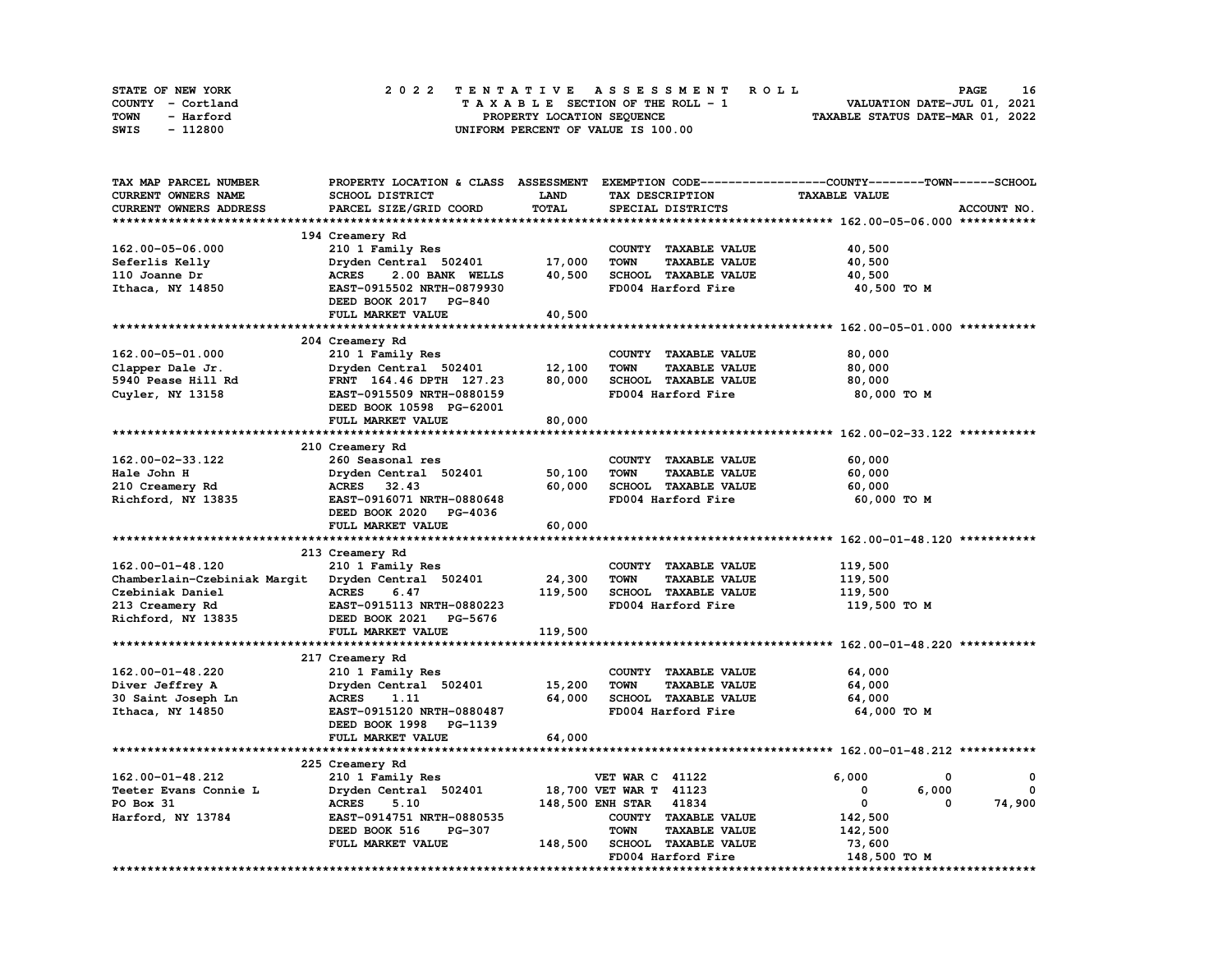| <b>STATE OF NEW YORK</b> | 2022 TENTATIVE ASSESSMENT ROLL     | PAGE                             |
|--------------------------|------------------------------------|----------------------------------|
| COUNTY - Cortland        | TAXABLE SECTION OF THE ROLL - 1    | VALUATION DATE-JUL 01, 2021      |
| TOWN<br>- Harford        | PROPERTY LOCATION SEQUENCE         | TAXABLE STATUS DATE-MAR 01, 2022 |
| - 112800<br>SWIS         | UNIFORM PERCENT OF VALUE IS 100.00 |                                  |

| TAX MAP PARCEL NUMBER      | PROPERTY LOCATION & CLASS               | <b>ASSESSMENT</b>      | EXEMPTION CODE-----------------COUNTY-------TOWN-----SCHOOL |                      |             |
|----------------------------|-----------------------------------------|------------------------|-------------------------------------------------------------|----------------------|-------------|
| <b>CURRENT OWNERS NAME</b> | SCHOOL DISTRICT                         | LAND                   | TAX DESCRIPTION                                             | <b>TAXABLE VALUE</b> |             |
| CURRENT OWNERS ADDRESS     | PARCEL SIZE/GRID COORD                  | <b>TOTAL</b>           | SPECIAL DISTRICTS                                           |                      | ACCOUNT NO. |
|                            |                                         |                        |                                                             |                      |             |
|                            | 233 Creamery Rd                         |                        |                                                             |                      |             |
| 162.00-01-48.211           | 240 Rural res                           |                        | COUNTY TAXABLE VALUE                                        | 129,000              |             |
| Leviere Robinson J         | Dryden Central 502401                   | 29,800                 | <b>TOWN</b><br><b>TAXABLE VALUE</b>                         | 129,000              |             |
| Leviere Katie E            | ACRES 10.62 BANKCORELOG                 | 129,000                | SCHOOL TAXABLE VALUE                                        | 129,000              |             |
| 233 Creamery Rd            | EAST-0914392 NRTH-0880753               |                        | FD004 Harford Fire                                          | 129,000 TO M         |             |
| Richford, NY 13835         | DEED BOOK 2017 PG-3041                  |                        |                                                             |                      |             |
|                            | FULL MARKET VALUE                       | 129,000                |                                                             |                      |             |
|                            |                                         |                        |                                                             |                      |             |
|                            |                                         |                        |                                                             |                      |             |
|                            | 308 Creamery Rd                         |                        |                                                             |                      |             |
| 162.00-02-33.200           | 210 1 Family Res                        |                        | COUNTY TAXABLE VALUE                                        | 88,000               |             |
| Christofferson Dana Paul   | Dryden Central 502401                   | 22,100                 | <b>TOWN</b><br><b>TAXABLE VALUE</b>                         | 88,000               |             |
| 308 Creamery Rd            | <b>ACRES</b><br>5.39                    | 88,000                 | SCHOOL TAXABLE VALUE                                        | 88,000               |             |
| Richford, NY 13835         | EAST-0915582 NRTH-0882273               |                        | FD004 Harford Fire                                          | 88,000 TO M          |             |
|                            | DEED BOOK 2017 PG-2056                  |                        |                                                             |                      |             |
|                            | FULL MARKET VALUE                       | 88,000                 |                                                             |                      |             |
|                            |                                         |                        |                                                             |                      |             |
|                            | 313 Creamery Rd                         |                        |                                                             |                      |             |
| 162.00-07-08.000           | 210 1 Family Res                        |                        | VET WAR CT 41121                                            | 6,000<br>6,000       |             |
| Leete Gordon S             | Dryden Central 502401                   | <b>15,300 ENH STAR</b> | 41834                                                       | 0<br>0               | 74,900      |
| Leete Betty J              | FRNT 280.00 DPTH 126.75                 | 120,000                | COUNTY TAXABLE VALUE                                        | 114,000              |             |
| 313 Creamery Rd            | EAST-0915121 NRTH-0882843               |                        | <b>TOWN</b><br><b>TAXABLE VALUE</b>                         | 114,000              |             |
| Harford, NY 13784          | DEED BOOK 2017 PG-2767                  |                        | SCHOOL TAXABLE VALUE                                        | 45,100               |             |
|                            |                                         |                        |                                                             |                      |             |
|                            |                                         |                        |                                                             |                      |             |
|                            | FULL MARKET VALUE                       | 120,000                | FD004 Harford Fire                                          | 120,000 TO M         |             |
|                            |                                         |                        |                                                             |                      |             |
|                            | 331 Creamery Rd                         |                        |                                                             |                      |             |
| 162.00-07-07.000           | 210 1 Family Res                        |                        | COUNTY TAXABLE VALUE                                        | 229,000              |             |
| HGW Enterprises LLC        | Dryden Central 502401                   | 18,200                 | <b>TOWN</b><br><b>TAXABLE VALUE</b>                         | 229,000              |             |
| PO Box 786                 | <b>ACRES</b><br>2.77                    | 229,000                | SCHOOL TAXABLE VALUE                                        | 229,000              |             |
| Seneca Falls, NY 13148     | EAST-0915108 NRTH-0883262               |                        | FD004 Harford Fire                                          | 229,000 TO M         |             |
|                            | DEED BOOK 10543 PG-73001                |                        |                                                             |                      |             |
|                            | FULL MARKET VALUE                       | 229,000                |                                                             |                      |             |
|                            |                                         |                        |                                                             |                      |             |
|                            | 188, 190 Creamery Rd                    |                        |                                                             |                      |             |
| 171.00-03-07.100           | 210 1 Family Res                        |                        | <b>BAS STAR 41854</b>                                       | $\mathbf 0$<br>0     | 30,000      |
| Osburn Aaron W             | Dryden Central 502401                   | 31,000                 | COUNTY TAXABLE VALUE                                        | 236,500              |             |
| Osburn Shannon M           | <b>ACRES</b><br><b>7.11 BANKCORELOG</b> | 236,500                | <b>TAXABLE VALUE</b><br><b>TOWN</b>                         | 236,500              |             |
| 188 Creamery Rd            | EAST-0915397 NRTH-0879367               |                        | SCHOOL TAXABLE VALUE                                        | 206,500              |             |
| Richford, NY 13835         | DEED BOOK 10300 PG-40001                |                        | FD004 Harford Fire                                          | 236,500 TO M         |             |
|                            | FULL MARKET VALUE                       | 236,500                |                                                             |                      |             |
|                            |                                         |                        |                                                             |                      |             |
|                            | Daisy Hollow Rd                         |                        |                                                             |                      |             |
| 144.00-01-21.120           | 312 Vac w/imprv                         |                        | COUNTY TAXABLE VALUE                                        | 10,000               |             |
| Knowlton John C            | Dryden Central 502401                   | 7,500                  | <b>TOWN</b><br><b>TAXABLE VALUE</b>                         | 10,000               |             |
| 1033 Long Rd               | <b>ACRES</b><br>1.00                    | 10,000                 | SCHOOL TAXABLE VALUE                                        | 10,000               |             |
| Homer, NY 13077            | EAST-0915294 NRTH-0899099               |                        | FD004 Harford Fire                                          | 10,000 TO M          |             |
|                            | DEED BOOK 10424 PG-69001                |                        |                                                             |                      |             |
|                            | FULL MARKET VALUE                       | 10,000                 |                                                             |                      |             |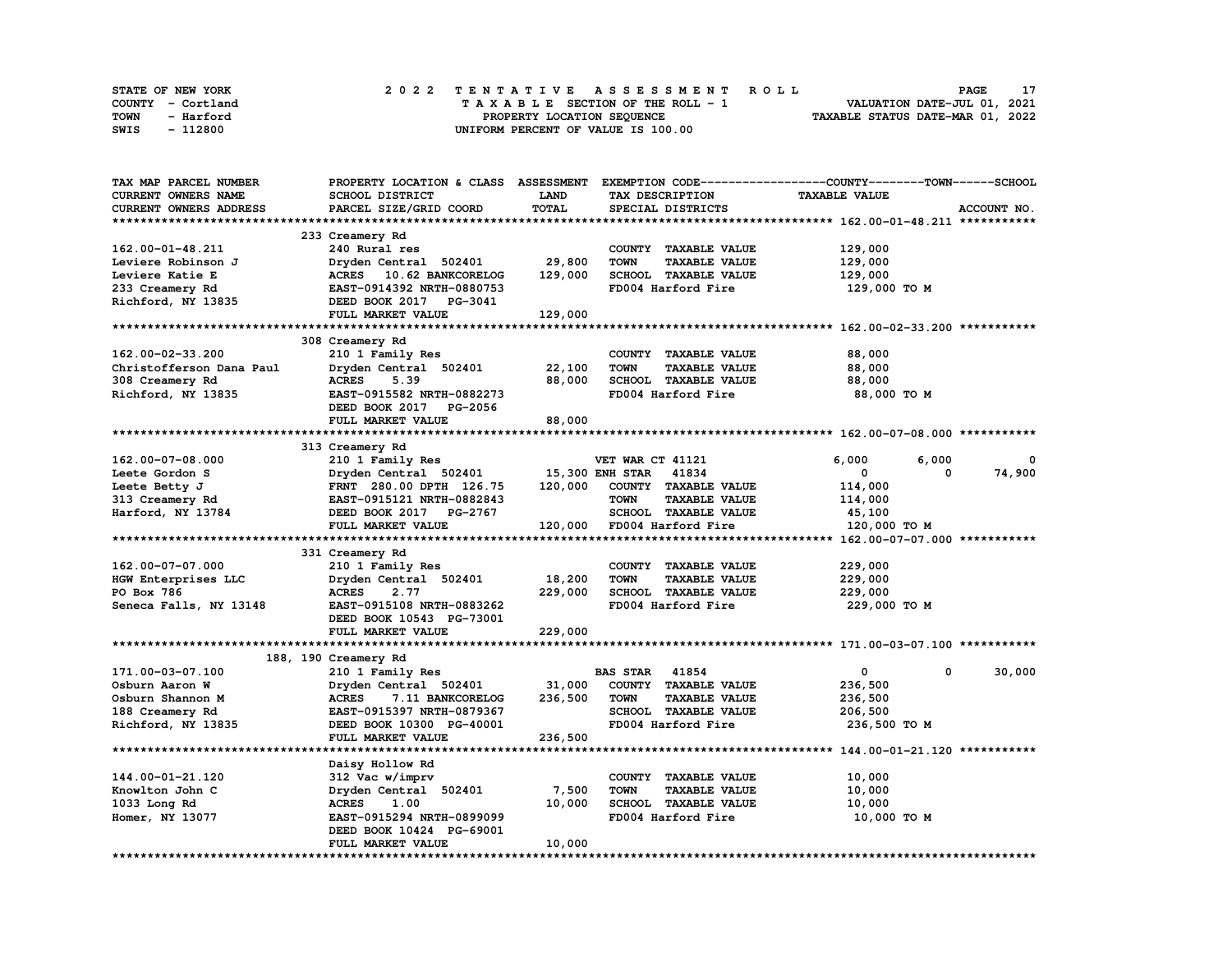| <b>STATE OF NEW YORK</b> | 2022 TENTATIVE ASSESSMENT ROLL     | 18<br><b>PAGE</b>                |
|--------------------------|------------------------------------|----------------------------------|
| COUNTY - Cortland        | TAXABLE SECTION OF THE ROLL - 1    | VALUATION DATE-JUL 01, 2021      |
| TOWN<br>- Harford        | PROPERTY LOCATION SEOUENCE         | TAXABLE STATUS DATE-MAR 01, 2022 |
| - 112800<br>SWIS         | UNIFORM PERCENT OF VALUE IS 100.00 |                                  |

| TAX MAP PARCEL NUMBER  |                                  |        |                                     | PROPERTY LOCATION & CLASS ASSESSMENT EXEMPTION CODE-----------------COUNTY-------TOWN-----SCHOOL |
|------------------------|----------------------------------|--------|-------------------------------------|--------------------------------------------------------------------------------------------------|
| CURRENT OWNERS NAME    | SCHOOL DISTRICT                  | LAND   | TAX DESCRIPTION                     | <b>TAXABLE VALUE</b>                                                                             |
| CURRENT OWNERS ADDRESS | PARCEL SIZE/GRID COORD           | TOTAL  | SPECIAL DISTRICTS                   | ACCOUNT NO.                                                                                      |
|                        |                                  |        |                                     |                                                                                                  |
|                        | Daisy Hollow Rd                  |        |                                     |                                                                                                  |
| 144.00-01-30.200       | 314 Rural vac<10                 |        | COUNTY TAXABLE VALUE                | 23,000                                                                                           |
| Allis Richard          | Dryden Central 502401            | 23,000 | <b>TOWN</b><br><b>TAXABLE VALUE</b> | 23,000                                                                                           |
|                        |                                  |        |                                     |                                                                                                  |
| Allis Lyndon W         | ACRES 10.00                      | 23,000 | SCHOOL TAXABLE VALUE                | 23,000                                                                                           |
| 622 Carpenter Hill Rd  | EAST-0913915 NRTH-0898254        |        | FD004 Harford Fire                  | 23,000 TO M                                                                                      |
| Harford, NY 13784      | DEED BOOK 2018 PG-2588           |        |                                     |                                                                                                  |
|                        | FULL MARKET VALUE                | 23,000 |                                     |                                                                                                  |
|                        |                                  |        |                                     |                                                                                                  |
|                        | Daisy Hollow Rd                  |        |                                     |                                                                                                  |
| 144.00-01-31.000       | 910 Priv forest                  |        | COUNTY TAXABLE VALUE                | 31,300                                                                                           |
| Rowland Charles L      | Dryden Central 502401            | 31,300 | <b>TOWN</b><br><b>TAXABLE VALUE</b> | 31,300                                                                                           |
| Rowland Cheryl M       | ACRES 30.36                      | 31,300 | SCHOOL TAXABLE VALUE                | 31,300                                                                                           |
| 1125 Daisy Hollow Rd   | EAST-0913933 NRTH-0897762        |        | FD004 Harford Fire                  | 31,300 TO M                                                                                      |
| Dryden, NY 13053-9607  | DEED BOOK 550<br>$PG-33$         |        |                                     |                                                                                                  |
|                        | FULL MARKET VALUE                | 31,300 |                                     |                                                                                                  |
|                        |                                  |        |                                     |                                                                                                  |
|                        |                                  |        |                                     |                                                                                                  |
|                        | Daisy Hollow Rd                  |        |                                     |                                                                                                  |
| 144.00-03-01.000       | 910 Priv forest                  |        | COUNTY TAXABLE VALUE                | 16,100                                                                                           |
| Rowland Charles L      | Dryden Central 502401            | 16,100 | <b>TOWN</b><br><b>TAXABLE VALUE</b> | 16,100                                                                                           |
| Rowland Cheryl M       | ACRES 14.70                      | 16,100 | SCHOOL TAXABLE VALUE                | 16,100                                                                                           |
| 1125 Daisy Hollow Rd   | EAST-0913897 NRTH-0896938        |        | FD004 Harford Fire                  | 16,100 TO M                                                                                      |
| Dryden, NY 13053-9607  | DEED BOOK 550<br><b>PG-31</b>    |        |                                     |                                                                                                  |
|                        | FULL MARKET VALUE                | 16,100 |                                     |                                                                                                  |
|                        |                                  |        |                                     |                                                                                                  |
|                        | Daisy Hollow Rd                  |        |                                     |                                                                                                  |
| 144.00-03-14.000       | 314 Rural vac<10                 |        | COUNTY TAXABLE VALUE                | 10,800                                                                                           |
| Goehner Trust Elmer L  | Dryden Central 502401            | 10,800 | <b>TOWN</b><br><b>TAXABLE VALUE</b> | 10,800                                                                                           |
| c/o Robert L Goehner   | <b>ACRES</b><br>2.21             | 10,800 | SCHOOL TAXABLE VALUE                | 10,800                                                                                           |
|                        |                                  |        |                                     |                                                                                                  |
| PO Box 1220            | EAST-0913943 NRTH-0895663        |        | FD004 Harford Fire                  | 10,800 TO M                                                                                      |
| Dryden, NY 13053-1220  | DEED BOOK 2011 PG-6359           |        |                                     |                                                                                                  |
|                        | FULL MARKET VALUE                | 10,800 |                                     |                                                                                                  |
|                        |                                  |        |                                     |                                                                                                  |
|                        | Daisy Hollow Rd                  |        |                                     |                                                                                                  |
| 144.00-03-16.000       | 314 Rural vac<10                 |        | COUNTY TAXABLE VALUE                | 100                                                                                              |
| Lacey Nancy E          | Dryden Central 502401            | 100    | <b>TOWN</b><br><b>TAXABLE VALUE</b> | 100                                                                                              |
| 1053 Daisy Hollow Rd   | FRNT 10.00 DPTH 200.00           | 100    | SCHOOL TAXABLE VALUE                | 100                                                                                              |
| Dryden, NY 13053-9607  | EAST-0914276 NRTH-0896064        |        | FD004 Harford Fire                  | 100 TO M                                                                                         |
|                        | DEED BOOK 544<br><b>PG-304</b>   |        |                                     |                                                                                                  |
|                        | FULL MARKET VALUE                | 100    |                                     |                                                                                                  |
|                        |                                  |        |                                     |                                                                                                  |
|                        |                                  |        |                                     |                                                                                                  |
|                        | Daisy Hollow Rd                  |        |                                     |                                                                                                  |
| 144.00-04-05.112       | 314 Rural vac<10                 |        | COUNTY TAXABLE VALUE                | 13,400                                                                                           |
| Foote Eric P           | Cortland City 110200             | 13,400 | <b>TOWN</b><br><b>TAXABLE VALUE</b> | 13,400                                                                                           |
| 614 Lake Rd            | <b>ACRES</b><br>3.96             | 13,400 | SCHOOL TAXABLE VALUE                | 13,400                                                                                           |
| Dryden, NY 13053       | EAST-0914431 NRTH-0902524        |        | FD004 Harford Fire                  | 13,400 TO M                                                                                      |
|                        | DEED BOOK 2020<br><b>PG-4133</b> |        |                                     |                                                                                                  |
|                        | FULL MARKET VALUE                | 13,400 |                                     |                                                                                                  |
|                        |                                  |        |                                     |                                                                                                  |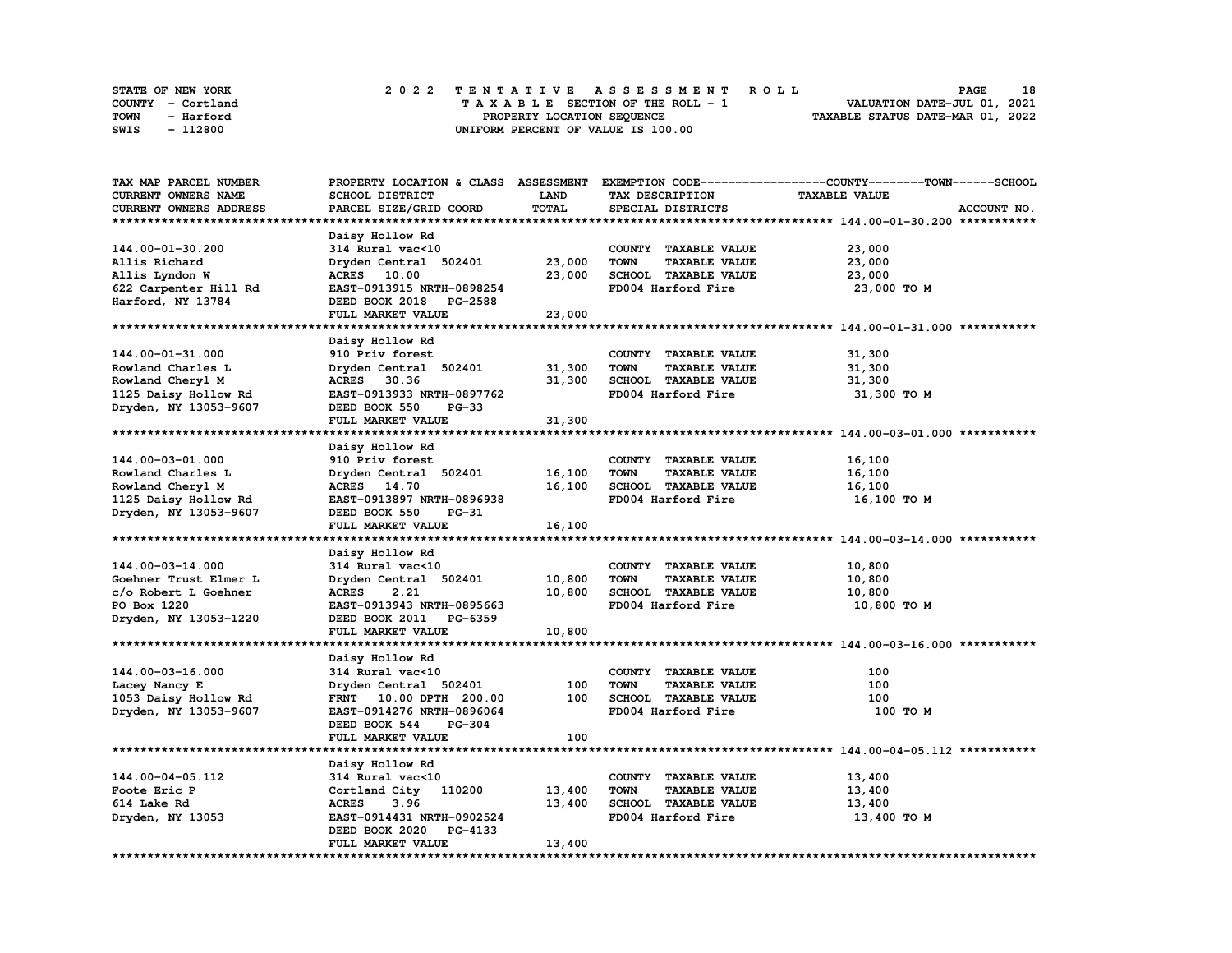| STATE OF NEW YORK | 2022 TENTATIVE ASSESSMENT ROLL     | 19<br><b>PAGE</b>                |
|-------------------|------------------------------------|----------------------------------|
| COUNTY - Cortland | TAXABLE SECTION OF THE ROLL - 1    | VALUATION DATE-JUL 01, 2021      |
| TOWN<br>- Harford | PROPERTY LOCATION SEQUENCE         | TAXABLE STATUS DATE-MAR 01, 2022 |
| - 112800<br>SWIS  | UNIFORM PERCENT OF VALUE IS 100.00 |                                  |

| TAX MAP PARCEL NUMBER      |                           |             |                                     | PROPERTY LOCATION & CLASS ASSESSMENT EXEMPTION CODE----------------COUNTY-------TOWN------SCHOOL |
|----------------------------|---------------------------|-------------|-------------------------------------|--------------------------------------------------------------------------------------------------|
| CURRENT OWNERS NAME        | SCHOOL DISTRICT           | <b>LAND</b> | TAX DESCRIPTION                     | <b>TAXABLE VALUE</b>                                                                             |
| CURRENT OWNERS ADDRESS     | PARCEL SIZE/GRID COORD    | TOTAL       | SPECIAL DISTRICTS                   | ACCOUNT NO.                                                                                      |
|                            |                           |             |                                     |                                                                                                  |
|                            | Daisy Hollow Rd           |             |                                     |                                                                                                  |
| 144.00-04-08.000           |                           |             |                                     |                                                                                                  |
|                            | 105 Vac farmland          |             | COUNTY TAXABLE VALUE                | 129,300                                                                                          |
| Burnham John R             | Dryden Central 502401     | 129,300     | <b>TAXABLE VALUE</b><br>TOWN        | 129,300                                                                                          |
| 8751 State Route 90        | <b>ACRES</b> 101.40       | 129,300     | SCHOOL TAXABLE VALUE                | 129,300                                                                                          |
| King Ferry, NY 13081       | EAST-0917461 NRTH-0902568 |             | FD004 Harford Fire                  | 129,300 то м                                                                                     |
|                            | DEED BOOK 2021<br>PG-3024 |             |                                     |                                                                                                  |
|                            | FULL MARKET VALUE         | 129,300     |                                     |                                                                                                  |
| ************************** |                           |             |                                     |                                                                                                  |
|                            | Daisy Hollow Rd           |             |                                     |                                                                                                  |
| 144.00-04-09.200           | 312 Vac w/imprv           |             | COUNTY TAXABLE VALUE                | 60,500                                                                                           |
| Morse John P               | Dryden Central 502401     | 48,500      | <b>TOWN</b><br><b>TAXABLE VALUE</b> | 60,500                                                                                           |
|                            |                           |             |                                     |                                                                                                  |
| Morse Sheila A             | <b>ACRES</b> 55.10        | 60,500      | SCHOOL TAXABLE VALUE                | 60,500                                                                                           |
| 2940 Clute Rd              | EAST-0915690 NRTH-0901859 |             | FD004 Harford Fire                  | 60,500 TO M                                                                                      |
| Cortland, NY 13045         | DEED BOOK 2019 PG-2458    |             |                                     |                                                                                                  |
|                            | FULL MARKET VALUE         | 60,500      |                                     |                                                                                                  |
|                            |                           |             |                                     |                                                                                                  |
|                            | Daisy Hollow Rd           |             |                                     |                                                                                                  |
| 153.00-01-01.000           | 105 Vac farmland          |             | COUNTY TAXABLE VALUE                | 73,000                                                                                           |
| Sinnott John P             | Dryden Central 502401     | 73,000      | <b>TOWN</b><br><b>TAXABLE VALUE</b> | 73,000                                                                                           |
| Denman Debra Ann           | <b>ACRES</b><br>62.75     | 73,000      | SCHOOL TAXABLE VALUE                | 73,000                                                                                           |
| 539 Lake Rd                | EAST-0909256 NRTH-0895955 |             | FD004 Harford Fire                  | 73,000 TO M                                                                                      |
| Dryden, NY 13053           | DEED BOOK 2014 PG-2423    |             |                                     |                                                                                                  |
|                            | FULL MARKET VALUE         | 73,000      |                                     |                                                                                                  |
|                            |                           |             |                                     |                                                                                                  |
|                            |                           |             |                                     |                                                                                                  |
|                            | Daisy Hollow Rd           |             |                                     |                                                                                                  |
| 153.00-01-04.000           | 910 Priv forest           |             | COUNTY TAXABLE VALUE                | 122,900                                                                                          |
| Cotton Hanlon Inc          | Dryden Central 502401     | 122,900     | <b>TOWN</b><br><b>TAXABLE VALUE</b> | 122,900                                                                                          |
| Forestry Dept              | ACRES 143.21              | 122,900     | SCHOOL TAXABLE VALUE                | 122,900                                                                                          |
| Rt 224 Box 65              | EAST-0912577 NRTH-0895569 |             | FD004 Harford Fire                  | 122,900 TO M                                                                                     |
| Cayuta, NY 14824-0065      | DEED BOOK 321<br>PG-711   |             |                                     |                                                                                                  |
|                            | FULL MARKET VALUE         | 122,900     |                                     |                                                                                                  |
| ************************   |                           |             |                                     |                                                                                                  |
|                            | Daisy Hollow Rd           |             |                                     |                                                                                                  |
| 153.00-01-05.110           | 910 Priv forest           |             | COUNTY TAXABLE VALUE                | 17,600                                                                                           |
| Carpenter Lynn             | Dryden Central 502401     | 17,600      | <b>TOWN</b><br><b>TAXABLE VALUE</b> | 17,600                                                                                           |
|                            | <b>ACRES</b><br>6.74      |             |                                     |                                                                                                  |
| Carpenter Joanne           |                           | 17,600      | SCHOOL TAXABLE VALUE                | 17,600                                                                                           |
| 302 School House Rd        | EAST-0912892 NRTH-0893460 |             | FD004 Harford Fire                  | 17,600 TO M                                                                                      |
| Richford, NY 13835         | DEED BOOK 356<br>PG-645   |             |                                     |                                                                                                  |
|                            | FULL MARKET VALUE         | 17,600      |                                     |                                                                                                  |
|                            |                           |             |                                     |                                                                                                  |
|                            | Daisy Hollow Rd           |             |                                     |                                                                                                  |
| 153.00-01-06.120           | 312 Vac w/imprv           |             | COUNTY TAXABLE VALUE                | 17,200                                                                                           |
| Hatfield Trust Roger W     | Dryden Central 502401     | 16,200      | TOWN<br><b>TAXABLE VALUE</b>        | 17,200                                                                                           |
| 7237 Ryman Loop            | <b>ACRES</b><br>5.80      | 17,200      | SCHOOL TAXABLE VALUE                | 17,200                                                                                           |
| Zephyr Hills, FL 33540     | EAST-0913869 NRTH-0895305 |             | FD004 Harford Fire                  | 17,200 TO M                                                                                      |
|                            | DEED BOOK 2013 PG-4867    |             |                                     |                                                                                                  |
|                            | FULL MARKET VALUE         | 17,200      |                                     |                                                                                                  |
| ********************       |                           |             |                                     |                                                                                                  |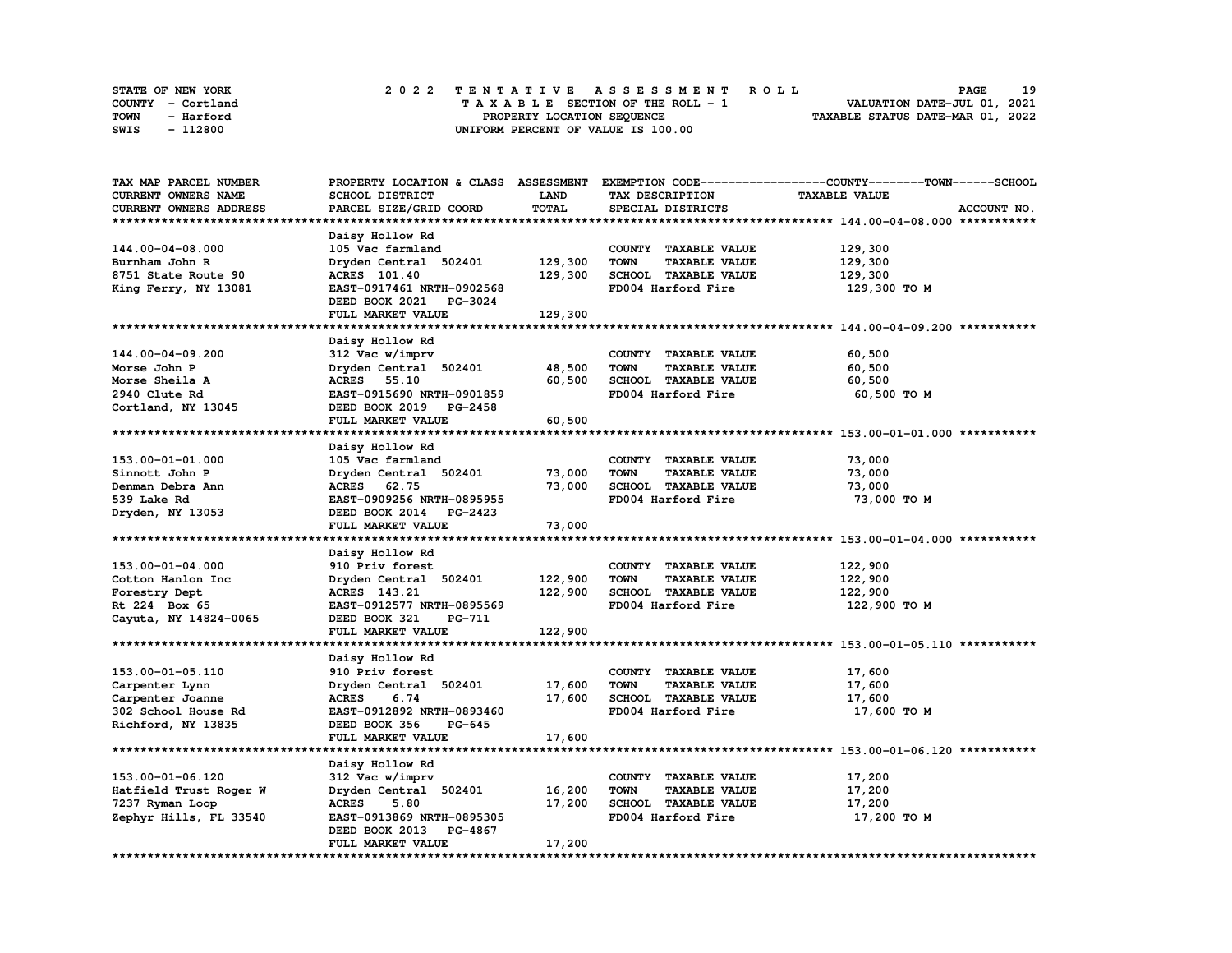| STATE OF NEW YORK | 2022 TENTATIVE ASSESSMENT ROLL     | 20<br><b>PAGE</b>                |
|-------------------|------------------------------------|----------------------------------|
| COUNTY - Cortland | TAXABLE SECTION OF THE ROLL - 1    | VALUATION DATE-JUL 01, 2021      |
| TOWN<br>- Harford | PROPERTY LOCATION SEQUENCE         | TAXABLE STATUS DATE-MAR 01, 2022 |
| - 112800<br>SWIS  | UNIFORM PERCENT OF VALUE IS 100.00 |                                  |

| TAX MAP PARCEL NUMBER  | PROPERTY LOCATION & CLASS ASSESSMENT |              |                                     | EXEMPTION CODE-----------------COUNTY-------TOWN------SCHOOL |             |
|------------------------|--------------------------------------|--------------|-------------------------------------|--------------------------------------------------------------|-------------|
| CURRENT OWNERS NAME    | <b>SCHOOL DISTRICT</b>               | <b>LAND</b>  | TAX DESCRIPTION                     | <b>TAXABLE VALUE</b>                                         |             |
| CURRENT OWNERS ADDRESS | PARCEL SIZE/GRID COORD               | <b>TOTAL</b> | SPECIAL DISTRICTS                   |                                                              | ACCOUNT NO. |
|                        |                                      |              |                                     |                                                              |             |
|                        | Daisy Hollow Rd                      |              |                                     |                                                              |             |
| 153.00-01-11.000       | 910 Priv forest                      |              | COUNTY TAXABLE VALUE                | 108,900                                                      |             |
| Quinlan Vincent J      | Dryden Central 502401                | 108,900      | <b>TOWN</b><br><b>TAXABLE VALUE</b> | 108,900                                                      |             |
| 5375 TownLine Rd       | ACRES 94.60                          | 108,900      | SCHOOL TAXABLE VALUE                | 108,900                                                      |             |
| McGraw, NY 13101       | EAST-0914062 NRTH-0892947            |              | FD004 Harford Fire                  | 108,900 TO M                                                 |             |
|                        | DEED BOOK 2002 PG-6439               |              |                                     |                                                              |             |
|                        | FULL MARKET VALUE                    | 108,900      |                                     |                                                              |             |
|                        |                                      |              |                                     |                                                              |             |
|                        | Daisy Hollow Rd                      |              |                                     |                                                              |             |
| 153.00-01-26.220       | 314 Rural vac<10                     |              | COUNTY TAXABLE VALUE                | 3,200                                                        |             |
| Mellberg Thomas E      | Dryden Central 502401                | 3,200        | <b>TOWN</b><br><b>TAXABLE VALUE</b> | 3,200                                                        |             |
|                        |                                      |              |                                     |                                                              |             |
| Mellberg Patricia L    | ACRES 1.83                           | 3,200        | SCHOOL TAXABLE VALUE                | 3,200                                                        |             |
| PO Box 1128            | EAST-0912992 NRTH-0891159            |              | FD004 Harford Fire                  | 3,200 TO M                                                   |             |
| Dryden, NY 13053-1128  | <b>PG-209</b><br>DEED BOOK 468       |              |                                     |                                                              |             |
|                        | FULL MARKET VALUE                    | 3,200        |                                     |                                                              |             |
|                        |                                      |              |                                     |                                                              |             |
|                        | Daisy Hollow Rd                      |              |                                     |                                                              |             |
| 153.00-01-43.000-2     | 120 Field crops                      |              | SOL&WND EN 49500                    | 2000,000<br>2000,000                                         | 2000,000    |
| Laertes Solar LLC      | Dryden Central 502401                | 20           | COUNTY TAXABLE VALUE                | 0                                                            |             |
| 1275 K St NW Ste 1200  | <b>ACRES</b><br>0.01                 | 2000,000     | <b>TOWN</b><br><b>TAXABLE VALUE</b> | 0                                                            |             |
| Washington, DC 20005   | EAST-0915306 NRTH-0890103            |              | SCHOOL TAXABLE VALUE                | 0                                                            |             |
|                        | FULL MARKET VALUE                    | 2000,000     | FD004 Harford Fire                  | 2000,000 TO M                                                |             |
|                        |                                      |              |                                     |                                                              |             |
|                        | 650 Daisy Hollow Rd                  |              |                                     |                                                              |             |
| 144.00-04-04.000       | 314 Rural vac<10                     |              | COUNTY TAXABLE VALUE                | 30,000                                                       |             |
| Foote Eric P           | Cortland City<br>110200              | 30,000       | <b>TOWN</b><br><b>TAXABLE VALUE</b> | 30,000                                                       |             |
| 614 Lake Rd            | <b>ACRES</b><br>8.58                 | 30,000       | SCHOOL TAXABLE VALUE                | 30,000                                                       |             |
| Dryden, NY 13053       | EAST-0914386 NRTH-0902157            |              | FD004 Harford Fire                  | 30,000 TO M                                                  |             |
|                        | DEED BOOK 2020 PG-4133               |              |                                     |                                                              |             |
|                        |                                      |              |                                     |                                                              |             |
|                        |                                      |              |                                     |                                                              |             |
|                        | FULL MARKET VALUE                    | 30,000       |                                     |                                                              |             |
|                        |                                      |              |                                     |                                                              |             |
|                        | 772 Daisy Hollow Rd                  |              |                                     |                                                              |             |
| 153.00-01-26.100       | 210 1 Family Res                     |              | <b>BAS STAR</b> 41854               | $\mathbf 0$<br>0                                             | 30,000      |
| Mellberg Thomas E      | Dryden Central 502401                | 18,400       | COUNTY TAXABLE VALUE                | 113,000                                                      |             |
| Mellberg Patricia      | <b>ACRES</b><br>2.93                 | 113,000      | <b>TOWN</b><br><b>TAXABLE VALUE</b> | 113,000                                                      |             |
| PO Box 1128            | EAST-0913040 NRTH-0890991            |              | SCHOOL TAXABLE VALUE                | 83,000                                                       |             |
| Dryden, NY 13053-1128  | DEED BOOK 396<br><b>PG-57</b>        |              | FD004 Harford Fire                  | 113,000 TO M                                                 |             |
|                        | FULL MARKET VALUE                    | 113,000      |                                     |                                                              |             |
|                        |                                      |              |                                     |                                                              |             |
|                        | 776 Daisy Hollow Rd                  |              |                                     |                                                              |             |
| 153.00-01-26.210       | 210 1 Family Res                     |              | COUNTY TAXABLE VALUE                | 72,000                                                       |             |
| Mellberg Thomas E      | Dryden Central 502401                | 15,000       | <b>TOWN</b><br><b>TAXABLE VALUE</b> | 72,000                                                       |             |
| Mellberg Patricia      | <b>ACRES</b><br>1.00                 | 72,000       | SCHOOL TAXABLE VALUE                | 72,000                                                       |             |
| PO Box 1128            | EAST-0912667 NRTH-0891102            |              | FD004 Harford Fire                  | 72,000 TO M                                                  |             |
| Dryden, NY 13053       | DEED BOOK 2015<br><b>PG-710</b>      |              |                                     |                                                              |             |
|                        | FULL MARKET VALUE                    | 72,000       |                                     |                                                              |             |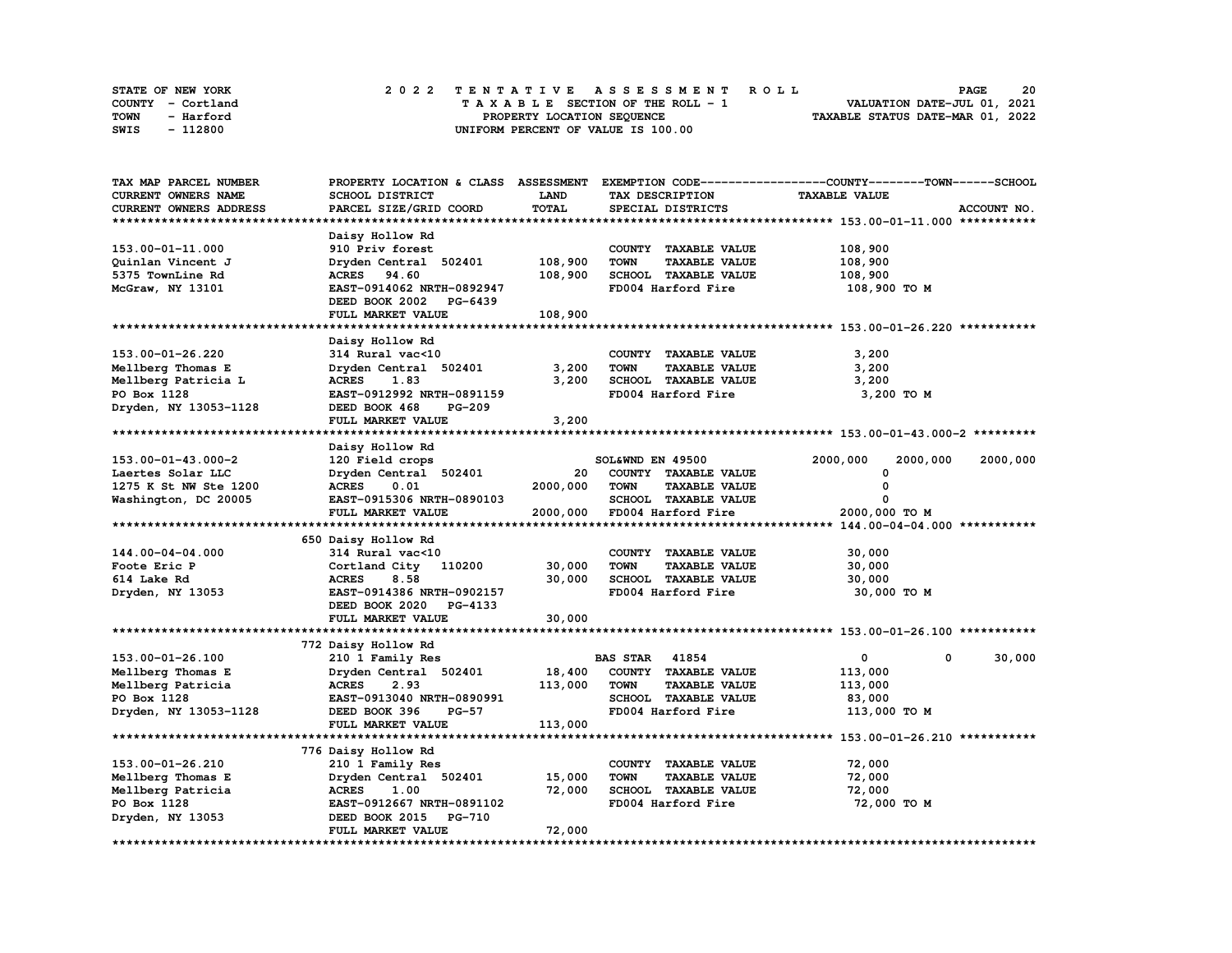| STATE OF NEW YORK | 2022 TENTATIVE ASSESSMENT ROLL     | 21<br><b>PAGE</b>                |
|-------------------|------------------------------------|----------------------------------|
| COUNTY - Cortland | TAXABLE SECTION OF THE ROLL - 1    | VALUATION DATE-JUL 01, 2021      |
| TOWN<br>- Harford | PROPERTY LOCATION SEQUENCE         | TAXABLE STATUS DATE-MAR 01, 2022 |
| - 112800<br>SWIS  | UNIFORM PERCENT OF VALUE IS 100.00 |                                  |

| TAX MAP PARCEL NUMBER      | PROPERTY LOCATION & CLASS ASSESSMENT |             |                                     | EXEMPTION CODE-----------------COUNTY-------TOWN------SCHOOL |             |
|----------------------------|--------------------------------------|-------------|-------------------------------------|--------------------------------------------------------------|-------------|
| <b>CURRENT OWNERS NAME</b> | SCHOOL DISTRICT                      | <b>LAND</b> | TAX DESCRIPTION                     | <b>TAXABLE VALUE</b>                                         |             |
| CURRENT OWNERS ADDRESS     | PARCEL SIZE/GRID COORD               | TOTAL       | SPECIAL DISTRICTS                   |                                                              | ACCOUNT NO. |
|                            |                                      |             |                                     |                                                              |             |
|                            | 802 Daisy Hollow Rd                  |             |                                     |                                                              |             |
| 153.00-01-23.000           | 270 Mfg housing                      |             | <b>BAS STAR 41854</b>               | $\mathbf{0}$<br>$^{\circ}$                                   | 23,000      |
| Abbey Glenda               | Dryden Central 502401                | 15,800      | COUNTY TAXABLE VALUE                | 23,000                                                       |             |
| 802 Daisy Hollow Rd        | FRNT 200.00 DPTH 175.25              | 23,000      | <b>TAXABLE VALUE</b><br><b>TOWN</b> | 23,000                                                       |             |
| Dryden, NY 13053-9611      | EAST-0912324 NRTH-0891782            |             | SCHOOL TAXABLE VALUE                | 0                                                            |             |
|                            | DEED BOOK 560<br>PG-249              |             | FD004 Harford Fire                  | 23,000 TO M                                                  |             |
|                            | FULL MARKET VALUE                    | 23,000      |                                     |                                                              |             |
|                            |                                      |             |                                     |                                                              |             |
|                            | 825 Daisy Hollow Rd                  |             |                                     |                                                              |             |
| 153.00-01-20.000           | 210 1 Family Res                     |             | 41834<br>ENH STAR                   | 0<br>0                                                       | 74,900      |
| Crane Thomas R             | Dryden Central 502401                | 21,100      | COUNTY TAXABLE VALUE                | 179,000                                                      |             |
| Crane Debra A              | <b>ACRES</b><br>4.75 BANKCORELOG     | 179,000     | <b>TOWN</b><br><b>TAXABLE VALUE</b> | 179,000                                                      |             |
| 825 Daisy Hollow Rd        | EAST-0911946 NRTH-0892179            |             | SCHOOL TAXABLE VALUE                | 104,100                                                      |             |
| Dryden, NY 13053-9609      | DEED BOOK 2008 PG-5858               |             | FD004 Harford Fire                  | 179,000 TO M                                                 |             |
|                            | FULL MARKET VALUE                    | 179,000     |                                     |                                                              |             |
|                            |                                      |             |                                     |                                                              |             |
|                            | 830 Daisy Hollow Rd                  |             |                                     |                                                              |             |
| 153.00-01-22.200           | 240 Rural res                        |             | AG COMMIT 41730                     | 22,476<br>22,476                                             | 22,476      |
| Harding Emily G            | Dryden Central 502401                |             | 47,200 BAS STAR 41854               | $\mathbf{0}$<br>0                                            | 30,000      |
| 830 Daisy Hollow Rd        | ACRES 24.03                          | 151,000     | COUNTY TAXABLE VALUE                | 128,524                                                      |             |
| Dryden, NY 13053-9609      | EAST-0912968 NRTH-0892290            |             | <b>TOWN</b><br><b>TAXABLE VALUE</b> | 128,524                                                      |             |
|                            | DEED BOOK 2017 PG-1587               |             | SCHOOL TAXABLE VALUE                | 98,524                                                       |             |
| MAY BE SUBJECT TO PAYMENT  | FULL MARKET VALUE                    | 151,000     | FD004 Harford Fire                  | 151,000 TO M                                                 |             |
| UNDER AGDIST LAW TIL 2029  |                                      |             |                                     |                                                              |             |
|                            |                                      |             |                                     |                                                              |             |
|                            | 838 Daisy Hollow Rd                  |             |                                     |                                                              |             |
| 153.00-01-22.120           | 210 1 Family Res                     |             | COUNTY TAXABLE VALUE                | 103,000                                                      |             |
| Harris Patrick             | Dryden Central 502401                | 15,700      | <b>TOWN</b><br><b>TAXABLE VALUE</b> | 103,000                                                      |             |
| Harris Stephanie           | 1.34<br><b>ACRES</b>                 | 103,000     | SCHOOL TAXABLE VALUE                | 103,000                                                      |             |
| 112 Benjamin Hill Rd       | EAST-0912283 NRTH-0892198            |             | FD004 Harford Fire                  | 103,000 TO M                                                 |             |
| Newfield, NY 14867         | DEED BOOK 2012 PG-7496               |             |                                     |                                                              |             |
|                            | FULL MARKET VALUE                    | 103,000     |                                     |                                                              |             |
|                            |                                      |             |                                     |                                                              |             |
|                            | 840 Daisy Hollow Rd                  |             |                                     |                                                              |             |
| 153.00-01-22.110           | 314 Rural vac<10                     |             | COUNTY TAXABLE VALUE                | 2,200                                                        |             |
| Crane Thomas R             | Dryden Central 502401                | 2,200       | <b>TOWN</b><br><b>TAXABLE VALUE</b> | 2,200                                                        |             |
| 825 Daisy Hollow Rd        | <b>ACRES</b><br>1.00                 | 2,200       | SCHOOL TAXABLE VALUE                | 2,200                                                        |             |
| Dryden, NY 13053-9609      | EAST-0912327 NRTH-0892392            |             | FD004 Harford Fire                  | 2,200 TO M                                                   |             |
|                            | DEED BOOK 1997 PG-3887               |             |                                     |                                                              |             |
|                            | <b>FULL MARKET VALUE</b>             | 2,200       |                                     |                                                              |             |
|                            |                                      |             |                                     |                                                              |             |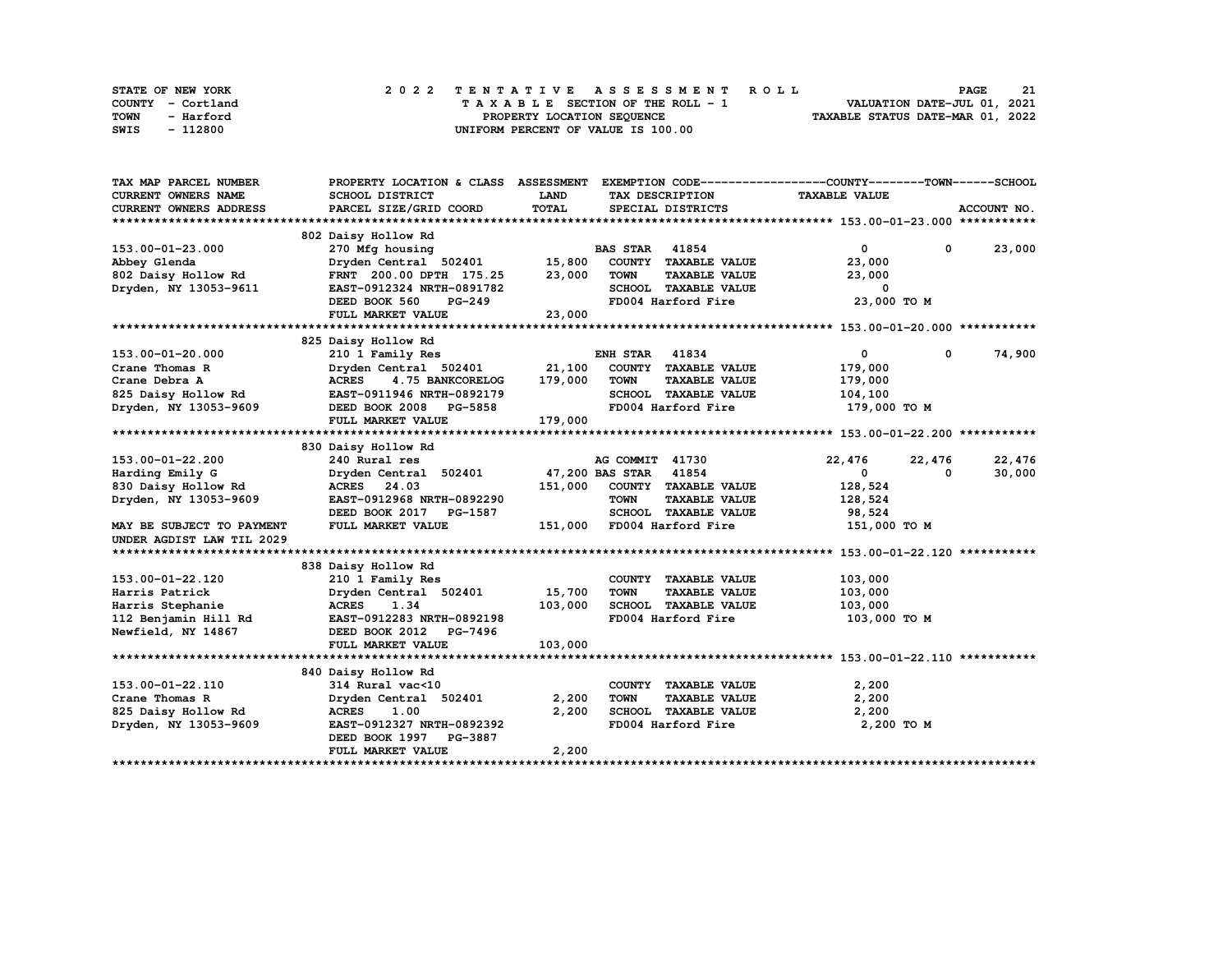| STATE OF NEW YORK | 2022 TENTATIVE ASSESSMENT ROLL          | 22<br><b>PAGE</b>                |
|-------------------|-----------------------------------------|----------------------------------|
| COUNTY - Cortland | $T A X A B L E$ SECTION OF THE ROLL - 1 | VALUATION DATE-JUL 01, 2021      |
| TOWN<br>- Harford | PROPERTY LOCATION SEQUENCE              | TAXABLE STATUS DATE-MAR 01, 2022 |
| - 112800<br>SWIS  | UNIFORM PERCENT OF VALUE IS 100.00      |                                  |

| TAX MAP PARCEL NUMBER  | PROPERTY LOCATION & CLASS ASSESSMENT |             |                                             | EXEMPTION CODE-----------------COUNTY-------TOWN------SCHOOL |             |
|------------------------|--------------------------------------|-------------|---------------------------------------------|--------------------------------------------------------------|-------------|
| CURRENT OWNERS NAME    | SCHOOL DISTRICT                      | <b>LAND</b> | TAX DESCRIPTION                             | <b>TAXABLE VALUE</b>                                         |             |
| CURRENT OWNERS ADDRESS | PARCEL SIZE/GRID COORD               | TOTAL       | SPECIAL DISTRICTS                           |                                                              | ACCOUNT NO. |
|                        |                                      |             |                                             |                                                              |             |
|                        | 860 Daisy Hollow Rd                  |             |                                             |                                                              |             |
| 153.00-01-21.000       | 210 1 Family Res                     |             | <b>ENH STAR 41834</b>                       | $\overline{0}$<br>$\mathbf 0$                                | 74,900      |
| Neff Virginia          | Dryden Central 502401                | 21,300      | COUNTY TAXABLE VALUE                        | 87,700                                                       |             |
| 860 Daisy Hollow Rd    | 2.36<br><b>ACRES</b>                 | 87,700      | <b>TOWN</b><br><b>TAXABLE VALUE</b>         | 87,700                                                       |             |
| Dryden, NY 13053-9609  | EAST-0912175 NRTH-0892639            |             | SCHOOL TAXABLE VALUE                        | 12,800                                                       |             |
|                        | DEED BOOK 357<br>PG-1095             |             | FD004 Harford Fire                          | 87,700 TO M                                                  |             |
|                        |                                      |             |                                             |                                                              |             |
|                        | FULL MARKET VALUE                    | 87,700      |                                             |                                                              |             |
|                        |                                      |             |                                             |                                                              |             |
|                        | 916 Daisy Hollow Rd                  |             |                                             |                                                              |             |
| 153.00-01-05.120       | 210 1 Family Res                     |             | COUNTY TAXABLE VALUE                        | 161,000                                                      |             |
| Tubbs Jacob J          | Dryden Central 502401 24,100         |             | <b>TOWN</b><br><b>TAXABLE VALUE</b>         | 161,000                                                      |             |
| 916 Daisy Hollow Rd    | <b>ACRES</b><br>6.74 BANKCORELOG     | 161,000     | SCHOOL TAXABLE VALUE                        | 161,000                                                      |             |
| Dryden, NY 13053       | EAST-0913074 NRTH-0893954            |             | FD004 Harford Fire                          | 161,000 TO M                                                 |             |
|                        | DEED BOOK 2020 PG-5623               |             |                                             |                                                              |             |
|                        | FULL MARKET VALUE                    | 161,000     |                                             |                                                              |             |
|                        |                                      |             |                                             |                                                              |             |
|                        | 932 Daisy Hollow Rd                  |             | 95 PCT OF VALUE USED FOR EXEMPTION PURPOSES |                                                              |             |
| 153.00-01-05.200       | 240 Rural res                        |             | <b>VET WAR CT 41121</b>                     | 6,000<br>6,000                                               | 0           |
| Neff Bert              | Dryden Central 502401                |             | 36,000 VET DIS CT 41141                     | 20,000<br>20,000                                             | $^{\circ}$  |
| Neff Pamela            | ACRES 14.50                          |             | 127,000 ENH STAR 41834                      | $\mathbf{0}$<br>0                                            | 74,900      |
| 932 Daisy Hollow Rd    | EAST-0913495 NRTH-0893890            |             | COUNTY TAXABLE VALUE                        | 101,000                                                      |             |
| Dryden, NY 13053-9609  | DEED BOOK 2015 PG-5641               |             | <b>TOWN</b><br><b>TAXABLE VALUE</b>         | 101,000                                                      |             |
|                        | FULL MARKET VALUE                    | 127,000     | SCHOOL TAXABLE VALUE                        | 52,100                                                       |             |
|                        |                                      |             | FD004 Harford Fire                          | 127,000 TO M                                                 |             |
|                        |                                      |             |                                             |                                                              |             |
|                        | 1029 Daisy Hollow Rd                 |             |                                             |                                                              |             |
|                        |                                      |             |                                             |                                                              |             |
| 144.00-03-13.000       | 270 Mfg housing                      |             | COUNTY TAXABLE VALUE                        | 27,000                                                       |             |
| Hatfield Trust Roger W | Dryden Central 502401                | 12,500      | <b>TOWN</b><br><b>TAXABLE VALUE</b>         | 27,000                                                       |             |
| 7237 Ryman Loop        | FRNT 109.15 DPTH 293.78              | 27,000      | SCHOOL TAXABLE VALUE                        | 27,000                                                       |             |
| Zephyr Hills, FL 33540 | EAST-0914083 NRTH-0895575            |             | FD004 Harford Fire                          | 27,000 TO M                                                  |             |
|                        | DEED BOOK 2013 PG-4867               |             |                                             |                                                              |             |
|                        | FULL MARKET VALUE                    | 27,000      |                                             |                                                              |             |
|                        |                                      |             |                                             |                                                              |             |
|                        | 1046 Daisy Hollow Rd                 |             |                                             |                                                              |             |
| 144.00-02-21.000       | 312 Vac w/imprv                      |             | COUNTY TAXABLE VALUE                        | 17,700                                                       |             |
| Wallen Judith          | Dryden Central 502401                | 16,700      | <b>TOWN</b><br><b>TAXABLE VALUE</b>         | 17,700                                                       |             |
| PO Box 285             | <b>ACRES</b><br>1.84                 | 17,700      | SCHOOL TAXABLE VALUE                        | 17,700                                                       |             |
| Dryden, NY 13053       | EAST-0914527 NRTH-0895687            |             | FD004 Harford Fire                          | 17,700 TO M                                                  |             |
|                        | DEED BOOK 10647 PG-92001             |             |                                             |                                                              |             |
|                        | FULL MARKET VALUE                    | 17,700      |                                             |                                                              |             |
|                        |                                      |             |                                             |                                                              |             |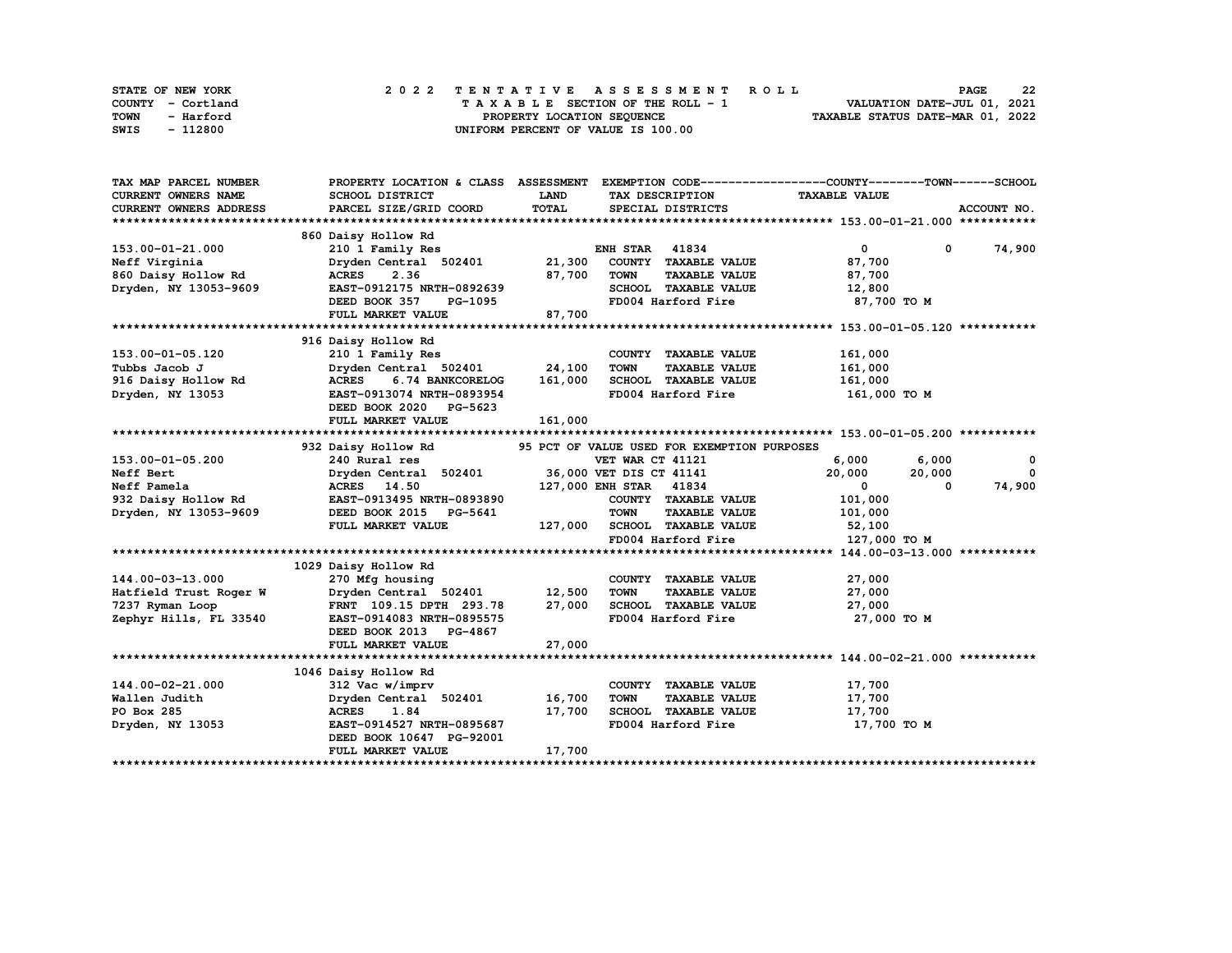| STATE OF NEW YORK | 2022 TENTATIVE ASSESSMENT ROLL          | 23<br><b>PAGE</b>                |
|-------------------|-----------------------------------------|----------------------------------|
| COUNTY - Cortland | $T A X A B L E$ SECTION OF THE ROLL - 1 | VALUATION DATE-JUL 01, 2021      |
| TOWN<br>- Harford | PROPERTY LOCATION SEQUENCE              | TAXABLE STATUS DATE-MAR 01, 2022 |
| - 112800<br>SWIS  | UNIFORM PERCENT OF VALUE IS 100.00      |                                  |

| TAX MAP PARCEL NUMBER      | PROPERTY LOCATION & CLASS       | <b>ASSESSMENT</b> |                                     | EXEMPTION CODE-----------------COUNTY-------TOWN-----SCHOOL |             |
|----------------------------|---------------------------------|-------------------|-------------------------------------|-------------------------------------------------------------|-------------|
| <b>CURRENT OWNERS NAME</b> | SCHOOL DISTRICT                 | <b>LAND</b>       | TAX DESCRIPTION                     | <b>TAXABLE VALUE</b>                                        |             |
| CURRENT OWNERS ADDRESS     | PARCEL SIZE/GRID COORD          | TOTAL             | SPECIAL DISTRICTS                   |                                                             | ACCOUNT NO. |
|                            |                                 |                   |                                     |                                                             |             |
|                            |                                 |                   |                                     |                                                             |             |
|                            | 1051 Daisy Hollow Rd            |                   |                                     |                                                             |             |
| 144.00-03-15.200           | 270 Mfg housing                 |                   | VET WAR CT 41121                    | 5,325<br>5,325                                              | 0           |
| Overbaugh Alan L           | Dryden Central 502401           | 15,000            | COUNTY TAXABLE VALUE                | 30,175                                                      |             |
| Overbaugh Belle M          | <b>ACRES</b><br>1.01            | 35,500            | <b>TAXABLE VALUE</b><br><b>TOWN</b> | 30,175                                                      |             |
| 1051 Daisy Hollow Rd       | EAST-0914203 NRTH-0895841       |                   | SCHOOL TAXABLE VALUE                | 35,500                                                      |             |
| Dryden, NY 13053           | DEED BOOK 1997 PG-1935          |                   | FD004 Harford Fire                  | 35,500 TO M                                                 |             |
|                            | FULL MARKET VALUE               | 35,500            |                                     |                                                             |             |
| *************************  |                                 |                   |                                     |                                                             |             |
|                            |                                 |                   |                                     |                                                             |             |
|                            | 1053 Daisy Hollow Rd            |                   |                                     |                                                             |             |
| 144.00-03-15.100           | 210 1 Family Res                |                   | COUNTY TAXABLE VALUE                | 84,000                                                      |             |
| Lacey Nancy E              | Dryden Central 502401           | 13,000            | <b>TOWN</b><br><b>TAXABLE VALUE</b> | 84,000                                                      |             |
| 1053 Daisy Hollow Rd       | FRNT 139.10 DPTH 220.00         | 84,000            | SCHOOL TAXABLE VALUE                | 84,000                                                      |             |
| Dryden, NY 13053-9607      | EAST-0914257 NRTH-0895980       |                   | FD004 Harford Fire                  | 84,000 TO M                                                 |             |
|                            | DEED BOOK 372<br>PG-652         |                   |                                     |                                                             |             |
|                            | FULL MARKET VALUE               | 84,000            |                                     |                                                             |             |
|                            |                                 |                   |                                     |                                                             |             |
|                            |                                 |                   |                                     |                                                             |             |
|                            | 1067 Daisy Hollow Rd            |                   |                                     |                                                             |             |
| 144.00-03-17.000           | 210 1 Family Res                |                   | <b>BAS STAR 41854</b>               | $\mathbf 0$<br>$\Omega$                                     | 30,000      |
| Shufelt Lawrence J Jr      | Dryden Central 502401           | 31,900            | COUNTY TAXABLE VALUE                | 110,400                                                     |             |
| Shufelt Jill A             | ACRES 12.20 BANK LERETA         | 110,400           | <b>TAXABLE VALUE</b><br><b>TOWN</b> | 110,400                                                     |             |
| 1067 Daisy Hollow Rd       | EAST-0914019 NRTH-0896182       |                   | SCHOOL TAXABLE VALUE                | 80,400                                                      |             |
| Dryden, NY 13053-9607      | DEED BOOK 2000 PG-1972          |                   | FD004 Harford Fire                  | 110,400 TO M                                                |             |
|                            | FULL MARKET VALUE               | 110,400           |                                     |                                                             |             |
|                            |                                 |                   |                                     |                                                             |             |
|                            |                                 |                   |                                     |                                                             |             |
|                            | 1075 Daisy Hollow Rd            |                   |                                     |                                                             |             |
| 144.00-03-18.000           | 270 Mfg housing                 |                   | COUNTY TAXABLE VALUE                | 34,000                                                      |             |
| Dockstader Corey R         | Dryden Central 502401           | 15,300            | <b>TAXABLE VALUE</b><br><b>TOWN</b> | 34,000                                                      |             |
| 1075 Daisy Hollow Rd       | <b>ACRES</b><br>1.14            | 34,000            | SCHOOL TAXABLE VALUE                | 34,000                                                      |             |
| Dryden, NY 13053           | EAST-0914450 NRTH-0896451       |                   | FD004 Harford Fire                  | 34,000 TO M                                                 |             |
|                            | DEED BOOK 2016<br><b>PG-212</b> |                   |                                     |                                                             |             |
|                            | FULL MARKET VALUE               | 34,000            |                                     |                                                             |             |
|                            |                                 |                   |                                     |                                                             |             |
|                            |                                 |                   |                                     |                                                             |             |
|                            | 1110 Daisy Hollow Rd            |                   |                                     |                                                             |             |
| 144.00-03-03.000           | 210 1 Family Res                |                   | COUNTY TAXABLE VALUE                | 37,000                                                      |             |
| Donovan Cathleen McDermott | Dryden Central 502401           | 15,200            | <b>TOWN</b><br><b>TAXABLE VALUE</b> | 37,000                                                      |             |
| 1564 Slaterville Rd        | <b>ACRES</b><br>1.10            | 37,000            | SCHOOL TAXABLE VALUE                | 37,000                                                      |             |
| Ithaca, NY 14850           | EAST-0914811 NRTH-0896717       |                   | FD004 Harford Fire                  | 37,000 TO M                                                 |             |
|                            | DEED BOOK 2008 PG-2417          |                   |                                     |                                                             |             |
|                            | FULL MARKET VALUE               | 37,000            |                                     |                                                             |             |
|                            |                                 |                   |                                     |                                                             |             |
|                            |                                 |                   |                                     |                                                             |             |
|                            | 1125 Daisy Hollow Rd            |                   |                                     |                                                             |             |
| 144.00-03-02.000           | 210 1 Family Res                |                   | <b>BAS STAR</b><br>41854            | 0<br>0                                                      | 30,000      |
| Rowland Charles L          | Dryden Central 502401           | 24,700            | COUNTY TAXABLE VALUE                | 112,700                                                     |             |
| Rowland Cheryl M           | <b>ACRES</b><br>7.16            | 112,700           | <b>TOWN</b><br><b>TAXABLE VALUE</b> | 112,700                                                     |             |
| 1125 Daisy Hollow Rd       | EAST-0914476 NRTH-0896956       |                   | SCHOOL TAXABLE VALUE                | 82,700                                                      |             |
| Dryden, NY 13053-9607      | DEED BOOK 370<br>PG-153         |                   | FD004 Harford Fire                  | 112,700 TO M                                                |             |
|                            | FULL MARKET VALUE               | 112,700           |                                     |                                                             |             |
|                            |                                 |                   |                                     |                                                             |             |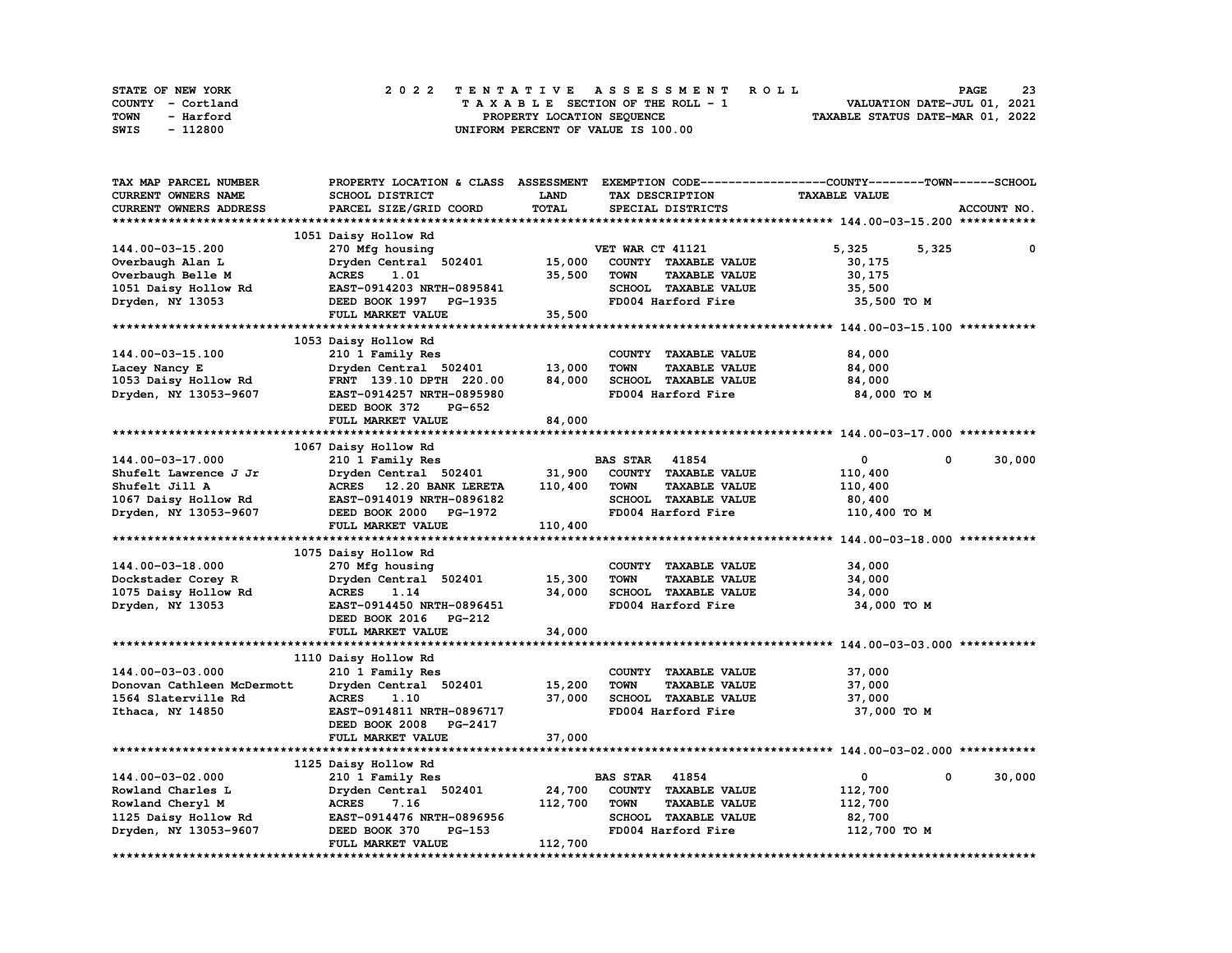| STATE OF NEW YORK | 2022 TENTATIVE ASSESSMENT ROLL          | -24<br><b>PAGE</b>               |
|-------------------|-----------------------------------------|----------------------------------|
| COUNTY - Cortland | $T A X A B L E$ SECTION OF THE ROLL - 1 | VALUATION DATE-JUL 01, 2021      |
| TOWN<br>- Harford | PROPERTY LOCATION SEQUENCE              | TAXABLE STATUS DATE-MAR 01, 2022 |
| - 112800<br>SWIS  | UNIFORM PERCENT OF VALUE IS 100.00      |                                  |

| TAX MAP PARCEL NUMBER   | PROPERTY LOCATION & CLASS ASSESSMENT |                        |                                     | EXEMPTION CODE-----------------COUNTY-------TOWN------SCHOOL |
|-------------------------|--------------------------------------|------------------------|-------------------------------------|--------------------------------------------------------------|
| CURRENT OWNERS NAME     | SCHOOL DISTRICT                      | <b>LAND</b>            | TAX DESCRIPTION                     | <b>TAXABLE VALUE</b>                                         |
| CURRENT OWNERS ADDRESS  | PARCEL SIZE/GRID COORD               | TOTAL                  | SPECIAL DISTRICTS                   | ACCOUNT NO.                                                  |
|                         |                                      |                        |                                     |                                                              |
|                         | 1165 Daisy Hollow Rd                 |                        |                                     |                                                              |
| 144.00-01-29.000        | 210 1 Family Res                     |                        | VET COM CT 41131                    | 10,000<br>10,000<br>0                                        |
| Annonson Claire         | Dryden Central 502401                | <b>13,500 ENH STAR</b> | 41834                               | 56,000<br>0<br>0                                             |
| Annonson Richard M      | FRNT 196.02 DPTH 123.31              | 56,000                 | COUNTY TAXABLE VALUE                | 46,000                                                       |
| 1165 Daisy Hollow Rd    | EAST-0914955 NRTH-0897843            |                        | <b>TOWN</b><br><b>TAXABLE VALUE</b> | 46,000                                                       |
|                         | <b>PG-82</b>                         |                        | SCHOOL TAXABLE VALUE                | 0                                                            |
| Dryden, NY 13053        | DEED BOOK 401                        |                        |                                     |                                                              |
|                         | FULL MARKET VALUE                    | 56,000                 | FD004 Harford Fire                  | 56,000 TO M                                                  |
|                         |                                      |                        |                                     |                                                              |
|                         | 1185 Daisy Hollow Rd                 |                        |                                     |                                                              |
| 144.00-01-30.110        | 270 Mfg housing                      |                        | COUNTY TAXABLE VALUE                | 51,800                                                       |
| Beck Elizabeth Anne     | Dryden Central 502401                | 31,300                 | <b>TOWN</b><br><b>TAXABLE VALUE</b> | 51,800                                                       |
| Beck William J Jr       | ACRES 11.84                          | 51,800                 | SCHOOL TAXABLE VALUE                | 51,800                                                       |
| 355 Creamery Rd Apt 114 | EAST-0914700 NRTH-0898290            |                        | FD004 Harford Fire                  | 51,800 TO M                                                  |
| Richford, NY 13835      | DEED BOOK 1999 PG-927                |                        |                                     |                                                              |
|                         | FULL MARKET VALUE                    | 51,800                 |                                     |                                                              |
|                         |                                      |                        |                                     |                                                              |
|                         | 1186 Daisy Hollow Rd                 |                        |                                     |                                                              |
| 144.00-01-26.100        | 241 Rural res&ag                     |                        | COUNTY TAXABLE VALUE                | 270,000                                                      |
| Shipman Michael L       | Dryden Central 502401                | 142,900                | <b>TOWN</b><br><b>TAXABLE VALUE</b> | 270,000                                                      |
| 1186 Daisy Hollow Rd    | ACRES 120.44                         | 270,000                | SCHOOL TAXABLE VALUE                | 270,000                                                      |
|                         |                                      |                        |                                     |                                                              |
| Dryden, NY 13053-9607   | EAST-0917229 NRTH-0898286            |                        | FD004 Harford Fire                  | 270,000 TO M                                                 |
|                         | DEED BOOK 1998 PG-2145               |                        |                                     |                                                              |
|                         | FULL MARKET VALUE                    | 270,000                |                                     |                                                              |
|                         |                                      |                        |                                     |                                                              |
|                         | 1187 Daisy Hollow Rd                 |                        |                                     |                                                              |
| 144.00-01-30.120        | 210 1 Family Res                     |                        | COUNTY TAXABLE VALUE                | 104,600                                                      |
| Beck Cindy L            | Dryden Central 502401                | 18,500                 | <b>TOWN</b><br><b>TAXABLE VALUE</b> | 104,600                                                      |
| 1187 Daisy Hollow Rd    | <b>ACRES</b><br>3.00                 | 104,600                | SCHOOL TAXABLE VALUE                | 104,600                                                      |
| Dryden, NY 13053        | EAST-0915099 NRTH-0898473            |                        | FD004 Harford Fire                  | 104,600 TO M                                                 |
|                         | DEED BOOK 2016<br>PG-1115            |                        |                                     |                                                              |
|                         | FULL MARKET VALUE                    | 104,600                |                                     |                                                              |
|                         |                                      |                        |                                     |                                                              |
|                         | 1216 Daisy Hollow Rd                 |                        |                                     |                                                              |
| 144.00-01-25.000        | 240 Rural res                        |                        | COUNTY TAXABLE VALUE                | 109,000                                                      |
| Hathaway Brandon A      | Dryden Central 502401                | 37,800                 | <b>TOWN</b><br><b>TAXABLE VALUE</b> | 109,000                                                      |
| Knowlton John C         | <b>ACRES</b> 16.80                   | 109,000                | SCHOOL TAXABLE VALUE                | 109,000                                                      |
| 1216 Daisy Hollow Rd    | EAST-0916021 NRTH-0898905            |                        | FD004 Harford Fire                  | 109,000 то м                                                 |
|                         |                                      |                        |                                     |                                                              |
| Dryden, NY 13053        | DEED BOOK 2015 PG-3357               |                        |                                     |                                                              |
|                         | FULL MARKET VALUE                    | 109,000                |                                     |                                                              |
|                         |                                      |                        |                                     |                                                              |
|                         | 1223 Daisy Hollow Rd                 |                        |                                     |                                                              |
| 144.00-01-21.200        | 210 1 Family Res                     |                        | <b>BAS STAR</b><br>41854            | 0<br>30,000<br>0                                             |
| Thompson Steven A       | Dryden Central 502401                | 18,100                 | COUNTY TAXABLE VALUE                | 127,000                                                      |
| 1223 Daisy Hollow Rd    | <b>ACRES</b><br>2.71 BANKCORELOG     | 127,000                | <b>TOWN</b><br><b>TAXABLE VALUE</b> | 127,000                                                      |
| Dryden, NY 13053-9607   | EAST-0915236 NRTH-0898819            |                        | SCHOOL TAXABLE VALUE                | 97,000                                                       |
|                         | DEED BOOK 2009 PG-707                |                        | FD004 Harford Fire                  | 127,000 TO M                                                 |
|                         | FULL MARKET VALUE                    | 127,000                |                                     |                                                              |
|                         |                                      |                        |                                     |                                                              |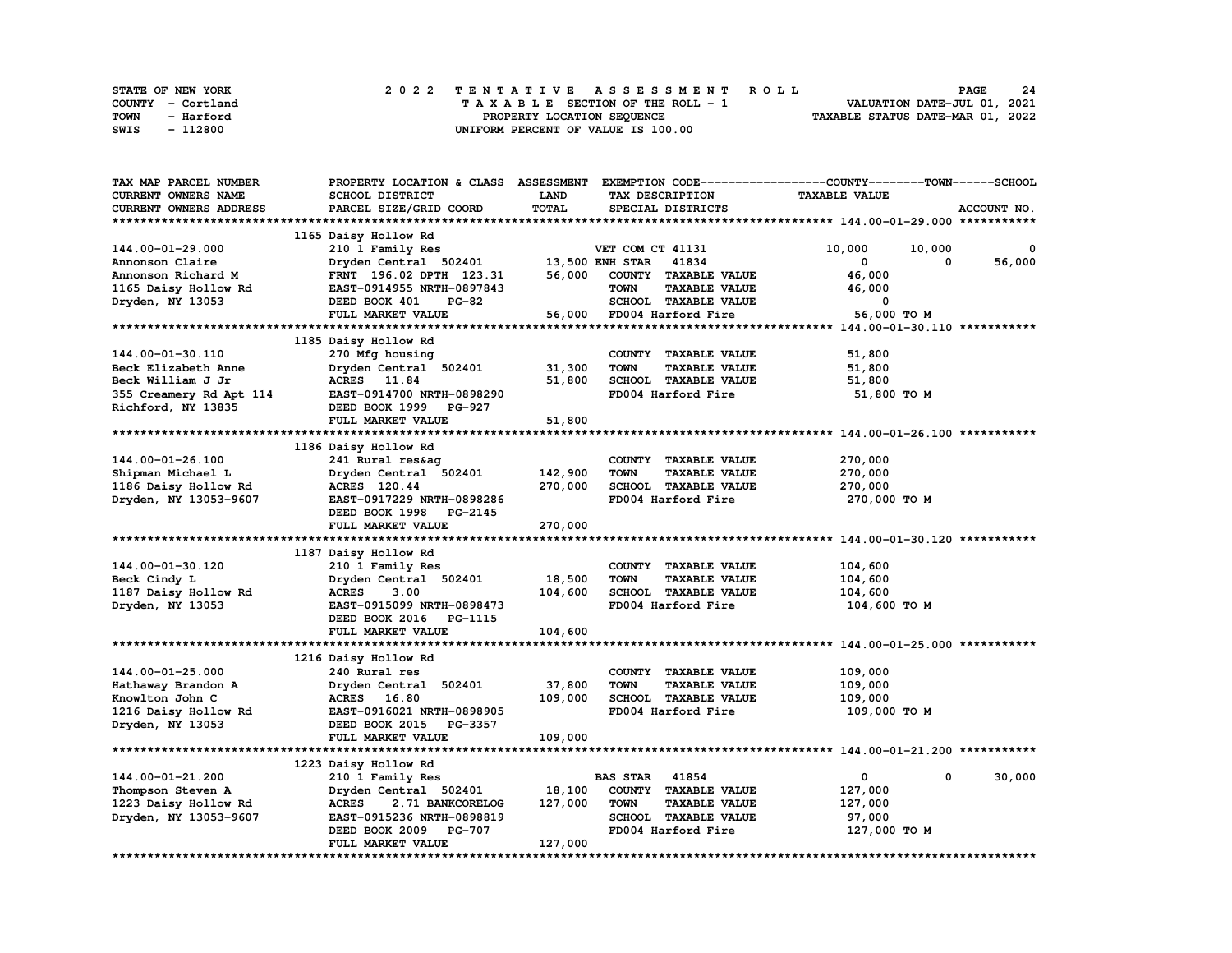| STATE OF NEW YORK | 2022 TENTATIVE ASSESSMENT ROLL     | 25<br><b>PAGE</b>                |
|-------------------|------------------------------------|----------------------------------|
| COUNTY - Cortland | TAXABLE SECTION OF THE ROLL - 1    | VALUATION DATE-JUL 01, 2021      |
| TOWN<br>- Harford | PROPERTY LOCATION SEQUENCE         | TAXABLE STATUS DATE-MAR 01, 2022 |
| - 112800<br>SWIS  | UNIFORM PERCENT OF VALUE IS 100.00 |                                  |

| TAX MAP PARCEL NUMBER         | PROPERTY LOCATION & CLASS        | <b>ASSESSMENT</b>                              | EXEMPTION CODE-----------------COUNTY-------TOWN------SCHOOL |
|-------------------------------|----------------------------------|------------------------------------------------|--------------------------------------------------------------|
| <b>CURRENT OWNERS NAME</b>    | SCHOOL DISTRICT                  | LAND<br>TAX DESCRIPTION                        | <b>TAXABLE VALUE</b>                                         |
| <b>CURRENT OWNERS ADDRESS</b> | PARCEL SIZE/GRID COORD           | TOTAL<br>SPECIAL DISTRICTS                     | ACCOUNT NO.                                                  |
|                               |                                  |                                                |                                                              |
|                               | 1250 Daisy Hollow Rd             |                                                |                                                              |
| 144.00-01-24.000              | 210 1 Family Res                 | <b>BAS STAR 41854</b>                          | $\mathbf{0}$<br>30,000<br>$^{\circ}$                         |
| O'Brien Jason E               | Dryden Central 502401            | 17,800<br>COUNTY TAXABLE VALUE                 | 89,000                                                       |
| O'Brien Bronwyn E             | 2.50<br><b>ACRES</b>             | 89,000<br><b>TOWN</b><br><b>TAXABLE VALUE</b>  | 89,000                                                       |
| 1250 Daisy Hollow Rd          | EAST-0915604 NRTH-0899281        | SCHOOL TAXABLE VALUE                           | 59,000                                                       |
| Dryden, NY 13053              | DEED BOOK 10185 PG-40001         | FD004 Harford Fire                             | 89,000 TO M                                                  |
|                               | FULL MARKET VALUE                | 89,000                                         |                                                              |
|                               |                                  |                                                |                                                              |
|                               | 1252 Daisy Hollow Rd             |                                                |                                                              |
| 144.00-01-23.000              | 210 1 Family Res                 | VET COM CT 41131                               | 10,000<br>10,000<br>0                                        |
| Hackett Crystal B             | Dryden Central 502401            | 34,400 ENH STAR 41834                          | 74,900<br>$\mathbf{0}$<br>0                                  |
| 1252 Daisy Hollow Rd          | <b>ACRES</b><br>9.59 BANK LERETA | 135,000<br>COUNTY TAXABLE VALUE                | 125,000                                                      |
| Dryden, NY 13053-9607         | EAST-0915743 NRTH-0899603        | <b>TOWN</b><br><b>TAXABLE VALUE</b>            | 125,000                                                      |
|                               | <b>PG-898</b><br>DEED BOOK 351   | SCHOOL TAXABLE VALUE                           | 60,100                                                       |
|                               | FULL MARKET VALUE                | 135,000<br>FD004 Harford Fire                  | 135,000 TO M                                                 |
|                               |                                  |                                                |                                                              |
|                               | 1254 Daisy Hollow Rd             |                                                |                                                              |
| 144.00-01-22.000              | 210 1 Family Res                 | 41800<br>AGED CTS                              | 52,500<br>52,500<br>52,500                                   |
| Scofield Wayne                | Dryden Central 502401            | 41834<br><b>17,900 ENH STAR</b>                | $\mathbf{0}$<br>52,500<br>0                                  |
| 1254 Daisy Hollow Rd          | <b>ACRES</b><br>2.58             | 105,000 COUNTY TAXABLE VALUE                   | 52,500                                                       |
| Dryden, NY 13053              | EAST-0915499 NRTH-0899938        | <b>TOWN</b><br><b>TAXABLE VALUE</b>            | 52,500                                                       |
|                               | DEED BOOK 2016 PG-4568           | SCHOOL TAXABLE VALUE                           | 0                                                            |
|                               | FULL MARKET VALUE                | 105,000<br>FD004 Harford Fire                  | 105,000 TO M                                                 |
|                               |                                  |                                                |                                                              |
|                               | 1273 Daisy Hollow Rd             |                                                |                                                              |
| 144.00-01-21.112              | 210 1 Family Res                 | 41854<br><b>BAS STAR</b>                       | 30,000<br>0<br>0                                             |
| Tremblay Gregory M            | Dryden Central 502401            | 27,200<br>COUNTY TAXABLE VALUE                 | 190,000                                                      |
| 1273 Daisy Hollow Rd          | <b>ACRES</b><br>8.77 BANKCORELOG | 190,000<br><b>TOWN</b><br><b>TAXABLE VALUE</b> | 190,000                                                      |
| Dryden, NY 13053              | EAST-0915005 NRTH-0899828        | SCHOOL TAXABLE VALUE                           | 160,000                                                      |
|                               | DEED BOOK 2020 PG-3291           | FD004 Harford Fire                             | 190,000 TO M                                                 |
|                               | FULL MARKET VALUE                | 190,000                                        |                                                              |
|                               |                                  |                                                |                                                              |
|                               | 1297 Daisy Hollow Rd             |                                                |                                                              |
| 144.00-01-20.000              | 270 Mfg housing                  | COUNTY TAXABLE VALUE                           | 42,000                                                       |
| Martin Michael J              | Dryden Central 502401            | 16,000<br><b>TOWN</b><br><b>TAXABLE VALUE</b>  | 42,000                                                       |
| Martin Shawna M               | <b>ACRES</b><br>1.50             | 42,000<br>SCHOOL TAXABLE VALUE                 | 42,000                                                       |
| 1297 Daisy Hollow Rd          | EAST-0915033 NRTH-0900285        | FD004 Harford Fire                             | 42,000 TO M                                                  |
| Dryden, NY 13053-9607         | DEED BOOK 2015<br><b>PG-3000</b> |                                                |                                                              |
|                               | FULL MARKET VALUE                | 42,000                                         |                                                              |
|                               |                                  |                                                |                                                              |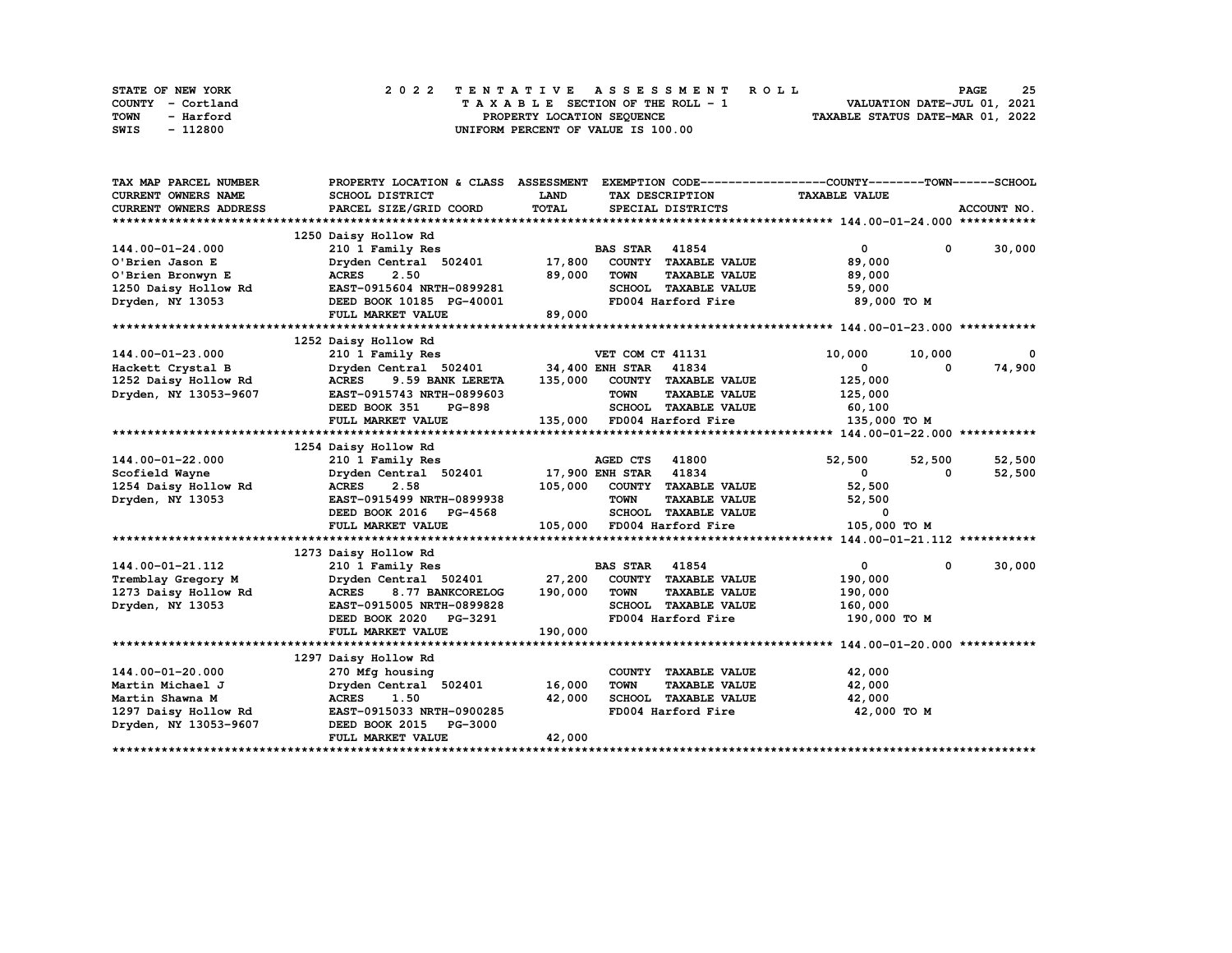| STATE OF NEW YORK | 2022 TENTATIVE ASSESSMENT ROLL     | 26<br><b>PAGE</b>                |
|-------------------|------------------------------------|----------------------------------|
| COUNTY - Cortland | TAXABLE SECTION OF THE ROLL - 1    | VALUATION DATE-JUL 01, 2021      |
| TOWN<br>- Harford | PROPERTY LOCATION SEQUENCE         | TAXABLE STATUS DATE-MAR 01, 2022 |
| - 112800<br>SWIS  | UNIFORM PERCENT OF VALUE IS 100.00 |                                  |

| TAX MAP PARCEL NUMBER      | PROPERTY LOCATION & CLASS ASSESSMENT |             |                                          | EXEMPTION CODE------------------COUNTY-------TOWN------SCHOOL |             |
|----------------------------|--------------------------------------|-------------|------------------------------------------|---------------------------------------------------------------|-------------|
| CURRENT OWNERS NAME        | SCHOOL DISTRICT                      | <b>LAND</b> | TAX DESCRIPTION                          | <b>TAXABLE VALUE</b>                                          |             |
| CURRENT OWNERS ADDRESS     | PARCEL SIZE/GRID COORD               | TOTAL       | SPECIAL DISTRICTS                        |                                                               | ACCOUNT NO. |
|                            |                                      |             |                                          |                                                               |             |
|                            | 1332 Daisy Hollow Rd                 |             |                                          |                                                               |             |
| 144.00-04-09.100           | 210 1 Family Res                     |             | <b>BAS STAR</b> 41854                    | 0<br>$^{\circ}$                                               | 30,000      |
| Manning Robert J           | Dryden Central 502401                |             | 25,900 VET WAR CT 41121                  | 6,000<br>6,000                                                | 0           |
| Stanley-Manning Katrinka L | <b>ACRES</b><br>5.60 BANKCORELOG     | 130,000     | COUNTY TAXABLE VALUE                     | 124,000                                                       |             |
| 1332 Daisy Hollow Rd       | EAST-0915270 NRTH-0901072            |             | <b>TOWN</b><br><b>TAXABLE VALUE</b>      | 124,000                                                       |             |
| Dryden, NY 13053           | DEED BOOK 2013 PG-5155               |             | SCHOOL TAXABLE VALUE                     | 100,000                                                       |             |
|                            | FULL MARKET VALUE                    |             | 130,000 FD004 Harford Fire               | 130,000 TO M                                                  |             |
|                            |                                      |             |                                          |                                                               |             |
|                            | 1344 Daisy Hollow Rd                 |             |                                          |                                                               |             |
| 144.00-04-10.000           | 314 Rural vac<10                     |             | COUNTY TAXABLE VALUE                     | 2,200                                                         |             |
| Morse John P               | Dryden Central 502401                | 2,200       | <b>TOWN</b><br><b>TAXABLE VALUE</b>      | 2,200                                                         |             |
| Morse Sheila A             | <b>ACRES</b><br>1.00                 | 2,200       | TOWN FRAME VALUE<br>SCHOOL TAXABLE VALUE | 2,200                                                         |             |
| 2940 Clute Rd              | EAST-0915042 NRTH-0901379            |             | FD004 Harford Fire                       | 2,200 TO M                                                    |             |
| Cortland, NY 13045         | DEED BOOK 2019 PG-2458               |             |                                          |                                                               |             |
|                            | FULL MARKET VALUE                    | 2,200       |                                          |                                                               |             |
|                            |                                      |             |                                          |                                                               |             |
|                            | 1346 Daisy Hollow Rd                 |             |                                          |                                                               |             |
| 144.00-04-12.000           | 210 1 Family Res                     |             | <b>ENH STAR 41834</b>                    | $\mathbf{0}$<br>$\mathbf 0$                                   | 74,900      |
| Briggs Jeffrey Walter      | Dryden Central 502401                | 15,700      | COUNTY TAXABLE VALUE                     | 87,000                                                        |             |
| Briggs Jessica S West-     | <b>ACRES</b><br>1.37                 | 87,000      | <b>TOWN</b><br><b>TAXABLE VALUE</b>      | 87,000                                                        |             |
| c/o John Duff              | EAST-0915206 NRTH-0901746            |             | SCHOOL TAXABLE VALUE                     | 12,100                                                        |             |
| 1346 Daisy Hollow Rd       | DEED BOOK 10589 PG-84001             |             | FD004 Harford Fire                       | 87,000 TO M                                                   |             |
| Dryden, NY 13053           | FULL MARKET VALUE                    | 87,000      |                                          |                                                               |             |
|                            |                                      |             |                                          |                                                               |             |
|                            | 1348 Daisy Hollow Rd                 |             |                                          |                                                               |             |
| 144.00-04-11.000           | 210 1 Family Res                     |             | VET COM CT 41131                         | 10,000<br>10,000                                              | 0           |
| O'Shea Yvonne T            | Dryden Central 502401                |             | 15,400 VET DIS CT 41141                  | 20,000<br>20,000                                              | $\Omega$    |
| O'Shea Valor J Jr          | <b>ACRES</b><br>1.19                 |             | 78,000 ENH STAR 41834                    | $\mathbf{0}$<br>0                                             | 74,900      |
| 1348 Daisy Hollow Rd       | EAST-0914959 NRTH-0901623            |             | COUNTY TAXABLE VALUE                     | 48,000                                                        |             |
| Dryden, NY 13053           | DEED BOOK 2002 PG-913                |             | <b>TOWN</b><br><b>TAXABLE VALUE</b>      | 48,000                                                        |             |
|                            | FULL MARKET VALUE                    | 78,000      | SCHOOL TAXABLE VALUE                     | 3,100                                                         |             |
|                            |                                      |             | FD004 Harford Fire                       | 78,000 TO M                                                   |             |
|                            |                                      |             |                                          |                                                               |             |
|                            | 1376 Daisy Hollow Rd                 |             |                                          |                                                               |             |
| 144.00-04-13.000           | 210 1 Family Res                     |             | COUNTY TAXABLE VALUE                     | 69,000                                                        |             |
| Gregg Christopher Lynn     | Dryden Central 502401                | 17,000      | <b>TOWN</b><br><b>TAXABLE VALUE</b>      | 69,000                                                        |             |
| 403 State Route 38         | <b>ACRES</b><br>1.83 BANKCORELOG     | 69,000      | SCHOOL TAXABLE VALUE                     | 69,000                                                        |             |
| Harford, NY 13784          | EAST-0914972 NRTH-0901829            |             | FD004 Harford Fire                       | 69,000 TO M                                                   |             |
|                            | DEED BOOK 2019 PG-2167               |             |                                          |                                                               |             |
|                            | FULL MARKET VALUE                    | 69,000      |                                          |                                                               |             |
|                            |                                      |             |                                          |                                                               |             |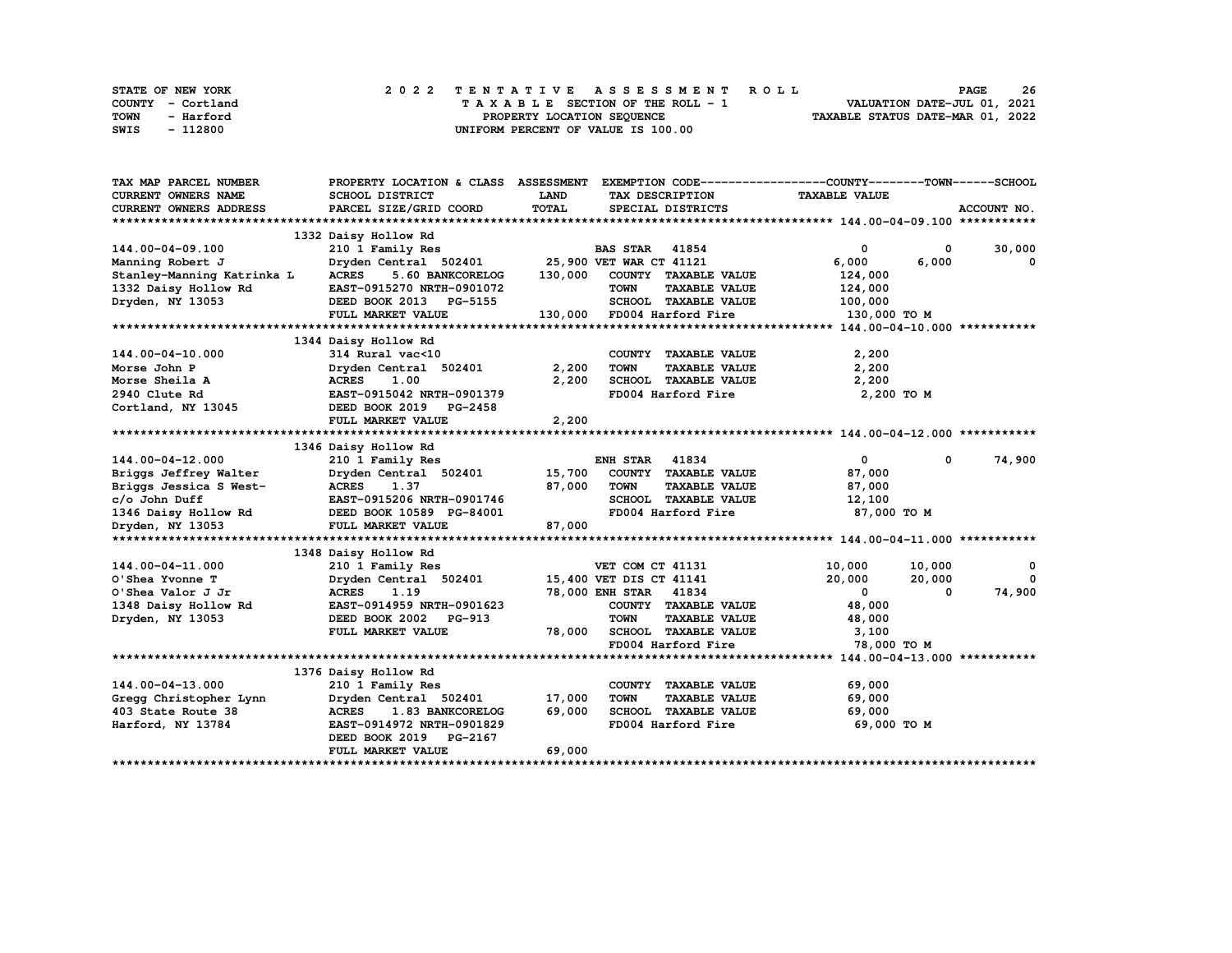| STATE OF NEW YORK | 2022 TENTATIVE ASSESSMENT ROLL     | 27<br><b>PAGE</b>                |
|-------------------|------------------------------------|----------------------------------|
| COUNTY - Cortland | TAXABLE SECTION OF THE ROLL - 1    | VALUATION DATE-JUL 01, 2021      |
| TOWN<br>- Harford | PROPERTY LOCATION SEQUENCE         | TAXABLE STATUS DATE-MAR 01, 2022 |
| - 112800<br>SWIS  | UNIFORM PERCENT OF VALUE IS 100.00 |                                  |

| TAX MAP PARCEL NUMBER     | PROPERTY LOCATION & CLASS ASSESSMENT               |        |                                     | EXEMPTION CODE-----------------COUNTY-------TOWN-----SCHOOL |
|---------------------------|----------------------------------------------------|--------|-------------------------------------|-------------------------------------------------------------|
| CURRENT OWNERS NAME       | SCHOOL DISTRICT                                    | LAND   | TAX DESCRIPTION                     | <b>TAXABLE VALUE</b>                                        |
| CURRENT OWNERS ADDRESS    | PARCEL SIZE/GRID COORD                             | TOTAL  | SPECIAL DISTRICTS                   | ACCOUNT NO.                                                 |
|                           |                                                    |        |                                     |                                                             |
|                           | 1380 Daisy Hollow Rd                               |        |                                     |                                                             |
| 144.00-04-14.000          | 210 1 Family Res                                   |        | <b>BAS STAR 41854</b>               | $\mathbf 0$<br>30,000<br>0                                  |
| Hammond Vicki             | Dryden Central 502401                              | 17,600 | COUNTY TAXABLE VALUE                | 63,700                                                      |
| 1380 Daisy Hollow Rd      | <b>ACRES</b><br>2.40 BANKCORELOG                   | 63,700 | <b>TOWN</b><br><b>TAXABLE VALUE</b> | 63,700                                                      |
| Dryden, NY 13053-9605     | EAST-0914987 NRTH-0902058                          |        | SCHOOL TAXABLE VALUE                | 33,700                                                      |
|                           | DEED BOOK 2001 PG-4527                             |        | FD004 Harford Fire                  | 63,700 TO M                                                 |
|                           | FULL MARKET VALUE                                  | 63,700 |                                     |                                                             |
|                           |                                                    |        |                                     |                                                             |
|                           | 1466 Daisy Hollow Rd                               |        |                                     |                                                             |
|                           |                                                    |        |                                     | $\mathbf 0$<br>0                                            |
| 144.00-04-07.000          | 210 1 Family Res                                   |        | <b>BAS STAR 41854</b>               | 30,000                                                      |
| Burdorf Michael R         | Cortland City 110200                               | 24,100 | COUNTY TAXABLE VALUE                | 93,300                                                      |
| 1466 Daisy Hollow Rd      | <b>ACRES</b><br>6.70                               | 93,300 | <b>TOWN</b><br><b>TAXABLE VALUE</b> | 93,300                                                      |
| Dryden, NY 13053-9605     | EAST-0915967 NRTH-0903192                          |        | SCHOOL TAXABLE VALUE                | 63,300                                                      |
|                           | DEED BOOK 2012 PG-135                              |        | FD004 Harford Fire                  | 93,300 TO M                                                 |
|                           | FULL MARKET VALUE                                  | 93,300 |                                     |                                                             |
|                           |                                                    |        |                                     |                                                             |
|                           | Flint Rd                                           |        |                                     |                                                             |
| 155.00-01-06.122          | 323 Vacant rural                                   |        | COUNTY TAXABLE VALUE                | 82,700                                                      |
| Urban Rick A              | Marathon Centra 113401                             | 82,700 | <b>TOWN</b><br><b>TAXABLE VALUE</b> | 82,700                                                      |
| Urban Susan T             | <b>ACRES</b><br>65.22                              | 82,700 | SCHOOL TAXABLE VALUE                | 82,700                                                      |
| 5359 Fairlane Rd          | EAST-0934394 NRTH-0889785                          |        | FD004 Harford Fire                  | 82,700 TO M                                                 |
| Homer, NY 13077           | DEED BOOK 2011 PG-5577                             |        |                                     |                                                             |
|                           | FULL MARKET VALUE                                  | 82,700 |                                     |                                                             |
|                           |                                                    |        |                                     |                                                             |
|                           | Fritts Hill Rd                                     |        |                                     |                                                             |
| 146.00-01-02.200          | 314 Rural vac<10                                   |        | COUNTY TAXABLE VALUE                | 2,200                                                       |
| Fritts Lauren             | Marathon Centra 113401                             | 2,200  | <b>TOWN</b><br><b>TAXABLE VALUE</b> | 2,200                                                       |
| 1765 Fritts Hill Rd       | <b>ACRES</b><br>1.10                               | 2,200  | SCHOOL TAXABLE VALUE                | 2,200                                                       |
| Marathon, NY 13803        | EAST-0934541 NRTH-0895092                          |        | FD004 Harford Fire                  | 2,200 TO M                                                  |
|                           | DEED BOOK 2017 PG-5262                             |        |                                     |                                                             |
| MAY BE SUBJECT TO PAYMENT | FULL MARKET VALUE                                  | 2,200  |                                     |                                                             |
| UNDER AGDIST LAW TIL 2022 |                                                    |        |                                     |                                                             |
|                           |                                                    |        |                                     |                                                             |
|                           | Griggs Gulf Rd                                     |        |                                     |                                                             |
| 163.00-01-35.000          | 910 Priv forest                                    |        | COUNTY TAXABLE VALUE                | 26,100                                                      |
| Fowler Steven J           | Marathon Centra 113401                             | 26,100 | <b>TOWN</b><br><b>TAXABLE VALUE</b> | 26,100                                                      |
| Fowler Loretta M          | <b>ACRES</b><br>25.76                              | 26,100 | SCHOOL TAXABLE VALUE                | 26,100                                                      |
| 62 Katzmaier Rd           | EAST-0930095 NRTH-0882499                          |        | FD004 Harford Fire                  | 26,100 TO M                                                 |
|                           |                                                    |        |                                     |                                                             |
| Montourville, PA 17754    | DEED BOOK 2012 PG-5927                             |        |                                     |                                                             |
| ***********************   | FULL MARKET VALUE<br>***************************** | 26,100 |                                     |                                                             |
|                           |                                                    |        |                                     |                                                             |
|                           | Griggs Gulf Rd                                     |        |                                     |                                                             |
| 163.00-01-36.000          | 910 Priv forest                                    |        | COUNTY TAXABLE VALUE                | 17,160                                                      |
| Canfield David C          | Marathon Centra 113401                             | 17,160 | TOWN<br><b>TAXABLE VALUE</b>        | 17,160                                                      |
| Canfield Sharon C         | ACRES 18.40                                        | 17,160 | SCHOOL TAXABLE VALUE                | 17,160                                                      |
| 79 Michigan Hill Rd       | EAST-0926587 NRTH-0881894                          |        | FD004 Harford Fire                  | 17,160 TO M                                                 |
| Harford Mills, NY 13835   | DEED BOOK 2010<br><b>PG-1919</b>                   |        |                                     |                                                             |
|                           | FULL MARKET VALUE                                  | 17,160 |                                     |                                                             |
| *****************         |                                                    |        |                                     |                                                             |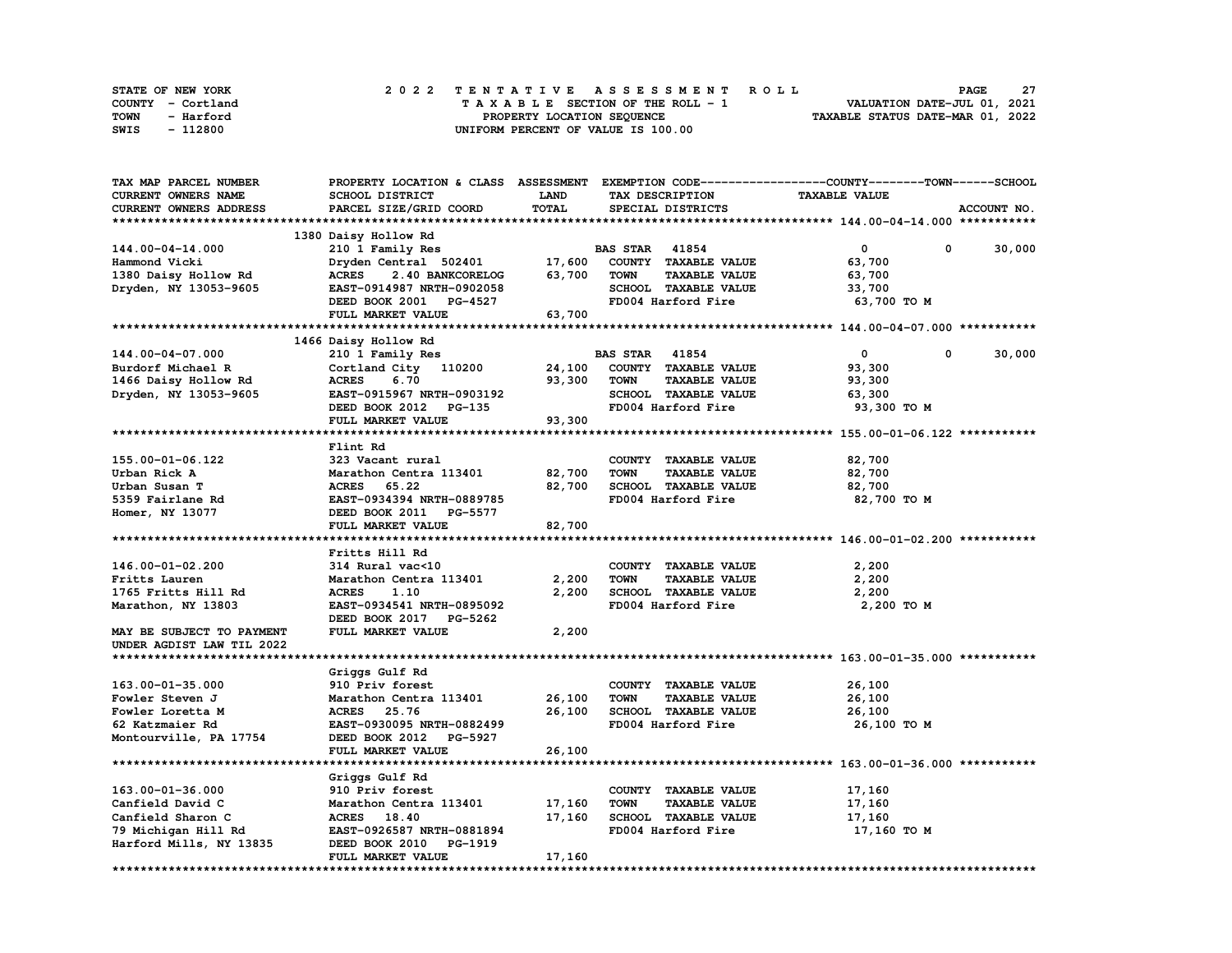| STATE OF NEW YORK |           |  |  |  |  | 2022 TENTATIVE ASSESSMENT ROLL     |  |  |  |  |  |  |                                  | <b>PAGE</b> | 28 |  |
|-------------------|-----------|--|--|--|--|------------------------------------|--|--|--|--|--|--|----------------------------------|-------------|----|--|
| COUNTY - Cortland |           |  |  |  |  | TAXABLE SECTION OF THE ROLL - 1    |  |  |  |  |  |  | VALUATION DATE-JUL 01, 2021      |             |    |  |
| TOWN              | - Harford |  |  |  |  | PROPERTY LOCATION SEQUENCE         |  |  |  |  |  |  | TAXABLE STATUS DATE-MAR 01, 2022 |             |    |  |
| SWIS              | - 112800  |  |  |  |  | UNIFORM PERCENT OF VALUE IS 100.00 |  |  |  |  |  |  |                                  |             |    |  |

| TAX MAP PARCEL NUMBER                               |                                  |         |                                     | PROPERTY LOCATION & CLASS ASSESSMENT EXEMPTION CODE----------------COUNTY-------TOWN-----SCHOOL |
|-----------------------------------------------------|----------------------------------|---------|-------------------------------------|-------------------------------------------------------------------------------------------------|
| <b>CURRENT OWNERS NAME</b>                          | <b>SCHOOL DISTRICT</b>           | LAND    | TAX DESCRIPTION                     | <b>TAXABLE VALUE</b>                                                                            |
| CURRENT OWNERS ADDRESS                              | PARCEL SIZE/GRID COORD           | TOTAL   | SPECIAL DISTRICTS                   | ACCOUNT NO.                                                                                     |
|                                                     |                                  |         |                                     |                                                                                                 |
|                                                     | 1203 Griggs Gulf Rd              |         |                                     |                                                                                                 |
| 163.00-01-49.000                                    | 210 1 Family Res                 |         | COUNTY TAXABLE VALUE                | 61,000                                                                                          |
| Redko Vladimir                                      | Marathon Centra 113401           | 15,000  | <b>TOWN</b><br><b>TAXABLE VALUE</b> | 61,000                                                                                          |
| Redko Valentina                                     | <b>FRNT 510.00 DPTH</b><br>80.25 | 61,000  | SCHOOL TAXABLE VALUE                | 61,000                                                                                          |
| 1203 Griggs Gulf Rd                                 | EAST-0925025 NRTH-0880154        |         | FD004 Harford Fire                  | 61,000 TO M                                                                                     |
| Harford Mills, NY 13835-1117 DEED BOOK 2001 PG-4531 |                                  |         |                                     |                                                                                                 |
|                                                     | FULL MARKET VALUE                | 61,000  |                                     |                                                                                                 |
|                                                     |                                  |         |                                     |                                                                                                 |
|                                                     | 1362 Griggs Gulf Rd              |         |                                     |                                                                                                 |
| 172.00-01-12.000                                    | 240 Rural res                    |         | COUNTY TAXABLE VALUE                | 137,500                                                                                         |
| Marash Kenneth T                                    | Marathon Centra 113401           | 70,000  | <b>TOWN</b><br><b>TAXABLE VALUE</b> | 137,500                                                                                         |
| Marash Susan A                                      | <b>ACRES</b><br>62.00            | 137,500 | SCHOOL TAXABLE VALUE                | 137,500                                                                                         |
| 240 Penllyn Blue Bell Pike                          | EAST-0928077 NRTH-0879220        |         | FD004 Harford Fire                  | 137,500 TO M                                                                                    |
| Blue Bell, PA 19422                                 | DEED BOOK 509<br>PG-66           |         |                                     |                                                                                                 |
|                                                     | FULL MARKET VALUE                | 137,500 |                                     |                                                                                                 |
|                                                     |                                  |         |                                     |                                                                                                 |
|                                                     | 1400 Griggs Gulf Rd              |         |                                     |                                                                                                 |
| 163.00-01-50.000                                    | 312 Vac w/imprv                  |         | COUNTY TAXABLE VALUE                | 56,000                                                                                          |
| Leisten Jason G                                     | Marathon Centra 113401           | 53,900  | <b>TAXABLE VALUE</b><br><b>TOWN</b> | 56,000                                                                                          |
|                                                     | ACRES 39.10 BANK LERETA          | 56,000  | SCHOOL TAXABLE VALUE                | 56,000                                                                                          |
|                                                     |                                  |         | FD004 Harford Fire                  | 56,000 TO M                                                                                     |
| Webster, NY 14580                                   | DEED BOOK 2015 PG-1348           |         |                                     |                                                                                                 |
|                                                     | FULL MARKET VALUE                | 56,000  |                                     |                                                                                                 |
|                                                     |                                  |         |                                     |                                                                                                 |
|                                                     | 1409 Griggs Gulf Rd              |         |                                     |                                                                                                 |
| 163.00-01-33.000                                    | 240 Rural res                    |         | <b>BAS STAR 41854</b>               | $\mathbf{0}$<br>30,000<br>$\mathbf{0}$                                                          |
| Hahn Valerie A                                      | Marathon Centra 113401 49,400    |         | COUNTY TAXABLE VALUE                | 100,000                                                                                         |
| Dulle James R                                       | ACRES 25.72                      | 100,000 | <b>TAXABLE VALUE</b><br><b>TOWN</b> | 100,000                                                                                         |
| 1409 Griggs Gulf Rd                                 | EAST-0929497 NRTH-0882481        |         | SCHOOL TAXABLE VALUE                | 70,000                                                                                          |
| Richford, NY 13835                                  | DEED BOOK 10641 PG-10002         |         | FD004 Harford Fire                  | 100,000 TO M                                                                                    |
|                                                     | FULL MARKET VALUE                | 100,000 |                                     |                                                                                                 |
|                                                     |                                  |         |                                     |                                                                                                 |
|                                                     | 721 Hawley Pl                    |         |                                     |                                                                                                 |
| 162.15-01-03.000                                    | 210 1 Family Res                 |         | COUNTY TAXABLE VALUE                | 92,500                                                                                          |
| Handsom Donald R                                    | Dryden Central 502401            | 7,900   | <b>TOWN</b><br><b>TAXABLE VALUE</b> | 92,500                                                                                          |
| Handsom Karyn L                                     | FRNT 160.00 DPTH 49.08           | 92,500  | SCHOOL TAXABLE VALUE                | 92,500                                                                                          |
| PO Box 81                                           | <b>BANKCORELOG</b>               |         | FD004 Harford Fire                  | 92,500 TO M                                                                                     |
| Harford, NY 13784                                   | EAST-0916449 NRTH-0884075        |         |                                     |                                                                                                 |
|                                                     | DEED BOOK 2017 PG-849            |         |                                     |                                                                                                 |
|                                                     | FULL MARKET VALUE                | 92,500  |                                     |                                                                                                 |
|                                                     |                                  |         |                                     |                                                                                                 |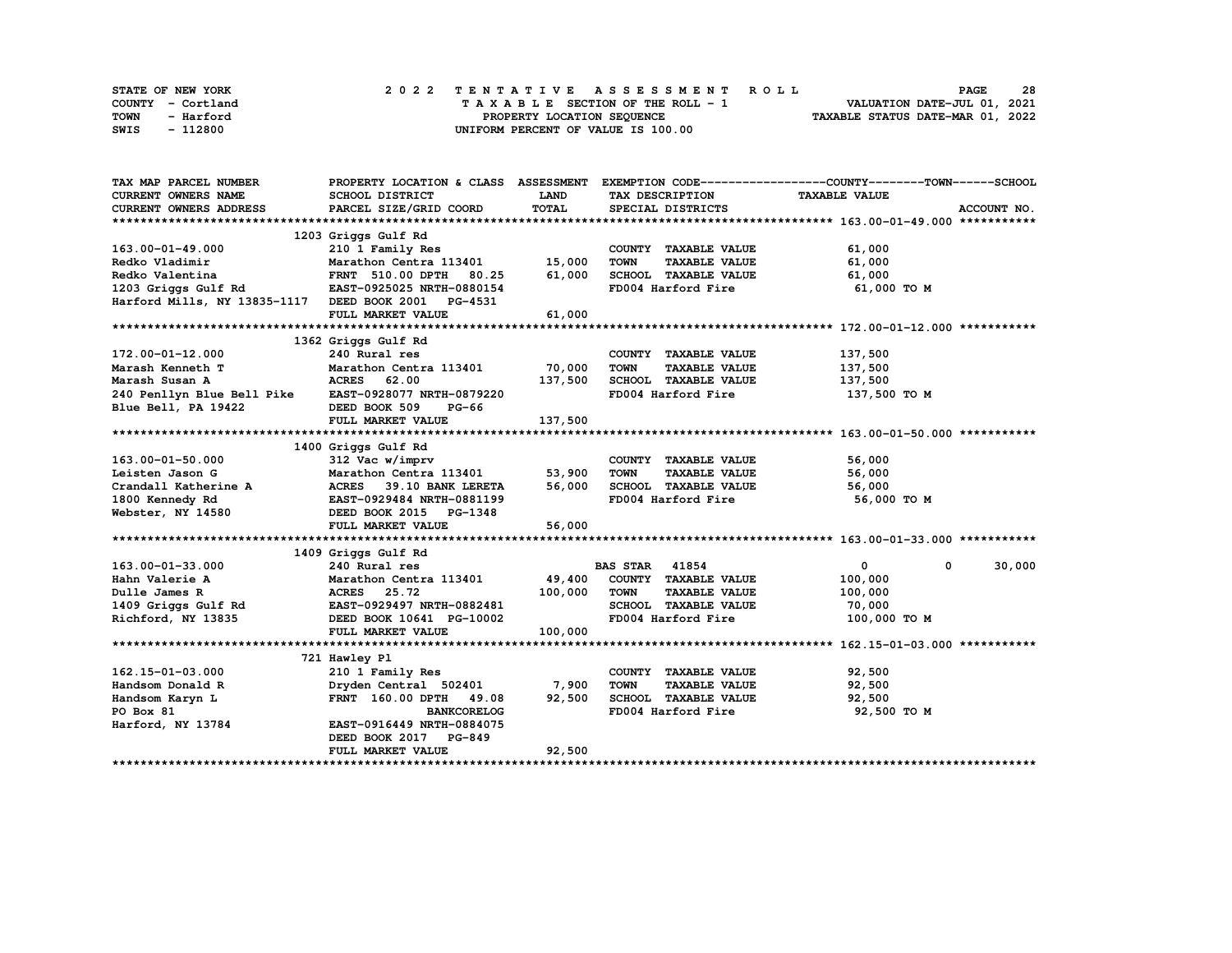| STATE OF NEW YORK | 2022 TENTATIVE ASSESSMENT ROLL     | 29<br><b>PAGE</b>                |
|-------------------|------------------------------------|----------------------------------|
| COUNTY - Cortland | TAXABLE SECTION OF THE ROLL - 1    | VALUATION DATE-JUL 01, 2021      |
| TOWN<br>- Harford | PROPERTY LOCATION SEQUENCE         | TAXABLE STATUS DATE-MAR 01, 2022 |
| - 112800<br>SWIS  | UNIFORM PERCENT OF VALUE IS 100.00 |                                  |

| TAX MAP PARCEL NUMBER   |                                  |             |                                     | PROPERTY LOCATION & CLASS ASSESSMENT EXEMPTION CODE-----------------COUNTY-------TOWN------SCHOOL |             |
|-------------------------|----------------------------------|-------------|-------------------------------------|---------------------------------------------------------------------------------------------------|-------------|
| CURRENT OWNERS NAME     | SCHOOL DISTRICT                  | <b>LAND</b> | TAX DESCRIPTION                     | <b>TAXABLE VALUE</b>                                                                              |             |
| CURRENT OWNERS ADDRESS  | PARCEL SIZE/GRID COORD           | TOTAL       | SPECIAL DISTRICTS                   |                                                                                                   | ACCOUNT NO. |
|                         |                                  |             |                                     |                                                                                                   |             |
|                         | 722 Hawley Pl                    |             |                                     |                                                                                                   |             |
| 162.15-01-10.000        | 210 1 Family Res                 |             | <b>BAS STAR</b> 41854               | $\mathbf{0}$<br>0                                                                                 | 30,000      |
| Tennant Eric            | Dryden Central 502401            | 10,700      | COUNTY TAXABLE VALUE                | 32,000                                                                                            |             |
| 722 Hawley Pl           | FRNT 85.00 DPTH 243.00           | 32,000      | <b>TOWN</b><br><b>TAXABLE VALUE</b> | 32,000                                                                                            |             |
| PO Box 89               | EAST-0916374 NRTH-0884013        |             | SCHOOL TAXABLE VALUE                | 2,000                                                                                             |             |
| Harford, NY 13784-0089  | DEED BOOK 1999 PG-58             |             | FD004 Harford Fire                  | 32,000 TO M                                                                                       |             |
|                         | FULL MARKET VALUE                | 32,000      |                                     |                                                                                                   |             |
|                         |                                  |             |                                     |                                                                                                   |             |
|                         | 725 Hawley Pl                    |             |                                     |                                                                                                   |             |
| 162.15-01-04.000        | 210 1 Family Res                 |             | <b>BAS STAR 41854</b>               | $\mathbf{0}$<br>$^{\circ}$                                                                        | 30,000      |
| McWilliams Tracy        | Dryden Central 502401            | 7,800       | COUNTY TAXABLE VALUE                | 75,000                                                                                            |             |
| PO Box 87               | FRNT 62.43 DPTH 181.00           | 75,000      | <b>TOWN</b><br><b>TAXABLE VALUE</b> | 75,000                                                                                            |             |
| Harford, NY 13784-0087  | <b>BANKCORELOG</b>               |             | SCHOOL TAXABLE VALUE                | 45,000                                                                                            |             |
|                         | EAST-0916569 NRTH-0884059        |             | FD004 Harford Fire                  | 75,000 TO M                                                                                       |             |
|                         | DEED BOOK 10171 PG-11001         |             |                                     |                                                                                                   |             |
|                         | FULL MARKET VALUE                | 75,000      |                                     |                                                                                                   |             |
|                         |                                  |             |                                     |                                                                                                   |             |
|                         | 735 Hawley Pl                    |             |                                     |                                                                                                   |             |
|                         |                                  |             | <b>BAS STAR</b> 41854               | $\mathbf 0$<br>0                                                                                  | 30,000      |
| $162.15 - 01 - 05.000$  | 210 1 Family Res                 |             | COUNTY TAXABLE VALUE                |                                                                                                   |             |
| Gordon Robyn Q          | Dryden Central 502401            | 16,000      |                                     | 96,800                                                                                            |             |
| PO Box 130              | <b>ACRES</b><br>1.49 BANKCORELOG | 96,800      | <b>TOWN</b><br><b>TAXABLE VALUE</b> | 96,800                                                                                            |             |
| Harford, NY 13784       | EAST-0916715 NRTH-0883933        |             | SCHOOL TAXABLE VALUE                | 66,800                                                                                            |             |
|                         | DEED BOOK 2010 PG-449            |             | FD004 Harford Fire                  | 96,800 TO M                                                                                       |             |
|                         | FULL MARKET VALUE                | 96,800      |                                     |                                                                                                   |             |
|                         |                                  |             |                                     |                                                                                                   |             |
|                         | Hilsinger Rd                     |             |                                     |                                                                                                   |             |
| 145.00-01-08.000        | 910 Priv forest                  |             | COUNTY TAXABLE VALUE                | 11,800                                                                                            |             |
| MacDonnell Darlene      | Dryden Central 502401            | 11,800      | <b>TOWN</b><br><b>TAXABLE VALUE</b> | 11,800                                                                                            |             |
| Beane Teresa            | 7.50<br><b>ACRES</b>             | 11,800      | SCHOOL TAXABLE VALUE                | 11,800                                                                                            |             |
| 3652 Fairview Dr        | EAST-0923089 NRTH-0902815        |             | FD004 Harford Fire                  | 11,800 TO M                                                                                       |             |
| Cortland, NY 13045      | DEED BOOK 10491 PG-59001         |             |                                     |                                                                                                   |             |
|                         | FULL MARKET VALUE                | 11,800      |                                     |                                                                                                   |             |
|                         |                                  |             |                                     |                                                                                                   |             |
|                         | Hilsinger Rd                     |             |                                     |                                                                                                   |             |
| 145.00-01-09.000        | 910 Priv forest                  |             | COUNTY TAXABLE VALUE                | 40,200                                                                                            |             |
| Farm East LLC           | Dryden Central 502401            | 40,200      | <b>TOWN</b><br><b>TAXABLE VALUE</b> | 40,200                                                                                            |             |
| 890 McLean Rd           | ACRES 29.18                      | 40,200      | SCHOOL TAXABLE VALUE                | 40,200                                                                                            |             |
| Cortland, NY 13045-5478 | EAST-0923376 NRTH-0902332        |             | FD004 Harford Fire                  | 40,200 TO M                                                                                       |             |
|                         | DEED BOOK 2002 PG-5893           |             |                                     |                                                                                                   |             |
|                         | FULL MARKET VALUE                | 40,200      |                                     |                                                                                                   |             |
|                         |                                  |             |                                     |                                                                                                   |             |
|                         | Hilsinger Rd                     |             |                                     |                                                                                                   |             |
| $145.00 - 01 - 18.000$  | 910 Priv forest                  |             | COUNTY TAXABLE VALUE                | 21,700                                                                                            |             |
| Finegan Brad J          | Marathon Centra 113401           | 21,700      | <b>TOWN</b><br><b>TAXABLE VALUE</b> | 21,700                                                                                            |             |
| 1661 Van Donsel Rd      | ACRES 14.90                      | 21,700      | SCHOOL TAXABLE VALUE                | 21,700                                                                                            |             |
| Cortland, NY 13045      | EAST-0924648 NRTH-0900304        |             | FD004 Harford Fire                  | 21,700 TO M                                                                                       |             |
|                         | DEED BOOK 2012 PG-2122           |             |                                     |                                                                                                   |             |
|                         | FULL MARKET VALUE                | 21,700      |                                     |                                                                                                   |             |
|                         |                                  |             |                                     |                                                                                                   |             |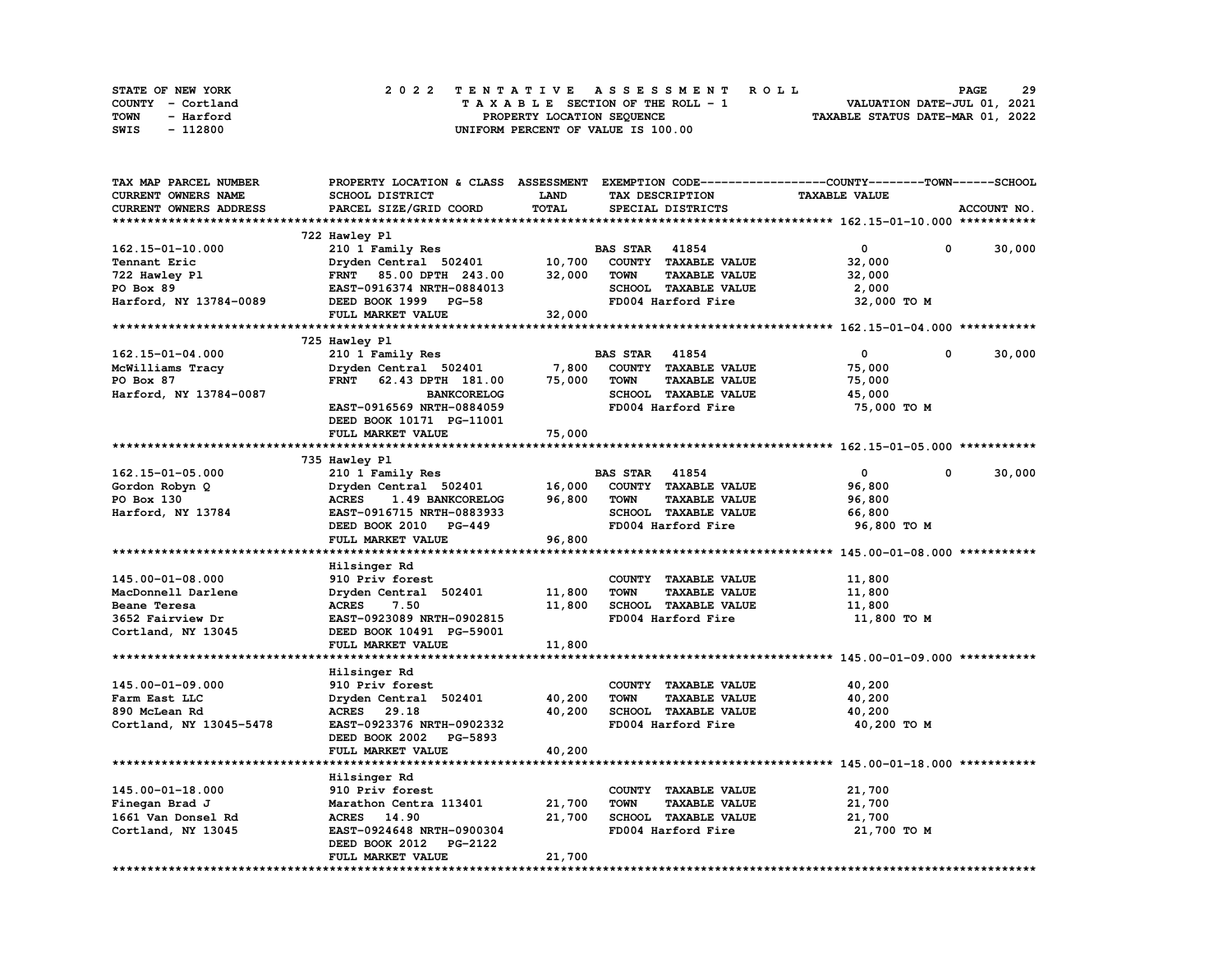| STATE OF NEW YORK |           |  |  |  |  | 2022 TENTATIVE ASSESSMENT ROLL     |  |  |  |  |  |  |                                  | <b>PAGE</b> | 30 |
|-------------------|-----------|--|--|--|--|------------------------------------|--|--|--|--|--|--|----------------------------------|-------------|----|
| COUNTY - Cortland |           |  |  |  |  | TAXABLE SECTION OF THE ROLL - 1    |  |  |  |  |  |  | VALUATION DATE-JUL 01, 2021      |             |    |
| TOWN              | - Harford |  |  |  |  | PROPERTY LOCATION SEQUENCE         |  |  |  |  |  |  | TAXABLE STATUS DATE-MAR 01, 2022 |             |    |
| SWIS              | - 112800  |  |  |  |  | UNIFORM PERCENT OF VALUE IS 100.00 |  |  |  |  |  |  |                                  |             |    |

| TAX MAP PARCEL NUMBER      | PROPERTY LOCATION & CLASS ASSESSMENT |             |                                     | EXEMPTION CODE-----------------COUNTY-------TOWN------SCHOOL |             |
|----------------------------|--------------------------------------|-------------|-------------------------------------|--------------------------------------------------------------|-------------|
| <b>CURRENT OWNERS NAME</b> | SCHOOL DISTRICT                      | <b>LAND</b> | TAX DESCRIPTION                     | <b>TAXABLE VALUE</b>                                         |             |
| CURRENT OWNERS ADDRESS     | PARCEL SIZE/GRID COORD               | TOTAL       | SPECIAL DISTRICTS                   |                                                              | ACCOUNT NO. |
|                            |                                      |             |                                     |                                                              |             |
|                            | Hilsinger Rd                         |             |                                     |                                                              |             |
| 145.00-01-19.000           | 910 Priv forest                      |             | COUNTY TAXABLE VALUE                | 15,300                                                       |             |
| Helms John R               | Dryden Central 502401                | 15,300      | <b>TOWN</b><br><b>TAXABLE VALUE</b> | 15,300                                                       |             |
| Helms Linda A              | ACRES 10.00                          | 15,300      | SCHOOL TAXABLE VALUE                | 15,300                                                       |             |
| 1791 Owego Hill Rd         | EAST-0924357 NRTH-0900934            |             | FD004 Harford Fire                  | 15,300 TO M                                                  |             |
| Cortland, NY 13045-9423    | DEED BOOK 381<br>PG-109              |             |                                     |                                                              |             |
|                            | FULL MARKET VALUE                    | 15,300      |                                     |                                                              |             |
|                            |                                      |             |                                     |                                                              |             |
|                            |                                      |             |                                     |                                                              |             |
|                            | Hilsinger Rd                         |             |                                     |                                                              |             |
| 145.00-01-22.120           | 323 Vacant rural                     |             | COUNTY TAXABLE VALUE                | 34,800                                                       |             |
| Armitage Scott L           | Marathon Centra 113401               | 34,800      | <b>TOWN</b><br><b>TAXABLE VALUE</b> | 34,800                                                       |             |
| PO Box 116                 | ACRES 19.46                          | 34,800      | SCHOOL TAXABLE VALUE                | 34,800                                                       |             |
| Ovid, NY 14521             | EAST-0923932 NRTH-0899344            |             | FD004 Harford Fire                  | 34,800 TO M                                                  |             |
|                            | DEED BOOK 2013 PG-2806               |             |                                     |                                                              |             |
|                            | FULL MARKET VALUE                    | 34,800      |                                     |                                                              |             |
|                            |                                      |             |                                     |                                                              |             |
|                            | Hilsinger Rd                         |             |                                     |                                                              |             |
| 145.00-01-22.200           | 323 Vacant rural                     |             | AG COMMIT 41730                     | 43,541<br>43,541                                             | 43,541      |
| Armitage William C         | Marathon Centra 113401               | 67,000      | COUNTY TAXABLE VALUE                | 23,459                                                       |             |
| Armitage Kimberly S        | ACRES 44.22                          | 67,000      | <b>TOWN</b><br><b>TAXABLE VALUE</b> | 23,459                                                       |             |
| 1070 Hilsinger Rd          | EAST-0924628 NRTH-0898592            |             | SCHOOL TAXABLE VALUE                | 23,459                                                       |             |
| Marathon, NY 13803         | DEED BOOK 2013 PG-3080               |             | FD004 Harford Fire                  | 67,000 TO M                                                  |             |
|                            | FULL MARKET VALUE                    | 67,000      |                                     |                                                              |             |
| MAY BE SUBJECT TO PAYMENT  |                                      |             |                                     |                                                              |             |
| UNDER AGDIST LAW TIL 2029  |                                      |             |                                     |                                                              |             |
|                            |                                      |             |                                     |                                                              |             |
|                            |                                      |             |                                     |                                                              |             |
| 154.00-01-05.000           | Hilsinger Rd<br>910 Priv forest      |             |                                     |                                                              |             |
|                            |                                      |             | COUNTY TAXABLE VALUE                | 52,000                                                       |             |
| Cotton Hanlon Inc          | Marathon Centra 113401               | 52,000      | <b>TOWN</b><br><b>TAXABLE VALUE</b> | 52,000                                                       |             |
| Forestry Dept              | <b>ACRES</b><br>37.78                | 52,000      | SCHOOL TAXABLE VALUE                | 52,000                                                       |             |
| Rt 224 Box 65              | EAST-0924205 NRTH-0893223            |             | FD004 Harford Fire                  | 52,000 TO M                                                  |             |
| Cayuta, NY 14824-0065      | DEED BOOK 321<br><b>PG-713</b>       |             |                                     |                                                              |             |
|                            | FULL MARKET VALUE                    | 52,000      |                                     |                                                              |             |
|                            |                                      |             |                                     |                                                              |             |
|                            | Hilsinger Rd                         |             |                                     |                                                              |             |
| 154.00-01-09.100           | 105 Vac farmland                     |             | AG-CEILING 41720                    | 37,406<br>37,406                                             | 37,406      |
| Burns John E               | Marathon Centra 113401               | 92,400      | COUNTY TAXABLE VALUE                | 54,994                                                       |             |
| Burns Karen T              | ACRES 71.00                          | 92,400      | <b>TOWN</b><br><b>TAXABLE VALUE</b> | 54,994                                                       |             |
| 960 Hilsinger Rd           | EAST-0926605 NRTH-0893051            |             | SCHOOL TAXABLE VALUE                | 54,994                                                       |             |
| Marathon, NY 13803         | DEED BOOK 2018 PG-1002               |             | FD004 Harford Fire                  | 92,400 TO M                                                  |             |
|                            | FULL MARKET VALUE                    | 92,400      |                                     |                                                              |             |
| MAY BE SUBJECT TO PAYMENT  |                                      |             |                                     |                                                              |             |
| UNDER AGDIST LAW TIL 2026  |                                      |             |                                     |                                                              |             |
|                            |                                      |             |                                     |                                                              |             |
|                            |                                      |             |                                     |                                                              |             |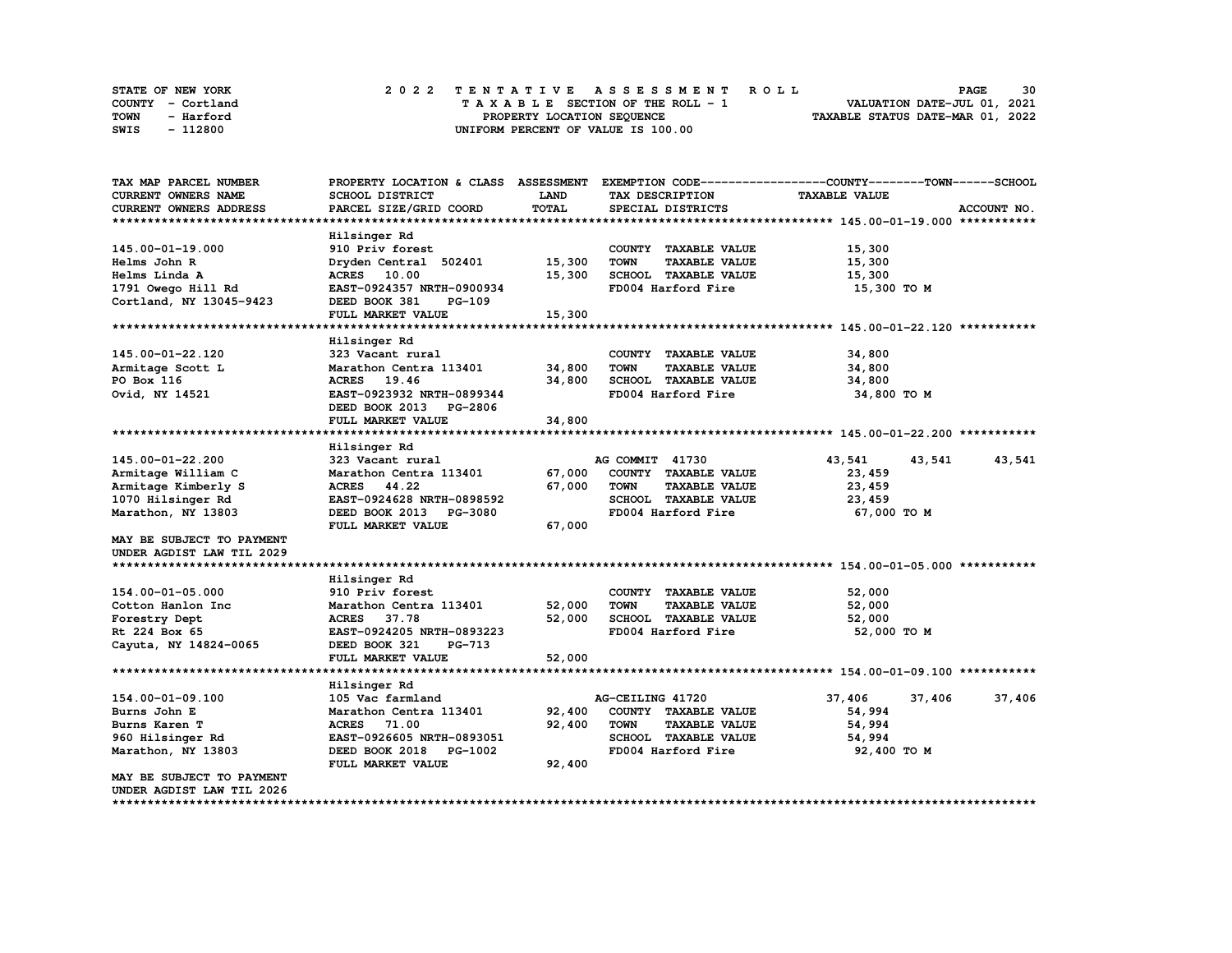| STATE OF NEW YORK | 2022 TENTATIVE ASSESSMENT ROLL     | 31<br><b>PAGE</b>                |
|-------------------|------------------------------------|----------------------------------|
| COUNTY - Cortland | TAXABLE SECTION OF THE ROLL - 1    | VALUATION DATE-JUL 01, 2021      |
| TOWN<br>- Harford | PROPERTY LOCATION SEOUENCE         | TAXABLE STATUS DATE-MAR 01, 2022 |
| - 112800<br>SWIS  | UNIFORM PERCENT OF VALUE IS 100.00 |                                  |

| TAX MAP PARCEL NUMBER                                  |                                      |             |                                     | PROPERTY LOCATION & CLASS ASSESSMENT EXEMPTION CODE----------------COUNTY-------TOWN-----SCHOOL |
|--------------------------------------------------------|--------------------------------------|-------------|-------------------------------------|-------------------------------------------------------------------------------------------------|
| <b>CURRENT OWNERS NAME</b>                             | <b>SCHOOL DISTRICT</b>               | <b>LAND</b> | TAX DESCRIPTION                     | <b>TAXABLE VALUE</b>                                                                            |
| CURRENT OWNERS ADDRESS                                 | PARCEL SIZE/GRID COORD               | TOTAL       | SPECIAL DISTRICTS                   | ACCOUNT NO.                                                                                     |
|                                                        |                                      |             |                                     |                                                                                                 |
|                                                        | Hilsinger Rd                         |             |                                     |                                                                                                 |
| 154.00-02-01.210                                       | 240 Rural res                        |             | AG COMMIT 41730                     | 14,318<br>14,318<br>14,318                                                                      |
| Armitage Daniel                                        | Marathon Centra 113401               | 51,100      | COUNTY TAXABLE VALUE                | 36,782                                                                                          |
| Armitage Joan                                          | ACRES 42.62                          | 51,100      | <b>TOWN</b><br><b>TAXABLE VALUE</b> | 36,782                                                                                          |
| 836 Hilsinger Rd                                       | EAST-0925662 NRTH-0892159            |             | SCHOOL TAXABLE VALUE                | 36,782                                                                                          |
| Marathon, NY 13803                                     | DEED BOOK 2013 PG-5153               |             | FD004 Harford Fire                  | 51,100 TO M                                                                                     |
|                                                        | FULL MARKET VALUE                    | 51,100      |                                     |                                                                                                 |
| MAY BE SUBJECT TO PAYMENT                              |                                      |             |                                     |                                                                                                 |
| UNDER AGDIST LAW TIL 2029                              |                                      |             |                                     |                                                                                                 |
|                                                        |                                      |             |                                     |                                                                                                 |
|                                                        | 819 Hilsinger Rd                     |             |                                     |                                                                                                 |
| 154.00-02-01.220                                       | 314 Rural vac<10                     |             | COUNTY TAXABLE VALUE                | 10,000                                                                                          |
| Harris Bruce F                                         | Marathon Centra 113401               | 10,000      | <b>TOWN</b><br><b>TAXABLE VALUE</b> | 10,000                                                                                          |
| Harris Rae D                                           | <b>ACRES</b><br>2.64                 | 10,000      | SCHOOL TAXABLE VALUE                | 10,000                                                                                          |
| 819 Hilsinger Rd                                       | EAST-0927155 NRTH-0892024            |             | FD004 Harford Fire                  | 10,000 TO M                                                                                     |
| Marathon, NY 13803                                     | DEED BOOK 2019 PG-2857               |             |                                     |                                                                                                 |
|                                                        | FULL MARKET VALUE                    | 10,000      |                                     |                                                                                                 |
| <b>MAY BE SUBJECT TO PAYMENT</b>                       |                                      |             |                                     |                                                                                                 |
| UNDER AGDIST LAW TIL 2027                              |                                      |             |                                     |                                                                                                 |
|                                                        |                                      |             |                                     |                                                                                                 |
|                                                        | 836 Hilsinger Rd                     |             |                                     |                                                                                                 |
| 154.00-02-01.100                                       | 210 1 Family Res                     |             | <b>ENH STAR</b><br>41834            | 74,900<br>0<br>$^{\circ}$                                                                       |
| Armitage Daniel                                        | Marathon Centra 113401               | 21,500      | COUNTY TAXABLE VALUE                | 175,000                                                                                         |
| Armitage Joan                                          | <b>ACRES</b><br>5.00 BANKCORELOG     | 175,000     | <b>TOWN</b><br><b>TAXABLE VALUE</b> | 175,000                                                                                         |
| 836 Hilsinger Rd                                       | EAST-0927346 NRTH-0892339            |             | SCHOOL TAXABLE VALUE                | 100,100                                                                                         |
| Marathon, NY 13803                                     | DEED BOOK 2013 PG-5153               |             | FD004 Harford Fire                  | 175,000 TO M                                                                                    |
|                                                        | FULL MARKET VALUE                    | 175,000     |                                     |                                                                                                 |
| MAY BE SUBJECT TO PAYMENT                              |                                      |             |                                     |                                                                                                 |
| UNDER AGDIST LAW TIL 2022                              |                                      |             |                                     |                                                                                                 |
|                                                        |                                      |             |                                     |                                                                                                 |
| 154.00-01-09.200                                       | 960 Hilsinger Rd<br>210 1 Family Res |             | COUNTY TAXABLE VALUE                | 157,700                                                                                         |
|                                                        | Marathon Centra 113401               | 20,700      | <b>TOWN</b><br><b>TAXABLE VALUE</b> | 157,700                                                                                         |
| Burns John E<br>Burns Karen T                          | <b>ACRES</b><br>4.82                 | 157,700     | SCHOOL TAXABLE VALUE                | 157,700                                                                                         |
| 960 Hilsinger Rd                                       | EAST-0926964 NRTH-0893689            |             | FD004 Harford Fire                  | 157,700 TO M                                                                                    |
| Marathon, NY 13803                                     | DEED BOOK 2018 PG-1002               |             |                                     |                                                                                                 |
|                                                        | FULL MARKET VALUE                    | 157,700     |                                     |                                                                                                 |
|                                                        |                                      |             |                                     |                                                                                                 |
|                                                        |                                      |             |                                     |                                                                                                 |
| MAY BE SUBJECT TO PAYMENT<br>UNDER AGDIST LAW TIL 2023 |                                      |             |                                     |                                                                                                 |

**\*\*\*\*\*\*\*\*\*\*\*\*\*\*\*\*\*\*\*\*\*\*\*\*\*\*\*\*\*\*\*\*\*\*\*\*\*\*\*\*\*\*\*\*\*\*\*\*\*\*\*\*\*\*\*\*\*\*\*\*\*\*\*\*\*\*\*\*\*\*\*\*\*\*\*\*\*\*\*\*\*\*\*\*\*\*\*\*\*\*\*\*\*\*\*\*\*\*\*\*\*\*\*\*\*\*\*\*\*\*\*\*\*\*\*\*\*\*\*\*\*\*\*\*\*\*\*\*\*\*\*\***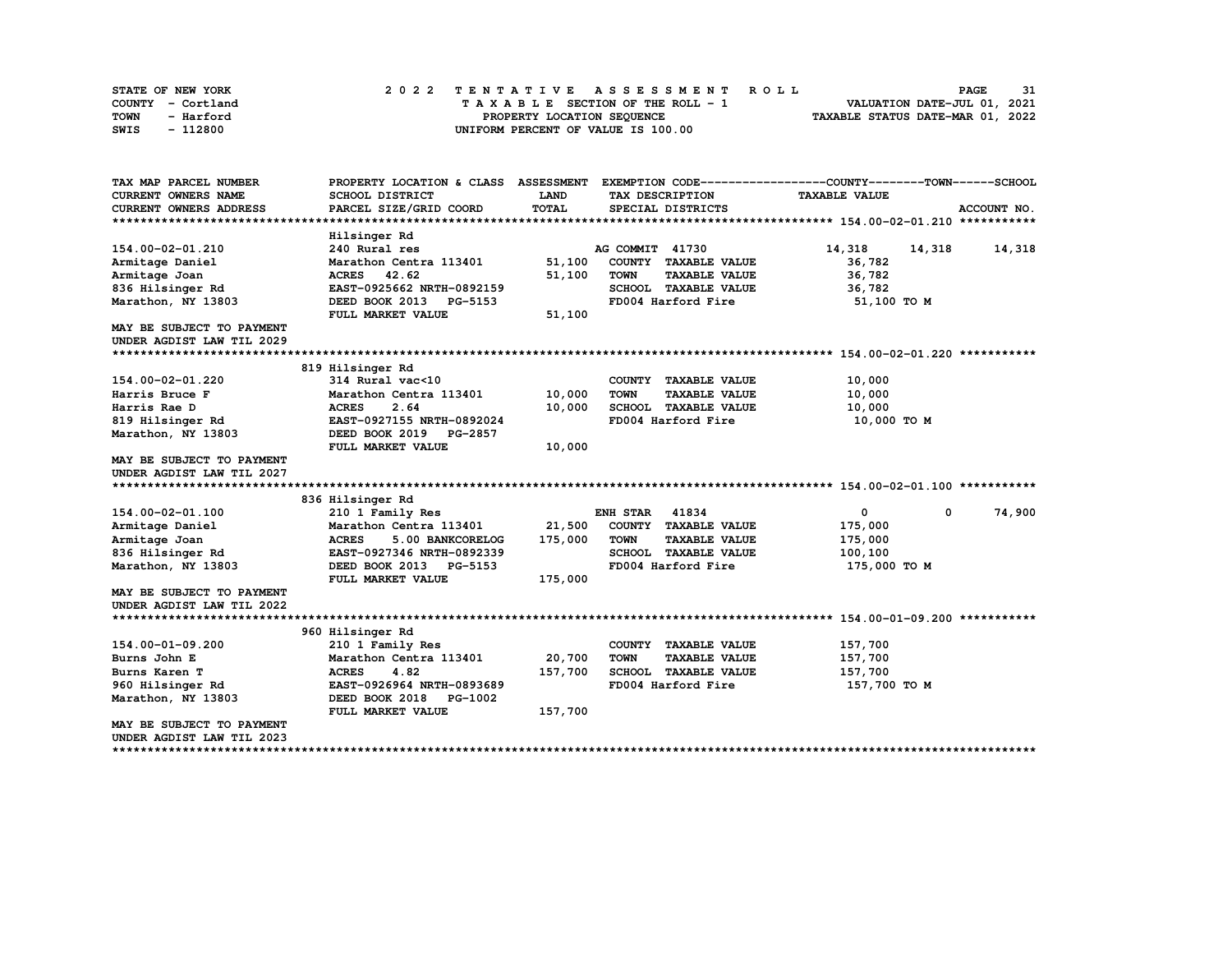| STATE OF NEW YORK | 2022 TENTATIVE ASSESSMENT ROLL     | 32<br><b>PAGE</b>                |
|-------------------|------------------------------------|----------------------------------|
| COUNTY - Cortland | TAXABLE SECTION OF THE ROLL - 1    | VALUATION DATE-JUL 01, 2021      |
| TOWN<br>- Harford | PROPERTY LOCATION SEQUENCE         | TAXABLE STATUS DATE-MAR 01, 2022 |
| - 112800<br>SWIS  | UNIFORM PERCENT OF VALUE IS 100.00 |                                  |

| TAX MAP PARCEL NUMBER            |                           |             |                                     | PROPERTY LOCATION & CLASS ASSESSMENT EXEMPTION CODE----------------COUNTY-------TOWN-----SCHOOL |             |
|----------------------------------|---------------------------|-------------|-------------------------------------|-------------------------------------------------------------------------------------------------|-------------|
| CURRENT OWNERS NAME              | SCHOOL DISTRICT           | <b>LAND</b> | TAX DESCRIPTION                     | <b>TAXABLE VALUE</b>                                                                            |             |
| CURRENT OWNERS ADDRESS           | PARCEL SIZE/GRID COORD    | TOTAL       | SPECIAL DISTRICTS                   |                                                                                                 | ACCOUNT NO. |
|                                  |                           |             |                                     |                                                                                                 |             |
|                                  | 1070 Hilsinger Rd         |             |                                     |                                                                                                 |             |
| 154.00-01-07.000                 | 240 Rural res             |             | AG-CEILING 41720                    | 61,263<br>61,263                                                                                | 61,263      |
| Armitage William C               | Marathon Centra 113401    |             | 107,200 BAS STAR 41854              | $^{\circ}$<br>0                                                                                 | 30,000      |
| Armitage Kimberly                | 70.19<br><b>ACRES</b>     | 166,000     | COUNTY TAXABLE VALUE                | 104,737                                                                                         |             |
| 1070 Hilsinger Rd                | EAST-0926041 NRTH-0895458 |             | <b>TAXABLE VALUE</b><br><b>TOWN</b> | 104,737                                                                                         |             |
| Marathon, NY 13803               | DEED BOOK 2012 PG-8344    |             | SCHOOL TAXABLE VALUE                | 74,737                                                                                          |             |
|                                  | FULL MARKET VALUE         |             | 166,000 FD004 Harford Fire          | 166,000 TO M                                                                                    |             |
| <b>MAY BE SUBJECT TO PAYMENT</b> |                           |             |                                     |                                                                                                 |             |
| UNDER AGDIST LAW TIL 2026        |                           |             |                                     |                                                                                                 |             |
|                                  |                           |             |                                     |                                                                                                 |             |
|                                  | 1121 Hilsinger Rd         |             |                                     |                                                                                                 |             |
| 145.00-01-23.000                 | 240 Rural res             |             | COUNTY TAXABLE VALUE                | 103,800                                                                                         |             |
| Rochat Charles A III             | Marathon Centra 113401    | 47,300      | <b>TOWN</b><br><b>TAXABLE VALUE</b> | 103,800                                                                                         |             |
| c/o Lois R Stafford              | <b>ACRES</b><br>24.69     | 103,800     | SCHOOL TAXABLE VALUE                | 103,800                                                                                         |             |
| PO Box 124                       | EAST-0925260 NRTH-0897222 |             | FD004 Harford Fire                  | 103,800 то м                                                                                    |             |
| Dryden, NY 13053                 | DEED BOOK 2000<br>PG-3558 |             |                                     |                                                                                                 |             |
|                                  | FULL MARKET VALUE         | 103,800     |                                     |                                                                                                 |             |
|                                  |                           |             |                                     |                                                                                                 |             |
|                                  | 1234 Hilsinger Rd         |             |                                     |                                                                                                 |             |
| 145.00-01-22.110                 | 210 1 Family Res          |             | COUNTY TAXABLE VALUE                | 87,000                                                                                          |             |
| Pendleton Casey A                | Marathon Centra 113401    | 34,600      | <b>TOWN</b><br><b>TAXABLE VALUE</b> | 87,000                                                                                          |             |
| Masur Lena                       | ACRES 16.20               | 87,000      | SCHOOL TAXABLE VALUE                | 87,000                                                                                          |             |
| 1234 Hilsinger Rd                | EAST-0925515 NRTH-0898722 |             | FD004 Harford Fire                  | 87,000 TO M                                                                                     |             |
| Marathon, NY 13803               | DEED BOOK 2011 PG-2007    |             |                                     |                                                                                                 |             |
|                                  | FULL MARKET VALUE         | 87,000      |                                     |                                                                                                 |             |
|                                  |                           |             |                                     |                                                                                                 |             |
|                                  | Kells Rd                  |             |                                     |                                                                                                 |             |
| 145.00-01-16.000                 | 105 Vac farmland          |             | AG-CEILING 41720                    | 47,468<br>47,468                                                                                | 47,468      |
| Tillotson Richard G              | Marathon Centra 113401    | 77,000      | COUNTY TAXABLE VALUE                | 29,532                                                                                          |             |
| 1176 Bleck Rd                    | <b>ACRES</b><br>60.00     | 77,000      | <b>TOWN</b><br><b>TAXABLE VALUE</b> | 29,532                                                                                          |             |
| Marathon, NY 13803               | EAST-0928655 NRTH-0900493 |             | SCHOOL TAXABLE VALUE                | 29,532                                                                                          |             |
|                                  | DEED BOOK 2018 PG-1001    |             | FD004 Harford Fire                  | 77,000 TO M                                                                                     |             |
| MAY BE SUBJECT TO PAYMENT        | FULL MARKET VALUE         | 77,000      |                                     |                                                                                                 |             |
| UNDER AGDIST LAW TIL 2026        |                           |             |                                     |                                                                                                 |             |
|                                  |                           |             |                                     |                                                                                                 |             |
|                                  | Kells Rd                  |             |                                     |                                                                                                 |             |
| 145.00-02-07.000                 | 910 Priv forest           |             | AG COMMIT 41730                     | 3,674<br>3,674                                                                                  | 3,674       |
| Tillotson Richard G              | Marathon Centra 113401    | 5,000       | COUNTY TAXABLE VALUE                | 1,326                                                                                           |             |
| 1176 Bleck Rd                    | <b>ACRES</b><br>3.00      | 5,000       | <b>TAXABLE VALUE</b><br><b>TOWN</b> | 1,326                                                                                           |             |
| Marathon, NY 13803               | EAST-0929194 NRTH-0899691 |             | SCHOOL TAXABLE VALUE                | 1,326                                                                                           |             |
|                                  | DEED BOOK 2012 PG-1163    |             | FD004 Harford Fire                  | 5,000 TO M                                                                                      |             |
| MAY BE SUBJECT TO PAYMENT        | FULL MARKET VALUE         | 5,000       |                                     |                                                                                                 |             |
| UNDER AGDIST LAW TIL 2029        |                           |             |                                     |                                                                                                 |             |
|                                  |                           |             |                                     |                                                                                                 |             |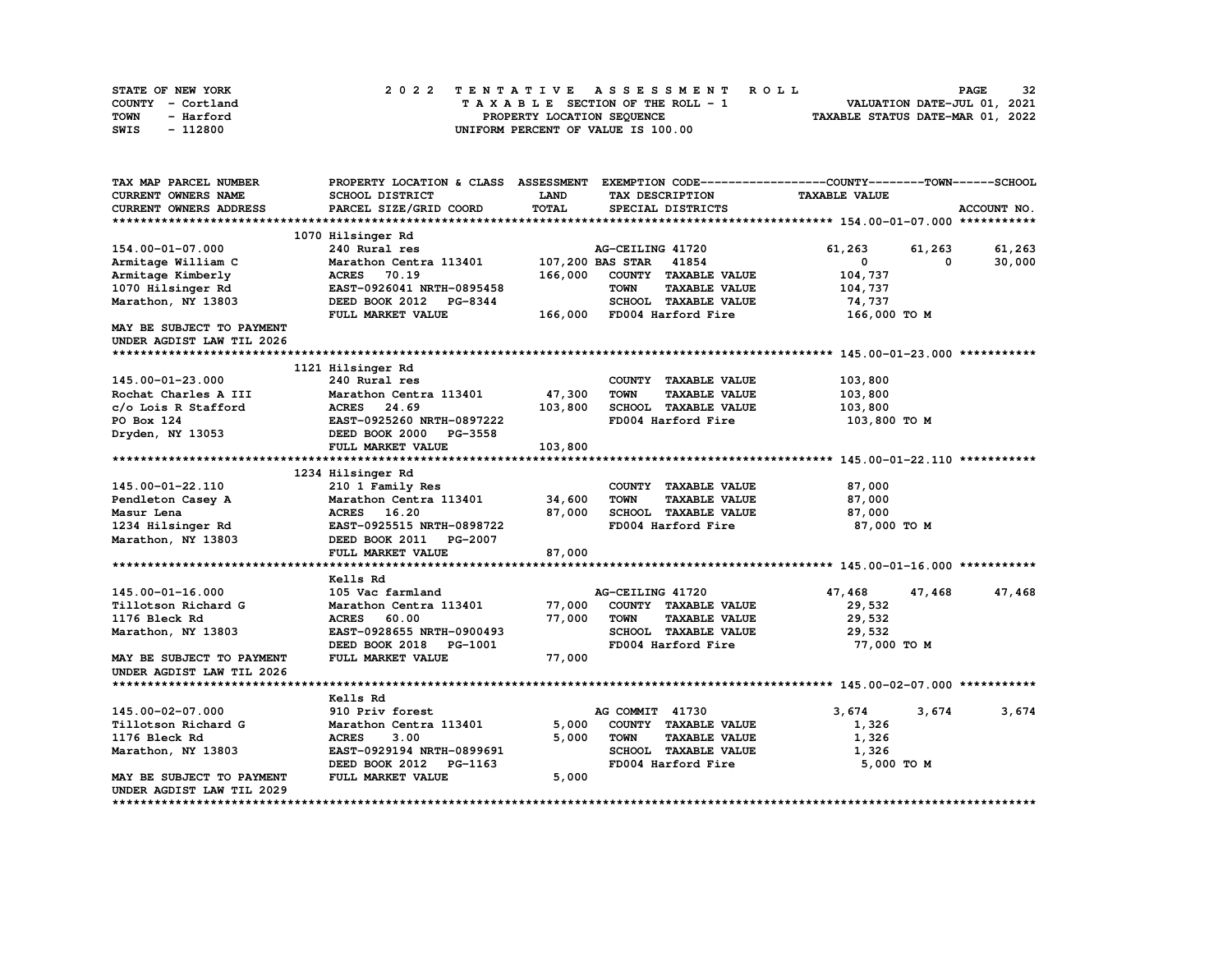| STATE OF NEW YORK | 2022 TENTATIVE ASSESSMENT ROLL     | 33<br><b>PAGE</b>                |
|-------------------|------------------------------------|----------------------------------|
| COUNTY - Cortland | TAXABLE SECTION OF THE ROLL - 1    | VALUATION DATE-JUL 01, 2021      |
| TOWN<br>- Harford | PROPERTY LOCATION SEQUENCE         | TAXABLE STATUS DATE-MAR 01, 2022 |
| - 112800<br>SWIS  | UNIFORM PERCENT OF VALUE IS 100.00 |                                  |

| TAX MAP PARCEL NUMBER     |                                  |         |                                     | PROPERTY LOCATION & CLASS ASSESSMENT EXEMPTION CODE----------------COUNTY-------TOWN------SCHOOL |             |
|---------------------------|----------------------------------|---------|-------------------------------------|--------------------------------------------------------------------------------------------------|-------------|
| CURRENT OWNERS NAME       | SCHOOL DISTRICT                  | LAND    | TAX DESCRIPTION                     | <b>TAXABLE VALUE</b>                                                                             |             |
| CURRENT OWNERS ADDRESS    | PARCEL SIZE/GRID COORD           | TOTAL   | SPECIAL DISTRICTS                   |                                                                                                  | ACCOUNT NO. |
|                           |                                  |         |                                     |                                                                                                  |             |
|                           | 141 Lacey Rd                     |         |                                     |                                                                                                  |             |
| 162.00-01-46.110          | 210 1 Family Res                 |         | 41804<br>AGED S                     | 0<br>0                                                                                           | 7,330       |
| Torrey Monroe             | Dryden Central 502401            |         | <b>18,700 ENH STAR</b><br>41834     | 0<br>0                                                                                           | 65,970      |
| 141 Creamery Rd           | <b>ACRES</b><br>3.13             | 73,300  | COUNTY TAXABLE VALUE                | 73,300                                                                                           |             |
| Richford, NY 13835        | EAST-0913649 NRTH-0879861        |         | TOWN<br><b>TAXABLE VALUE</b>        | 73,300                                                                                           |             |
|                           | DEED BOOK 559<br><b>PG-15</b>    |         | SCHOOL TAXABLE VALUE                | 0                                                                                                |             |
|                           | FULL MARKET VALUE                |         | 73,300 FD004 Harford Fire           | 73,300 TO M                                                                                      |             |
|                           |                                  |         |                                     |                                                                                                  |             |
|                           |                                  |         |                                     |                                                                                                  |             |
|                           | 411 Lacey Rd                     |         |                                     |                                                                                                  |             |
| 162.00-01-47.000          | 270 Mfg housing                  |         | COUNTY TAXABLE VALUE                | 31,000                                                                                           |             |
| Rochat Charles A III      | Dryden Central 502401            | 14,500  | <b>TOWN</b><br><b>TAXABLE VALUE</b> | 31,000                                                                                           |             |
| 117 Burk Dr               | FRNT 263.00 DPTH 120.00          | 31,000  | SCHOOL TAXABLE VALUE                | 31,000                                                                                           |             |
| Del City, OK 73115        | EAST-0910950 NRTH-0879540        |         | FD004 Harford Fire                  | 31,000 TO M                                                                                      |             |
|                           | DEED BOOK 2021 PG-7629           |         |                                     |                                                                                                  |             |
|                           | FULL MARKET VALUE                | 31,000  |                                     |                                                                                                  |             |
|                           |                                  |         |                                     |                                                                                                  |             |
|                           | 138 Lacey Rd Spur                |         |                                     |                                                                                                  |             |
| $162.00 - 01 - 45.000$    | 240 Rural res                    |         | COUNTY TAXABLE VALUE                | 222,400                                                                                          |             |
| Rochat Charles A III      | Dryden Central 502401            | 133,400 | <b>TOWN</b><br><b>TAXABLE VALUE</b> | 222,400                                                                                          |             |
| 117 Burk Dr               | ACRES 94.20                      | 222,400 | SCHOOL TAXABLE VALUE                | 222,400                                                                                          |             |
| Del City, OK 73115        | EAST-0911569 NRTH-0880456        |         | FD004 Harford Fire                  | 222,400 TO M                                                                                     |             |
|                           | DEED BOOK 2021<br>PG-7629        |         |                                     |                                                                                                  |             |
| MAY BE SUBJECT TO PAYMENT | FULL MARKET VALUE                | 222,400 |                                     |                                                                                                  |             |
| UNDER AGDIST LAW TIL 2026 |                                  |         |                                     |                                                                                                  |             |
|                           |                                  |         |                                     |                                                                                                  |             |
|                           | Liddington Hill Rd               |         |                                     |                                                                                                  |             |
| 154.00-01-04.000          | 910 Priv forest                  |         | COUNTY TAXABLE VALUE                | 73,400                                                                                           |             |
| Cotton Hanlon Inc         | Marathon Centra 113401           | 73,400  | <b>TOWN</b><br><b>TAXABLE VALUE</b> | 73,400                                                                                           |             |
| Forestry Dept             | ACRES 83.56                      | 73,400  | <b>SCHOOL TAXABLE VALUE</b>         | 73,400                                                                                           |             |
| Rt 224 Box 65             | EAST-0921573 NRTH-0893926        |         | FD004 Harford Fire                  | 73,400 TO M                                                                                      |             |
|                           |                                  |         |                                     |                                                                                                  |             |
| Cayuta, NY 14824-0065     | DEED BOOK 285<br>PG-395          |         |                                     |                                                                                                  |             |
|                           | FULL MARKET VALUE                | 73,400  |                                     |                                                                                                  |             |
|                           |                                  |         |                                     |                                                                                                  |             |
|                           | Liddington Hill Rd               |         |                                     |                                                                                                  |             |
| 154.00-03-05.000          | 910 Priv forest                  |         | COUNTY TAXABLE VALUE                | 22,200                                                                                           |             |
| Cotton Hanlon Inc         | Dryden Central 502401            | 22,200  | <b>TOWN</b><br><b>TAXABLE VALUE</b> | 22,200                                                                                           |             |
| Forestry Dept             | ACRES 21.00                      | 22,200  | SCHOOL TAXABLE VALUE                | 22,200                                                                                           |             |
| Rt 224 Box 65             | EAST-0921363 NRTH-0892669        |         | FD004 Harford Fire                  | 22,200 TO M                                                                                      |             |
| Cayuta, NY 14824-0065     | DEED BOOK 321<br>PG-713          |         |                                     |                                                                                                  |             |
|                           | <b>FULL MARKET VALUE</b>         | 22,200  |                                     |                                                                                                  |             |
| ************************* |                                  |         |                                     |                                                                                                  |             |
|                           | Liddington Hill Rd               |         |                                     |                                                                                                  |             |
| 163.00-05-06.000          | 105 Vac farmland                 |         | COUNTY TAXABLE VALUE                | 22,100                                                                                           |             |
| Negus Russell L           | Marathon Centra 113401           | 22,100  | TOWN<br><b>TAXABLE VALUE</b>        | 22,100                                                                                           |             |
| Negus Marilyn A           | ACRES 15.70                      | 22,100  | SCHOOL TAXABLE VALUE                | 22,100                                                                                           |             |
| 1063 Route 221            | EAST-0922679 NRTH-0884779        |         | FD004 Harford Fire                  | 22,100 TO M                                                                                      |             |
| Marathon, NY 13803-9454   | DEED BOOK 2012<br><b>PG-2680</b> |         |                                     |                                                                                                  |             |
|                           | FULL MARKET VALUE                | 22,100  |                                     |                                                                                                  |             |
| *************             |                                  |         |                                     |                                                                                                  |             |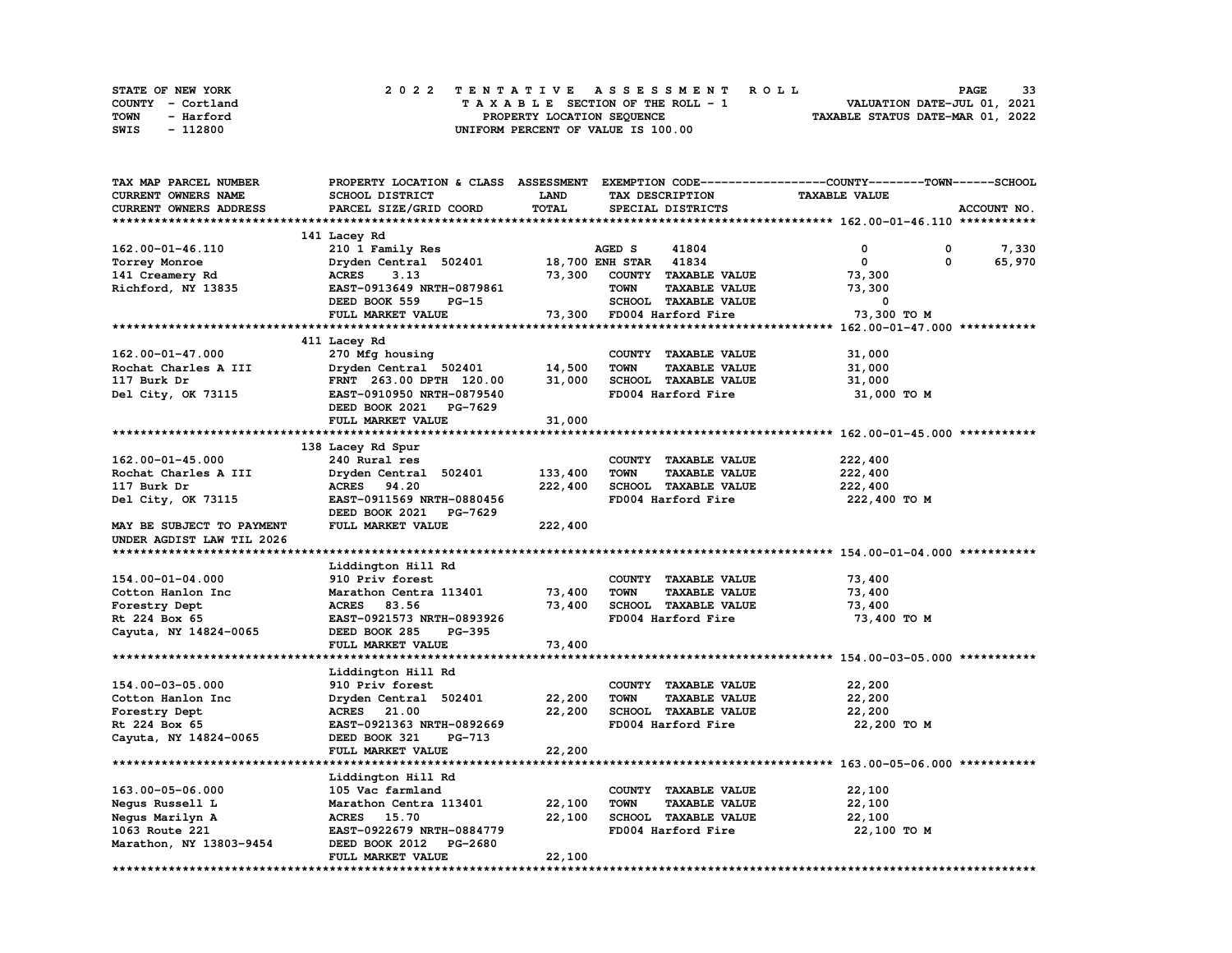| STATE OF NEW YORK | 2022 TENTATIVE ASSESSMENT ROLL     | 34<br><b>PAGE</b>                |
|-------------------|------------------------------------|----------------------------------|
| COUNTY - Cortland | TAXABLE SECTION OF THE ROLL - 1    | VALUATION DATE-JUL 01, 2021      |
| TOWN<br>- Harford | PROPERTY LOCATION SEQUENCE         | TAXABLE STATUS DATE-MAR 01, 2022 |
| - 112800<br>SWIS  | UNIFORM PERCENT OF VALUE IS 100.00 |                                  |

| TAX MAP PARCEL NUMBER                 |                                                                                               |             |                                     | PROPERTY LOCATION & CLASS ASSESSMENT EXEMPTION CODE----------------COUNTY-------TOWN------SCHOOL |             |
|---------------------------------------|-----------------------------------------------------------------------------------------------|-------------|-------------------------------------|--------------------------------------------------------------------------------------------------|-------------|
| <b>CURRENT OWNERS NAME</b>            | SCHOOL DISTRICT                                                                               | <b>LAND</b> | TAX DESCRIPTION                     | <b>TAXABLE VALUE</b>                                                                             |             |
| <b>CURRENT OWNERS ADDRESS</b>         | PARCEL SIZE/GRID COORD                                                                        | TOTAL       | SPECIAL DISTRICTS                   |                                                                                                  | ACCOUNT NO. |
|                                       |                                                                                               |             |                                     |                                                                                                  |             |
|                                       | 394 Liddington Hill Rd                                                                        |             |                                     |                                                                                                  |             |
| 163.00-04-12.000                      | 210 1 Family Res                                                                              |             | <b>BAS STAR</b> 41854               | $\bullet$<br>$\mathbf{0}$                                                                        | 30,000      |
| Marsh Raymond H                       | Marathon Centra 113401 15,000 COUNTY TAXABLE VALUE                                            |             |                                     | 95,000                                                                                           |             |
| Marsh Karen M                         | <b>ACRES</b><br>1.00                                                                          | 95,000      | <b>TAXABLE VALUE</b><br><b>TOWN</b> | 95,000                                                                                           |             |
|                                       | 394 Liddington Hill Rd EAST-0923013 NRTH-0884505                                              |             | SCHOOL TAXABLE VALUE                | 65,000                                                                                           |             |
| Marathon, NY 13803-1120 DEED BOOK 451 | <b>PG-204</b>                                                                                 |             | FD004 Harford Fire                  | 95,000 TO M                                                                                      |             |
|                                       | FULL MARKET VALUE                                                                             | 95,000      |                                     |                                                                                                  |             |
|                                       |                                                                                               |             |                                     |                                                                                                  |             |
|                                       | 400 Liddington Hill Rd                                                                        |             |                                     |                                                                                                  |             |
| 163.00-04-13.000                      | 312 Vac w/imprv                                                                               |             | COUNTY TAXABLE VALUE                | 8,000                                                                                            |             |
| Marsh Raymond                         | Marathon Centra 113401                                                                        | 8,000       | TOWN<br><b>TAXABLE VALUE</b>        | 8,000                                                                                            |             |
| Marsh Karen                           | 1.14<br><b>ACRES</b>                                                                          | 8,000       | SCHOOL TAXABLE VALUE                | 8,000                                                                                            |             |
|                                       | 394 Liddington Hill Rd EAST-0922959 NRTH-0885024<br>Marathon, NY 13803 DEED BOOK 2021 PG-5544 |             | FD004 Harford Fire                  | 8,000 TO M                                                                                       |             |
| Marathon, NY 13803                    |                                                                                               |             |                                     |                                                                                                  |             |
|                                       | FULL MARKET VALUE                                                                             | 8,000       |                                     |                                                                                                  |             |
|                                       |                                                                                               |             |                                     |                                                                                                  |             |
|                                       | 436 Liddington Hill Rd                                                                        |             |                                     |                                                                                                  |             |
| 163.00-04-14.200                      | 314 Rural vac<10                                                                              |             | COUNTY TAXABLE VALUE                | 5,600                                                                                            |             |
| Marsh Robert H                        | Marathon Centra 113401                                                                        | 5,600       | <b>TOWN</b><br><b>TAXABLE VALUE</b> | 5,600                                                                                            |             |
| 1113 Route 221                        | <b>ACRES</b><br>3.40                                                                          | 5,600       | SCHOOL TAXABLE VALUE                | 5,600                                                                                            |             |
| Marathon, NY 13803                    | EAST-0922928 NRTH-0885470                                                                     |             | FD004 Harford Fire                  | 5,600 TO M                                                                                       |             |
|                                       | DEED BOOK 2021 PG-2149                                                                        |             |                                     |                                                                                                  |             |
|                                       | FULL MARKET VALUE                                                                             | 5,600       |                                     |                                                                                                  |             |
|                                       |                                                                                               |             |                                     |                                                                                                  |             |
|                                       | 547 Liddington Hill Rd                                                                        |             |                                     |                                                                                                  |             |
| 163.00-04-01.000                      | 240 Rural res                                                                                 |             | <b>BAS STAR 41854</b>               | $\overline{0}$<br>$^{\circ}$                                                                     | 30,000      |
| Peterson Basil                        | Marathon Centra 113401 34,700                                                                 |             | COUNTY TAXABLE VALUE                | 135,900                                                                                          |             |
| Peterson Karen                        | ACRES 28.07                                                                                   | 135,900     | <b>TOWN</b><br><b>TAXABLE VALUE</b> | 135,900                                                                                          |             |
| PO Box 82                             | EAST-0921879 NRTH-0886562                                                                     |             | SCHOOL TAXABLE VALUE                | 105,900                                                                                          |             |
| Harford, NY 13784                     | DEED BOOK 2008 PG-4612                                                                        |             | FD004 Harford Fire                  | 135,900 то м                                                                                     |             |
|                                       | FULL MARKET VALUE                                                                             | 135,900     |                                     |                                                                                                  |             |
|                                       |                                                                                               |             |                                     |                                                                                                  |             |
|                                       | 548 Liddington Hill Rd                                                                        |             |                                     |                                                                                                  |             |
| 163.00-04-02.000                      | 210 1 Family Res                                                                              |             | COUNTY TAXABLE VALUE                | 163,000                                                                                          |             |
| Lewis David                           | Marathon Centra 113401                                                                        | 50,000      | <b>TOWN</b><br><b>TAXABLE VALUE</b> | 163,000                                                                                          |             |
| Lewis Deborah                         | ACRES 25.65                                                                                   | 163,000     | SCHOOL TAXABLE VALUE                | 163,000                                                                                          |             |
| PO Box 114                            | EAST-0922951 NRTH-0886596                                                                     |             | FD004 Harford Fire                  | 163,000 то м                                                                                     |             |
| Harford, NY 13784                     | DEED BOOK 2015<br>PG-4623                                                                     |             |                                     |                                                                                                  |             |
|                                       | FULL MARKET VALUE                                                                             | 163,000     |                                     |                                                                                                  |             |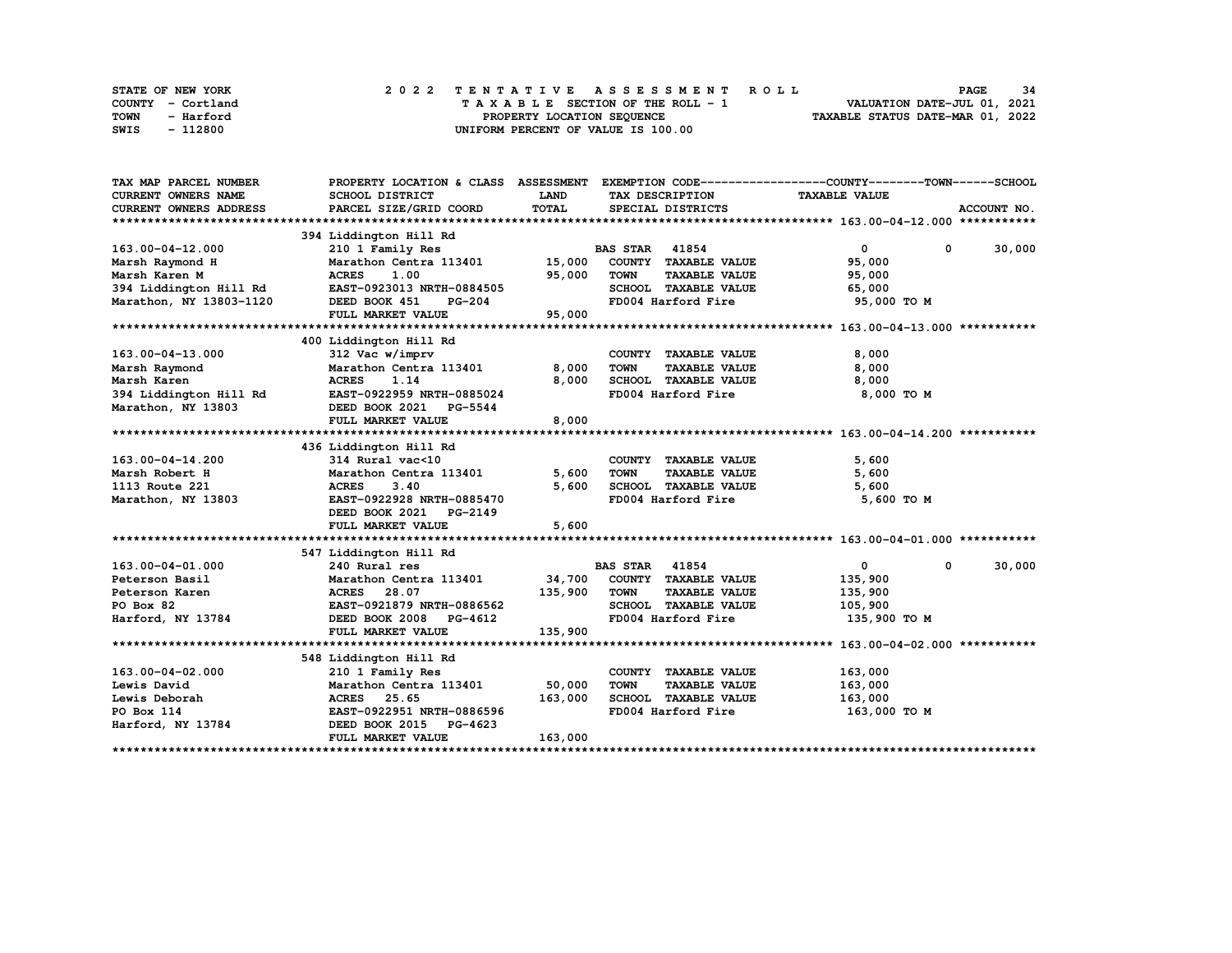| STATE OF NEW YORK | 2022 TENTATIVE ASSESSMENT ROLL     | 35<br><b>PAGE</b>                |
|-------------------|------------------------------------|----------------------------------|
| COUNTY - Cortland | TAXABLE SECTION OF THE ROLL - 1    | VALUATION DATE-JUL 01, 2021      |
| TOWN<br>- Harford | PROPERTY LOCATION SEQUENCE         | TAXABLE STATUS DATE-MAR 01, 2022 |
| - 112800<br>SWIS  | UNIFORM PERCENT OF VALUE IS 100.00 |                                  |

| TAX MAP PARCEL NUMBER        | PROPERTY LOCATION & CLASS     | <b>ASSESSMENT</b> |                  |                                             | EXEMPTION CODE-----------------COUNTY-------TOWN------SCHOOL |          |              |
|------------------------------|-------------------------------|-------------------|------------------|---------------------------------------------|--------------------------------------------------------------|----------|--------------|
| CURRENT OWNERS NAME          | SCHOOL DISTRICT               | <b>LAND</b>       |                  | TAX DESCRIPTION                             | <b>TAXABLE VALUE</b>                                         |          |              |
| CURRENT OWNERS ADDRESS       | PARCEL SIZE/GRID COORD        | <b>TOTAL</b>      |                  | SPECIAL DISTRICTS                           |                                                              |          | ACCOUNT NO.  |
|                              |                               |                   |                  |                                             |                                                              |          |              |
|                              | 556 Liddington Hill Rd        |                   |                  | 21 PCT OF VALUE USED FOR EXEMPTION PURPOSES |                                                              |          |              |
| 154.00-03-13.000             | 270 Mfg housing               |                   | AG-CEILING 41720 |                                             | 81,287                                                       | 81,287   | 81,287       |
| Gleason Otis L               | Marathon Centra 113401        |                   | 153,000 AGED C&T | 41801                                       | 15,404                                                       | 15,404   | $\mathbf{o}$ |
| Marade Mary L                | ACRES 131.00                  | 163,000 AGED S    |                  | 41804                                       | 0                                                            | 0        | 17,115       |
| Attn: Mary L Marade          | EAST-0922728 NRTH-0888194     |                   | <b>ENH STAR</b>  | 41834                                       | 0                                                            | 0        | 64,598       |
| 1345 Babcock Hollow Rd       | DEED BOOK 372<br><b>PG-89</b> |                   |                  | COUNTY TAXABLE VALUE                        | 66,309                                                       |          |              |
| Marathon, NY 13803           | FULL MARKET VALUE             | 163,000           | TOWN             | <b>TAXABLE VALUE</b>                        | 66,309                                                       |          |              |
|                              |                               |                   |                  | SCHOOL TAXABLE VALUE                        | 0                                                            |          |              |
| MAY BE SUBJECT TO PAYMENT    |                               |                   |                  | FD004 Harford Fire                          | 163,000 TO M                                                 |          |              |
| UNDER AGDIST LAW TIL 2026    |                               |                   |                  |                                             |                                                              |          |              |
|                              |                               |                   |                  |                                             |                                                              |          |              |
|                              | 670 Liddington Hill Rd        |                   |                  |                                             |                                                              |          |              |
| 154.00-03-12.000             | 241 Rural res&aq              |                   | AG-CEILING 41720 |                                             | 90,209                                                       | 90,209   | 90,209       |
| Cornell Ronald H             | Marathon Centra 113401        | 183,600           |                  | COUNTY TAXABLE VALUE                        | 138,391                                                      |          |              |
| Brant Tracey L               | <b>ACRES</b> 152.30           | 228,600           | <b>TOWN</b>      | <b>TAXABLE VALUE</b>                        | 138,391                                                      |          |              |
| 197 McLean Rd                | EAST-0923400 NRTH-0890846     |                   |                  | SCHOOL TAXABLE VALUE                        | 138,391                                                      |          |              |
| Cortland, NY 13045           | DEED BOOK 1998 PG-2616        |                   |                  | FD004 Harford Fire                          | 228,600 то м                                                 |          |              |
|                              | FULL MARKET VALUE             | 228,600           |                  |                                             |                                                              |          |              |
| MAY BE SUBJECT TO PAYMENT    |                               |                   |                  |                                             |                                                              |          |              |
| UNDER AGDIST LAW TIL 2026    |                               |                   |                  |                                             |                                                              |          |              |
|                              |                               |                   |                  |                                             |                                                              |          |              |
|                              | Michigan Hill Rd              |                   |                  |                                             |                                                              |          |              |
| 172.00-01-11.112             | 321 Abandoned ag              |                   |                  | COUNTY TAXABLE VALUE                        | 15,800                                                       |          |              |
| Emmick Darrell L             | Newark Valley 492602          | 15,800            | <b>TOWN</b>      | <b>TAXABLE VALUE</b>                        | 15,800                                                       |          |              |
| Emmick Ella M                | <b>ACRES</b> 10.00            | 15,800            |                  | SCHOOL TAXABLE VALUE                        | 15,800                                                       |          |              |
| 57 Michigan Hill Rd          | EAST-0926517 NRTH-0878171     |                   |                  | FD004 Harford Fire                          | 15,800 TO M                                                  |          |              |
| Richford, NY 13835           | DEED BOOK 10379 PG-75001      |                   |                  |                                             |                                                              |          |              |
|                              | FULL MARKET VALUE             | 15,800            |                  |                                             |                                                              |          |              |
|                              |                               |                   |                  |                                             |                                                              |          |              |
|                              | 57 Michigan Hill Rd           |                   |                  |                                             |                                                              |          |              |
| 172.00-01-10.200             | 210 1 Family Res              |                   | <b>BAS STAR</b>  | 41854                                       | $\mathbf{0}$                                                 | 0        | 30,000       |
| Emmick Darrell L             | Marathon Centra 113401        | 19,500            |                  | COUNTY TAXABLE VALUE                        | 114,400                                                      |          |              |
| Emmick Ella M                | <b>ACRES</b><br>3.69          | 114,400           | <b>TOWN</b>      | <b>TAXABLE VALUE</b>                        | 114,400                                                      |          |              |
| 57 Michigan Hill Rd          | EAST-0925749 NRTH-0878089     |                   |                  | <b>SCHOOL TAXABLE VALUE</b>                 | 84,400                                                       |          |              |
| Harford Mills, NY 13835-1111 | DEED BOOK 572<br>$PG-11$      |                   |                  | FD004 Harford Fire                          | 114,400 TO M                                                 |          |              |
|                              | FULL MARKET VALUE             | 114,400           |                  |                                             |                                                              |          |              |
|                              |                               |                   |                  |                                             |                                                              |          |              |
|                              | 63 Michigan Hill Rd           |                   |                  |                                             |                                                              |          |              |
| 172.00-01-10.120             | 270 Mfg housing               |                   | Dis & Lim 41932  |                                             | 18,500                                                       | 0        |              |
| Carman Lyman Sr              | Marathon Centra 113401        |                   | 17,700 BAS STAR  | 41854                                       | 0                                                            | $\Omega$ | 30,000       |
| Carman April L               | <b>ACRES</b><br>2.47          | 37,000            |                  | COUNTY TAXABLE VALUE                        | 18,500                                                       |          |              |
| 63 Michigan Hill Rd          | EAST-0925466 NRTH-0878368     |                   | <b>TOWN</b>      | <b>TAXABLE VALUE</b>                        | 37,000                                                       |          |              |
| Harford Mills, NY 13835      | DEED BOOK 2010<br>PG-3601     |                   |                  | <b>SCHOOL TAXABLE VALUE</b>                 | 7,000                                                        |          |              |
|                              | FULL MARKET VALUE             | 37,000            |                  | FD004 Harford Fire                          | 37,000 TO M                                                  |          |              |
| *******************          |                               |                   |                  |                                             |                                                              |          |              |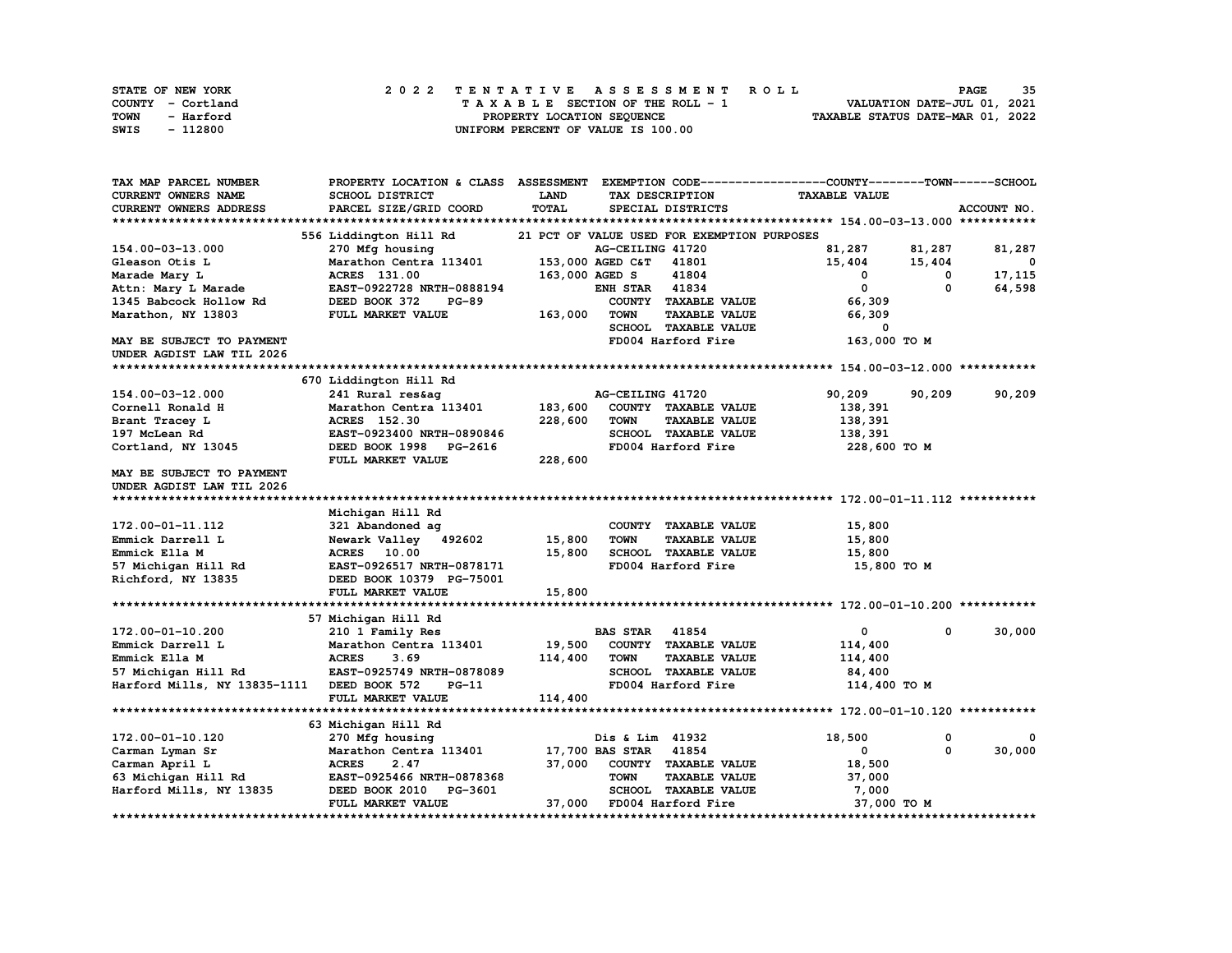| STATE OF NEW YORK | 2022 TENTATIVE ASSESSMENT ROLL     | 36<br><b>PAGE</b>                |
|-------------------|------------------------------------|----------------------------------|
| COUNTY - Cortland | TAXABLE SECTION OF THE ROLL - 1    | VALUATION DATE-JUL 01, 2021      |
| TOWN<br>- Harford | PROPERTY LOCATION SEQUENCE         | TAXABLE STATUS DATE-MAR 01, 2022 |
| - 112800<br>SWIS  | UNIFORM PERCENT OF VALUE IS 100.00 |                                  |

| TAX MAP PARCEL NUMBER         | PROPERTY LOCATION & CLASS ASSESSMENT    |         |                       |                      | EXEMPTION CODE-----------------COUNTY-------TOWN------SCHOOL |             |             |
|-------------------------------|-----------------------------------------|---------|-----------------------|----------------------|--------------------------------------------------------------|-------------|-------------|
| CURRENT OWNERS NAME           | SCHOOL DISTRICT                         | LAND    |                       | TAX DESCRIPTION      | <b>TAXABLE VALUE</b>                                         |             |             |
| <b>CURRENT OWNERS ADDRESS</b> | PARCEL SIZE/GRID COORD                  | TOTAL   |                       | SPECIAL DISTRICTS    |                                                              |             | ACCOUNT NO. |
|                               |                                         |         |                       |                      |                                                              |             |             |
|                               | 74 Michigan Hill Rd                     |         |                       |                      |                                                              |             |             |
| 172.00-01-11.111              | 105 Vac farmland                        |         | AG COMMIT 41730       |                      | 99,054                                                       | 99,054      | 99,054      |
| Stecodasa LLC                 | Newark Valley 492602                    | 150,000 |                       | COUNTY TAXABLE VALUE | 51,346                                                       |             |             |
| 15477 Santa Pola Dr           | ACRES 99.64                             | 150,400 | <b>TOWN</b>           | <b>TAXABLE VALUE</b> | 51,346                                                       |             |             |
| Wimauma, FL 33598             | EAST-0926223 NRTH-0879167               |         |                       | SCHOOL TAXABLE VALUE | 51,346                                                       |             |             |
|                               | DEED BOOK 10449 PG-50001                |         |                       | FD004 Harford Fire   | 150,400 TO M                                                 |             |             |
| MAY BE SUBJECT TO PAYMENT     | FULL MARKET VALUE                       | 150,400 |                       |                      |                                                              |             |             |
| UNDER AGDIST LAW TIL 2029     |                                         |         |                       |                      |                                                              |             |             |
|                               |                                         |         |                       |                      |                                                              |             |             |
|                               | 74 Michigan Hill Rd                     |         |                       |                      |                                                              |             |             |
| 172.00-01-11.200              | 210 1 Family Res                        |         |                       | COUNTY TAXABLE VALUE | 66,000                                                       |             |             |
| Emmick Nicholas W             | Newark Valley 492602                    | 16,700  | <b>TOWN</b>           | <b>TAXABLE VALUE</b> | 66,000                                                       |             |             |
| Cincotta Emily T              | <b>1.84 BANKCORELOG</b><br><b>ACRES</b> | 66,000  |                       | SCHOOL TAXABLE VALUE | 66,000                                                       |             |             |
| 158 Madison St                | EAST-0925881 NRTH-0878406               |         |                       | FD004 Harford Fire   | 66,000 TO M                                                  |             |             |
|                               |                                         |         |                       |                      |                                                              |             |             |
| Cortland, NY 13045            | DEED BOOK 2015 PG-85502                 |         |                       |                      |                                                              |             |             |
|                               | FULL MARKET VALUE                       | 66,000  |                       |                      |                                                              |             |             |
|                               |                                         |         |                       |                      |                                                              |             |             |
|                               | 79 Michigan Hill Rd                     |         |                       |                      |                                                              |             |             |
| 172.00-01-11.120              | 210 1 Family Res                        |         | <b>BAS STAR 41854</b> |                      | $\overline{0}$                                               | $^{\circ}$  | 30,000      |
| Canfield David C              | Newark Valley 492602                    | 33,500  |                       | COUNTY TAXABLE VALUE | 136,400                                                      |             |             |
| Canfield Sharon C             | ACRES 14.02                             | 136,400 | <b>TOWN</b>           | <b>TAXABLE VALUE</b> | 136,400                                                      |             |             |
| 79 Michigan Hill Rd           | EAST-0924985 NRTH-0878932               |         |                       | SCHOOL TAXABLE VALUE | 106,400                                                      |             |             |
| Harford Mills, NY 13835-1111  | DEED BOOK 1996 PG-2510                  |         |                       | FD004 Harford Fire   | 136,400 TO M                                                 |             |             |
|                               | FULL MARKET VALUE                       | 136,400 |                       |                      |                                                              |             |             |
|                               |                                         |         |                       |                      |                                                              |             |             |
|                               | 137 Michigan Hill Rd                    |         |                       |                      |                                                              |             |             |
| 172.00-01-09.000              | 210 1 Family Res                        |         | AGED C&T 41801        |                      | 25,280                                                       | 25,280      | $^{\circ}$  |
| Vincent Lois Ann              | Marathon Centra 113401                  |         | 13,500 AGED S         | 41804                | $^{\circ}$                                                   | 0           | 31,600      |
| 137 Michigan Hill Rd          | <b>FRNT</b> 280.00 DPTH<br>99.75        |         | 63,200 ENH STAR 41834 |                      | 0                                                            | $\Omega$    | 31,600      |
| Richford, NY 13835            | EAST-0924951 NRTH-0879680               |         |                       | COUNTY TAXABLE VALUE | 37,920                                                       |             |             |
|                               | DEED BOOK 565<br>$PG-37$                |         | <b>TOWN</b>           | <b>TAXABLE VALUE</b> | 37,920                                                       |             |             |
|                               | FULL MARKET VALUE                       | 63,200  |                       | SCHOOL TAXABLE VALUE | 0                                                            |             |             |
|                               |                                         |         |                       | FD004 Harford Fire   | 63,200 TO M                                                  |             |             |
|                               |                                         |         |                       |                      |                                                              |             |             |
|                               | 139 Michigan Hill Rd                    |         |                       |                      |                                                              |             |             |
| 172.00-01-07.000              | 210 1 Family Res                        |         | <b>BAS STAR 41854</b> |                      | $\mathbf{0}$                                                 | $\mathbf 0$ | 30,000      |
| Sawyer Michelle S             | Marathon Centra 113401                  | 15,400  |                       | COUNTY TAXABLE VALUE | 51,000                                                       |             |             |
| 139 Michigan Hill Rd          | <b>ACRES</b><br>1.20                    | 51,000  | <b>TOWN</b>           | <b>TAXABLE VALUE</b> | 51,000                                                       |             |             |
| Richford, NY 13835            | EAST-0924822 NRTH-0879721               |         |                       | SCHOOL TAXABLE VALUE | 21,000                                                       |             |             |
|                               | DEED BOOK 457<br>PG-131                 |         |                       | FD004 Harford Fire   | 51,000 TO M                                                  |             |             |
|                               | FULL MARKET VALUE                       | 51,000  |                       |                      |                                                              |             |             |
|                               |                                         |         |                       |                      |                                                              |             |             |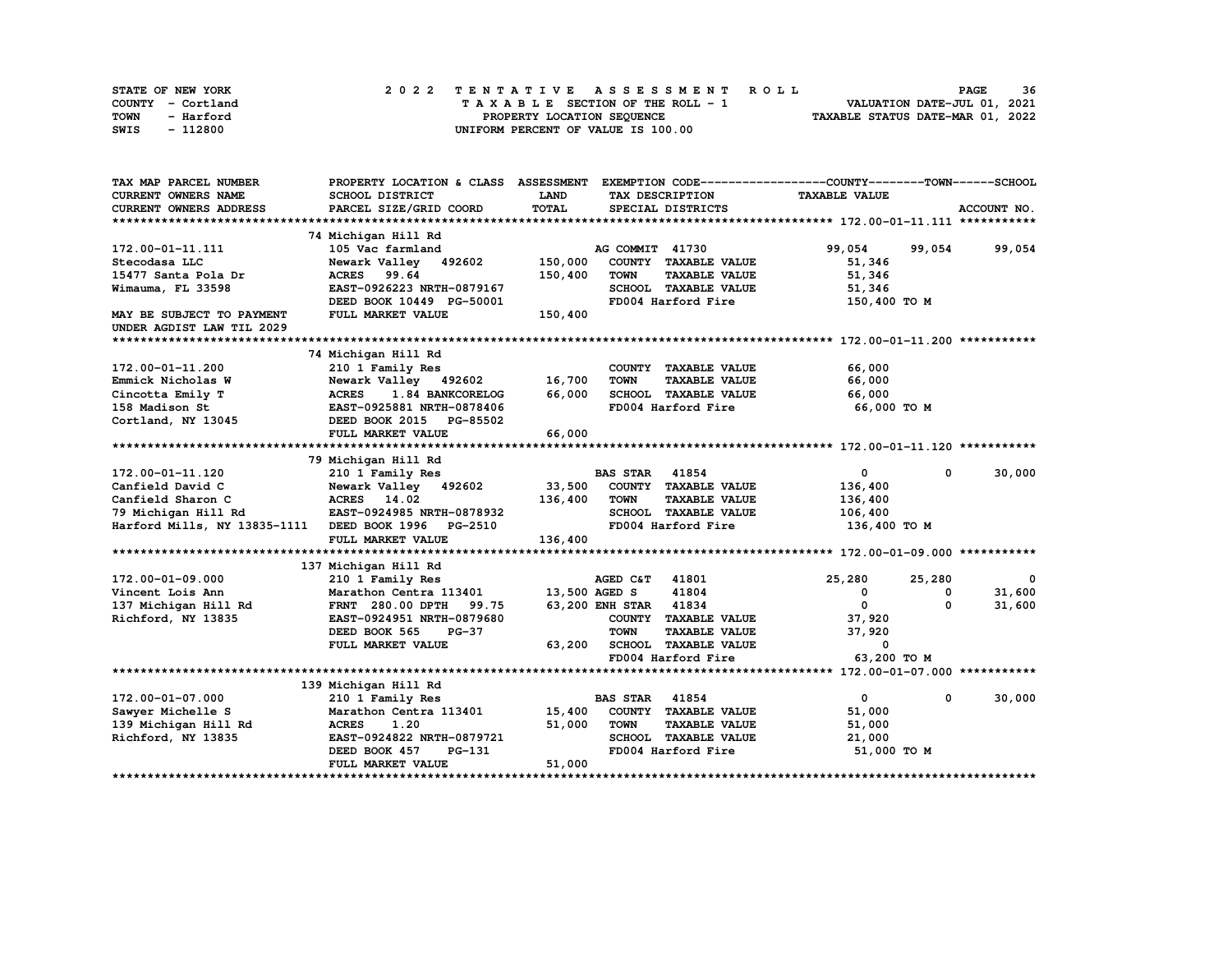| STATE OF NEW YORK | 2022 TENTATIVE ASSESSMENT ROLL     | 37<br><b>PAGE</b>                |
|-------------------|------------------------------------|----------------------------------|
| COUNTY - Cortland | TAXABLE SECTION OF THE ROLL - 1    | VALUATION DATE-JUL 01, 2021      |
| TOWN<br>- Harford | PROPERTY LOCATION SEQUENCE         | TAXABLE STATUS DATE-MAR 01, 2022 |
| - 112800<br>SWIS  | UNIFORM PERCENT OF VALUE IS 100.00 |                                  |

| TAX MAP PARCEL NUMBER        |                                  |             |                                     | PROPERTY LOCATION & CLASS ASSESSMENT EXEMPTION CODE-----------------COUNTY-------TOWN-----SCHOOL |
|------------------------------|----------------------------------|-------------|-------------------------------------|--------------------------------------------------------------------------------------------------|
| <b>CURRENT OWNERS NAME</b>   | SCHOOL DISTRICT                  | <b>LAND</b> | TAX DESCRIPTION                     | <b>TAXABLE VALUE</b>                                                                             |
| CURRENT OWNERS ADDRESS       | PARCEL SIZE/GRID COORD           | TOTAL       | SPECIAL DISTRICTS                   | ACCOUNT NO.                                                                                      |
|                              |                                  |             |                                     |                                                                                                  |
|                              | 141 Michigan Hill Rd             |             |                                     |                                                                                                  |
| 172.00-01-08.000             | 210 1 Family Res                 |             | <b>BAS STAR</b> 41854               | $\mathbf{0}$<br>30,000<br>$^{\circ}$                                                             |
| Allen Gary L                 | Marathon Centra 113401           | 13,600      | COUNTY TAXABLE VALUE                | 90,400                                                                                           |
| Allen Kathleen K             | FRNT 191.77 DPTH 125.25          | 90,400      | <b>TAXABLE VALUE</b><br><b>TOWN</b> | 90,400                                                                                           |
| 141 Michigan Hill Rd         | <b>BANK WELLS</b>                |             | SCHOOL TAXABLE VALUE                | 60,400                                                                                           |
| Harford Mills, NY 13835-1113 | EAST-0924903 NRTH-0879886        |             | FD004 Harford Fire                  | 90,400 TO M                                                                                      |
|                              | DEED BOOK 2001 PG-3035           |             |                                     |                                                                                                  |
|                              | FULL MARKET VALUE                | 90,400      |                                     |                                                                                                  |
|                              |                                  |             |                                     |                                                                                                  |
|                              | O'Brien Hill Rd                  |             |                                     |                                                                                                  |
| 171.00-03-11.110             | 314 Rural vac<10                 |             | COUNTY TAXABLE VALUE                | 2,300                                                                                            |
| Michaud Clifford L           | Dryden Central 502401            | 2,300       | <b>TOWN</b><br><b>TAXABLE VALUE</b> | 2,300                                                                                            |
| Michaud Shirley D            | 1.20<br><b>ACRES</b>             | 2,300       | SCHOOL TAXABLE VALUE                | 2,300                                                                                            |
| 156 Southworth Rd            | EAST-0915149 NRTH-0879143        |             | FD004 Harford Fire                  | 2,300 TO M                                                                                       |
| Dryden, NY 13053             | DEED BOOK 1995 PG-2222           |             |                                     |                                                                                                  |
|                              | FULL MARKET VALUE                | 2,300       |                                     |                                                                                                  |
|                              |                                  |             |                                     |                                                                                                  |
|                              | 677 O'Brien Hill Rd              |             |                                     |                                                                                                  |
| 162.00-05-02.000             | 270 Mfg housing                  |             | <b>BAS STAR 41854</b>               | $\mathbf{0}$<br>$\mathbf{0}$<br>30,000                                                           |
| Auchampaugh Bruce            | Dryden Central 502401 24,500     |             | COUNTY TAXABLE VALUE                | 54,500                                                                                           |
| 677 O'Brien Hill Rd          | ACRES 7.02                       | 54,500      | <b>TOWN</b><br><b>TAXABLE VALUE</b> | 54,500                                                                                           |
| Richford, NY 13835           | EAST-0915854 NRTH-0880119        |             | SCHOOL TAXABLE VALUE                | 24,500                                                                                           |
|                              | DEED BOOK 10566 PG-42001         |             | FD004 Harford Fire                  | 54,500 TO M                                                                                      |
|                              | FULL MARKET VALUE                | 54,500      |                                     |                                                                                                  |
|                              |                                  |             |                                     |                                                                                                  |
|                              | 684 O'Brien Hill Rd              |             |                                     |                                                                                                  |
| 171.00-03-08.000             | 210 1 Family Res                 |             | COUNTY TAXABLE VALUE                | 175,000                                                                                          |
| Thon Margaret K              | Dryden Central 502401            | 17,000      | <b>TOWN</b><br><b>TAXABLE VALUE</b> | 175,000                                                                                          |
| 684 O'Brien Hill Rd          | 2.00 BANKCORELOG<br><b>ACRES</b> | 175,000     | SCHOOL TAXABLE VALUE                | 175,000                                                                                          |
| Richford, NY 13835           | EAST-0915709 NRTH-0879443        |             | FD004 Harford Fire                  | 175,000 TO M                                                                                     |
|                              | DEED BOOK 2020 PG-4758           |             |                                     |                                                                                                  |
|                              | FULL MARKET VALUE                | 175,000     |                                     |                                                                                                  |
|                              |                                  |             |                                     |                                                                                                  |
|                              | 685 O'Brien Hill Rd              |             |                                     |                                                                                                  |
| 162.00-05-05.000             | 210 1 Family Res                 |             | COUNTY TAXABLE VALUE                | 104,000                                                                                          |
| Best Paul R                  | Dryden Central 502401            | 17,000      | <b>TOWN</b><br><b>TAXABLE VALUE</b> | 104,000                                                                                          |
| Best Victoria L              | 2.00<br><b>ACRES</b>             | 104,000     | SCHOOL TAXABLE VALUE                | 104,000                                                                                          |
| 685 O'Brien Hill Rd          | EAST-0915906 NRTH-0879839        |             | FD004 Harford Fire                  | 104,000 TO M                                                                                     |
| Richford, NY 13835           | DEED BOOK 2012 PG-4461           |             |                                     |                                                                                                  |
|                              | FULL MARKET VALUE                | 104,000     |                                     |                                                                                                  |
|                              |                                  |             |                                     |                                                                                                  |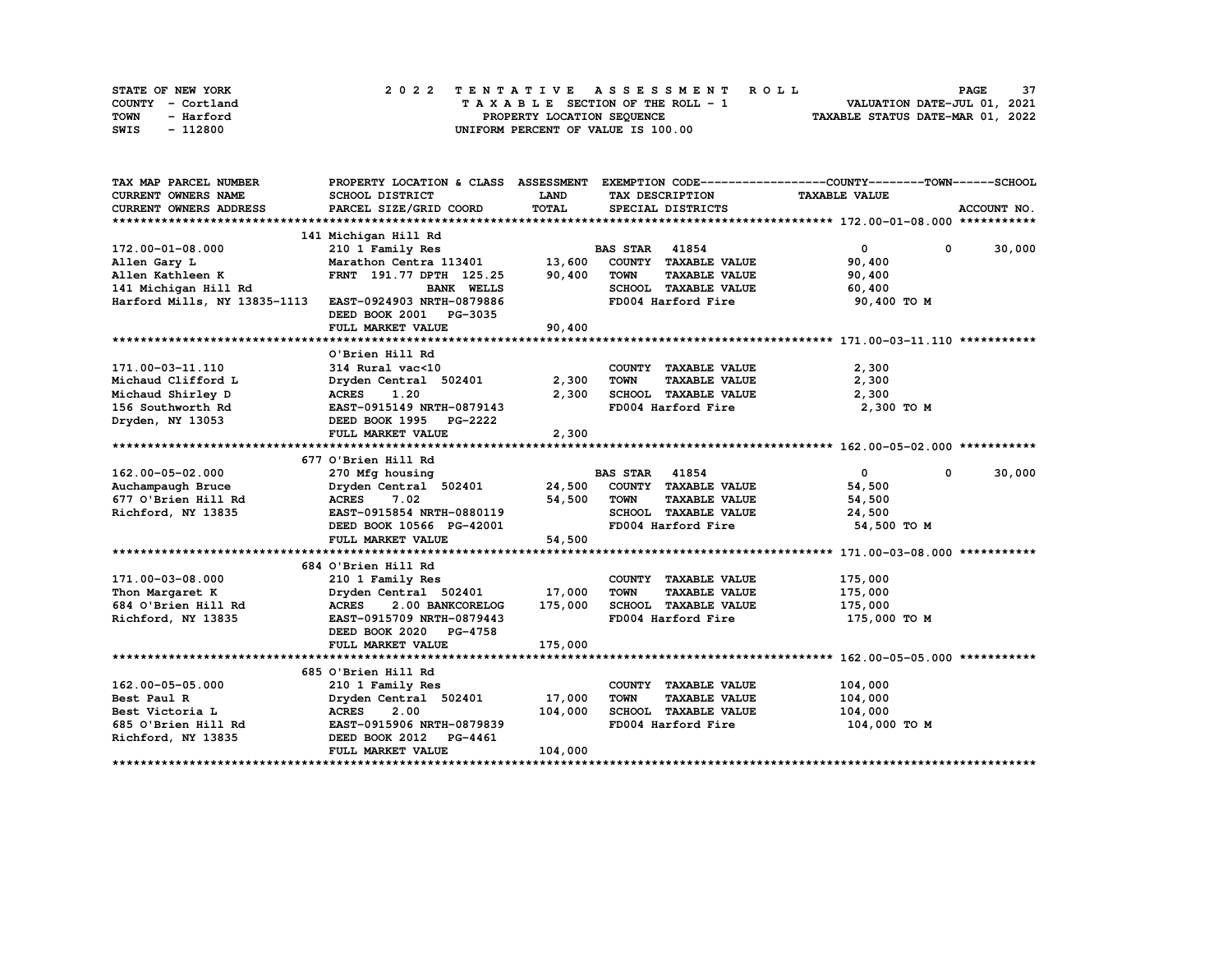| STATE OF NEW YORK |           |  | 2022 TENTATIVE ASSESSMENT ROLL |  |  |                                    |  |  |  |  |  |  |                                  | <b>PAGE</b>                 | 38 |
|-------------------|-----------|--|--------------------------------|--|--|------------------------------------|--|--|--|--|--|--|----------------------------------|-----------------------------|----|
| COUNTY - Cortland |           |  |                                |  |  | TAXABLE SECTION OF THE ROLL - 1    |  |  |  |  |  |  |                                  | VALUATION DATE-JUL 01, 2021 |    |
| TOWN              | - Harford |  |                                |  |  | PROPERTY LOCATION SEQUENCE         |  |  |  |  |  |  | TAXABLE STATUS DATE-MAR 01, 2022 |                             |    |
| SWIS              | - 112800  |  |                                |  |  | UNIFORM PERCENT OF VALUE IS 100.00 |  |  |  |  |  |  |                                  |                             |    |

| TAX MAP PARCEL NUMBER         |                                         |             |                                     | PROPERTY LOCATION & CLASS ASSESSMENT EXEMPTION CODE----------------COUNTY-------TOWN-----SCHOOL |             |
|-------------------------------|-----------------------------------------|-------------|-------------------------------------|-------------------------------------------------------------------------------------------------|-------------|
| CURRENT OWNERS NAME           | <b>SCHOOL DISTRICT</b>                  | <b>LAND</b> | TAX DESCRIPTION                     | <b>TAXABLE VALUE</b>                                                                            |             |
| <b>CURRENT OWNERS ADDRESS</b> | PARCEL SIZE/GRID COORD                  | TOTAL       | SPECIAL DISTRICTS                   |                                                                                                 | ACCOUNT NO. |
|                               |                                         |             |                                     |                                                                                                 |             |
|                               | 694 O'Brien Hill Rd                     |             |                                     |                                                                                                 |             |
| 171.00-03-07.200              | 210 1 Family Res                        |             | <b>BAS STAR 41854</b>               | $\mathbf{0}$<br>0                                                                               | 30,000      |
| Sicina Craig R                | Dryden Central 502401                   | 20,200      | COUNTY TAXABLE VALUE                | 131,000                                                                                         |             |
| 694 O'Brien Hill Rd           | <b>ACRES</b><br>4.11 BANKCORELOG        | 131,000     | <b>TAXABLE VALUE</b><br><b>TOWN</b> |                                                                                                 |             |
|                               |                                         |             |                                     | 131,000                                                                                         |             |
| Richford, NY 13835            | EAST-0916012 NRTH-0879299               |             | SCHOOL TAXABLE VALUE                | 101,000                                                                                         |             |
|                               | DEED BOOK 2013 PG-3334                  |             | FD004 Harford Fire                  | 131,000 TO M                                                                                    |             |
|                               | FULL MARKET VALUE                       | 131,000     |                                     |                                                                                                 |             |
|                               |                                         |             |                                     |                                                                                                 |             |
|                               | 697 O'Brien Hill Rd                     |             |                                     |                                                                                                 |             |
| 162.00-05-03.000              | 210 1 Family Res                        |             | <b>BAS STAR</b> 41854               | $\mathbf{0}$<br>$\mathbf 0$                                                                     | 30,000      |
| Canfield Bailey A             | Dryden Central 502401                   |             | 16,400 COUNTY TAXABLE VALUE         | 113,000                                                                                         |             |
| 697 O'Brien Hill Rd           | <b>ACRES</b><br><b>1.71 BANKCORELOG</b> | 113,000     | <b>TOWN</b><br><b>TAXABLE VALUE</b> | 113,000                                                                                         |             |
| Richford, NY 13835            | EAST-0916225 NRTH-0879980               |             | SCHOOL TAXABLE VALUE                | 83,000                                                                                          |             |
|                               | DEED BOOK 2009 PG-3419                  |             | FD004 Harford Fire                  | 113,000 TO M                                                                                    |             |
|                               | FULL MARKET VALUE                       | 113,000     |                                     |                                                                                                 |             |
|                               |                                         |             |                                     |                                                                                                 |             |
|                               | 700 O'Brien Hill Rd                     |             |                                     |                                                                                                 |             |
|                               |                                         |             |                                     |                                                                                                 |             |
| 171.00-03-09.000              | 210 1 Family Res                        |             | COUNTY TAXABLE VALUE                | 130,000                                                                                         |             |
| Schenck John J                | Dryden Central 502401                   | 27,400      | <b>TAXABLE VALUE</b><br><b>TOWN</b> | 130,000                                                                                         |             |
| Conover Amanda                | <b>ACRES</b><br>8.91 BANKCORELOG        | 130,000     | SCHOOL TAXABLE VALUE                | 130,000                                                                                         |             |
| 700 O'Brien Hill Rd           | EAST-0916205 NRTH-0878836               |             | FD004 Harford Fire                  | 130,000 TO M                                                                                    |             |
| Richford, NY 13835            | DEED BOOK 2015 PG-6881                  |             |                                     |                                                                                                 |             |
|                               | FULL MARKET VALUE                       | 130,000     |                                     |                                                                                                 |             |
|                               |                                         |             |                                     |                                                                                                 |             |
|                               | 701 O'Brien Hill Rd                     |             |                                     |                                                                                                 |             |
| 162.00-05-04.000              | 210 1 Family Res                        |             | COUNTY TAXABLE VALUE                | 84,000                                                                                          |             |
| Carson John A                 | Dryden Central 502401                   | 15,600      | TOWN<br><b>TAXABLE VALUE</b>        | 84,000                                                                                          |             |
| 2340 Staterville Rd           | <b>ACRES</b><br>1.30                    | 84,000      | SCHOOL TAXABLE VALUE                | 84,000                                                                                          |             |
| Ithaca, NY 14850              | EAST-0916259 NRTH-0879631               |             | FD004 Harford Fire                  | 84,000 TO M                                                                                     |             |
|                               |                                         |             |                                     |                                                                                                 |             |
|                               | DEED BOOK 2012 PG-3803                  |             |                                     |                                                                                                 |             |
|                               | FULL MARKET VALUE                       | 84,000      |                                     |                                                                                                 |             |
|                               |                                         |             |                                     |                                                                                                 |             |
|                               | 703 O'Brien Hill Rd                     |             |                                     |                                                                                                 |             |
| 162.00-02-33.110              | 241 Rural res&ag                        |             | COUNTY TAXABLE VALUE                | 275,000                                                                                         |             |
| DeMeo Trust SB                | Dryden Central 502401                   | 36,200      | <b>TOWN</b><br><b>TAXABLE VALUE</b> | 275,000                                                                                         |             |
| 9121 Atlanta Ave PMB119       | ACRES 15.50 BANKCORELOG                 | 275,000     | SCHOOL TAXABLE VALUE                | 275,000                                                                                         |             |
| Huntington Beach, CA 92646    | EAST-0916674 NRTH-0879843               |             | FD004 Harford Fire                  | 275,000 TO M                                                                                    |             |
|                               | DEED BOOK 2017 PG-5707                  |             |                                     |                                                                                                 |             |
|                               | FULL MARKET VALUE                       | 275,000     |                                     |                                                                                                 |             |
|                               |                                         |             |                                     |                                                                                                 |             |
|                               | 740 O'Brien Hill Rd                     |             |                                     |                                                                                                 |             |
| 171.00-03-13.200              | 241 Rural res&aq                        |             | AG COMMIT 41730                     | 92,928<br>92,928                                                                                | 92,928      |
|                               |                                         | 169,500     | COUNTY TAXABLE VALUE                |                                                                                                 |             |
| Niziol Teri Ehntholt          | Dryden Central 502401                   |             |                                     | 248,572                                                                                         |             |
| Niziol Michael                | ACRES 120.56                            | 341,500     | <b>TOWN</b><br><b>TAXABLE VALUE</b> | 248,572                                                                                         |             |
| 740 O'Brien Hill Rd           | EAST-0918171 NRTH-0878564               |             | SCHOOL TAXABLE VALUE                | 248,572                                                                                         |             |
| Richford, NY 13835            | DEED BOOK 1998 PG-2340                  |             | FD004 Harford Fire                  | 341,500 TO M                                                                                    |             |
|                               | FULL MARKET VALUE                       | 341,500     |                                     |                                                                                                 |             |
| MAY BE SUBJECT TO PAYMENT     |                                         |             |                                     |                                                                                                 |             |
| UNDER AGDIST LAW TIL 2029     |                                         |             |                                     |                                                                                                 |             |
|                               |                                         |             |                                     |                                                                                                 |             |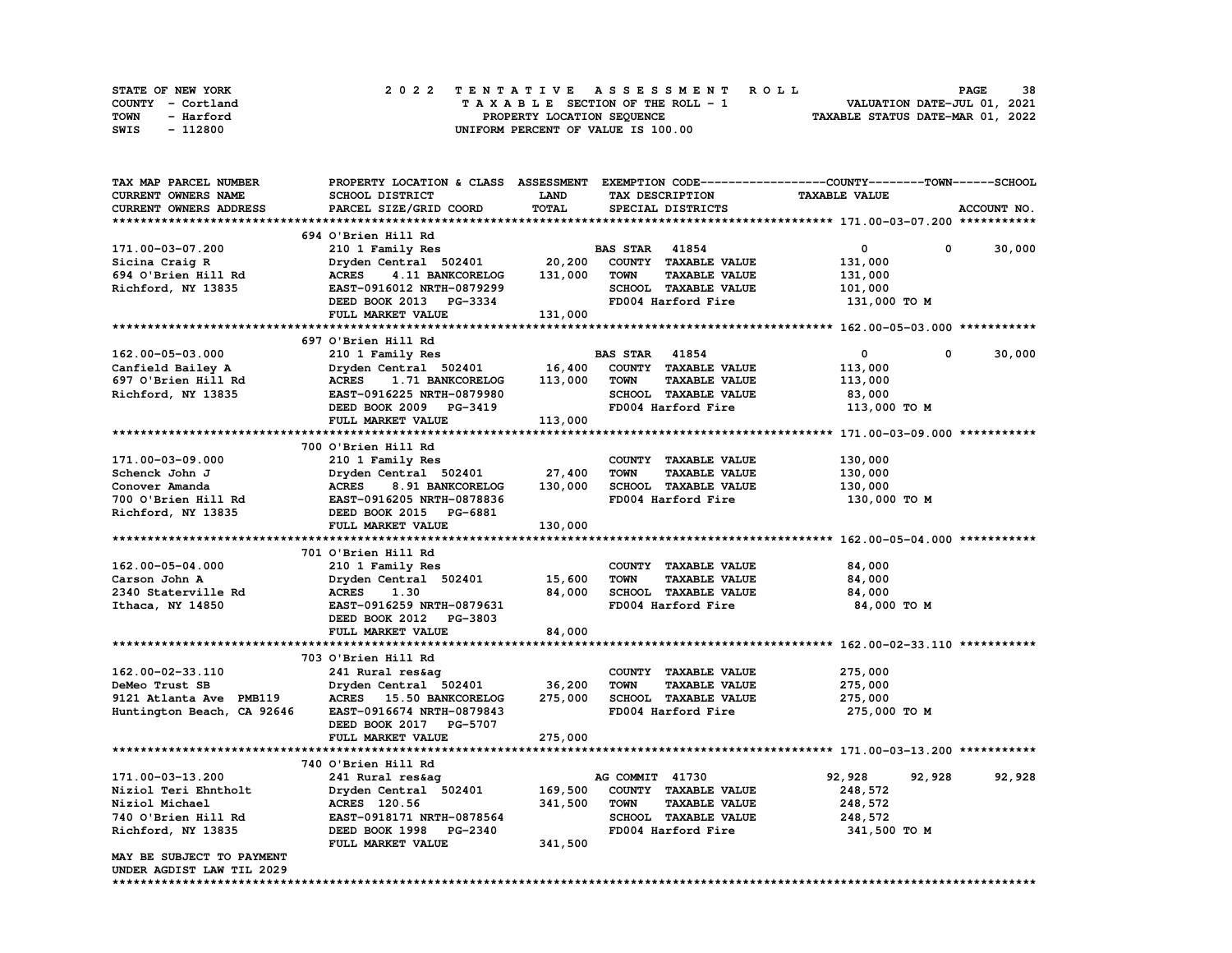| <b>STATE OF NEW YORK</b> | 2022 TENTATIVE ASSESSMENT ROLL          | 39<br><b>PAGE</b>                |
|--------------------------|-----------------------------------------|----------------------------------|
| COUNTY - Cortland        | $T A X A B L E$ SECTION OF THE ROLL - 1 | VALUATION DATE-JUL 01, 2021      |
| TOWN<br>- Harford        | PROPERTY LOCATION SEQUENCE              | TAXABLE STATUS DATE-MAR 01, 2022 |
| - 112800<br>SWIS         | UNIFORM PERCENT OF VALUE IS 100.00      |                                  |

| <b>TAX MAP PARCEL NUMBER</b> | PROPERTY LOCATION & CLASS ASSESSMENT |              |                                     | EXEMPTION CODE-----------------COUNTY-------TOWN------SCHOOL |
|------------------------------|--------------------------------------|--------------|-------------------------------------|--------------------------------------------------------------|
| CURRENT OWNERS NAME          | <b>SCHOOL DISTRICT</b>               | <b>LAND</b>  | TAX DESCRIPTION                     | <b>TAXABLE VALUE</b>                                         |
| CURRENT OWNERS ADDRESS       | PARCEL SIZE/GRID COORD               | <b>TOTAL</b> | SPECIAL DISTRICTS                   | ACCOUNT NO.                                                  |
|                              |                                      |              |                                     |                                                              |
|                              | 742 O'Brien Hill Rd                  |              |                                     |                                                              |
| 171.00-03-12.000             | 240 Rural res                        |              | <b>BAS STAR 41854</b>               | 0<br>30,000<br>0                                             |
| Stuart Kenneth P             | Dryden Central 502401                | 103,400      | COUNTY TAXABLE VALUE                | 362,000                                                      |
|                              |                                      |              |                                     |                                                              |
| Stuart Shelly L              | 58.58<br><b>ACRES</b>                | 362,000      | <b>TOWN</b><br><b>TAXABLE VALUE</b> | 362,000                                                      |
| 742 O'Brien Hill Rd          | EAST-0916059 NRTH-0877985            |              | SCHOOL TAXABLE VALUE                | 332,000                                                      |
| Richford, NY 13835           | DEED BOOK 2008 PG-2847               |              | FD004 Harford Fire                  | 362,000 TO M                                                 |
|                              | FULL MARKET VALUE                    | 362,000      |                                     |                                                              |
|                              |                                      |              |                                     |                                                              |
|                              | Owego Hill Rd                        |              |                                     |                                                              |
| 144.00-01-27.000             | 910 Priv forest                      |              | COUNTY TAXABLE VALUE                | 16,900                                                       |
| Mullen Gary L                | Dryden Central 502401                | 16,900       | <b>TOWN</b><br><b>TAXABLE VALUE</b> | 16,900                                                       |
| Mullen Frances H             | ACRES 24.25                          | 16,900       | SCHOOL TAXABLE VALUE                | 16,900                                                       |
| 470 Livermore Rd             | EAST-0919494 NRTH-0898309            |              | FD004 Harford Fire                  | 16,900 TO M                                                  |
| Dryden, NY 13053-9515        | DEED BOOK 1995 PG-5209               |              |                                     |                                                              |
|                              | FULL MARKET VALUE                    | 16,900       |                                     |                                                              |
|                              |                                      |              |                                     |                                                              |
|                              |                                      |              |                                     |                                                              |
|                              | Owego Hill Rd                        |              |                                     |                                                              |
| 144.00-01-28.000             | 910 Priv forest                      |              | COUNTY TAXABLE VALUE                | 6,000                                                        |
| Mullen Gary L                | Dryden Central 502401                | 6,000        | <b>TOWN</b><br><b>TAXABLE VALUE</b> | 6,000                                                        |
| Mullen Frances H             | <b>ACRES</b><br>5.00                 | 6,000        | SCHOOL TAXABLE VALUE                | 6,000                                                        |
| 470 Livermore Rd             | EAST-0918994 NRTH-0898036            |              | FD004 Harford Fire                  | 6,000 TO M                                                   |
| Dryden, NY 13053-9515        | DEED BOOK 570<br><b>PG-212</b>       |              |                                     |                                                              |
|                              | FULL MARKET VALUE                    | 6,000        |                                     |                                                              |
|                              |                                      |              |                                     |                                                              |
|                              | Owego Hill Rd                        |              |                                     |                                                              |
| 144.00-02-06.100             | 260 Seasonal res                     |              | COUNTY TAXABLE VALUE                | 99,000                                                       |
| Clark Michael J              | Dryden Central 502401                | 84,400       | <b>TOWN</b><br><b>TAXABLE VALUE</b> | 99,000                                                       |
| PO Box 524                   | 58.40<br><b>ACRES</b>                | 99,000       | SCHOOL TAXABLE VALUE                | 99,000                                                       |
| Dryden, NY 13053-0524        | EAST-0920993 NRTH-0896888            |              | FD004 Harford Fire                  | 99,000 TO M                                                  |
|                              | DEED BOOK 2013 PG-5295               |              |                                     |                                                              |
|                              | FULL MARKET VALUE                    | 99,000       |                                     |                                                              |
| ************************     | *************************            | *********    |                                     |                                                              |
|                              |                                      |              |                                     |                                                              |
|                              | Owego Hill Rd                        |              |                                     |                                                              |
| 144.00-02-06.200             | 105 Vac farmland                     |              | COUNTY TAXABLE VALUE                | 69,000                                                       |
| Mullen Gary                  | Dryden Central 502401                | 69,000       | <b>TOWN</b><br><b>TAXABLE VALUE</b> | 69,000                                                       |
| Mullen Frances               | ACRES 54.70                          | 69,000       | SCHOOL TAXABLE VALUE                | 69,000                                                       |
| 470 Livermore Rd             | EAST-0919606 NRTH-0896936            |              | FD004 Harford Fire                  | 69,000 TO M                                                  |
| Dryden, NY 13053             | DEED BOOK 2001 PG-5809               |              |                                     |                                                              |
|                              | FULL MARKET VALUE                    | 69,000       |                                     |                                                              |
|                              |                                      |              |                                     |                                                              |
|                              | Owego Hill Rd                        |              |                                     |                                                              |
| 145.00-01-01.000             | 910 Priv forest                      |              | COUNTY TAXABLE VALUE                | 29,000                                                       |
| Perkins Bradley P            | Dryden Central 502401                | 29,000       | <b>TOWN</b><br><b>TAXABLE VALUE</b> | 29,000                                                       |
| PO Box 162                   | ACRES 20.50                          | 29,000       | SCHOOL TAXABLE VALUE                | 29,000                                                       |
|                              |                                      |              |                                     |                                                              |
| Dryden, NY 13053-0162        | EAST-0920552 NRTH-0903325            |              | FD004 Harford Fire                  | 29,000 TO M                                                  |
|                              | DEED BOOK 339<br>PG-1166             |              |                                     |                                                              |
|                              | FULL MARKET VALUE                    | 29,000       |                                     |                                                              |
|                              |                                      |              |                                     |                                                              |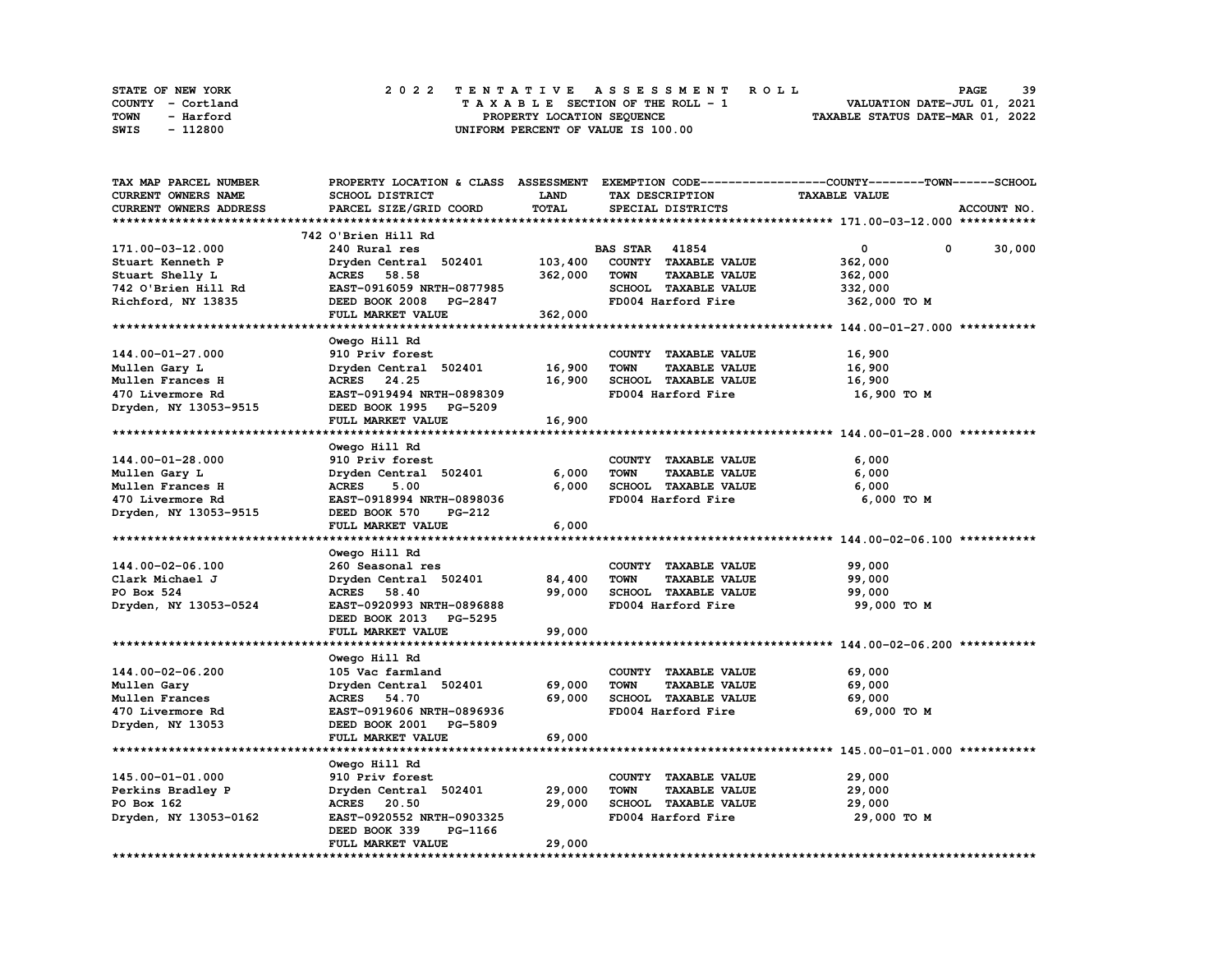| <b>STATE OF NEW YORK</b> | 2022 TENTATIVE ASSESSMENT ROLL          | 40<br><b>PAGE</b>                |
|--------------------------|-----------------------------------------|----------------------------------|
| COUNTY - Cortland        | $T A X A B L E$ SECTION OF THE ROLL - 1 | VALUATION DATE-JUL 01, 2021      |
| TOWN<br>- Harford        | PROPERTY LOCATION SEQUENCE              | TAXABLE STATUS DATE-MAR 01, 2022 |
| - 112800<br>SWIS         | UNIFORM PERCENT OF VALUE IS 100.00      |                                  |

| TAX MAP PARCEL NUMBER           |                                |             |                                     | PROPERTY LOCATION & CLASS ASSESSMENT EXEMPTION CODE----------------COUNTY-------TOWN-----SCHOOL |
|---------------------------------|--------------------------------|-------------|-------------------------------------|-------------------------------------------------------------------------------------------------|
| CURRENT OWNERS NAME             | SCHOOL DISTRICT                | <b>LAND</b> | TAX DESCRIPTION                     | <b>TAXABLE VALUE</b>                                                                            |
| CURRENT OWNERS ADDRESS          | PARCEL SIZE/GRID COORD         | TOTAL       | SPECIAL DISTRICTS                   | ACCOUNT NO.                                                                                     |
|                                 |                                |             |                                     |                                                                                                 |
|                                 | Owego Hill Rd                  |             |                                     |                                                                                                 |
| 145.00-01-02.000                | 910 Priv forest                |             | COUNTY TAXABLE VALUE                | 3,200                                                                                           |
| McHerron Wolcott                | Dryden Central 502401          | 3,200       | TAXABLE VALUE<br><b>TOWN</b>        | 3,200                                                                                           |
| Attn: Perkins Bradley           | <b>ACRES</b><br>2.00           | 3,200       | SCHOOL TAXABLE VALUE                | 3,200                                                                                           |
| Box 162                         | EAST-0920236 NRTH-0902905      |             | FD004 Harford Fire                  | 3,200 TO M                                                                                      |
| Dryden, NY 13053-0162           | DEED BOOK 162<br><b>PG-548</b> |             |                                     |                                                                                                 |
|                                 | FULL MARKET VALUE              | 3,200       |                                     |                                                                                                 |
|                                 |                                |             |                                     |                                                                                                 |
|                                 | Owego Hill Rd                  |             |                                     |                                                                                                 |
| 145.00-01-03.000                | 260 Seasonal res               |             | COUNTY TAXABLE VALUE                | 82,500                                                                                          |
| Briggs David W                  | Dryden Central 502401          | 68,500      | <b>TOWN</b><br><b>TAXABLE VALUE</b> | 82,500                                                                                          |
| 5420 Gatehouse Rd               | <b>ACRES</b> 77.00             | 82,500      | SCHOOL TAXABLE VALUE                | 82,500                                                                                          |
| Tully, NY 13159                 | EAST-0920561 NRTH-0902640      |             | FD004 Harford Fire                  | 82,500 TO M                                                                                     |
|                                 | DEED BOOK 514<br>PG-106        |             |                                     |                                                                                                 |
|                                 | FULL MARKET VALUE              | 82,500      |                                     |                                                                                                 |
|                                 |                                |             |                                     |                                                                                                 |
|                                 | Owego Hill Rd                  |             |                                     |                                                                                                 |
| 145.00-01-06.000                | 910 Priv forest                |             | COUNTY TAXABLE VALUE                | 40,000                                                                                          |
|                                 | Dryden Central 502401          | 40,000      | <b>TOWN</b><br><b>TAXABLE VALUE</b> |                                                                                                 |
| Farm East, LLC<br>890 McLean Rd | ACRES 29.00                    | 40,000      | SCHOOL TAXABLE VALUE                | 40,000<br>40,000                                                                                |
|                                 | EAST-0923029 NRTH-0903410      |             | FD004 Harford Fire                  |                                                                                                 |
| Cortland, NY 13045              |                                |             |                                     | 40,000 TO M                                                                                     |
|                                 | DEED BOOK 2010 PG-4049         |             |                                     |                                                                                                 |
|                                 | FULL MARKET VALUE              | 40,000      |                                     |                                                                                                 |
|                                 |                                |             |                                     |                                                                                                 |
|                                 | Owego Hill Rd                  |             |                                     |                                                                                                 |
| 145.00-01-07.000                | 910 Priv forest                |             | COUNTY TAXABLE VALUE                | 13,700                                                                                          |
| Zehr Darl E                     | Dryden Central 502401          | 13,700      | <b>TOWN</b><br><b>TAXABLE VALUE</b> | 13,700                                                                                          |
| 316 McClintock Rd               | 8.82<br><b>ACRES</b>           | 13,700      | SCHOOL TAXABLE VALUE                | 13,700                                                                                          |
| Dryden, NY 13053                | EAST-0923075 NRTH-0903010      |             | FD004 Harford Fire                  | 13,700 TO M                                                                                     |
|                                 | DEED BOOK 2012 PG-8278         |             |                                     |                                                                                                 |
|                                 | FULL MARKET VALUE              | 13,700      |                                     |                                                                                                 |
|                                 |                                |             |                                     |                                                                                                 |
|                                 | Owego Hill Rd                  |             |                                     |                                                                                                 |
| 145.00-01-20.000                | 910 Priv forest                |             | COUNTY TAXABLE VALUE                | 13,800                                                                                          |
| Cotton Hanlon Inc               | Dryden Central 502401          | 13,800      | <b>TOWN</b><br><b>TAXABLE VALUE</b> | 13,800                                                                                          |
| Forestry Dept                   | ACRES 10.00                    | 13,800      | SCHOOL TAXABLE VALUE                | 13,800                                                                                          |
| Rt 224 Box 65                   | EAST-0921279 NRTH-0899298      |             | FD004 Harford Fire                  | 13,800 TO M                                                                                     |
| Cayuta, NY 14824-0065           | DEED BOOK 321<br>PG-713        |             |                                     |                                                                                                 |
|                                 | FULL MARKET VALUE              | 13,800      |                                     |                                                                                                 |
|                                 |                                |             |                                     |                                                                                                 |
|                                 | Owego Hill Rd                  |             |                                     |                                                                                                 |
| 153.00-01-08.000                | 910 Priv forest                |             | COUNTY TAXABLE VALUE                | 47,200                                                                                          |
| Stairs Family Trust             | Dryden Central 502401          | 47,200      | <b>TOWN</b><br><b>TAXABLE VALUE</b> | 47,200                                                                                          |
| PO Box 702                      | ACRES 37.66                    | 47,200      | SCHOOL TAXABLE VALUE                | 47,200                                                                                          |
| Dryden, NY 13053                | EAST-0918416 NRTH-0892646      |             | FD004 Harford Fire                  | 47,200 TO M                                                                                     |
|                                 | DEED BOOK 2014 PG-2285         |             |                                     |                                                                                                 |
|                                 | FULL MARKET VALUE              | 47,200      |                                     |                                                                                                 |
|                                 |                                |             |                                     |                                                                                                 |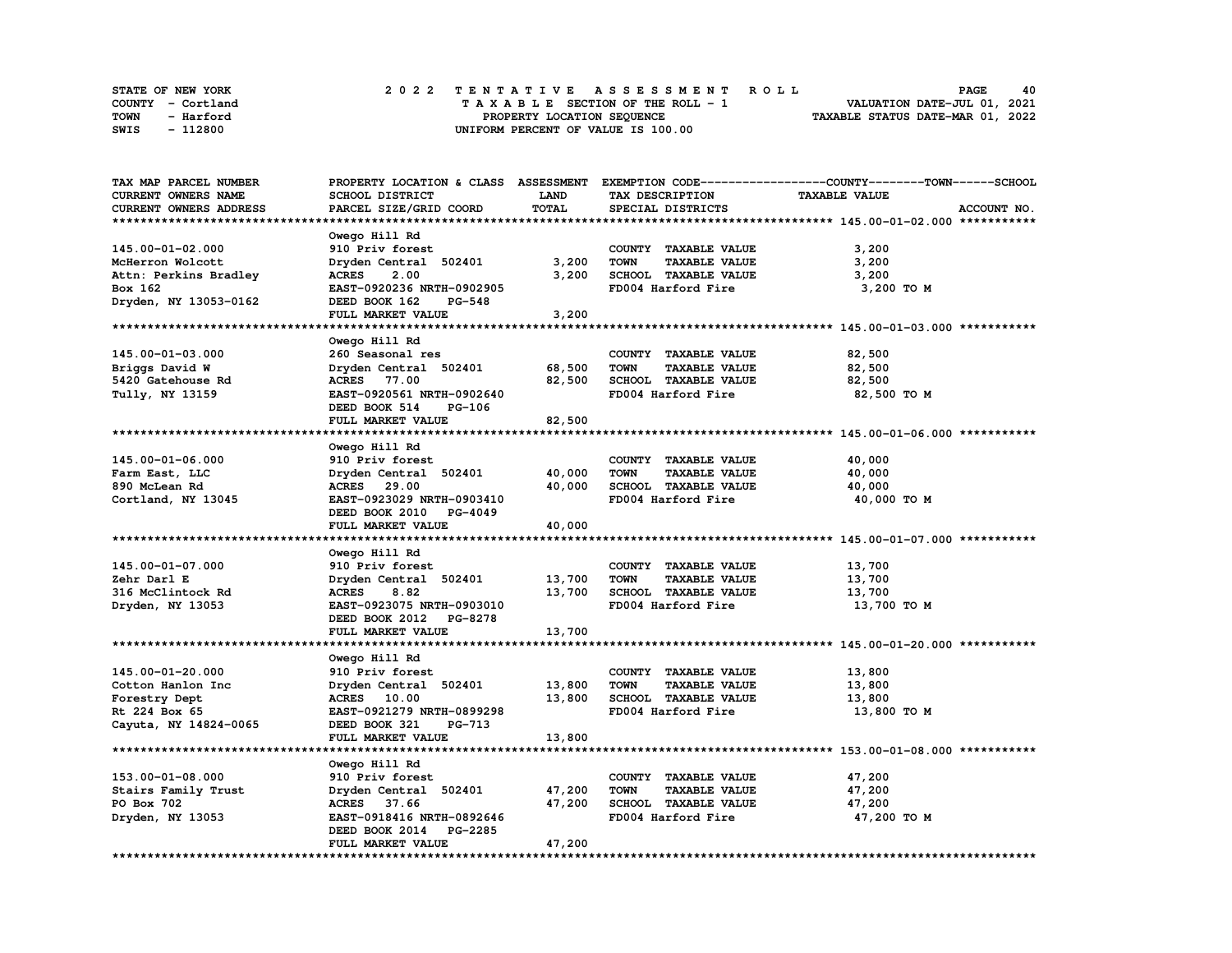| STATE OF NEW YORK | 2022 TENTATIVE ASSESSMENT ROLL     | 41<br><b>PAGE</b>                |
|-------------------|------------------------------------|----------------------------------|
| COUNTY - Cortland | TAXABLE SECTION OF THE ROLL - 1    | VALUATION DATE-JUL 01, 2021      |
| TOWN<br>- Harford | PROPERTY LOCATION SEQUENCE         | TAXABLE STATUS DATE-MAR 01, 2022 |
| - 112800<br>SWIS  | UNIFORM PERCENT OF VALUE IS 100.00 |                                  |

| TAX MAP PARCEL NUMBER       |                                  |        |                                     | PROPERTY LOCATION & CLASS ASSESSMENT EXEMPTION CODE----------------COUNTY-------TOWN-----SCHOOL |
|-----------------------------|----------------------------------|--------|-------------------------------------|-------------------------------------------------------------------------------------------------|
| <b>CURRENT OWNERS NAME</b>  | SCHOOL DISTRICT                  | LAND   | TAX DESCRIPTION                     | <b>TAXABLE VALUE</b>                                                                            |
| CURRENT OWNERS ADDRESS      | PARCEL SIZE/GRID COORD           | TOTAL  | SPECIAL DISTRICTS                   | ACCOUNT NO.                                                                                     |
|                             |                                  |        |                                     |                                                                                                 |
|                             | Owego Hill Rd                    |        |                                     |                                                                                                 |
| 153.00-01-10.000            | 910 Priv forest                  |        | COUNTY TAXABLE VALUE                | 19,200                                                                                          |
| Williams Dean               | Dryden Central 502401            | 19,200 | <b>TOWN</b><br><b>TAXABLE VALUE</b> | 19,200                                                                                          |
| Box 55                      | ACRES 13.00                      | 19,200 | SCHOOL TAXABLE VALUE                | 19,200                                                                                          |
| Harford, NY 13784-0055      | EAST-0916696 NRTH-0892541        |        | FD004 Harford Fire                  | 19,200 TO M                                                                                     |
|                             | DEED BOOK 321<br><b>PG-179</b>   |        |                                     |                                                                                                 |
|                             | FULL MARKET VALUE                | 19,200 |                                     |                                                                                                 |
|                             |                                  |        |                                     |                                                                                                 |
|                             | Owego Hill Rd                    |        |                                     |                                                                                                 |
| 153.00-01-25.100            | 910 Priv forest                  |        | COUNTY TAXABLE VALUE                | 49,200                                                                                          |
| Stairs Family Trust         | Dryden Central 502401            | 49,200 | <b>TOWN</b><br><b>TAXABLE VALUE</b> | 49,200                                                                                          |
| PO Box 702                  | ACRES 39.83                      | 49,200 | SCHOOL TAXABLE VALUE                | 49,200                                                                                          |
| Dryden, NY 13053            | EAST-0918365 NRTH-0891417        |        | FD004 Harford Fire                  | 49,200 TO M                                                                                     |
|                             | DEED BOOK 2014 PG-2285           |        |                                     |                                                                                                 |
|                             | FULL MARKET VALUE                | 49,200 |                                     |                                                                                                 |
|                             |                                  |        |                                     |                                                                                                 |
|                             | Owego Hill Rd                    |        |                                     |                                                                                                 |
| 153.00-01-25.200            | 910 Priv forest                  |        | COUNTY TAXABLE VALUE                | 64,300                                                                                          |
| Sonnacchio Vincenzo         | Dryden Central 502401            | 54,300 | <b>TOWN</b><br><b>TAXABLE VALUE</b> | 64,300                                                                                          |
| 3820 Baker School House Rd  | ACRES 40.00                      | 64,300 | SCHOOL TAXABLE VALUE                | 64,300                                                                                          |
|                             | EAST-0918113 NRTH-0891866        |        | FD004 Harford Fire                  |                                                                                                 |
| Cincinnatus, NY 13040       | DEED BOOK 2021 PG-5945           |        |                                     | 64,300 TO M                                                                                     |
|                             |                                  | 64,300 |                                     |                                                                                                 |
|                             | FULL MARKET VALUE                |        |                                     |                                                                                                 |
|                             |                                  |        |                                     |                                                                                                 |
|                             | Owego Hill Rd                    |        |                                     |                                                                                                 |
| 153.00-01-30.000            | 910 Priv forest                  |        | COUNTY TAXABLE VALUE                | 56,200                                                                                          |
| Johnson Trust Karen F       | Dryden Central 502401            | 56,200 | <b>TOWN</b><br><b>TAXABLE VALUE</b> | 56,200                                                                                          |
| 216 York Ave                | ACRES 41.92                      | 56,200 | SCHOOL TAXABLE VALUE                | 56,200                                                                                          |
| Towanda, PA 18848           | EAST-0918106 NRTH-0890778        |        | FD004 Harford Fire                  | 56,200 TO M                                                                                     |
|                             | DEED BOOK 2020<br><b>PG-5705</b> |        |                                     |                                                                                                 |
|                             | FULL MARKET VALUE                | 56,200 |                                     |                                                                                                 |
| *************************   |                                  |        |                                     |                                                                                                 |
|                             | Owego Hill Rd                    |        |                                     |                                                                                                 |
| 153.00-01-31.000            | 910 Priv forest                  |        | COUNTY TAXABLE VALUE                | 19,900                                                                                          |
| MacNeil James               | Dryden Central 502401            | 19,900 | <b>TOWN</b><br><b>TAXABLE VALUE</b> | 19,900                                                                                          |
| Rice Richard                | ACRES 15.07                      | 19,900 | SCHOOL TAXABLE VALUE                | 19,900                                                                                          |
| 336 Ferguson Rd             | EAST-0918648 NRTH-0890322        |        | FD004 Harford Fire                  | 19,900 TO M                                                                                     |
| Freeville, NY 13068-9674    | DEED BOOK 452<br>PG-154          |        |                                     |                                                                                                 |
|                             | FULL MARKET VALUE                | 19,900 |                                     |                                                                                                 |
|                             |                                  |        |                                     |                                                                                                 |
|                             | Owego Hill Rd                    |        |                                     |                                                                                                 |
| 153.00-01-32.000            | 910 Priv forest                  |        | COUNTY TAXABLE VALUE                | 18,900                                                                                          |
| Pietro Arthur               | Dryden Central 502401            | 18,900 | <b>TOWN</b><br><b>TAXABLE VALUE</b> | 18,900                                                                                          |
| Pietro Judy                 | ACRES 12.78                      | 18,900 | <b>SCHOOL TAXABLE VALUE</b>         | 18,900                                                                                          |
| 7922 Dwyer Dr               | EAST-0918610 NRTH-0889924        |        | FD004 Harford Fire                  | 18,900 TO M                                                                                     |
| Jacksonville, FL 32244-2517 | DEED BOOK 339<br>PG-1005         |        |                                     |                                                                                                 |
|                             | FULL MARKET VALUE                | 18,900 |                                     |                                                                                                 |
|                             |                                  |        |                                     |                                                                                                 |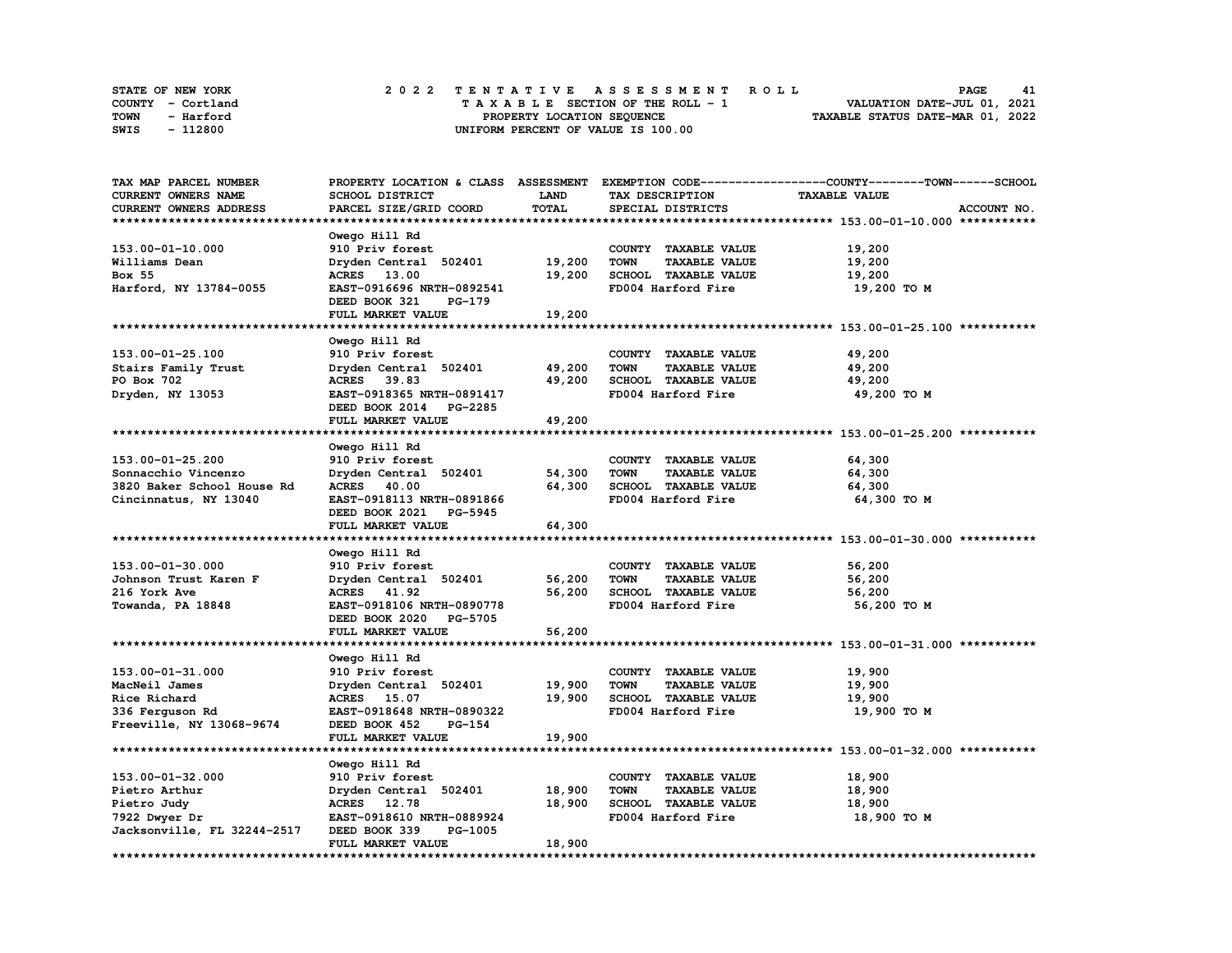| STATE OF NEW YORK | 2022 TENTATIVE ASSESSMENT ROLL     | 42<br><b>PAGE</b>                |
|-------------------|------------------------------------|----------------------------------|
| COUNTY - Cortland | TAXABLE SECTION OF THE ROLL - 1    | VALUATION DATE-JUL 01, 2021      |
| TOWN<br>- Harford | PROPERTY LOCATION SEQUENCE         | TAXABLE STATUS DATE-MAR 01, 2022 |
| - 112800<br>SWIS  | UNIFORM PERCENT OF VALUE IS 100.00 |                                  |

| <b>SCHOOL DISTRICT</b><br><b>LAND</b><br>TAX DESCRIPTION<br><b>TAXABLE VALUE</b><br><b>TOTAL</b><br>PARCEL SIZE/GRID COORD<br>SPECIAL DISTRICTS<br>ACCOUNT NO.<br>Owego Hill Rd<br>323 Vacant rural<br>COUNTY TAXABLE VALUE<br>55,800<br>Dryden Central 502401<br>55,800<br><b>TOWN</b><br><b>TAXABLE VALUE</b><br>55,800<br>SCHOOL TAXABLE VALUE<br>ACRES 46.00<br>55,800<br>55,800<br>Dryden, NY 13053<br>EAST-0919735 NRTH-0894025<br>FD004 Harford Fire<br>55,800 TO M<br>DEED BOOK 2014 PG-2285<br>FULL MARKET VALUE<br>55,800<br>Owego Hill Rd<br>314 Rural vac<10<br>100<br>COUNTY TAXABLE VALUE<br>100<br>Dryden Central 502401<br>100<br><b>TOWN</b><br><b>TAXABLE VALUE</b><br>30.00<br>100<br>SCHOOL TAXABLE VALUE<br>100<br><b>FRNT</b> 470.00 DPTH<br>EAST-0919293 NRTH-0894705<br>FD004 Harford Fire<br>100 TO M<br>DEED BOOK 2012 PG-7881<br>FULL MARKET VALUE<br>100<br>Owego Hill Rd<br>105 Vac farmland<br>COUNTY TAXABLE VALUE<br>15,000<br>Dryden Central 502401<br>15,000<br><b>TOWN</b><br><b>TAXABLE VALUE</b><br>15,000<br>5.00<br>15,000<br>SCHOOL TAXABLE VALUE<br><b>ACRES</b><br>15,000<br>EAST-0919341 NRTH-0893013<br>FD004 Harford Fire<br>15,000 то м<br>DEED BOOK 2022 PG-1026<br>FULL MARKET VALUE<br>15,000<br>Owego Hill Rd<br>312 Vac w/imprv<br>COUNTY TAXABLE VALUE<br>36,500<br>Dryden Central 502401<br>26,500<br><b>TOWN</b><br><b>TAXABLE VALUE</b><br>36,500<br>7.37<br>36,500<br>SCHOOL TAXABLE VALUE<br><b>ACRES</b><br>36,500<br>EAST-0919393 NRTH-0892504<br>FD004 Harford Fire<br>955 Lincoln Ave<br>36,500 TO M<br>Northampton, NY 18067<br>DEED BOOK 2020 PG-4597<br>36,500<br>FULL MARKET VALUE<br>MAY BE SUBJECT TO PAYMENT<br>UNDER AGDIST LAW TIL 2022<br>Owego Hill Rd<br>154.00-03-04.000<br>24,000<br>105 Vac farmland<br>COUNTY TAXABLE VALUE<br>24,000<br><b>TOWN</b><br><b>TAXABLE VALUE</b><br>24,000<br>Christmas & Associates, Inc.<br>Dryden Central 502401<br>24,000<br>SCHOOL TAXABLE VALUE<br>24,000<br>23 Main St<br>ACRES 10.00<br>FD004 Harford Fire<br>Camden, NY 13316<br>EAST-0920096 NRTH-0892481<br>24,000 TO M<br>DEED BOOK 2019 PG-4536<br>FULL MARKET VALUE<br>24,000<br>MAY BE SUBJECT TO PAYMENT<br>UNDER AGDIST LAW TIL 2022 | TAX MAP PARCEL NUMBER     |  | PROPERTY LOCATION & CLASS ASSESSMENT EXEMPTION CODE-----------------COUNTY-------TOWN-----SCHOOL |
|----------------------------------------------------------------------------------------------------------------------------------------------------------------------------------------------------------------------------------------------------------------------------------------------------------------------------------------------------------------------------------------------------------------------------------------------------------------------------------------------------------------------------------------------------------------------------------------------------------------------------------------------------------------------------------------------------------------------------------------------------------------------------------------------------------------------------------------------------------------------------------------------------------------------------------------------------------------------------------------------------------------------------------------------------------------------------------------------------------------------------------------------------------------------------------------------------------------------------------------------------------------------------------------------------------------------------------------------------------------------------------------------------------------------------------------------------------------------------------------------------------------------------------------------------------------------------------------------------------------------------------------------------------------------------------------------------------------------------------------------------------------------------------------------------------------------------------------------------------------------------------------------------------------------------------------------------------------------------------------------------------------------------------------------------------------------------------------------------------------------------------------------------------------------------------------------------------------|---------------------------|--|--------------------------------------------------------------------------------------------------|
|                                                                                                                                                                                                                                                                                                                                                                                                                                                                                                                                                                                                                                                                                                                                                                                                                                                                                                                                                                                                                                                                                                                                                                                                                                                                                                                                                                                                                                                                                                                                                                                                                                                                                                                                                                                                                                                                                                                                                                                                                                                                                                                                                                                                                | CURRENT OWNERS NAME       |  |                                                                                                  |
|                                                                                                                                                                                                                                                                                                                                                                                                                                                                                                                                                                                                                                                                                                                                                                                                                                                                                                                                                                                                                                                                                                                                                                                                                                                                                                                                                                                                                                                                                                                                                                                                                                                                                                                                                                                                                                                                                                                                                                                                                                                                                                                                                                                                                | CURRENT OWNERS ADDRESS    |  |                                                                                                  |
|                                                                                                                                                                                                                                                                                                                                                                                                                                                                                                                                                                                                                                                                                                                                                                                                                                                                                                                                                                                                                                                                                                                                                                                                                                                                                                                                                                                                                                                                                                                                                                                                                                                                                                                                                                                                                                                                                                                                                                                                                                                                                                                                                                                                                |                           |  |                                                                                                  |
|                                                                                                                                                                                                                                                                                                                                                                                                                                                                                                                                                                                                                                                                                                                                                                                                                                                                                                                                                                                                                                                                                                                                                                                                                                                                                                                                                                                                                                                                                                                                                                                                                                                                                                                                                                                                                                                                                                                                                                                                                                                                                                                                                                                                                |                           |  |                                                                                                  |
|                                                                                                                                                                                                                                                                                                                                                                                                                                                                                                                                                                                                                                                                                                                                                                                                                                                                                                                                                                                                                                                                                                                                                                                                                                                                                                                                                                                                                                                                                                                                                                                                                                                                                                                                                                                                                                                                                                                                                                                                                                                                                                                                                                                                                | 154.00-01-01.110          |  |                                                                                                  |
|                                                                                                                                                                                                                                                                                                                                                                                                                                                                                                                                                                                                                                                                                                                                                                                                                                                                                                                                                                                                                                                                                                                                                                                                                                                                                                                                                                                                                                                                                                                                                                                                                                                                                                                                                                                                                                                                                                                                                                                                                                                                                                                                                                                                                | Stairs Family Trust       |  |                                                                                                  |
|                                                                                                                                                                                                                                                                                                                                                                                                                                                                                                                                                                                                                                                                                                                                                                                                                                                                                                                                                                                                                                                                                                                                                                                                                                                                                                                                                                                                                                                                                                                                                                                                                                                                                                                                                                                                                                                                                                                                                                                                                                                                                                                                                                                                                | PO Box 702                |  |                                                                                                  |
|                                                                                                                                                                                                                                                                                                                                                                                                                                                                                                                                                                                                                                                                                                                                                                                                                                                                                                                                                                                                                                                                                                                                                                                                                                                                                                                                                                                                                                                                                                                                                                                                                                                                                                                                                                                                                                                                                                                                                                                                                                                                                                                                                                                                                |                           |  |                                                                                                  |
|                                                                                                                                                                                                                                                                                                                                                                                                                                                                                                                                                                                                                                                                                                                                                                                                                                                                                                                                                                                                                                                                                                                                                                                                                                                                                                                                                                                                                                                                                                                                                                                                                                                                                                                                                                                                                                                                                                                                                                                                                                                                                                                                                                                                                |                           |  |                                                                                                  |
|                                                                                                                                                                                                                                                                                                                                                                                                                                                                                                                                                                                                                                                                                                                                                                                                                                                                                                                                                                                                                                                                                                                                                                                                                                                                                                                                                                                                                                                                                                                                                                                                                                                                                                                                                                                                                                                                                                                                                                                                                                                                                                                                                                                                                |                           |  |                                                                                                  |
|                                                                                                                                                                                                                                                                                                                                                                                                                                                                                                                                                                                                                                                                                                                                                                                                                                                                                                                                                                                                                                                                                                                                                                                                                                                                                                                                                                                                                                                                                                                                                                                                                                                                                                                                                                                                                                                                                                                                                                                                                                                                                                                                                                                                                |                           |  |                                                                                                  |
|                                                                                                                                                                                                                                                                                                                                                                                                                                                                                                                                                                                                                                                                                                                                                                                                                                                                                                                                                                                                                                                                                                                                                                                                                                                                                                                                                                                                                                                                                                                                                                                                                                                                                                                                                                                                                                                                                                                                                                                                                                                                                                                                                                                                                |                           |  |                                                                                                  |
|                                                                                                                                                                                                                                                                                                                                                                                                                                                                                                                                                                                                                                                                                                                                                                                                                                                                                                                                                                                                                                                                                                                                                                                                                                                                                                                                                                                                                                                                                                                                                                                                                                                                                                                                                                                                                                                                                                                                                                                                                                                                                                                                                                                                                | 154.00-01-01.120          |  |                                                                                                  |
|                                                                                                                                                                                                                                                                                                                                                                                                                                                                                                                                                                                                                                                                                                                                                                                                                                                                                                                                                                                                                                                                                                                                                                                                                                                                                                                                                                                                                                                                                                                                                                                                                                                                                                                                                                                                                                                                                                                                                                                                                                                                                                                                                                                                                | Stairs Douglas            |  |                                                                                                  |
|                                                                                                                                                                                                                                                                                                                                                                                                                                                                                                                                                                                                                                                                                                                                                                                                                                                                                                                                                                                                                                                                                                                                                                                                                                                                                                                                                                                                                                                                                                                                                                                                                                                                                                                                                                                                                                                                                                                                                                                                                                                                                                                                                                                                                | Stairs Virginia           |  |                                                                                                  |
|                                                                                                                                                                                                                                                                                                                                                                                                                                                                                                                                                                                                                                                                                                                                                                                                                                                                                                                                                                                                                                                                                                                                                                                                                                                                                                                                                                                                                                                                                                                                                                                                                                                                                                                                                                                                                                                                                                                                                                                                                                                                                                                                                                                                                | 296 North Rd              |  |                                                                                                  |
|                                                                                                                                                                                                                                                                                                                                                                                                                                                                                                                                                                                                                                                                                                                                                                                                                                                                                                                                                                                                                                                                                                                                                                                                                                                                                                                                                                                                                                                                                                                                                                                                                                                                                                                                                                                                                                                                                                                                                                                                                                                                                                                                                                                                                | PO Box 702                |  |                                                                                                  |
|                                                                                                                                                                                                                                                                                                                                                                                                                                                                                                                                                                                                                                                                                                                                                                                                                                                                                                                                                                                                                                                                                                                                                                                                                                                                                                                                                                                                                                                                                                                                                                                                                                                                                                                                                                                                                                                                                                                                                                                                                                                                                                                                                                                                                | Dryden, NY 13053-0702     |  |                                                                                                  |
|                                                                                                                                                                                                                                                                                                                                                                                                                                                                                                                                                                                                                                                                                                                                                                                                                                                                                                                                                                                                                                                                                                                                                                                                                                                                                                                                                                                                                                                                                                                                                                                                                                                                                                                                                                                                                                                                                                                                                                                                                                                                                                                                                                                                                |                           |  |                                                                                                  |
|                                                                                                                                                                                                                                                                                                                                                                                                                                                                                                                                                                                                                                                                                                                                                                                                                                                                                                                                                                                                                                                                                                                                                                                                                                                                                                                                                                                                                                                                                                                                                                                                                                                                                                                                                                                                                                                                                                                                                                                                                                                                                                                                                                                                                |                           |  |                                                                                                  |
|                                                                                                                                                                                                                                                                                                                                                                                                                                                                                                                                                                                                                                                                                                                                                                                                                                                                                                                                                                                                                                                                                                                                                                                                                                                                                                                                                                                                                                                                                                                                                                                                                                                                                                                                                                                                                                                                                                                                                                                                                                                                                                                                                                                                                | 154.00-03-01.000          |  |                                                                                                  |
|                                                                                                                                                                                                                                                                                                                                                                                                                                                                                                                                                                                                                                                                                                                                                                                                                                                                                                                                                                                                                                                                                                                                                                                                                                                                                                                                                                                                                                                                                                                                                                                                                                                                                                                                                                                                                                                                                                                                                                                                                                                                                                                                                                                                                | Renne Thomas              |  |                                                                                                  |
|                                                                                                                                                                                                                                                                                                                                                                                                                                                                                                                                                                                                                                                                                                                                                                                                                                                                                                                                                                                                                                                                                                                                                                                                                                                                                                                                                                                                                                                                                                                                                                                                                                                                                                                                                                                                                                                                                                                                                                                                                                                                                                                                                                                                                | 181 County Route 11       |  |                                                                                                  |
|                                                                                                                                                                                                                                                                                                                                                                                                                                                                                                                                                                                                                                                                                                                                                                                                                                                                                                                                                                                                                                                                                                                                                                                                                                                                                                                                                                                                                                                                                                                                                                                                                                                                                                                                                                                                                                                                                                                                                                                                                                                                                                                                                                                                                | West Monroe, NY 13167     |  |                                                                                                  |
|                                                                                                                                                                                                                                                                                                                                                                                                                                                                                                                                                                                                                                                                                                                                                                                                                                                                                                                                                                                                                                                                                                                                                                                                                                                                                                                                                                                                                                                                                                                                                                                                                                                                                                                                                                                                                                                                                                                                                                                                                                                                                                                                                                                                                |                           |  |                                                                                                  |
|                                                                                                                                                                                                                                                                                                                                                                                                                                                                                                                                                                                                                                                                                                                                                                                                                                                                                                                                                                                                                                                                                                                                                                                                                                                                                                                                                                                                                                                                                                                                                                                                                                                                                                                                                                                                                                                                                                                                                                                                                                                                                                                                                                                                                | PRIOR OWNER ON 3/01/2022  |  |                                                                                                  |
|                                                                                                                                                                                                                                                                                                                                                                                                                                                                                                                                                                                                                                                                                                                                                                                                                                                                                                                                                                                                                                                                                                                                                                                                                                                                                                                                                                                                                                                                                                                                                                                                                                                                                                                                                                                                                                                                                                                                                                                                                                                                                                                                                                                                                | Renne Thomas              |  |                                                                                                  |
|                                                                                                                                                                                                                                                                                                                                                                                                                                                                                                                                                                                                                                                                                                                                                                                                                                                                                                                                                                                                                                                                                                                                                                                                                                                                                                                                                                                                                                                                                                                                                                                                                                                                                                                                                                                                                                                                                                                                                                                                                                                                                                                                                                                                                |                           |  |                                                                                                  |
|                                                                                                                                                                                                                                                                                                                                                                                                                                                                                                                                                                                                                                                                                                                                                                                                                                                                                                                                                                                                                                                                                                                                                                                                                                                                                                                                                                                                                                                                                                                                                                                                                                                                                                                                                                                                                                                                                                                                                                                                                                                                                                                                                                                                                | MAY BE SUBJECT TO PAYMENT |  |                                                                                                  |
|                                                                                                                                                                                                                                                                                                                                                                                                                                                                                                                                                                                                                                                                                                                                                                                                                                                                                                                                                                                                                                                                                                                                                                                                                                                                                                                                                                                                                                                                                                                                                                                                                                                                                                                                                                                                                                                                                                                                                                                                                                                                                                                                                                                                                | UNDER AGDIST LAW TIL 2022 |  |                                                                                                  |
|                                                                                                                                                                                                                                                                                                                                                                                                                                                                                                                                                                                                                                                                                                                                                                                                                                                                                                                                                                                                                                                                                                                                                                                                                                                                                                                                                                                                                                                                                                                                                                                                                                                                                                                                                                                                                                                                                                                                                                                                                                                                                                                                                                                                                |                           |  |                                                                                                  |
|                                                                                                                                                                                                                                                                                                                                                                                                                                                                                                                                                                                                                                                                                                                                                                                                                                                                                                                                                                                                                                                                                                                                                                                                                                                                                                                                                                                                                                                                                                                                                                                                                                                                                                                                                                                                                                                                                                                                                                                                                                                                                                                                                                                                                |                           |  |                                                                                                  |
|                                                                                                                                                                                                                                                                                                                                                                                                                                                                                                                                                                                                                                                                                                                                                                                                                                                                                                                                                                                                                                                                                                                                                                                                                                                                                                                                                                                                                                                                                                                                                                                                                                                                                                                                                                                                                                                                                                                                                                                                                                                                                                                                                                                                                | 154.00-03-03.000          |  |                                                                                                  |
|                                                                                                                                                                                                                                                                                                                                                                                                                                                                                                                                                                                                                                                                                                                                                                                                                                                                                                                                                                                                                                                                                                                                                                                                                                                                                                                                                                                                                                                                                                                                                                                                                                                                                                                                                                                                                                                                                                                                                                                                                                                                                                                                                                                                                | Dodson Kyra               |  |                                                                                                  |
|                                                                                                                                                                                                                                                                                                                                                                                                                                                                                                                                                                                                                                                                                                                                                                                                                                                                                                                                                                                                                                                                                                                                                                                                                                                                                                                                                                                                                                                                                                                                                                                                                                                                                                                                                                                                                                                                                                                                                                                                                                                                                                                                                                                                                | Datz Rachel               |  |                                                                                                  |
|                                                                                                                                                                                                                                                                                                                                                                                                                                                                                                                                                                                                                                                                                                                                                                                                                                                                                                                                                                                                                                                                                                                                                                                                                                                                                                                                                                                                                                                                                                                                                                                                                                                                                                                                                                                                                                                                                                                                                                                                                                                                                                                                                                                                                |                           |  |                                                                                                  |
|                                                                                                                                                                                                                                                                                                                                                                                                                                                                                                                                                                                                                                                                                                                                                                                                                                                                                                                                                                                                                                                                                                                                                                                                                                                                                                                                                                                                                                                                                                                                                                                                                                                                                                                                                                                                                                                                                                                                                                                                                                                                                                                                                                                                                |                           |  |                                                                                                  |
|                                                                                                                                                                                                                                                                                                                                                                                                                                                                                                                                                                                                                                                                                                                                                                                                                                                                                                                                                                                                                                                                                                                                                                                                                                                                                                                                                                                                                                                                                                                                                                                                                                                                                                                                                                                                                                                                                                                                                                                                                                                                                                                                                                                                                |                           |  |                                                                                                  |
|                                                                                                                                                                                                                                                                                                                                                                                                                                                                                                                                                                                                                                                                                                                                                                                                                                                                                                                                                                                                                                                                                                                                                                                                                                                                                                                                                                                                                                                                                                                                                                                                                                                                                                                                                                                                                                                                                                                                                                                                                                                                                                                                                                                                                |                           |  |                                                                                                  |
|                                                                                                                                                                                                                                                                                                                                                                                                                                                                                                                                                                                                                                                                                                                                                                                                                                                                                                                                                                                                                                                                                                                                                                                                                                                                                                                                                                                                                                                                                                                                                                                                                                                                                                                                                                                                                                                                                                                                                                                                                                                                                                                                                                                                                |                           |  |                                                                                                  |
|                                                                                                                                                                                                                                                                                                                                                                                                                                                                                                                                                                                                                                                                                                                                                                                                                                                                                                                                                                                                                                                                                                                                                                                                                                                                                                                                                                                                                                                                                                                                                                                                                                                                                                                                                                                                                                                                                                                                                                                                                                                                                                                                                                                                                |                           |  |                                                                                                  |
|                                                                                                                                                                                                                                                                                                                                                                                                                                                                                                                                                                                                                                                                                                                                                                                                                                                                                                                                                                                                                                                                                                                                                                                                                                                                                                                                                                                                                                                                                                                                                                                                                                                                                                                                                                                                                                                                                                                                                                                                                                                                                                                                                                                                                |                           |  |                                                                                                  |
|                                                                                                                                                                                                                                                                                                                                                                                                                                                                                                                                                                                                                                                                                                                                                                                                                                                                                                                                                                                                                                                                                                                                                                                                                                                                                                                                                                                                                                                                                                                                                                                                                                                                                                                                                                                                                                                                                                                                                                                                                                                                                                                                                                                                                |                           |  |                                                                                                  |
|                                                                                                                                                                                                                                                                                                                                                                                                                                                                                                                                                                                                                                                                                                                                                                                                                                                                                                                                                                                                                                                                                                                                                                                                                                                                                                                                                                                                                                                                                                                                                                                                                                                                                                                                                                                                                                                                                                                                                                                                                                                                                                                                                                                                                |                           |  |                                                                                                  |
|                                                                                                                                                                                                                                                                                                                                                                                                                                                                                                                                                                                                                                                                                                                                                                                                                                                                                                                                                                                                                                                                                                                                                                                                                                                                                                                                                                                                                                                                                                                                                                                                                                                                                                                                                                                                                                                                                                                                                                                                                                                                                                                                                                                                                |                           |  |                                                                                                  |
|                                                                                                                                                                                                                                                                                                                                                                                                                                                                                                                                                                                                                                                                                                                                                                                                                                                                                                                                                                                                                                                                                                                                                                                                                                                                                                                                                                                                                                                                                                                                                                                                                                                                                                                                                                                                                                                                                                                                                                                                                                                                                                                                                                                                                |                           |  |                                                                                                  |
|                                                                                                                                                                                                                                                                                                                                                                                                                                                                                                                                                                                                                                                                                                                                                                                                                                                                                                                                                                                                                                                                                                                                                                                                                                                                                                                                                                                                                                                                                                                                                                                                                                                                                                                                                                                                                                                                                                                                                                                                                                                                                                                                                                                                                |                           |  |                                                                                                  |
|                                                                                                                                                                                                                                                                                                                                                                                                                                                                                                                                                                                                                                                                                                                                                                                                                                                                                                                                                                                                                                                                                                                                                                                                                                                                                                                                                                                                                                                                                                                                                                                                                                                                                                                                                                                                                                                                                                                                                                                                                                                                                                                                                                                                                |                           |  |                                                                                                  |
|                                                                                                                                                                                                                                                                                                                                                                                                                                                                                                                                                                                                                                                                                                                                                                                                                                                                                                                                                                                                                                                                                                                                                                                                                                                                                                                                                                                                                                                                                                                                                                                                                                                                                                                                                                                                                                                                                                                                                                                                                                                                                                                                                                                                                |                           |  |                                                                                                  |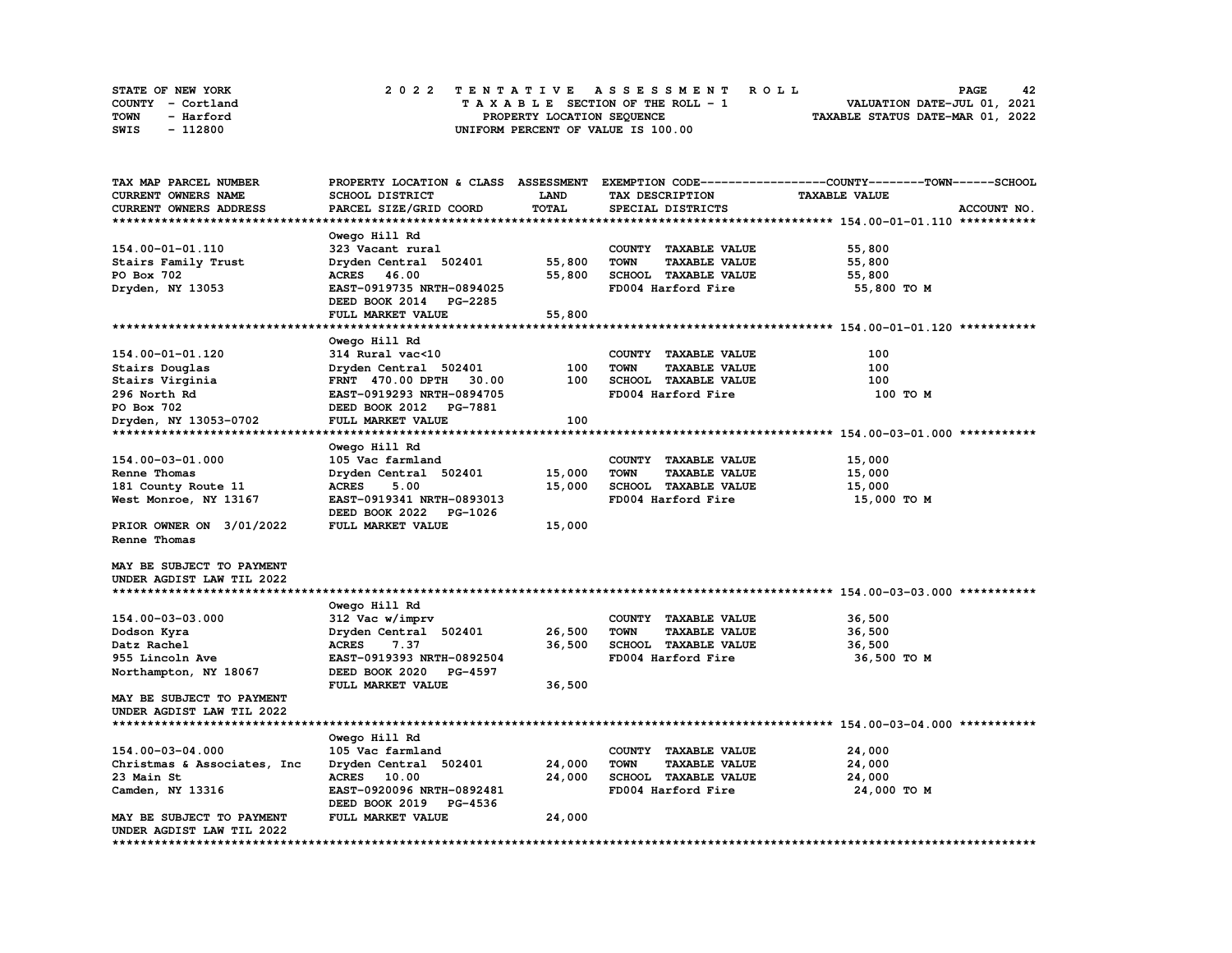| <b>STATE OF NEW YORK</b> | 2022 TENTATIVE ASSESSMENT ROLL          | 43<br><b>PAGE</b>                |
|--------------------------|-----------------------------------------|----------------------------------|
| COUNTY - Cortland        | $T A X A B L E$ SECTION OF THE ROLL - 1 | VALUATION DATE-JUL 01, 2021      |
| TOWN<br>- Harford        | PROPERTY LOCATION SEQUENCE              | TAXABLE STATUS DATE-MAR 01, 2022 |
| - 112800<br>SWIS         | UNIFORM PERCENT OF VALUE IS 100.00      |                                  |

| TAX MAP PARCEL NUMBER      | PROPERTY LOCATION & CLASS ASSESSMENT |         |                                     | EXEMPTION CODE-----------------COUNTY-------TOWN------SCHOOL |
|----------------------------|--------------------------------------|---------|-------------------------------------|--------------------------------------------------------------|
| <b>CURRENT OWNERS NAME</b> | SCHOOL DISTRICT                      | LAND    | TAX DESCRIPTION                     | <b>TAXABLE VALUE</b>                                         |
| CURRENT OWNERS ADDRESS     | PARCEL SIZE/GRID COORD               | TOTAL   | SPECIAL DISTRICTS                   | ACCOUNT NO.                                                  |
|                            |                                      |         |                                     |                                                              |
|                            | Owego Hill Rd                        |         |                                     |                                                              |
| 154.00-03-06.000           | 210 1 Family Res                     |         | COUNTY TAXABLE VALUE                | 120,000                                                      |
| Tite Edward R III          | Dryden Central 502401                | 40,000  | <b>TOWN</b><br><b>TAXABLE VALUE</b> | 120,000                                                      |
| Tite Sara J                | ACRES 14.58                          | 120,000 | SCHOOL TAXABLE VALUE                | 120,000                                                      |
| 216 Lake Dr                | EAST-0920379 NRTH-0892001            |         | FD004 Harford Fire                  | 120,000 TO M                                                 |
| Nesquehoning, NY 18240     | DEED BOOK 2020<br>PG-1803            |         |                                     |                                                              |
|                            | FULL MARKET VALUE                    | 120,000 |                                     |                                                              |
| MAY BE SUBJECT TO PAYMENT  |                                      |         |                                     |                                                              |
| UNDER AGDIST LAW TIL 2022  |                                      |         |                                     |                                                              |
|                            |                                      |         |                                     |                                                              |
|                            | Owego Hill Rd                        |         |                                     |                                                              |
| 154.00-03-07.000           | 105 Vac farmland                     |         | COUNTY TAXABLE VALUE                | 24,000                                                       |
| Crego John R Jr            | Dryden Central 502401                | 24,000  | <b>TOWN</b><br><b>TAXABLE VALUE</b> | 24,000                                                       |
| Crego Jenny R              | ACRES 10.00                          | 24,000  | SCHOOL TAXABLE VALUE                | 24,000                                                       |
| 3335 SW Falcon St          | EAST-0920283 NRTH-0891515            |         | FD004 Harford Fire                  | 24,000 TO M                                                  |
| Portland, OR 97219         | DEED BOOK 2020<br>PG-2083            |         |                                     |                                                              |
|                            | FULL MARKET VALUE                    | 24,000  |                                     |                                                              |
| MAY BE SUBJECT TO PAYMENT  |                                      |         |                                     |                                                              |
| UNDER AGDIST LAW TIL 2022  |                                      |         |                                     |                                                              |
|                            |                                      |         |                                     |                                                              |
|                            | Owego Hill Rd                        |         |                                     |                                                              |
| 154.00-03-08.000           | 105 Vac farmland                     |         | COUNTY TAXABLE VALUE                | 24,000                                                       |
| Yunchu Li                  | Dryden Central 502401                | 24,000  | <b>TOWN</b><br><b>TAXABLE VALUE</b> | 24,000                                                       |
| Pan Jiachun                | ACRES 10.00                          | 24,000  | SCHOOL TAXABLE VALUE                | 24,000                                                       |
| 503 Tifft Ave              | EAST-0920202 NRTH-0891135            |         | FD004 Harford Fire                  | 24,000 TO M                                                  |
| Horseheads, NY 14845       | DEED BOOK 2021<br>PG-5027            |         |                                     |                                                              |
|                            | FULL MARKET VALUE                    | 24,000  |                                     |                                                              |
| MAY BE SUBJECT TO PAYMENT  |                                      |         |                                     |                                                              |
| UNDER AGDIST LAW TIL 2022  |                                      |         |                                     |                                                              |
|                            |                                      |         |                                     |                                                              |
|                            | Owego Hill Rd                        |         |                                     |                                                              |
| 154.00-03-09.000-2         | 837 Cell Tower                       |         | COUNTY TAXABLE VALUE                | 175,000                                                      |
| Global Tower               | Dryden Central 502401                | 100     | <b>TOWN</b><br><b>TAXABLE VALUE</b> | 175,000                                                      |
| c\o Property Tax Dept.     | <b>ACRES</b><br>0.01                 | 175,000 | SCHOOL TAXABLE VALUE                | 175,000                                                      |
| Ste                        | DEED BOOK 2002 PG-6049               |         | FD004 Harford Fire                  | 175,000 TO M                                                 |
| PO Box 723597              | FULL MARKET VALUE                    | 175,000 |                                     |                                                              |
| Atlanta, GA 31139          |                                      |         |                                     |                                                              |
|                            |                                      |         |                                     |                                                              |
|                            | Owego Hill Rd                        |         |                                     |                                                              |
| 154.00-03-11.000           | 260 Seasonal res                     |         | COUNTY TAXABLE VALUE                | 339,000                                                      |
| Skoczalek Katherine        | Dryden Central 502401                | 260,000 | <b>TOWN</b><br><b>TAXABLE VALUE</b> | 339,000                                                      |
| Schmidt Eliot              | <b>ACRES</b> 245.80                  | 339,000 | <b>SCHOOL TAXABLE VALUE</b>         | 339,000                                                      |
| 6115 Fairbourne Ct         | EAST-0920989 NRTH-0889689            |         | FD004 Harford Fire                  | 339,000 то м                                                 |
| Hanover, MD 21076          | DEED BOOK 2021<br>PG-1929            |         |                                     |                                                              |
|                            | FULL MARKET VALUE                    | 339,000 |                                     |                                                              |
|                            |                                      |         |                                     |                                                              |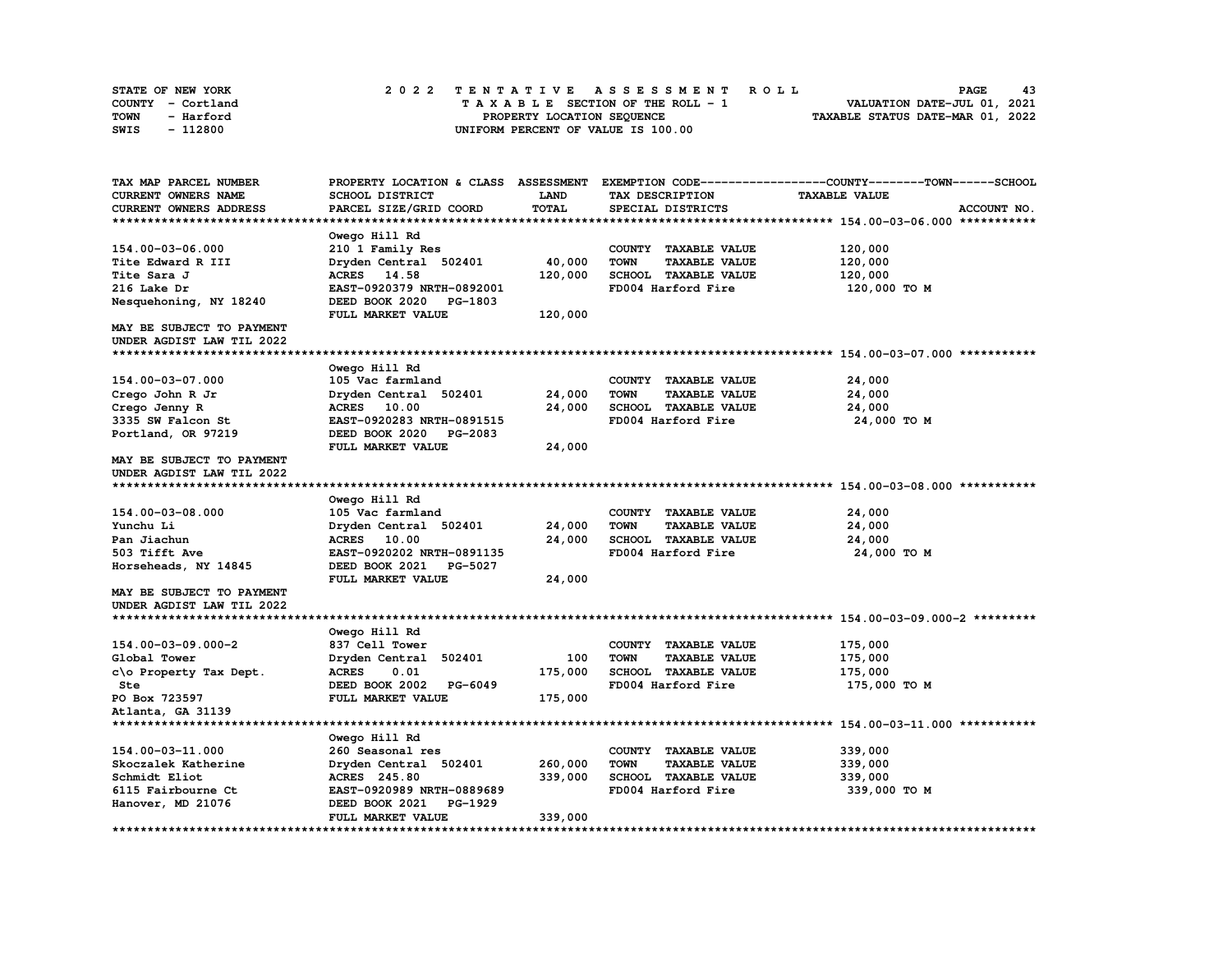| STATE OF NEW YORK | 2022 TENTATIVE ASSESSMENT ROLL     | 44<br><b>PAGE</b>                |
|-------------------|------------------------------------|----------------------------------|
| COUNTY - Cortland | TAXABLE SECTION OF THE ROLL - 1    | VALUATION DATE-JUL 01, 2021      |
| TOWN<br>- Harford | PROPERTY LOCATION SEQUENCE         | TAXABLE STATUS DATE-MAR 01, 2022 |
| - 112800<br>SWIS  | UNIFORM PERCENT OF VALUE IS 100.00 |                                  |

| TAX MAP PARCEL NUMBER    |                                                     |             |                                     | PROPERTY LOCATION & CLASS ASSESSMENT EXEMPTION CODE-----------------COUNTY-------TOWN------SCHOOL |              |
|--------------------------|-----------------------------------------------------|-------------|-------------------------------------|---------------------------------------------------------------------------------------------------|--------------|
| CURRENT OWNERS NAME      | <b>SCHOOL DISTRICT</b>                              | <b>LAND</b> | TAX DESCRIPTION                     | <b>TAXABLE VALUE</b>                                                                              |              |
| CURRENT OWNERS ADDRESS   | PARCEL SIZE/GRID COORD                              | TOTAL       | SPECIAL DISTRICTS                   |                                                                                                   | ACCOUNT NO.  |
|                          |                                                     |             |                                     |                                                                                                   |              |
|                          | Owego Hill Rd                                       |             |                                     |                                                                                                   |              |
| 162.00-01-10.000         | 312 Vac w/imprv                                     |             | COUNTY TAXABLE VALUE                | 6,900                                                                                             |              |
| Owego Hill Land Trust II | Dryden Central 502401                               | 5,600       | <b>TOWN</b><br><b>TAXABLE VALUE</b> | 6,900                                                                                             |              |
| PO Box 1                 | FRNT 109.50 DPTH 181.25                             | 6,900       | SCHOOL TAXABLE VALUE                | 6,900                                                                                             |              |
| New Woodstock, NY 13122  | EAST-0918030 NRTH-0887132                           |             | FD004 Harford Fire                  | 6,900 TO M                                                                                        |              |
|                          | DEED BOOK 2019 PG-1674                              |             |                                     |                                                                                                   |              |
|                          | FULL MARKET VALUE                                   | 6,900       |                                     |                                                                                                   |              |
|                          |                                                     |             |                                     |                                                                                                   |              |
|                          | Owego Hill Rd                                       |             |                                     |                                                                                                   |              |
| 162.00-06-12.000         | 314 Rural vac<10                                    |             | COUNTY TAXABLE VALUE                | 500                                                                                               |              |
| Hoff Brittany N          | Dryden Central 502401                               | 500         | <b>TOWN</b><br><b>TAXABLE VALUE</b> | 500                                                                                               |              |
| PO Box 26                | FRNT 46.00 DPTH 143.80                              | 500         | SCHOOL TAXABLE VALUE                | 500                                                                                               |              |
| Mount Tabor, VT 05739    | EAST-0917965 NRTH-0886046                           |             | FD004 Harford Fire                  | 500 TO M                                                                                          |              |
|                          | DEED BOOK 2014 PG-6825                              |             |                                     |                                                                                                   |              |
|                          | FULL MARKET VALUE                                   | 500         |                                     |                                                                                                   |              |
|                          |                                                     |             |                                     |                                                                                                   |              |
|                          | Owego Hill Rd                                       |             |                                     |                                                                                                   |              |
| 162.00-06-19.000         | 322 Rural vac>10                                    |             | COUNTY TAXABLE VALUE                | 50,000                                                                                            |              |
| Willis Marlin            | Dryden Central 502401                               | 50,000      | <b>TOWN</b><br><b>TAXABLE VALUE</b> | 50,000                                                                                            |              |
| 499 Owego Hill Rd        | ACRES 31.17                                         | 50,000      | SCHOOL TAXABLE VALUE                | 50,000                                                                                            |              |
| Harford, NY 13784        | EAST-0919822 NRTH-0886698                           |             | FD004 Harford Fire                  | 50,000 TO M                                                                                       |              |
|                          | DEED BOOK 2016 PG-5353                              |             |                                     |                                                                                                   |              |
|                          | FULL MARKET VALUE                                   | 50,000      |                                     |                                                                                                   |              |
|                          |                                                     |             |                                     |                                                                                                   |              |
|                          | 481 Owego Hill Rd                                   |             |                                     |                                                                                                   |              |
| 162.00-01-18.000         | 210 1 Family Res                                    |             | <b>BAS STAR</b> 41854               | $\mathbf 0$<br>$\mathbf{0}$                                                                       | 30,000       |
| Gold Harry L             | Dryden Central 502401                               | 12,100      | COUNTY TAXABLE VALUE                | 102,000                                                                                           |              |
| Gold Lesa Kay            | FRNT 102.36 DPTH 313.29                             | 102,000     | <b>TOWN</b><br><b>TAXABLE VALUE</b> | 102,000                                                                                           |              |
| PO Box 76                | <b>BANKCORELOG</b>                                  |             | SCHOOL TAXABLE VALUE                | 72,000                                                                                            |              |
| Harford, NY 13784        | EAST-0917527 NRTH-0885977                           |             | FD004 Harford Fire                  | 102,000 TO M                                                                                      |              |
|                          | DEED BOOK 2014 PG-3493                              |             |                                     |                                                                                                   |              |
|                          | FULL MARKET VALUE                                   | 102,000     |                                     |                                                                                                   |              |
|                          |                                                     |             |                                     |                                                                                                   |              |
|                          | 484 Owego Hill Rd                                   |             |                                     |                                                                                                   |              |
| 162.00-06-10.000         | 210 1 Family Res                                    |             | VET COM CT 41131                    | 10,000<br>10,000                                                                                  | $\mathbf{0}$ |
| Chevalier David R        | Dryden Central 502401                               | 14,000      | COUNTY TAXABLE VALUE                | 45,000                                                                                            |              |
| PO Box 165               | FRNT 215.00 DPTH 230.00                             | 55,000      | TOWN<br><b>TAXABLE VALUE</b>        | 45,000                                                                                            |              |
| Harford, NY 13784-0165   | EAST-0917830 NRTH-0885902                           |             | SCHOOL TAXABLE VALUE                | 55,000                                                                                            |              |
|                          | DEED BOOK 512<br><b>PG-305</b>                      |             | FD004 Harford Fire                  | 55,000 TO M                                                                                       |              |
|                          | FULL MARKET VALUE                                   | 55,000      |                                     |                                                                                                   |              |
|                          |                                                     |             |                                     |                                                                                                   |              |
|                          | 485 Owego Hill Rd                                   |             |                                     |                                                                                                   |              |
| $162.00 - 01 - 17.000$   | 311 Res vac land                                    |             | COUNTY TAXABLE VALUE                | 2,500                                                                                             |              |
| Williams Dean R          | Dryden Central 502401                               | 2,500       | <b>TOWN</b><br><b>TAXABLE VALUE</b> | 2,500                                                                                             |              |
| Owego Hill Rd            | FRNT 82.50 DPTH 156.75                              | 2,500       | SCHOOL TAXABLE VALUE                | 2,500                                                                                             |              |
| Harford, NY 13784-9999   | EAST-0917664 NRTH-0885999                           |             | FD004 Harford Fire                  | 2,500 TO M                                                                                        |              |
|                          |                                                     |             |                                     |                                                                                                   |              |
|                          |                                                     |             |                                     |                                                                                                   |              |
|                          | <b>PG-298</b><br>DEED BOOK 413<br>FULL MARKET VALUE | 2,500       |                                     |                                                                                                   |              |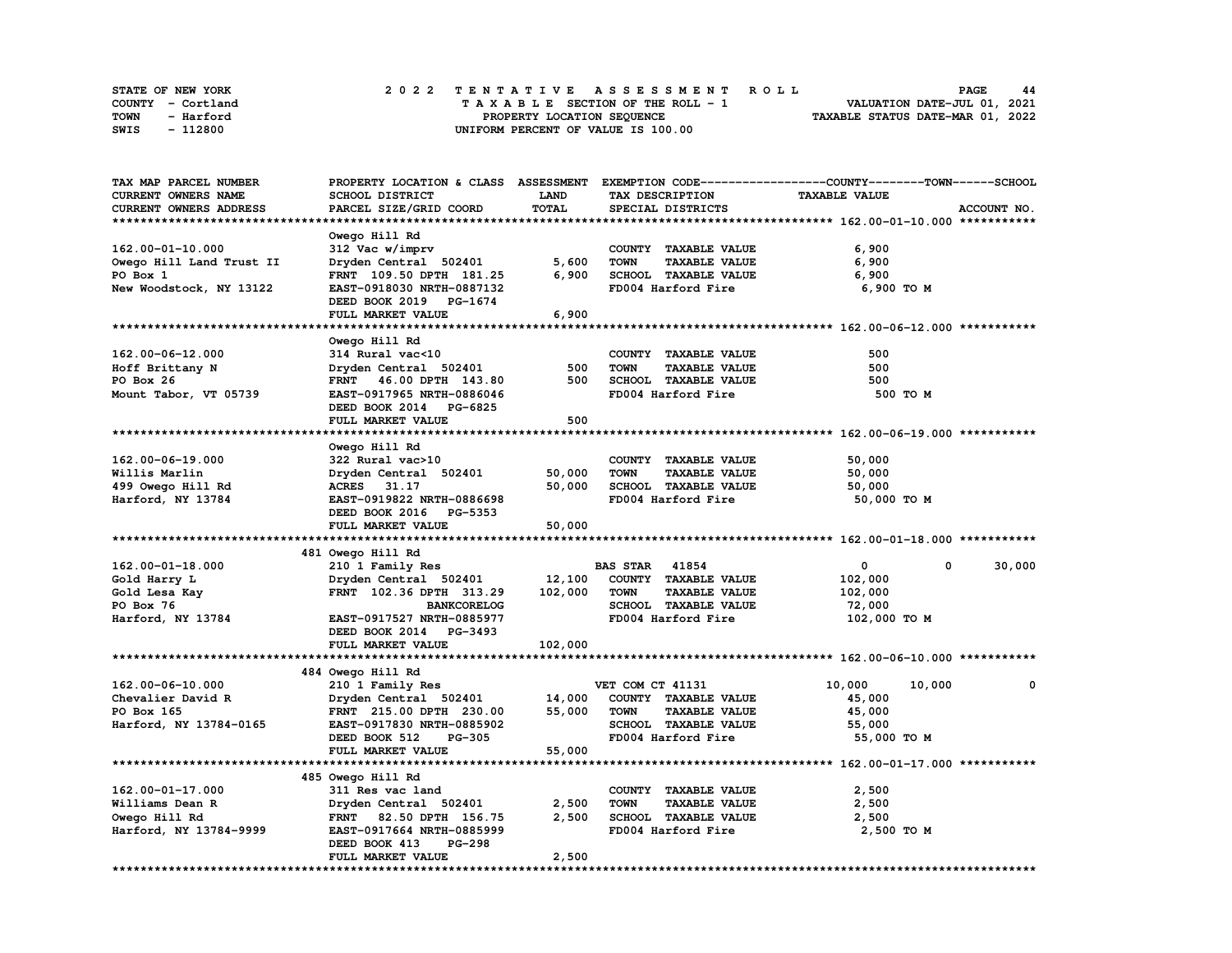| STATE OF NEW YORK |                   |  |  |  |  | 2022 TENTATIVE ASSESSMENT ROLL     |  |  |  |  |  |  |                                  | <b>PAGE</b> | 45 |
|-------------------|-------------------|--|--|--|--|------------------------------------|--|--|--|--|--|--|----------------------------------|-------------|----|
|                   | COUNTY - Cortland |  |  |  |  | TAXABLE SECTION OF THE ROLL - 1    |  |  |  |  |  |  | VALUATION DATE-JUL 01, 2021      |             |    |
| TOWN              | - Harford         |  |  |  |  | PROPERTY LOCATION SEQUENCE         |  |  |  |  |  |  | TAXABLE STATUS DATE-MAR 01, 2022 |             |    |
| SWIS              | - 112800          |  |  |  |  | UNIFORM PERCENT OF VALUE IS 100.00 |  |  |  |  |  |  |                                  |             |    |

| TAX MAP PARCEL NUMBER      |                                                                                                                                                                                                                                                          |             |                                               | PROPERTY LOCATION & CLASS ASSESSMENT EXEMPTION CODE----------------COUNTY-------TOWN-----SCHOOL                                                                                                                                               |
|----------------------------|----------------------------------------------------------------------------------------------------------------------------------------------------------------------------------------------------------------------------------------------------------|-------------|-----------------------------------------------|-----------------------------------------------------------------------------------------------------------------------------------------------------------------------------------------------------------------------------------------------|
| <b>CURRENT OWNERS NAME</b> | <b>SCHOOL DISTRICT</b>                                                                                                                                                                                                                                   | <b>LAND</b> | TAX DESCRIPTION                               | <b>TAXABLE VALUE</b>                                                                                                                                                                                                                          |
| CURRENT OWNERS ADDRESS     | PARCEL SIZE/GRID COORD                                                                                                                                                                                                                                   | TOTAL       | SPECIAL DISTRICTS                             | ACCOUNT NO.                                                                                                                                                                                                                                   |
|                            |                                                                                                                                                                                                                                                          |             |                                               |                                                                                                                                                                                                                                               |
|                            | 487 Owego Hill Rd                                                                                                                                                                                                                                        |             |                                               |                                                                                                                                                                                                                                               |
| 162.00-01-15.000           | 210 1 Family Res                                                                                                                                                                                                                                         |             | <b>BAS STAR 41854</b>                         | $\overline{0}$<br>$0 \t 30,000$                                                                                                                                                                                                               |
| Blake Charles J            | Dryden Central 502401 15,000                                                                                                                                                                                                                             |             | COUNTY TAXABLE VALUE                          | 75,000                                                                                                                                                                                                                                        |
| PO Box 152                 | FRNT 153.22 DPTH 210.05 75,000                                                                                                                                                                                                                           |             | <b>TOWN</b><br><b>TAXABLE VALUE</b>           | 75,000                                                                                                                                                                                                                                        |
| Harford, NY 13784-0152     | EAST-0917721 NRTH-0886114                                                                                                                                                                                                                                |             | SCHOOL TAXABLE VALUE                          | 45,000                                                                                                                                                                                                                                        |
|                            | DEED BOOK 1999 PG-2094                                                                                                                                                                                                                                   |             | FD004 Harford Fire                            | 75,000 TO M                                                                                                                                                                                                                                   |
|                            | FULL MARKET VALUE                                                                                                                                                                                                                                        | 75,000      |                                               |                                                                                                                                                                                                                                               |
|                            |                                                                                                                                                                                                                                                          |             |                                               |                                                                                                                                                                                                                                               |
|                            | 490 Owego Hill Rd                                                                                                                                                                                                                                        |             |                                               |                                                                                                                                                                                                                                               |
| 162.00-06-11.000           | 312 Vac w/imprv                                                                                                                                                                                                                                          |             | COUNTY TAXABLE VALUE                          | 11,500                                                                                                                                                                                                                                        |
| Chevalier David R          | Dryden Central 502401 7,000                                                                                                                                                                                                                              |             | TOWN<br><b>TAXABLE VALUE</b>                  | 11,500                                                                                                                                                                                                                                        |
| PO Box 165                 | FRNT 66.00 DPTH 140.25 11,500                                                                                                                                                                                                                            |             | SCHOOL TAXABLE VALUE                          | 11,500                                                                                                                                                                                                                                        |
| Harford, NY 13784-0165     | EAST-0917917 NRTH-0885987                                                                                                                                                                                                                                |             | FD004 Harford Fire                            | 11,500 TO M                                                                                                                                                                                                                                   |
|                            | DEED BOOK 1997 PG-2423                                                                                                                                                                                                                                   |             |                                               |                                                                                                                                                                                                                                               |
|                            | FULL MARKET VALUE                                                                                                                                                                                                                                        | 11,500      |                                               |                                                                                                                                                                                                                                               |
|                            |                                                                                                                                                                                                                                                          |             |                                               |                                                                                                                                                                                                                                               |
|                            | 492 Owego Hill Rd                                                                                                                                                                                                                                        |             | 81 PCT OF VALUE USED FOR EXEMPTION PURPOSES   |                                                                                                                                                                                                                                               |
| 162.00-06-14.000           | 241 Rural res&ag                                                                                                                                                                                                                                         |             | VET WAR CT 41121                              | 6,000 6,000 6,000 6,000 6,000 6,000 6,000 6,000 6,000 6,000 6,000 6,000 6,000 6,000 6,000 6,000 6,000 6,000 6,000 6,000 6,000 6,000 6,000 6,000 6,000 6,000 6,000 6,000 6,000 6,000 6,000 6,000 6,000 6,000 6,000 6,000 6,000 6<br>6,000<br>0 |
|                            | Dryden Central 502401                                                                                                                                                                                                                                    |             |                                               | 74,900                                                                                                                                                                                                                                        |
|                            | 30 Johnson Thomas<br>30 Johnson Sharon<br>30 Johnson Sharon<br>30 Johnson Sharon<br>30 Johnson Sharon<br>30 Johnson Sharon<br>30 Johnson Sharon<br>30 Johnson Sharon<br>30 Johnson<br>30 Johnson<br>30 Johnson<br>30 Johnson<br>30 Johnson<br>30 Johnson |             | 67,100 ENH STAR 41834<br>COUNTY TAXABLE VALUE | $\mathbf{0}$<br>0                                                                                                                                                                                                                             |
|                            |                                                                                                                                                                                                                                                          |             | <b>TOWN</b>                                   | 162,000                                                                                                                                                                                                                                       |
|                            |                                                                                                                                                                                                                                                          |             | <b>TAXABLE VALUE</b>                          | 162,000                                                                                                                                                                                                                                       |
|                            | DEED BOOK 10313 PG-91001                                                                                                                                                                                                                                 |             | SCHOOL TAXABLE VALUE                          | 93,100                                                                                                                                                                                                                                        |
| Harford, NY 13784-0054     | FULL MARKET VALUE                                                                                                                                                                                                                                        |             | 168,000 FD004 Harford Fire                    | 168,000 то м                                                                                                                                                                                                                                  |
|                            |                                                                                                                                                                                                                                                          |             |                                               |                                                                                                                                                                                                                                               |
|                            | 494 Owego Hill Rd                                                                                                                                                                                                                                        |             |                                               |                                                                                                                                                                                                                                               |
| 162.00-06-13.000           | 240 Rural res                                                                                                                                                                                                                                            |             | COUNTY TAXABLE VALUE                          | 103,000                                                                                                                                                                                                                                       |
| Harding Daniel P           | Dryden Central 502401 20,200                                                                                                                                                                                                                             |             | <b>TOWN</b><br><b>TAXABLE VALUE</b>           | 103,000                                                                                                                                                                                                                                       |
| 1079 Brown Rd              | <b>ACRES</b><br>5.00 BANK LERETA                                                                                                                                                                                                                         | 103,000     | SCHOOL TAXABLE VALUE                          | 103,000                                                                                                                                                                                                                                       |
| Berkshire, NY 13736        | EAST-0918321 NRTH-0886181                                                                                                                                                                                                                                |             | FD004 Harford Fire                            | 103,000 то м                                                                                                                                                                                                                                  |
|                            | DEED BOOK 2019 PG-866                                                                                                                                                                                                                                    |             |                                               |                                                                                                                                                                                                                                               |
|                            | FULL MARKET VALUE                                                                                                                                                                                                                                        | 103,000     |                                               |                                                                                                                                                                                                                                               |
|                            |                                                                                                                                                                                                                                                          |             |                                               |                                                                                                                                                                                                                                               |
|                            | 498 Owego Hill Rd                                                                                                                                                                                                                                        |             |                                               |                                                                                                                                                                                                                                               |
| 162.00-06-15.000           | 210 1 Family Res                                                                                                                                                                                                                                         |             | COUNTY TAXABLE VALUE                          | 84,300                                                                                                                                                                                                                                        |
| Krenner Eric               | Dryden Central 502401                                                                                                                                                                                                                                    | 11,700      | <b>TOWN</b><br><b>TAXABLE VALUE</b>           | 84,300                                                                                                                                                                                                                                        |
| Krenner Danielle M         | FRNT 110.00 DPTH 171.05                                                                                                                                                                                                                                  | 84,300      | SCHOOL TAXABLE VALUE                          | 84,300                                                                                                                                                                                                                                        |
| 498 Owego Hill Rd          | <b>BANKCORELOG</b>                                                                                                                                                                                                                                       |             | FD004 Harford Fire                            | 84,300 то м                                                                                                                                                                                                                                   |
| Harford, NY 13784          | EAST-0918004 NRTH-0886350                                                                                                                                                                                                                                |             |                                               |                                                                                                                                                                                                                                               |
|                            | DEED BOOK 2018 PG-5392                                                                                                                                                                                                                                   |             |                                               |                                                                                                                                                                                                                                               |
|                            | FULL MARKET VALUE                                                                                                                                                                                                                                        | 84,300      |                                               |                                                                                                                                                                                                                                               |
|                            |                                                                                                                                                                                                                                                          |             |                                               |                                                                                                                                                                                                                                               |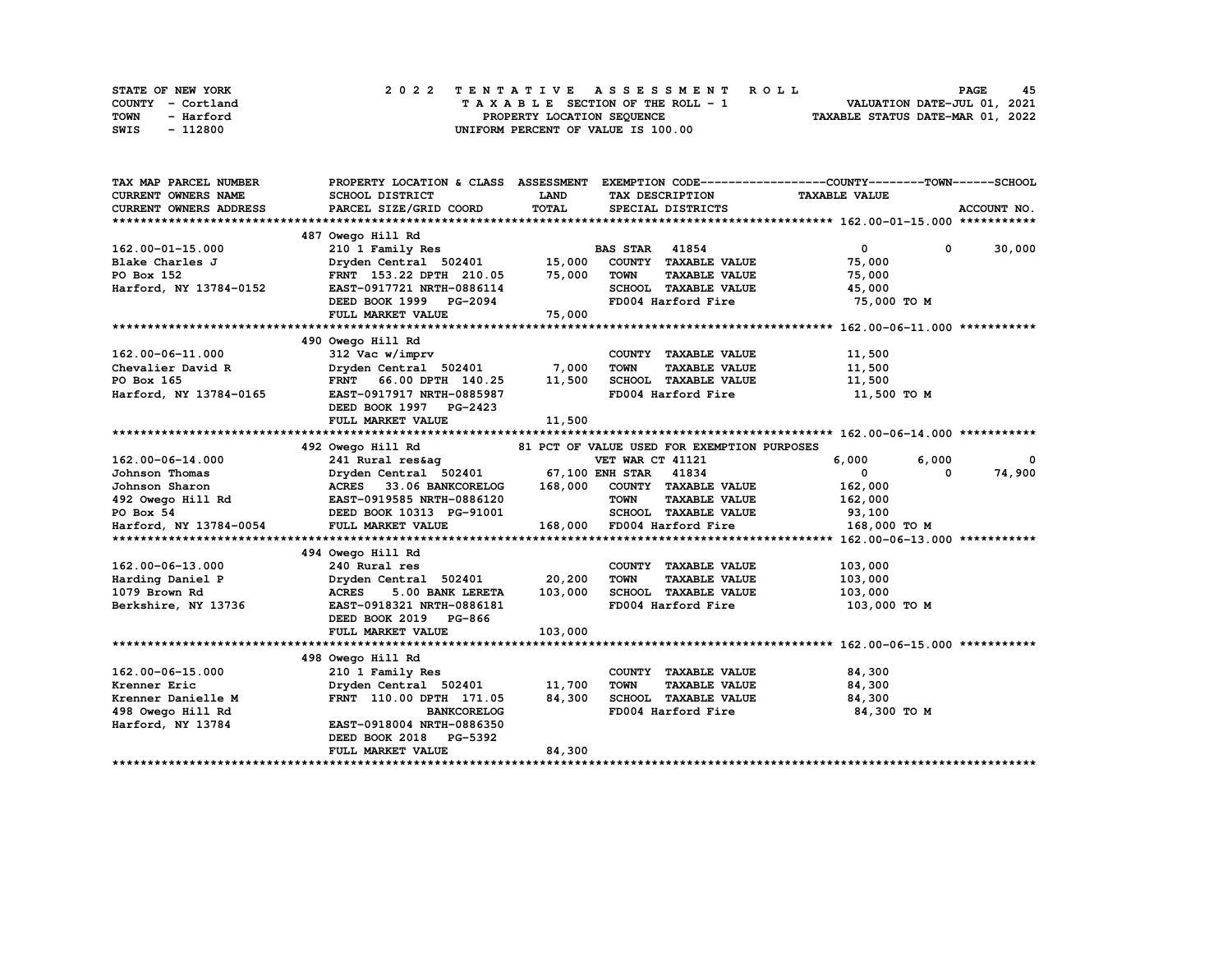| STATE OF NEW YORK | 2022 TENTATIVE ASSESSMENT ROLL     | 46<br><b>PAGE</b>                |
|-------------------|------------------------------------|----------------------------------|
| COUNTY - Cortland | TAXABLE SECTION OF THE ROLL - 1    | VALUATION DATE-JUL 01, 2021      |
| TOWN<br>- Harford | PROPERTY LOCATION SEQUENCE         | TAXABLE STATUS DATE-MAR 01, 2022 |
| - 112800<br>SWIS  | UNIFORM PERCENT OF VALUE IS 100.00 |                                  |

| TAX MAP PARCEL NUMBER  | PROPERTY LOCATION & CLASS ASSESSMENT EXEMPTION CODE-----------------COUNTY-------TOWN-----SCHOOL |             |                                     |                      |             |
|------------------------|--------------------------------------------------------------------------------------------------|-------------|-------------------------------------|----------------------|-------------|
| CURRENT OWNERS NAME    | SCHOOL DISTRICT                                                                                  | <b>LAND</b> | TAX DESCRIPTION                     | <b>TAXABLE VALUE</b> |             |
| CURRENT OWNERS ADDRESS | PARCEL SIZE/GRID COORD                                                                           | TOTAL       | SPECIAL DISTRICTS                   |                      | ACCOUNT NO. |
|                        |                                                                                                  |             |                                     |                      |             |
|                        | 499 Owego Hill Rd                                                                                |             |                                     |                      |             |
| $162.00 - 01 - 14.000$ | 210 1 Family Res                                                                                 |             | <b>BAS STAR 41854</b>               | $\mathbf 0$          | 30,000<br>0 |
| Willis Marlin L        | Dryden Central 502401                                                                            | 16,100      | COUNTY TAXABLE VALUE                | 102,400              |             |
| Box 125                | FRNT 210.00 DPTH 173.35                                                                          | 102,400     | <b>TOWN</b><br><b>TAXABLE VALUE</b> | 102,400              |             |
| Harford, NY 13784-0125 | EAST-0917803 NRTH-0886245                                                                        |             | SCHOOL TAXABLE VALUE                | 72,400               |             |
|                        | DEED BOOK 493<br>PG-246                                                                          |             | FD004 Harford Fire                  | 102,400 TO M         |             |
|                        | FULL MARKET VALUE                                                                                | 102,400     |                                     |                      |             |
|                        |                                                                                                  |             |                                     |                      |             |
|                        | 529 Owego Hill Rd                                                                                |             |                                     |                      |             |
| $162.00 - 01 - 16.000$ | 314 Rural vac<10                                                                                 |             | COUNTY TAXABLE VALUE                | 11,900               |             |
|                        |                                                                                                  |             | <b>TOWN</b><br><b>TAXABLE VALUE</b> |                      |             |
| Williams Dean R        | Dryden Central 502401                                                                            | 11,900      |                                     | 11,900               |             |
| Box 55                 | 2.90<br><b>ACRES</b>                                                                             | 11,900      | SCHOOL TAXABLE VALUE                | 11,900               |             |
| Harford, NY 13784-0055 | EAST-0917559 NRTH-0886312                                                                        |             | FD004 Harford Fire                  | 11,900 TO M          |             |
|                        | DEED BOOK 382<br>PG-126                                                                          |             |                                     |                      |             |
|                        | FULL MARKET VALUE                                                                                | 11,900      |                                     |                      |             |
|                        |                                                                                                  |             |                                     |                      |             |
|                        | 533 Owego Hill Rd                                                                                |             |                                     |                      |             |
| $162.00 - 01 - 13.000$ | 270 Mfg housing                                                                                  |             | 41834<br><b>ENH STAR</b>            | $\mathbf{0}$         | 20,500<br>0 |
| Williams Dean R        | Dryden Central 502401                                                                            | 13,500      | COUNTY TAXABLE VALUE                | 20,500               |             |
| Williams Jack R        | FRNT 190.00 DPTH 125.25                                                                          | 20,500      | <b>TOWN</b><br><b>TAXABLE VALUE</b> | 20,500               |             |
| PO Box 55              | EAST-0917625 NRTH-0886578                                                                        |             | SCHOOL TAXABLE VALUE                | 0                    |             |
| Harford, NY 13784      | DEED BOOK 2015 PG-1824                                                                           |             | FD004 Harford Fire                  | 20,500 TO M          |             |
|                        |                                                                                                  |             |                                     |                      |             |
|                        | FULL MARKET VALUE                                                                                | 20,500      |                                     |                      |             |
|                        |                                                                                                  |             |                                     |                      |             |
|                        | 534 Owego Hill Rd                                                                                |             |                                     |                      |             |
| 162.00-06-16.000       | 210 1 Family Res                                                                                 |             | <b>BAS STAR 41854</b>               | $\mathbf{o}$         | 0<br>30,000 |
| Josey Curtis V Jr      | Dryden Central 502401                                                                            | 17,100      | COUNTY TAXABLE VALUE                | 98,000               |             |
| PO Box 234             | <b>ACRES</b><br>2.07                                                                             | 98,000      | <b>TOWN</b><br><b>TAXABLE VALUE</b> | 98,000               |             |
| Harford, NY 13784-0234 | EAST-0917977 NRTH-0886649                                                                        |             | SCHOOL TAXABLE VALUE                | 68,000               |             |
|                        | DEED BOOK 2000<br>PG-1846                                                                        |             | FD004 Harford Fire                  | 98,000 TO M          |             |
|                        | FULL MARKET VALUE                                                                                | 98,000      |                                     |                      |             |
|                        |                                                                                                  |             |                                     |                      |             |
|                        | 535 Owego Hill Rd                                                                                |             |                                     |                      |             |
| $162.00 - 01 - 68.000$ |                                                                                                  |             | COUNTY TAXABLE VALUE                | 40,000               |             |
| Williams Dean R        | 210 1 Family Res<br>Dryden Central 502401                                                        | 17,000      | <b>TOWN</b><br><b>TAXABLE VALUE</b> | 40,000               |             |
|                        |                                                                                                  |             |                                     |                      |             |
| Williams Jack R        | <b>ACRES</b><br>2.00                                                                             | 40,000      | SCHOOL TAXABLE VALUE                | 40,000               |             |
| PO Box 55              | EAST-0917612 NRTH-0886857                                                                        |             | FD004 Harford Fire                  | 40,000 TO M          |             |
| Harford, NY 13784      | DEED BOOK 2015 PG-1824                                                                           |             |                                     |                      |             |
|                        | FULL MARKET VALUE                                                                                | 40,000      |                                     |                      |             |
|                        |                                                                                                  |             |                                     |                      |             |
|                        | 545 Owego Hill Rd                                                                                |             |                                     |                      | $^{\circ}$  |
| $162.00 - 01 - 12.000$ | 210 1 Family Res                                                                                 |             | <b>BAS STAR 41854</b>               | $\mathbf{0}$         | 30,000      |
| Baldwin Barry          | Dryden Central 502401                                                                            | 9,500       | COUNTY TAXABLE VALUE                | 112,000              |             |
| 545 Owego Hill Rd      | FRNT 98.00 DPTH 124.25                                                                           | 112,000     | <b>TOWN</b><br><b>TAXABLE VALUE</b> | 112,000              |             |
| PO Box 12              | <b>BANKCORELOG</b>                                                                               |             | SCHOOL TAXABLE VALUE                | 82,000               |             |
| Harford, NY 13784      | EAST-0917834 NRTH-0886958                                                                        |             | FD004 Harford Fire                  | 112,000 TO M         |             |
|                        | DEED BOOK 2010<br><b>PG-5617</b><br>FULL MARKET VALUE                                            | 112,000     |                                     |                      |             |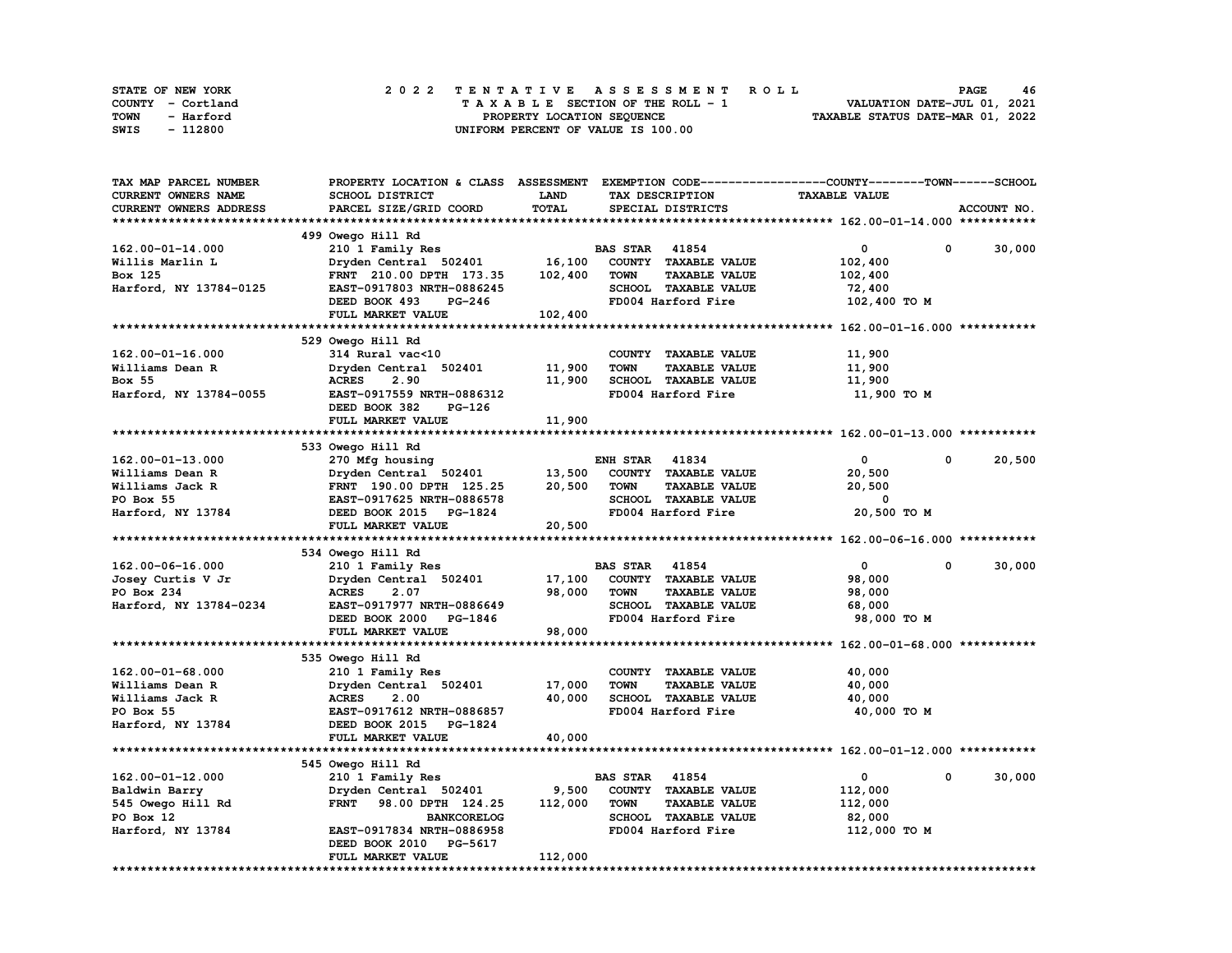| STATE OF NEW YORK | 2022 TENTATIVE ASSESSMENT ROLL     | 47<br><b>PAGE</b>                |
|-------------------|------------------------------------|----------------------------------|
| COUNTY - Cortland | TAXABLE SECTION OF THE ROLL - 1    | VALUATION DATE-JUL 01, 2021      |
| TOWN<br>- Harford | PROPERTY LOCATION SEQUENCE         | TAXABLE STATUS DATE-MAR 01, 2022 |
| - 112800<br>SWIS  | UNIFORM PERCENT OF VALUE IS 100.00 |                                  |

| TAX MAP PARCEL NUMBER                                  | PROPERTY LOCATION & CLASS ASSESSMENT |             |                       |                      | EXEMPTION CODE-----------------COUNTY-------TOWN------SCHOOL |                        |
|--------------------------------------------------------|--------------------------------------|-------------|-----------------------|----------------------|--------------------------------------------------------------|------------------------|
| <b>CURRENT OWNERS NAME</b>                             | SCHOOL DISTRICT                      | <b>LAND</b> | TAX DESCRIPTION       |                      | <b>TAXABLE VALUE</b>                                         |                        |
| CURRENT OWNERS ADDRESS                                 | PARCEL SIZE/GRID COORD               | TOTAL       |                       | SPECIAL DISTRICTS    |                                                              | ACCOUNT NO.            |
|                                                        |                                      |             |                       |                      |                                                              |                        |
|                                                        | 546 Owego Hill Rd                    |             |                       |                      |                                                              |                        |
| 162.00-06-17.000                                       | 210 1 Family Res                     |             | <b>BAS STAR 41854</b> |                      | $\mathbf{0}$                                                 | $\mathbf{0}$<br>30,000 |
| Morse Edward Jr                                        | Dryden Central 502401                | 17,500      |                       | COUNTY TAXABLE VALUE | 55,000                                                       |                        |
| Morse Michelle E                                       | FRNT 220.00 DPTH 303.52              | 55,000      | <b>TOWN</b>           | <b>TAXABLE VALUE</b> | 55,000                                                       |                        |
| PO Box 1025                                            | EAST-0917920 NRTH-0886784            |             |                       | SCHOOL TAXABLE VALUE | 25,000                                                       |                        |
| Dryden, NY 13053-1025                                  | DEED BOOK 10499 PG-22001             |             |                       | FD004 Harford Fire   | 55,000 TO M                                                  |                        |
|                                                        | FULL MARKET VALUE                    | 55,000      |                       |                      |                                                              |                        |
|                                                        |                                      |             |                       |                      |                                                              |                        |
|                                                        | 548 Owego Hill Rd                    |             |                       |                      |                                                              |                        |
| 162.00-06-18.000                                       | 120 Field crops                      |             |                       | COUNTY TAXABLE VALUE | 52,000                                                       |                        |
| Josey Curtis V                                         | Dryden Central 502401                | 42,600      | <b>TOWN</b>           | <b>TAXABLE VALUE</b> | 52,000                                                       |                        |
| PO Box 234                                             | ACRES 46.77                          | 52,000      |                       | SCHOOL TAXABLE VALUE | 52,000                                                       |                        |
| Harford, NY 13784-0234                                 | EAST-0918783 NRTH-0887068            |             |                       | FD004 Harford Fire   | 52,000 TO M                                                  |                        |
|                                                        | DEED BOOK 2000<br>PG-1845            |             |                       |                      |                                                              |                        |
|                                                        | FULL MARKET VALUE                    | 52,000      |                       |                      |                                                              |                        |
|                                                        |                                      |             |                       |                      |                                                              |                        |
|                                                        | 553 Owego Hill Rd                    |             |                       |                      |                                                              |                        |
| 162.00-01-11.000                                       | 270 Mfg housing                      |             |                       | COUNTY TAXABLE VALUE | 30,000                                                       |                        |
| Owego Hill Rd Land Trust                               | Dryden Central 502401                | 14,700      | <b>TOWN</b>           | <b>TAXABLE VALUE</b> | 30,000                                                       |                        |
| Attn: Gabrielle Strong Trustee FRNT 163.00 DPTH 181.25 |                                      | 30,000      |                       | SCHOOL TAXABLE VALUE | 30,000                                                       |                        |
| PO Box 1                                               | EAST-0917954 NRTH-0887037            |             |                       | FD004 Harford Fire   | 30,000 TO M                                                  |                        |
| New Woodstock, NY 13122-0001 DEED BOOK 1999 PG-4246    |                                      |             |                       |                      |                                                              |                        |
|                                                        | FULL MARKET VALUE                    | 30,000      |                       |                      |                                                              |                        |
|                                                        |                                      |             |                       |                      |                                                              |                        |
|                                                        | 663 Owego Hill Rd                    |             |                       |                      |                                                              |                        |
| 153.00-01-33.000                                       | 242 Rurl res&rec                     |             |                       | COUNTY TAXABLE VALUE | 351,500                                                      |                        |
| Carlson Henry A                                        | Dryden Central 502401                | 150,000     | <b>TOWN</b>           | <b>TAXABLE VALUE</b> | 351,500                                                      |                        |
| 663 Owego Hill Rd                                      | ACRES 125.22                         | 351,500     |                       | SCHOOL TAXABLE VALUE | 351,500                                                      |                        |
| Dryden, NY 13053                                       | EAST-0917846 NRTH-0888755            |             |                       | FD004 Harford Fire   | 351,500 TO M                                                 |                        |
|                                                        | DEED BOOK 2000<br>PG-1857            |             |                       |                      |                                                              |                        |
|                                                        | FULL MARKET VALUE                    | 351,500     |                       |                      |                                                              |                        |
|                                                        |                                      |             |                       |                      |                                                              |                        |
|                                                        | 758 Owego Hill Rd                    |             |                       |                      |                                                              |                        |
| 154.00-03-10.000                                       | 105 Vac farmland                     |             |                       | COUNTY TAXABLE VALUE | 35,000                                                       |                        |
| Gausch Joseph E                                        | Dryden Central 502401                | 35,000      | <b>TOWN</b>           | <b>TAXABLE VALUE</b> | 35,000                                                       |                        |
| Gausch Judith                                          | ACRES 12.00                          | 35,000      |                       | SCHOOL TAXABLE VALUE | 35,000                                                       |                        |
| 105 Nicole Way                                         | EAST-0920233 NRTH-0890453            |             |                       | FD004 Harford Fire   | 35,000 TO M                                                  |                        |
| Sinking Spring, PA 19608                               | DEED BOOK 2020 PG-1184               |             |                       |                      |                                                              |                        |
|                                                        | FULL MARKET VALUE                    | 35,000      |                       |                      |                                                              |                        |
| MAY BE SUBJECT TO PAYMENT                              |                                      |             |                       |                      |                                                              |                        |
| UNDER AGDIST LAW TIL 2022                              |                                      |             |                       |                      |                                                              |                        |
|                                                        |                                      |             |                       |                      |                                                              |                        |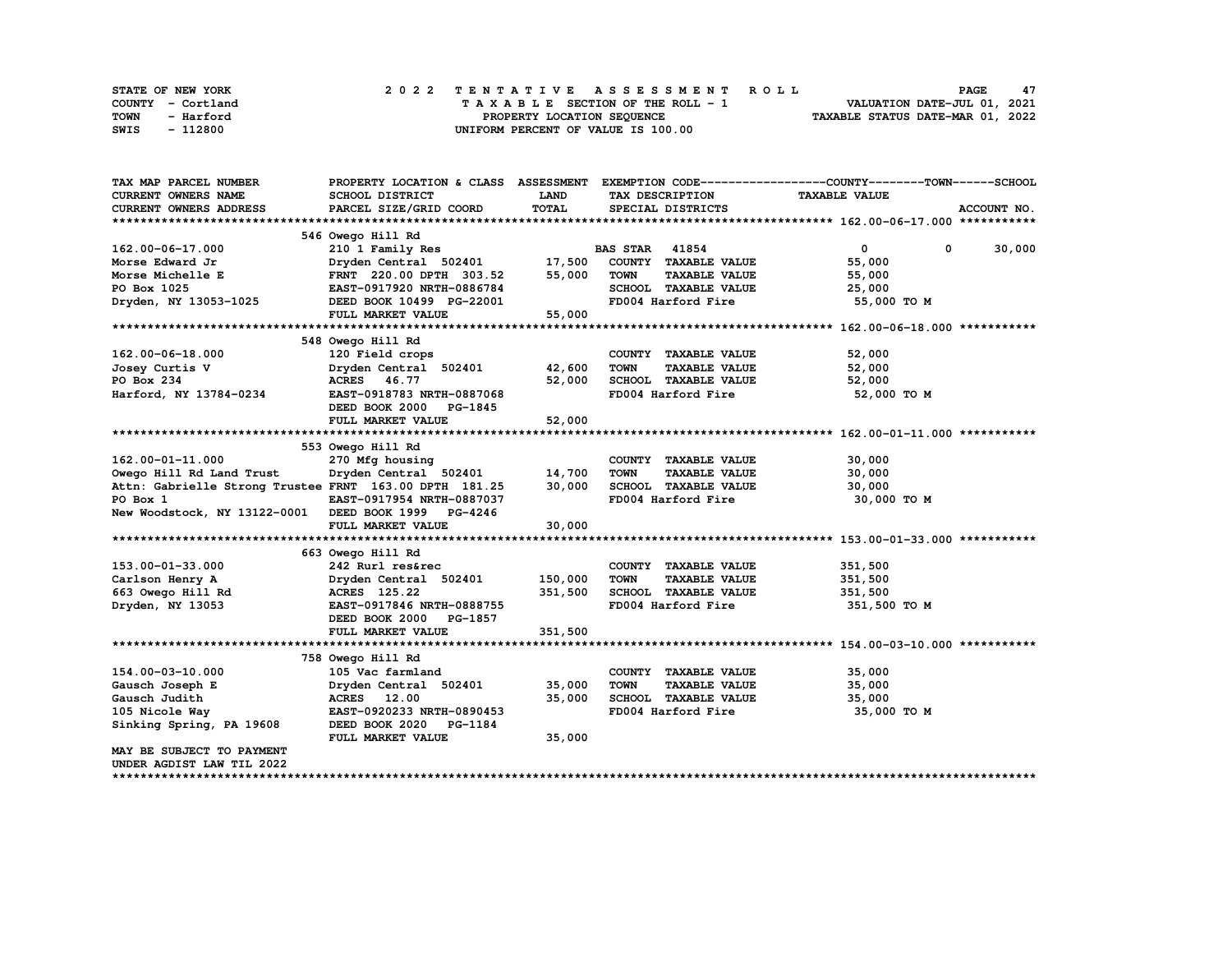| STATE OF NEW YORK | 2022 TENTATIVE ASSESSMENT ROLL     | 48<br><b>PAGE</b>                |
|-------------------|------------------------------------|----------------------------------|
| COUNTY - Cortland | TAXABLE SECTION OF THE ROLL - 1    | VALUATION DATE-JUL 01, 2021      |
| TOWN<br>- Harford | PROPERTY LOCATION SEQUENCE         | TAXABLE STATUS DATE-MAR 01, 2022 |
| - 112800<br>SWIS  | UNIFORM PERCENT OF VALUE IS 100.00 |                                  |

| TAX MAP PARCEL NUMBER        |                                  |              |                                     | PROPERTY LOCATION & CLASS ASSESSMENT EXEMPTION CODE----------------COUNTY-------TOWN-----SCHOOL |
|------------------------------|----------------------------------|--------------|-------------------------------------|-------------------------------------------------------------------------------------------------|
| <b>CURRENT OWNERS NAME</b>   | SCHOOL DISTRICT                  | LAND         | <b>TAX DESCRIPTION</b>              | <b>TAXABLE VALUE</b>                                                                            |
| CURRENT OWNERS ADDRESS       | PARCEL SIZE/GRID COORD           | <b>TOTAL</b> | SPECIAL DISTRICTS                   | ACCOUNT NO.                                                                                     |
|                              |                                  |              |                                     |                                                                                                 |
|                              | 774 Owego Hill Rd                |              |                                     |                                                                                                 |
| 154.00-03-09.000             | 105 Vac farmland                 |              | COUNTY TAXABLE VALUE                | 24,000                                                                                          |
| Johnston Kelly M             | Dryden Central 502401            | 24,000       | TOWN<br><b>TAXABLE VALUE</b>        | 24,000                                                                                          |
| Mahoney Johnson Kelly D      | <b>ACRES</b> 10.00               | 24,000       | SCHOOL TAXABLE VALUE                | 24,000                                                                                          |
| 590 Lower Landing Rd Apt 66A | EAST-0920252 NRTH-0890791        |              | FD004 Harford Fire                  | 24,000 TO M                                                                                     |
| Blackwood, NJ 08012          | DEED BOOK 2021<br><b>PG-4633</b> |              |                                     |                                                                                                 |
|                              | FULL MARKET VALUE                | 24,000       |                                     |                                                                                                 |
| MAY BE SUBJECT TO PAYMENT    |                                  |              |                                     |                                                                                                 |
| UNDER AGDIST LAW TIL 2022    |                                  |              |                                     |                                                                                                 |
|                              |                                  |              |                                     |                                                                                                 |
|                              | 896 Owego Hill Rd                |              |                                     |                                                                                                 |
| 154.00-03-02.000             | 105 Vac farmland                 |              | COUNTY TAXABLE VALUE                | 70,000                                                                                          |
| Silverstein Veronica M       | Dryden Central 502401            | 30,000       | <b>TOWN</b><br><b>TAXABLE VALUE</b> | 70,000                                                                                          |
| 796 NYS Rt 222 Apt 4         | ACRES 12.00                      | 70,000       | SCHOOL TAXABLE VALUE                | 70,000                                                                                          |
| Cortland, NY 13045           | EAST-0920075 NRTH-0893008        |              | FD004 Harford Fire                  | 70,000 TO M                                                                                     |
|                              | DEED BOOK 2020<br><b>PG-2441</b> |              |                                     |                                                                                                 |
| MAY BE SUBJECT TO PAYMENT    | FULL MARKET VALUE                | 70,000       |                                     |                                                                                                 |
| UNDER AGDIST LAW TIL 2022    |                                  |              |                                     |                                                                                                 |
|                              |                                  |              |                                     |                                                                                                 |
|                              | 974 Owego Hill Rd                |              |                                     |                                                                                                 |
| 154.00-01-01.200             | 210 1 Family Res                 |              | COUNTY TAXABLE VALUE                | 156,000                                                                                         |
| Stairs Douglas               | Dryden Central 502401            | 20,000       | <b>TOWN</b><br><b>TAXABLE VALUE</b> | 156,000                                                                                         |
| Stairs Virginia              | <b>ACRES</b><br>3.97             | 156,000      | SCHOOL TAXABLE VALUE                | 156,000                                                                                         |
| 296 North Rd                 | EAST-0919749 NRTH-0894568        |              | FD004 Harford Fire                  | 156,000 то м                                                                                    |
| PO Box 702                   | DEED BOOK 2012 PG-7881           |              |                                     |                                                                                                 |
| Dryden, NY 13053-0702        | FULL MARKET VALUE                | 156,000      |                                     |                                                                                                 |
|                              |                                  |              |                                     |                                                                                                 |
|                              | Railroad Ave                     |              |                                     |                                                                                                 |
| 172.05-01-17.120             | 311 Res vac land                 |              | COUNTY TAXABLE VALUE                | 1,500                                                                                           |
| Murray Earl J                | Marathon Centra 113401           | 1,500        | <b>TOWN</b><br><b>TAXABLE VALUE</b> | 1,500                                                                                           |
| Murray Rachel J              | <b>ACRES</b><br>1.83             | 1,500        | SCHOOL TAXABLE VALUE                | 1,500                                                                                           |
| 57 Railroad Ave              | EAST-0923096 NRTH-0878167        |              | FD004 Harford Fire                  | 1,500 TO M                                                                                      |
| Harford Mills, NY 13835-1109 | DEED BOOK 552<br>$PG-64$         |              |                                     |                                                                                                 |
|                              | FULL MARKET VALUE                | 1,500        |                                     |                                                                                                 |
|                              |                                  |              |                                     |                                                                                                 |
|                              | Railroad Ave                     |              |                                     |                                                                                                 |
| 172.05-01-17.200             | 314 Rural vac<10                 |              | COUNTY TAXABLE VALUE                | 900                                                                                             |
| Price Michael J              | Marathon Centra 113401           | 900          | <b>TOWN</b><br><b>TAXABLE VALUE</b> | 900                                                                                             |
| 51 Railroad Ave              | <b>ACRES</b><br>3.74             | 900          | SCHOOL TAXABLE VALUE                | 900                                                                                             |
| Richford, NY 13835           | EAST-0923237 NRTH-0877994        |              | FD004 Harford Fire                  | 900 TO M                                                                                        |
|                              | DEED BOOK 2016<br>PG-5431        | 900          |                                     |                                                                                                 |
|                              | FULL MARKET VALUE                |              |                                     |                                                                                                 |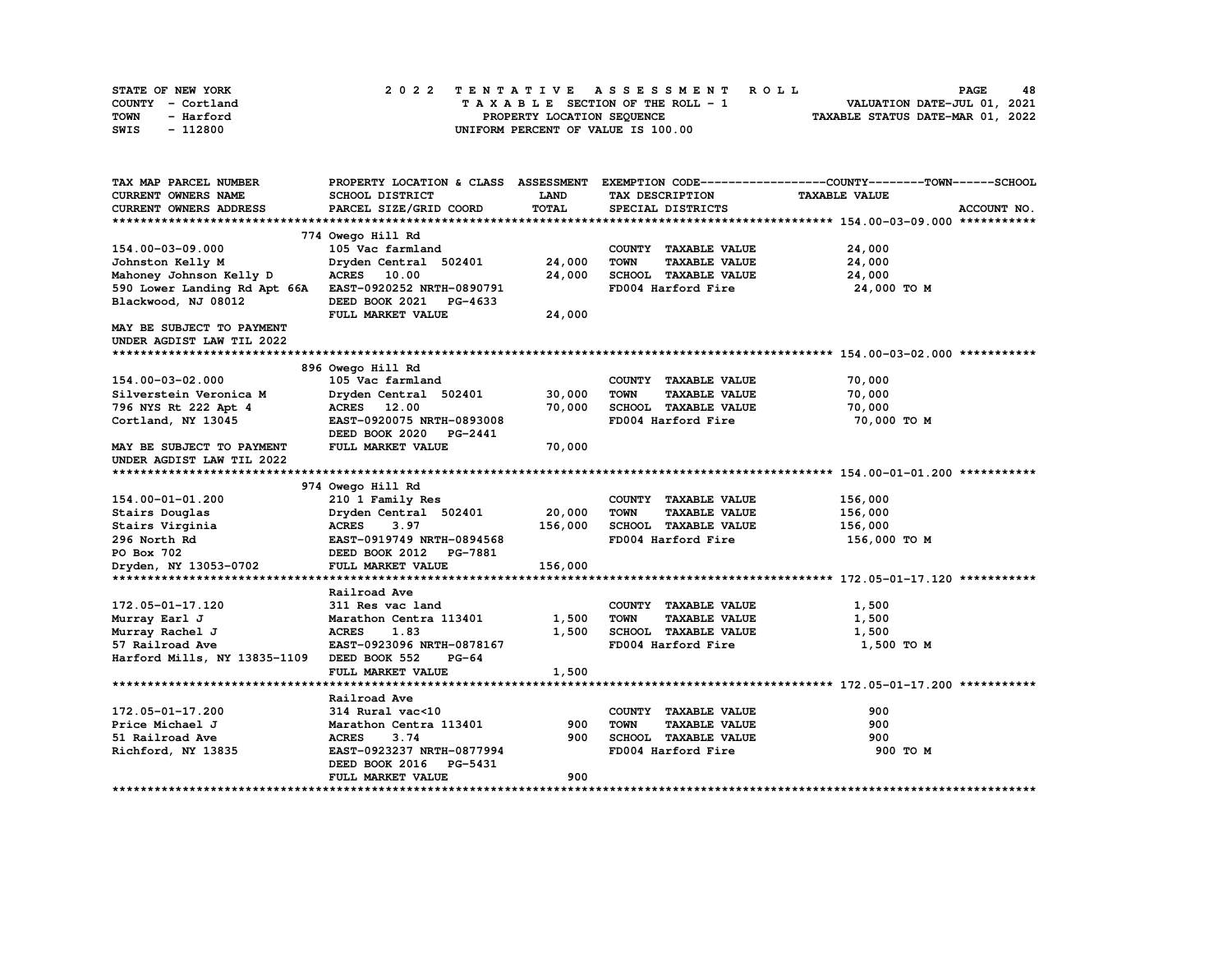| STATE OF NEW YORK | 2022 TENTATIVE ASSESSMENT ROLL          | 49<br><b>PAGE</b>                |
|-------------------|-----------------------------------------|----------------------------------|
| COUNTY - Cortland | $T A X A B L E$ SECTION OF THE ROLL - 1 | VALUATION DATE-JUL 01, 2021      |
| TOWN<br>- Harford | PROPERTY LOCATION SEQUENCE              | TAXABLE STATUS DATE-MAR 01, 2022 |
| - 112800<br>SWIS  | UNIFORM PERCENT OF VALUE IS 100.00      |                                  |

| TAX MAP PARCEL NUMBER                                 |                           |             |                                     | PROPERTY LOCATION & CLASS ASSESSMENT EXEMPTION CODE-----------------COUNTY-------TOWN------SCHOOL |
|-------------------------------------------------------|---------------------------|-------------|-------------------------------------|---------------------------------------------------------------------------------------------------|
| CURRENT OWNERS NAME                                   | SCHOOL DISTRICT           | <b>LAND</b> | TAX DESCRIPTION                     | <b>TAXABLE VALUE</b>                                                                              |
| CURRENT OWNERS ADDRESS                                | PARCEL SIZE/GRID COORD    | TOTAL       | SPECIAL DISTRICTS                   | ACCOUNT NO.                                                                                       |
|                                                       |                           |             |                                     |                                                                                                   |
|                                                       | 51 Railroad Ave           |             |                                     |                                                                                                   |
| 172.05-01-33.000                                      | 270 Mfg housing           |             | COUNTY TAXABLE VALUE                | 30,000                                                                                            |
| Price Michael J                                       | Marathon Centra 113401    | 12,100      | <b>TAXABLE VALUE</b><br><b>TOWN</b> | 30,000                                                                                            |
| 51 Railroad Ave                                       | FRNT 117.00 DPTH 175.00   | 30,000      | SCHOOL TAXABLE VALUE                | 30,000                                                                                            |
| Richford, NY 13835                                    | EAST-0923412 NRTH-0878167 |             | FD004 Harford Fire                  | 30,000 TO M                                                                                       |
|                                                       | DEED BOOK 2016 PG-5431    |             |                                     |                                                                                                   |
|                                                       |                           |             |                                     |                                                                                                   |
|                                                       | FULL MARKET VALUE         | 30,000      |                                     |                                                                                                   |
|                                                       |                           |             |                                     |                                                                                                   |
|                                                       | 57 Railroad Ave           |             |                                     |                                                                                                   |
| 172.05-01-32.000                                      | 270 Mfg housing           |             | COUNTY TAXABLE VALUE                | 23,000                                                                                            |
| Murray Rachel                                         | Marathon Centra 113401    | 14,000      | <b>TOWN</b><br><b>TAXABLE VALUE</b> | 23,000                                                                                            |
| Murray Earl J                                         | FRNT 147.00 DPTH 175.00   | 23,000      | SCHOOL TAXABLE VALUE                | 23,000                                                                                            |
| 57 Railroad Ave                                       | EAST-0923355 NRTH-0878282 |             | FD004 Harford Fire                  | 23,000 TO M                                                                                       |
| Harford Mills, NY 13835-1109                          | DEED BOOK 449<br>PG-222   |             |                                     |                                                                                                   |
|                                                       | FULL MARKET VALUE         | 23,000      |                                     |                                                                                                   |
|                                                       |                           |             |                                     |                                                                                                   |
|                                                       | 63 Railroad Ave           |             |                                     |                                                                                                   |
| 172.05-01-34.000                                      | 314 Rural vac<10          |             | COUNTY TAXABLE VALUE                | 14,500                                                                                            |
| Thornton Albert E & Bonnie L Marathon Centra 113401   |                           | 14,500      | <b>TOWN</b><br><b>TAXABLE VALUE</b> | 14,500                                                                                            |
| Thompson Lorie A                                      | FRNT 188.00 DPTH 174.00   | 14,500      | SCHOOL TAXABLE VALUE                | 14,500                                                                                            |
| 69 Railroad Ave                                       | EAST-0923279 NRTH-0878431 |             | FD004 Harford Fire                  | 14,500 TO M                                                                                       |
| Harford Mills, NY 13835-1617 DEED BOOK 2012 PG-5809   |                           |             |                                     |                                                                                                   |
|                                                       | FULL MARKET VALUE         | 14,500      |                                     |                                                                                                   |
|                                                       |                           |             |                                     |                                                                                                   |
|                                                       | 69 Railroad Ave           |             |                                     |                                                                                                   |
| 172.05-01-15.000                                      | 210 1 Family Res          |             | 41834<br><b>ENH STAR</b>            | 72,000<br>$\mathbf 0$<br>$\mathbf{0}$                                                             |
| Thornton Albert E & Bonnie L                          | Marathon Centra 113401    | 12,000      | COUNTY TAXABLE VALUE                | 72,000                                                                                            |
| Thompson Lorie A                                      | FRNT 214.75 DPTH 174.00   | 72,000      | <b>TAXABLE VALUE</b><br><b>TOWN</b> | 72,000                                                                                            |
| 69 Railroad Ave                                       | EAST-0923191 NRTH-0878616 |             | <b>SCHOOL TAXABLE VALUE</b>         | 0                                                                                                 |
| Harford Mills, NY 13835-1617                          | DEED BOOK 2012 PG-5809    |             | FD004 Harford Fire                  | 72,000 TO M                                                                                       |
|                                                       | FULL MARKET VALUE         | 72,000      |                                     |                                                                                                   |
|                                                       |                           |             |                                     |                                                                                                   |
|                                                       | Route 200                 |             |                                     |                                                                                                   |
| 163.00-01-37.000                                      | 910 Priv forest           |             | COUNTY TAXABLE VALUE                | 53,400                                                                                            |
| Canfield Dennis R                                     | Marathon Centra 113401    | 53,400      | <b>TOWN</b><br><b>TAXABLE VALUE</b> |                                                                                                   |
|                                                       |                           |             |                                     | 53,400                                                                                            |
| 4 VanPelt Ln                                          | <b>ACRES</b><br>39.30     | 53,400      | SCHOOL TAXABLE VALUE                | 53,400                                                                                            |
| Moravia, NY 13118                                     | EAST-0925965 NRTH-0882353 |             | FD004 Harford Fire                  | 53,400 TO M                                                                                       |
|                                                       | DEED BOOK 2017 PG-1999    |             |                                     |                                                                                                   |
|                                                       | FULL MARKET VALUE         | 53,400      |                                     |                                                                                                   |
|                                                       |                           |             |                                     |                                                                                                   |
|                                                       | Route 200                 |             |                                     |                                                                                                   |
| 163.00-01-38.112                                      | 105 Vac farmland          |             | COUNTY TAXABLE VALUE                | 73,800                                                                                            |
| Enterprise TE Prod Pipeline Co Marathon Centra 113401 |                           | 73,800      | <b>TAXABLE VALUE</b><br><b>TOWN</b> | 73,800                                                                                            |
| Attn: Ad Valorem Tax Dept.                            | <b>ACRES</b><br>56.75     | 73,800      | SCHOOL TAXABLE VALUE                | 73,800                                                                                            |
| PO Box 4018                                           | EAST-0924920 NRTH-0881188 |             | FD004 Harford Fire                  | 73,800 TO M                                                                                       |
| Houston, TX 77210-4018                                | DEED BOOK 10509 PG-76005  |             |                                     |                                                                                                   |
|                                                       | FULL MARKET VALUE         | 73,800      |                                     |                                                                                                   |
|                                                       |                           |             |                                     |                                                                                                   |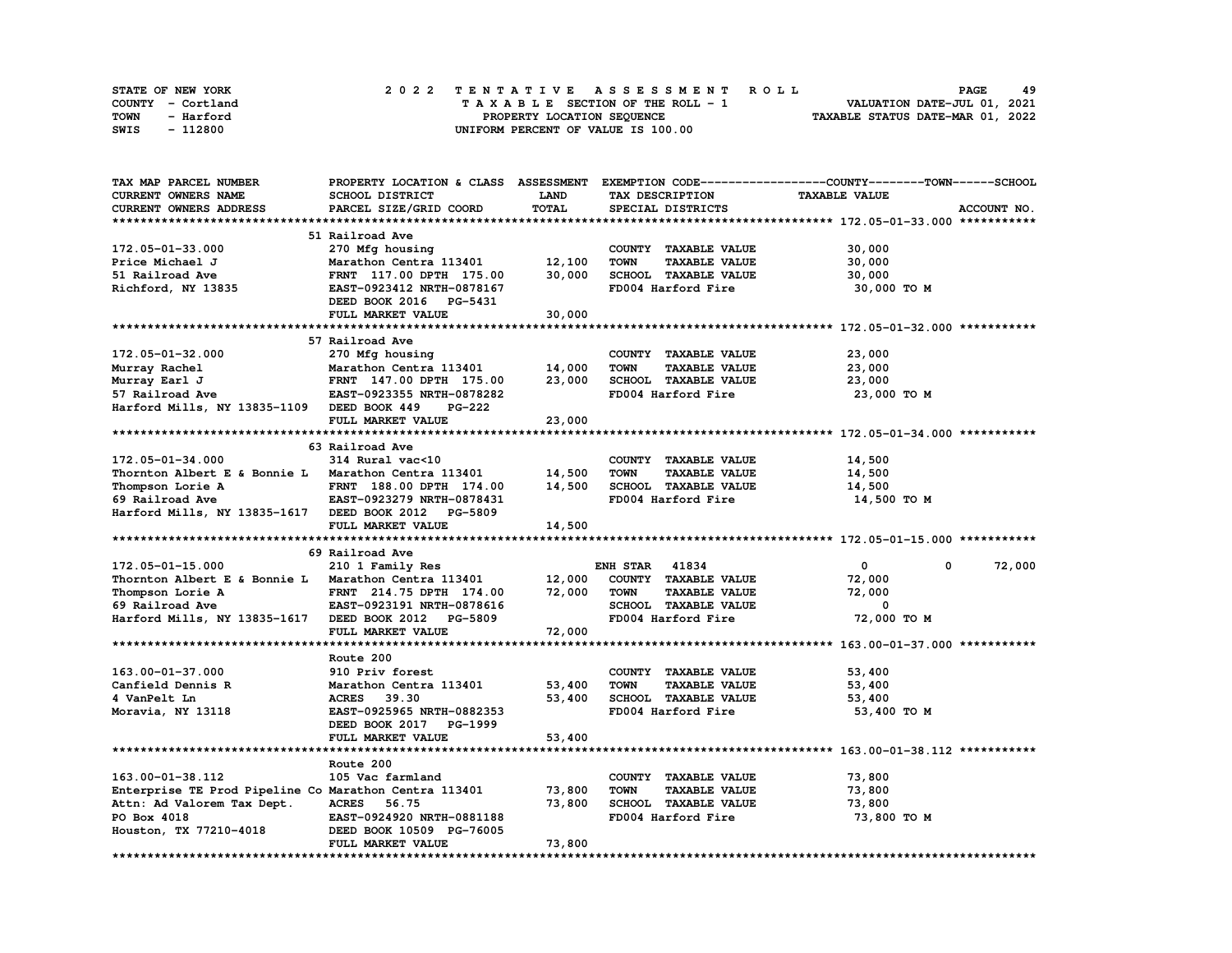| STATE OF NEW YORK | 2022 TENTATIVE ASSESSMENT ROLL     | 50<br><b>PAGE</b>                |
|-------------------|------------------------------------|----------------------------------|
| COUNTY - Cortland | TAXABLE SECTION OF THE ROLL - 1    | VALUATION DATE-JUL 01, 2021      |
| TOWN<br>- Harford | PROPERTY LOCATION SEQUENCE         | TAXABLE STATUS DATE-MAR 01, 2022 |
| - 112800<br>SWIS  | UNIFORM PERCENT OF VALUE IS 100.00 |                                  |

| TAX MAP PARCEL NUMBER                               |                           |             |                                     | PROPERTY LOCATION & CLASS ASSESSMENT EXEMPTION CODE-----------------COUNTY-------TOWN-----SCHOOL |
|-----------------------------------------------------|---------------------------|-------------|-------------------------------------|--------------------------------------------------------------------------------------------------|
| CURRENT OWNERS NAME                                 | SCHOOL DISTRICT           | <b>LAND</b> | TAX DESCRIPTION                     | <b>TAXABLE VALUE</b>                                                                             |
| CURRENT OWNERS ADDRESS                              | PARCEL SIZE/GRID COORD    | TOTAL       | SPECIAL DISTRICTS                   | ACCOUNT NO.                                                                                      |
|                                                     |                           |             |                                     |                                                                                                  |
|                                                     | Route 200                 |             |                                     |                                                                                                  |
| 163.00-01-38.120                                    | 105 Vac farmland          |             | COUNTY TAXABLE VALUE                | 2,600                                                                                            |
| Canfield Charles K                                  | Marathon Centra 113401    | 2,600       | <b>TAXABLE VALUE</b><br><b>TOWN</b> | 2,600                                                                                            |
| Canfield Doris                                      | <b>ACRES</b><br>2.02      | 2,600       | SCHOOL TAXABLE VALUE                | 2,600                                                                                            |
|                                                     | EAST-0924871 NRTH-0880208 |             | FD004 Harford Fire                  |                                                                                                  |
| 164 Route 200                                       |                           |             |                                     | 2,600 TO M                                                                                       |
| Harford Mills, NY 13835-1105 DEED BOOK 530          | PG-176                    |             |                                     |                                                                                                  |
|                                                     | FULL MARKET VALUE         | 2,600       |                                     |                                                                                                  |
|                                                     |                           |             |                                     |                                                                                                  |
|                                                     | Route 200                 |             |                                     |                                                                                                  |
| 163.00-01-44.100                                    | 105 Vac farmland          |             | COUNTY TAXABLE VALUE                | 109,169                                                                                          |
| Kimmich Elizabeth A                                 | Marathon Centra 113401    | 109,169     | <b>TOWN</b><br><b>TAXABLE VALUE</b> | 109,169                                                                                          |
| 1691 Nassau Cir                                     | ACRES 104.40              | 109,169     | SCHOOL TAXABLE VALUE                | 109,169                                                                                          |
| Tavares, FL 32778                                   | EAST-0923559 NRTH-0880323 |             | FD004 Harford Fire                  | 109,169 то м                                                                                     |
|                                                     | DEED BOOK 0332 PG-00437   |             |                                     |                                                                                                  |
|                                                     | FULL MARKET VALUE         | 109,169     |                                     |                                                                                                  |
|                                                     |                           |             |                                     |                                                                                                  |
|                                                     | Route 200                 |             |                                     |                                                                                                  |
| 163.00-01-44.200                                    | 312 Vac w/imprv           |             | COUNTY TAXABLE VALUE                | 3,100                                                                                            |
| Monroe Edward F                                     | Marathon Centra 113401    | 2,000       | <b>TOWN</b><br><b>TAXABLE VALUE</b> | 3,100                                                                                            |
| 87 Route 200                                        | <b>ACRES</b><br>1.00      | 3,100       | SCHOOL TAXABLE VALUE                | 3,100                                                                                            |
|                                                     |                           |             |                                     |                                                                                                  |
| Harford Mills, NY 13835                             | EAST-0923384 NRTH-0879038 |             | FD004 Harford Fire                  | 3,100 TO M                                                                                       |
|                                                     | DEED BOOK 2002 PG-4650    |             |                                     |                                                                                                  |
|                                                     | FULL MARKET VALUE         | 3,100       |                                     |                                                                                                  |
|                                                     |                           |             |                                     |                                                                                                  |
|                                                     | Route 200                 |             |                                     |                                                                                                  |
| 172.05-01-06.000                                    | 314 Rural vac<10          |             | COUNTY TAXABLE VALUE                | 3,000                                                                                            |
| Canfield Donna Gail                                 | Marathon Centra 113401    | 3,000       | <b>TOWN</b><br><b>TAXABLE VALUE</b> | 3,000                                                                                            |
| 66 Route 38                                         | <b>ACRES</b><br>3.70      | 3,000       | SCHOOL TAXABLE VALUE                | 3,000                                                                                            |
| Harford Mills, NY 13835                             | EAST-0922144 NRTH-0878923 |             | FD004 Harford Fire                  | 3,000 TO M                                                                                       |
|                                                     | DEED BOOK 2016 PG-1668    |             |                                     |                                                                                                  |
|                                                     | FULL MARKET VALUE         | 3,000       |                                     |                                                                                                  |
|                                                     |                           |             |                                     |                                                                                                  |
|                                                     | Route 200                 |             |                                     |                                                                                                  |
| $172.05 - 01 - 07.000$                              | 312 Vac w/imprv           |             | COUNTY TAXABLE VALUE                | 6,700                                                                                            |
| Holcomb Dakota                                      | Marathon Centra 113401    | 6,200       | <b>TOWN</b><br><b>TAXABLE VALUE</b> | 6,700                                                                                            |
| 62 Route 200                                        | FRNT 123.00 DPTH 216.46   | 6,700       | SCHOOL TAXABLE VALUE                | 6,700                                                                                            |
| Harford Mills, NY 13835                             | EAST-0922576 NRTH-0878621 |             | FD004 Harford Fire                  | 6,700 TO M                                                                                       |
|                                                     | DEED BOOK 2020 PG-2776    |             |                                     |                                                                                                  |
|                                                     | FULL MARKET VALUE         |             |                                     |                                                                                                  |
|                                                     |                           | 6,700       |                                     |                                                                                                  |
|                                                     |                           |             |                                     |                                                                                                  |
|                                                     | Route 200                 |             |                                     |                                                                                                  |
| 172.05-01-17.111                                    | 311 Res vac land          |             | COUNTY TAXABLE VALUE                | 1,000                                                                                            |
| Thornton Albert E & Bonnie L Marathon Centra 113401 |                           | 1,000       | <b>TOWN</b><br><b>TAXABLE VALUE</b> | 1,000                                                                                            |
| Thompson Lorie A                                    | FRNT 84.54 DPTH 281.86    | 1,000       | SCHOOL TAXABLE VALUE                | 1,000                                                                                            |
| 69 Railroad Ave                                     | EAST-0923134 NRTH-0878418 |             | FD004 Harford Fire                  | 1,000 TO M                                                                                       |
| Harford Mills, NY 13835-1617                        | DEED BOOK 2012 PG-5809    |             |                                     |                                                                                                  |
|                                                     | FULL MARKET VALUE         | 1,000       |                                     |                                                                                                  |
|                                                     |                           |             |                                     |                                                                                                  |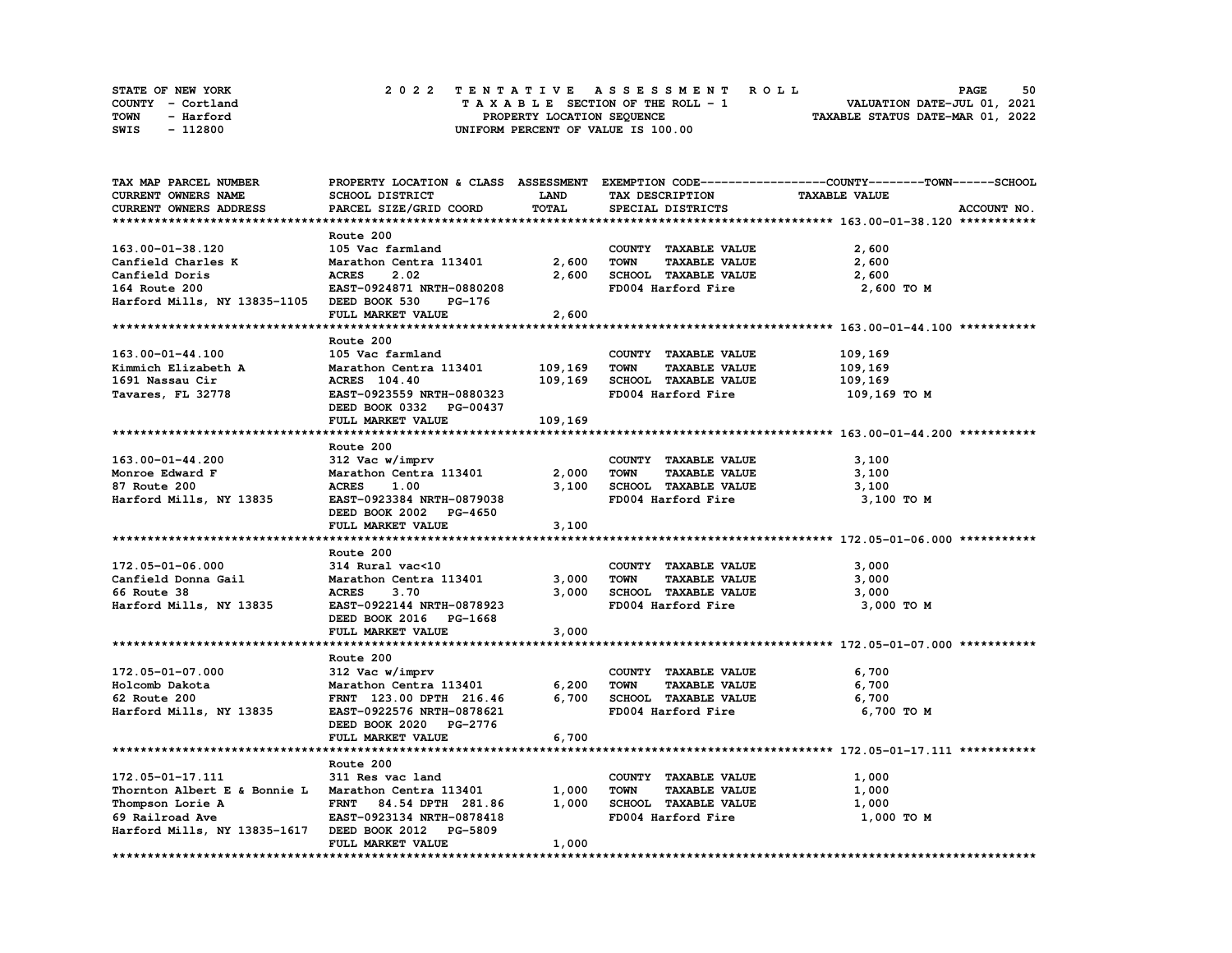| <b>STATE OF NEW YORK</b> | 2022 TENTATIVE ASSESSMENT ROLL          | 51<br><b>PAGE</b>                |
|--------------------------|-----------------------------------------|----------------------------------|
| COUNTY - Cortland        | $T A X A B L E$ SECTION OF THE ROLL - 1 | VALUATION DATE-JUL 01, 2021      |
| TOWN<br>- Harford        | PROPERTY LOCATION SEQUENCE              | TAXABLE STATUS DATE-MAR 01, 2022 |
| - 112800<br>SWIS         | UNIFORM PERCENT OF VALUE IS 100.00      |                                  |

| TAX MAP PARCEL NUMBER        | PROPERTY LOCATION & CLASS ASSESSMENT |         |                                     | EXEMPTION CODE-----------------COUNTY-------TOWN------SCHOOL |
|------------------------------|--------------------------------------|---------|-------------------------------------|--------------------------------------------------------------|
| CURRENT OWNERS NAME          | <b>SCHOOL DISTRICT</b>               | LAND    | TAX DESCRIPTION                     | <b>TAXABLE VALUE</b>                                         |
| CURRENT OWNERS ADDRESS       | PARCEL SIZE/GRID COORD               | TOTAL   | SPECIAL DISTRICTS                   | ACCOUNT NO.                                                  |
|                              |                                      |         |                                     |                                                              |
|                              | Route 200                            |         |                                     |                                                              |
| 172.06-01-12.110             | 314 Rural vac<10                     |         | COUNTY TAXABLE VALUE                | 800                                                          |
| Tweedie Chris E              | Marathon Centra 113401               | 800     | <b>TAXABLE VALUE</b><br><b>TOWN</b> | 800                                                          |
| Tweedie Mindy L              | FRNT 16.50 DPTH 590.45               | 800     | SCHOOL TAXABLE VALUE                | 800                                                          |
| 90 State Route 200           | EAST-0923768 NRTH-0878524            |         | FD004 Harford Fire                  | 800 TO M                                                     |
|                              |                                      |         |                                     |                                                              |
| Harford Mills, NY 13785      | DEED BOOK 2014 PG-4539               |         |                                     |                                                              |
|                              | FULL MARKET VALUE                    | 800     |                                     |                                                              |
|                              |                                      |         |                                     |                                                              |
|                              | 54 Route 200                         |         |                                     |                                                              |
| 172.05-01-24.000             | 210 1 Family Res                     |         | COUNTY TAXABLE VALUE                | 104,000                                                      |
| Moll Luke                    | Marathon Centra 113401               | 5,300   | <b>TOWN</b><br><b>TAXABLE VALUE</b> | 104,000                                                      |
| 54 Route 200                 | 46.25 DPTH 136.37<br><b>FRNT</b>     | 104,000 | SCHOOL TAXABLE VALUE                | 104,000                                                      |
| Harford, NY 13784            | EAST-0922261 NRTH-0878302            |         | FD004 Harford Fire                  | 104,000 TO M                                                 |
|                              | DEED BOOK 2019 PG-3661               |         |                                     |                                                              |
|                              | FULL MARKET VALUE                    | 104,000 |                                     |                                                              |
|                              |                                      |         |                                     |                                                              |
|                              | 55 Route 200                         |         |                                     |                                                              |
| 172.05-01-02.000             | 210 1 Family Res                     |         | COUNTY TAXABLE VALUE                | 20,000                                                       |
| Hatfield Roger W             | Marathon Centra 113401               | 5,300   | <b>TOWN</b><br><b>TAXABLE VALUE</b> | 20,000                                                       |
| 39943 Otis Allen Rd          | <b>FRNT</b><br>38.89 DPTH 281.21     | 20,000  | SCHOOL TAXABLE VALUE                | 20,000                                                       |
| Zephyr Hills, FL 33540       | EAST-0922176 NRTH-0878499            |         | FD004 Harford Fire                  | 20,000 TO M                                                  |
|                              | DEED BOOK 1995 PG-4753               |         |                                     |                                                              |
|                              | FULL MARKET VALUE                    | 20,000  |                                     |                                                              |
|                              |                                      |         |                                     |                                                              |
|                              | 57 Route 200                         |         |                                     |                                                              |
| 172.05-01-03.000             |                                      |         |                                     |                                                              |
|                              |                                      |         |                                     | 0                                                            |
|                              | 210 1 Family Res                     |         | <b>BAS STAR 41854</b>               | 30,000<br>0                                                  |
| Stone Margo                  | Marathon Centra 113401               | 10,900  | COUNTY TAXABLE VALUE                | 113,000                                                      |
| 57 Route 200                 | <b>FRNT</b><br>89.94 DPTH 281.47     | 113,000 | <b>TOWN</b><br><b>TAXABLE VALUE</b> | 113,000                                                      |
| Harford Mills, NY 13835-1101 | <b>BANK LERETA</b>                   |         | SCHOOL TAXABLE VALUE                | 83,000                                                       |
|                              | EAST-0922217 NRTH-0878551            |         | FD004 Harford Fire                  | 113,000 TO M                                                 |
|                              | DEED BOOK 2013 PG-7555               |         |                                     |                                                              |
|                              | FULL MARKET VALUE                    | 113,000 |                                     |                                                              |
|                              |                                      |         |                                     |                                                              |
|                              | 58 Route 200                         |         |                                     |                                                              |
| 172.05-01-23.000             | 210 1 Family Res                     |         | COUNTY TAXABLE VALUE                | 64,000                                                       |
| Turshman Alfred              | Marathon Centra 113401               | 7,200   | <b>TOWN</b><br><b>TAXABLE VALUE</b> | 64,000                                                       |
| 602 Forest Hill Rd           | <b>FRNT</b><br>66.00 DPTH 139.26     | 64,000  | SCHOOL TAXABLE VALUE                | 64,000                                                       |
| Apalachian, NY 13732         | EAST-0922316 NRTH-0878319            |         | FD004 Harford Fire                  | 64,000 TO M                                                  |
|                              | DEED BOOK 2019 PG-3889               |         |                                     |                                                              |
|                              | FULL MARKET VALUE                    | 64,000  |                                     |                                                              |
|                              |                                      |         |                                     |                                                              |
|                              | 59 Route 200                         |         |                                     |                                                              |
| 172.05-01-04.100             | 314 Rural vac<10                     |         | COUNTY TAXABLE VALUE                | 1,200                                                        |
| Montesano Jeffrey S          | Marathon Centra 113401               | 1,200   | <b>TOWN</b><br><b>TAXABLE VALUE</b> | 1,200                                                        |
| 586 Carpenter Hill Rd        | FRNT 107.00 DPTH<br>65.25            | 1,200   | SCHOOL TAXABLE VALUE                | 1,200                                                        |
| Dryden, NY 13053             | EAST-0922402 NRTH-0878507            |         | FD004 Harford Fire                  | 1,200 TO M                                                   |
|                              | <b>PG-2579</b><br>DEED BOOK 2019     |         |                                     |                                                              |
|                              | FULL MARKET VALUE                    | 1,200   |                                     |                                                              |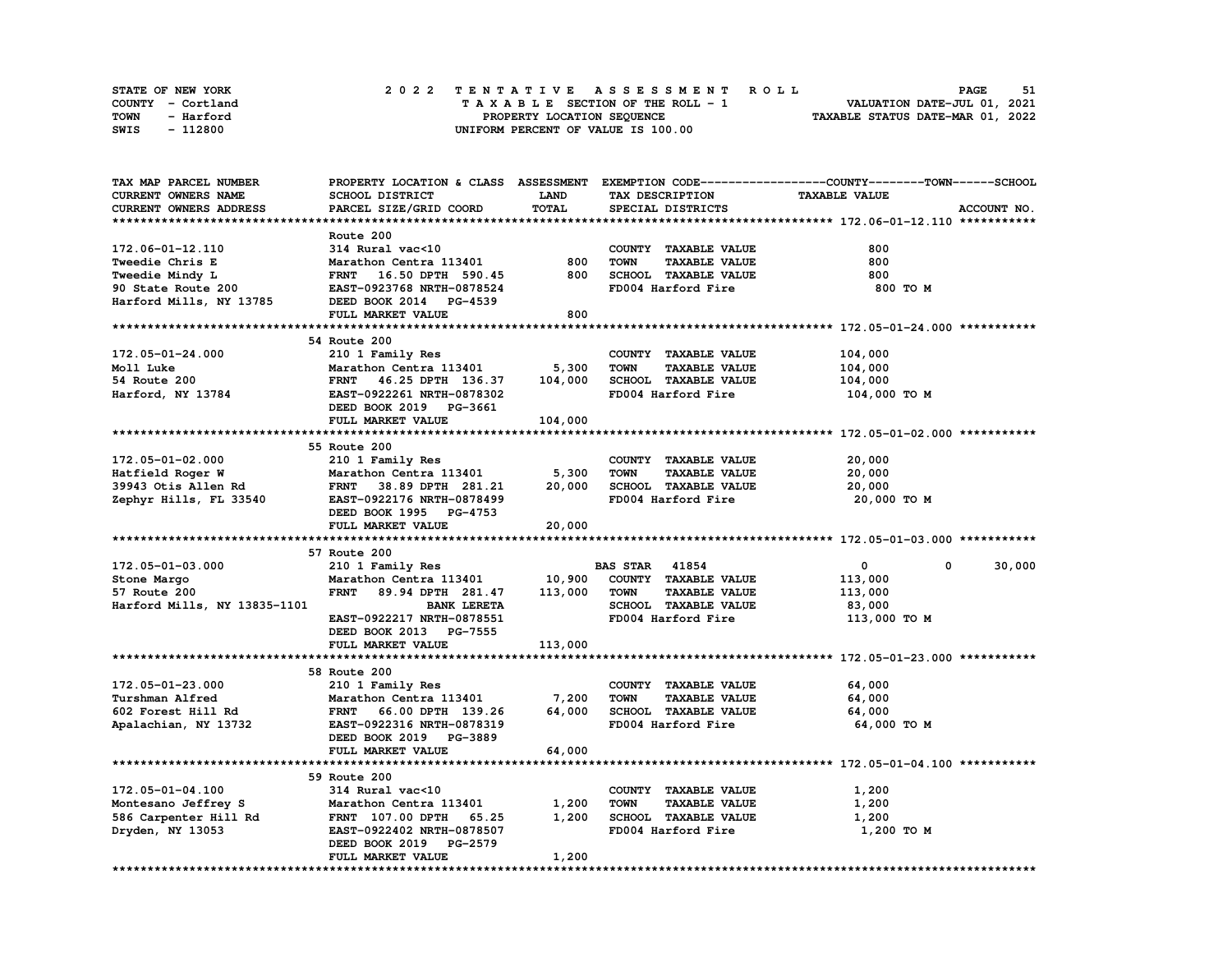| STATE OF NEW YORK |                   |  | 2022 TENTATIVE ASSESSMENT ROLL |  |  |  |                                    |  |  |  |  |  |  |                                  | <b>PAGE</b> | 52 |
|-------------------|-------------------|--|--------------------------------|--|--|--|------------------------------------|--|--|--|--|--|--|----------------------------------|-------------|----|
|                   | COUNTY - Cortland |  |                                |  |  |  | TAXABLE SECTION OF THE ROLL - 1    |  |  |  |  |  |  | VALUATION DATE-JUL 01, 2021      |             |    |
| TOWN              | - Harford         |  |                                |  |  |  | PROPERTY LOCATION SEQUENCE         |  |  |  |  |  |  | TAXABLE STATUS DATE-MAR 01, 2022 |             |    |
| SWIS              | - 112800          |  |                                |  |  |  | UNIFORM PERCENT OF VALUE IS 100.00 |  |  |  |  |  |  |                                  |             |    |

| TAX MAP PARCEL NUMBER                                                                                                                                                                                                  |                                                                                                                |             |                                     | PROPERTY LOCATION & CLASS ASSESSMENT EXEMPTION CODE-----------------COUNTY-------TOWN------SCHOOL |
|------------------------------------------------------------------------------------------------------------------------------------------------------------------------------------------------------------------------|----------------------------------------------------------------------------------------------------------------|-------------|-------------------------------------|---------------------------------------------------------------------------------------------------|
| CURRENT OWNERS NAME                                                                                                                                                                                                    | SCHOOL DISTRICT                                                                                                | <b>LAND</b> | TAX DESCRIPTION                     | <b>TAXABLE VALUE</b>                                                                              |
| CURRENT OWNERS ADDRESS                                                                                                                                                                                                 | PARCEL SIZE/GRID COORD                                                                                         | TOTAL       | SPECIAL DISTRICTS                   | ACCOUNT NO.                                                                                       |
|                                                                                                                                                                                                                        |                                                                                                                |             |                                     |                                                                                                   |
|                                                                                                                                                                                                                        | 59 Route 200                                                                                                   |             |                                     |                                                                                                   |
| 172.05-01-04.200                                                                                                                                                                                                       | 210 1 Family Res                                                                                               |             | COUNTY TAXABLE VALUE                | 75,000                                                                                            |
| Rutherford Diane                                                                                                                                                                                                       |                                                                                                                | 7,800       | <b>TAXABLE VALUE</b><br><b>TOWN</b> | 75,000                                                                                            |
| 5 Fiddlers Green                                                                                                                                                                                                       |                                                                                                                | 75,000      | SCHOOL TAXABLE VALUE                | 75,000                                                                                            |
| Lansing, NY 14822                                                                                                                                                                                                      | Marathon Centra 113401<br>FRNT - 70.00 DPTH - 197.67<br>EAST-0922317 NRTH-0878538<br>EAST-0922317 NRTH-0878538 |             | FD004 Harford Fire                  | 75,000 TO M                                                                                       |
|                                                                                                                                                                                                                        |                                                                                                                |             |                                     |                                                                                                   |
|                                                                                                                                                                                                                        | DEED BOOK 2019 PG-2451                                                                                         |             |                                     |                                                                                                   |
|                                                                                                                                                                                                                        | FULL MARKET VALUE                                                                                              | 75,000      |                                     |                                                                                                   |
|                                                                                                                                                                                                                        |                                                                                                                |             |                                     |                                                                                                   |
|                                                                                                                                                                                                                        | 60 Route 200                                                                                                   |             |                                     |                                                                                                   |
| 172.05-01-22.000                                                                                                                                                                                                       | 210 1 Family Res                                                                                               |             | COUNTY TAXABLE VALUE                | 75,000                                                                                            |
| Glezen Beatrice Ann                                                                                                                                                                                                    | Marathon Centra 113401<br>Marathon Centra 113401<br>FRNT 82.00 DPTH 133.65<br>EAST-0922383 NRTH-0878349        | 8,500       | <b>TOWN</b><br><b>TAXABLE VALUE</b> | 75,000                                                                                            |
| 1968 NYS RT 79                                                                                                                                                                                                         | FRNT 82.00 DPTH 133.65                                                                                         | 75,000      | SCHOOL TAXABLE VALUE                | 75,000                                                                                            |
| Richford, NY 13835                                                                                                                                                                                                     |                                                                                                                |             | FD004 Harford Fire                  | 75,000 TO M                                                                                       |
|                                                                                                                                                                                                                        | DEED BOOK 2016 PG-2104                                                                                         |             |                                     |                                                                                                   |
|                                                                                                                                                                                                                        | FULL MARKET VALUE                                                                                              | 75,000      |                                     |                                                                                                   |
|                                                                                                                                                                                                                        |                                                                                                                |             |                                     |                                                                                                   |
|                                                                                                                                                                                                                        | 62 Route 200                                                                                                   |             |                                     |                                                                                                   |
| 172.05-01-21.000                                                                                                                                                                                                       | 210 1 Family Res                                                                                               |             | <b>BAS STAR</b> 41854               | $\mathbf{0}$<br>$\mathbf{0}$<br>30,000                                                            |
| Holcomb Jack W Jr                                                                                                                                                                                                      | Marathon Centra 113401 11,300                                                                                  |             | COUNTY TAXABLE VALUE                | 69,700                                                                                            |
| 62 Route 200                                                                                                                                                                                                           | FRNT 124.08 DPTH 133.65 69,700 TOWN                                                                            |             | <b>TAXABLE VALUE</b>                | 69,700                                                                                            |
| Harford Mills, NY 13835-1100 EAST-0922483 NRTH-0878386                                                                                                                                                                 |                                                                                                                |             | SCHOOL TAXABLE VALUE                | 39,700                                                                                            |
|                                                                                                                                                                                                                        | DEED BOOK 10457 PG-18001                                                                                       |             | FD004 Harford Fire                  | 69,700 то м                                                                                       |
|                                                                                                                                                                                                                        | FULL MARKET VALUE                                                                                              | 69,700      |                                     |                                                                                                   |
|                                                                                                                                                                                                                        |                                                                                                                |             |                                     |                                                                                                   |
|                                                                                                                                                                                                                        | 64 Route 200                                                                                                   |             |                                     |                                                                                                   |
| 172.05-01-20.000                                                                                                                                                                                                       |                                                                                                                |             | COUNTY TAXABLE VALUE                | 98,000                                                                                            |
| Holcomb Dakota                                                                                                                                                                                                         | 210 1 Family Res                                                                                               |             | <b>TOWN</b><br><b>TAXABLE VALUE</b> |                                                                                                   |
|                                                                                                                                                                                                                        | Marathon Centra 113401                                                                                         | 7,000       |                                     | 98,000                                                                                            |
| 62 Route 200                                                                                                                                                                                                           | FRNT 68.80 DPTH 135.25                                                                                         | 98,000      | SCHOOL TAXABLE VALUE                | 98,000                                                                                            |
| Harford Mills, NY 13835                                                                                                                                                                                                | EAST-0922570 NRTH-0878420                                                                                      |             | FD004 Harford Fire                  | 98,000 TO M                                                                                       |
|                                                                                                                                                                                                                        | DEED BOOK 2020 PG-2776                                                                                         |             |                                     |                                                                                                   |
|                                                                                                                                                                                                                        | FULL MARKET VALUE                                                                                              | 98,000      |                                     |                                                                                                   |
|                                                                                                                                                                                                                        |                                                                                                                |             |                                     |                                                                                                   |
|                                                                                                                                                                                                                        | 66 Route 200                                                                                                   |             |                                     |                                                                                                   |
| 172.05-01-19.000                                                                                                                                                                                                       | 314 Rural vac<10                                                                                               |             | COUNTY TAXABLE VALUE                | 9,000                                                                                             |
| Holcomb Dakota                                                                                                                                                                                                         | Marathon Centra 113401                                                                                         | 9,000       | <b>TOWN</b><br><b>TAXABLE VALUE</b> | 9,000                                                                                             |
| 62 Route 200                                                                                                                                                                                                           | FRNT 180.00 DPTH 140.00                                                                                        | 9,000       | SCHOOL TAXABLE VALUE                | 9,000                                                                                             |
| Harford Mills, NY 13835                                                                                                                                                                                                | EAST-0922668 NRTH-0878457                                                                                      |             | FD004 Harford Fire                  | 9,000 TO M                                                                                        |
|                                                                                                                                                                                                                        | DEED BOOK 2015 PG-5263                                                                                         |             |                                     |                                                                                                   |
|                                                                                                                                                                                                                        | FULL MARKET VALUE                                                                                              | 9,000       |                                     |                                                                                                   |
|                                                                                                                                                                                                                        |                                                                                                                |             |                                     |                                                                                                   |
|                                                                                                                                                                                                                        | 71 Route 200                                                                                                   |             |                                     |                                                                                                   |
| 172.05-01-08.000                                                                                                                                                                                                       | 314 Rural vac<10                                                                                               |             | COUNTY TAXABLE VALUE                | 7,000                                                                                             |
| Classen Richard H II Marathon Centra 113401<br>Rackett William FRNT 99.00 DPTH 140.19<br>112 Franklin St EAST-0922818 NRTH-0878719<br>TRNT 99.00 DPTH 140.19<br>EAST-0922818 NRTH-0878719<br>EAST-0922818 NRTH-0878719 | Marathon Centra 113401                                                                                         | 7,000       | <b>TOWN</b><br><b>TAXABLE VALUE</b> | 7,000                                                                                             |
|                                                                                                                                                                                                                        |                                                                                                                | 7,000       | SCHOOL TAXABLE VALUE                | 7,000                                                                                             |
|                                                                                                                                                                                                                        |                                                                                                                |             | FD004 Harford Fire                  | 7,000 TO M                                                                                        |
| Owego, NY 13827                                                                                                                                                                                                        | DEED BOOK 2020 PG-3597                                                                                         |             |                                     |                                                                                                   |
|                                                                                                                                                                                                                        | FULL MARKET VALUE                                                                                              | 7,000       |                                     |                                                                                                   |
|                                                                                                                                                                                                                        |                                                                                                                |             |                                     |                                                                                                   |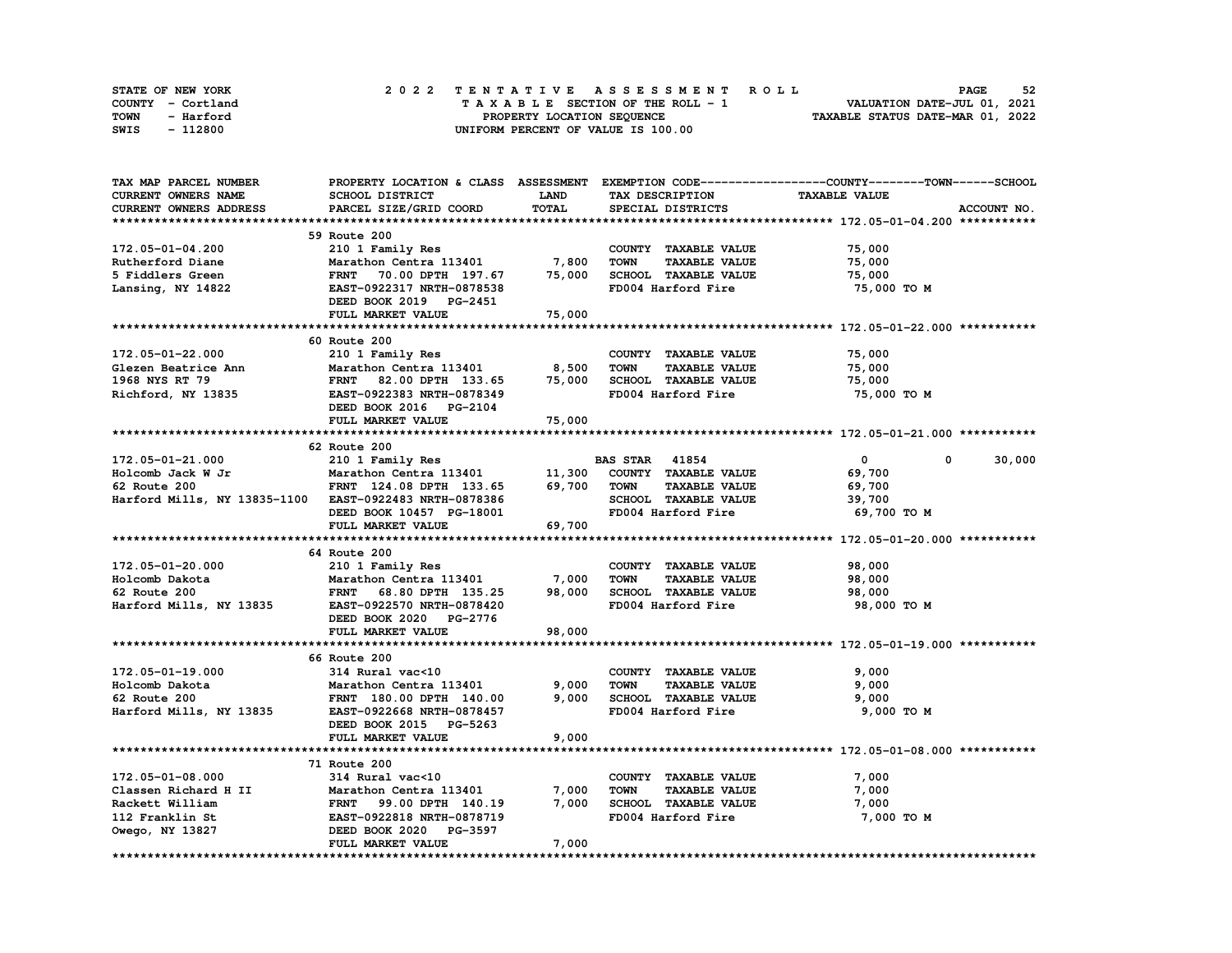| STATE OF NEW YORK | 2022 TENTATIVE ASSESSMENT ROLL          | 53<br><b>PAGE</b>                |
|-------------------|-----------------------------------------|----------------------------------|
| COUNTY - Cortland | $T A X A B L E$ SECTION OF THE ROLL - 1 | VALUATION DATE-JUL 01, 2021      |
| TOWN<br>- Harford | PROPERTY LOCATION SEQUENCE              | TAXABLE STATUS DATE-MAR 01, 2022 |
| - 112800<br>SWIS  | UNIFORM PERCENT OF VALUE IS 100.00      |                                  |

| TAX MAP PARCEL NUMBER                                  | PROPERTY LOCATION & CLASS ASSESSMENT EXEMPTION CODE----------------COUNTY-------TOWN-----SCHOOL |            |                                     |                                                                    |             |
|--------------------------------------------------------|-------------------------------------------------------------------------------------------------|------------|-------------------------------------|--------------------------------------------------------------------|-------------|
| <b>CURRENT OWNERS NAME</b>                             | SCHOOL DISTRICT                                                                                 | LAND       | TAX DESCRIPTION                     | <b>TAXABLE VALUE</b>                                               |             |
| CURRENT OWNERS ADDRESS                                 | PARCEL SIZE/GRID COORD                                                                          | TOTAL      | SPECIAL DISTRICTS                   |                                                                    | ACCOUNT NO. |
|                                                        |                                                                                                 |            |                                     |                                                                    |             |
|                                                        | 75 Route 200                                                                                    |            |                                     |                                                                    |             |
| 172.05-01-09.000                                       | 210 1 Family Res                                                                                |            | COUNTY TAXABLE VALUE                | 15,000                                                             |             |
| Sherwood Sharon Goldman                                | Marathon Centra 113401                                                                          | 7,200      | <b>TAXABLE VALUE</b><br><b>TOWN</b> | 15,000                                                             |             |
| Goldman Edward                                         | <b>FRNT</b><br>66.00 DPTH 140.25                                                                | 15,000     | SCHOOL TAXABLE VALUE                | 15,000                                                             |             |
| 4 Ball Dr                                              | EAST-0922894 NRTH-0878750                                                                       |            | FD004 Harford Fire                  | 15,000 TO M                                                        |             |
| PO Box 124                                             | DEED BOOK 322<br>$PG-10$                                                                        |            |                                     |                                                                    |             |
| Etna, NY 13062                                         | FULL MARKET VALUE                                                                               | 15,000     |                                     |                                                                    |             |
|                                                        |                                                                                                 |            |                                     |                                                                    |             |
|                                                        | 76 Route 200                                                                                    |            |                                     |                                                                    |             |
| 172.05-01-17.112                                       | 210 1 Family Res                                                                                |            | <b>BAS STAR 41854</b>               | $\mathbf{0}$<br>0                                                  | 30,000      |
| Poole Thomas R                                         | Marathon Centra 113401                                                                          | 16,000     | COUNTY TAXABLE VALUE                | 50,000                                                             |             |
| 76 Route 200                                           | <b>ACRES</b><br>1.52 BANKCORELOG                                                                | 50,000     | <b>TAXABLE VALUE</b><br><b>TOWN</b> | 50,000                                                             |             |
| Harford Mills, NY 13835                                | EAST-0922999 NRTH-0878358                                                                       |            | SCHOOL TAXABLE VALUE                | 20,000                                                             |             |
|                                                        | DEED BOOK 10549 PG-50002                                                                        |            | FD004 Harford Fire                  | 50,000 TO M                                                        |             |
|                                                        | FULL MARKET VALUE                                                                               | 50,000     |                                     |                                                                    |             |
|                                                        |                                                                                                 |            |                                     |                                                                    |             |
|                                                        | 76 Route 200                                                                                    |            |                                     |                                                                    |             |
| 172.05-01-18.000                                       | 312 Vac w/imprv                                                                                 |            | COUNTY TAXABLE VALUE                | 8,000                                                              |             |
| Poole Thomas R                                         | Marathon Centra 113401                                                                          | 6,000      | <b>TAXABLE VALUE</b><br><b>TOWN</b> | 8,000                                                              |             |
| 76 Route 200                                           | FRNT 125.00 DPTH 237.80                                                                         | 8,000      | SCHOOL TAXABLE VALUE                | 8,000                                                              |             |
| Harford Mills, NY 13835                                | EAST-0922883 NRTH-0878476                                                                       |            | FD004 Harford Fire                  | 8,000 TO M                                                         |             |
|                                                        | DEED BOOK 2020 PG-2023                                                                          |            |                                     |                                                                    |             |
|                                                        | FULL MARKET VALUE                                                                               | 8,000      |                                     |                                                                    |             |
|                                                        |                                                                                                 |            |                                     |                                                                    |             |
|                                                        | 78 Route 200                                                                                    |            |                                     |                                                                    |             |
| 172.05-01-16.000                                       | 314 Rural vac<10                                                                                |            | COUNTY TAXABLE VALUE                | 4,000                                                              |             |
| Poole Thomas                                           | Marathon Centra 113401                                                                          | 4,000      | <b>TOWN</b><br><b>TAXABLE VALUE</b> | 4,000                                                              |             |
| 76 Route 200                                           | FRNT 94.48 DPTH 133.11                                                                          | 4,000      | SCHOOL TAXABLE VALUE                | 4,000                                                              |             |
| Harford Mills, NY 13835                                | EAST-0923057 NRTH-0878613                                                                       |            | FD004 Harford Fire                  | 4,000 TO M                                                         |             |
|                                                        | DEED BOOK 10362 PG-43001                                                                        |            |                                     |                                                                    |             |
|                                                        | FULL MARKET VALUE                                                                               | 4,000      |                                     |                                                                    |             |
|                                                        |                                                                                                 | ********** |                                     | ************************************* 172.05-01-10.000 *********** |             |
|                                                        | 79 Route 200                                                                                    |            |                                     |                                                                    |             |
| 172.05-01-10.000                                       | 210 1 Family Res                                                                                |            | <b>BAS STAR 41854</b>               | $\mathbf{0}$<br>0                                                  | 30,000      |
| Thompson Lorie A                                       | Marathon Centra 113401                                                                          | 12,700     | COUNTY TAXABLE VALUE                | 76,000                                                             |             |
| 79 Route 200                                           | FRNT 132.82 DPTH 243.22                                                                         | 76,000     | <b>TOWN</b><br><b>TAXABLE VALUE</b> | 76,000                                                             |             |
| Harford Mills, NY 13835-1101 EAST-0922962 NRTH-0878835 |                                                                                                 |            | SCHOOL TAXABLE VALUE                | 46,000                                                             |             |
|                                                        | DEED BOOK 10189 PG-20002                                                                        |            | FD004 Harford Fire                  | 76,000 TO M                                                        |             |
|                                                        | FULL MARKET VALUE                                                                               | 76,000     |                                     |                                                                    |             |
|                                                        |                                                                                                 |            |                                     |                                                                    |             |
|                                                        | 83 Route 200                                                                                    |            |                                     |                                                                    |             |
| 172.05-01-12.000                                       | 312 Vac w/imprv                                                                                 |            | COUNTY TAXABLE VALUE                | 6,000                                                              |             |
| Thompson Lorie A                                       | Marathon Centra 113401                                                                          | 5,000      | <b>TOWN</b><br><b>TAXABLE VALUE</b> | 6,000                                                              |             |
| 79 State Route 200                                     | FRNT 127.17 DPTH 244.49                                                                         | 6,000      | SCHOOL TAXABLE VALUE                | 6,000                                                              |             |
| Richford, NY 13835                                     | EAST-0923085 NRTH-0878876                                                                       |            | FD004 Harford Fire                  | 6,000 TO M                                                         |             |
|                                                        | DEED BOOK 2020<br>PG-2159                                                                       |            |                                     |                                                                    |             |
|                                                        | FULL MARKET VALUE                                                                               | 6,000      |                                     |                                                                    |             |
|                                                        |                                                                                                 |            |                                     |                                                                    |             |
|                                                        |                                                                                                 |            |                                     |                                                                    |             |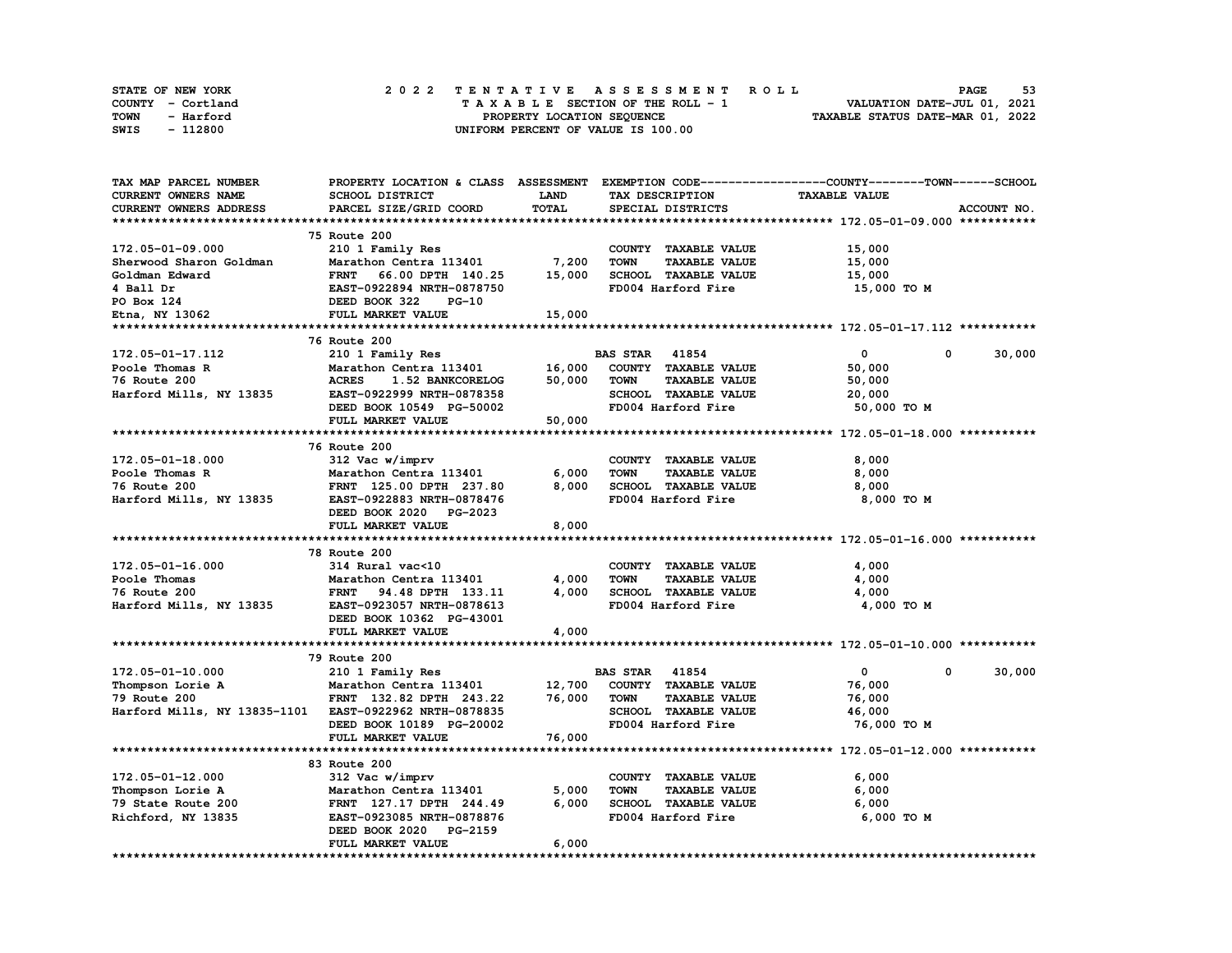| STATE OF NEW YORK | 2022 TENTATIVE ASSESSMENT ROLL     | 54<br><b>PAGE</b>                |
|-------------------|------------------------------------|----------------------------------|
| COUNTY - Cortland | TAXABLE SECTION OF THE ROLL - 1    | VALUATION DATE-JUL 01, 2021      |
| TOWN<br>- Harford | PROPERTY LOCATION SEQUENCE         | TAXABLE STATUS DATE-MAR 01, 2022 |
| - 112800<br>SWIS  | UNIFORM PERCENT OF VALUE IS 100.00 |                                  |

| TAX MAP PARCEL NUMBER         |                                  |             |                                     | PROPERTY LOCATION & CLASS ASSESSMENT EXEMPTION CODE----------------COUNTY-------TOWN-----SCHOOL |               |
|-------------------------------|----------------------------------|-------------|-------------------------------------|-------------------------------------------------------------------------------------------------|---------------|
| <b>CURRENT OWNERS NAME</b>    | SCHOOL DISTRICT                  | <b>LAND</b> | TAX DESCRIPTION                     | <b>TAXABLE VALUE</b>                                                                            |               |
| <b>CURRENT OWNERS ADDRESS</b> | PARCEL SIZE/GRID COORD           | TOTAL       | SPECIAL DISTRICTS                   |                                                                                                 | ACCOUNT NO.   |
|                               |                                  |             |                                     |                                                                                                 |               |
|                               | 87 Route 200                     |             |                                     |                                                                                                 |               |
| 172.06-01-01.000              | 210 1 Family Res                 |             | <b>ENH STAR 41834</b>               | $\mathbf{0}$                                                                                    | $0 \t 74,900$ |
| Monroe Edward F               | Marathon Centra 113401 9,900     |             | COUNTY TAXABLE VALUE                | 86,700                                                                                          |               |
| 87 Route 200                  | <b>FRNT</b><br>85.00 DPTH 190.45 | 86,700      | <b>TOWN</b><br><b>TAXABLE VALUE</b> | 86,700                                                                                          |               |
| Harford Mills, NY 13835       | <b>BANKCORELOG</b>               |             | SCHOOL TAXABLE VALUE                | 11,800                                                                                          |               |
|                               | EAST-0923302 NRTH-0878921        |             | FD004 Harford Fire                  | 86,700 то м                                                                                     |               |
|                               | DEED BOOK 2000 PG-4192           |             |                                     |                                                                                                 |               |
|                               | FULL MARKET VALUE                | 86,700      |                                     |                                                                                                 |               |
|                               |                                  |             |                                     |                                                                                                 |               |
|                               | 88 Route 200                     |             |                                     |                                                                                                 |               |
| 172.06-01-13.000              | 314 Rural vac<10                 |             | COUNTY TAXABLE VALUE                | 2,000                                                                                           |               |
|                               | Marathon Centra 113401           | 2,000       | <b>TAXABLE VALUE</b><br><b>TOWN</b> | 2,000                                                                                           |               |
|                               | FRNT 46.15 DPTH 113.25           | 2,000       | SCHOOL TAXABLE VALUE                | 2,000                                                                                           |               |
|                               |                                  |             | FD004 Harford Fire                  | 2,000 TO M                                                                                      |               |
| Homer, NY 13077               | DEED BOOK 2010 PG-147            |             |                                     |                                                                                                 |               |
|                               | FULL MARKET VALUE                | 2,000       |                                     |                                                                                                 |               |
|                               |                                  |             |                                     |                                                                                                 |               |
|                               | 90 Route 200                     |             |                                     |                                                                                                 |               |
| 172.06-01-12.200              | 270 Mfg housing                  |             | COUNTY TAXABLE VALUE                | 82,000                                                                                          |               |
| Tweedie Chris E               | Marathon Centra 113401 18,200    |             | <b>TOWN</b><br><b>TAXABLE VALUE</b> | 82,000                                                                                          |               |
| <b>Tweedie Mindy L</b>        | <b>ACRES</b><br>2.83             | 82,000      | SCHOOL TAXABLE VALUE                | 82,000                                                                                          |               |
| 90 State Route 200            | EAST-0923604 NRTH-0878527        |             | FD004 Harford Fire                  | 82,000 TO M                                                                                     |               |
| Harford Mills, NY 13785       | DEED BOOK 2014 PG-3725           |             |                                     |                                                                                                 |               |
|                               | FULL MARKET VALUE                | 82,000      |                                     |                                                                                                 |               |
|                               |                                  |             |                                     |                                                                                                 |               |
|                               | 91 Route 200                     |             |                                     |                                                                                                 |               |
| 172.06-01-02.000              | 270 Mfg housing<br>Marathor C    |             | COUNTY TAXABLE VALUE                | 14,000                                                                                          |               |
| Lorenzen Karen M              | Marathon Centra 113401           | 11,800      | <b>TAXABLE VALUE</b><br><b>TOWN</b> | 14,000                                                                                          |               |
| 90 Route 200                  | FRNT 170.00 DPTH 105.25          | 14,000      | SCHOOL TAXABLE VALUE                | 14,000                                                                                          |               |
| Harford Mills, NY 13835       | EAST-0923435 NRTH-0878939        |             | FD004 Harford Fire                  | 14,000 TO M                                                                                     |               |
|                               | DEED BOOK 2020 PG-3998           |             |                                     |                                                                                                 |               |
|                               | FULL MARKET VALUE                | 14,000      |                                     |                                                                                                 |               |
|                               |                                  |             |                                     |                                                                                                 |               |
|                               | 92 Route 200                     |             |                                     |                                                                                                 |               |
| 172.06-01-11.000              | 210 1 Family Res                 |             | <b>ENH STAR 41834</b>               | $\mathbf{0}$<br>$\mathbf 0$                                                                     | 74,900        |
| Dawson Robert W Sr            | Marathon Centra 113401           | 13,100      | COUNTY TAXABLE VALUE                | 79,500                                                                                          |               |
| 92 State Route 200            | FRNT 149.71 DPTH 145.13          | 79,500      | <b>TOWN</b><br><b>TAXABLE VALUE</b> | 79,500                                                                                          |               |
| Richford, NY 13835            | <b>BANKCORELOG</b>               |             | SCHOOL TAXABLE VALUE                | 4,600                                                                                           |               |
|                               | EAST-0923534 NRTH-0878795        |             | FD004 Harford Fire                  | 79,500 TO M                                                                                     |               |
|                               | DEED BOOK 2015 PG-54             |             |                                     |                                                                                                 |               |
|                               | FULL MARKET VALUE                | 79,500      |                                     |                                                                                                 |               |
|                               |                                  |             |                                     |                                                                                                 |               |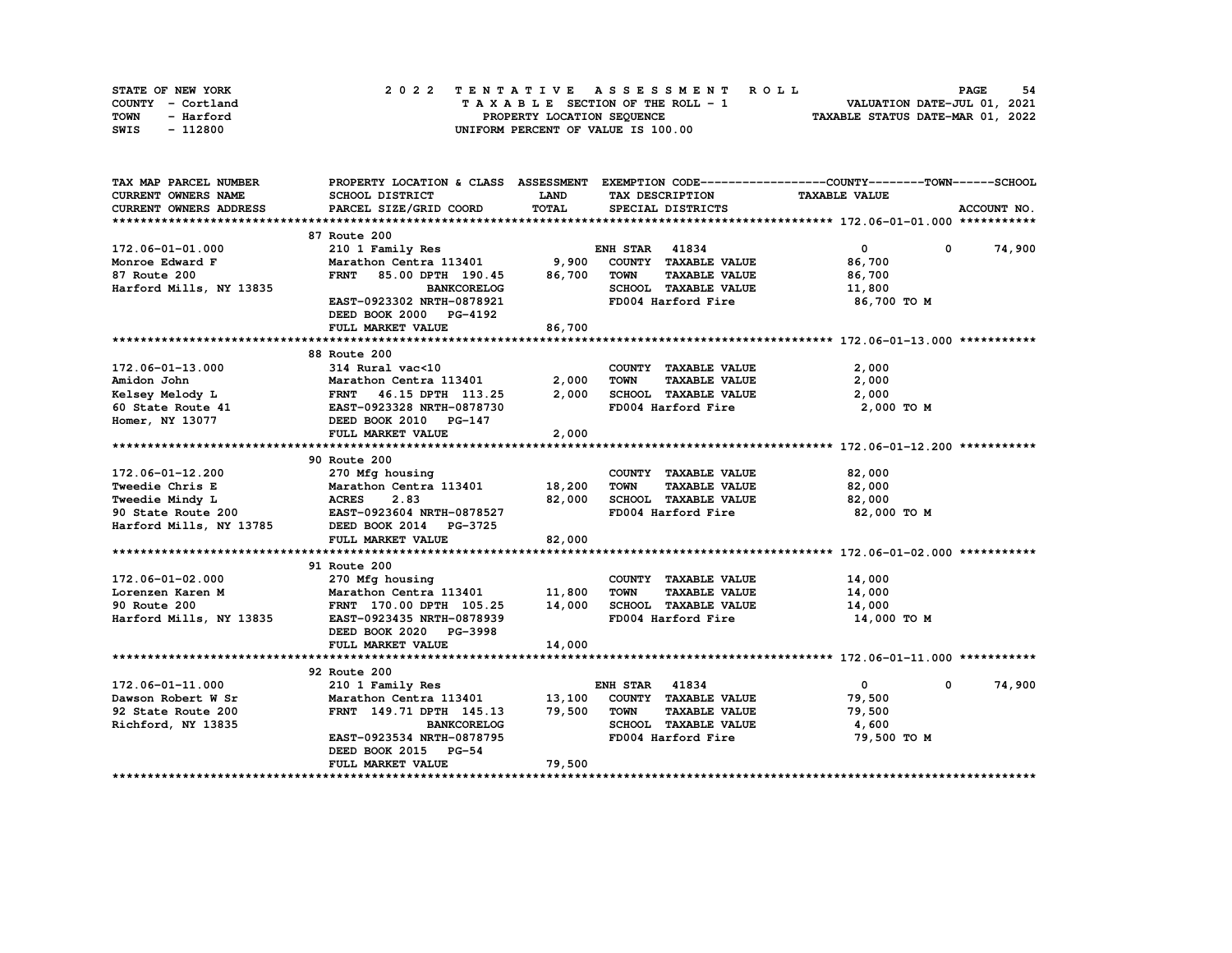| STATE OF NEW YORK | 2022 TENTATIVE ASSESSMENT ROLL     | 55<br><b>PAGE</b>                |
|-------------------|------------------------------------|----------------------------------|
| COUNTY - Cortland | TAXABLE SECTION OF THE ROLL - 1    | VALUATION DATE-JUL 01, 2021      |
| TOWN<br>- Harford | PROPERTY LOCATION SEQUENCE         | TAXABLE STATUS DATE-MAR 01, 2022 |
| - 112800<br>SWIS  | UNIFORM PERCENT OF VALUE IS 100.00 |                                  |

| <b>CURRENT OWNERS NAME</b><br>SCHOOL DISTRICT<br>LAND<br>TAX DESCRIPTION<br><b>TAXABLE VALUE</b><br>TOTAL<br><b>CURRENT OWNERS ADDRESS</b><br>PARCEL SIZE/GRID COORD<br>SPECIAL DISTRICTS<br>ACCOUNT NO.<br>97 Route 200<br>172.06-01-03.000<br>210 1 Family Res<br>COUNTY TAXABLE VALUE<br>105,000<br>12,200<br>Canfield Pam A<br>Marathon Centra 113401<br><b>TOWN</b><br><b>TAXABLE VALUE</b><br>105,000<br>105,000<br>SCHOOL TAXABLE VALUE<br>97 Route 200<br>105,000<br>FRNT 116.06 DPTH 185.25<br>Richford, NY 13835<br>FD004 Harford Fire<br>EAST-0923561 NRTH-0879028<br>105,000 TO M<br>DEED BOOK 2017 PG-6009<br>FULL MARKET VALUE<br>105,000<br>100 Route 200<br>$\mathbf{0}$<br>30,000<br>172.06-01-09.000<br>210 1 Family Res<br><b>BAS STAR</b> 41854<br>0<br>11,600<br>Marathon Centra 113401<br>COUNTY TAXABLE VALUE<br>103,600<br>McCutcheon Ruby<br>97.50 DPTH 264.86<br>103,600<br><b>TAXABLE VALUE</b><br>PO Box 142<br><b>FRNT</b><br>TOWN<br>103,600<br>SCHOOL TAXABLE VALUE<br>73,600<br>Harford, NY 13784<br><b>BANK WELLS</b><br>EAST-0923666 NRTH-0878812<br>FD004 Harford Fire<br>103,600 TO M<br>DEED BOOK 1996 PG-6049<br>FULL MARKET VALUE<br>103,600<br>101 Route 200<br>172.06-01-04.000<br>82,000<br>210 1 Family Res<br>COUNTY TAXABLE VALUE<br>Marathon Centra 113401<br>11,300<br><b>TOWN</b><br><b>TAXABLE VALUE</b><br>82,000<br>82,000<br>SCHOOL TAXABLE VALUE<br>Wharton Joslyn<br>Wharton Clement A<br>FRNT 103.00 DPTH 181.50<br>82,000<br>FD004 Harford Fire<br>251 E 48th St<br>82,000 TO M<br>EAST-0923660 NRTH-0879066<br>Brooklyn, NY 11203<br>DEED BOOK 2014 PG-5492 |
|----------------------------------------------------------------------------------------------------------------------------------------------------------------------------------------------------------------------------------------------------------------------------------------------------------------------------------------------------------------------------------------------------------------------------------------------------------------------------------------------------------------------------------------------------------------------------------------------------------------------------------------------------------------------------------------------------------------------------------------------------------------------------------------------------------------------------------------------------------------------------------------------------------------------------------------------------------------------------------------------------------------------------------------------------------------------------------------------------------------------------------------------------------------------------------------------------------------------------------------------------------------------------------------------------------------------------------------------------------------------------------------------------------------------------------------------------------------------------------------------------------------------------------------------------------------------------------------------------------------------|
|                                                                                                                                                                                                                                                                                                                                                                                                                                                                                                                                                                                                                                                                                                                                                                                                                                                                                                                                                                                                                                                                                                                                                                                                                                                                                                                                                                                                                                                                                                                                                                                                                      |
|                                                                                                                                                                                                                                                                                                                                                                                                                                                                                                                                                                                                                                                                                                                                                                                                                                                                                                                                                                                                                                                                                                                                                                                                                                                                                                                                                                                                                                                                                                                                                                                                                      |
|                                                                                                                                                                                                                                                                                                                                                                                                                                                                                                                                                                                                                                                                                                                                                                                                                                                                                                                                                                                                                                                                                                                                                                                                                                                                                                                                                                                                                                                                                                                                                                                                                      |
|                                                                                                                                                                                                                                                                                                                                                                                                                                                                                                                                                                                                                                                                                                                                                                                                                                                                                                                                                                                                                                                                                                                                                                                                                                                                                                                                                                                                                                                                                                                                                                                                                      |
|                                                                                                                                                                                                                                                                                                                                                                                                                                                                                                                                                                                                                                                                                                                                                                                                                                                                                                                                                                                                                                                                                                                                                                                                                                                                                                                                                                                                                                                                                                                                                                                                                      |
|                                                                                                                                                                                                                                                                                                                                                                                                                                                                                                                                                                                                                                                                                                                                                                                                                                                                                                                                                                                                                                                                                                                                                                                                                                                                                                                                                                                                                                                                                                                                                                                                                      |
|                                                                                                                                                                                                                                                                                                                                                                                                                                                                                                                                                                                                                                                                                                                                                                                                                                                                                                                                                                                                                                                                                                                                                                                                                                                                                                                                                                                                                                                                                                                                                                                                                      |
|                                                                                                                                                                                                                                                                                                                                                                                                                                                                                                                                                                                                                                                                                                                                                                                                                                                                                                                                                                                                                                                                                                                                                                                                                                                                                                                                                                                                                                                                                                                                                                                                                      |
|                                                                                                                                                                                                                                                                                                                                                                                                                                                                                                                                                                                                                                                                                                                                                                                                                                                                                                                                                                                                                                                                                                                                                                                                                                                                                                                                                                                                                                                                                                                                                                                                                      |
|                                                                                                                                                                                                                                                                                                                                                                                                                                                                                                                                                                                                                                                                                                                                                                                                                                                                                                                                                                                                                                                                                                                                                                                                                                                                                                                                                                                                                                                                                                                                                                                                                      |
|                                                                                                                                                                                                                                                                                                                                                                                                                                                                                                                                                                                                                                                                                                                                                                                                                                                                                                                                                                                                                                                                                                                                                                                                                                                                                                                                                                                                                                                                                                                                                                                                                      |
|                                                                                                                                                                                                                                                                                                                                                                                                                                                                                                                                                                                                                                                                                                                                                                                                                                                                                                                                                                                                                                                                                                                                                                                                                                                                                                                                                                                                                                                                                                                                                                                                                      |
|                                                                                                                                                                                                                                                                                                                                                                                                                                                                                                                                                                                                                                                                                                                                                                                                                                                                                                                                                                                                                                                                                                                                                                                                                                                                                                                                                                                                                                                                                                                                                                                                                      |
|                                                                                                                                                                                                                                                                                                                                                                                                                                                                                                                                                                                                                                                                                                                                                                                                                                                                                                                                                                                                                                                                                                                                                                                                                                                                                                                                                                                                                                                                                                                                                                                                                      |
|                                                                                                                                                                                                                                                                                                                                                                                                                                                                                                                                                                                                                                                                                                                                                                                                                                                                                                                                                                                                                                                                                                                                                                                                                                                                                                                                                                                                                                                                                                                                                                                                                      |
|                                                                                                                                                                                                                                                                                                                                                                                                                                                                                                                                                                                                                                                                                                                                                                                                                                                                                                                                                                                                                                                                                                                                                                                                                                                                                                                                                                                                                                                                                                                                                                                                                      |
|                                                                                                                                                                                                                                                                                                                                                                                                                                                                                                                                                                                                                                                                                                                                                                                                                                                                                                                                                                                                                                                                                                                                                                                                                                                                                                                                                                                                                                                                                                                                                                                                                      |
|                                                                                                                                                                                                                                                                                                                                                                                                                                                                                                                                                                                                                                                                                                                                                                                                                                                                                                                                                                                                                                                                                                                                                                                                                                                                                                                                                                                                                                                                                                                                                                                                                      |
|                                                                                                                                                                                                                                                                                                                                                                                                                                                                                                                                                                                                                                                                                                                                                                                                                                                                                                                                                                                                                                                                                                                                                                                                                                                                                                                                                                                                                                                                                                                                                                                                                      |
|                                                                                                                                                                                                                                                                                                                                                                                                                                                                                                                                                                                                                                                                                                                                                                                                                                                                                                                                                                                                                                                                                                                                                                                                                                                                                                                                                                                                                                                                                                                                                                                                                      |
|                                                                                                                                                                                                                                                                                                                                                                                                                                                                                                                                                                                                                                                                                                                                                                                                                                                                                                                                                                                                                                                                                                                                                                                                                                                                                                                                                                                                                                                                                                                                                                                                                      |
|                                                                                                                                                                                                                                                                                                                                                                                                                                                                                                                                                                                                                                                                                                                                                                                                                                                                                                                                                                                                                                                                                                                                                                                                                                                                                                                                                                                                                                                                                                                                                                                                                      |
|                                                                                                                                                                                                                                                                                                                                                                                                                                                                                                                                                                                                                                                                                                                                                                                                                                                                                                                                                                                                                                                                                                                                                                                                                                                                                                                                                                                                                                                                                                                                                                                                                      |
|                                                                                                                                                                                                                                                                                                                                                                                                                                                                                                                                                                                                                                                                                                                                                                                                                                                                                                                                                                                                                                                                                                                                                                                                                                                                                                                                                                                                                                                                                                                                                                                                                      |
|                                                                                                                                                                                                                                                                                                                                                                                                                                                                                                                                                                                                                                                                                                                                                                                                                                                                                                                                                                                                                                                                                                                                                                                                                                                                                                                                                                                                                                                                                                                                                                                                                      |
|                                                                                                                                                                                                                                                                                                                                                                                                                                                                                                                                                                                                                                                                                                                                                                                                                                                                                                                                                                                                                                                                                                                                                                                                                                                                                                                                                                                                                                                                                                                                                                                                                      |
| 82,000<br>FULL MARKET VALUE                                                                                                                                                                                                                                                                                                                                                                                                                                                                                                                                                                                                                                                                                                                                                                                                                                                                                                                                                                                                                                                                                                                                                                                                                                                                                                                                                                                                                                                                                                                                                                                          |
|                                                                                                                                                                                                                                                                                                                                                                                                                                                                                                                                                                                                                                                                                                                                                                                                                                                                                                                                                                                                                                                                                                                                                                                                                                                                                                                                                                                                                                                                                                                                                                                                                      |
| 103 Route 200                                                                                                                                                                                                                                                                                                                                                                                                                                                                                                                                                                                                                                                                                                                                                                                                                                                                                                                                                                                                                                                                                                                                                                                                                                                                                                                                                                                                                                                                                                                                                                                                        |
| $\mathbf 0$<br>30,000<br><b>BAS STAR 41854</b><br>$\mathbf{0}$<br>172.06-01-05.000<br>210 1 Family Res                                                                                                                                                                                                                                                                                                                                                                                                                                                                                                                                                                                                                                                                                                                                                                                                                                                                                                                                                                                                                                                                                                                                                                                                                                                                                                                                                                                                                                                                                                               |
| 11,300<br>Howland-Baez Robin C<br>COUNTY TAXABLE VALUE<br>117,000<br>Marathon Centra 113401                                                                                                                                                                                                                                                                                                                                                                                                                                                                                                                                                                                                                                                                                                                                                                                                                                                                                                                                                                                                                                                                                                                                                                                                                                                                                                                                                                                                                                                                                                                          |
| 117,000<br><b>FRNT</b><br><b>TOWN</b><br><b>TAXABLE VALUE</b>                                                                                                                                                                                                                                                                                                                                                                                                                                                                                                                                                                                                                                                                                                                                                                                                                                                                                                                                                                                                                                                                                                                                                                                                                                                                                                                                                                                                                                                                                                                                                        |
| Baez Gerardo L Sr<br>99.19 DPTH 186.29<br>117,000                                                                                                                                                                                                                                                                                                                                                                                                                                                                                                                                                                                                                                                                                                                                                                                                                                                                                                                                                                                                                                                                                                                                                                                                                                                                                                                                                                                                                                                                                                                                                                    |
| SCHOOL TAXABLE VALUE<br>103 Route 200<br><b>BANK WELLS</b><br>87,000                                                                                                                                                                                                                                                                                                                                                                                                                                                                                                                                                                                                                                                                                                                                                                                                                                                                                                                                                                                                                                                                                                                                                                                                                                                                                                                                                                                                                                                                                                                                                 |
| Harford Mills, NY 13835<br>FD004 Harford Fire<br>EAST-0923755 NRTH-0879102<br>117,000 TO M                                                                                                                                                                                                                                                                                                                                                                                                                                                                                                                                                                                                                                                                                                                                                                                                                                                                                                                                                                                                                                                                                                                                                                                                                                                                                                                                                                                                                                                                                                                           |
| DEED BOOK 2012 PG-4084                                                                                                                                                                                                                                                                                                                                                                                                                                                                                                                                                                                                                                                                                                                                                                                                                                                                                                                                                                                                                                                                                                                                                                                                                                                                                                                                                                                                                                                                                                                                                                                               |
| 117,000<br>FULL MARKET VALUE                                                                                                                                                                                                                                                                                                                                                                                                                                                                                                                                                                                                                                                                                                                                                                                                                                                                                                                                                                                                                                                                                                                                                                                                                                                                                                                                                                                                                                                                                                                                                                                         |
|                                                                                                                                                                                                                                                                                                                                                                                                                                                                                                                                                                                                                                                                                                                                                                                                                                                                                                                                                                                                                                                                                                                                                                                                                                                                                                                                                                                                                                                                                                                                                                                                                      |
| 105 Route 200                                                                                                                                                                                                                                                                                                                                                                                                                                                                                                                                                                                                                                                                                                                                                                                                                                                                                                                                                                                                                                                                                                                                                                                                                                                                                                                                                                                                                                                                                                                                                                                                        |
| $\mathbf{0}$<br>30,000<br>172.06-01-06.000<br>210 1 Family Res<br><b>BAS STAR</b><br>41854<br>0                                                                                                                                                                                                                                                                                                                                                                                                                                                                                                                                                                                                                                                                                                                                                                                                                                                                                                                                                                                                                                                                                                                                                                                                                                                                                                                                                                                                                                                                                                                      |
| 15,100<br>Wiiki James E<br>COUNTY TAXABLE VALUE<br>103,000<br>Marathon Centra 113401                                                                                                                                                                                                                                                                                                                                                                                                                                                                                                                                                                                                                                                                                                                                                                                                                                                                                                                                                                                                                                                                                                                                                                                                                                                                                                                                                                                                                                                                                                                                 |
| FRNT 169.30 DPTH 181.55<br>103,000<br><b>TOWN</b><br><b>TAXABLE VALUE</b><br>George Jamie L<br>103,000                                                                                                                                                                                                                                                                                                                                                                                                                                                                                                                                                                                                                                                                                                                                                                                                                                                                                                                                                                                                                                                                                                                                                                                                                                                                                                                                                                                                                                                                                                               |
| 105 Route 200<br>SCHOOL TAXABLE VALUE<br>73,000<br><b>BANKCORELOG</b>                                                                                                                                                                                                                                                                                                                                                                                                                                                                                                                                                                                                                                                                                                                                                                                                                                                                                                                                                                                                                                                                                                                                                                                                                                                                                                                                                                                                                                                                                                                                                |
| Harford Mills, NY 13835-1104 EAST-0923871 NRTH-0879147<br>FD004 Harford Fire<br>103,000 TO M                                                                                                                                                                                                                                                                                                                                                                                                                                                                                                                                                                                                                                                                                                                                                                                                                                                                                                                                                                                                                                                                                                                                                                                                                                                                                                                                                                                                                                                                                                                         |
| DEED BOOK 2009 PG-6198                                                                                                                                                                                                                                                                                                                                                                                                                                                                                                                                                                                                                                                                                                                                                                                                                                                                                                                                                                                                                                                                                                                                                                                                                                                                                                                                                                                                                                                                                                                                                                                               |
| 103,000<br>FULL MARKET VALUE                                                                                                                                                                                                                                                                                                                                                                                                                                                                                                                                                                                                                                                                                                                                                                                                                                                                                                                                                                                                                                                                                                                                                                                                                                                                                                                                                                                                                                                                                                                                                                                         |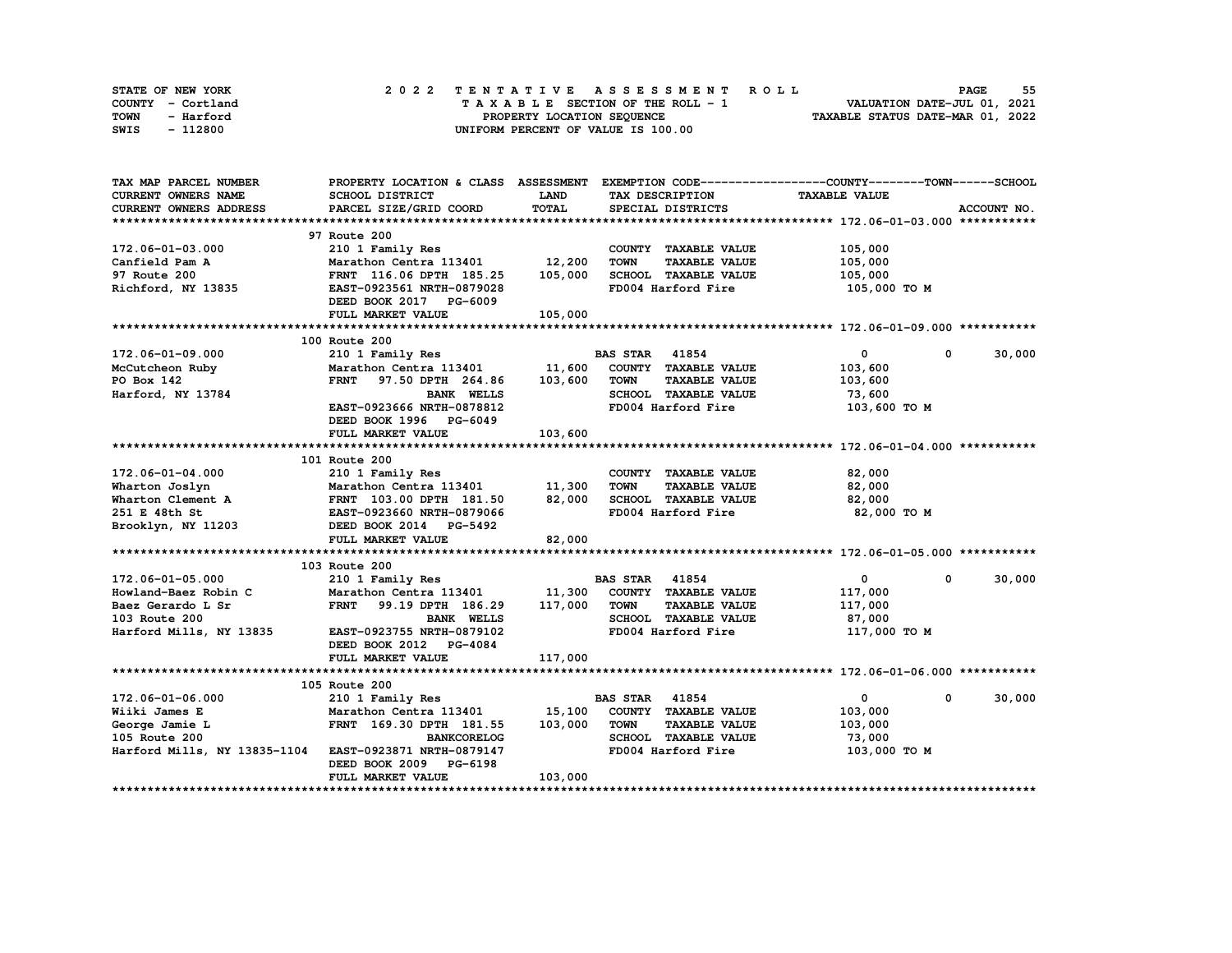| STATE OF NEW YORK | 2022 TENTATIVE ASSESSMENT ROLL     | 56<br><b>PAGE</b>                |
|-------------------|------------------------------------|----------------------------------|
| COUNTY - Cortland | TAXABLE SECTION OF THE ROLL - 1    | VALUATION DATE-JUL 01, 2021      |
| TOWN<br>- Harford | PROPERTY LOCATION SEQUENCE         | TAXABLE STATUS DATE-MAR 01, 2022 |
| SWIS<br>- 112800  | UNIFORM PERCENT OF VALUE IS 100.00 |                                  |

| TAX MAP PARCEL NUMBER   | PROPERTY LOCATION & CLASS ASSESSMENT EXEMPTION CODE-----------------COUNTY-------TOWN------SCHOOL |         |                                             |                      |                        |
|-------------------------|---------------------------------------------------------------------------------------------------|---------|---------------------------------------------|----------------------|------------------------|
| CURRENT OWNERS NAME     | SCHOOL DISTRICT                                                                                   | LAND    | TAX DESCRIPTION                             | <b>TAXABLE VALUE</b> |                        |
| CURRENT OWNERS ADDRESS  | PARCEL SIZE/GRID COORD                                                                            | TOTAL   | SPECIAL DISTRICTS                           |                      | ACCOUNT NO.            |
|                         |                                                                                                   |         |                                             |                      |                        |
|                         | 108 Route 200                                                                                     |         | 85 PCT OF VALUE USED FOR EXEMPTION PURPOSES |                      |                        |
| 172.00-01-10.111        | 240 Rural res                                                                                     |         | CW 15 VET/ 41162                            | 6,000                | 0<br>0                 |
| VanDeWeert Garret Jr    | Marathon Centra 113401                                                                            |         | 63,700 ENH STAR 41834                       | $\mathbf 0$          | $\mathbf{0}$<br>74,900 |
| VanDeWeert Joyce A      | <b>ACRES</b><br>32.70                                                                             | 210,000 | COUNTY TAXABLE VALUE                        | 204,000              |                        |
| 108 Route 200           | EAST-0924527 NRTH-0878452                                                                         |         | <b>TOWN</b><br><b>TAXABLE VALUE</b>         | 210,000              |                        |
| Harford Mills, NY 13835 | DEED BOOK 522<br><b>PG-252</b>                                                                    |         | SCHOOL TAXABLE VALUE                        | 135,100              |                        |
|                         | FULL MARKET VALUE                                                                                 |         | 210,000 FD004 Harford Fire                  | 210,000 TO M         |                        |
|                         |                                                                                                   |         |                                             |                      |                        |
|                         | 109 Route 200                                                                                     |         |                                             |                      |                        |
| 172.06-01-07.000        | 210 1 Family Res                                                                                  |         | <b>BAS STAR</b> 41854                       | $\mathbf{0}$         | 30,000<br>$\Omega$     |
|                         |                                                                                                   | 12,500  | COUNTY TAXABLE VALUE                        |                      |                        |
| Morey Andrea L          | Marathon Centra 113401                                                                            |         | <b>TOWN</b>                                 | 85,000               |                        |
| 109 Route 200           | FRNT 123.84 DPTH 174.28                                                                           | 85,000  | <b>TAXABLE VALUE</b>                        | 85,000               |                        |
| Richford, NY 13835      | EAST-0923996 NRTH-0879205                                                                         |         | SCHOOL TAXABLE VALUE                        | 55,000               |                        |
|                         | DEED BOOK 2020 PG-3616                                                                            |         | FD004 Harford Fire                          | 85,000 TO M          |                        |
|                         | FULL MARKET VALUE                                                                                 | 85,000  |                                             |                      |                        |
|                         |                                                                                                   |         |                                             |                      |                        |
|                         | 113 Route 200                                                                                     |         |                                             |                      |                        |
| $172.06 - 01 - 08.000$  | 210 1 Family Res                                                                                  |         | AGED S<br>41804                             | 0                    | 36,000<br>0            |
| Allen Gary L Sr         | Marathon Centra 113401                                                                            |         | 11,100 ENH STAR 41834                       | $\mathbf 0$          | $\Omega$<br>36,000     |
| Allen Evelyn L          | FRNT 120.00 DPTH 138.36                                                                           | 72,000  | COUNTY TAXABLE VALUE                        | 72,000               |                        |
| 113 Route 200           | EAST-0924075 NRTH-0879267                                                                         |         | <b>TAXABLE VALUE</b><br><b>TOWN</b>         | 72,000               |                        |
| Harford Mills, NY 13835 | DEED BOOK 331<br>PG-998                                                                           |         | <b>SCHOOL TAXABLE VALUE</b>                 | $\mathbf 0$          |                        |
|                         | FULL MARKET VALUE                                                                                 |         | 72,000 FD004 Harford Fire                   | 72,000 TO M          |                        |
|                         |                                                                                                   |         |                                             |                      |                        |
|                         | 120 Route 200                                                                                     |         |                                             |                      |                        |
| 172.00-01-04.000        | 210 1 Family Res                                                                                  |         | COUNTY TAXABLE VALUE                        | 47,000               |                        |
| Maxson Kathi            | Marathon Centra 113401                                                                            | 17,500  | <b>TAXABLE VALUE</b><br><b>TOWN</b>         | 47,000               |                        |
| 3301 Zelsnack Rd        | <b>ACRES</b><br>2.30                                                                              | 47,000  | SCHOOL TAXABLE VALUE                        | 47,000               |                        |
| Marathon, NY 13803      | EAST-0924475 NRTH-0879400                                                                         |         | FD004 Harford Fire                          | 47,000 TO M          |                        |
|                         | DEED BOOK 2016 PG-4301                                                                            |         |                                             |                      |                        |
|                         | FULL MARKET VALUE                                                                                 | 47,000  |                                             |                      |                        |
|                         |                                                                                                   |         |                                             |                      |                        |
|                         | 131 Route 200                                                                                     |         |                                             |                      |                        |
| 163.00-01-46.000        | 210 1 Family Res                                                                                  |         | <b>BAS STAR 41854</b>                       | $\mathbf 0$          | 30,000<br>0            |
| Merriman Shane A        | Marathon Centra 113401                                                                            | 11,100  | COUNTY TAXABLE VALUE                        | 96,000               |                        |
| 131 State Route 200     | FRNT 130.78 DPTH 148.13                                                                           | 96,000  | <b>TOWN</b><br><b>TAXABLE VALUE</b>         | 96,000               |                        |
| Richford, NY 13835      | <b>BANKCORELOG</b>                                                                                |         | SCHOOL TAXABLE VALUE                        | 66,000               |                        |
|                         | EAST-0924472 NRTH-0879765                                                                         |         | FD004 Harford Fire                          | 96,000 TO M          |                        |
|                         | DEED BOOK 2011 PG-702                                                                             |         |                                             |                      |                        |
|                         | FULL MARKET VALUE                                                                                 | 96,000  |                                             |                      |                        |
|                         |                                                                                                   |         |                                             |                      |                        |
|                         | 132 Route 200                                                                                     |         |                                             |                      |                        |
| 172.00-01-05.000        | 210 1 Family Res                                                                                  |         | COUNTY TAXABLE VALUE                        | 29,000               |                        |
| Canfield Gary           | Marathon Centra 113401                                                                            | 17,800  | <b>TOWN</b><br><b>TAXABLE VALUE</b>         | 29,000               |                        |
| 134 Route 200           | <b>ACRES</b><br>2.51                                                                              | 29,000  | SCHOOL TAXABLE VALUE                        | 29,000               |                        |
| Harford, NY 13835       | EAST-0924663 NRTH-0879511                                                                         |         | FD004 Harford Fire                          | 29,000 TO M          |                        |
|                         | DEED BOOK 2018<br><b>PG-5889</b>                                                                  |         |                                             |                      |                        |
|                         | FULL MARKET VALUE                                                                                 | 29,000  |                                             |                      |                        |
|                         |                                                                                                   |         |                                             |                      |                        |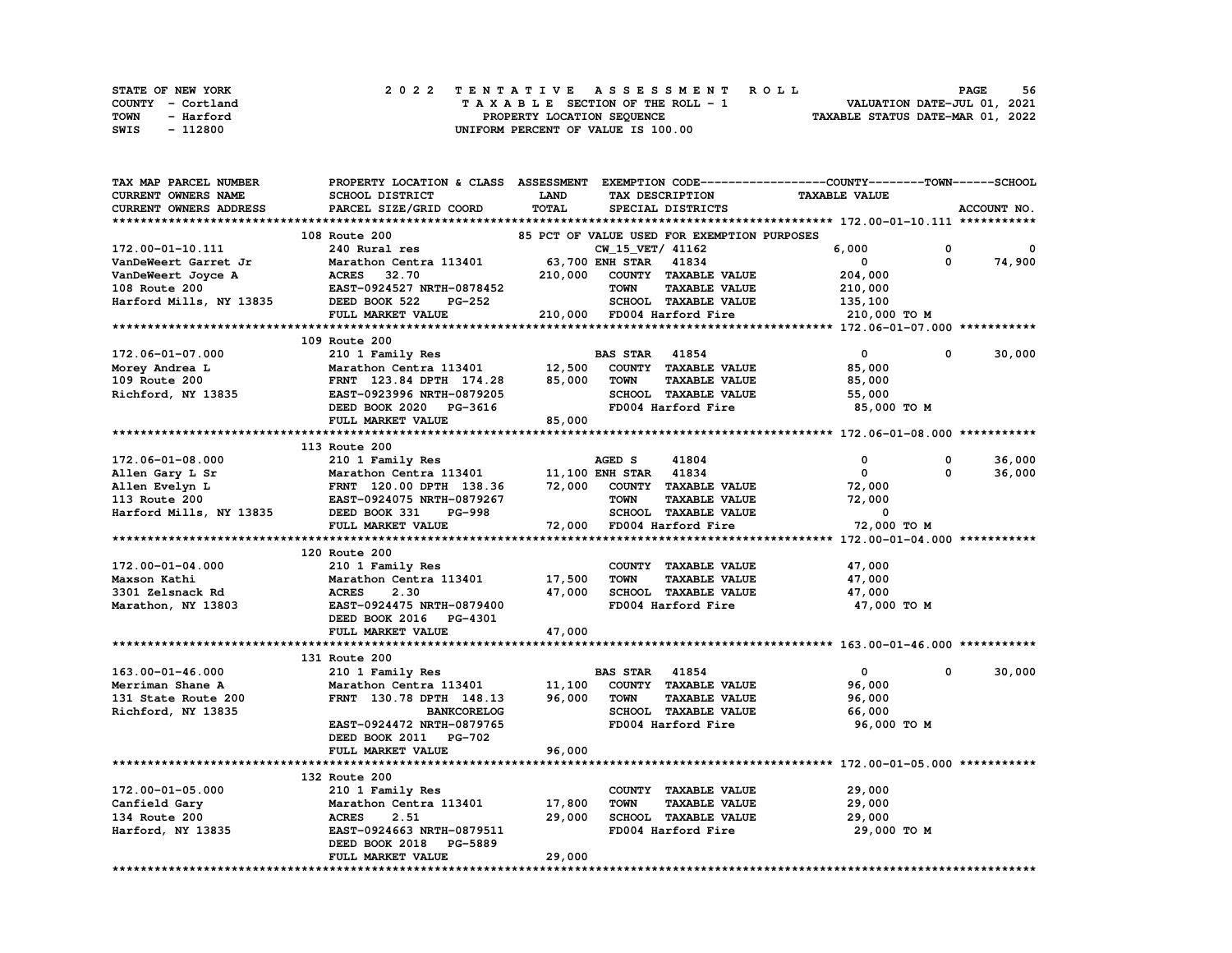| STATE OF NEW YORK | 2022 TENTATIVE ASSESSMENT ROLL     | 57<br><b>PAGE</b>                |
|-------------------|------------------------------------|----------------------------------|
| COUNTY - Cortland | TAXABLE SECTION OF THE ROLL - 1    | VALUATION DATE-JUL 01, 2021      |
| TOWN<br>- Harford | PROPERTY LOCATION SEQUENCE         | TAXABLE STATUS DATE-MAR 01, 2022 |
| - 112800<br>SWIS  | UNIFORM PERCENT OF VALUE IS 100.00 |                                  |

| TAX MAP PARCEL NUMBER                      | PROPERTY LOCATION & CLASS ASSESSMENT EXEMPTION CODE----------------COUNTY-------TOWN-----SCHOOL |             |                       |                      |                      |   |             |
|--------------------------------------------|-------------------------------------------------------------------------------------------------|-------------|-----------------------|----------------------|----------------------|---|-------------|
| <b>CURRENT OWNERS NAME</b>                 | SCHOOL DISTRICT                                                                                 | <b>LAND</b> |                       | TAX DESCRIPTION      | <b>TAXABLE VALUE</b> |   |             |
| CURRENT OWNERS ADDRESS                     | PARCEL SIZE/GRID COORD                                                                          | TOTAL       |                       | SPECIAL DISTRICTS    |                      |   | ACCOUNT NO. |
|                                            |                                                                                                 |             |                       |                      |                      |   |             |
|                                            | 134 Route 200                                                                                   |             |                       |                      |                      |   |             |
| 172.00-01-06.000                           | 210 1 Family Res                                                                                |             | <b>BAS STAR 41854</b> |                      | $\mathbf 0$          | 0 | 30,000      |
| Canfield Gary S                            | Marathon Centra 113401                                                                          | 10,500      |                       | COUNTY TAXABLE VALUE | 41,000               |   |             |
| 134 Route 200                              | 85.00 DPTH 470.00<br><b>FRNT</b>                                                                | 41,000      | <b>TOWN</b>           | <b>TAXABLE VALUE</b> | 41,000               |   |             |
| Richford, NY 13835                         | EAST-0924733 NRTH-0879594                                                                       |             |                       | SCHOOL TAXABLE VALUE | 11,000               |   |             |
|                                            | DEED BOOK 10437 PG-40001                                                                        |             |                       | FD004 Harford Fire   | 41,000 TO M          |   |             |
|                                            | FULL MARKET VALUE                                                                               | 41,000      |                       |                      |                      |   |             |
|                                            |                                                                                                 |             |                       |                      |                      |   |             |
|                                            | 137 Route 200                                                                                   |             |                       |                      |                      |   |             |
| 163.00-01-47.000                           | 311 Res vac land                                                                                |             |                       | COUNTY TAXABLE VALUE | 400                  |   |             |
| Brozzo Jason                               | Marathon Centra 113401                                                                          | 400         | <b>TOWN</b>           | <b>TAXABLE VALUE</b> | 400                  |   |             |
| 610 Jonesville Rd                          | FRNT 150.00 DPTH 87.29                                                                          | 400         |                       | SCHOOL TAXABLE VALUE | 400                  |   |             |
| Richville, NY 13681                        | EAST-0924547 NRTH-0879849                                                                       |             |                       | FD004 Harford Fire   | 400 TO M             |   |             |
|                                            | DEED BOOK 2012 PG-5925                                                                          |             |                       |                      |                      |   |             |
|                                            | FULL MARKET VALUE                                                                               | 400         |                       |                      |                      |   |             |
|                                            |                                                                                                 |             |                       |                      |                      |   |             |
|                                            | 146 Route 200                                                                                   |             |                       |                      |                      |   |             |
|                                            |                                                                                                 |             |                       | COUNTY TAXABLE VALUE |                      |   |             |
| $163.00 - 01 - 48.100$                     | 210 1 Family Res<br>Marathon Centra 113401                                                      | 12,100      | <b>TOWN</b>           |                      | 60,000               |   |             |
| VanKuren Harmony                           |                                                                                                 | 60,000      |                       | <b>TAXABLE VALUE</b> | 60,000               |   |             |
| VanKuren Stephen III                       | FRNT 276.00 DPTH 80.25                                                                          |             |                       | SCHOOL TAXABLE VALUE | 60,000               |   |             |
| ---- way<br>Dryden, NY 13053               | EAST-0924732 NRTH-0880003                                                                       |             |                       | FD004 Harford Fire   | 60,000 TO M          |   |             |
|                                            | DEED BOOK 2020 PG-3942                                                                          |             |                       |                      |                      |   |             |
|                                            | FULL MARKET VALUE                                                                               | 60,000      |                       |                      |                      |   |             |
|                                            |                                                                                                 |             |                       |                      |                      |   |             |
|                                            | 164 Route 200                                                                                   |             |                       |                      |                      |   |             |
| 163.00-01-38.200                           | 210 1 Family Res                                                                                |             |                       | COUNTY TAXABLE VALUE | 83,600               |   |             |
| Canfield Charles K                         | Marathon Centra 113401                                                                          | 18,300      | <b>TOWN</b>           | <b>TAXABLE VALUE</b> | 83,600               |   |             |
| Canfield Doris                             | <b>ACRES</b><br>2.86                                                                            | 83,600      |                       | SCHOOL TAXABLE VALUE | 83,600               |   |             |
| 164 Route 200                              | EAST-0924722 NRTH-0880452                                                                       |             |                       | FD004 Harford Fire   | 83,600 TO M          |   |             |
| Harford Mills, NY 13835-1105 DEED BOOK 530 | PG-174                                                                                          |             |                       |                      |                      |   |             |
|                                            | FULL MARKET VALUE                                                                               | 83,600      |                       |                      |                      |   |             |
|                                            |                                                                                                 |             |                       |                      |                      |   |             |
|                                            | 203 Route 200                                                                                   |             |                       |                      |                      |   |             |
| 163.00-01-45.100                           | 210 1 Family Res                                                                                |             | <b>BAS STAR</b> 41854 |                      | $\mathbf{0}$         | 0 | 30,000      |
| Zilli Lori A                               | Marathon Centra 113401                                                                          | 16,100      |                       | COUNTY TAXABLE VALUE | 64,500               |   |             |
| 3421 Rockerfeiller Rd                      | FRNT 297.25 DPTH 107.67                                                                         | 64,500      | <b>TOWN</b>           | <b>TAXABLE VALUE</b> | 64,500               |   |             |
| Moravia, NY 13118                          | EAST-0924176 NRTH-0881145                                                                       |             |                       | SCHOOL TAXABLE VALUE | 34,500               |   |             |
|                                            | DEED BOOK 2011 PG-2643                                                                          |             |                       | FD004 Harford Fire   | 64,500 TO M          |   |             |
|                                            | FULL MARKET VALUE                                                                               | 64,500      |                       |                      |                      |   |             |
|                                            |                                                                                                 |             |                       |                      |                      |   |             |
|                                            | 215 Route 200                                                                                   |             |                       |                      |                      |   |             |
| 163.00-01-39.000                           | 210 1 Family Res                                                                                |             | <b>ENH STAR 41834</b> |                      | 0                    | 0 | 74,900      |
| Tennant Gary L                             | Marathon Centra 113401                                                                          | 15,600      |                       | COUNTY TAXABLE VALUE | 116,000              |   |             |
| Tennant Spring M                           | <b>ACRES</b><br>1.31                                                                            | 116,000     | <b>TOWN</b>           | <b>TAXABLE VALUE</b> | 116,000              |   |             |
| 215 Route 200                              | EAST-0923974 NRTH-0881391                                                                       |             |                       | SCHOOL TAXABLE VALUE | 41,100               |   |             |
| PO Box 85                                  | DEED BOOK 2010 PG-4920                                                                          |             |                       | FD004 Harford Fire   | 116,000 TO M         |   |             |
| Harford, NY 13784-0085                     | FULL MARKET VALUE                                                                               | 116,000     |                       |                      |                      |   |             |
|                                            |                                                                                                 |             |                       |                      |                      |   |             |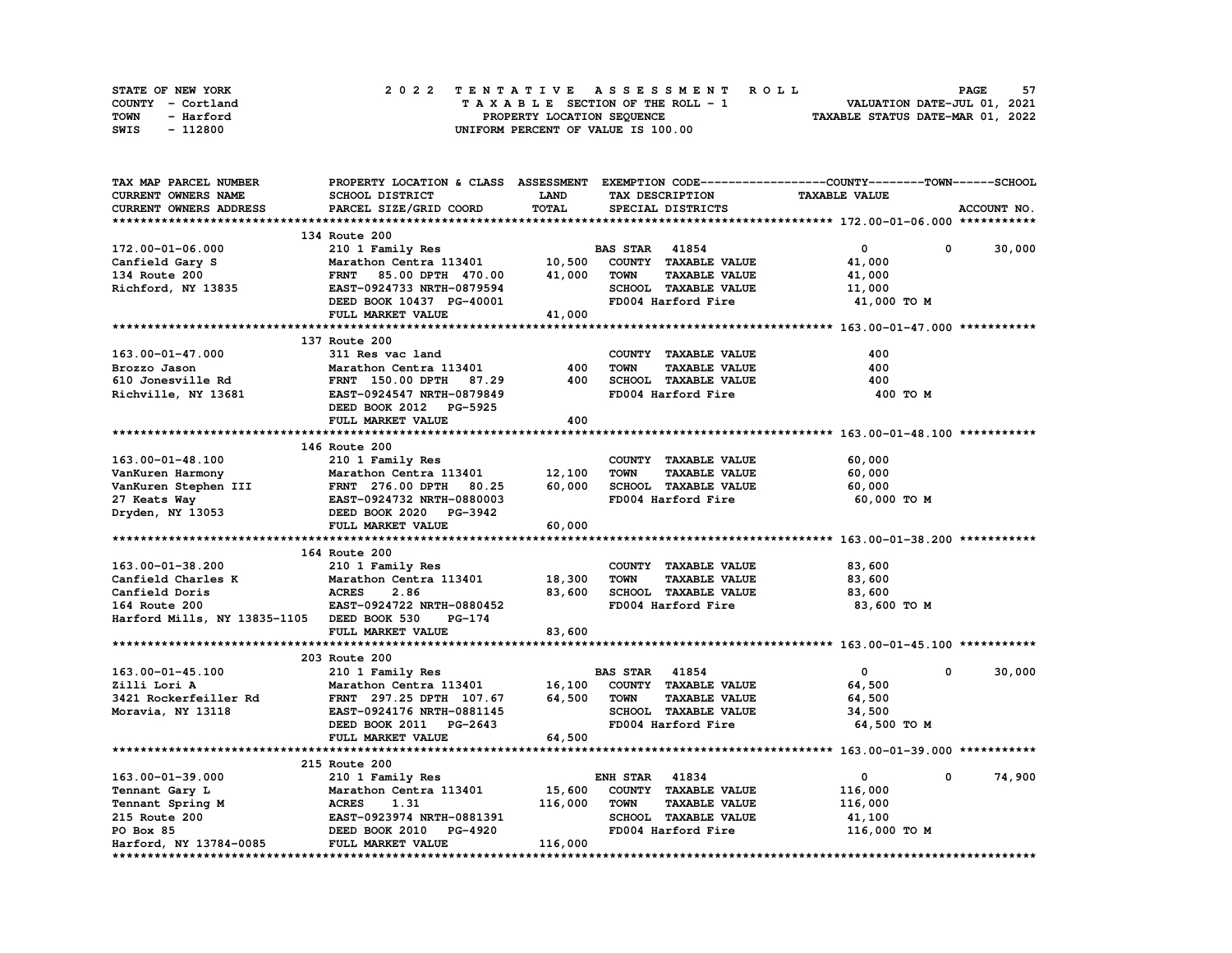| <b>STATE OF NEW YORK</b> | 2022 TENTATIVE ASSESSMENT ROLL     | 58<br><b>PAGE</b>                |
|--------------------------|------------------------------------|----------------------------------|
| COUNTY - Cortland        | TAXABLE SECTION OF THE ROLL - 1    | VALUATION DATE-JUL 01, 2021      |
| TOWN<br>- Harford        | PROPERTY LOCATION SEOUENCE         | TAXABLE STATUS DATE-MAR 01, 2022 |
| - 112800<br>SWIS         | UNIFORM PERCENT OF VALUE IS 100.00 |                                  |

| TAX MAP PARCEL NUMBER      | PROPERTY LOCATION & CLASS ASSESSMENT |               |                                     | EXEMPTION CODE-----------------COUNTY-------TOWN-----SCHOOL         |
|----------------------------|--------------------------------------|---------------|-------------------------------------|---------------------------------------------------------------------|
| <b>CURRENT OWNERS NAME</b> | SCHOOL DISTRICT                      | <b>LAND</b>   | TAX DESCRIPTION                     | <b>TAXABLE VALUE</b>                                                |
| CURRENT OWNERS ADDRESS     | PARCEL SIZE/GRID COORD               | TOTAL         | SPECIAL DISTRICTS                   | ACCOUNT NO.                                                         |
|                            |                                      |               |                                     |                                                                     |
|                            | Route 221                            |               |                                     |                                                                     |
| 154.00-01-14.000           | 105 Vac farmland                     |               | COUNTY TAXABLE VALUE                | 67,300                                                              |
| Burvee Robert J            | Marathon Centra 113401               | 67,300        | <b>TOWN</b><br><b>TAXABLE VALUE</b> | 67,300                                                              |
| Burvee Kelly A             | 50.00<br><b>ACRES</b>                | 67,300        | SCHOOL TAXABLE VALUE                | 67,300                                                              |
| 1011 Burvee Rd             | EAST-0930355 NRTH-0891931            |               | FD004 Harford Fire                  | 67,300 TO M                                                         |
| Marathon, NY 13803         | DEED BOOK 2016<br>PG-1273            |               |                                     |                                                                     |
|                            | FULL MARKET VALUE                    | 67,300        |                                     |                                                                     |
|                            |                                      |               |                                     |                                                                     |
|                            | Route 221                            |               |                                     |                                                                     |
| 154.00-01-30.200           | 105 Vac farmland                     |               | AG-CEILING 41720                    | 46,695<br>46,695<br>46,695                                          |
| Brown Kim M                | Marathon Centra 113401               | 100,000       | COUNTY TAXABLE VALUE                | 53,305                                                              |
| Brown Lee L                | <b>ACRES</b><br>90.00                | 100,000       | <b>TOWN</b><br><b>TAXABLE VALUE</b> | 53,305                                                              |
| 1937 Flint Rd              | EAST-0932144 NRTH-0890112            |               | SCHOOL TAXABLE VALUE                | 53,305                                                              |
| Marathon, NY 13803         | DEED BOOK 10329 PG-34001             |               | FD004 Harford Fire                  | 100,000 TO M                                                        |
|                            |                                      |               |                                     |                                                                     |
|                            | FULL MARKET VALUE                    | 100,000       |                                     |                                                                     |
| MAY BE SUBJECT TO PAYMENT  |                                      |               |                                     |                                                                     |
| UNDER AGDIST LAW TIL 2026  |                                      |               |                                     |                                                                     |
|                            |                                      |               |                                     |                                                                     |
|                            | Route 221                            |               |                                     |                                                                     |
| 154.00-02-13.000           | 314 Rural vac<10                     |               | COUNTY TAXABLE VALUE                | 15,000                                                              |
| Holden Bruce A             | Marathon Centra 113401               | 15,000        | <b>TAXABLE VALUE</b><br><b>TOWN</b> | 15,000                                                              |
| Holden Christy L           | <b>ACRES</b><br>5.00                 | 15,000        | SCHOOL TAXABLE VALUE                | 15,000                                                              |
| 1360 Route 221             | EAST-0927402 NRTH-0888040            |               | FD004 Harford Fire                  | 15,000 TO M                                                         |
| Marathon, NY 13803-1114    | DEED BOOK 571<br>PG-175              |               |                                     |                                                                     |
|                            | FULL MARKET VALUE                    | 15,000        |                                     |                                                                     |
|                            |                                      | ************* |                                     | ************************************* 154.00-02-17.100 ************ |
|                            | Route 221                            |               |                                     |                                                                     |
| 154.00-02-17.100           | 105 Vac farmland                     |               | COUNTY TAXABLE VALUE                | 19,100                                                              |
| Chase Daniel C             | Marathon Centra 113401               | 19,100        | <b>TOWN</b><br><b>TAXABLE VALUE</b> | 19,100                                                              |
| Chase Lorrie               | <b>ACRES</b> 12.90                   | 19,100        | SCHOOL TAXABLE VALUE                | 19,100                                                              |
| 1287 Route 221             | EAST-0925190 NRTH-0888680            |               | FD004 Harford Fire                  | 19,100 TO M                                                         |
| Marathon, NY 13803         | DEED BOOK 2017 PG-2768               |               |                                     |                                                                     |
|                            | FULL MARKET VALUE                    | 19,100        |                                     |                                                                     |
| MAY BE SUBJECT TO PAYMENT  |                                      |               |                                     |                                                                     |
| UNDER AGDIST LAW TIL 2025  |                                      |               |                                     |                                                                     |
|                            |                                      |               |                                     |                                                                     |
|                            | Route 221                            |               |                                     |                                                                     |
| 154.00-02-17.221           | 112 Dairy farm                       |               | COUNTY TAXABLE VALUE                | 340,000                                                             |
| Van Pelt Farms, LLC        | Marathon Centra 113401               | 300,000       | <b>TOWN</b><br><b>TAXABLE VALUE</b> | 340,000                                                             |
| 2312 Dryden Rd             | <b>ACRES</b> 253.00                  | 340,000       | <b>SCHOOL TAXABLE VALUE</b>         | 340,000                                                             |
| Dryden, NY 13053           | EAST-0926087 NRTH-0889913            |               | FD004 Harford Fire                  | 340,000 TO M                                                        |
|                            | DEED BOOK 2017<br>PG-2651            |               |                                     |                                                                     |
| MAY BE SUBJECT TO PAYMENT  | FULL MARKET VALUE                    | 340,000       |                                     |                                                                     |
| UNDER AGDIST LAW TIL 2025  |                                      |               |                                     |                                                                     |
| ********************       |                                      |               |                                     |                                                                     |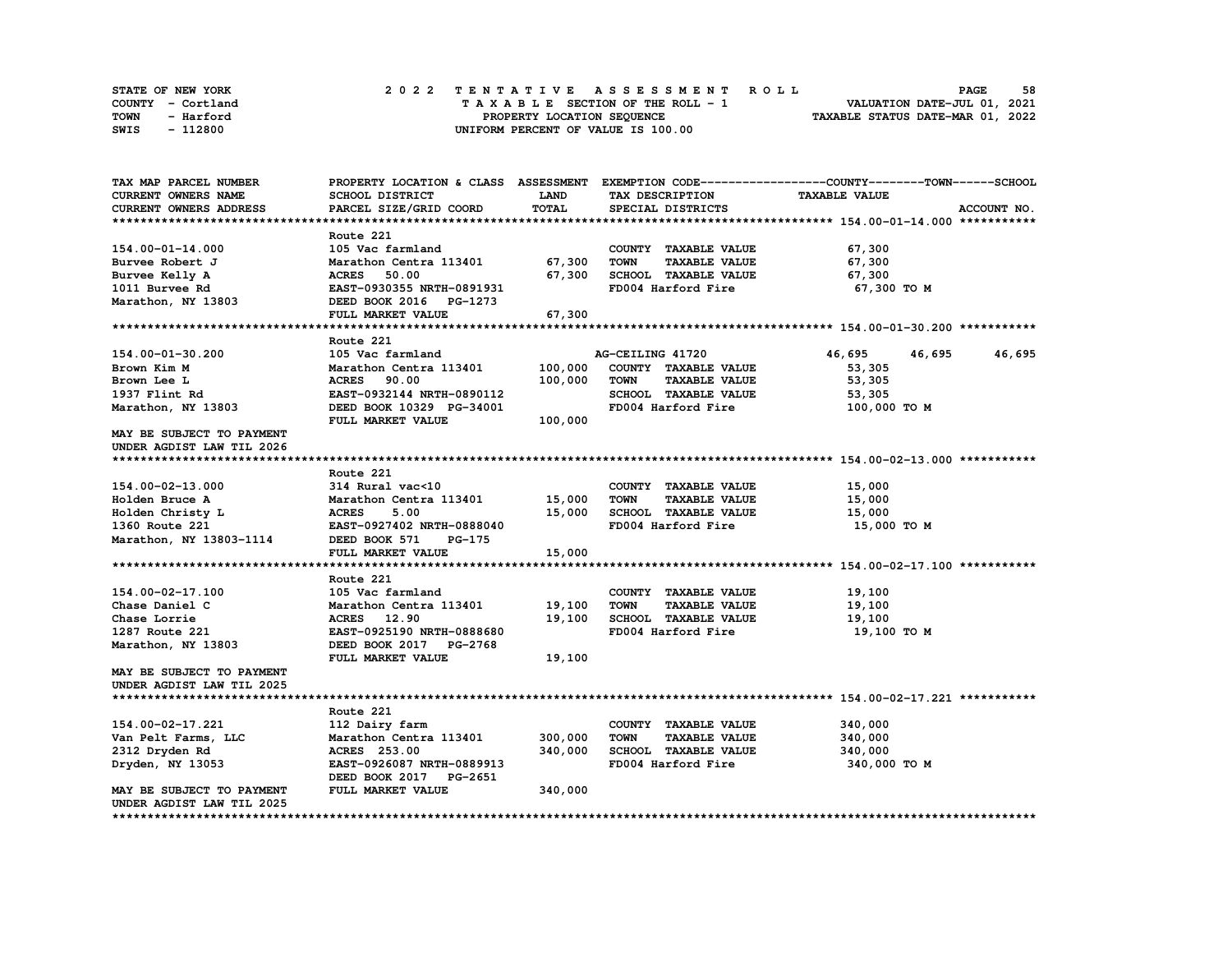| STATE OF NEW YORK | 2022 TENTATIVE ASSESSMENT ROLL     | 59<br><b>PAGE</b>                |
|-------------------|------------------------------------|----------------------------------|
| COUNTY - Cortland | TAXABLE SECTION OF THE ROLL - 1    | VALUATION DATE-JUL 01, 2021      |
| TOWN<br>- Harford | PROPERTY LOCATION SEQUENCE         | TAXABLE STATUS DATE-MAR 01, 2022 |
| - 112800<br>SWIS  | UNIFORM PERCENT OF VALUE IS 100.00 |                                  |

| TAX MAP PARCEL NUMBER                                                                    |                                                |             | PROPERTY LOCATION & CLASS ASSESSMENT EXEMPTION CODE----------------COUNTY-------TOWN------SCHOOL |                      |                  |
|------------------------------------------------------------------------------------------|------------------------------------------------|-------------|--------------------------------------------------------------------------------------------------|----------------------|------------------|
| CURRENT OWNERS NAME                                                                      | SCHOOL DISTRICT                                | <b>LAND</b> | TAX DESCRIPTION                                                                                  | <b>TAXABLE VALUE</b> |                  |
| <b>CURRENT OWNERS ADDRESS</b>                                                            | PARCEL SIZE/GRID COORD                         | TOTAL       | SPECIAL DISTRICTS                                                                                |                      | ACCOUNT NO.      |
|                                                                                          |                                                |             |                                                                                                  |                      |                  |
|                                                                                          | Route 221                                      |             |                                                                                                  |                      |                  |
| 155.00-01-03.000                                                                         | 910 Priv forest                                |             | AG-CEILING 41720                                                                                 | 24,423               | 24,423 24,423    |
| Fritts Richard                                                                           | Marathon Centra 113401 35,800                  |             | COUNTY TAXABLE VALUE                                                                             | 11,377               |                  |
| Fritts Karen                                                                             | <b>ACRES</b> 25.80                             | 35,800      | <b>TOWN</b><br><b>TAXABLE VALUE</b>                                                              | 11,377               |                  |
| 1844 Fritts Hill Rd                                                                      | EAST-0934296 NRTH-0892166                      |             | SCHOOL TAXABLE VALUE                                                                             | 11,377               |                  |
| Marathon, NY 13803                                                                       | DEED BOOK 10239 PG-89001                       |             | FD004 Harford Fire                                                                               | 35,800 TO M          |                  |
|                                                                                          | FULL MARKET VALUE                              | 35,800      |                                                                                                  |                      |                  |
| MAY BE SUBJECT TO PAYMENT                                                                |                                                |             |                                                                                                  |                      |                  |
| UNDER AGDIST LAW TIL 2026                                                                |                                                |             |                                                                                                  |                      |                  |
|                                                                                          |                                                |             |                                                                                                  |                      |                  |
|                                                                                          | Route 221                                      |             |                                                                                                  |                      |                  |
| 155.00-01-04.110                                                                         | 314 Rural vac<10                               |             | COUNTY TAXABLE VALUE                                                                             | 4,500                |                  |
|                                                                                          | Marathon Centra 113401                         | 4,500 TOWN  | <b>TAXABLE VALUE</b>                                                                             | 4,500                |                  |
| External maritim of Marath<br>2487 State Route 221 Marshbar Marshall<br>Marshbar Musical | 3.80                                           |             | 4,500 SCHOOL TAXABLE VALUE                                                                       | 4,500                |                  |
| Marathon, NY 13803                                                                       | EAST-0932907 NRTH-0888210                      |             | FD004 Harford Fire                                                                               | 4,500 TO M           |                  |
|                                                                                          | DEED BOOK 2009 PG-4017                         |             |                                                                                                  |                      |                  |
|                                                                                          | FULL MARKET VALUE                              | 4,500       |                                                                                                  |                      |                  |
|                                                                                          |                                                |             |                                                                                                  |                      |                  |
|                                                                                          | Route 221                                      |             |                                                                                                  |                      |                  |
| 155.00-01-04.121                                                                         | 312 Vac w/imprv                                |             | AG-CEILING 41720                                                                                 | 28,526               | 28,526 28,526    |
| Brown Kim                                                                                | Marathon Centra 113401                         | 43,200      | COUNTY TAXABLE VALUE                                                                             | 30,474               |                  |
| 1937 Flint Rd                                                                            | ACRES 33.20                                    | 59,000      | TOWN<br><b>TAXABLE VALUE</b>                                                                     | 30,474               |                  |
| Marathon, NY 13803                                                                       | EAST-0932706 NRTH-0890627                      |             | SCHOOL TAXABLE VALUE                                                                             | 30,474               |                  |
|                                                                                          | DEED BOOK 1997 PG-580                          |             | FD004 Harford Fire                                                                               | 59,000 TO M          |                  |
| MAY BE SUBJECT TO PAYMENT                                                                | FULL MARKET VALUE                              | 59,000      |                                                                                                  |                      |                  |
| UNDER AGDIST LAW TIL 2026                                                                |                                                |             |                                                                                                  |                      |                  |
|                                                                                          |                                                |             |                                                                                                  |                      |                  |
|                                                                                          | Route 221                                      |             |                                                                                                  |                      |                  |
| 155.00-01-04.210                                                                         | 120 Field crops                                |             | AG-CEILING 41720                                                                                 | 97,401               | 97,401<br>97,401 |
| Brown Kim M                                                                              | Marathon Centra 113401 142,100 AG IMPROV 42100 |             |                                                                                                  | 8,000                | 8,000<br>8,000   |
| 1937 Flint Rd                                                                            | <b>ACRES</b> 109.00                            |             | 169,600 COUNTY TAXABLE VALUE                                                                     | 64,199               |                  |
| Marathon, NY 13803                                                                       | EAST-0933394 NRTH-0890752                      |             | <b>TOWN</b><br><b>TAXABLE VALUE</b>                                                              | 64,199               |                  |
|                                                                                          | DEED BOOK 555 PG-42                            |             | SCHOOL TAXABLE VALUE                                                                             | 64,199               |                  |
| MAY BE SUBJECT TO PAYMENT                                                                | FULL MARKET VALUE 169,600 FD004 Harford Fire   |             |                                                                                                  | 161,600 то м         |                  |
| UNDER AGDIST LAW TIL 2026                                                                |                                                |             | 8,000 EX                                                                                         |                      |                  |
|                                                                                          |                                                |             |                                                                                                  |                      |                  |
|                                                                                          | Route 221                                      |             |                                                                                                  |                      |                  |
| 155.00-01-06.110                                                                         | 314 Rural vac<10                               |             | COUNTY TAXABLE VALUE                                                                             | 4,500                |                  |
| Barned Jon W                                                                             | Marathon Centra 113401                         | 4,500       | <b>TOWN</b><br><b>TAXABLE VALUE</b>                                                              | 4,500                |                  |
| 1721 Route 221                                                                           | 2.00<br><b>ACRES</b>                           | 4,500       | SCHOOL TAXABLE VALUE                                                                             | 4,500                |                  |
| Marathon, NY 13803                                                                       | EAST-0934205 NRTH-0887723                      |             | FD004 Harford Fire                                                                               | 4,500 TO M           |                  |
|                                                                                          | DEED BOOK 2003 PG-2843                         |             |                                                                                                  |                      |                  |
|                                                                                          | FULL MARKET VALUE                              | 4,500       |                                                                                                  |                      |                  |
|                                                                                          |                                                |             |                                                                                                  |                      |                  |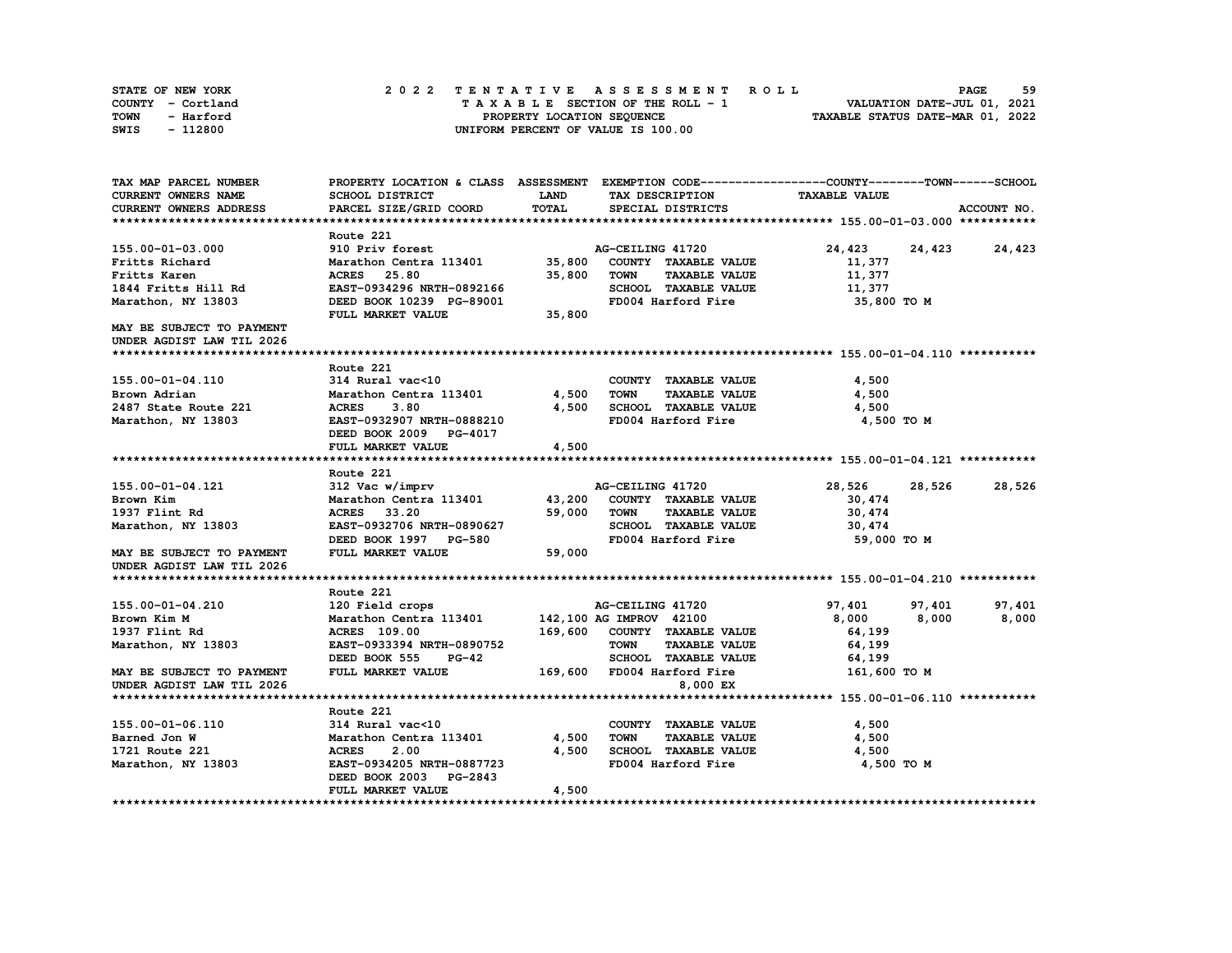| <b>STATE OF NEW YORK</b> | 2022 TENTATIVE ASSESSMENT ROLL     | 60<br><b>PAGE</b>                |
|--------------------------|------------------------------------|----------------------------------|
| COUNTY - Cortland        | TAXABLE SECTION OF THE ROLL - 1    | VALUATION DATE-JUL 01, 2021      |
| TOWN<br>- Harford        | PROPERTY LOCATION SEQUENCE         | TAXABLE STATUS DATE-MAR 01, 2022 |
| - 112800<br>SWIS         | UNIFORM PERCENT OF VALUE IS 100.00 |                                  |

| TAX MAP PARCEL NUMBER      |                                 |             |                                     | PROPERTY LOCATION & CLASS ASSESSMENT EXEMPTION CODE----------------COUNTY-------TOWN-----SCHOOL |
|----------------------------|---------------------------------|-------------|-------------------------------------|-------------------------------------------------------------------------------------------------|
| <b>CURRENT OWNERS NAME</b> | <b>SCHOOL DISTRICT</b>          | <b>LAND</b> | TAX DESCRIPTION                     | <b>TAXABLE VALUE</b>                                                                            |
| CURRENT OWNERS ADDRESS     | PARCEL SIZE/GRID COORD          | TOTAL       | SPECIAL DISTRICTS                   | ACCOUNT NO.                                                                                     |
|                            |                                 |             |                                     |                                                                                                 |
|                            | Route 221                       |             |                                     |                                                                                                 |
| 155.00-01-08.000           | 314 Rural vac<10                |             | COUNTY TAXABLE VALUE                | 1,100                                                                                           |
| Tifft Jerome E             | Marathon Centra 113401          | 1,100       | TAXABLE VALUE<br><b>TOWN</b>        | 1,100                                                                                           |
| Tifft Marjorie             | FRNT 250.00 DPTH 170.00         | 1,100       | SCHOOL TAXABLE VALUE                | 1,100                                                                                           |
| 1790 Flint Rd              | EAST-0934809 NRTH-0887576       |             | FD004 Harford Fire                  | 1,100 TO M                                                                                      |
|                            | DEED BOOK 366<br>$PG-240$       |             |                                     |                                                                                                 |
| Marathon, NY 13803         |                                 |             |                                     |                                                                                                 |
|                            | FULL MARKET VALUE               | 1,100       |                                     |                                                                                                 |
|                            |                                 |             |                                     |                                                                                                 |
|                            | Route 221                       |             |                                     |                                                                                                 |
| 155.00-01-09.100           | 314 Rural vac<10                |             | COUNTY TAXABLE VALUE                | 6,500                                                                                           |
| Daniels Wayne F            | Marathon Centra 113401          | 6,500       | <b>TOWN</b><br><b>TAXABLE VALUE</b> | 6,500                                                                                           |
| Daniels Cheryl             | <b>ACRES</b><br>4.52 BANK WELLS | 6,500       | SCHOOL TAXABLE VALUE                | 6,500                                                                                           |
| 1772 Rte 221 W             | EAST-0934744 NRTH-0886935       |             | FD004 Harford Fire                  | 6,500 TO M                                                                                      |
| Marathon, NY 13803         | DEED BOOK 2018 PG-4788          |             |                                     |                                                                                                 |
|                            | FULL MARKET VALUE               | 6,500       |                                     |                                                                                                 |
|                            |                                 |             |                                     |                                                                                                 |
|                            | Route 221                       |             |                                     |                                                                                                 |
| 162.00-06-08.000           | 449 Other Storag                |             | COUNTY TAXABLE VALUE                | 86,300                                                                                          |
| Cross Daryl                | Dryden Central 502401           | 11,300      | <b>TOWN</b><br><b>TAXABLE VALUE</b> | 86,300                                                                                          |
| Cross Melinda              | <b>ACRES</b><br>1.05            | 86,300      | SCHOOL TAXABLE VALUE                | 86,300                                                                                          |
| 819 Route 221              | EAST-0918024 NRTH-0885726       |             | FD004 Harford Fire                  | 86,300 ТО М                                                                                     |
| PO Box 94                  | DEED BOOK 10388 PG-92001        |             |                                     |                                                                                                 |
| Harford, NY 13784-0094     | FULL MARKET VALUE               | 86,300      |                                     |                                                                                                 |
|                            |                                 |             |                                     |                                                                                                 |
|                            | Route 221                       |             |                                     |                                                                                                 |
| 163.00-01-03.110           | 910 Priv forest                 |             | COUNTY TAXABLE VALUE                | 109,000                                                                                         |
| Weidel Donna M             | Marathon Centra 113401          | 109,000     | <b>TOWN</b><br><b>TAXABLE VALUE</b> | 109,000                                                                                         |
| 84 Dilworthtown Rd         | ACRES 106.73                    | 109,000     | SCHOOL TAXABLE VALUE                | 109,000                                                                                         |
| Thornton, PA 19373         | EAST-0926049 NRTH-0885115       |             | FD004 Harford Fire                  | 109,000 TO M                                                                                    |
|                            | DEED BOOK 10390 PG-27001        |             |                                     |                                                                                                 |
|                            |                                 |             |                                     |                                                                                                 |
|                            | FULL MARKET VALUE               | 109,000     |                                     |                                                                                                 |
|                            |                                 |             |                                     |                                                                                                 |
|                            | Route 221                       |             |                                     |                                                                                                 |
| 163.00-01-03.120           | 910 Priv forest                 |             | COUNTY TAXABLE VALUE                | 3,400                                                                                           |
| Doetschman Evelyn L        | Marathon Centra 113401          | 3,400       | <b>TOWN</b><br><b>TAXABLE VALUE</b> | 3,400                                                                                           |
| 892 Powderhouse Rd         | <b>ACRES</b><br>4.01            | 3,400       | SCHOOL TAXABLE VALUE                | 3,400                                                                                           |
| Binghamton, NY 13903       | EAST-0926848 NRTH-0885154       |             | FD004 Harford Fire                  | 3,400 TO M                                                                                      |
|                            | DEED BOOK 1999 PG-1247          |             |                                     |                                                                                                 |
|                            | FULL MARKET VALUE               | 3,400       |                                     |                                                                                                 |
|                            |                                 |             |                                     |                                                                                                 |
|                            | Route 221                       |             |                                     |                                                                                                 |
| 163.00-01-32.200           | 260 Seasonal res                |             | COUNTY TAXABLE VALUE                | 132,000                                                                                         |
| Kimmich Aaron L            | Marathon Centra 113401          | 117,600     | <b>TOWN</b><br><b>TAXABLE VALUE</b> | 132,000                                                                                         |
| Kimmich Christina A        | <b>ACRES</b> 116.40             | 132,000     | <b>SCHOOL TAXABLE VALUE</b>         | 132,000                                                                                         |
| 57 N Park St               | EAST-0924890 NRTH-0884094       |             | FD004 Harford Fire                  | 132,000 TO M                                                                                    |
| Adams, NY 13605            | DEED BOOK 2008 PG-3698          |             |                                     |                                                                                                 |
|                            | FULL MARKET VALUE               | 132,000     |                                     |                                                                                                 |
|                            |                                 |             |                                     |                                                                                                 |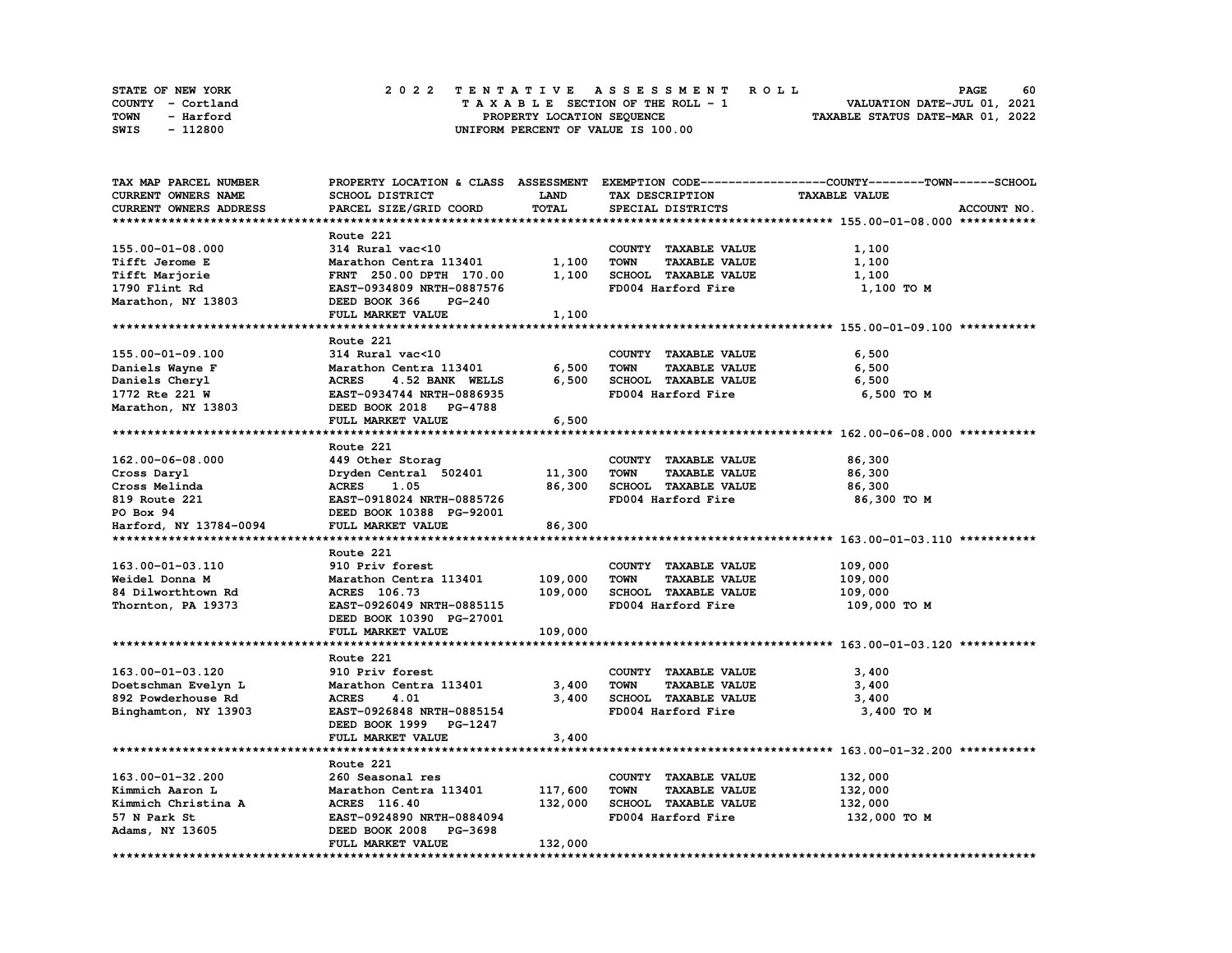| STATE OF NEW YORK | 2022 TENTATIVE ASSESSMENT ROLL     | 61<br><b>PAGE</b>                |
|-------------------|------------------------------------|----------------------------------|
| COUNTY - Cortland | TAXABLE SECTION OF THE ROLL - 1    | VALUATION DATE-JUL 01, 2021      |
| TOWN<br>- Harford | PROPERTY LOCATION SEQUENCE         | TAXABLE STATUS DATE-MAR 01, 2022 |
| - 112800<br>SWIS  | UNIFORM PERCENT OF VALUE IS 100.00 |                                  |

| TAX MAP PARCEL NUMBER                                 |                                |              |                                     | PROPERTY LOCATION & CLASS ASSESSMENT EXEMPTION CODE----------------COUNTY-------TOWN------SCHOOL |
|-------------------------------------------------------|--------------------------------|--------------|-------------------------------------|--------------------------------------------------------------------------------------------------|
| CURRENT OWNERS NAME                                   | SCHOOL DISTRICT                | <b>LAND</b>  | TAX DESCRIPTION                     | <b>TAXABLE VALUE</b>                                                                             |
| CURRENT OWNERS ADDRESS                                | PARCEL SIZE/GRID COORD         | <b>TOTAL</b> | SPECIAL DISTRICTS                   | ACCOUNT NO.                                                                                      |
|                                                       |                                |              |                                     |                                                                                                  |
|                                                       | Route 221                      |              |                                     |                                                                                                  |
| $163.00 - 01 - 64.000$                                | 311 Res vac land               |              | COUNTY TAXABLE VALUE                | 1,500                                                                                            |
| Rice Kenneth M                                        | Marathon Centra 113401         | 1,500        | <b>TOWN</b><br><b>TAXABLE VALUE</b> | 1,500                                                                                            |
|                                                       |                                |              |                                     |                                                                                                  |
| Rice Deborah D                                        | FRNT 390.00 DPTH 100.00        | 1,500        | SCHOOL TAXABLE VALUE                | 1,500                                                                                            |
| PO Box 861                                            | EAST-0922659 NRTH-0883465      |              | FD004 Harford Fire                  | 1,500 TO M                                                                                       |
| Dryden, NY 13053-0861                                 | DEED BOOK 491<br><b>PG-270</b> |              |                                     |                                                                                                  |
|                                                       | FULL MARKET VALUE              | 1,500        |                                     |                                                                                                  |
|                                                       |                                |              |                                     |                                                                                                  |
|                                                       | Route 221                      |              |                                     |                                                                                                  |
| 163.00-04-04.000                                      | 314 Rural vac<10               |              | COUNTY TAXABLE VALUE                | 7,800                                                                                            |
| Frank Keith                                           | Marathon Centra 113401         | 7,800        | TOWN<br><b>TAXABLE VALUE</b>        | 7,800                                                                                            |
| 1215 Route 221 W                                      | <b>ACRES</b><br>1.11           | 7,800        | SCHOOL TAXABLE VALUE                | 7,800                                                                                            |
| Marathon, NY 13803                                    | EAST-0924794 NRTH-0886728      |              | FD004 Harford Fire                  | 7,800 TO M                                                                                       |
|                                                       | DEED BOOK 10653 PG-38001       |              |                                     |                                                                                                  |
|                                                       | FULL MARKET VALUE              | 7,800        |                                     |                                                                                                  |
|                                                       |                                |              |                                     |                                                                                                  |
|                                                       | Route 221                      |              |                                     |                                                                                                  |
|                                                       |                                |              |                                     |                                                                                                  |
| 163.00-04-10.000                                      | 314 Rural vac<10               |              | COUNTY TAXABLE VALUE                | 500                                                                                              |
| Marsh Robert                                          | Marathon Centra 113401         | 500          | <b>TOWN</b><br><b>TAXABLE VALUE</b> | 500                                                                                              |
| Marsh Doris                                           | FRNT 87.84 DPTH 140.46         | 500          | SCHOOL TAXABLE VALUE                | 500                                                                                              |
| 1153 Route 221 W                                      | EAST-0923682 NRTH-0885098      |              | FD004 Harford Fire                  | 500 TO M                                                                                         |
| Marathon, NY 13803                                    | DEED BOOK 1996 PG-4190         |              |                                     |                                                                                                  |
|                                                       | FULL MARKET VALUE              | 500          |                                     |                                                                                                  |
|                                                       |                                |              |                                     |                                                                                                  |
|                                                       | Route 221                      |              |                                     |                                                                                                  |
| 163.00-04-14.100                                      | 322 Rural vac>10               |              | COUNTY TAXABLE VALUE                | 38,600                                                                                           |
| Marsh Robert H                                        | Marathon Centra 113401         | 38,600       | <b>TOWN</b><br><b>TAXABLE VALUE</b> | 38,600                                                                                           |
| 1113 Route 221                                        | <b>ACRES</b> 25.70             | 38,600       | SCHOOL TAXABLE VALUE                | 38,600                                                                                           |
| Marathon, NY 13803                                    | EAST-0923303 NRTH-0885417      |              | FD004 Harford Fire                  | 38,600 TO M                                                                                      |
|                                                       | DEED BOOK 2020 PG-660          |              |                                     |                                                                                                  |
|                                                       | FULL MARKET VALUE              | 38,600       |                                     |                                                                                                  |
|                                                       |                                |              |                                     |                                                                                                  |
|                                                       |                                |              |                                     |                                                                                                  |
|                                                       | Route 221                      |              |                                     |                                                                                                  |
| 163.00-05-11.000                                      | 105 Vac farmland               |              | COUNTY TAXABLE VALUE                | 67,000                                                                                           |
| Enterprise TE Prod Pipeline Co Marathon Centra 113401 |                                | 67,000       | <b>TOWN</b><br><b>TAXABLE VALUE</b> | 67,000                                                                                           |
| Attn: Ad Valorem kTax Dept.                           | <b>ACRES</b> 40.86             | 67,000       | SCHOOL TAXABLE VALUE                | 67,000                                                                                           |
| PO Box 4018                                           | EAST-0922118 NRTH-0882472      |              | FD004 Harford Fire                  | 67,000 TO M                                                                                      |
| Houston, TX 77210-4018                                | DEED BOOK 10509 PG-76005       |              |                                     |                                                                                                  |
|                                                       | FULL MARKET VALUE              | 67,000       |                                     |                                                                                                  |
|                                                       |                                |              |                                     |                                                                                                  |
|                                                       | Route 221                      |              |                                     |                                                                                                  |
| 163.00-05-15.000                                      | 105 Vac farmland               |              | COUNTY TAXABLE VALUE                | 30,580                                                                                           |
| Kimmich Elizabeth A                                   | Marathon Centra 113401         | 30,580       | <b>TOWN</b><br><b>TAXABLE VALUE</b> | 30,580                                                                                           |
| 1691 Nassau Cir                                       | <b>ACRES</b> 43.80             | 30,580       | SCHOOL TAXABLE VALUE                | 30,580                                                                                           |
| Tavares, FL 32778                                     | EAST-0920515 NRTH-0881907      |              | FD004 Harford Fire                  | 30,580 TO M                                                                                      |
|                                                       | DEED BOOK 535<br><b>PG-32</b>  |              |                                     |                                                                                                  |
|                                                       |                                |              |                                     |                                                                                                  |
|                                                       | FULL MARKET VALUE              | 30,580       |                                     |                                                                                                  |
|                                                       |                                |              |                                     |                                                                                                  |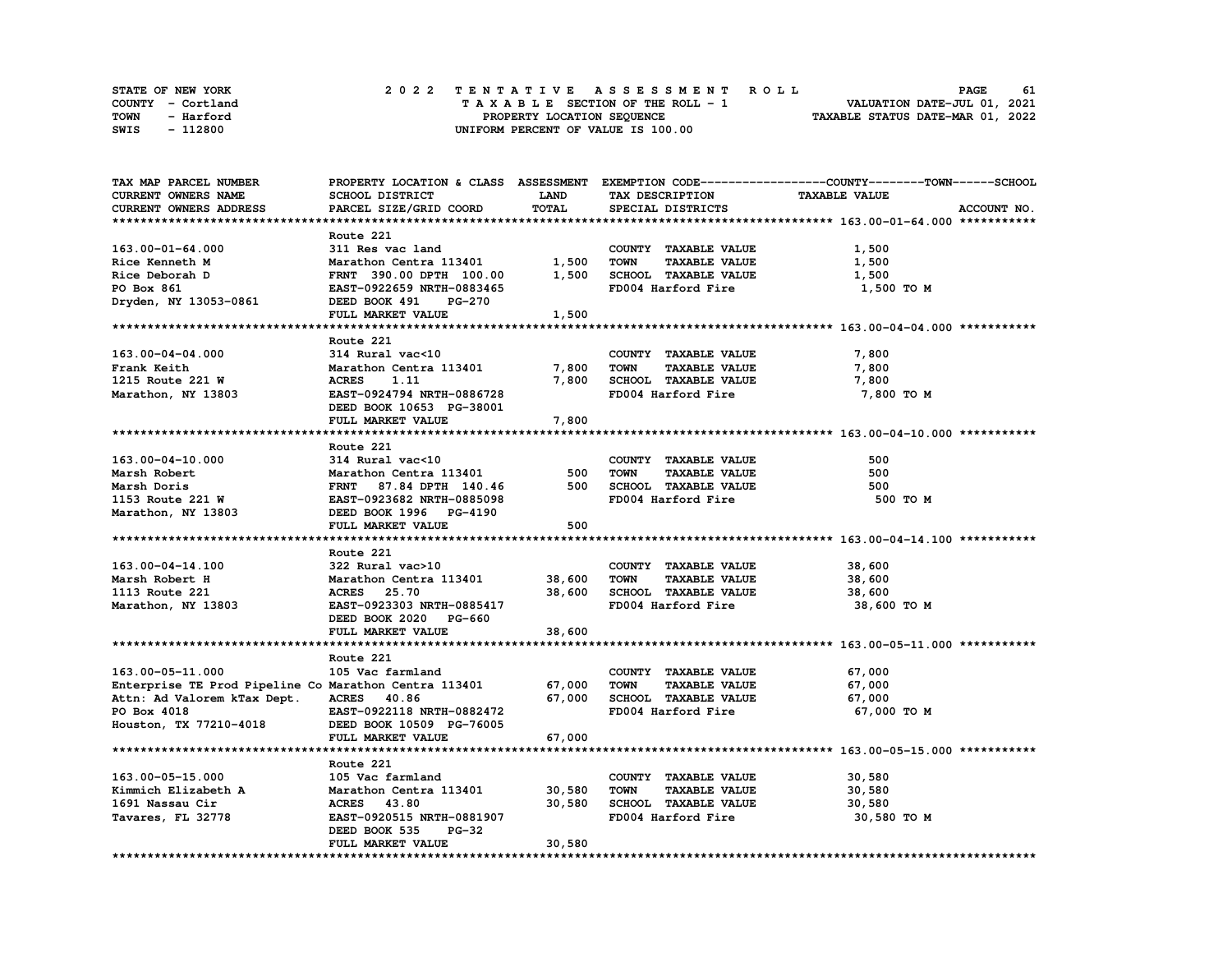| STATE OF NEW YORK | 2022 TENTATIVE ASSESSMENT ROLL     | 62<br><b>PAGE</b>                |
|-------------------|------------------------------------|----------------------------------|
| COUNTY - Cortland | TAXABLE SECTION OF THE ROLL - 1    | VALUATION DATE-JUL 01, 2021      |
| TOWN<br>- Harford | PROPERTY LOCATION SEQUENCE         | TAXABLE STATUS DATE-MAR 01, 2022 |
| - 112800<br>SWIS  | UNIFORM PERCENT OF VALUE IS 100.00 |                                  |

| TAX MAP PARCEL NUMBER                                                                                                |                                                  |             |                                     | PROPERTY LOCATION & CLASS ASSESSMENT EXEMPTION CODE----------------COUNTY-------TOWN------SCHOOL |
|----------------------------------------------------------------------------------------------------------------------|--------------------------------------------------|-------------|-------------------------------------|--------------------------------------------------------------------------------------------------|
| <b>CURRENT OWNERS NAME</b>                                                                                           | SCHOOL DISTRICT                                  | <b>LAND</b> | TAX DESCRIPTION                     | <b>TAXABLE VALUE</b>                                                                             |
| <b>CURRENT OWNERS ADDRESS</b>                                                                                        | PARCEL SIZE/GRID COORD                           | TOTAL       | SPECIAL DISTRICTS                   | ACCOUNT NO.                                                                                      |
|                                                                                                                      |                                                  |             |                                     |                                                                                                  |
|                                                                                                                      | Route 221                                        |             |                                     |                                                                                                  |
| 163.00-05-16.000                                                                                                     | 105 Vac farmland                                 |             | COUNTY TAXABLE VALUE                | 45,900                                                                                           |
| Enterprise TE Prod Pipeline Co Marathon Centra 113401 45,500                                                         |                                                  |             | TOWN<br><b>TAXABLE VALUE</b>        | 45,900                                                                                           |
| Attn: Ad Valorem Tax Dept.                                                                                           | ACRES 27.97                                      | 45,900      | SCHOOL TAXABLE VALUE                | 45,900                                                                                           |
| PO Box 4018                                                                                                          | EAST-0921404 NRTH-0882839                        |             | FD004 Harford Fire                  | 45,900 TO M                                                                                      |
| Houston, TX 70210-4018                                                                                               | DEED BOOK 10509 PG-76005                         |             |                                     |                                                                                                  |
|                                                                                                                      | FULL MARKET VALUE                                | 45,900      |                                     |                                                                                                  |
|                                                                                                                      |                                                  |             |                                     |                                                                                                  |
|                                                                                                                      | Route 221                                        |             |                                     |                                                                                                  |
| 164.00-01-01.000                                                                                                     | 910 Priv forest                                  |             | COUNTY TAXABLE VALUE                | 133,000                                                                                          |
| Cotton Hanlon Inc                                                                                                    | Marathon Centra 113401 133,000                   |             | <b>TOWN</b><br><b>TAXABLE VALUE</b> | 133,000                                                                                          |
| Attn: Forestry Dept                                                                                                  | <b>ACRES</b> 150.98                              | 133,000     | SCHOOL TAXABLE VALUE                | 133,000                                                                                          |
| Rt 224 Box 65                                                                                                        | , در د ACRES 150.96<br>EAST-0933344 NRTH-0884506 |             | FD004 Harford Fire                  | 133,000 TO M                                                                                     |
| Cayuta, NY 14824-0065                                                                                                | DEED BOOK 270, 2 PG-269, 1                       |             |                                     |                                                                                                  |
|                                                                                                                      | FULL MARKET VALUE                                | 133,000     |                                     |                                                                                                  |
|                                                                                                                      |                                                  |             |                                     |                                                                                                  |
|                                                                                                                      | Route 221                                        |             |                                     |                                                                                                  |
| 164.00-01-02.000                                                                                                     | 910 Priv forest                                  |             | COUNTY TAXABLE VALUE                | 23,000                                                                                           |
| Brown Allan J                                                                                                        | Marathon Centra 113401 23,000                    |             | <b>TOWN</b><br><b>TAXABLE VALUE</b> | 23,000                                                                                           |
| 15A Cortland St                                                                                                      | <b>ACRES</b> 15.90                               | 23,000      | SCHOOL TAXABLE VALUE                | 23,000                                                                                           |
| Marathon, NY 13803                                                                                                   | EAST-0934784 NRTH-0885430                        |             | FD004 Harford Fire                  | 23,000 TO M                                                                                      |
|                                                                                                                      | DEED BOOK 2019 PG-2657                           |             |                                     |                                                                                                  |
|                                                                                                                      | FULL MARKET VALUE                                | 23,000      |                                     |                                                                                                  |
|                                                                                                                      |                                                  |             |                                     |                                                                                                  |
|                                                                                                                      | 724 Route 221                                    |             |                                     |                                                                                                  |
| 162.15-01-02.000                                                                                                     | 210 1 Family Res                                 |             | <b>BAS STAR</b> 41854               | $\mathbf{0}$<br>30,000<br>$^{\circ}$                                                             |
|                                                                                                                      |                                                  |             |                                     | 106,000                                                                                          |
| Vanderlinden Judith L<br>Vander Judith L<br>Po Box 98 FRNT 87.11 DPTH 152.79 106,000 TOWN TAXABLE VALUE<br>PO Box 98 |                                                  |             |                                     | 106,000                                                                                          |
| Harford, NY 13784                                                                                                    | EAST-0916500 NRTH-0884141                        |             | SCHOOL TAXABLE VALUE                | 76,000                                                                                           |
|                                                                                                                      | DEED BOOK 10384 PG-59002                         |             | FD004 Harford Fire                  | 106,000 TO M                                                                                     |
|                                                                                                                      |                                                  | 106,000     |                                     |                                                                                                  |
|                                                                                                                      | FULL MARKET VALUE                                |             |                                     |                                                                                                  |
|                                                                                                                      | 733 Route 221                                    |             |                                     |                                                                                                  |
| 162.11-02-12.000                                                                                                     | 210 1 Family Res                                 |             | COUNTY TAXABLE VALUE                | 149,000                                                                                          |
|                                                                                                                      | Dryden Central 502401 12,700                     |             | <b>TOWN</b><br><b>TAXABLE VALUE</b> | 149,000                                                                                          |
| VandeBerg Trudy M<br>PO Box 92                                                                                       | FRNT 126.59 DPTH 176.26                          | 149,000     | SCHOOL TAXABLE VALUE                | 149,000                                                                                          |
| Harford, NY 13784                                                                                                    | <b>BANKCORELOG</b>                               |             | FD004 Harford Fire                  | 149,000 TO M                                                                                     |
|                                                                                                                      |                                                  |             |                                     |                                                                                                  |
|                                                                                                                      | EAST-0916424 NRTH-0884396                        |             |                                     |                                                                                                  |
|                                                                                                                      | DEED BOOK 2018 PG-2226                           |             |                                     |                                                                                                  |
|                                                                                                                      | <b>FULL MARKET VALUE</b>                         | 149,000     |                                     |                                                                                                  |
|                                                                                                                      |                                                  |             |                                     |                                                                                                  |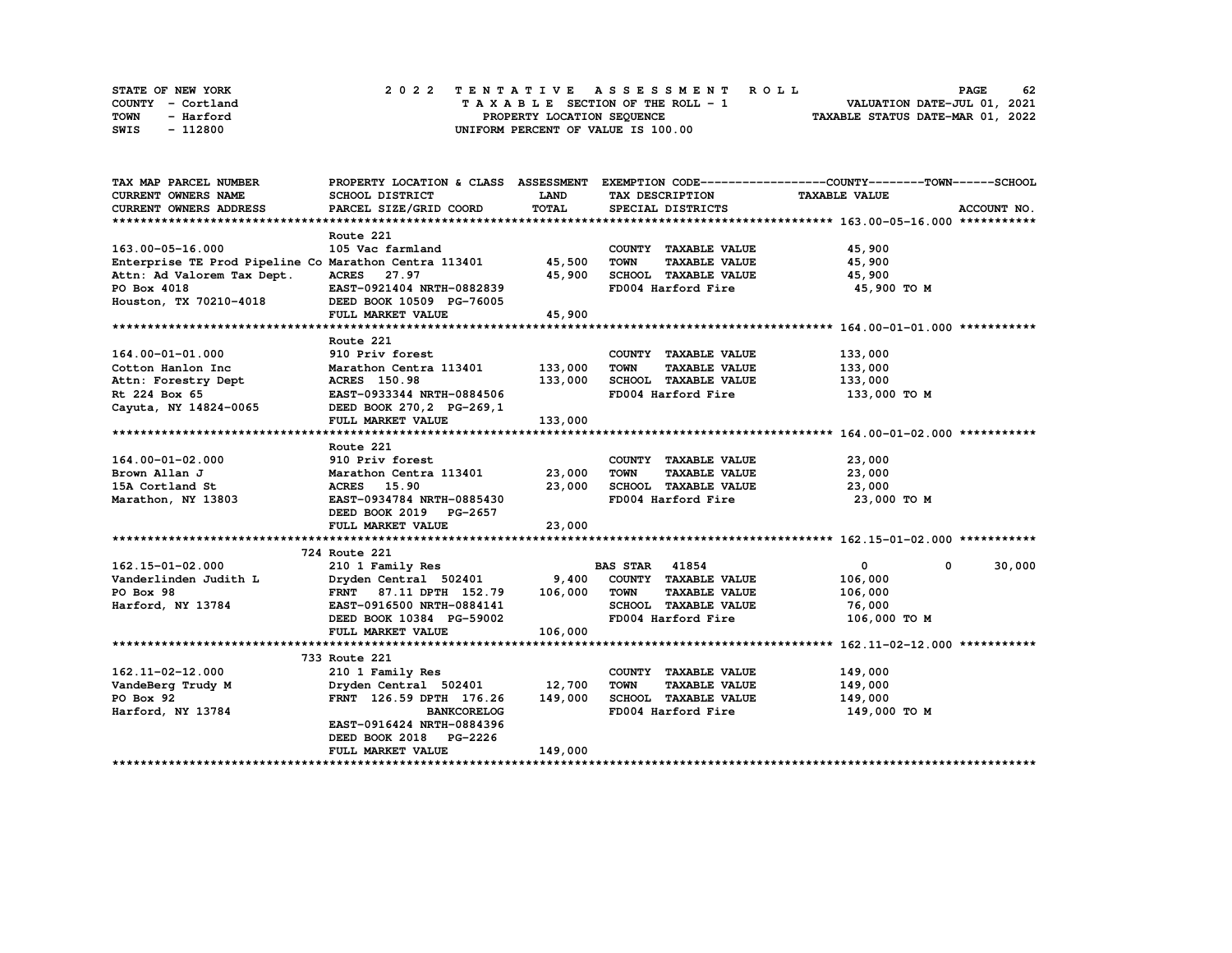| STATE OF NEW YORK | 2022 TENTATIVE ASSESSMENT ROLL     | 63<br><b>PAGE</b>                |
|-------------------|------------------------------------|----------------------------------|
| COUNTY - Cortland | TAXABLE SECTION OF THE ROLL - 1    | VALUATION DATE-JUL 01, 2021      |
| TOWN<br>- Harford | PROPERTY LOCATION SEQUENCE         | TAXABLE STATUS DATE-MAR 01, 2022 |
| - 112800<br>SWIS  | UNIFORM PERCENT OF VALUE IS 100.00 |                                  |

| TAX MAP PARCEL NUMBER  |                                               |         |                                     | PROPERTY LOCATION & CLASS ASSESSMENT EXEMPTION CODE----------------COUNTY-------TOWN------SCHOOL |              |
|------------------------|-----------------------------------------------|---------|-------------------------------------|--------------------------------------------------------------------------------------------------|--------------|
| CURRENT OWNERS NAME    | SCHOOL DISTRICT                               | LAND    | TAX DESCRIPTION                     | <b>TAXABLE VALUE</b>                                                                             |              |
| CURRENT OWNERS ADDRESS | PARCEL SIZE/GRID COORD                        | TOTAL   | SPECIAL DISTRICTS                   |                                                                                                  | ACCOUNT NO.  |
|                        |                                               |         |                                     |                                                                                                  |              |
|                        | 734 Route 221                                 |         |                                     |                                                                                                  |              |
| 162.00-02-13.000       | 210 1 Family Res                              |         | VET COM CT 41131                    | 10,000<br>10,000                                                                                 | $\mathbf{o}$ |
| Simon Allan E          | Dryden Central 502401 12,900 VET DIS CT 41141 |         |                                     | 20,000<br>20,000                                                                                 | 0            |
| Simon Patricia A       | FRNT 165.00 DPTH 127.85                       |         | 85,000 ENH STAR 41834               | $\mathbf{0}$<br>$^{\circ}$                                                                       | 74,900       |
| PO Box 57              | EAST-0916662 NRTH-0884353                     |         | COUNTY TAXABLE VALUE                | 55,000                                                                                           |              |
| Harford, NY 13784-0057 | DEED BOOK 1995 PG-3254                        |         | <b>TOWN</b><br><b>TAXABLE VALUE</b> | 55,000                                                                                           |              |
|                        | FULL MARKET VALUE                             | 85,000  | SCHOOL TAXABLE VALUE                | 10,100                                                                                           |              |
|                        |                                               |         | FD004 Harford Fire                  | 85,000 TO M                                                                                      |              |
|                        |                                               |         |                                     |                                                                                                  |              |
|                        | 735 Route 221                                 |         |                                     |                                                                                                  |              |
| 162.11-02-18.000       | 210 1 Family Res                              |         | COUNTY TAXABLE VALUE                | 160,000                                                                                          |              |
| Seigart Ryan           | Dryden Central 502401                         | 14,700  | <b>TOWN</b><br><b>TAXABLE VALUE</b> | 160,000                                                                                          |              |
| 735 NYS Route 221      | FRNT 166.96 DPTH 175.02                       | 160,000 | SCHOOL TAXABLE VALUE                | 160,000                                                                                          |              |
| PO Box 24              | <b>BANKCORELOG</b>                            |         | FD004 Harford Fire                  | 160,000 то м                                                                                     |              |
| Harford, NY 13784      | EAST-0916506 NRTH-0884515                     |         |                                     |                                                                                                  |              |
|                        | DEED BOOK 2017 PG-3387                        |         |                                     |                                                                                                  |              |
|                        | FULL MARKET VALUE                             | 160,000 |                                     |                                                                                                  |              |
|                        |                                               |         |                                     |                                                                                                  |              |
|                        | 737 Route 221                                 |         |                                     |                                                                                                  |              |
| 162.11-02-15.000       | 270 Mfg housing                               |         | <b>BAS STAR 41854</b>               | $\mathbf{0}$<br>$\mathbf{0}$                                                                     | 30,000       |
| Harris John A          | Dryden Central 502401 19,700                  |         | COUNTY TAXABLE VALUE                | 44,000                                                                                           |              |
| Harris Lorraine M      | <b>ACRES</b><br>3.80                          | 44,000  | <b>TOWN</b><br><b>TAXABLE VALUE</b> | 44,000                                                                                           |              |
| PO Box 208             | EAST-0916505 NRTH-0884901                     |         | SCHOOL TAXABLE VALUE                | 14,000                                                                                           |              |
| Harford, NY 13784      | DEED BOOK 1999 PG-965                         |         | FD004 Harford Fire                  | 44,000 TO M                                                                                      |              |
|                        | FULL MARKET VALUE                             | 44,000  |                                     |                                                                                                  |              |
|                        |                                               |         |                                     |                                                                                                  |              |
|                        | 739 Route 221                                 |         |                                     |                                                                                                  |              |
| 162.11-02-14.000       | 210 1 Family Res                              |         | COUNTY TAXABLE VALUE                | 102,000                                                                                          |              |
| Dapp George E          | Dryden Central 502401 17,100                  |         | <b>TOWN</b><br><b>TAXABLE VALUE</b> | 102,000                                                                                          |              |
| Dapp Dytonya           | <b>ACRES</b><br>2.05 BANKCORELOG              | 102,000 | SCHOOL TAXABLE VALUE                | 102,000                                                                                          |              |
| 739 NYS Route 221      | EAST-0916409 NRTH-0884675                     |         | FD004 Harford Fire                  | 102,000 то м                                                                                     |              |
| Harford, NY 13784      | DEED BOOK 2017 PG-5454                        |         |                                     |                                                                                                  |              |
|                        | FULL MARKET VALUE                             | 102,000 |                                     |                                                                                                  |              |
|                        |                                               |         |                                     |                                                                                                  |              |
|                        | 741 Route 221                                 |         |                                     |                                                                                                  |              |
| 162.11-02-13.000       | 210 1 Family Res                              |         | 41854<br><b>BAS STAR</b>            | $\mathbf{0}$<br>0                                                                                | 30,000       |
| Clendenning Jesse A    | Dryden Central 502401                         | 15,600  | COUNTY TAXABLE VALUE                | 130,000                                                                                          |              |
| Clendenning Erika D    | FRNT 169.62 DPTH 225.32                       | 130,000 | <b>TOWN</b><br><b>TAXABLE VALUE</b> | 130,000                                                                                          |              |
| 741 Route 221          | <b>BANKCORELOG</b>                            |         | SCHOOL TAXABLE VALUE                | 100,000                                                                                          |              |
| Harford, NY 13784      | EAST-0916279 NRTH-0884536                     |         | FD004 Harford Fire                  | 130,000 TO M                                                                                     |              |
|                        | DEED BOOK 2017 PG-6003                        |         |                                     |                                                                                                  |              |
|                        | FULL MARKET VALUE                             | 130,000 |                                     |                                                                                                  |              |
|                        |                                               |         |                                     |                                                                                                  |              |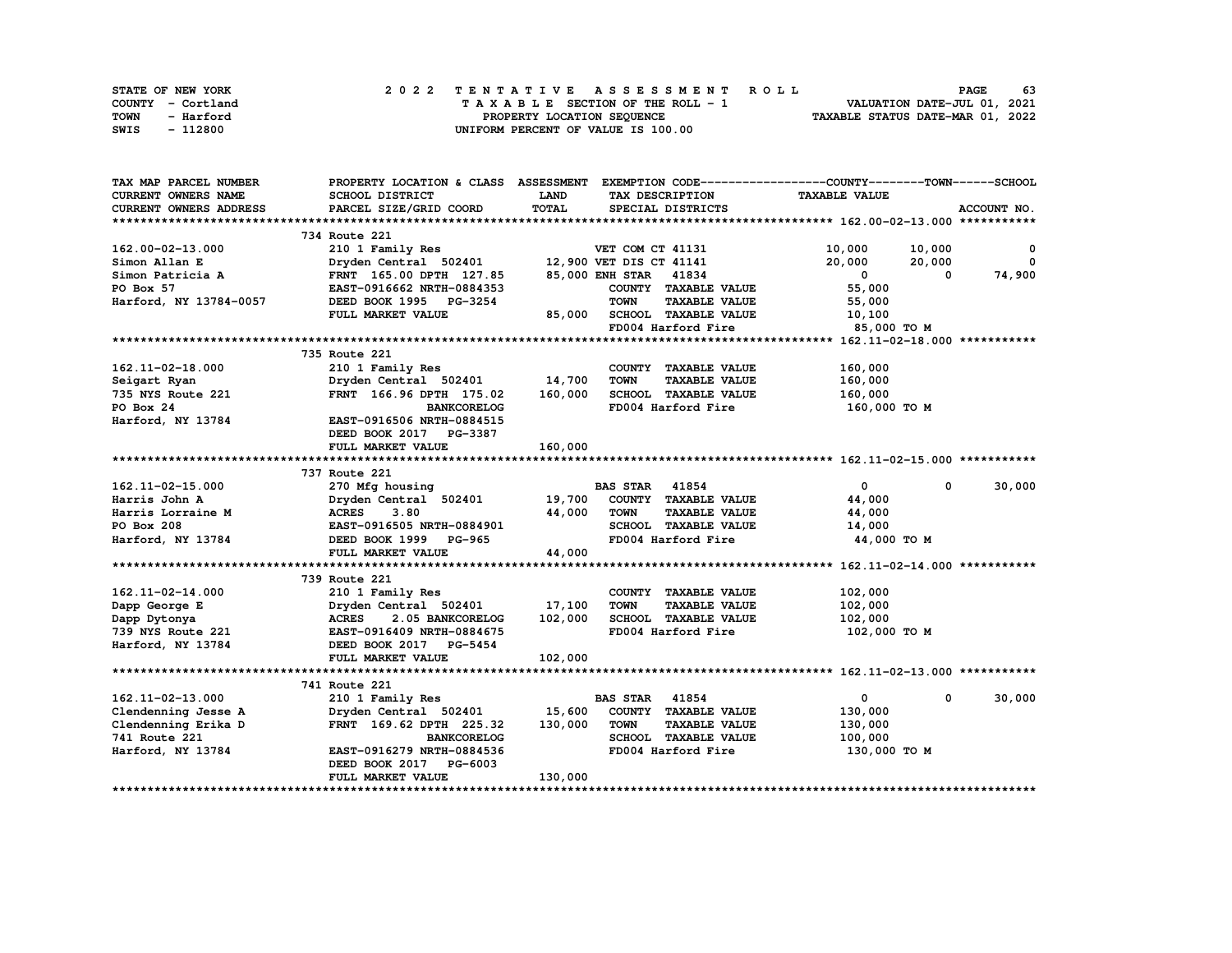| <b>STATE OF NEW YORK</b> | 2022 TENTATIVE ASSESSMENT ROLL     | 64<br><b>PAGE</b>                |
|--------------------------|------------------------------------|----------------------------------|
| COUNTY - Cortland        | TAXABLE SECTION OF THE ROLL - 1    | VALUATION DATE-JUL 01, 2021      |
| TOWN<br>- Harford        | PROPERTY LOCATION SEQUENCE         | TAXABLE STATUS DATE-MAR 01, 2022 |
| - 112800<br>SWIS         | UNIFORM PERCENT OF VALUE IS 100.00 |                                  |

| TAX MAP PARCEL NUMBER         | PROPERTY LOCATION & CLASS ASSESSMENT      |                  | EXEMPTION CODE-----------------COUNTY-------TOWN------SCHOOL |                      |             |
|-------------------------------|-------------------------------------------|------------------|--------------------------------------------------------------|----------------------|-------------|
| <b>CURRENT OWNERS NAME</b>    | SCHOOL DISTRICT                           | LAND             | TAX DESCRIPTION                                              | <b>TAXABLE VALUE</b> |             |
| <b>CURRENT OWNERS ADDRESS</b> | PARCEL SIZE/GRID COORD                    | <b>TOTAL</b>     | SPECIAL DISTRICTS                                            |                      | ACCOUNT NO. |
|                               |                                           |                  |                                                              |                      |             |
|                               | 743 Route 221                             |                  |                                                              |                      |             |
| 162.11-02-16.000              | 210 1 Family Res                          |                  | VET WAR CT 41121                                             | 6,000<br>6,000       | 0           |
| Shepard Eldred                | Dryden Central 502401                     |                  | 15,900 ENH STAR<br>41834                                     | 0                    | 74,250<br>0 |
| Shepard Caroline M            | FRNT 209.37 DPTH 175.18                   | 74,250           | COUNTY TAXABLE VALUE                                         | 68,250               |             |
| 743 Route 221                 | EAST-0916656 NRTH-0884719                 |                  | <b>TOWN</b><br><b>TAXABLE VALUE</b>                          | 68,250               |             |
| PO Box 42                     | DEED BOOK 317<br>PG-673                   |                  | SCHOOL TAXABLE VALUE                                         | $\mathbf{o}$         |             |
| Harford, NY 13784             | FULL MARKET VALUE                         |                  | 74,250 FD004 Harford Fire                                    | 74,250 TO M          |             |
|                               |                                           |                  |                                                              |                      |             |
|                               | 744 Route 221                             |                  |                                                              |                      |             |
| 162.00-02-11.000              | 210 1 Family Res                          |                  | VET WAR CT 41121                                             | 6,000<br>6,000       |             |
| Rider Lynn H                  | Dryden Central 502401                     |                  | <b>16,200 ENH STAR 41834</b>                                 | 0                    | 69,000<br>0 |
| Rider Audrey M                | 1.60<br><b>ACRES</b>                      | 69,000           | COUNTY TAXABLE VALUE                                         | 63,000               |             |
| PO Box 151                    | EAST-0916990 NRTH-0884673                 |                  | <b>TOWN</b><br><b>TAXABLE VALUE</b>                          | 63,000               |             |
| Harford, NY 13784-0151        | DEED BOOK 423<br>PG-294                   |                  | SCHOOL TAXABLE VALUE                                         | 0                    |             |
|                               | FULL MARKET VALUE                         |                  | 69,000 FD004 Harford Fire                                    | 69,000 TO M          |             |
|                               |                                           |                  |                                                              |                      |             |
|                               | 755 Route 221                             |                  |                                                              |                      |             |
| 162.11-01-15.000              | 210 1 Family Res                          |                  | COUNTY TAXABLE VALUE                                         | 81,000               |             |
| McCutcheon Drexel R           | Dryden Central 502401                     | 17,000           | <b>TOWN</b><br><b>TAXABLE VALUE</b>                          | 81,000               |             |
| McCutcheon Christine          | <b>ACRES</b><br>2.02                      | 81,000           | SCHOOL TAXABLE VALUE                                         | 81,000               |             |
| 755 Route 221                 | EAST-0916753 NRTH-0885159                 |                  | FD004 Harford Fire                                           | 81,000 TO M          |             |
| PO Box 198                    | DEED BOOK 10241 PG-35001                  |                  |                                                              |                      |             |
| Harford, NY 13784-0198        | FULL MARKET VALUE                         | 81,000           |                                                              |                      |             |
|                               |                                           |                  |                                                              |                      |             |
|                               | 763 Route 221                             |                  |                                                              |                      |             |
| 162.11-01-16.100              |                                           |                  | COUNTY TAXABLE VALUE                                         | 76,000               |             |
|                               | 230 3 Family Res<br>Dryden Central 502401 |                  |                                                              | 76,000               |             |
| Shaw Jordan<br>PO Box 3855    |                                           | 15,300<br>76,000 | <b>TAXABLE VALUE</b><br><b>TOWN</b><br>SCHOOL TAXABLE VALUE  |                      |             |
|                               | FRNT 148.50 DPTH 268.44                   |                  |                                                              | 76,000               |             |
| Ithaca, NY 14850              | <b>BANKCORELOG</b>                        |                  | FD004 Harford Fire                                           | 76,000 TO M          |             |
|                               | EAST-0916962 NRTH-0885182                 |                  |                                                              |                      |             |
|                               | DEED BOOK 2015 PG-1532                    |                  |                                                              |                      |             |
|                               | FULL MARKET VALUE                         | 76,000           |                                                              |                      |             |
|                               |                                           |                  |                                                              |                      |             |
|                               | 768 Route 221                             |                  |                                                              |                      |             |
| 162.11-01-20.100              | 210 1 Family Res                          |                  | <b>BAS STAR</b><br>41854                                     | 0                    | 30,000<br>0 |
| Salce Joseph                  | Dryden Central 502401                     | 17,500           | COUNTY TAXABLE VALUE                                         | 57,000               |             |
| 768 Route 221                 | 2.32<br><b>ACRES</b>                      | 57,000           | <b>TOWN</b><br><b>TAXABLE VALUE</b>                          | 57,000               |             |
| PO Box 167                    | EAST-0917366 NRTH-0884946                 |                  | <b>SCHOOL</b><br><b>TAXABLE VALUE</b>                        | 27,000               |             |
| Harford, NY 13784             | DEED BOOK 2013 PG-2403                    |                  | FD004 Harford Fire                                           | 57,000 TO M          |             |
|                               | FULL MARKET VALUE                         | 57,000           |                                                              |                      |             |
|                               |                                           |                  |                                                              |                      |             |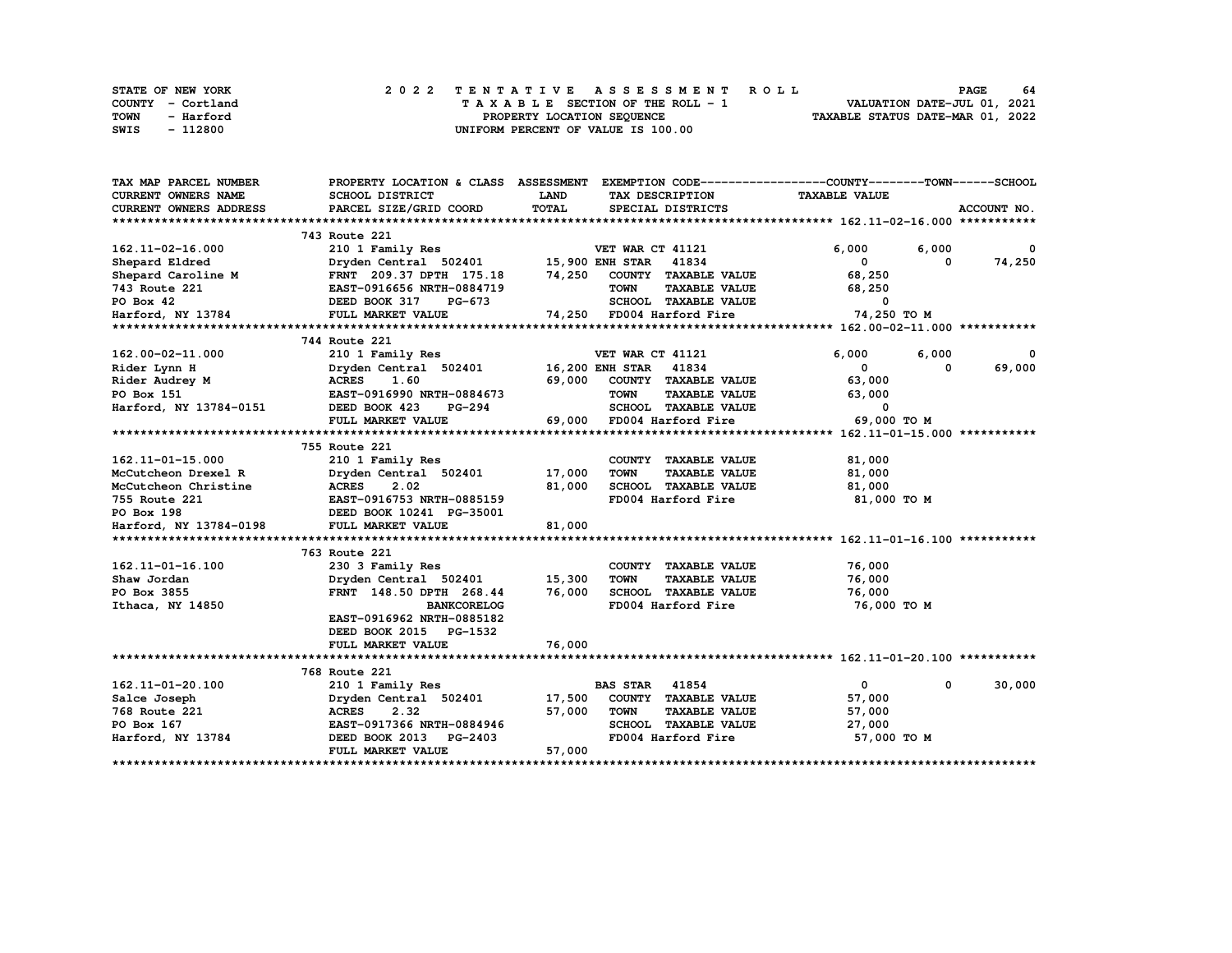| STATE OF NEW YORK | 2022 TENTATIVE ASSESSMENT ROLL     | 65<br><b>PAGE</b>                |
|-------------------|------------------------------------|----------------------------------|
| COUNTY - Cortland | TAXABLE SECTION OF THE ROLL - 1    | VALUATION DATE-JUL 01, 2021      |
| TOWN<br>- Harford | PROPERTY LOCATION SEQUENCE         | TAXABLE STATUS DATE-MAR 01, 2022 |
| - 112800<br>SWIS  | UNIFORM PERCENT OF VALUE IS 100.00 |                                  |

| <b>TAX MAP PARCEL NUMBER</b>     |                                  |             |                                     | PROPERTY LOCATION & CLASS ASSESSMENT EXEMPTION CODE----------------COUNTY-------TOWN-----SCHOOL |
|----------------------------------|----------------------------------|-------------|-------------------------------------|-------------------------------------------------------------------------------------------------|
| CURRENT OWNERS NAME              | <b>SCHOOL DISTRICT</b>           | <b>LAND</b> | TAX DESCRIPTION                     | <b>TAXABLE VALUE</b>                                                                            |
| <b>CURRENT OWNERS ADDRESS</b>    | PARCEL SIZE/GRID COORD           | TOTAL       | SPECIAL DISTRICTS                   | ACCOUNT NO.                                                                                     |
|                                  |                                  |             |                                     |                                                                                                 |
|                                  | 769 Route 221                    |             |                                     |                                                                                                 |
| 162.11-01-17.100                 | 210 1 Family Res                 |             | <b>BAS STAR</b><br>41854            | 30,000<br>$\mathbf{0}$<br>0                                                                     |
| Scott Justin Q                   | Dryden Central 502401 15,000     |             | COUNTY TAXABLE VALUE                | 83,000                                                                                          |
| Scott Nicolette M                | FRNT 195.52 DPTH 155.32          | 83,000      | <b>TOWN</b><br><b>TAXABLE VALUE</b> | 83,000                                                                                          |
| PO Box 102                       | EAST-0917131 NRTH-0885308        |             | SCHOOL TAXABLE VALUE                | 53,000                                                                                          |
| Harford, NY 13784                | DEED BOOK 2013 PG-5147           |             | FD004 Harford Fire                  | 83,000 TO M                                                                                     |
|                                  | FULL MARKET VALUE                | 83,000      |                                     |                                                                                                 |
|                                  |                                  |             |                                     |                                                                                                 |
|                                  | 770 Route 221                    |             |                                     |                                                                                                 |
| 162.11-01-19.200                 | 210 1 Family Res                 |             | COUNTY TAXABLE VALUE                | 50,000                                                                                          |
| Willis Nichole                   | Dryden Central 502401            | 9,000       | <b>TOWN</b><br><b>TAXABLE VALUE</b> | 50,000                                                                                          |
| <b>770 Route 221</b>             | 65.00 DPTH 181.25<br><b>FRNT</b> | 50,000      | SCHOOL TAXABLE VALUE                | 50,000                                                                                          |
| PO Box 107                       | 0.42<br><b>ACRES</b>             |             | FD004 Harford Fire                  | 50,000 TO M                                                                                     |
| Harford, NY 13784                | EAST-0917370 NRTH-0885191        |             |                                     |                                                                                                 |
|                                  | DEED BOOK 2019 PG-1631           |             |                                     |                                                                                                 |
|                                  | FULL MARKET VALUE                | 50,000      |                                     |                                                                                                 |
|                                  |                                  |             |                                     |                                                                                                 |
|                                  | 773 Route 221                    |             |                                     |                                                                                                 |
| 162.11-01-18.000                 | 210 1 Family Res                 |             | COUNTY TAXABLE VALUE                | 107,600                                                                                         |
| Clark Sarah K                    | Dryden Central 502401            | 11,100      | <b>TOWN</b><br><b>TAXABLE VALUE</b> | 107,600                                                                                         |
| 11 Mineah Rd                     | FRNT 106.00 DPTH 155.75          | 107,600     | SCHOOL TAXABLE VALUE                | 107,600                                                                                         |
| Freeville, NY 13068              | <b>BANKCORELOG</b>               |             | FD004 Harford Fire                  | 107,600 то м                                                                                    |
|                                  | EAST-0917224 NRTH-0885423        |             |                                     |                                                                                                 |
|                                  | DEED BOOK 2019 PG-1606           |             |                                     |                                                                                                 |
|                                  | FULL MARKET VALUE                | 107,600     |                                     |                                                                                                 |
|                                  |                                  |             |                                     |                                                                                                 |
|                                  | 777 Route 221                    |             |                                     |                                                                                                 |
| 162.00-01-09.000                 | 210 1 Family Res                 |             | AG-CEILING 41720                    | 9,309<br>9,309<br>9,309                                                                         |
| Smith Kamille E                  | Dryden Central 502401            | 68,000      | COUNTY TAXABLE VALUE                | 122,691                                                                                         |
| 777 Route 221                    | <b>ACRES</b><br>54.42            | 132,000     | <b>TOWN</b><br><b>TAXABLE VALUE</b> | 122,691                                                                                         |
| PO Box 231                       | EAST-0916946 NRTH-0886464        |             | SCHOOL TAXABLE VALUE                | 122,691                                                                                         |
| Harford, NY 13784                | DEED BOOK 2018 PG-7507           |             | FD004 Harford Fire                  | 132,000 TO M                                                                                    |
|                                  | FULL MARKET VALUE                | 132,000     |                                     |                                                                                                 |
| <b>MAY BE SUBJECT TO PAYMENT</b> |                                  |             |                                     |                                                                                                 |
| UNDER AGDIST LAW TIL 2026        |                                  |             |                                     |                                                                                                 |
|                                  |                                  |             |                                     |                                                                                                 |
|                                  | 786 Route 221                    |             |                                     |                                                                                                 |
| 162.00-06-01.000                 | 416 Mfg hsing pk                 |             | COUNTY TAXABLE VALUE                | 577,000                                                                                         |
| Country Meadows MHC LLC          | Dryden Central 502401            | 277,000     | <b>TOWN</b><br><b>TAXABLE VALUE</b> | 577,000                                                                                         |
| PO Box 22                        | ACRES 18.94                      | 577,000     | SCHOOL TAXABLE VALUE                | 577,000                                                                                         |
| Fayette, NY 13065                | EAST-0917795 NRTH-0884861        |             | FD004 Harford Fire                  | 577,000 TO M                                                                                    |
|                                  | DEED BOOK 10152 PG-61003         |             |                                     |                                                                                                 |
|                                  | FULL MARKET VALUE                | 577,000     |                                     |                                                                                                 |
|                                  |                                  |             |                                     |                                                                                                 |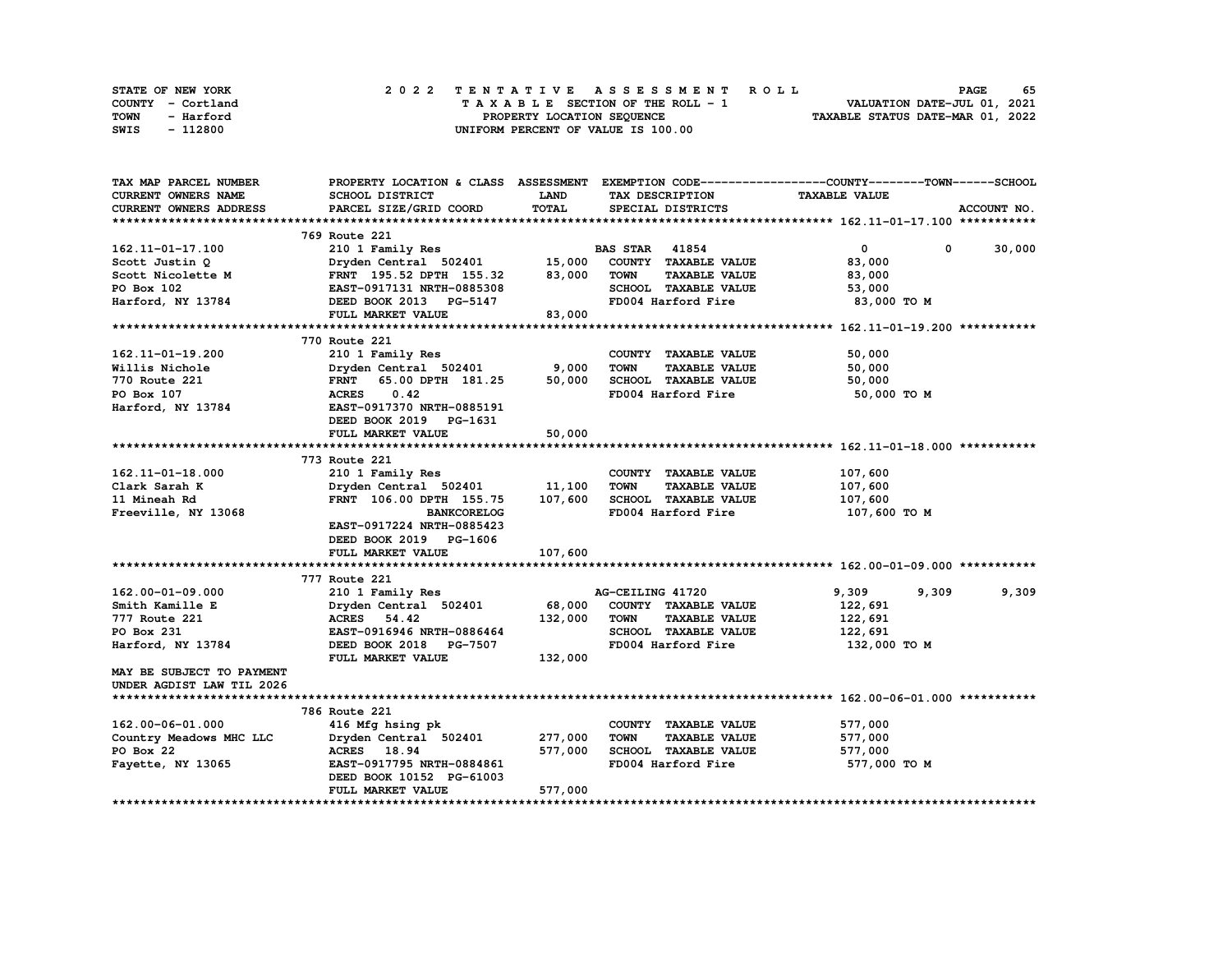| STATE OF NEW YORK | 2022 TENTATIVE ASSESSMENT ROLL     | 66<br><b>PAGE</b>                |
|-------------------|------------------------------------|----------------------------------|
| COUNTY - Cortland | TAXABLE SECTION OF THE ROLL - 1    | VALUATION DATE-JUL 01, 2021      |
| TOWN<br>- Harford | PROPERTY LOCATION SEOUENCE         | TAXABLE STATUS DATE-MAR 01, 2022 |
| - 112800<br>SWIS  | UNIFORM PERCENT OF VALUE IS 100.00 |                                  |

| TAX MAP PARCEL NUMBER           |                                 |               |                                     | PROPERTY LOCATION & CLASS ASSESSMENT EXEMPTION CODE----------------COUNTY-------TOWN-----SCHOOL |                       |
|---------------------------------|---------------------------------|---------------|-------------------------------------|-------------------------------------------------------------------------------------------------|-----------------------|
| CURRENT OWNERS NAME             | SCHOOL DISTRICT                 | LAND          | TAX DESCRIPTION                     | <b>TAXABLE VALUE</b>                                                                            |                       |
| <b>CURRENT OWNERS ADDRESS</b>   | PARCEL SIZE/GRID COORD          | TOTAL         | SPECIAL DISTRICTS                   |                                                                                                 | ACCOUNT NO.           |
|                                 |                                 |               |                                     |                                                                                                 |                       |
|                                 | 795 Route 221                   |               |                                     |                                                                                                 |                       |
| 162.00-01-19.000                | 210 1 Family Res                |               | <b>BAS STAR 41854</b>               | $\mathbf{0}$                                                                                    | 30,000<br>$\mathbf 0$ |
| Chevalier John C                | Dryden Central 502401           | 18,500        | COUNTY TAXABLE VALUE                | 112,300                                                                                         |                       |
| Chevalier George T              | <b>ACRES</b><br>3.00            | 112,300       | <b>TOWN</b><br><b>TAXABLE VALUE</b> | 112,300                                                                                         |                       |
| PO Box 165                      | EAST-0917384 NRTH-0885764       |               | SCHOOL TAXABLE VALUE                | 82,300                                                                                          |                       |
| Harford, NY 13784               | DEED BOOK 2022<br><b>PG-975</b> |               | FD004 Harford Fire                  | 112,300 TO M                                                                                    |                       |
|                                 | FULL MARKET VALUE               | 112,300       |                                     |                                                                                                 |                       |
| <b>PRIOR OWNER ON 3/01/2022</b> |                                 |               |                                     |                                                                                                 |                       |
| Chevalier David                 |                                 |               |                                     |                                                                                                 |                       |
|                                 |                                 |               |                                     |                                                                                                 |                       |
|                                 | 797 Route 221                   |               |                                     |                                                                                                 |                       |
| 162.00-06-09.000                | 210 1 Family Res                |               | VET COM CT 41131                    | 10,000<br>10,000                                                                                | $^{\circ}$            |
| Cross Lois L                    | Dryden Central 502401           | 15,800 AGED S | 41804                               | 0                                                                                               | 37,200<br>0           |
| Cross Stanley I                 | 1.40<br>ACRES                   |               | 124,000 ENH STAR 41834              | $\mathbf 0$                                                                                     | 74,900<br>0           |
| 815 Route 221                   | EAST-0917854 NRTH-0885752       |               | COUNTY TAXABLE VALUE                | 114,000                                                                                         |                       |
| PO Box 52                       | DEED BOOK 288<br>PG-192         |               | <b>TOWN</b><br><b>TAXABLE VALUE</b> | 114,000                                                                                         |                       |
| Harford, NY 13784               | FULL MARKET VALUE               | 124,000       | SCHOOL TAXABLE VALUE                | 11,900                                                                                          |                       |
|                                 |                                 |               | FD004 Harford Fire                  | 124,000 TO M                                                                                    |                       |
|                                 |                                 |               |                                     |                                                                                                 |                       |
|                                 | 814 Route 221                   |               |                                     |                                                                                                 |                       |
| 162.00-06-02.000                | 210 1 Family Res                |               | COUNTY TAXABLE VALUE                | 30,000                                                                                          |                       |
| Gleason Otis L                  | Dryden Central 502401           | 21,300        | <b>TOWN</b><br><b>TAXABLE VALUE</b> | 30,000                                                                                          |                       |
| Gleason Craig F                 | <b>ACRES</b><br>4.85            | 30,000        | SCHOOL TAXABLE VALUE                | 30,000                                                                                          |                       |
| PO Box 95                       | EAST-0918101 NRTH-0885184       |               | FD004 Harford Fire                  | 30,000 TO M                                                                                     |                       |
| Harford, NY 13784               | DEED BOOK 2017 PG-1532          |               |                                     |                                                                                                 |                       |
|                                 | FULL MARKET VALUE               | 30,000        |                                     |                                                                                                 |                       |
|                                 |                                 |               |                                     |                                                                                                 |                       |
|                                 | 815 Route 221                   |               |                                     |                                                                                                 |                       |
| 162.00-06-06.200                | 210 1 Family Res                |               | <b>BAS STAR</b><br>41854            | 0                                                                                               | 30,000<br>0           |
| Brennan Patrick                 | Dryden Central 502401           |               | 17,700 COUNTY TAXABLE VALUE         | 203,500                                                                                         |                       |
| Little Melissa                  | <b>ACRES</b><br>2.49 BANK WELLS | 203,500       | TOWN<br><b>TAXABLE VALUE</b>        | 203,500                                                                                         |                       |
| 815 Route 221                   | EAST-0918221 NRTH-0885648       |               | <b>SCHOOL TAXABLE VALUE</b>         | 173,500                                                                                         |                       |
| PO Box 63                       | DEED BOOK 2012 PG-7475          |               | FD004 Harford Fire                  | 203,500 TO M                                                                                    |                       |
| Harford, NY 13784               | FULL MARKET VALUE               | 203,500       |                                     |                                                                                                 |                       |
|                                 |                                 |               |                                     |                                                                                                 |                       |
|                                 | 819 Route 221                   |               |                                     |                                                                                                 |                       |
| 162.00-06-07.000                | 210 1 Family Res                |               | <b>BAS STAR 41854</b>               | $\mathbf{0}$                                                                                    | 30,000<br>$\mathbf 0$ |
| Cross Daryl B                   | Dryden Central 502401           | 22,800        | COUNTY TAXABLE VALUE                | 164,000                                                                                         |                       |
| Cross Melinda J                 | <b>ACRES</b><br>5.85            | 164,000       | <b>TOWN</b><br><b>TAXABLE VALUE</b> | 164,000                                                                                         |                       |
| 819 Route 221                   | EAST-0918576 NRTH-0885522       |               | SCHOOL TAXABLE VALUE                | 134,000                                                                                         |                       |
| PO Box 94                       | DEED BOOK 463, 2 PG-104, 1      |               | FD004 Harford Fire                  | 164,000 TO M                                                                                    |                       |
| Harford, NY 13784               | FULL MARKET VALUE               | 164,000       |                                     |                                                                                                 |                       |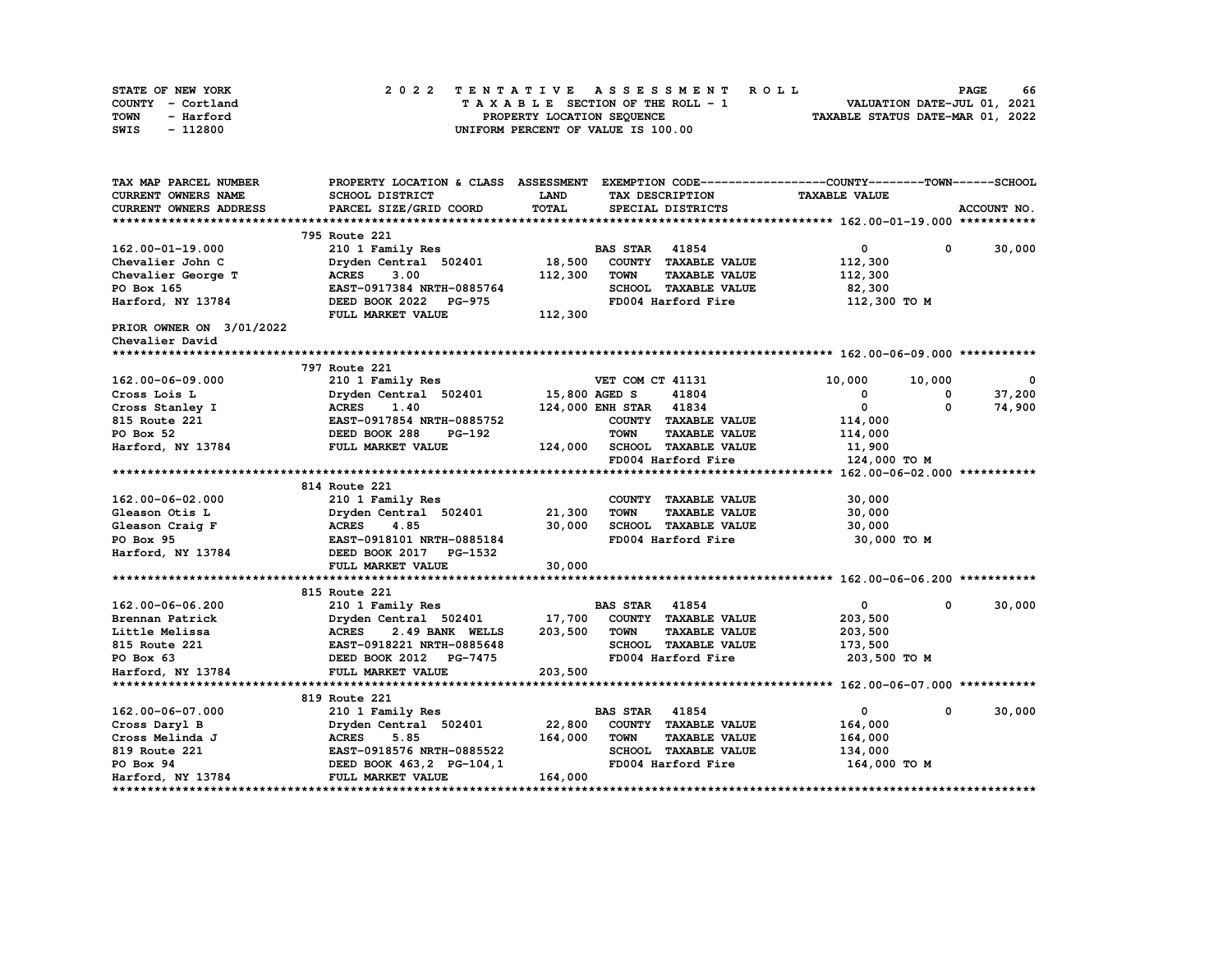| <b>STATE OF NEW YORK</b> | 2022 TENTATIVE ASSESSMENT ROLL     | 67<br>PAGE                       |
|--------------------------|------------------------------------|----------------------------------|
| COUNTY - Cortland        | TAXABLE SECTION OF THE ROLL - 1    | VALUATION DATE-JUL 01, 2021      |
| TOWN<br>- Harford        | PROPERTY LOCATION SEQUENCE         | TAXABLE STATUS DATE-MAR 01, 2022 |
| - 112800<br>SWIS         | UNIFORM PERCENT OF VALUE IS 100.00 |                                  |

| TAX MAP PARCEL NUMBER      |                                                                                    |         |                                                             | PROPERTY LOCATION & CLASS ASSESSMENT EXEMPTION CODE----------------COUNTY-------TOWN-----SCHOOL |
|----------------------------|------------------------------------------------------------------------------------|---------|-------------------------------------------------------------|-------------------------------------------------------------------------------------------------|
| <b>CURRENT OWNERS NAME</b> | SCHOOL DISTRICT                                                                    | LAND    | TAX DESCRIPTION                                             | <b>TAXABLE VALUE</b>                                                                            |
| CURRENT OWNERS ADDRESS     | PARCEL SIZE/GRID COORD                                                             | TOTAL   | SPECIAL DISTRICTS                                           | ACCOUNT NO.                                                                                     |
|                            |                                                                                    |         |                                                             |                                                                                                 |
|                            | 875 Route 221                                                                      |         |                                                             |                                                                                                 |
| 162.00-06-06.111           | 260 Seasonal res                                                                   |         | COUNTY TAXABLE VALUE                                        | 72,600                                                                                          |
| Cross Stanley I            | Dryden Central 502401 47,600                                                       |         | <b>TOWN</b><br><b>TAXABLE VALUE</b>                         | 72,600                                                                                          |
| Cross Lois L               | ACRES 24.30                                                                        | 72,600  | SCHOOL TAXABLE VALUE                                        | 72,600                                                                                          |
| 797 Route 221              | EAST-0919299 NRTH-0885449                                                          |         | FD004 Harford Fire                                          | 72,600 TO M                                                                                     |
| PO Box 52                  | DEED BOOK 288<br>PG-192                                                            |         |                                                             |                                                                                                 |
| Harford, NY 13784          | FULL MARKET VALUE                                                                  | 72,600  |                                                             |                                                                                                 |
|                            |                                                                                    |         |                                                             |                                                                                                 |
|                            | 880 Route 221                                                                      |         |                                                             |                                                                                                 |
| 162.00-06-03.000           | 240 Rural res                                                                      |         | <b>BAS STAR 41854</b>                                       | $\mathbf 0$<br>$\mathbf 0$<br>30,000                                                            |
| Cross Tracy S              | Dryden Central 502401 59,400                                                       |         | COUNTY TAXABLE VALUE                                        | 200,000                                                                                         |
| Cross Michelle L           |                                                                                    | 200,000 | <b>TOWN</b><br><b>TAXABLE VALUE</b>                         | 200,000                                                                                         |
| Box 112                    | ACRES 33.37<br>EAST-0919056 1<br>EAST-0919056 NRTH-0884329                         |         | SCHOOL TAXABLE VALUE                                        | 170,000                                                                                         |
| 880 Route 221              | DEED BOOK 534<br><b>PG-298</b>                                                     |         | FD004 Harford Fire                                          | 200,000 то м                                                                                    |
| Harford, NY 13784          | FULL MARKET VALUE                                                                  | 200,000 |                                                             |                                                                                                 |
|                            |                                                                                    |         |                                                             |                                                                                                 |
|                            | 910 Route 221                                                                      |         |                                                             |                                                                                                 |
| 162.00-06-05.000           | 210 1 Family Res                                                                   |         | COUNTY TAXABLE VALUE                                        | 184,000                                                                                         |
| Mack Carole L              | Dryden Central 502401 26,100                                                       |         | <b>TOWN</b><br><b>TAXABLE VALUE</b>                         | 184,000                                                                                         |
| Mack Lindsey F             | <b>ACRES</b><br>8.06 BANKCORELOG                                                   | 184,000 | SCHOOL TAXABLE VALUE                                        | 184,000                                                                                         |
| 910 Route 221              | EAST-0919569 NRTH-0884618                                                          |         | FD004 Harford Fire                                          | 184,000 то м                                                                                    |
| Harford, NY 13784          | DEED BOOK 2017 PG-5191                                                             |         |                                                             |                                                                                                 |
|                            | FULL MARKET VALUE                                                                  | 184,000 |                                                             |                                                                                                 |
|                            |                                                                                    |         |                                                             |                                                                                                 |
|                            | 958 Route 221                                                                      |         |                                                             |                                                                                                 |
| 163.00-05-17.000           | 120 Field crops                                                                    |         | AG-CEILING 41720                                            | 20,049<br>20,049<br>20,049                                                                      |
| Brown Kelly L              | Marathon Centra 113401                                                             |         | 77,600 AG IMPROV 42100                                      | 3,500<br>3,500<br>3,500                                                                         |
| Brown Aubrey L             | ACRES 46.37                                                                        | 190,000 | COUNTY TAXABLE VALUE                                        | 166,451                                                                                         |
| 881 W State Rd             | EAST-0920629 NRTH-0883754                                                          |         | <b>TAXABLE VALUE</b><br><b>TOWN</b>                         | 166,451                                                                                         |
| Marathon, NY 13803         | DEED BOOK 2021 PG-5722                                                             |         | SCHOOL TAXABLE VALUE                                        | 166,451                                                                                         |
|                            | FULL MARKET VALUE                                                                  |         | 190,000 FD004 Harford Fire                                  | 186,500 то м                                                                                    |
| MAY BE SUBJECT TO PAYMENT  |                                                                                    |         | 3,500 EX                                                    |                                                                                                 |
| UNDER AGDIST LAW TIL 2026  |                                                                                    |         |                                                             |                                                                                                 |
|                            |                                                                                    |         |                                                             |                                                                                                 |
|                            | 971 Route 221                                                                      |         |                                                             |                                                                                                 |
| 163.00-05-01.000           | 240 Rural res                                                                      |         |                                                             | 149,500                                                                                         |
| Potter Geoffrey M          | Marathon Centra 113401 65,900                                                      |         | COUNTY TAXABLE VALUE<br><b>TOWN</b><br><b>TAXABLE VALUE</b> | 149,500                                                                                         |
| Potter Dawn                | ------ centra 113401<br>ACRES 38.61<br>EAST-0920586 NRTH-0885222<br>DEED BOOK 2014 | 149,500 | SCHOOL TAXABLE VALUE                                        | 149,500                                                                                         |
| 971 Route 221              |                                                                                    |         | FD004 Harford Fire                                          | 149,500 TO M                                                                                    |
| PO Box 32                  |                                                                                    |         |                                                             |                                                                                                 |
| Harford, NY 13784          | FULL MARKET VALUE                                                                  | 149,500 |                                                             |                                                                                                 |
|                            |                                                                                    |         |                                                             |                                                                                                 |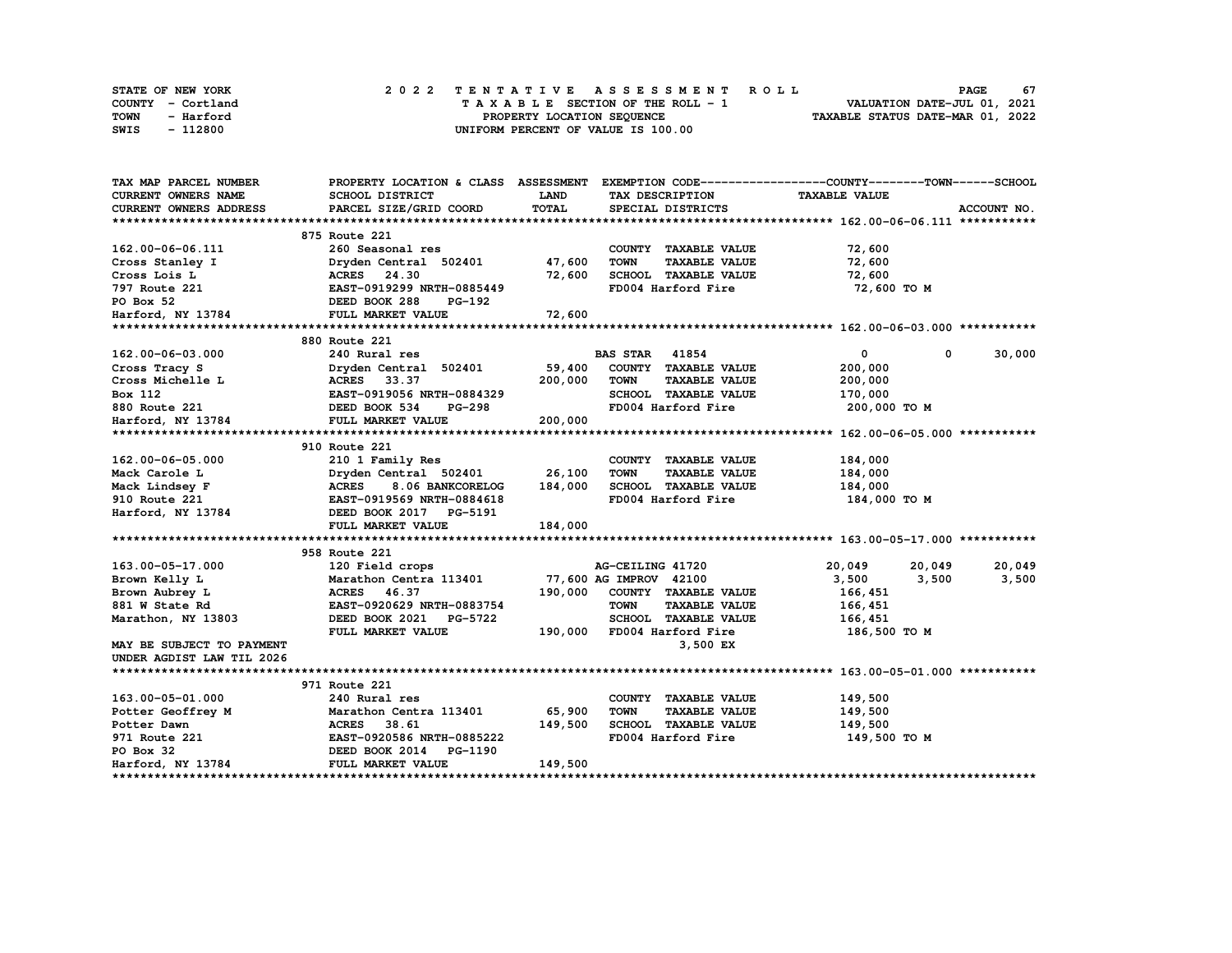| <b>STATE OF NEW YORK</b> | 2022 TENTATIVE ASSESSMENT ROLL     | 68<br><b>PAGE</b>                |
|--------------------------|------------------------------------|----------------------------------|
| COUNTY - Cortland        | TAXABLE SECTION OF THE ROLL - 1    | VALUATION DATE-JUL 01, 2021      |
| TOWN<br>- Harford        | PROPERTY LOCATION SEQUENCE         | TAXABLE STATUS DATE-MAR 01, 2022 |
| - 112800<br>SWIS         | UNIFORM PERCENT OF VALUE IS 100.00 |                                  |

| TAX MAP PARCEL NUMBER         | PROPERTY LOCATION & CLASS ASSESSMENT |             |                                             | EXEMPTION CODE-----------------COUNTY-------TOWN------SCHOOL |             |
|-------------------------------|--------------------------------------|-------------|---------------------------------------------|--------------------------------------------------------------|-------------|
| CURRENT OWNERS NAME           | SCHOOL DISTRICT                      | <b>LAND</b> | TAX DESCRIPTION                             | <b>TAXABLE VALUE</b>                                         |             |
| <b>CURRENT OWNERS ADDRESS</b> | PARCEL SIZE/GRID COORD               | TOTAL       | SPECIAL DISTRICTS                           |                                                              | ACCOUNT NO. |
|                               |                                      |             |                                             |                                                              |             |
|                               | 971 Route 221                        |             |                                             |                                                              |             |
| 163.00-05-02.200              | 314 Rural vac<10                     |             | COUNTY TAXABLE VALUE                        | 1,500                                                        |             |
| Potter Geoffrey M             | Marathon Centra 113401               | 1,500       | <b>TOWN</b><br><b>TAXABLE VALUE</b>         | 1,500                                                        |             |
| Potter Dawn                   | FRNT 107.87 DPTH 334.00              | 1,500       | SCHOOL TAXABLE VALUE                        | 1,500                                                        |             |
| 971 Route 221                 | EAST-0921089 NRTH-0884453            |             | FD004 Harford Fire                          | 1,500 TO M                                                   |             |
| PO Box 32                     | DEED BOOK 2014 PG-1190               |             |                                             |                                                              |             |
| Harford, NY 13784             | FULL MARKET VALUE                    | 1,500       |                                             |                                                              |             |
|                               |                                      |             |                                             |                                                              |             |
|                               | 997 Route 221                        |             |                                             |                                                              |             |
| 163.00-05-03.000              | 210 1 Family Res                     |             | <b>BAS STAR</b><br>41854                    | $\mathbf{o}$<br>$\Omega$                                     | 30,000      |
| Larkin John Thomas            | Marathon Centra 113401               | 48,600      | COUNTY TAXABLE VALUE                        | 157,000                                                      |             |
| Larkin Elizabeth              | ACRES 24.07                          | 157,000     | <b>TOWN</b><br><b>TAXABLE VALUE</b>         | 157,000                                                      |             |
| 997 Route 221                 | EAST-0921487 NRTH-0885194            |             | SCHOOL TAXABLE VALUE                        | 127,000                                                      |             |
| PO Box 146                    | DEED BOOK 478, 2 PG-70, 37           |             | FD004 Harford Fire                          | 157,000 TO M                                                 |             |
|                               | FULL MARKET VALUE                    | 157,000     |                                             |                                                              |             |
| Harford, NY 13784             |                                      |             |                                             |                                                              |             |
|                               | 1003 Route 221                       |             |                                             |                                                              |             |
| 163.00-05-04.000              |                                      |             | <b>BAS STAR</b><br>41854                    | 0<br>0                                                       |             |
|                               | 210 1 Family Res                     |             |                                             |                                                              | 30,000      |
| Leonard Jacqueline W          | Marathon Centra 113401               | 21,500      | COUNTY TAXABLE VALUE                        | 99,500                                                       |             |
| 1003 Route 221                | <b>ACRES</b><br>5.03 BANKCORELOG     | 99,500      | <b>TAXABLE VALUE</b><br>TOWN                | 99,500                                                       |             |
| Marathon, NY 13803            | EAST-0921596 NRTH-0884277            |             | SCHOOL TAXABLE VALUE                        | 69,500                                                       |             |
|                               | DEED BOOK 2016 PG-1475               |             | FD004 Harford Fire                          | 99,500 TO M                                                  |             |
|                               | FULL MARKET VALUE                    | 99,500      |                                             |                                                              |             |
|                               |                                      |             |                                             |                                                              |             |
|                               | 1031 Route 221                       |             |                                             |                                                              |             |
| 163.00-05-10.000              | 210 1 Family Res                     |             | COUNTY TAXABLE VALUE                        | 90,000                                                       |             |
| Fay Sarah                     | Marathon Centra 113401               | 11,200      | <b>TOWN</b><br><b>TAXABLE VALUE</b>         | 90,000                                                       |             |
| 1031 Route 221                | FRNT 166.34 DPTH<br>84.83            | 90,000      | SCHOOL TAXABLE VALUE                        | 90,000                                                       |             |
| Harford, NY 13784             | <b>BANK LERETA</b>                   |             | FD004 Harford Fire                          | 90,000 TO M                                                  |             |
|                               | EAST-0921820 NRTH-0883808            |             |                                             |                                                              |             |
|                               | DEED BOOK 2019 PG-2284               |             |                                             |                                                              |             |
|                               | FULL MARKET VALUE                    | 90,000      |                                             |                                                              |             |
|                               |                                      |             |                                             |                                                              |             |
|                               | 1063 Route 221                       |             | 81 PCT OF VALUE USED FOR EXEMPTION PURPOSES |                                                              |             |
| 163.00-05-05.000              | 112 Dairy farm                       |             | VET WAR CT 41121                            | 6,000<br>6,000                                               | $\mathbf 0$ |
| Negus Russell L               | Marathon Centra 113401               |             | <b>63,100 ENH STAR</b><br>41834             | 0<br>0                                                       | 74,900      |
| Negus Marilyn A               | ACRES 37.30                          |             | 188,700 AG IMPROV 42100                     | 1,000<br>1,000                                               | 1,000       |
| 1063 Route 221                | EAST-0922149 NRTH-0884798            |             | COUNTY TAXABLE VALUE                        | 181,700                                                      |             |
| Marathon, NY 13803-9454       | DEED BOOK 2012<br><b>PG-2680</b>     |             | <b>TOWN</b><br><b>TAXABLE VALUE</b>         | 181,700                                                      |             |
|                               | FULL MARKET VALUE                    | 188,700     | <b>SCHOOL TAXABLE VALUE</b>                 | 112,800                                                      |             |
|                               |                                      |             | FD004 Harford Fire                          | 187,700 TO M                                                 |             |
|                               |                                      |             | 1,000 EX                                    |                                                              |             |
|                               | *********************************    |             |                                             |                                                              |             |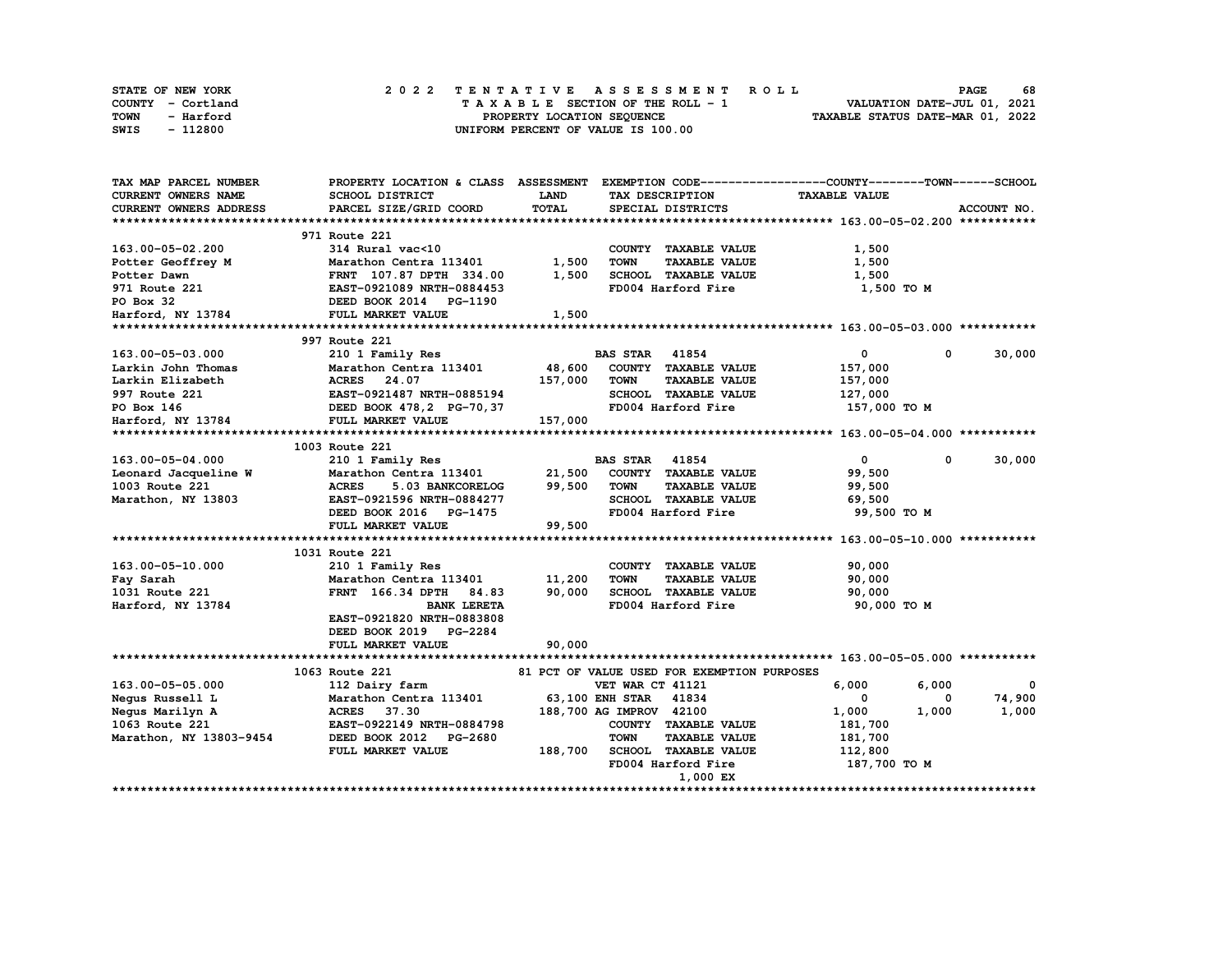| <b>STATE OF NEW YORK</b> | 2022 TENTATIVE ASSESSMENT ROLL          | 69<br><b>PAGE</b>                |
|--------------------------|-----------------------------------------|----------------------------------|
| COUNTY - Cortland        | $T A X A B L E$ SECTION OF THE ROLL - 1 | VALUATION DATE-JUL 01, 2021      |
| TOWN<br>- Harford        | PROPERTY LOCATION SEQUENCE              | TAXABLE STATUS DATE-MAR 01, 2022 |
| - 112800<br>SWIS         | UNIFORM PERCENT OF VALUE IS 100.00      |                                  |

| TAX MAP PARCEL NUMBER  |                                             |             |                                     | PROPERTY LOCATION & CLASS ASSESSMENT EXEMPTION CODE----------------COUNTY-------TOWN-----SCHOOL |
|------------------------|---------------------------------------------|-------------|-------------------------------------|-------------------------------------------------------------------------------------------------|
| CURRENT OWNERS NAME    | SCHOOL DISTRICT                             | <b>LAND</b> | TAX DESCRIPTION                     | <b>TAXABLE VALUE</b>                                                                            |
| CURRENT OWNERS ADDRESS | PARCEL SIZE/GRID COORD                      | TOTAL       | SPECIAL DISTRICTS                   | ACCOUNT NO.                                                                                     |
|                        |                                             |             |                                     |                                                                                                 |
|                        | 1077 Route 221                              |             |                                     |                                                                                                 |
| 163.00-05-08.000       | 210 1 Family Res                            |             | COUNTY TAXABLE VALUE                | 38,000                                                                                          |
| Jimenez Joseph A       | Marathon Centra 113401                      | 16,200      | <b>TOWN</b><br><b>TAXABLE VALUE</b> | 38,000                                                                                          |
| 235 Decamp Rd          | <b>ACRES</b><br>1.60                        | 38,000      | SCHOOL TAXABLE VALUE                | 38,000                                                                                          |
| Locke, NY 13092        | EAST-0922608 NRTH-0883720                   |             | FD004 Harford Fire                  | 38,000 TO M                                                                                     |
|                        | DEED BOOK 2016 PG-3604                      |             |                                     |                                                                                                 |
|                        | FULL MARKET VALUE                           | 38,000      |                                     |                                                                                                 |
|                        |                                             |             |                                     |                                                                                                 |
|                        | 1083 Route 221                              |             |                                     |                                                                                                 |
|                        |                                             |             |                                     | $\mathbf{0}$<br>$^{\circ}$                                                                      |
| 163.00-05-07.000       | 270 Mfg housing                             |             | <b>BAS STAR 41854</b>               | 30,000                                                                                          |
| Morley Ellen           | Marathon Centra 113401                      | 15,400      | COUNTY TAXABLE VALUE                | 45,400                                                                                          |
| 1083 Route 221         | <b>ACRES</b><br>1.18                        | 45,400      | <b>TAXABLE VALUE</b><br><b>TOWN</b> | 45,400                                                                                          |
| Marathon, NY 13803     | EAST-0922714 NRTH-0883907                   |             | SCHOOL TAXABLE VALUE                | 15,400                                                                                          |
|                        | DEED BOOK 2011 PG-2151                      |             | FD004 Harford Fire                  | 45,400 TO M                                                                                     |
|                        | FULL MARKET VALUE                           | 45,400      |                                     |                                                                                                 |
|                        |                                             |             |                                     |                                                                                                 |
|                        | 1087 Route 221                              |             |                                     |                                                                                                 |
| 163.00-02-05.100       | 210 1 Family Res                            |             | COUNTY TAXABLE VALUE                | 109,000                                                                                         |
| Hayes Chester          | Marathon Centra 113401                      | 14,000      | <b>TOWN</b><br><b>TAXABLE VALUE</b> | 109,000                                                                                         |
| West-Hayes Myranda     | FRNT 130.00 DPTH 166.81                     | 109,000     | SCHOOL TAXABLE VALUE                | 109,000                                                                                         |
| 1087 Route 221 W       | EAST-0922888 NRTH-0883992                   |             | FD004 Harford Fire                  | 109,000 TO M                                                                                    |
| Marathon, NY 13803     | DEED BOOK 2021 PG-4206                      |             |                                     |                                                                                                 |
|                        | FULL MARKET VALUE                           | 109,000     |                                     |                                                                                                 |
|                        |                                             |             |                                     |                                                                                                 |
|                        | 1090 Route 221                              |             |                                     |                                                                                                 |
| 163.00-02-04.000       | 270 Mfg housing                             |             | COUNTY TAXABLE VALUE                | 45,000                                                                                          |
| Rice Deborah D         | Marathon Centra 113401                      | 13,400      | <b>TOWN</b><br><b>TAXABLE VALUE</b> | 45,000                                                                                          |
| PO Box 861             | FRNT 233.39 DPTH 110.00                     | 45,000      | SCHOOL TAXABLE VALUE                | 45,000                                                                                          |
| Dryden, NY 13053-0861  | EAST-0922919 NRTH-0883707                   |             | FD004 Harford Fire                  | 45,000 TO M                                                                                     |
|                        | DEED BOOK 477<br><b>PG-198</b>              |             |                                     |                                                                                                 |
|                        | FULL MARKET VALUE                           | 45,000      |                                     |                                                                                                 |
|                        |                                             |             |                                     |                                                                                                 |
|                        | 1093 Route 221                              |             |                                     |                                                                                                 |
| 163.00-02-05.200       | 210 1 Family Res                            |             | <b>ENH STAR 41834</b>               | 74,900<br>$\mathbf 0$<br>0                                                                      |
| Sloan Janice M         | Marathon Centra 113401                      | 14,700      | COUNTY TAXABLE VALUE                | 89,941                                                                                          |
| 1093 Route 221         | FRNT 175.25 DPTH 161.30                     | 89,941      | <b>TOWN</b><br><b>TAXABLE VALUE</b> | 89,941                                                                                          |
| Marathon, NY 13803     | <b>BANKCORELOG</b>                          |             | SCHOOL TAXABLE VALUE                | 15,041                                                                                          |
|                        | EAST-0922997 NRTH-0884121                   |             | FD004 Harford Fire                  | 89,941 TO M                                                                                     |
|                        |                                             |             |                                     |                                                                                                 |
|                        | DEED BOOK 2014 PG-3445<br>FULL MARKET VALUE | 89,941      |                                     |                                                                                                 |
|                        |                                             |             |                                     |                                                                                                 |
|                        |                                             |             |                                     |                                                                                                 |
|                        | 1098 Route 221                              |             |                                     |                                                                                                 |
| 163.00-02-03.000       | 210 1 Family Res                            |             | COUNTY TAXABLE VALUE                | 100,000                                                                                         |
| Peri Robert William    | Marathon Centra 113401                      | 17,800      | <b>TAXABLE VALUE</b><br>TOWN        | 100,000                                                                                         |
| 1098 Route 221         | <b>ACRES</b><br>2.50 BANKCORELOG            | 100,000     | SCHOOL TAXABLE VALUE                | 100,000                                                                                         |
| Marathon, NY 13083     | EAST-0923139 NRTH-0883826                   |             | FD004 Harford Fire                  | 100,000 TO M                                                                                    |
|                        | DEED BOOK 2021 PG-2564                      |             |                                     |                                                                                                 |
|                        | FULL MARKET VALUE                           | 100,000     |                                     |                                                                                                 |
|                        |                                             |             |                                     |                                                                                                 |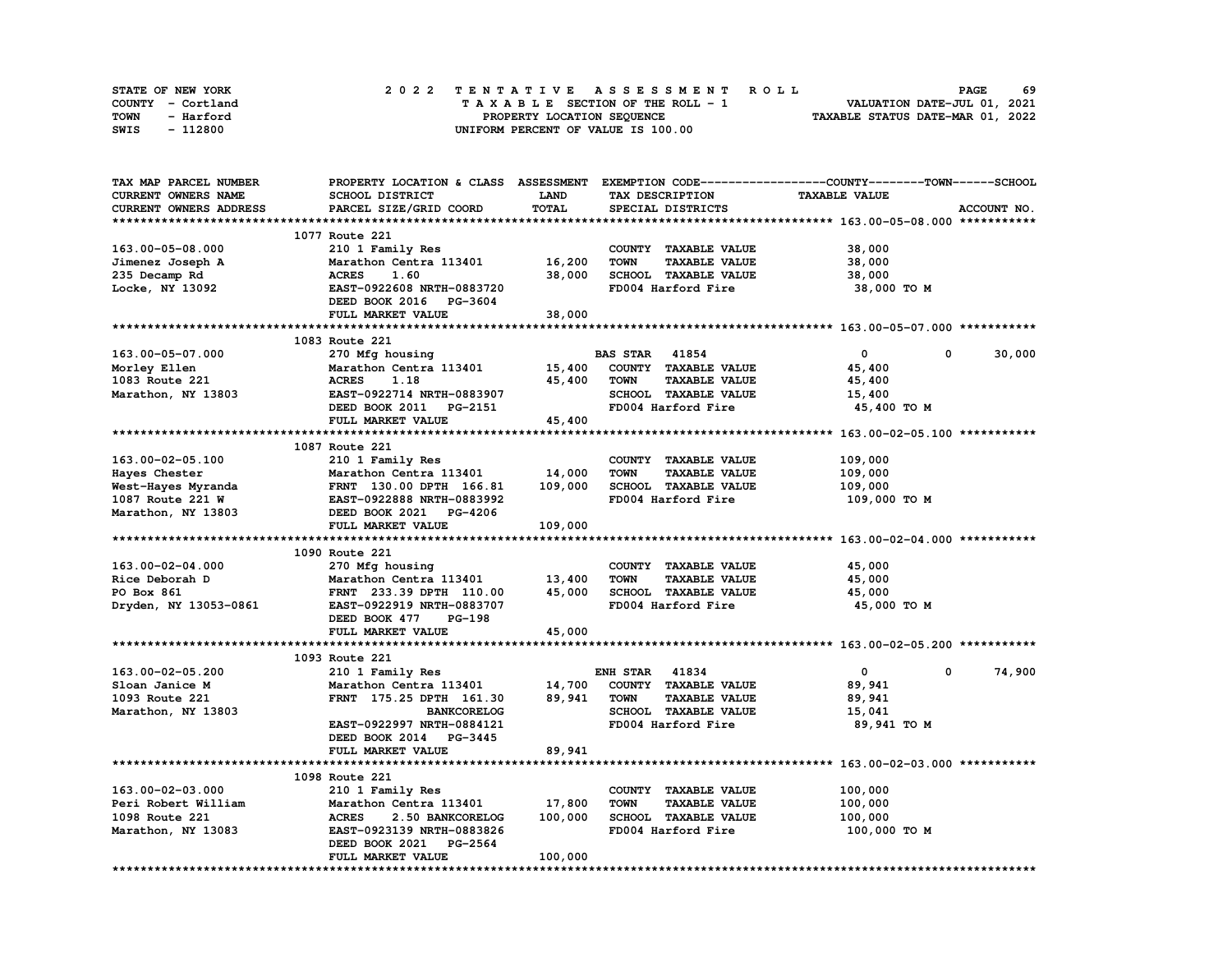| STATE OF NEW YORK | 2022 TENTATIVE ASSESSMENT ROLL     | 70<br><b>PAGE</b>                |
|-------------------|------------------------------------|----------------------------------|
| COUNTY - Cortland | TAXABLE SECTION OF THE ROLL - 1    | VALUATION DATE-JUL 01, 2021      |
| TOWN<br>- Harford | PROPERTY LOCATION SEQUENCE         | TAXABLE STATUS DATE-MAR 01, 2022 |
| - 112800<br>SWIS  | UNIFORM PERCENT OF VALUE IS 100.00 |                                  |

| TAX MAP PARCEL NUMBER            | PROPERTY LOCATION & CLASS ASSESSMENT EXEMPTION CODE----------------COUNTY-------TOWN-----SCHOOL |             |                       |                      |                                |            |              |
|----------------------------------|-------------------------------------------------------------------------------------------------|-------------|-----------------------|----------------------|--------------------------------|------------|--------------|
| CURRENT OWNERS NAME              | SCHOOL DISTRICT                                                                                 | <b>LAND</b> |                       | TAX DESCRIPTION      | <b>TAXABLE VALUE</b>           |            |              |
| <b>CURRENT OWNERS ADDRESS</b>    | PARCEL SIZE/GRID COORD                                                                          | TOTAL       |                       | SPECIAL DISTRICTS    |                                |            | ACCOUNT NO.  |
|                                  |                                                                                                 |             |                       |                      |                                |            |              |
|                                  | 1110 Route 221                                                                                  |             |                       |                      |                                |            |              |
| 163.00-02-02.000                 | 270 Mfg housing                                                                                 |             | AGED C&T 41801        |                      | 14,000 14,000                  |            | $\mathbf{0}$ |
| Partridge Delma                  | Marathon Centra 113401 15,400 AGED S                                                            |             |                       | 41804                | $^{\circ}$                     | 0          | 17,500       |
| 1110 Route 221                   | <b>ACRES</b><br>1.20                                                                            |             | 35,000 ENH STAR 41834 |                      | $\mathbf{0}$                   | 0          | 17,500       |
| Marathon, NY 13803-9455          | EAST-0923284 NRTH-0883975                                                                       |             |                       | COUNTY TAXABLE VALUE | 21,000                         |            |              |
|                                  | DEED BOOK 381<br>PG-233                                                                         |             | <b>TOWN</b>           | <b>TAXABLE VALUE</b> | 21,000                         |            |              |
|                                  | FULL MARKET VALUE                                                                               |             |                       | SCHOOL TAXABLE VALUE | $\mathbf 0$                    |            |              |
|                                  |                                                                                                 | 35,000      |                       | FD004 Harford Fire   | 35,000 TO M                    |            |              |
|                                  |                                                                                                 |             |                       |                      |                                |            |              |
|                                  | 1113 Route 221                                                                                  |             |                       |                      |                                |            |              |
| 163.00-04-11.000                 | 210 1 Family Res                                                                                |             |                       | COUNTY TAXABLE VALUE | 134,000                        |            |              |
| Marsh Nickolas N                 | Marathon Centra 113401 14,600                                                                   |             | <b>TOWN</b>           | <b>TAXABLE VALUE</b> | 134,000                        |            |              |
| Marsh Blake A                    | FRNT 167.00 DPTH 225.25                                                                         | 134,000     |                       | SCHOOL TAXABLE VALUE | 134,000                        |            |              |
| 1113 Route 221                   | <b>BANK LERETA</b>                                                                              |             |                       | FD004 Harford Fire   | 134,000 то м                   |            |              |
| Marathon, NY 13803               |                                                                                                 |             |                       |                      |                                |            |              |
|                                  | EAST-0923164 NRTH-0884332                                                                       |             |                       |                      |                                |            |              |
|                                  | DEED BOOK 2021 PG-2434                                                                          |             |                       |                      |                                |            |              |
|                                  | FULL MARKET VALUE                                                                               | 134,000     |                       |                      |                                |            |              |
|                                  |                                                                                                 |             |                       |                      |                                |            |              |
|                                  | 1114 Route 221<br>270 Mfg housing                                                               |             |                       |                      |                                | $^{\circ}$ |              |
| 163.00-02-01.000                 |                                                                                                 |             | <b>BAS STAR 41854</b> |                      | $\mathbf{0}$                   |            | 30,000       |
| Earing Stephen W                 | Marathon Centra 113401 20,500                                                                   |             |                       | COUNTY TAXABLE VALUE | 53,000                         |            |              |
|                                  |                                                                                                 | 53,000      | <b>TOWN</b>           | <b>TAXABLE VALUE</b> | 53,000                         |            |              |
|                                  | Earing Catherine L<br>Earing Catherine L<br>2014 Boute 221<br>EAST-0923471 NRTH-0884243         |             |                       | SCHOOL TAXABLE VALUE | 23,000                         |            |              |
| Marathon, NY 13803 DEED BOOK 373 | PG-476                                                                                          |             |                       |                      | FD004 Harford Fire 53,000 TO M |            |              |
|                                  | FULL MARKET VALUE                                                                               | 53,000      |                       |                      |                                |            |              |
|                                  |                                                                                                 |             |                       |                      |                                |            |              |
|                                  | 1134 Route 221                                                                                  |             |                       |                      |                                |            |              |
| 163.00-01-23.000                 | 210 1 Family Res                                                                                |             |                       | COUNTY TAXABLE VALUE | 90,000                         |            |              |
| Drake William D Jr               | Marathon Centra 113401                                                                          | 7,800       | <b>TOWN</b>           | <b>TAXABLE VALUE</b> | 90,000                         |            |              |
| O'Neil Kendra E                  | FRNT 115.50 DPTH 290.00<br>EAST-0923661 NRTH-0884537                                            | 90,000      |                       | SCHOOL TAXABLE VALUE | 90,000                         |            |              |
| 108 Lake Rd                      |                                                                                                 |             |                       | FD004 Harford Fire   | 90,000 TO M                    |            |              |
| Dryden, NY 13053                 | DEED BOOK 10645 PG-96005                                                                        |             |                       |                      |                                |            |              |
|                                  | FULL MARKET VALUE                                                                               | 90,000      |                       |                      |                                |            |              |
|                                  |                                                                                                 |             |                       |                      |                                |            |              |
|                                  | 1136 Route 221                                                                                  |             |                       |                      |                                |            |              |
| 163.00-01-21.000                 | 270 Mfg housing                                                                                 |             |                       | COUNTY TAXABLE VALUE | 14,000                         |            |              |
| Drake William D Jr               | Marathon Centra 113401                                                                          | 11,900      | <b>TOWN</b>           | <b>TAXABLE VALUE</b> | 14,000                         |            |              |
| Drake Kendra E                   | FRNT 100.00 DPTH 296.15<br>EAST-0923734 NRTH-0884635                                            | 14,000      |                       | SCHOOL TAXABLE VALUE | 14,000                         |            |              |
| 108 Lake Rd                      |                                                                                                 |             |                       | FD004 Harford Fire   | 14,000 TO M                    |            |              |
| Dryden, NY 13053                 | DEED BOOK 2012 PG-206                                                                           |             |                       |                      |                                |            |              |
|                                  | FULL MARKET VALUE                                                                               | 14,000      |                       |                      |                                |            |              |
|                                  |                                                                                                 |             |                       |                      |                                |            |              |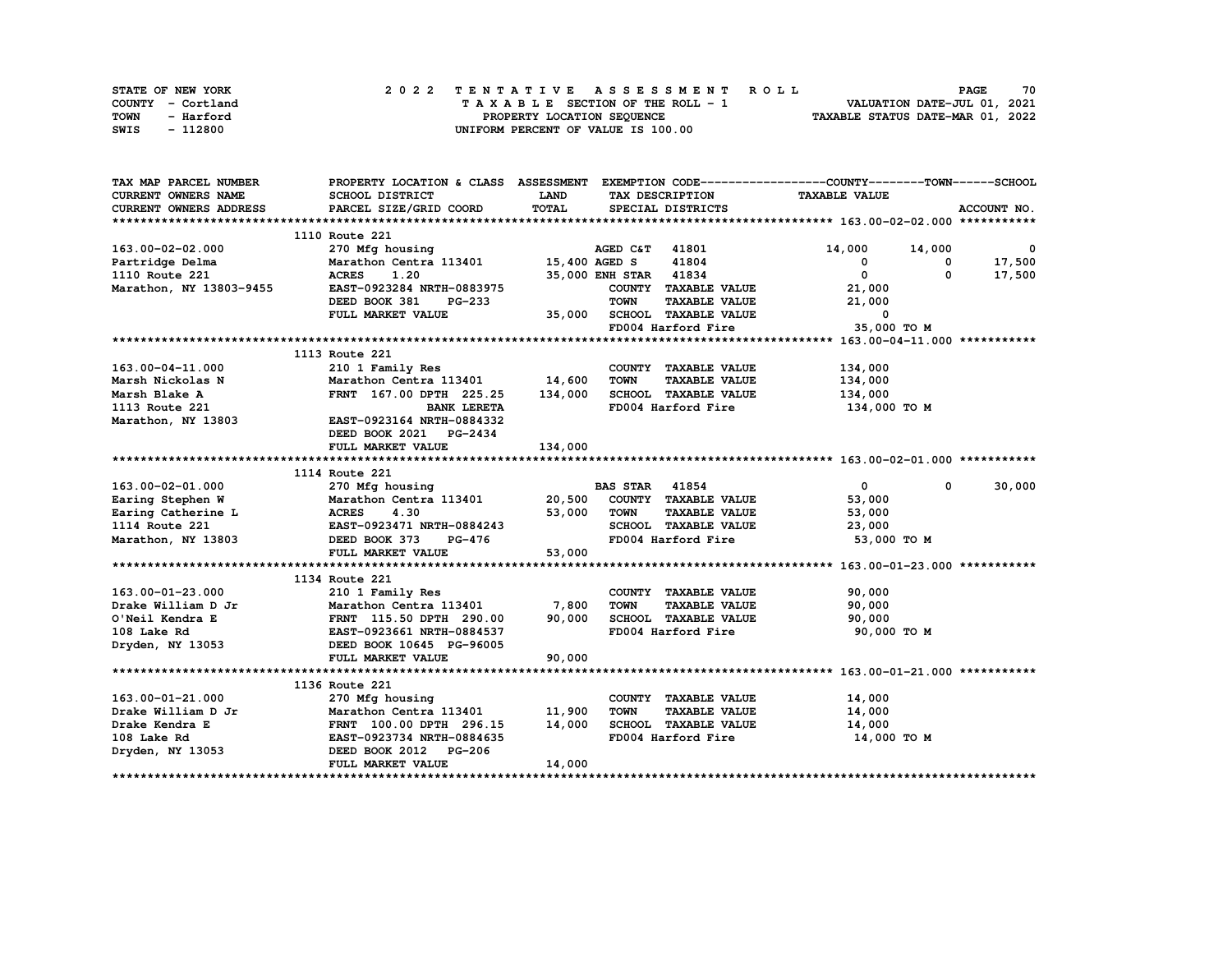| STATE OF NEW YORK | 2022 TENTATIVE ASSESSMENT ROLL          | 71<br><b>PAGE</b>                |
|-------------------|-----------------------------------------|----------------------------------|
| COUNTY - Cortland | $T A X A B L E$ SECTION OF THE ROLL - 1 | VALUATION DATE-JUL 01, 2021      |
| TOWN<br>- Harford | PROPERTY LOCATION SEQUENCE              | TAXABLE STATUS DATE-MAR 01, 2022 |
| - 112800<br>SWIS  | UNIFORM PERCENT OF VALUE IS 100.00      |                                  |

| TAX MAP PARCEL NUMBER                 | PROPERTY LOCATION & CLASS ASSESSMENT EXEMPTION CODE----------------COUNTY-------TOWN------SCHOOL                                                    |             |                                            |                                       |               |
|---------------------------------------|-----------------------------------------------------------------------------------------------------------------------------------------------------|-------------|--------------------------------------------|---------------------------------------|---------------|
| <b>CURRENT OWNERS NAME</b>            | SCHOOL DISTRICT                                                                                                                                     | <b>LAND</b> | TAX DESCRIPTION                            | <b>TAXABLE VALUE</b>                  |               |
| <b>CURRENT OWNERS ADDRESS</b>         | PARCEL SIZE/GRID COORD                                                                                                                              | TOTAL       | SPECIAL DISTRICTS                          |                                       | ACCOUNT NO.   |
|                                       |                                                                                                                                                     |             |                                            |                                       |               |
|                                       | 1137 Route 221                                                                                                                                      |             |                                            |                                       |               |
| 163.00-04-09.000                      | 210 1 Family Res                                                                                                                                    |             | <b>BAS STAR</b> 41854                      | $\overline{0}$                        | $0 \t 30,000$ |
| 163.00-04-09.000<br>Harding William H | Marathon Centra 113401 15,900 COUNTY TAXABLE VALUE                                                                                                  |             |                                            | 73,300                                |               |
|                                       |                                                                                                                                                     | 73,300      | <b>TAXABLE VALUE</b><br><b>TOWN</b>        | 73,300                                |               |
|                                       |                                                                                                                                                     |             | SCHOOL TAXABLE VALUE                       | 43,300                                |               |
|                                       |                                                                                                                                                     |             | FD004 Harford Fire                         | 73,300 TO M                           |               |
|                                       | FULL MARKET VALUE                                                                                                                                   | 73,300      |                                            |                                       |               |
|                                       |                                                                                                                                                     |             |                                            |                                       |               |
|                                       | 1148 Route 221                                                                                                                                      |             |                                            |                                       |               |
| 163.00-01-32.100                      | 210 1 Family Res                                                                                                                                    |             | COUNTY TAXABLE VALUE                       | 36,000                                |               |
| Couch David R Jr                      | Marathon Centra 113401 17,300                                                                                                                       |             | <b>TOWN</b><br>TAXABLE VALUE               | 36,000                                |               |
| Couch Darlene                         |                                                                                                                                                     | 36,000      |                                            | 36,000                                |               |
| 1148 Route 221                        | r Marathon Centra 113401 17,<br>ACRES 2.20 36,<br>EAST-0923857 NRTH-0884780                                                                         |             | SCHOOL TAXABLE VALUE<br>FD004 Harford Fire | 36,000 TO M                           |               |
|                                       | Marathon, NY 13803 DEED BOOK 2017 PG-977                                                                                                            |             |                                            |                                       |               |
|                                       | FULL MARKET VALUE                                                                                                                                   | 36,000      |                                            |                                       |               |
|                                       |                                                                                                                                                     |             |                                            |                                       |               |
|                                       | 1153 Route 221                                                                                                                                      |             |                                            |                                       |               |
|                                       |                                                                                                                                                     |             | VET WAR CT 41121                           | 6,000<br>6,000                        | $\Omega$      |
|                                       |                                                                                                                                                     |             |                                            | $\overline{\mathbf{0}}$<br>$^{\circ}$ | 74,900        |
|                                       |                                                                                                                                                     |             | 103,500 COUNTY TAXABLE VALUE               | 97,500                                |               |
|                                       |                                                                                                                                                     |             | <b>TAXABLE VALUE</b>                       | 97,500                                |               |
|                                       |                                                                                                                                                     | $PG-505$    | SCHOOL TAXABLE VALUE 28,600                |                                       |               |
|                                       | FULL MARKET VALUE                                                                                                                                   |             | 103,500 FD004 Harford Fire 30 103,500 TO M |                                       |               |
|                                       |                                                                                                                                                     |             |                                            |                                       |               |
|                                       | 1156 Route 221                                                                                                                                      |             |                                            |                                       |               |
| 163.00-01-20.000                      | 270 Mfg housing                                                                                                                                     |             | VET COM CT 41131                           | 9,750<br>9,750                        | 0             |
| Smith Gerald A                        | Marathon Centra 113401 15,600 VET DIS CT 41141                                                                                                      |             |                                            | 1,950<br>1,950                        | $\Omega$      |
| 1156 Route 221                        | <b>ACRES</b><br>1.30                                                                                                                                |             | 39,000 ENH STAR 41834                      | $\mathbf{0}$<br>$\Omega$              | 39,000        |
| Marathon, NY 13803-1109               | EAST-0924057 NRTH-0885087                                                                                                                           |             | COUNTY TAXABLE VALUE                       | 27,300                                |               |
|                                       | DEED BOOK 347<br>PG-1121                                                                                                                            |             | <b>TOWN</b><br>TAXABLE VALUE               | 27,300                                |               |
|                                       | FULL MARKET VALUE                                                                                                                                   |             | 39,000 SCHOOL TAXABLE VALUE                | $\overline{0}$                        |               |
|                                       |                                                                                                                                                     |             | FD004 Harford Fire                         | 39,000 TO M                           |               |
|                                       |                                                                                                                                                     |             |                                            |                                       |               |
|                                       | 1162 Route 221                                                                                                                                      |             |                                            |                                       |               |
| 163.00-01-19.000                      | 210 1 Family Res                                                                                                                                    |             | COUNTY TAXABLE VALUE                       | 58,500                                |               |
|                                       | Simmons Katherine L<br>Simmons Roger<br>162 State Route 221<br>162 State Route 221<br>22 EAST-0924161 NRTH-0885272<br>Marathon Centra 113401 15,700 |             | <b>TOWN</b><br>TAXABLE VALUE               | 58,500                                |               |
|                                       |                                                                                                                                                     | 58,500      | SCHOOL TAXABLE VALUE                       | 58,500                                |               |
|                                       |                                                                                                                                                     |             | FD004 Harford Fire                         | 58,500 TO M                           |               |
| Marathon, NY 13803-1109               | DEED BOOK 221<br><b>PG-280</b>                                                                                                                      |             |                                            |                                       |               |
|                                       | FULL MARKET VALUE                                                                                                                                   | 58,500      |                                            |                                       |               |
|                                       |                                                                                                                                                     |             |                                            |                                       |               |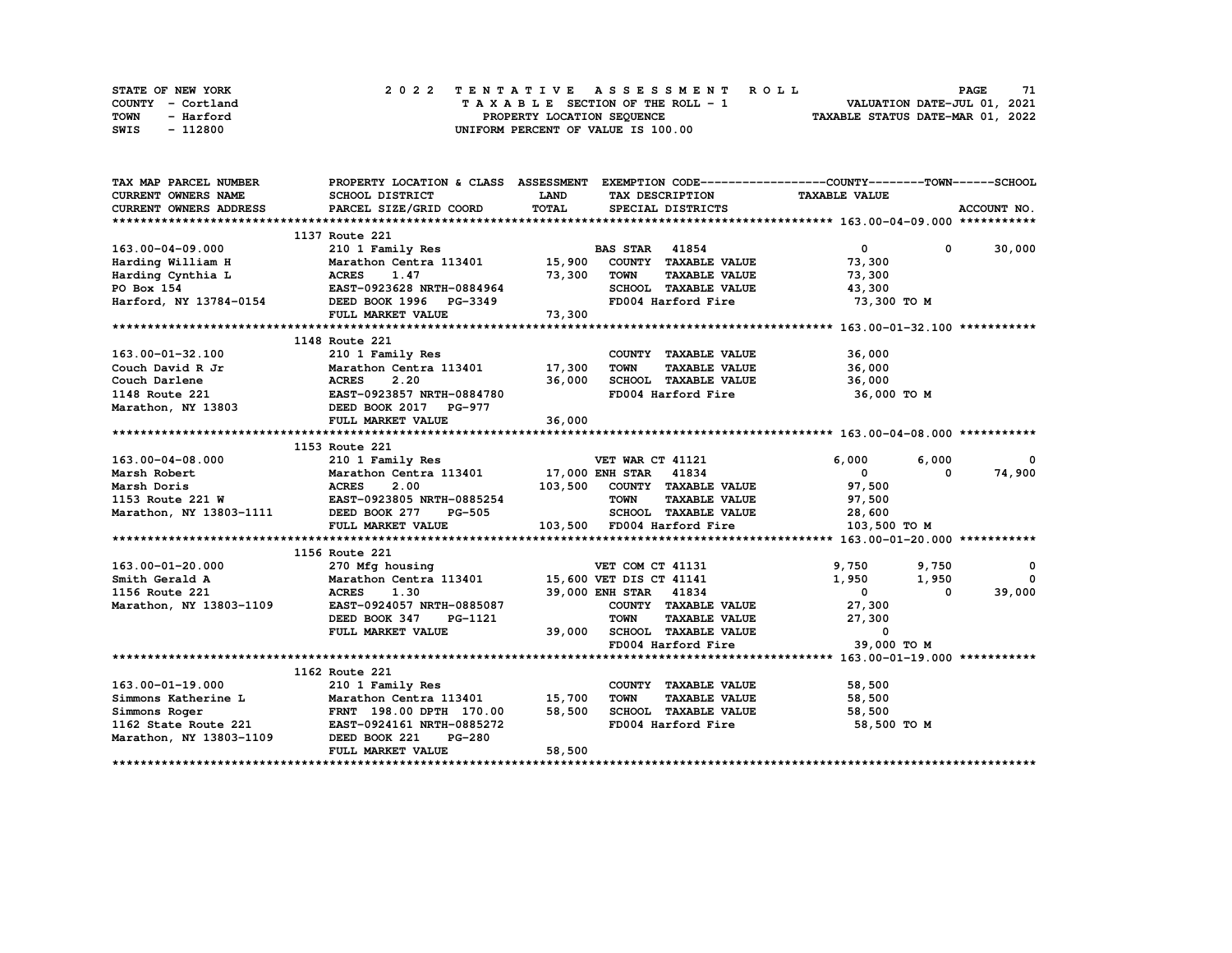| STATE OF NEW YORK | 2022 TENTATIVE ASSESSMENT ROLL     | 72<br><b>PAGE</b>                |
|-------------------|------------------------------------|----------------------------------|
| COUNTY - Cortland | TAXABLE SECTION OF THE ROLL - 1    | VALUATION DATE-JUL 01, 2021      |
| TOWN<br>- Harford | PROPERTY LOCATION SEQUENCE         | TAXABLE STATUS DATE-MAR 01, 2022 |
| - 112800<br>SWIS  | UNIFORM PERCENT OF VALUE IS 100.00 |                                  |

| TAX MAP PARCEL NUMBER      | PROPERTY LOCATION & CLASS ASSESSMENT EXEMPTION CODE----------------COUNTY-------TOWN-----SCHOOL |         |                       |                      |                      |             |             |
|----------------------------|-------------------------------------------------------------------------------------------------|---------|-----------------------|----------------------|----------------------|-------------|-------------|
| <b>CURRENT OWNERS NAME</b> | <b>SCHOOL DISTRICT</b>                                                                          | LAND    |                       | TAX DESCRIPTION      | <b>TAXABLE VALUE</b> |             |             |
| CURRENT OWNERS ADDRESS     | PARCEL SIZE/GRID COORD                                                                          | TOTAL   |                       | SPECIAL DISTRICTS    |                      |             | ACCOUNT NO. |
|                            |                                                                                                 |         |                       |                      |                      |             |             |
|                            | 1178 Route 221                                                                                  |         |                       |                      |                      |             |             |
| 163.00-01-18.000           | 210 1 Family Res                                                                                |         | <b>BAS STAR 41854</b> |                      | $\mathbf{o}$         | 0           | 30,000      |
| Roberts Richard B          | Marathon Centra 113401                                                                          | 12,900  |                       | COUNTY TAXABLE VALUE | 43,000               |             |             |
| Roberts Marie              | FRNT 243.00 DPTH 100.00                                                                         | 43,000  | <b>TOWN</b>           | <b>TAXABLE VALUE</b> | 43,000               |             |             |
| Box 212                    | EAST-0924270 NRTH-0885492                                                                       |         |                       | SCHOOL TAXABLE VALUE | 13,000               |             |             |
| 1178 Route 221             | DEED BOOK 1998 PG-372                                                                           |         |                       | FD004 Harford Fire   | 43,000 TO M          |             |             |
| Marathon, NY 13803-9457    | FULL MARKET VALUE                                                                               | 43,000  |                       |                      |                      |             |             |
|                            |                                                                                                 |         |                       |                      |                      |             |             |
|                            | 1179 Route 221                                                                                  |         |                       |                      |                      |             |             |
| 163.00-04-07.000           | 210 1 Family Res                                                                                |         | <b>BAS STAR 41854</b> |                      | $\mathbf 0$          | 0           | 30,000      |
| Seaman Robert B            | Marathon Centra 113401                                                                          | 24,100  |                       | COUNTY TAXABLE VALUE | 88,000               |             |             |
| Stevens Cheryl A           | <b>ACRES</b><br>6.70 BANK WELLS                                                                 | 88,000  | <b>TOWN</b>           | <b>TAXABLE VALUE</b> | 88,000               |             |             |
| PO Box 740                 | EAST-0924107 NRTH-0885799                                                                       |         |                       | SCHOOL TAXABLE VALUE | 58,000               |             |             |
| Dryden, NY 13053           | DEED BOOK 2009 PG-2280                                                                          |         |                       | FD004 Harford Fire   | 88,000 TO M          |             |             |
|                            | FULL MARKET VALUE                                                                               | 88,000  |                       |                      |                      |             |             |
|                            |                                                                                                 |         |                       |                      |                      |             |             |
|                            | 1195 Route 221                                                                                  |         |                       |                      |                      |             |             |
| $163.00 - 04 - 06.000$     | 210 1 Family Res                                                                                |         |                       | COUNTY TAXABLE VALUE | 41,700               |             |             |
| Hurlbutt Helen L           | Marathon Centra 113401                                                                          | 17,700  | <b>TOWN</b>           | <b>TAXABLE VALUE</b> | 41,700               |             |             |
| PO Box 231                 | FRNT 318.65 DPTH 317.52                                                                         | 41,700  |                       | SCHOOL TAXABLE VALUE | 41,700               |             |             |
| Freeville, NY 13068        | EAST-0924389 NRTH-0886024                                                                       |         |                       | FD004 Harford Fire   | 41,700 TO M          |             |             |
|                            | DEED BOOK 2017 PG-3212                                                                          |         |                       |                      |                      |             |             |
|                            | FULL MARKET VALUE                                                                               | 41,700  |                       |                      |                      |             |             |
|                            |                                                                                                 |         |                       |                      |                      |             |             |
|                            | 1205 Route 221                                                                                  |         |                       |                      |                      |             |             |
| 163.00-04-05.000           |                                                                                                 |         | <b>BAS STAR 41854</b> |                      | $\mathbf{0}$         | $\mathbf 0$ | 30,000      |
| Miller Linda R             | 210 1 Family Res<br>Marathon Centra 113401                                                      | 15,800  |                       | COUNTY TAXABLE VALUE | 47,000               |             |             |
|                            | <b>ACRES</b><br>1.38                                                                            | 47,000  | <b>TOWN</b>           | <b>TAXABLE VALUE</b> | 47,000               |             |             |
| Hapgood Deborah M          |                                                                                                 |         |                       |                      |                      |             |             |
| 1205 State Route 221       | EAST-0924493 NRTH-0886250                                                                       |         |                       | SCHOOL TAXABLE VALUE | 17,000               |             |             |
| Marathon, NY 13803-9451    | DEED BOOK 2015 PG-658                                                                           |         |                       | FD004 Harford Fire   | 47,000 TO M          |             |             |
| **********************     | FULL MARKET VALUE                                                                               | 47,000  |                       |                      |                      |             |             |
|                            |                                                                                                 |         |                       |                      |                      |             |             |
|                            | 1215 Route 221                                                                                  |         |                       |                      |                      | 0           |             |
| 163.00-04-03.000           | 240 Rural res                                                                                   |         | <b>BAS STAR</b>       | 41854                | $\mathbf{0}$         |             | 30,000      |
| Frank Keith D              | Marathon Centra 113401                                                                          | 58,500  |                       | COUNTY TAXABLE VALUE | 143,400              |             |             |
| Frank Mary A               | ACRES 32.73                                                                                     | 143,400 | <b>TOWN</b>           | <b>TAXABLE VALUE</b> | 143,400              |             |             |
| 1215 Route 221 W           | EAST-0923991 NRTH-0886687                                                                       |         |                       | SCHOOL TAXABLE VALUE | 113,400              |             |             |
| Marathon, NY 13803         | DEED BOOK 10450 PG-51001                                                                        |         |                       | FD004 Harford Fire   | 143,400 TO M         |             |             |
|                            | FULL MARKET VALUE                                                                               | 143,400 |                       |                      |                      |             |             |
|                            |                                                                                                 |         |                       |                      |                      |             |             |
|                            | 1221 Route 221                                                                                  |         |                       |                      |                      |             |             |
| 154.00-03-15.000           | 210 1 Family Res                                                                                |         | <b>BAS STAR</b> 41854 |                      | 0                    | 0           | 30,000      |
| White Robert J             | Marathon Centra 113401                                                                          | 17,200  |                       | COUNTY TAXABLE VALUE | 106,500              |             |             |
| White Kate E               | <b>ACRES</b><br>2.16 BANK LERETA                                                                | 106,500 | <b>TOWN</b>           | <b>TAXABLE VALUE</b> | 106,500              |             |             |
| 1221 State Route 221       | EAST-0924952 NRTH-0886905                                                                       |         |                       | SCHOOL TAXABLE VALUE | 76,500               |             |             |
| Marathon, NY 13803         | DEED BOOK 10512 PG-42002                                                                        |         |                       | FD004 Harford Fire   | 106,500 TO M         |             |             |
|                            | FULL MARKET VALUE                                                                               | 106,500 |                       |                      |                      |             |             |
|                            |                                                                                                 |         |                       |                      |                      |             |             |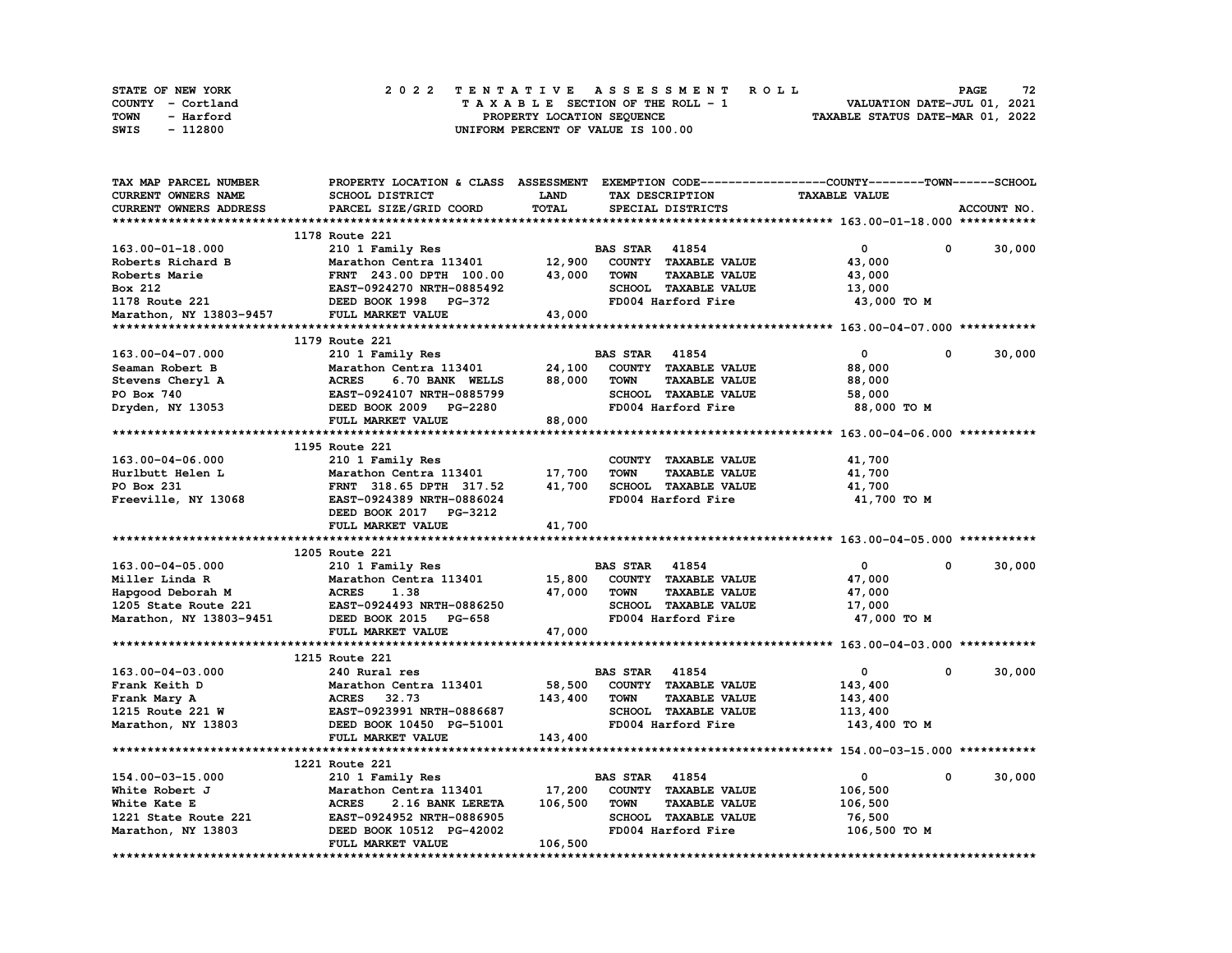| STATE OF NEW YORK | 2022 TENTATIVE ASSESSMENT ROLL     | 73<br><b>PAGE</b>                |
|-------------------|------------------------------------|----------------------------------|
| COUNTY - Cortland | TAXABLE SECTION OF THE ROLL - 1    | VALUATION DATE-JUL 01, 2021      |
| TOWN<br>- Harford | PROPERTY LOCATION SEQUENCE         | TAXABLE STATUS DATE-MAR 01, 2022 |
| - 112800<br>SWIS  | UNIFORM PERCENT OF VALUE IS 100.00 |                                  |

| TAX MAP PARCEL NUMBER                |                                                                                                      |             |                                     | PROPERTY LOCATION & CLASS ASSESSMENT EXEMPTION CODE-----------------COUNTY-------TOWN------SCHOOL |
|--------------------------------------|------------------------------------------------------------------------------------------------------|-------------|-------------------------------------|---------------------------------------------------------------------------------------------------|
| CURRENT OWNERS NAME                  | SCHOOL DISTRICT                                                                                      | <b>LAND</b> | TAX DESCRIPTION                     | <b>TAXABLE VALUE</b>                                                                              |
| CURRENT OWNERS ADDRESS               | PARCEL SIZE/GRID COORD                                                                               | TOTAL       | SPECIAL DISTRICTS                   | ACCOUNT NO.                                                                                       |
|                                      |                                                                                                      |             |                                     |                                                                                                   |
|                                      | 1233 Route 221                                                                                       |             |                                     |                                                                                                   |
| 154.00-03-14.000                     | 322 Rural vac>10                                                                                     |             | COUNTY TAXABLE VALUE                | 47,900                                                                                            |
| Preston Michelle L                   | Marathon Centra 113401 47,900                                                                        |             | <b>TAXABLE VALUE</b><br><b>TOWN</b> | 47,900                                                                                            |
| 110 Gulf Hill Rd                     | Marathon Centr<br>ACRES    35.59                                                                     | 47,900      | SCHOOL TAXABLE VALUE                | 47,900                                                                                            |
| Cortland, NY 13045                   | EAST-0924357 NRTH-0887518                                                                            |             | FD004 Harford Fire                  | 47,900 TO M                                                                                       |
|                                      | DEED BOOK 2018 PG-4301                                                                               |             |                                     |                                                                                                   |
|                                      | FULL MARKET VALUE                                                                                    | 47,900      |                                     |                                                                                                   |
|                                      |                                                                                                      |             |                                     |                                                                                                   |
|                                      |                                                                                                      |             |                                     |                                                                                                   |
|                                      | 1253 Route 221                                                                                       |             |                                     |                                                                                                   |
| 154.00-03-16.000                     | 210 1 Family Res                                                                                     |             | <b>ENH STAR 41834</b>               | $\mathbf{0}$<br>67,300<br>$\mathbf 0$                                                             |
| 154.00-05-10.12<br>Richards Alva P H | Marathon Centra 113401<br><b>Marathon Centra 113401<br/>ACRES 2.20<br/>EAST-0925527 NRTH-0887322</b> |             | 17,300 COUNTY TAXABLE VALUE         | 67,300                                                                                            |
|                                      |                                                                                                      | 67,300      | <b>TAXABLE VALUE</b><br>TOWN        | 67,300                                                                                            |
| Marathon, NY 13803-1113              |                                                                                                      |             | SCHOOL TAXABLE VALUE                | $^{\circ}$                                                                                        |
|                                      | DEED BOOK 1996 PG-1923                                                                               |             | FD004 Harford Fire                  | 67,300 TO M                                                                                       |
|                                      | FULL MARKET VALUE                                                                                    | 67,300      |                                     |                                                                                                   |
|                                      |                                                                                                      |             |                                     |                                                                                                   |
|                                      | 1256 Route 221                                                                                       |             |                                     |                                                                                                   |
| 163.00-01-06.000                     | 270 Mfg housing                                                                                      |             | COUNTY TAXABLE VALUE                | 18,000                                                                                            |
|                                      |                                                                                                      |             | <b>TOWN</b><br><b>TAXABLE VALUE</b> | 18,000                                                                                            |
|                                      |                                                                                                      |             | SCHOOL TAXABLE VALUE                | 18,000                                                                                            |
| 1979 S Melanie Dr                    | EAST-0925841 NRTH-0887224<br>DEED BOOK 2020 PG-2185                                                  |             | FD004 Harford Fire                  | 18,000 TO M                                                                                       |
| Homosassa, FL 34448                  |                                                                                                      |             |                                     |                                                                                                   |
|                                      | FULL MARKET VALUE                                                                                    | 18,000      |                                     |                                                                                                   |
|                                      |                                                                                                      |             |                                     |                                                                                                   |
|                                      | 1268 Route 221                                                                                       |             |                                     |                                                                                                   |
| 163.00-01-07.000                     | 210 1 Family Res                                                                                     |             | COUNTY TAXABLE VALUE                | 50,000                                                                                            |
|                                      | Marathon Centra 113401                                                                               | 8,600       | <b>TOWN</b><br><b>TAXABLE VALUE</b> | 50,000                                                                                            |
|                                      |                                                                                                      | 50,000      | SCHOOL TAXABLE VALUE                | 50,000                                                                                            |
| Marathon, NY 13803                   | EAST-0925987 NRTH-0887296                                                                            |             | FD004 Harford Fire                  | 50,000 TO M                                                                                       |
|                                      | DEED BOOK 2017 PG-5586                                                                               |             |                                     |                                                                                                   |
|                                      | FULL MARKET VALUE                                                                                    | 50,000      |                                     |                                                                                                   |
|                                      |                                                                                                      |             |                                     |                                                                                                   |
|                                      |                                                                                                      |             |                                     |                                                                                                   |
|                                      | 1269 Route 221                                                                                       |             |                                     |                                                                                                   |
| 154.00-02-16.000                     | 311 Res vac land                                                                                     |             | COUNTY TAXABLE VALUE                | 7,000                                                                                             |
| Nazer Christopher P                  | Marathon Centra 113401                                                                               | 7,000       | <b>TOWN</b><br><b>TAXABLE VALUE</b> | 7,000                                                                                             |
|                                      | Powell-Nazer Claire R<br>FRNT 180.00 DPTH 170.00                                                     | 7,000       | SCHOOL TAXABLE VALUE                | 7,000                                                                                             |
| 1273 Route 221                       | <b>EAST-0925856 NRTH-0887444</b>                                                                     |             | FD004 Harford Fire                  | 7,000 TO M                                                                                        |
| Marathon, NY 13803                   | DEED BOOK 2021 PG-826                                                                                |             |                                     |                                                                                                   |
|                                      | FULL MARKET VALUE                                                                                    | 7,000       |                                     |                                                                                                   |
|                                      |                                                                                                      |             |                                     |                                                                                                   |
|                                      | 1270 Route 221                                                                                       |             |                                     |                                                                                                   |
| 163.00-01-08.000                     | 210 1 Family Res                                                                                     |             | COUNTY TAXABLE VALUE                | 61,000                                                                                            |
| Dowd Billy Joe                       | Marathon Centra 113401<br>FRNT 150.00 DPTH 150.00                                                    | 13,500      | <b>TOWN</b><br><b>TAXABLE VALUE</b> | 61,000                                                                                            |
| 1979 S Melanie Dr                    |                                                                                                      | 61,000      | SCHOOL TAXABLE VALUE                | 61,000                                                                                            |
| Homosassa, FL 34448                  | EAST-0926098 NRTH-0887351                                                                            |             | FD004 Harford Fire                  | 61,000 TO M                                                                                       |
|                                      | DEED BOOK 2021 PG-4550                                                                               |             |                                     |                                                                                                   |
|                                      | FULL MARKET VALUE                                                                                    | 61,000      |                                     |                                                                                                   |
|                                      |                                                                                                      |             |                                     |                                                                                                   |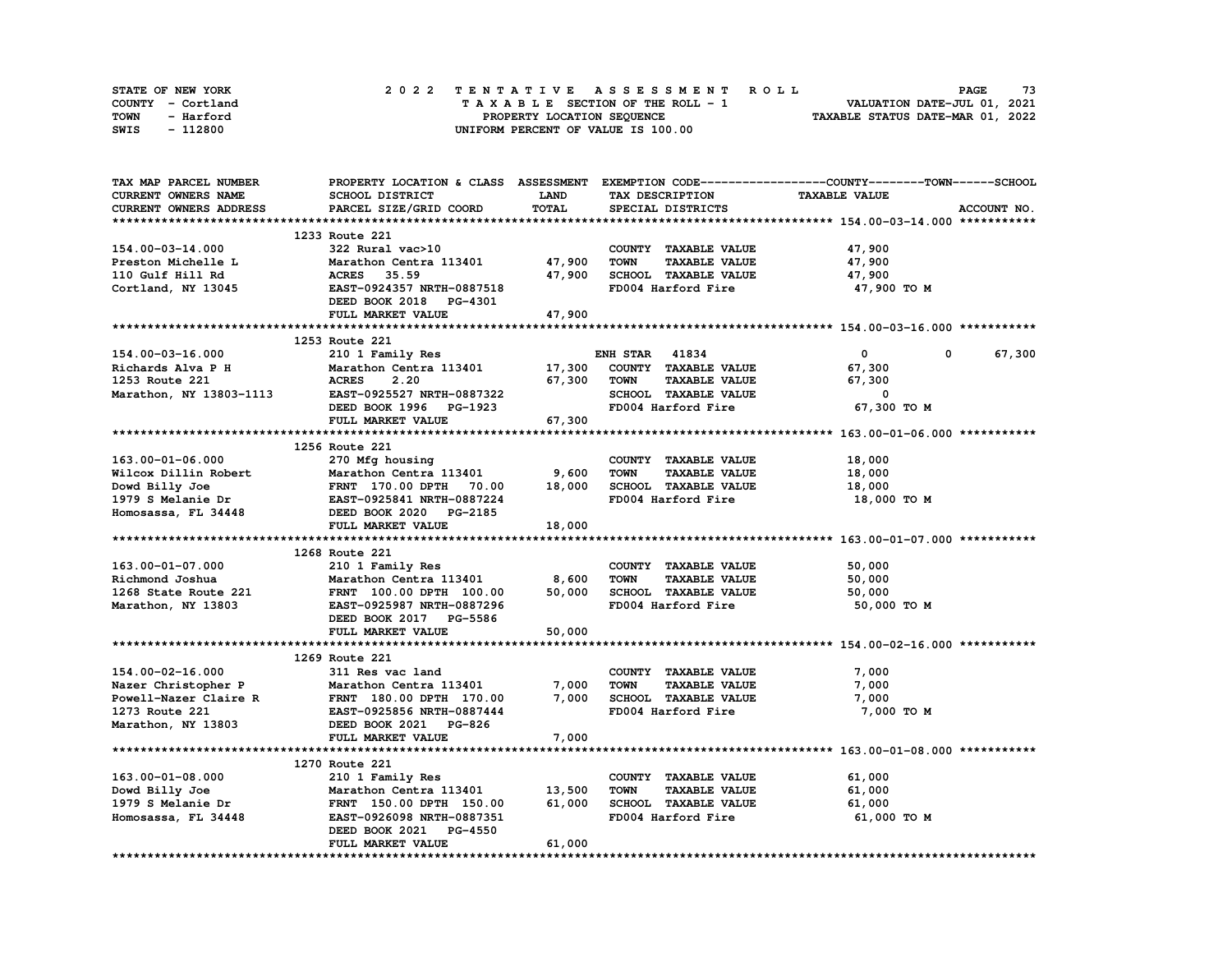| <b>STATE OF NEW YORK</b> | 2022 TENTATIVE ASSESSMENT ROLL          | 74<br><b>PAGE</b>                |
|--------------------------|-----------------------------------------|----------------------------------|
| COUNTY - Cortland        | $T A X A B L E$ SECTION OF THE ROLL - 1 | VALUATION DATE-JUL 01, 2021      |
| TOWN<br>- Harford        | PROPERTY LOCATION SEQUENCE              | TAXABLE STATUS DATE-MAR 01, 2022 |
| - 112800<br>SWIS         | UNIFORM PERCENT OF VALUE IS 100.00      |                                  |

| CURRENT OWNERS NAME<br>SCHOOL DISTRICT<br><b>LAND</b><br><b>TAXABLE VALUE</b><br>TAX DESCRIPTION<br>TOTAL<br><b>CURRENT OWNERS ADDRESS</b><br>PARCEL SIZE/GRID COORD<br>SPECIAL DISTRICTS<br>ACCOUNT NO.<br>1273 Route 221<br>154.00-02-15.000<br>132,000<br>210 1 Family Res<br>COUNTY TAXABLE VALUE<br>15,500<br>Marathon Centra 113401<br><b>TOWN</b><br><b>TAXABLE VALUE</b><br>132,000<br>Nazer Christopher P<br>Powell-Nazer Claire R<br>1073 Boute 221<br>132,000<br>SCHOOL TAXABLE VALUE<br>132,000<br><b>ACRES</b><br>1.23<br>FD004 Harford Fire<br>EAST-0926081 NRTH-0887624<br>132,000 TO M<br>Marathon, NY 13803<br>DEED BOOK 2021 PG-826<br>FULL MARKET VALUE<br>132,000<br>1274 Route 221<br>163.00-01-11.000<br>270 Mfg housing<br>38,000<br>COUNTY TAXABLE VALUE<br>Marathon Centra 113401<br>30,800<br><b>TAXABLE VALUE</b><br>38,000<br>Rose Robert<br><b>TOWN</b><br>ACRES 13.40<br>38,000<br>SCHOOL TAXABLE VALUE<br>38,000<br>306 W South St<br>EAST-0926261 NRTH-0887052<br>FD004 Harford Fire<br>Groton, NY 13073<br>38,000 TO M<br>DEED BOOK 2017 PG-2126<br>FULL MARKET VALUE<br>38,000<br>1276 Route 221<br>270 Mfg housing<br>163.00-01-10.000<br>AGED C&T 41801<br>26,000<br>26,000<br>$\overline{\phantom{0}}$<br>Marathon Centra 113401 26,300 AGED S<br>41804<br>32,500<br>Gleason Grant R<br>$\mathbf{0}$<br>0<br>$\overline{0}$<br><b>ACRES</b><br>65,000 ENH STAR 41834<br>0<br>32,500<br>1276 Route 221<br>5.67<br>Marathon, NY 13803-1112<br>EAST-0926674 NRTH-0887457<br>COUNTY TAXABLE VALUE<br>39,000<br>DEED BOOK 338<br><b>TOWN</b><br><b>TAXABLE VALUE</b><br>39,000<br>PG-324<br>FULL MARKET VALUE<br>65,000<br>SCHOOL TAXABLE VALUE<br>0<br>FD004 Harford Fire<br>65,000 TO M<br>1287 Route 221<br>30,000<br>154.00-02-14.000<br>210 1 Family Res<br><b>BAS STAR 41854</b><br>$\mathbf{0}$<br>$\mathbf 0$<br>Marathon Centra 113401 15,600<br>Chase Daniel C<br>COUNTY TAXABLE VALUE<br>118,100<br>118,100<br>TOWN<br><b>TAXABLE VALUE</b><br>Chase Lorrie<br>FRNT 226.09 DPTH 151.00<br>118,100<br>EAST-0926282 NRTH-0887781<br>SCHOOL TAXABLE VALUE<br>1287 Route 221<br>88,100<br>Marathon, NY 13803<br>FD004 Harford Fire<br>DEED BOOK 2003 PG-1759<br>118,100 TO M<br>118,100<br>FULL MARKET VALUE<br>1305 Route 221<br>154.00-02-17.210<br>COUNTY TAXABLE VALUE<br>160,000<br>112 Dairy farm<br>24,000<br>Miller Daniel<br><b>TOWN</b><br><b>TAXABLE VALUE</b><br>160,000<br>Marathon Centra 113401<br>160,000<br>SCHOOL TAXABLE VALUE<br>Miller Lydia<br>ACRES 12.72<br>160,000<br>FD004 Harford Fire<br>1305 Route 221<br>EAST-0926097 NRTH-0888403<br>160,000 то м<br>Marathon, NY 13803<br>DEED BOOK 2021<br><b>PG-3784</b><br>FULL MARKET VALUE<br>160,000<br>MAY BE SUBJECT TO PAYMENT<br>UNDER AGDIST LAW TIL 2025 | TAX MAP PARCEL NUMBER | PROPERTY LOCATION & CLASS ASSESSMENT |  | EXEMPTION CODE-----------------COUNTY-------TOWN------SCHOOL |  |
|-----------------------------------------------------------------------------------------------------------------------------------------------------------------------------------------------------------------------------------------------------------------------------------------------------------------------------------------------------------------------------------------------------------------------------------------------------------------------------------------------------------------------------------------------------------------------------------------------------------------------------------------------------------------------------------------------------------------------------------------------------------------------------------------------------------------------------------------------------------------------------------------------------------------------------------------------------------------------------------------------------------------------------------------------------------------------------------------------------------------------------------------------------------------------------------------------------------------------------------------------------------------------------------------------------------------------------------------------------------------------------------------------------------------------------------------------------------------------------------------------------------------------------------------------------------------------------------------------------------------------------------------------------------------------------------------------------------------------------------------------------------------------------------------------------------------------------------------------------------------------------------------------------------------------------------------------------------------------------------------------------------------------------------------------------------------------------------------------------------------------------------------------------------------------------------------------------------------------------------------------------------------------------------------------------------------------------------------------------------------------------------------------------------------------------------------------------------------------------------------------------------------------------------------------------------------------------------------------------------------------------------------------------------------------------------------------------------------------------------------------------------------------------|-----------------------|--------------------------------------|--|--------------------------------------------------------------|--|
|                                                                                                                                                                                                                                                                                                                                                                                                                                                                                                                                                                                                                                                                                                                                                                                                                                                                                                                                                                                                                                                                                                                                                                                                                                                                                                                                                                                                                                                                                                                                                                                                                                                                                                                                                                                                                                                                                                                                                                                                                                                                                                                                                                                                                                                                                                                                                                                                                                                                                                                                                                                                                                                                                                                                                                             |                       |                                      |  |                                                              |  |
|                                                                                                                                                                                                                                                                                                                                                                                                                                                                                                                                                                                                                                                                                                                                                                                                                                                                                                                                                                                                                                                                                                                                                                                                                                                                                                                                                                                                                                                                                                                                                                                                                                                                                                                                                                                                                                                                                                                                                                                                                                                                                                                                                                                                                                                                                                                                                                                                                                                                                                                                                                                                                                                                                                                                                                             |                       |                                      |  |                                                              |  |
|                                                                                                                                                                                                                                                                                                                                                                                                                                                                                                                                                                                                                                                                                                                                                                                                                                                                                                                                                                                                                                                                                                                                                                                                                                                                                                                                                                                                                                                                                                                                                                                                                                                                                                                                                                                                                                                                                                                                                                                                                                                                                                                                                                                                                                                                                                                                                                                                                                                                                                                                                                                                                                                                                                                                                                             |                       |                                      |  |                                                              |  |
|                                                                                                                                                                                                                                                                                                                                                                                                                                                                                                                                                                                                                                                                                                                                                                                                                                                                                                                                                                                                                                                                                                                                                                                                                                                                                                                                                                                                                                                                                                                                                                                                                                                                                                                                                                                                                                                                                                                                                                                                                                                                                                                                                                                                                                                                                                                                                                                                                                                                                                                                                                                                                                                                                                                                                                             |                       |                                      |  |                                                              |  |
|                                                                                                                                                                                                                                                                                                                                                                                                                                                                                                                                                                                                                                                                                                                                                                                                                                                                                                                                                                                                                                                                                                                                                                                                                                                                                                                                                                                                                                                                                                                                                                                                                                                                                                                                                                                                                                                                                                                                                                                                                                                                                                                                                                                                                                                                                                                                                                                                                                                                                                                                                                                                                                                                                                                                                                             |                       |                                      |  |                                                              |  |
|                                                                                                                                                                                                                                                                                                                                                                                                                                                                                                                                                                                                                                                                                                                                                                                                                                                                                                                                                                                                                                                                                                                                                                                                                                                                                                                                                                                                                                                                                                                                                                                                                                                                                                                                                                                                                                                                                                                                                                                                                                                                                                                                                                                                                                                                                                                                                                                                                                                                                                                                                                                                                                                                                                                                                                             |                       |                                      |  |                                                              |  |
|                                                                                                                                                                                                                                                                                                                                                                                                                                                                                                                                                                                                                                                                                                                                                                                                                                                                                                                                                                                                                                                                                                                                                                                                                                                                                                                                                                                                                                                                                                                                                                                                                                                                                                                                                                                                                                                                                                                                                                                                                                                                                                                                                                                                                                                                                                                                                                                                                                                                                                                                                                                                                                                                                                                                                                             |                       |                                      |  |                                                              |  |
|                                                                                                                                                                                                                                                                                                                                                                                                                                                                                                                                                                                                                                                                                                                                                                                                                                                                                                                                                                                                                                                                                                                                                                                                                                                                                                                                                                                                                                                                                                                                                                                                                                                                                                                                                                                                                                                                                                                                                                                                                                                                                                                                                                                                                                                                                                                                                                                                                                                                                                                                                                                                                                                                                                                                                                             |                       |                                      |  |                                                              |  |
|                                                                                                                                                                                                                                                                                                                                                                                                                                                                                                                                                                                                                                                                                                                                                                                                                                                                                                                                                                                                                                                                                                                                                                                                                                                                                                                                                                                                                                                                                                                                                                                                                                                                                                                                                                                                                                                                                                                                                                                                                                                                                                                                                                                                                                                                                                                                                                                                                                                                                                                                                                                                                                                                                                                                                                             |                       |                                      |  |                                                              |  |
|                                                                                                                                                                                                                                                                                                                                                                                                                                                                                                                                                                                                                                                                                                                                                                                                                                                                                                                                                                                                                                                                                                                                                                                                                                                                                                                                                                                                                                                                                                                                                                                                                                                                                                                                                                                                                                                                                                                                                                                                                                                                                                                                                                                                                                                                                                                                                                                                                                                                                                                                                                                                                                                                                                                                                                             |                       |                                      |  |                                                              |  |
|                                                                                                                                                                                                                                                                                                                                                                                                                                                                                                                                                                                                                                                                                                                                                                                                                                                                                                                                                                                                                                                                                                                                                                                                                                                                                                                                                                                                                                                                                                                                                                                                                                                                                                                                                                                                                                                                                                                                                                                                                                                                                                                                                                                                                                                                                                                                                                                                                                                                                                                                                                                                                                                                                                                                                                             |                       |                                      |  |                                                              |  |
|                                                                                                                                                                                                                                                                                                                                                                                                                                                                                                                                                                                                                                                                                                                                                                                                                                                                                                                                                                                                                                                                                                                                                                                                                                                                                                                                                                                                                                                                                                                                                                                                                                                                                                                                                                                                                                                                                                                                                                                                                                                                                                                                                                                                                                                                                                                                                                                                                                                                                                                                                                                                                                                                                                                                                                             |                       |                                      |  |                                                              |  |
|                                                                                                                                                                                                                                                                                                                                                                                                                                                                                                                                                                                                                                                                                                                                                                                                                                                                                                                                                                                                                                                                                                                                                                                                                                                                                                                                                                                                                                                                                                                                                                                                                                                                                                                                                                                                                                                                                                                                                                                                                                                                                                                                                                                                                                                                                                                                                                                                                                                                                                                                                                                                                                                                                                                                                                             |                       |                                      |  |                                                              |  |
|                                                                                                                                                                                                                                                                                                                                                                                                                                                                                                                                                                                                                                                                                                                                                                                                                                                                                                                                                                                                                                                                                                                                                                                                                                                                                                                                                                                                                                                                                                                                                                                                                                                                                                                                                                                                                                                                                                                                                                                                                                                                                                                                                                                                                                                                                                                                                                                                                                                                                                                                                                                                                                                                                                                                                                             |                       |                                      |  |                                                              |  |
|                                                                                                                                                                                                                                                                                                                                                                                                                                                                                                                                                                                                                                                                                                                                                                                                                                                                                                                                                                                                                                                                                                                                                                                                                                                                                                                                                                                                                                                                                                                                                                                                                                                                                                                                                                                                                                                                                                                                                                                                                                                                                                                                                                                                                                                                                                                                                                                                                                                                                                                                                                                                                                                                                                                                                                             |                       |                                      |  |                                                              |  |
|                                                                                                                                                                                                                                                                                                                                                                                                                                                                                                                                                                                                                                                                                                                                                                                                                                                                                                                                                                                                                                                                                                                                                                                                                                                                                                                                                                                                                                                                                                                                                                                                                                                                                                                                                                                                                                                                                                                                                                                                                                                                                                                                                                                                                                                                                                                                                                                                                                                                                                                                                                                                                                                                                                                                                                             |                       |                                      |  |                                                              |  |
|                                                                                                                                                                                                                                                                                                                                                                                                                                                                                                                                                                                                                                                                                                                                                                                                                                                                                                                                                                                                                                                                                                                                                                                                                                                                                                                                                                                                                                                                                                                                                                                                                                                                                                                                                                                                                                                                                                                                                                                                                                                                                                                                                                                                                                                                                                                                                                                                                                                                                                                                                                                                                                                                                                                                                                             |                       |                                      |  |                                                              |  |
|                                                                                                                                                                                                                                                                                                                                                                                                                                                                                                                                                                                                                                                                                                                                                                                                                                                                                                                                                                                                                                                                                                                                                                                                                                                                                                                                                                                                                                                                                                                                                                                                                                                                                                                                                                                                                                                                                                                                                                                                                                                                                                                                                                                                                                                                                                                                                                                                                                                                                                                                                                                                                                                                                                                                                                             |                       |                                      |  |                                                              |  |
|                                                                                                                                                                                                                                                                                                                                                                                                                                                                                                                                                                                                                                                                                                                                                                                                                                                                                                                                                                                                                                                                                                                                                                                                                                                                                                                                                                                                                                                                                                                                                                                                                                                                                                                                                                                                                                                                                                                                                                                                                                                                                                                                                                                                                                                                                                                                                                                                                                                                                                                                                                                                                                                                                                                                                                             |                       |                                      |  |                                                              |  |
|                                                                                                                                                                                                                                                                                                                                                                                                                                                                                                                                                                                                                                                                                                                                                                                                                                                                                                                                                                                                                                                                                                                                                                                                                                                                                                                                                                                                                                                                                                                                                                                                                                                                                                                                                                                                                                                                                                                                                                                                                                                                                                                                                                                                                                                                                                                                                                                                                                                                                                                                                                                                                                                                                                                                                                             |                       |                                      |  |                                                              |  |
|                                                                                                                                                                                                                                                                                                                                                                                                                                                                                                                                                                                                                                                                                                                                                                                                                                                                                                                                                                                                                                                                                                                                                                                                                                                                                                                                                                                                                                                                                                                                                                                                                                                                                                                                                                                                                                                                                                                                                                                                                                                                                                                                                                                                                                                                                                                                                                                                                                                                                                                                                                                                                                                                                                                                                                             |                       |                                      |  |                                                              |  |
|                                                                                                                                                                                                                                                                                                                                                                                                                                                                                                                                                                                                                                                                                                                                                                                                                                                                                                                                                                                                                                                                                                                                                                                                                                                                                                                                                                                                                                                                                                                                                                                                                                                                                                                                                                                                                                                                                                                                                                                                                                                                                                                                                                                                                                                                                                                                                                                                                                                                                                                                                                                                                                                                                                                                                                             |                       |                                      |  |                                                              |  |
|                                                                                                                                                                                                                                                                                                                                                                                                                                                                                                                                                                                                                                                                                                                                                                                                                                                                                                                                                                                                                                                                                                                                                                                                                                                                                                                                                                                                                                                                                                                                                                                                                                                                                                                                                                                                                                                                                                                                                                                                                                                                                                                                                                                                                                                                                                                                                                                                                                                                                                                                                                                                                                                                                                                                                                             |                       |                                      |  |                                                              |  |
|                                                                                                                                                                                                                                                                                                                                                                                                                                                                                                                                                                                                                                                                                                                                                                                                                                                                                                                                                                                                                                                                                                                                                                                                                                                                                                                                                                                                                                                                                                                                                                                                                                                                                                                                                                                                                                                                                                                                                                                                                                                                                                                                                                                                                                                                                                                                                                                                                                                                                                                                                                                                                                                                                                                                                                             |                       |                                      |  |                                                              |  |
|                                                                                                                                                                                                                                                                                                                                                                                                                                                                                                                                                                                                                                                                                                                                                                                                                                                                                                                                                                                                                                                                                                                                                                                                                                                                                                                                                                                                                                                                                                                                                                                                                                                                                                                                                                                                                                                                                                                                                                                                                                                                                                                                                                                                                                                                                                                                                                                                                                                                                                                                                                                                                                                                                                                                                                             |                       |                                      |  |                                                              |  |
|                                                                                                                                                                                                                                                                                                                                                                                                                                                                                                                                                                                                                                                                                                                                                                                                                                                                                                                                                                                                                                                                                                                                                                                                                                                                                                                                                                                                                                                                                                                                                                                                                                                                                                                                                                                                                                                                                                                                                                                                                                                                                                                                                                                                                                                                                                                                                                                                                                                                                                                                                                                                                                                                                                                                                                             |                       |                                      |  |                                                              |  |
|                                                                                                                                                                                                                                                                                                                                                                                                                                                                                                                                                                                                                                                                                                                                                                                                                                                                                                                                                                                                                                                                                                                                                                                                                                                                                                                                                                                                                                                                                                                                                                                                                                                                                                                                                                                                                                                                                                                                                                                                                                                                                                                                                                                                                                                                                                                                                                                                                                                                                                                                                                                                                                                                                                                                                                             |                       |                                      |  |                                                              |  |
|                                                                                                                                                                                                                                                                                                                                                                                                                                                                                                                                                                                                                                                                                                                                                                                                                                                                                                                                                                                                                                                                                                                                                                                                                                                                                                                                                                                                                                                                                                                                                                                                                                                                                                                                                                                                                                                                                                                                                                                                                                                                                                                                                                                                                                                                                                                                                                                                                                                                                                                                                                                                                                                                                                                                                                             |                       |                                      |  |                                                              |  |
|                                                                                                                                                                                                                                                                                                                                                                                                                                                                                                                                                                                                                                                                                                                                                                                                                                                                                                                                                                                                                                                                                                                                                                                                                                                                                                                                                                                                                                                                                                                                                                                                                                                                                                                                                                                                                                                                                                                                                                                                                                                                                                                                                                                                                                                                                                                                                                                                                                                                                                                                                                                                                                                                                                                                                                             |                       |                                      |  |                                                              |  |
|                                                                                                                                                                                                                                                                                                                                                                                                                                                                                                                                                                                                                                                                                                                                                                                                                                                                                                                                                                                                                                                                                                                                                                                                                                                                                                                                                                                                                                                                                                                                                                                                                                                                                                                                                                                                                                                                                                                                                                                                                                                                                                                                                                                                                                                                                                                                                                                                                                                                                                                                                                                                                                                                                                                                                                             |                       |                                      |  |                                                              |  |
|                                                                                                                                                                                                                                                                                                                                                                                                                                                                                                                                                                                                                                                                                                                                                                                                                                                                                                                                                                                                                                                                                                                                                                                                                                                                                                                                                                                                                                                                                                                                                                                                                                                                                                                                                                                                                                                                                                                                                                                                                                                                                                                                                                                                                                                                                                                                                                                                                                                                                                                                                                                                                                                                                                                                                                             |                       |                                      |  |                                                              |  |
|                                                                                                                                                                                                                                                                                                                                                                                                                                                                                                                                                                                                                                                                                                                                                                                                                                                                                                                                                                                                                                                                                                                                                                                                                                                                                                                                                                                                                                                                                                                                                                                                                                                                                                                                                                                                                                                                                                                                                                                                                                                                                                                                                                                                                                                                                                                                                                                                                                                                                                                                                                                                                                                                                                                                                                             |                       |                                      |  |                                                              |  |
|                                                                                                                                                                                                                                                                                                                                                                                                                                                                                                                                                                                                                                                                                                                                                                                                                                                                                                                                                                                                                                                                                                                                                                                                                                                                                                                                                                                                                                                                                                                                                                                                                                                                                                                                                                                                                                                                                                                                                                                                                                                                                                                                                                                                                                                                                                                                                                                                                                                                                                                                                                                                                                                                                                                                                                             |                       |                                      |  |                                                              |  |
|                                                                                                                                                                                                                                                                                                                                                                                                                                                                                                                                                                                                                                                                                                                                                                                                                                                                                                                                                                                                                                                                                                                                                                                                                                                                                                                                                                                                                                                                                                                                                                                                                                                                                                                                                                                                                                                                                                                                                                                                                                                                                                                                                                                                                                                                                                                                                                                                                                                                                                                                                                                                                                                                                                                                                                             |                       |                                      |  |                                                              |  |
|                                                                                                                                                                                                                                                                                                                                                                                                                                                                                                                                                                                                                                                                                                                                                                                                                                                                                                                                                                                                                                                                                                                                                                                                                                                                                                                                                                                                                                                                                                                                                                                                                                                                                                                                                                                                                                                                                                                                                                                                                                                                                                                                                                                                                                                                                                                                                                                                                                                                                                                                                                                                                                                                                                                                                                             |                       |                                      |  |                                                              |  |
|                                                                                                                                                                                                                                                                                                                                                                                                                                                                                                                                                                                                                                                                                                                                                                                                                                                                                                                                                                                                                                                                                                                                                                                                                                                                                                                                                                                                                                                                                                                                                                                                                                                                                                                                                                                                                                                                                                                                                                                                                                                                                                                                                                                                                                                                                                                                                                                                                                                                                                                                                                                                                                                                                                                                                                             |                       |                                      |  |                                                              |  |
|                                                                                                                                                                                                                                                                                                                                                                                                                                                                                                                                                                                                                                                                                                                                                                                                                                                                                                                                                                                                                                                                                                                                                                                                                                                                                                                                                                                                                                                                                                                                                                                                                                                                                                                                                                                                                                                                                                                                                                                                                                                                                                                                                                                                                                                                                                                                                                                                                                                                                                                                                                                                                                                                                                                                                                             |                       |                                      |  |                                                              |  |
|                                                                                                                                                                                                                                                                                                                                                                                                                                                                                                                                                                                                                                                                                                                                                                                                                                                                                                                                                                                                                                                                                                                                                                                                                                                                                                                                                                                                                                                                                                                                                                                                                                                                                                                                                                                                                                                                                                                                                                                                                                                                                                                                                                                                                                                                                                                                                                                                                                                                                                                                                                                                                                                                                                                                                                             |                       |                                      |  |                                                              |  |
|                                                                                                                                                                                                                                                                                                                                                                                                                                                                                                                                                                                                                                                                                                                                                                                                                                                                                                                                                                                                                                                                                                                                                                                                                                                                                                                                                                                                                                                                                                                                                                                                                                                                                                                                                                                                                                                                                                                                                                                                                                                                                                                                                                                                                                                                                                                                                                                                                                                                                                                                                                                                                                                                                                                                                                             |                       |                                      |  |                                                              |  |
|                                                                                                                                                                                                                                                                                                                                                                                                                                                                                                                                                                                                                                                                                                                                                                                                                                                                                                                                                                                                                                                                                                                                                                                                                                                                                                                                                                                                                                                                                                                                                                                                                                                                                                                                                                                                                                                                                                                                                                                                                                                                                                                                                                                                                                                                                                                                                                                                                                                                                                                                                                                                                                                                                                                                                                             |                       |                                      |  |                                                              |  |
|                                                                                                                                                                                                                                                                                                                                                                                                                                                                                                                                                                                                                                                                                                                                                                                                                                                                                                                                                                                                                                                                                                                                                                                                                                                                                                                                                                                                                                                                                                                                                                                                                                                                                                                                                                                                                                                                                                                                                                                                                                                                                                                                                                                                                                                                                                                                                                                                                                                                                                                                                                                                                                                                                                                                                                             |                       |                                      |  |                                                              |  |
|                                                                                                                                                                                                                                                                                                                                                                                                                                                                                                                                                                                                                                                                                                                                                                                                                                                                                                                                                                                                                                                                                                                                                                                                                                                                                                                                                                                                                                                                                                                                                                                                                                                                                                                                                                                                                                                                                                                                                                                                                                                                                                                                                                                                                                                                                                                                                                                                                                                                                                                                                                                                                                                                                                                                                                             |                       |                                      |  |                                                              |  |
|                                                                                                                                                                                                                                                                                                                                                                                                                                                                                                                                                                                                                                                                                                                                                                                                                                                                                                                                                                                                                                                                                                                                                                                                                                                                                                                                                                                                                                                                                                                                                                                                                                                                                                                                                                                                                                                                                                                                                                                                                                                                                                                                                                                                                                                                                                                                                                                                                                                                                                                                                                                                                                                                                                                                                                             |                       |                                      |  |                                                              |  |
|                                                                                                                                                                                                                                                                                                                                                                                                                                                                                                                                                                                                                                                                                                                                                                                                                                                                                                                                                                                                                                                                                                                                                                                                                                                                                                                                                                                                                                                                                                                                                                                                                                                                                                                                                                                                                                                                                                                                                                                                                                                                                                                                                                                                                                                                                                                                                                                                                                                                                                                                                                                                                                                                                                                                                                             |                       |                                      |  |                                                              |  |
|                                                                                                                                                                                                                                                                                                                                                                                                                                                                                                                                                                                                                                                                                                                                                                                                                                                                                                                                                                                                                                                                                                                                                                                                                                                                                                                                                                                                                                                                                                                                                                                                                                                                                                                                                                                                                                                                                                                                                                                                                                                                                                                                                                                                                                                                                                                                                                                                                                                                                                                                                                                                                                                                                                                                                                             |                       |                                      |  |                                                              |  |
|                                                                                                                                                                                                                                                                                                                                                                                                                                                                                                                                                                                                                                                                                                                                                                                                                                                                                                                                                                                                                                                                                                                                                                                                                                                                                                                                                                                                                                                                                                                                                                                                                                                                                                                                                                                                                                                                                                                                                                                                                                                                                                                                                                                                                                                                                                                                                                                                                                                                                                                                                                                                                                                                                                                                                                             |                       |                                      |  |                                                              |  |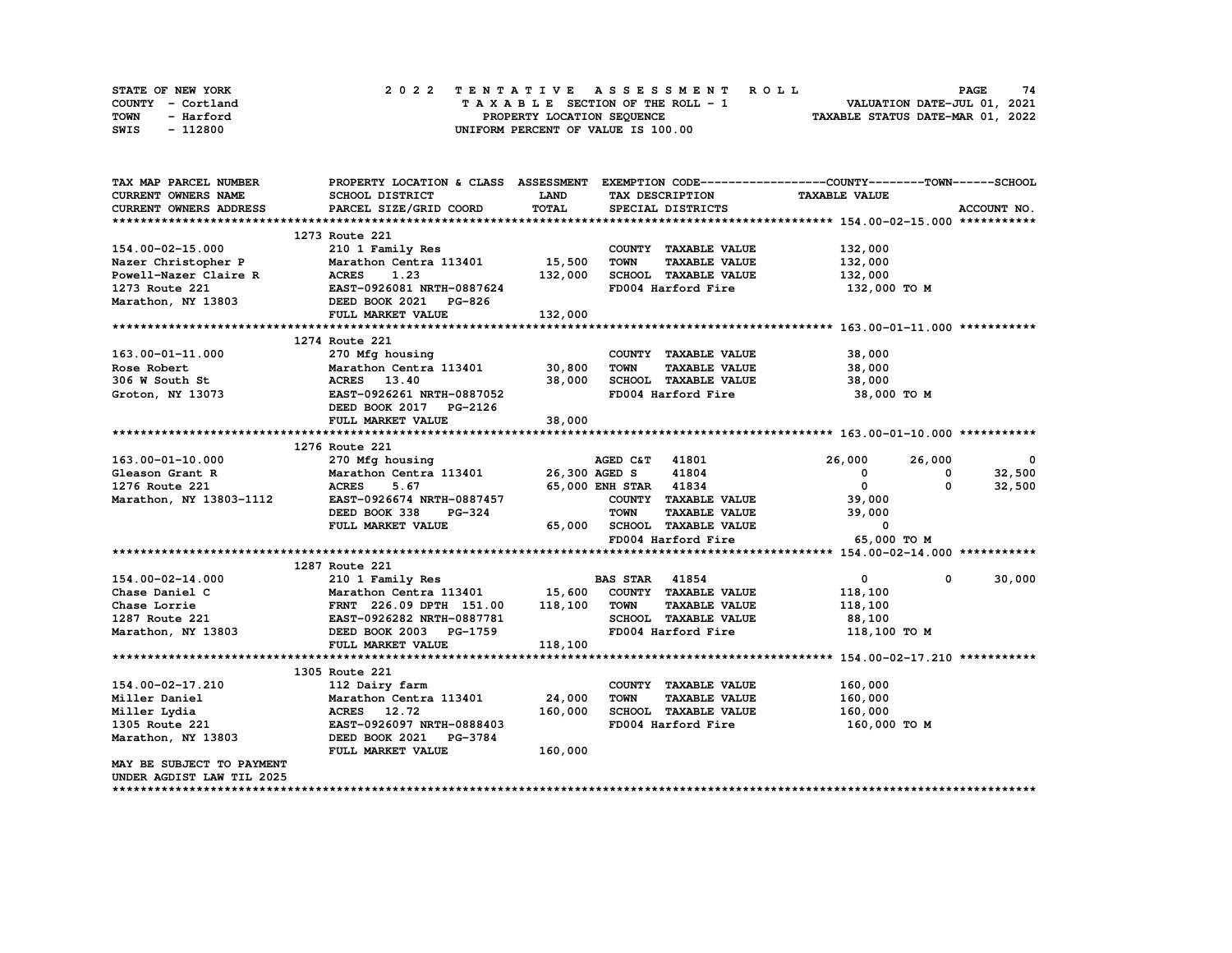| STATE OF NEW YORK | 2022 TENTATIVE ASSESSMENT ROLL     | 75<br><b>PAGE</b>                |
|-------------------|------------------------------------|----------------------------------|
| COUNTY - Cortland | TAXABLE SECTION OF THE ROLL - 1    | VALUATION DATE-JUL 01, 2021      |
| TOWN<br>- Harford | PROPERTY LOCATION SEQUENCE         | TAXABLE STATUS DATE-MAR 01, 2022 |
| - 112800<br>SWIS  | UNIFORM PERCENT OF VALUE IS 100.00 |                                  |

| TAX MAP PARCEL NUMBER                     |                                                    |              |                                     | PROPERTY LOCATION & CLASS ASSESSMENT EXEMPTION CODE----------------COUNTY-------TOWN------SCHOOL |             |
|-------------------------------------------|----------------------------------------------------|--------------|-------------------------------------|--------------------------------------------------------------------------------------------------|-------------|
| <b>CURRENT OWNERS NAME</b>                | SCHOOL DISTRICT                                    | <b>LAND</b>  | TAX DESCRIPTION                     | <b>TAXABLE VALUE</b>                                                                             |             |
| <b>CURRENT OWNERS ADDRESS</b>             | PARCEL SIZE/GRID COORD                             | TOTAL        | SPECIAL DISTRICTS                   |                                                                                                  | ACCOUNT NO. |
|                                           |                                                    |              |                                     |                                                                                                  |             |
|                                           | 1360 Route 221                                     |              |                                     |                                                                                                  |             |
| 154.00-02-12.000                          | 210 1 Family Res                                   |              | <b>BAS STAR 41854</b>               | $\overline{0}$<br>$\mathbf 0$                                                                    | 30,000      |
| Holden Christy L Maxson<br>1360 Route 221 | Marathon Centra 113401 17,000 COUNTY TAXABLE VALUE |              |                                     | 88,000                                                                                           |             |
| 1360 Route 221                            | <b>ACRES</b><br>2.00 BANKCORELOG                   | 88,000       | <b>TOWN</b><br><b>TAXABLE VALUE</b> | 88,000                                                                                           |             |
| Marathon, NY 13803                        | EAST-0927658 NRTH-0888372                          |              | SCHOOL TAXABLE VALUE                | 58,000                                                                                           |             |
|                                           | DEED BOOK 552<br>PG-170                            |              | FD004 Harford Fire                  | 88,000 TO M                                                                                      |             |
|                                           | FULL MARKET VALUE                                  | 88,000       |                                     |                                                                                                  |             |
|                                           |                                                    |              |                                     |                                                                                                  |             |
|                                           | 1366 Route 221                                     |              |                                     |                                                                                                  |             |
| 154.00-02-11.000                          | 312 Vac w/imprv                                    |              | COUNTY TAXABLE VALUE                | 33,500                                                                                           |             |
| Hawks Nancy L                             | Marathon Centra 113401 33,400                      |              | <b>TOWN</b><br><b>TAXABLE VALUE</b> | 33,500                                                                                           |             |
| 1366 Route 221                            | ACRES 18.40                                        | 33,500       | SCHOOL TAXABLE VALUE                | 33,500                                                                                           |             |
| Marathon, NY 13803                        | EAST-0927752 NRTH-0887800                          |              | FD004 Harford Fire                  | 33,500 TO M                                                                                      |             |
|                                           | DEED BOOK 1998 PG-5025                             |              |                                     |                                                                                                  |             |
|                                           | FULL MARKET VALUE                                  | 33,500       |                                     |                                                                                                  |             |
|                                           |                                                    |              |                                     |                                                                                                  |             |
|                                           | 1372 Route 221                                     |              |                                     |                                                                                                  |             |
| 154.00-02-10.000                          | 210 1 Family Res                                   |              | <b>BAS STAR 41854</b>               | $\overline{0}$<br>$\mathbf 0$                                                                    | 30,000      |
| Wakula Denise L                           | Marathon Centra 113401 35,900 COUNTY TAXABLE VALUE |              |                                     | 115,000                                                                                          |             |
| 1372 Route 221<br>$-9469$                 | ACRES 15.28 BANK LERETA 115,000 TOWN               |              | <b>TAXABLE VALUE</b>                | 115,000                                                                                          |             |
| Marathon, NY 13803-9469                   | EAST-0928357 NRTH-0887959                          |              | SCHOOL TAXABLE VALUE                | 85,000                                                                                           |             |
|                                           | DEED BOOK 1999 PG-1847                             |              | FD004 Harford Fire                  | 115,000 TO M                                                                                     |             |
|                                           | FULL MARKET VALUE                                  | 115,000      |                                     |                                                                                                  |             |
|                                           |                                                    |              |                                     |                                                                                                  |             |
|                                           | 1402 Route 221                                     |              |                                     |                                                                                                  |             |
| 154.00-02-09.000                          | 210 1 Family Res                                   |              | <b>BAS STAR 41854</b>               | $\mathbf{0}$<br>$\mathbf{0}$                                                                     | 30,000      |
| Loope Todd D                              | Marathon Centra 113401 15,700 COUNTY TAXABLE VALUE |              |                                     | 113,000                                                                                          |             |
| Loope Cheryl A                            |                                                    | 113,000 TOWN | <b>TAXABLE VALUE</b>                | 113,000                                                                                          |             |
| 1402 Route 221                            | ACRES 1.34<br>EAST-0928542 NRTH-0888549            |              | SCHOOL TAXABLE VALUE                | 83,000                                                                                           |             |
| Marathon, NY 13803-1234 DEED BOOK 515     | <b>PG-345</b>                                      |              | FD004 Harford Fire                  | 113,000 TO M                                                                                     |             |
|                                           | FULL MARKET VALUE                                  | 113,000      |                                     |                                                                                                  |             |
|                                           |                                                    |              |                                     |                                                                                                  |             |
|                                           | 1461 Route 221                                     |              |                                     |                                                                                                  |             |
| 154.00-02-08.000                          | 210 1 Family Res                                   |              | <b>BAS STAR 41854</b>               | $\mathbf{0}$<br>0                                                                                | 30,000      |
| Lozier James                              | Marathon Centra 113401                             |              | 17,500 COUNTY TAXABLE VALUE         | 91,900                                                                                           |             |
| Lozier Susan M                            | <b>ACRES</b><br>2.36                               | 91,900       | <b>TOWN</b><br><b>TAXABLE VALUE</b> | 91,900                                                                                           |             |
| 1461 Route 221                            | EAST-0929538 NRTH-0888960                          |              | SCHOOL TAXABLE VALUE 61,900         |                                                                                                  |             |
| Marathon, NY 13803-1234                   | DEED BOOK 558<br>PG-179                            |              | FD004 Harford Fire                  | 91,900 TO M                                                                                      |             |
|                                           | FULL MARKET VALUE                                  | 91,900       |                                     |                                                                                                  |             |
|                                           |                                                    |              |                                     |                                                                                                  |             |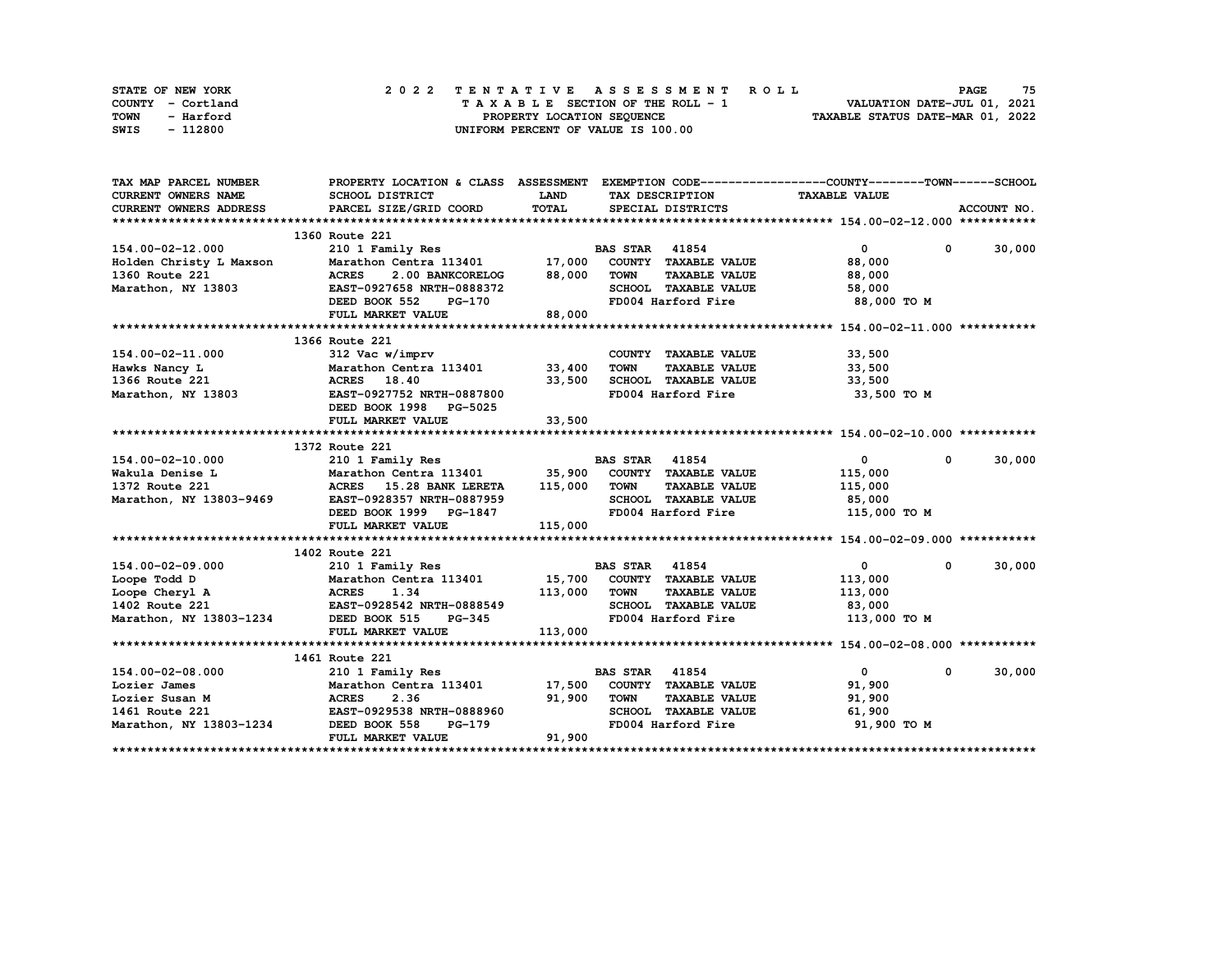| STATE OF NEW YORK | 2022 TENTATIVE ASSESSMENT ROLL     | 76<br><b>PAGE</b>                |
|-------------------|------------------------------------|----------------------------------|
| COUNTY - Cortland | TAXABLE SECTION OF THE ROLL - 1    | VALUATION DATE-JUL 01, 2021      |
| TOWN<br>- Harford | PROPERTY LOCATION SEQUENCE         | TAXABLE STATUS DATE-MAR 01, 2022 |
| - 112800<br>SWIS  | UNIFORM PERCENT OF VALUE IS 100.00 |                                  |

| TAX MAP PARCEL NUMBER                           | PROPERTY LOCATION & CLASS ASSESSMENT EXEMPTION CODE----------------COUNTY-------TOWN-----SCHOOL |             |                                     |                      |                      |
|-------------------------------------------------|-------------------------------------------------------------------------------------------------|-------------|-------------------------------------|----------------------|----------------------|
| <b>CURRENT OWNERS NAME</b>                      | SCHOOL DISTRICT                                                                                 | <b>LAND</b> | TAX DESCRIPTION                     | <b>TAXABLE VALUE</b> |                      |
| CURRENT OWNERS ADDRESS                          | PARCEL SIZE/GRID COORD                                                                          | TOTAL       | SPECIAL DISTRICTS                   |                      | ACCOUNT NO.          |
|                                                 |                                                                                                 |             |                                     |                      |                      |
|                                                 | 1493 Route 221                                                                                  |             |                                     |                      |                      |
| 154.00-01-28.000                                | 112 Dairy farm                                                                                  |             | AG-CEILING 41720                    | 64,539 64,539        | 64,539               |
| Marsh David L                                   | Marathon Centra 113401                                                                          |             | 113,300 AG IMPROV 42100             | 1,500                | 1,500<br>1,500       |
| 1493 Route 221                                  | 80.00<br><b>ACRES</b>                                                                           | 175,000     | COUNTY TAXABLE VALUE                | 108,961              |                      |
| Marathon, NY 13803                              | EAST-0930192 NRTH-0889324                                                                       |             | <b>TOWN</b><br><b>TAXABLE VALUE</b> | 108,961              |                      |
|                                                 | DEED BOOK 2010 PG-5475                                                                          |             | SCHOOL TAXABLE VALUE                | 108,961              |                      |
| MAY BE SUBJECT TO PAYMENT                       | FULL MARKET VALUE                                                                               |             | 175,000 FD004 Harford Fire          | 173,500 то м         |                      |
| UNDER AGDIST LAW TIL 2026                       |                                                                                                 |             | 1,500 EX                            |                      |                      |
|                                                 |                                                                                                 |             |                                     |                      |                      |
|                                                 | 1502 Route 221                                                                                  |             |                                     |                      |                      |
| 154.00-01-29.200                                | 210 1 Family Res                                                                                |             | COUNTY TAXABLE VALUE                | 64,000               |                      |
| Robinson John                                   | Marathon Centra 113401 14,200                                                                   |             | <b>TOWN</b><br><b>TAXABLE VALUE</b> | 64,000               |                      |
| Robinson Kristina                               | FRNT 290.00 DPTH 131.00                                                                         | 64,000      | SCHOOL TAXABLE VALUE                | 64,000               |                      |
| 306 Jennings Creek Rd EAST-0931007 NRTH-0888841 |                                                                                                 |             | FD004 Harford Fire                  | 64,000 TO M          |                      |
| Marathon, NY 13803                              | DEED BOOK 2017 PG-5908                                                                          |             |                                     |                      |                      |
|                                                 | FULL MARKET VALUE                                                                               | 64,000      |                                     |                      |                      |
|                                                 |                                                                                                 |             |                                     |                      |                      |
|                                                 | 1540 Route 221                                                                                  |             |                                     |                      |                      |
| 154.00-01-30.120                                | 270 Mfg housing                                                                                 |             | AG-CEILING 41720                    | 4,298                | 4,298<br>4,298       |
| VanDeWeert Joseph W                             | Marathon Centra 113401                                                                          | 21,100      | COUNTY TAXABLE VALUE                | 24,702               |                      |
| 1559 Route 221                                  | <b>ACRES</b><br>4.72                                                                            | 29,000      | <b>TOWN</b><br><b>TAXABLE VALUE</b> | 24,702               |                      |
| Marathon, NY 13803                              | EAST-0931876 NRTH-0888213                                                                       |             | SCHOOL TAXABLE VALUE                | 24,702               |                      |
|                                                 | DEED BOOK 2016 PG-59                                                                            |             | FD004 Harford Fire                  | 29,000 TO M          |                      |
| MAY BE SUBJECT TO PAYMENT                       | FULL MARKET VALUE                                                                               | 29,000      |                                     |                      |                      |
| UNDER AGDIST LAW TIL 2026                       |                                                                                                 |             |                                     |                      |                      |
|                                                 |                                                                                                 |             |                                     |                      |                      |
|                                                 | 1559 Route 221                                                                                  |             |                                     |                      |                      |
| 154.00-01-29.100                                | 112 Dairy farm                                                                                  |             | AG-CEILING 41720                    | 50,827               | 50,827<br>50,827     |
| VanDeWeert Joseph W                             | Marathon Centra 113401                                                                          |             | 131,000 BAS STAR 41854              | $\mathbf 0$          | 30,000<br>0          |
| 1559 Route 221                                  | <b>ACRES</b> 116.00                                                                             |             | 192,500 AG IMPROV 42100             | 4,000                | 4,000<br>4,000       |
| Marathon, NY 13803                              | EAST-0931191 NRTH-0889740                                                                       |             | COUNTY TAXABLE VALUE                | 137,673              |                      |
|                                                 | DEED BOOK 2016 PG-59                                                                            |             | <b>TOWN</b><br><b>TAXABLE VALUE</b> | 137,673              |                      |
| MAY BE SUBJECT TO PAYMENT                       | FULL MARKET VALUE                                                                               | 192,500     | SCHOOL TAXABLE VALUE                | 107,673              |                      |
| UNDER AGDIST LAW TIL 2026                       |                                                                                                 |             | FD004 Harford Fire                  | 188,500 TO M         |                      |
|                                                 |                                                                                                 |             | 4,000 EX                            |                      |                      |
|                                                 |                                                                                                 |             |                                     |                      |                      |
|                                                 | 1578 Route 221                                                                                  |             |                                     |                      |                      |
| 154.00-01-31.000                                | 210 1 Family Res                                                                                |             | <b>BAS STAR</b> 41854               | $\mathbf 0$          | 30,000<br>$^{\circ}$ |
| Fairbanks Sarah & Mark                          | Marathon Centra 113401                                                                          | 22,500      | COUNTY TAXABLE VALUE                | 117,000              |                      |
| 1578 Route 221                                  | <b>ACRES</b><br>5.67                                                                            | 117,000     | TOWN<br><b>TAXABLE VALUE</b>        | 117,000              |                      |
| Marathon, NY 13803                              | EAST-0932086 NRTH-0888004                                                                       |             | SCHOOL TAXABLE VALUE                | 87,000               |                      |
|                                                 | DEED BOOK 2013 PG-3207                                                                          |             | FD004 Harford Fire                  | 117,000 TO M         |                      |
|                                                 | FULL MARKET VALUE                                                                               | 117,000     |                                     |                      |                      |
|                                                 |                                                                                                 |             |                                     |                      |                      |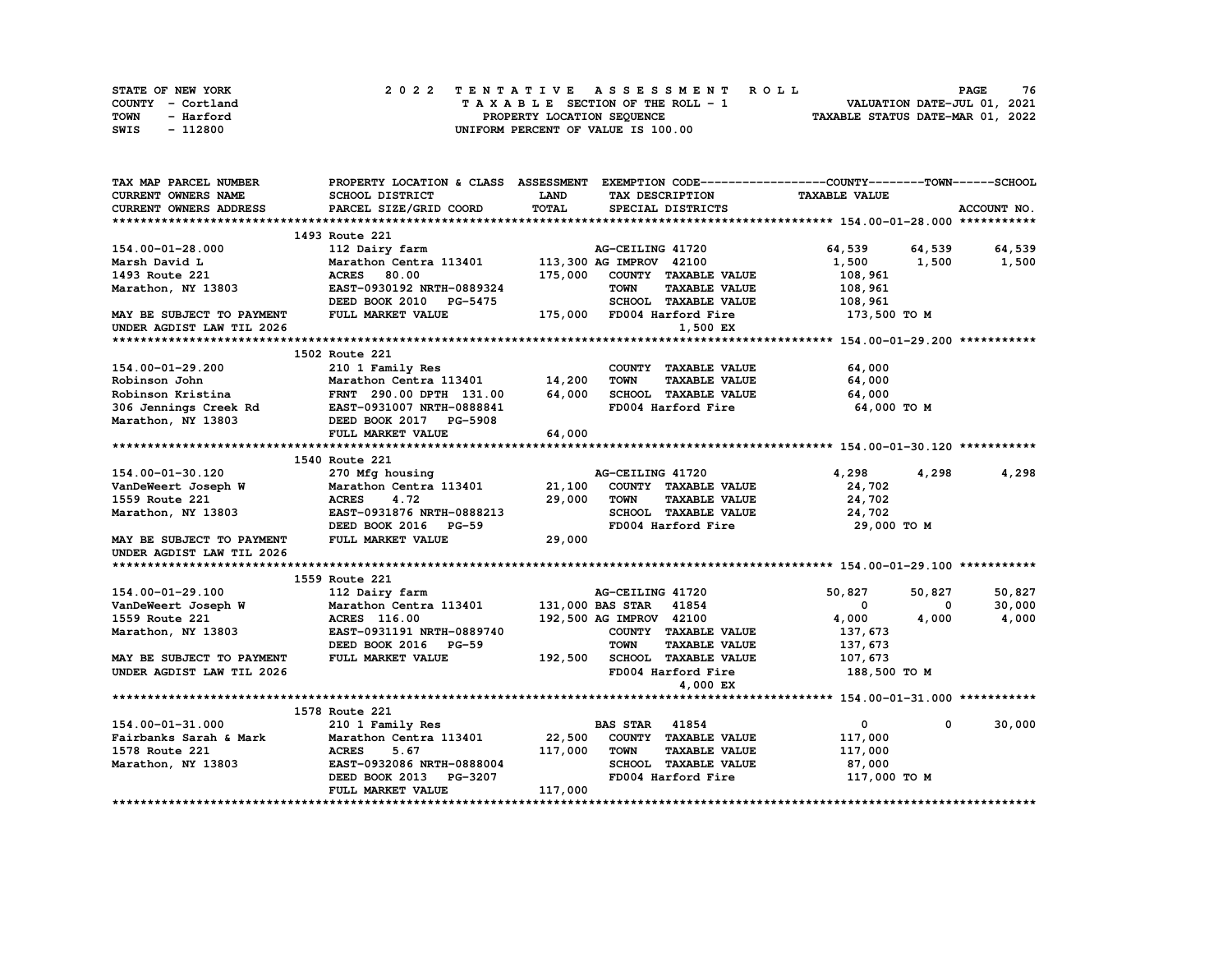| STATE OF NEW YORK | 2022 TENTATIVE ASSESSMENT ROLL          | 77<br><b>PAGE</b>                |
|-------------------|-----------------------------------------|----------------------------------|
| COUNTY - Cortland | $T A X A B L E$ SECTION OF THE ROLL - 1 | VALUATION DATE-JUL 01, 2021      |
| TOWN<br>- Harford | PROPERTY LOCATION SEQUENCE              | TAXABLE STATUS DATE-MAR 01, 2022 |
| - 112800<br>SWIS  | UNIFORM PERCENT OF VALUE IS 100.00      |                                  |

| TAX MAP PARCEL NUMBER         | PROPERTY LOCATION & CLASS ASSESSMENT EXEMPTION CODE----------------COUNTY-------TOWN------SCHOOL                                                                                                                             |             |                                     |                            |             |
|-------------------------------|------------------------------------------------------------------------------------------------------------------------------------------------------------------------------------------------------------------------------|-------------|-------------------------------------|----------------------------|-------------|
| <b>CURRENT OWNERS NAME</b>    | <b>SCHOOL DISTRICT</b>                                                                                                                                                                                                       | <b>LAND</b> | TAX DESCRIPTION                     | <b>TAXABLE VALUE</b>       |             |
| <b>CURRENT OWNERS ADDRESS</b> | PARCEL SIZE/GRID COORD                                                                                                                                                                                                       | TOTAL       | SPECIAL DISTRICTS                   |                            | ACCOUNT NO. |
|                               |                                                                                                                                                                                                                              |             |                                     |                            |             |
|                               | 1643 Route 221                                                                                                                                                                                                               |             |                                     |                            |             |
|                               |                                                                                                                                                                                                                              |             | COUNTY TAXABLE VALUE                | 124,000                    |             |
|                               |                                                                                                                                                                                                                              |             | TOWN<br><b>TAXABLE VALUE</b>        | 124,000                    |             |
|                               |                                                                                                                                                                                                                              |             | SCHOOL TAXABLE VALUE                | 124,000                    |             |
|                               |                                                                                                                                                                                                                              |             | FD004 Harford Fire                  | 124,000 TO M               |             |
|                               |                                                                                                                                                                                                                              |             |                                     |                            |             |
|                               | FULL MARKET VALUE                                                                                                                                                                                                            | 124,000     |                                     |                            |             |
|                               |                                                                                                                                                                                                                              |             |                                     |                            |             |
|                               | 1656 Route 221                                                                                                                                                                                                               |             |                                     |                            |             |
| 155.00-01-07.000              | 240 Rural res                                                                                                                                                                                                                |             | COUNTY TAXABLE VALUE 148,000        |                            |             |
|                               |                                                                                                                                                                                                                              |             | <b>TOWN</b><br><b>TAXABLE VALUE</b> | 148,000                    |             |
|                               | 0wen Ronnie L Jr               Marathon Centra 113401         66,400<br>1656 State Route 221             ACRES     42.82 BANKCORELOG     148,000<br>Marathon, NY 13803                             EAST-0933305 NRTH-0887376 |             | SCHOOL TAXABLE VALUE                | 148,000                    |             |
|                               |                                                                                                                                                                                                                              |             | FD004 Harford Fire 148,000 TO M     |                            |             |
|                               | DEED BOOK 2020 PG-2029                                                                                                                                                                                                       |             |                                     |                            |             |
|                               | FULL MARKET VALUE                                                                                                                                                                                                            | 148,000     |                                     |                            |             |
|                               |                                                                                                                                                                                                                              |             |                                     |                            |             |
|                               | 1695 Route 221                                                                                                                                                                                                               |             |                                     |                            |             |
| 155.00-01-06.121              |                                                                                                                                                                                                                              |             | COUNTY TAXABLE VALUE                | 87,700                     |             |
| Wilson Colton M               |                                                                                                                                                                                                                              |             | <b>TOWN</b>                         | TAXABLE VALUE 87,700       |             |
|                               |                                                                                                                                                                                                                              | 87,700      | SCHOOL TAXABLE VALUE 87,700         |                            |             |
|                               |                                                                                                                                                                                                                              |             | FD004 Harford Fire                  | 87,700 то м                |             |
|                               | ACRES 7.49<br>1695 State Route 221 ACRES 7.49<br>Marathon, NY 13803 EAST-0934296 NRTH-0888187<br>DEED BOOK 2019 PG-4690                                                                                                      |             |                                     |                            |             |
|                               | FULL MARKET VALUE                                                                                                                                                                                                            | 87,700      |                                     |                            |             |
|                               |                                                                                                                                                                                                                              |             |                                     |                            |             |
|                               | 1724 Route 221                                                                                                                                                                                                               |             |                                     |                            |             |
| 155.00-01-06.200              |                                                                                                                                                                                                                              |             |                                     | $\mathbf{0}$<br>$^{\circ}$ | 30,000      |
| Barned Jon W                  |                                                                                                                                                                                                                              |             |                                     | 126,000                    |             |
| 1724 Route 221                |                                                                                                                                                                                                                              |             |                                     | 126,000                    |             |
|                               | Marathon, NY 13803-1239 EAST-0934194 NRTH-0887127                                                                                                                                                                            |             | SCHOOL TAXABLE VALUE 96,000         |                            |             |
|                               | DEED BOOK 2003 PG-2843                                                                                                                                                                                                       |             | FD004 Harford Fire                  | 126,000 TO M               |             |
|                               | FULL MARKET VALUE                                                                                                                                                                                                            | 126,000     |                                     |                            |             |
|                               |                                                                                                                                                                                                                              |             |                                     |                            |             |
|                               | 1758 Route 221                                                                                                                                                                                                               |             |                                     |                            |             |
| 155.00-01-09.200              | 270 Mfg housing                                                                                                                                                                                                              |             | AGED C&T 41801                      | 17,500 17,500              | $\sim$ 0    |
| Forshee Phoebe I              | Marathon Centra 113401 15,400 AGED S                                                                                                                                                                                         |             | 41804                               | $\overline{0}$<br>0        | 25,000      |
|                               |                                                                                                                                                                                                                              |             | 50,000 ENH STAR 41834               | $\mathbf{0}$<br>0          | 25,000      |
|                               |                                                                                                                                                                                                                              |             | COUNTY TAXABLE VALUE                | 32,500                     |             |
|                               |                                                                                                                                                                                                                              |             | <b>TAXABLE VALUE</b><br><b>TOWN</b> | 32,500                     |             |
|                               | FULL MARKET VALUE                                                                                                                                                                                                            |             | 50,000 SCHOOL TAXABLE VALUE         | 0                          |             |
|                               |                                                                                                                                                                                                                              |             | FD004 Harford Fire                  | 50,000 TO M                |             |
|                               |                                                                                                                                                                                                                              |             |                                     |                            |             |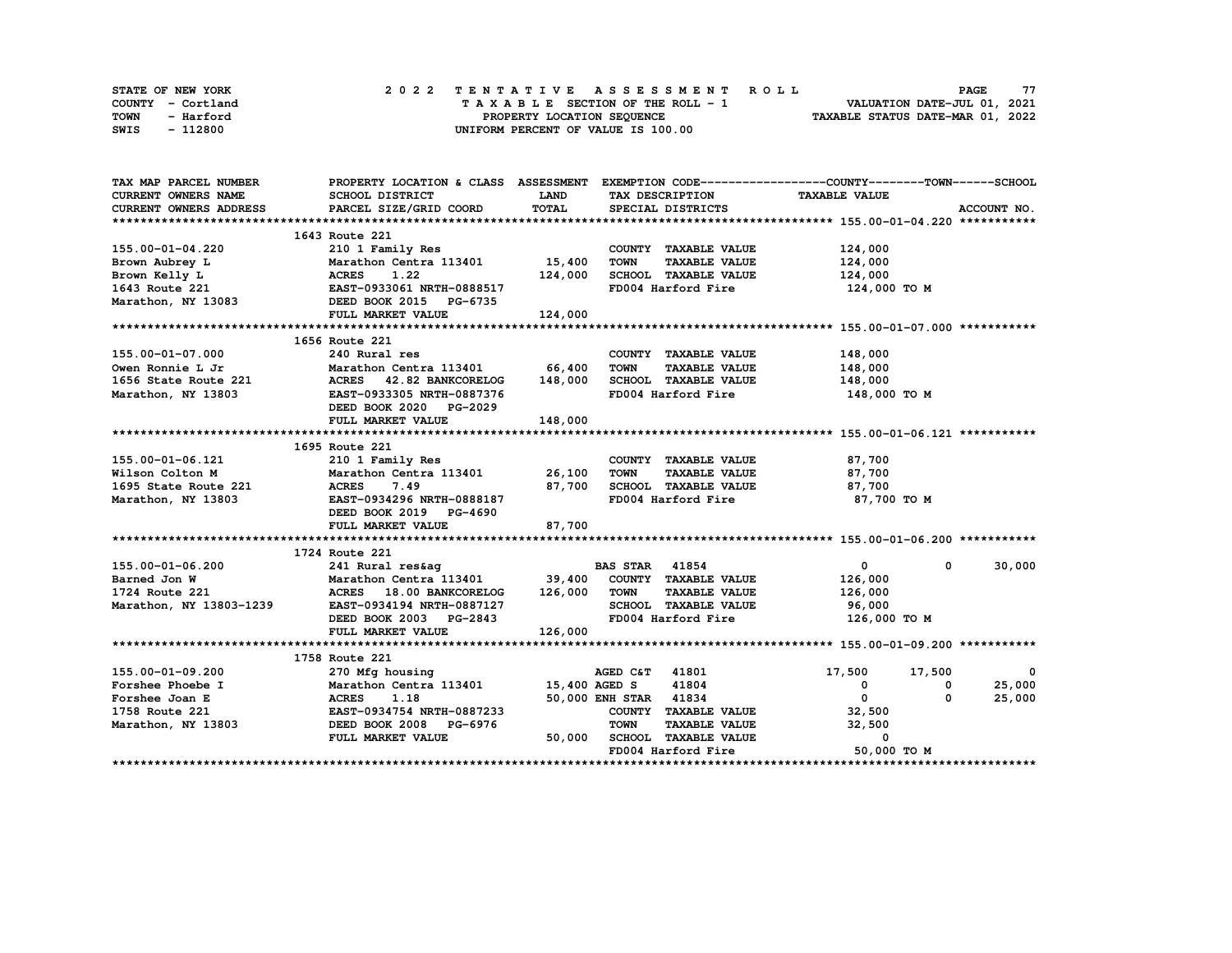| STATE OF NEW YORK | 2022 TENTATIVE ASSESSMENT ROLL          | 78<br><b>PAGE</b>                |
|-------------------|-----------------------------------------|----------------------------------|
| COUNTY - Cortland | $T A X A B L E$ SECTION OF THE ROLL - 1 | VALUATION DATE-JUL 01, 2021      |
| TOWN<br>- Harford | PROPERTY LOCATION SEQUENCE              | TAXABLE STATUS DATE-MAR 01, 2022 |
| - 112800<br>SWIS  | UNIFORM PERCENT OF VALUE IS 100.00      |                                  |

| TAX MAP PARCEL NUMBER      | PROPERTY LOCATION & CLASS ASSESSMENT EXEMPTION CODE-----------------COUNTY-------TOWN-----SCHOOL |             |                         |                              |                      |            |             |
|----------------------------|--------------------------------------------------------------------------------------------------|-------------|-------------------------|------------------------------|----------------------|------------|-------------|
| <b>CURRENT OWNERS NAME</b> | SCHOOL DISTRICT                                                                                  | <b>LAND</b> |                         | TAX DESCRIPTION              | <b>TAXABLE VALUE</b> |            |             |
| CURRENT OWNERS ADDRESS     | PARCEL SIZE/GRID COORD                                                                           | TOTAL       |                         | SPECIAL DISTRICTS            |                      |            | ACCOUNT NO. |
|                            |                                                                                                  |             |                         |                              |                      |            |             |
|                            | 1035, 1039 Route 221                                                                             |             |                         |                              |                      |            |             |
| 163.00-05-09.000           | 210 1 Family Res                                                                                 |             | <b>ENH STAR 41834</b>   |                              | $\mathbf{0}$         | $^{\circ}$ | 74,900      |
| Metzler Denver Sr          | Marathon Centra 113401                                                                           | 17,000      |                         | COUNTY TAXABLE VALUE         | 92,000               |            |             |
| 1035 Route 221             | FRNT 350.00 DPTH 135.00                                                                          | 92,000      | <b>TOWN</b>             | <b>TAXABLE VALUE</b>         | 92,000               |            |             |
| Marathon, NY 13803         | EAST-0922049 NRTH-0883674                                                                        |             |                         | SCHOOL TAXABLE VALUE         | 17,100               |            |             |
|                            | DEED BOOK 370<br>PG-456                                                                          |             |                         | FD004 Harford Fire           | 92,000 TO M          |            |             |
|                            | FULL MARKET VALUE                                                                                | 92,000      |                         |                              |                      |            |             |
|                            |                                                                                                  |             |                         |                              |                      |            |             |
|                            | 1413, 1419 Route 221                                                                             |             |                         |                              |                      |            |             |
| 154.00-02-07.000           | 210 1 Family Res                                                                                 |             | AG-CEILING 41720        |                              | 96,282               | 96,282     | 96,282      |
| Alsberge Mark S            | Marathon Centra 113401                                                                           |             | 177,400 BAS STAR 41854  |                              | 0                    | 0          | 30,000      |
| Alsberge Judith A          | ACRES 122.33                                                                                     |             | 412,000 AG IMPROV 42100 |                              | 1,000                | 1,000      | 1,000       |
| 1413, 1419 Route 221       | EAST-0929007 NRTH-0889626                                                                        |             |                         | COUNTY TAXABLE VALUE         | 314,718              |            |             |
| Marathon, NY 13803         | DEED BOOK 2000 PG-1898                                                                           |             | <b>TOWN</b>             | <b>TAXABLE VALUE</b>         | 314,718              |            |             |
|                            | FULL MARKET VALUE                                                                                |             |                         | 412,000 SCHOOL TAXABLE VALUE | 284,718              |            |             |
| MAY BE SUBJECT TO PAYMENT  |                                                                                                  |             |                         | FD004 Harford Fire           | 411,000 TO M         |            |             |
| UNDER AGDIST LAW TIL 2026  |                                                                                                  |             |                         | 1,000 EX                     |                      |            |             |
|                            |                                                                                                  |             |                         |                              |                      |            |             |
|                            | 1569&1573 Route 221                                                                              |             |                         |                              |                      |            |             |
| 154.00-01-30.110           | 210 1 Family Res                                                                                 |             | <b>BAS STAR</b>         | 41854                        | $\mathbf{0}$         | 0          | 30,000      |
| Horrocks Peter V           | Marathon Centra 113401                                                                           |             |                         | 17,600 COUNTY TAXABLE VALUE  | 80,000               |            |             |
| <b>Townsend Melody A</b>   | <b>ACRES</b><br>2.40 BANKCORELOG                                                                 | 80,000      | <b>TOWN</b>             | <b>TAXABLE VALUE</b>         | 80,000               |            |             |
| 1569&1573 Route 221        |                                                                                                  |             |                         | SCHOOL TAXABLE VALUE         | 50,000               |            |             |
| Harford, NY 13784          | EAST-0931983 NRTH-0888859<br>DEED BOOK 10556 PG-16001                                            |             |                         | FD004 Harford Fire           | 80,000 TO M          |            |             |
|                            | FULL MARKET VALUE                                                                                | 80,000      |                         |                              |                      |            |             |
|                            |                                                                                                  |             |                         |                              |                      |            |             |
|                            | Route 38                                                                                         |             |                         |                              |                      |            |             |
| 162.00-02-19.200           | 210 1 Family Res                                                                                 |             | <b>BAS STAR</b> 41854   |                              | $\mathbf{0}$         | 0          | 30,000      |
| Cross Derek B              | Dryden Central 502401                                                                            | 18,500      |                         | COUNTY TAXABLE VALUE         | 400,000              |            |             |
| Cross Skylar R             | <b>ACRES</b><br>3.00                                                                             | 400,000     | <b>TOWN</b>             | <b>TAXABLE VALUE</b>         | 400,000              |            |             |
| 346 Route 38               | EAST-0918003 NRTH-0883448                                                                        |             |                         | SCHOOL TAXABLE VALUE         | 370,000              |            |             |
| PO Box 181                 | DEED BOOK 2014 PG-592                                                                            |             |                         | FD004 Harford Fire           | 400,000 TO M         |            |             |
| Harford, NY 13784          | FULL MARKET VALUE                                                                                | 400,000     |                         |                              |                      |            |             |
|                            |                                                                                                  |             |                         |                              |                      |            |             |
|                            | Route 38                                                                                         |             |                         |                              |                      |            |             |
| 162.00-03-01.000           | 105 Vac farmland                                                                                 |             |                         | COUNTY TAXABLE VALUE         | 61,270               |            |             |
| Kimmich Elizabeth A        | Dryden Central 502401                                                                            | 61,270      | <b>TOWN</b>             | <b>TAXABLE VALUE</b>         | 61,270               |            |             |
| 1691 Nassau Cir            | <b>ACRES</b> 80.30                                                                               | 61,270      |                         | SCHOOL TAXABLE VALUE         | 61,270               |            |             |
| Tavares, FL 32778          | EAST-0919265 NRTH-0882317                                                                        |             |                         | FD004 Harford Fire           | 61,270 TO M          |            |             |
|                            | DEED BOOK 535<br><b>PG-32</b>                                                                    |             |                         |                              |                      |            |             |
|                            | FULL MARKET VALUE                                                                                | 61,270      |                         |                              |                      |            |             |
|                            |                                                                                                  |             |                         |                              |                      |            |             |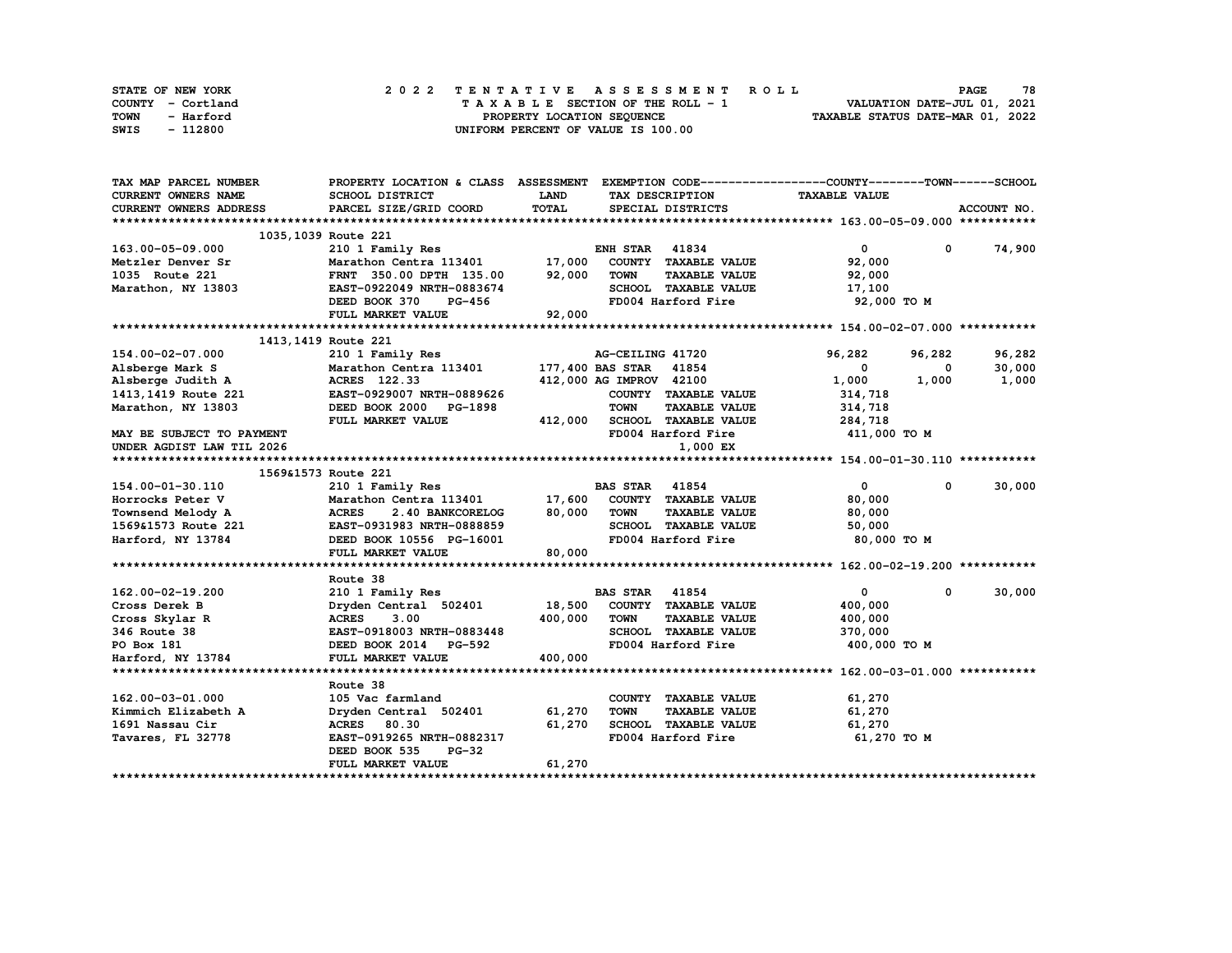| <b>STATE OF NEW YORK</b> | 2022 TENTATIVE ASSESSMENT ROLL          | 79<br><b>PAGE</b>                |
|--------------------------|-----------------------------------------|----------------------------------|
| COUNTY - Cortland        | $T A X A B L E$ SECTION OF THE ROLL - 1 | VALUATION DATE-JUL 01, 2021      |
| TOWN<br>- Harford        | PROPERTY LOCATION SEQUENCE              | TAXABLE STATUS DATE-MAR 01, 2022 |
| - 112800<br>SWIS         | UNIFORM PERCENT OF VALUE IS 100.00      |                                  |

| TAX MAP PARCEL NUMBER      |                                  |             |                                     | PROPERTY LOCATION & CLASS ASSESSMENT EXEMPTION CODE-----------------COUNTY-------TOWN------SCHOOL |
|----------------------------|----------------------------------|-------------|-------------------------------------|---------------------------------------------------------------------------------------------------|
| CURRENT OWNERS NAME        | SCHOOL DISTRICT                  | <b>LAND</b> | TAX DESCRIPTION                     | <b>TAXABLE VALUE</b>                                                                              |
| CURRENT OWNERS ADDRESS     | PARCEL SIZE/GRID COORD           | TOTAL       | SPECIAL DISTRICTS                   | ACCOUNT NO.                                                                                       |
|                            |                                  |             |                                     |                                                                                                   |
|                            | Route 38                         |             |                                     |                                                                                                   |
| 162.00-03-08.000           | 322 Rural vac>10                 |             | COUNTY TAXABLE VALUE                | 33,900                                                                                            |
| DeAbreu Compton            | Dryden Central 502401            | 33,900      | <b>TOWN</b><br><b>TAXABLE VALUE</b> | 33,900                                                                                            |
| 233 Clifton Pl             | ACRES 24.30                      | 33,900      | SCHOOL TAXABLE VALUE                | 33,900                                                                                            |
|                            | EAST-0918568 NRTH-0880544        |             | FD004 Harford Fire                  |                                                                                                   |
| Brooklyn, NY 11216-1105    |                                  |             |                                     | 33,900 TO M                                                                                       |
|                            | DEED BOOK 425<br>PG-104          |             |                                     |                                                                                                   |
|                            | FULL MARKET VALUE                | 33,900      |                                     |                                                                                                   |
|                            |                                  |             |                                     |                                                                                                   |
|                            | Route 38                         |             |                                     |                                                                                                   |
| 162.00-07-01.000           | 314 Rural vac<10                 |             | COUNTY TAXABLE VALUE                | 7,500                                                                                             |
| Sobol Barbara M            | Dryden Central 502401            | 7,500       | <b>TOWN</b><br><b>TAXABLE VALUE</b> | 7,500                                                                                             |
| 483 Dryden Harford Rd      | <b>ACRES</b><br>1.00             | 7,500       | SCHOOL TAXABLE VALUE                | 7,500                                                                                             |
| Dryden, NY 13053-9755      | EAST-0913202 NRTH-0885439        |             | FD004 Harford Fire                  | 7,500 TO M                                                                                        |
|                            | DEED BOOK 2017 PG-2105           |             |                                     |                                                                                                   |
|                            | FULL MARKET VALUE                | 7,500       |                                     |                                                                                                   |
|                            |                                  |             |                                     |                                                                                                   |
|                            | Route 38                         |             |                                     |                                                                                                   |
| 162.11-02-04.000           |                                  |             |                                     |                                                                                                   |
|                            | 311 Res vac land                 |             | COUNTY TAXABLE VALUE                | 1,200                                                                                             |
| Stoner David D             | Dryden Central 502401            | 1,200       | <b>TOWN</b><br><b>TAXABLE VALUE</b> | 1,200                                                                                             |
| Stoner Barbara B           | FRNT 46.00 DPTH 168.80           | 1,200       | SCHOOL TAXABLE VALUE                | 1,200                                                                                             |
| 395 Route 38               | EAST-0915937 NRTH-0884234        |             | FD004 Harford Fire                  | 1,200 TO M                                                                                        |
| PO Box 128                 | DEED BOOK 496<br>PG-144          |             |                                     |                                                                                                   |
| Harford, NY 13784-0128     | FULL MARKET VALUE                | 1,200       |                                     |                                                                                                   |
|                            |                                  |             |                                     |                                                                                                   |
|                            | Route 38                         |             |                                     |                                                                                                   |
| 162.15-01-09.000           | 312 Vac w/imprv                  |             | COUNTY TAXABLE VALUE                | 25,500                                                                                            |
| Drake Edward G             | Dryden Central 502401            | 3,000       | TOWN<br><b>TAXABLE VALUE</b>        | 25,500                                                                                            |
| Drake Cheryl L             | FRNT 147.60 DPTH 79.10           | 25,500      | SCHOOL TAXABLE VALUE                | 25,500                                                                                            |
| PO Box 368                 | EAST-0916417 NRTH-0883909        |             | FD004 Harford Fire                  | 25,500 TO M                                                                                       |
| Dryden, NY 13053-0368      | DEED BOOK 1999 PG-6392           |             |                                     |                                                                                                   |
|                            | FULL MARKET VALUE                | 25,500      |                                     |                                                                                                   |
|                            |                                  |             |                                     |                                                                                                   |
|                            |                                  |             |                                     |                                                                                                   |
|                            | Route 38                         |             |                                     |                                                                                                   |
| 163.00-05-14.000           | 105 Vac farmland                 |             | COUNTY TAXABLE VALUE                | 36,000                                                                                            |
| TE Products Pipeline Co LP | Marathon Centra 113401           | 36,000      | <b>TOWN</b><br><b>TAXABLE VALUE</b> | 36,000                                                                                            |
| Attn: Ad Valorem Tax Dept. | <b>ACRES</b><br>58.40            | 36,000      | SCHOOL TAXABLE VALUE                | 36,000                                                                                            |
| PO Box 4018                | EAST-0921730 NRTH-0880588        |             | FD004 Harford Fire                  | 36,000 TO M                                                                                       |
| Houston, TX 70210-4018     | DEED BOOK 10509 PG-76005         |             |                                     |                                                                                                   |
|                            | FULL MARKET VALUE                | 36,000      |                                     |                                                                                                   |
|                            |                                  |             |                                     |                                                                                                   |
|                            | Route 38                         |             |                                     |                                                                                                   |
| 172.05-01-31.000           | 314 Rural vac<10                 |             | COUNTY TAXABLE VALUE                | 10,500                                                                                            |
| Veninsky Donna L           | Marathon Centra 113401           | 10,500      | <b>TOWN</b><br><b>TAXABLE VALUE</b> | 10,500                                                                                            |
| 14084 Route 38             | <b>ACRES</b><br>2.00 BANK LERETA | 10,500      | SCHOOL TAXABLE VALUE                | 10,500                                                                                            |
| Richford, NY 13835         | EAST-0922620 NRTH-0877960        |             | FD004 Harford Fire                  | 10,500 TO M                                                                                       |
|                            | DEED BOOK 2013 PG-400            |             |                                     |                                                                                                   |
|                            | FULL MARKET VALUE                | 10,500      |                                     |                                                                                                   |
|                            |                                  |             |                                     |                                                                                                   |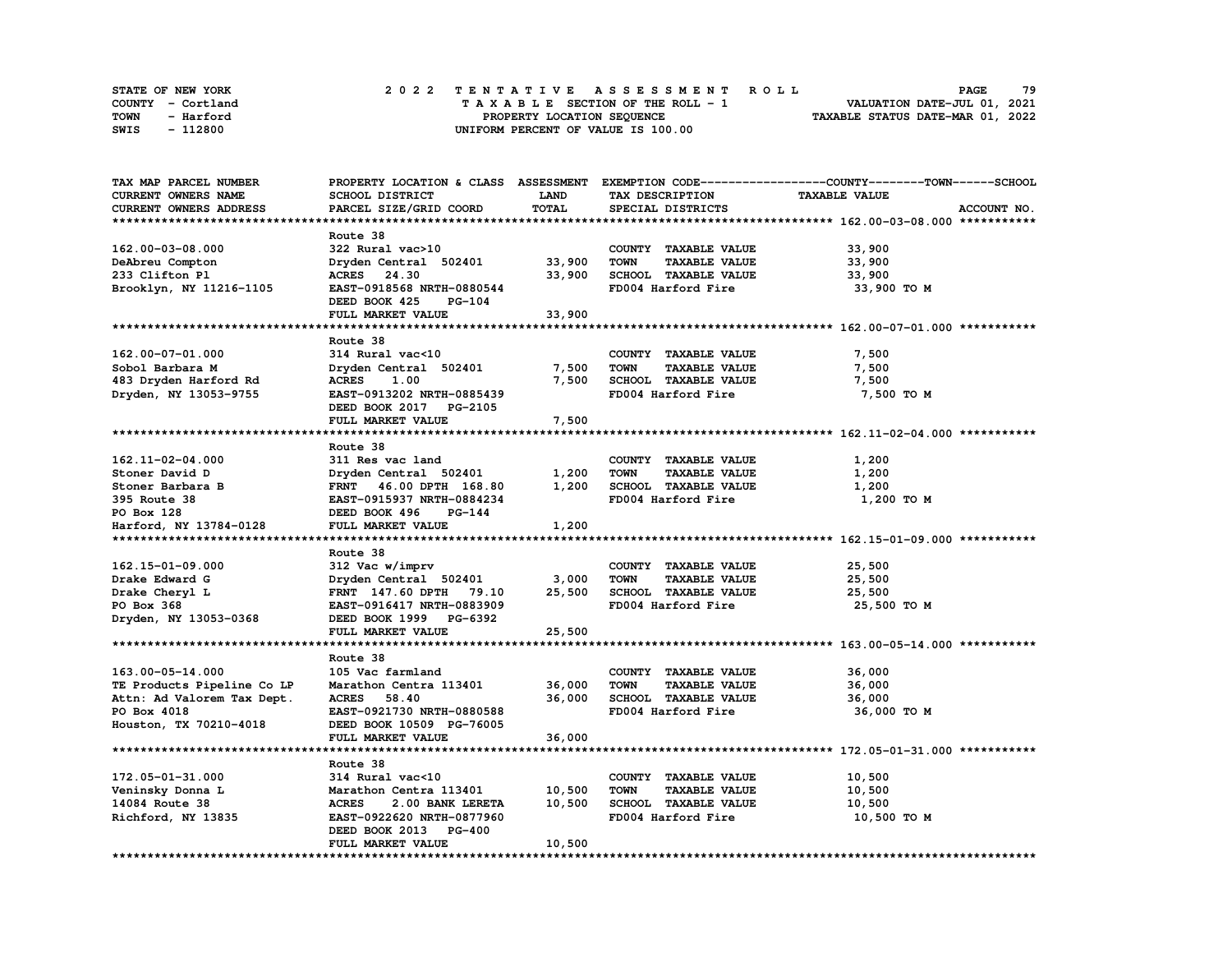| STATE OF NEW YORK | 2022 TENTATIVE ASSESSMENT ROLL     | 80<br><b>PAGE</b>                |
|-------------------|------------------------------------|----------------------------------|
| COUNTY - Cortland | TAXABLE SECTION OF THE ROLL - 1    | VALUATION DATE-JUL 01, 2021      |
| TOWN<br>- Harford | PROPERTY LOCATION SEQUENCE         | TAXABLE STATUS DATE-MAR 01, 2022 |
| - 112800<br>SWIS  | UNIFORM PERCENT OF VALUE IS 100.00 |                                  |

| TAX MAP PARCEL NUMBER                                 |                           |         |                                     | PROPERTY LOCATION & CLASS ASSESSMENT EXEMPTION CODE-----------------COUNTY-------TOWN------SCHOOL |             |
|-------------------------------------------------------|---------------------------|---------|-------------------------------------|---------------------------------------------------------------------------------------------------|-------------|
| <b>CURRENT OWNERS NAME</b>                            | <b>SCHOOL DISTRICT</b>    | LAND    | TAX DESCRIPTION                     | <b>TAXABLE VALUE</b>                                                                              |             |
| CURRENT OWNERS ADDRESS                                | PARCEL SIZE/GRID COORD    | TOTAL   | SPECIAL DISTRICTS                   |                                                                                                   | ACCOUNT NO. |
|                                                       |                           |         |                                     |                                                                                                   |             |
|                                                       | 35 Route 38               |         |                                     |                                                                                                   |             |
| 172.00-01-03.000                                      | 322 Rural vac>10          |         | COUNTY TAXABLE VALUE                | 44,000                                                                                            |             |
| Delaware River Solar Real Esta Marathon Centra 113401 |                           | 44,000  | <b>TAXABLE VALUE</b><br><b>TOWN</b> | 44,000                                                                                            |             |
| 140 E 45th St Ste 32B-1                               | <b>ACRES</b><br>44.40     | 44,000  | SCHOOL TAXABLE VALUE                | 44,000                                                                                            |             |
| New York, NY 10017                                    | EAST-0921010 NRTH-0878269 |         | FD004 Harford Fire                  | 44,000 TO M                                                                                       |             |
|                                                       | DEED BOOK 2020 PG-5391    |         |                                     |                                                                                                   |             |
|                                                       |                           |         |                                     |                                                                                                   |             |
|                                                       | FULL MARKET VALUE         | 44,000  |                                     |                                                                                                   |             |
|                                                       |                           |         |                                     |                                                                                                   |             |
|                                                       | 42 Route 38               |         |                                     |                                                                                                   |             |
| 172.05-01-27.000                                      | 210 1 Family Res          |         | <b>BAS STAR</b> 41854               | $\mathbf{0}$<br>0                                                                                 | 30,000      |
| Mullen Steve                                          | Marathon Centra 113401    | 12,500  | COUNTY TAXABLE VALUE                | 62,000                                                                                            |             |
| Mullen Becky                                          | FRNT 109.00 DPTH 254.56   | 62,000  | <b>TOWN</b><br><b>TAXABLE VALUE</b> | 62,000                                                                                            |             |
| 42 Route 38                                           | EAST-0922402 NRTH-0878227 |         | SCHOOL TAXABLE VALUE                | 32,000                                                                                            |             |
| Richford, NY 13835                                    | DEED BOOK 2013 PG-3508    |         | FD004 Harford Fire                  | 62,000 TO M                                                                                       |             |
|                                                       | FULL MARKET VALUE         | 62,000  |                                     |                                                                                                   |             |
|                                                       |                           |         |                                     |                                                                                                   |             |
|                                                       | 57 Route 38               |         |                                     |                                                                                                   |             |
| 172.05-01-25.000                                      | 270 Mfg housing           |         | COUNTY TAXABLE VALUE                | 31,000                                                                                            |             |
| Farnham Dustin J                                      | Marathon Centra 113401    | 11,500  | <b>TOWN</b><br><b>TAXABLE VALUE</b> | 31,000                                                                                            |             |
| 71 Pleasant Valley Rd                                 | FRNT 177.00 DPTH 120.00   | 31,000  | SCHOOL TAXABLE VALUE                | 31,000                                                                                            |             |
| Groton, NY 13073                                      | EAST-0922096 NRTH-0878358 |         | FD004 Harford Fire                  | 31,000 TO M                                                                                       |             |
|                                                       | DEED BOOK 10533 PG-38001  |         |                                     |                                                                                                   |             |
|                                                       | FULL MARKET VALUE         | 31,000  |                                     |                                                                                                   |             |
|                                                       |                           |         |                                     |                                                                                                   |             |
|                                                       | 66 Route 38               |         |                                     |                                                                                                   |             |
| 172.05-01-01.000                                      | 210 1 Family Res          |         | <b>ENH STAR 41834</b>               | $\mathbf{0}$<br>$\mathbf{0}$                                                                      | 74,900      |
| Canfield Donna                                        | Marathon Centra 113401    | 13,400  | COUNTY TAXABLE VALUE                | 82,000                                                                                            |             |
| Canfield Donald                                       | FRNT 200.00 DPTH 118.00   | 82,000  | TAXABLE VALUE<br><b>TOWN</b>        | 82,000                                                                                            |             |
| 66 Route 38                                           |                           |         | SCHOOL TAXABLE VALUE                |                                                                                                   |             |
|                                                       | EAST-0922108 NRTH-0878757 |         |                                     | 7,100                                                                                             |             |
| Harford Mills, NY 13835-1025 DEED BOOK 316            | <b>PG-375</b>             |         | FD004 Harford Fire                  | 82,000 TO M                                                                                       |             |
|                                                       | FULL MARKET VALUE         | 82,000  |                                     |                                                                                                   |             |
|                                                       |                           |         |                                     |                                                                                                   |             |
|                                                       | 71 Route 38               |         |                                     |                                                                                                   |             |
| 172.00-01-02.000                                      | 210 1 Family Res          |         | 41834<br><b>ENH STAR</b>            | $\mathbf{o}$<br>0                                                                                 | 74,900      |
| Wacht Jean A                                          | Marathon Centra 113401    | 17,900  | COUNTY TAXABLE VALUE                | 104,000                                                                                           |             |
| Wacht Rudolf A                                        | <b>ACRES</b><br>2.58      | 104,000 | <b>TAXABLE VALUE</b><br><b>TOWN</b> | 104,000                                                                                           |             |
| c/o C Errington/NBT Bank                              | EAST-0921783 NRTH-0878658 |         | SCHOOL TAXABLE VALUE                | 29,100                                                                                            |             |
| 52 S Broad St                                         | DEED BOOK 392<br>$PG-48$  |         | FD004 Harford Fire                  | 104,000 TO M                                                                                      |             |
| Norwich, NY 13815                                     | FULL MARKET VALUE         | 104,000 |                                     |                                                                                                   |             |
|                                                       |                           |         |                                     |                                                                                                   |             |
|                                                       | 81 Route 38               |         |                                     |                                                                                                   |             |
| 172.00-01-01.100                                      | 240 Rural res             |         | <b>BAS STAR 41854</b>               | 0<br>$\mathbf{0}$                                                                                 | 30,000      |
| Craft Kenneth                                         | Marathon Centra 113401    | 42,700  | COUNTY TAXABLE VALUE                | 116,000                                                                                           |             |
| Malmstrom Tiasha                                      | <b>ACRES</b><br>20.23     | 116,000 | <b>TOWN</b><br><b>TAXABLE VALUE</b> | 116,000                                                                                           |             |
| 81 State Route 38                                     | EAST-0921188 NRTH-0879173 |         | SCHOOL TAXABLE VALUE                | 86,000                                                                                            |             |
| Harford Mills, NY 13835                               | DEED BOOK 2014<br>PG-1505 |         | FD004 Harford Fire                  | 116,000 TO M                                                                                      |             |
|                                                       | FULL MARKET VALUE         | 116,000 |                                     |                                                                                                   |             |
|                                                       |                           |         |                                     |                                                                                                   |             |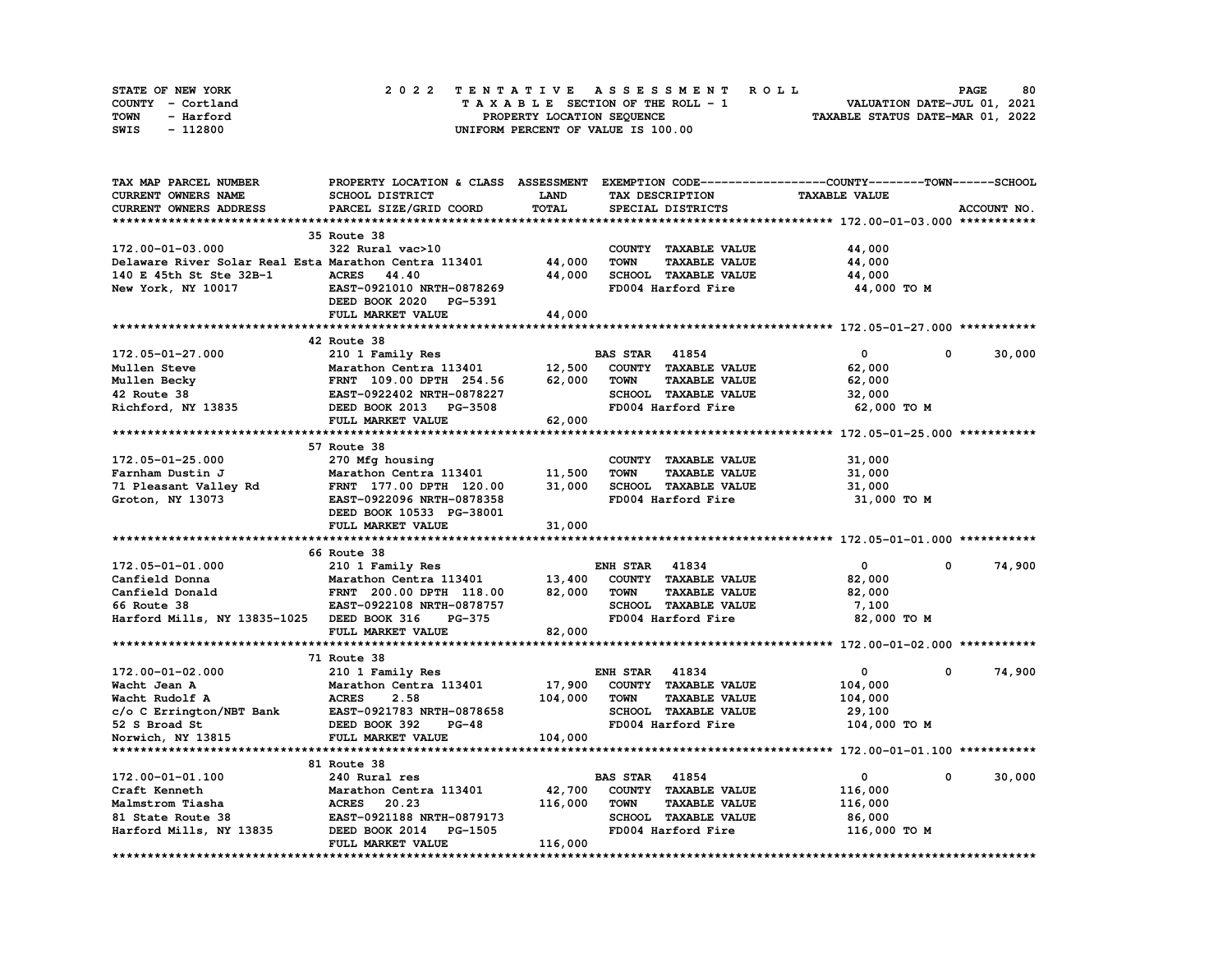| <b>STATE OF NEW YORK</b> | 2022 TENTATIVE ASSESSMENT ROLL          | 81<br><b>PAGE</b>                |
|--------------------------|-----------------------------------------|----------------------------------|
| COUNTY - Cortland        | $T A X A B L E$ SECTION OF THE ROLL - 1 | VALUATION DATE-JUL 01, 2021      |
| TOWN<br>- Harford        | PROPERTY LOCATION SEQUENCE              | TAXABLE STATUS DATE-MAR 01, 2022 |
| - 112800<br>SWIS         | UNIFORM PERCENT OF VALUE IS 100.00      |                                  |

| <b>TAX MAP PARCEL NUMBER</b>       | PROPERTY LOCATION & CLASS ASSESSMENT |         |                                     | EXEMPTION CODE-----------------COUNTY-------TOWN------SCHOOL |             |
|------------------------------------|--------------------------------------|---------|-------------------------------------|--------------------------------------------------------------|-------------|
| CURRENT OWNERS NAME                | SCHOOL DISTRICT                      | LAND    | TAX DESCRIPTION                     | <b>TAXABLE VALUE</b>                                         |             |
| CURRENT OWNERS ADDRESS             | PARCEL SIZE/GRID COORD               | TOTAL   | SPECIAL DISTRICTS                   |                                                              | ACCOUNT NO. |
|                                    |                                      |         |                                     |                                                              |             |
|                                    | 95 Route 38                          |         |                                     |                                                              |             |
| 172.00-01-01.200                   | 240 Rural res                        |         | COUNTY TAXABLE VALUE                | 10,000                                                       |             |
| Craft Kenneth                      | Marathon Centra 113401               | 10,000  | <b>TOWN</b><br><b>TAXABLE VALUE</b> | 10,000                                                       |             |
|                                    | <b>ACRES</b><br>2.56                 | 10,000  | SCHOOL TAXABLE VALUE                | 10,000                                                       |             |
|                                    | EAST-0921570 NRTH-0879455            |         | FD004 Harford Fire                  | 10,000 TO M                                                  |             |
|                                    | FULL MARKET VALUE                    | 10,000  |                                     |                                                              |             |
|                                    |                                      |         |                                     |                                                              |             |
|                                    | 171 Route 38                         |         |                                     |                                                              |             |
| 162.00-03-04.200                   | 210 1 Family Res                     |         | <b>BAS STAR 41854</b>               | $\mathbf 0$<br>0                                             | 30,000      |
|                                    | Dryden Central 502401                | 21,500  | COUNTY TAXABLE VALUE                | 82,500                                                       |             |
| Hastings Roger M<br>Ball Priscilla | 5.02<br><b>ACRES</b>                 | 82,500  | <b>TOWN</b><br><b>TAXABLE VALUE</b> |                                                              |             |
|                                    |                                      |         |                                     | 82,500                                                       |             |
| 171 Route 38                       | EAST-0921186 NRTH-0879877            |         | SCHOOL TAXABLE VALUE                | 52,500                                                       |             |
| Harford, NY 13835                  | DEED BOOK 515<br><b>PG-285</b>       |         | FD004 Harford Fire                  | 82,500 TO M                                                  |             |
|                                    | FULL MARKET VALUE                    | 82,500  |                                     |                                                              |             |
|                                    |                                      |         |                                     |                                                              |             |
|                                    | 181 Route 38                         |         |                                     |                                                              |             |
| 162.00-03-04.100                   | 210 1 Family Res                     |         | COUNTY TAXABLE VALUE                | 153,500                                                      |             |
| McDougall Elizabeth                | Dryden Central 502401                | 66,500  | <b>TOWN</b><br><b>TAXABLE VALUE</b> | 153,500                                                      |             |
| 305 Route 11                       | ACRES 38.85 BANKCORELOG              | 153,500 | SCHOOL TAXABLE VALUE                | 153,500                                                      |             |
| Tully, NY 13159                    | EAST-0920507 NRTH-0879834            |         | FD004 Harford Fire                  | 153,500 TO M                                                 |             |
|                                    | DEED BOOK 2017 PG-5608               |         |                                     |                                                              |             |
|                                    | FULL MARKET VALUE                    | 153,500 |                                     |                                                              |             |
|                                    |                                      |         |                                     |                                                              |             |
|                                    | 185 Route 38                         |         |                                     |                                                              |             |
| 162.00-03-02.000                   | 314 Rural vac<10                     |         | COUNTY TAXABLE VALUE                | 7,100                                                        |             |
| Collyer James B                    | Marathon Centra 113401               | 7,100   | <b>TAXABLE VALUE</b><br><b>TOWN</b> | 7,100                                                        |             |
| 1000 Hyde St                       | FRNT 240.00 DPTH 110.00              | 7,100   | SCHOOL TAXABLE VALUE                | 7,100                                                        |             |
| Whitney Point, NY 13862            | EAST-0919955 NRTH-0881020            |         | FD004 Harford Fire                  | 7,100 TO M                                                   |             |
|                                    | DEED BOOK 2011 PG-3935               |         |                                     |                                                              |             |
|                                    | FULL MARKET VALUE                    | 7,100   |                                     |                                                              |             |
|                                    |                                      |         |                                     |                                                              |             |
|                                    | 185 Route 38                         |         |                                     |                                                              |             |
| 162.00-03-03.000                   | 210 1 Family Res                     |         | <b>BAS STAR 41854</b>               | $\mathbf{0}$<br>0                                            | 30,000      |
| VanOrder Carl                      | Marathon Centra 113401               | 16,500  | COUNTY TAXABLE VALUE                | 72,000                                                       |             |
| VanOrder Kimberly                  | <b>ACRES</b><br>1.75                 | 72,000  | <b>TOWN</b><br><b>TAXABLE VALUE</b> | 72,000                                                       |             |
| 185 Route 38                       | EAST-0920005 NRTH-0880685            |         | SCHOOL TAXABLE VALUE                | 42,000                                                       |             |
| Richford, NY 13835                 | DEED BOOK 2000 PG-5726               |         | FD004 Harford Fire                  | 72,000 TO M                                                  |             |
|                                    |                                      |         |                                     |                                                              |             |
|                                    | FULL MARKET VALUE                    | 72,000  |                                     |                                                              |             |
|                                    |                                      |         |                                     |                                                              |             |
|                                    | 245 Route 38                         |         |                                     |                                                              |             |
| 162.00-03-05.000                   | 910 Priv forest                      |         | COUNTY TAXABLE VALUE                | 38,000                                                       |             |
| Magnus Steven M                    | Dryden Central 502401                | 38,000  | <b>TAXABLE VALUE</b><br><b>TOWN</b> | 38,000                                                       |             |
| 232 Davis Rd                       | ACRES 38.23                          | 38,000  | SCHOOL TAXABLE VALUE                | 38,000                                                       |             |
| Glen Aubrey, NY 13777              | EAST-0919346 NRTH-0880296            |         | FD004 Harford Fire                  | 38,000 TO M                                                  |             |
|                                    | DEED BOOK 2015 PG-4267               |         |                                     |                                                              |             |
|                                    | FULL MARKET VALUE                    | 38,000  |                                     |                                                              |             |
|                                    |                                      |         |                                     |                                                              |             |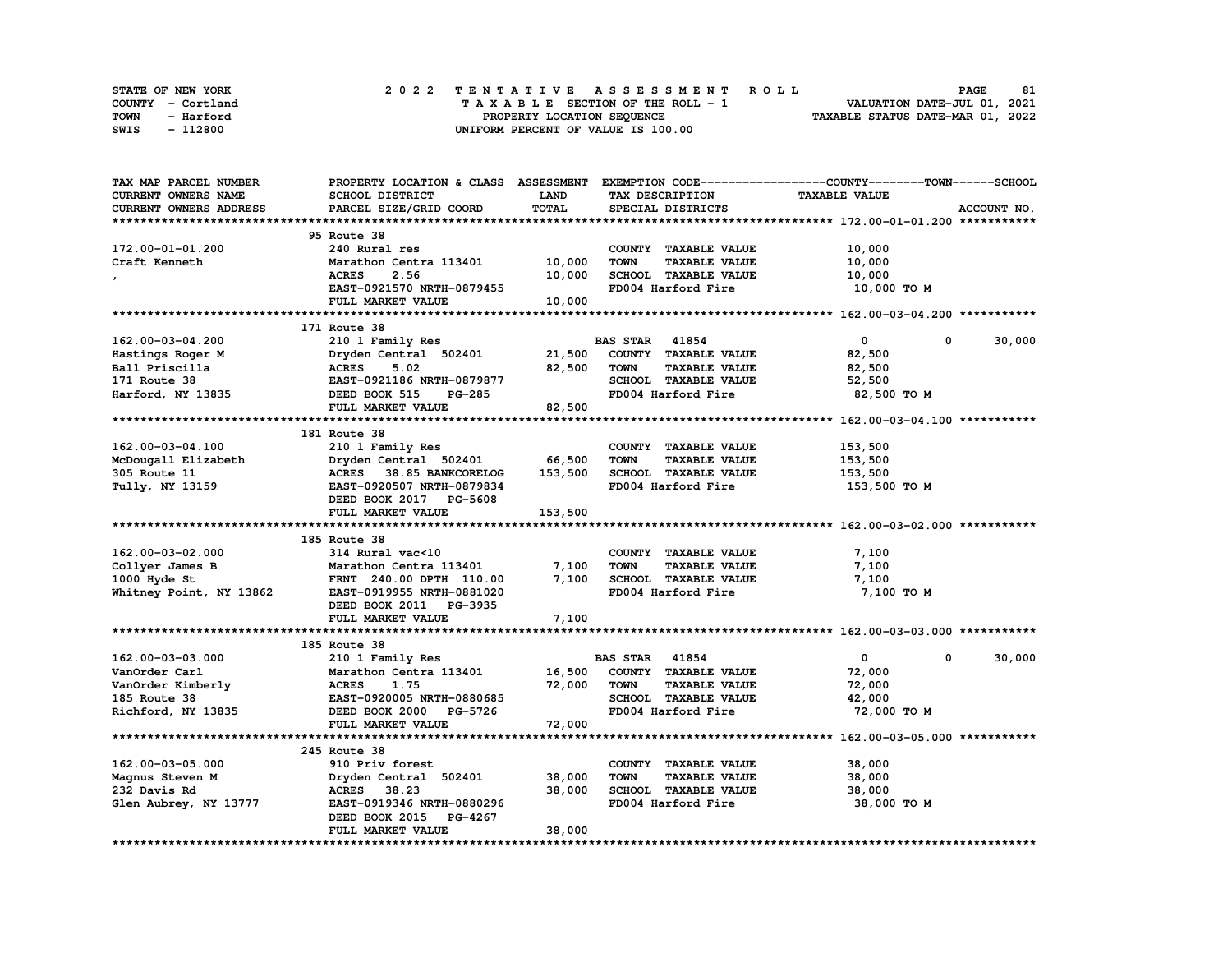| STATE OF NEW YORK | 2022 TENTATIVE ASSESSMENT ROLL          | 82<br><b>PAGE</b>                |
|-------------------|-----------------------------------------|----------------------------------|
| COUNTY - Cortland | $T A X A B L E$ SECTION OF THE ROLL - 1 | VALUATION DATE-JUL 01, 2021      |
| TOWN<br>- Harford | PROPERTY LOCATION SEQUENCE              | TAXABLE STATUS DATE-MAR 01, 2022 |
| - 112800<br>SWIS  | UNIFORM PERCENT OF VALUE IS 100.00      |                                  |

| TAX MAP PARCEL NUMBER      |                                               |         |                                                          | PROPERTY LOCATION & CLASS ASSESSMENT EXEMPTION CODE----------------COUNTY-------TOWN-----SCHOOL |             |
|----------------------------|-----------------------------------------------|---------|----------------------------------------------------------|-------------------------------------------------------------------------------------------------|-------------|
| <b>CURRENT OWNERS NAME</b> | <b>SCHOOL DISTRICT</b>                        | LAND    | TAX DESCRIPTION                                          | <b>TAXABLE VALUE</b>                                                                            |             |
| CURRENT OWNERS ADDRESS     | PARCEL SIZE/GRID COORD                        | TOTAL   | SPECIAL DISTRICTS                                        |                                                                                                 | ACCOUNT NO. |
|                            |                                               |         |                                                          |                                                                                                 |             |
|                            | 261 Route 38                                  |         |                                                          |                                                                                                 |             |
| 162.00-03-11.000           | 270 Mfg housing                               |         | VET WAR CT 41121                                         | 6,000<br>6,000                                                                                  | 0           |
| Stevens Roger E            | Dryden Central 502401 15,900 ENH STAR 41834   |         |                                                          | $\mathbf{0}$<br>0                                                                               | 47,500      |
| Stevens Julia A            | 1.45 BANKCORELOG<br><b>ACRES</b>              |         | 47,500 COUNTY TAXABLE VALUE                              | 41,500                                                                                          |             |
| 261 Route 38               | EAST-0918351 NRTH-0881639                     |         | <b>TOWN</b><br><b>TAXABLE VALUE</b>                      | 41,500                                                                                          |             |
| PO Box 93                  | DEED BOOK 1999 PG-3590                        |         | SCHOOL TAXABLE VALUE                                     | 0                                                                                               |             |
| Harford, NY 13784          | FULL MARKET VALUE                             |         | 47,500 FD004 Harford Fire 47,500 TO M                    |                                                                                                 |             |
|                            |                                               |         |                                                          |                                                                                                 |             |
|                            | 275 Route 38                                  |         |                                                          |                                                                                                 |             |
| 162.00-03-10.100           | 270 Mfg housing                               |         | VET WAR CT 41121                                         | 5,250<br>5,250                                                                                  | $\mathbf 0$ |
| Totman Carl                | Dryden Central 502401 18,200 VET DIS CT 41141 |         |                                                          | $1,750$ $1,750$                                                                                 | $^{\circ}$  |
| Totman Judy                | <b>ACRES</b><br>2.80                          |         | 35,000 ENH STAR 41834                                    | $\overline{\mathbf{0}}$<br>$\Omega$                                                             | 35,000      |
| 275 Route 38               | EAST-0917864 NRTH-0881768                     |         | COUNTY TAXABLE VALUE                                     | 28,000                                                                                          |             |
| Richford, NY 13835         | DEED BOOK 1999 PG-4619                        |         | <b>TOWN</b><br><b>TAXABLE VALUE</b>                      | 28,000                                                                                          |             |
|                            | FULL MARKET VALUE                             | 35,000  | SCHOOL TAXABLE VALUE                                     | $\mathbf{o}$                                                                                    |             |
|                            |                                               |         | FD004 Harford Fire                                       | 35,000 TO M                                                                                     |             |
|                            |                                               |         |                                                          |                                                                                                 |             |
|                            | 277 Route 38                                  |         |                                                          |                                                                                                 |             |
| 162.00-03-10.200           | 210 1 Family Res                              |         | VET COM T 41133                                          | $\mathbf{o}$<br>10,000                                                                          | 0           |
| Schwenn Richard J          | Dryden Central 502401 16,500 BAS STAR 41854   |         |                                                          | $\mathbf{0}$<br>0                                                                               | 30,000      |
| Schwenn Melissa J          | <b>ACRES</b><br>1.77                          |         | 92,700 VET COM C 41132                                   | 10,000<br>$\mathbf{o}$                                                                          | $^{\circ}$  |
| 277 Route 38               | EAST-0918177 NRTH-0881530                     |         | COUNTY TAXABLE VALUE                                     | 82,700                                                                                          |             |
| Harford, NY 13835          | DEED BOOK 10291 PG-84001                      |         | <b>TOWN</b><br><b>TAXABLE VALUE</b>                      | 82,700                                                                                          |             |
|                            | FULL MARKET VALUE                             |         |                                                          |                                                                                                 |             |
|                            |                                               |         | 92,700 SCHOOL TAXABLE VALUE 62,700<br>FD004 Harford Fire | 92,700 TO M                                                                                     |             |
|                            |                                               |         |                                                          |                                                                                                 |             |
|                            | 338 Route 38                                  |         |                                                          |                                                                                                 |             |
| 162.00-02-21.000           | 210 1 Family Res                              |         | COUNTY TAXABLE VALUE                                     | 188,000                                                                                         |             |
| Wade Brian C               | Dryden Central 502401 15,700                  |         | <b>TOWN</b><br><b>TAXABLE VALUE</b>                      | 188,000                                                                                         |             |
| 302A Ringwood Rd           | <b>ACRES</b><br>1.37 BANKCORELOG              | 188,000 | SCHOOL TAXABLE VALUE                                     | 188,000                                                                                         |             |
| Freeville, NY 13068        | EAST-0916879 NRTH-0883472                     |         | FD004 Harford Fire                                       | 188,000 то м                                                                                    |             |
|                            | DEED BOOK 2021 PG-4577                        |         |                                                          |                                                                                                 |             |
|                            | FULL MARKET VALUE                             | 188,000 |                                                          |                                                                                                 |             |
|                            |                                               |         |                                                          |                                                                                                 |             |
|                            | 346 Route 38                                  |         |                                                          |                                                                                                 |             |
| 162.00-02-19.100           | 120 Field crops                               |         | COUNTY TAXABLE VALUE                                     | 82,000                                                                                          |             |
| Cross Daryl                | Dryden Central 502401                         | 74,400  | <b>TOWN</b><br><b>TAXABLE VALUE</b>                      | 82,000                                                                                          |             |
| Cross Melinda              | ACRES 59.35                                   | 82,000  | SCHOOL TAXABLE VALUE                                     | 82,000                                                                                          |             |
| 819 Route 221              | EAST-0917774 NRTH-0883634                     |         | FD004 Harford Fire                                       | 82,000 TO M                                                                                     |             |
| PO Box 94                  | DEED BOOK 2009 PG-297                         |         |                                                          |                                                                                                 |             |
| Harford, NY 13784-0094     | FULL MARKET VALUE                             | 82,000  |                                                          |                                                                                                 |             |
|                            |                                               |         |                                                          |                                                                                                 |             |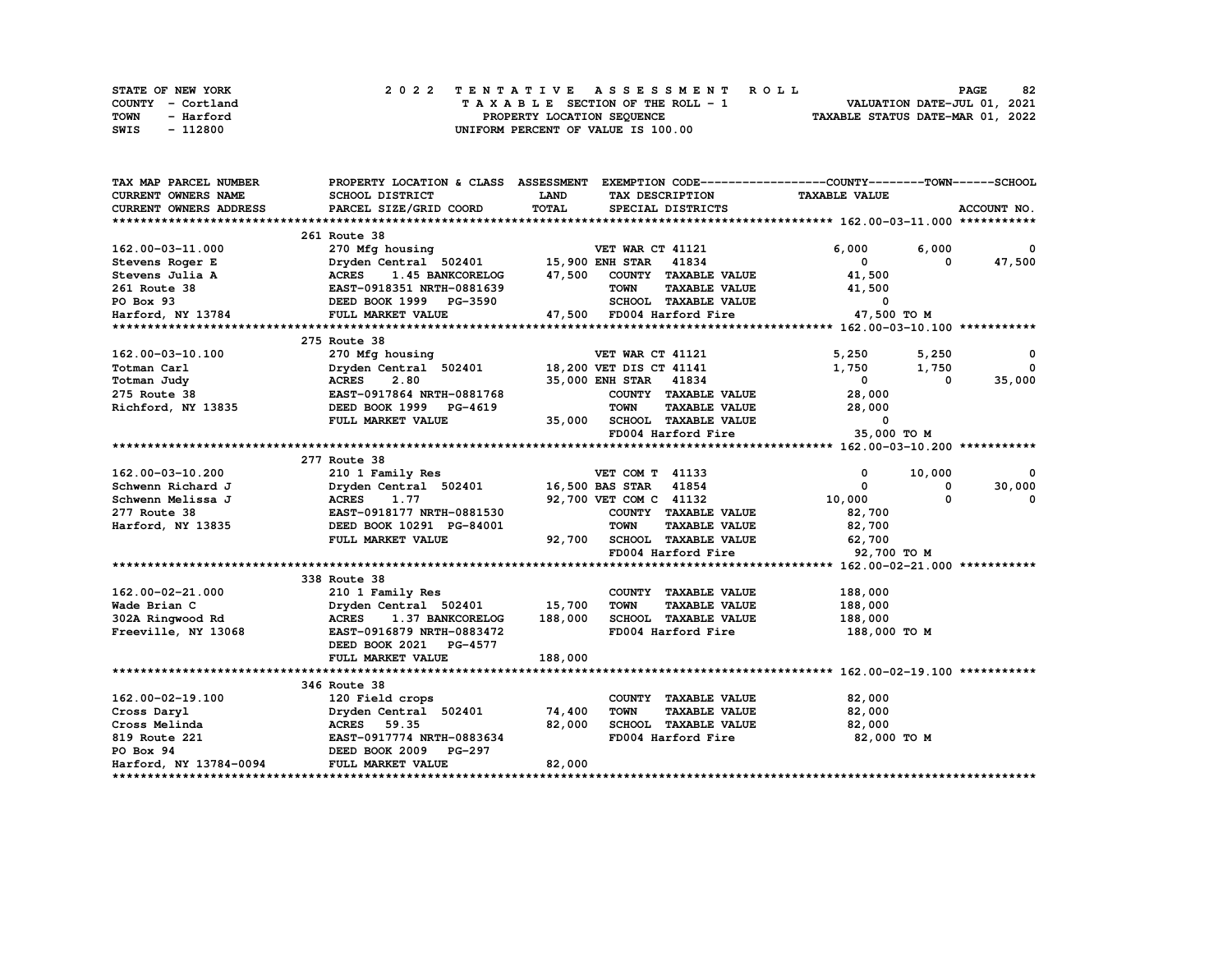| STATE OF NEW YORK | 2022 TENTATIVE ASSESSMENT ROLL          | 83<br><b>PAGE</b>                |
|-------------------|-----------------------------------------|----------------------------------|
| COUNTY - Cortland | $T A X A B L E$ SECTION OF THE ROLL - 1 | VALUATION DATE-JUL 01, 2021      |
| TOWN<br>- Harford | PROPERTY LOCATION SEQUENCE              | TAXABLE STATUS DATE-MAR 01, 2022 |
| - 112800<br>SWIS  | UNIFORM PERCENT OF VALUE IS 100.00      |                                  |

| TAX MAP PARCEL NUMBER      |                                |             |                                     | PROPERTY LOCATION & CLASS ASSESSMENT EXEMPTION CODE----------------COUNTY-------TOWN-----SCHOOL |             |
|----------------------------|--------------------------------|-------------|-------------------------------------|-------------------------------------------------------------------------------------------------|-------------|
| <b>CURRENT OWNERS NAME</b> | SCHOOL DISTRICT                | <b>LAND</b> | TAX DESCRIPTION                     | <b>TAXABLE VALUE</b>                                                                            |             |
| CURRENT OWNERS ADDRESS     | PARCEL SIZE/GRID COORD         | TOTAL       | SPECIAL DISTRICTS                   |                                                                                                 | ACCOUNT NO. |
|                            |                                |             |                                     |                                                                                                 |             |
|                            | 349 Route 38                   |             |                                     |                                                                                                 |             |
| 162.15-01-15.000           | 312 Vac w/imprv                |             | COUNTY TAXABLE VALUE                | 16,000                                                                                          |             |
| Henderson David            | Dryden Central 502401          | 15,700      | <b>TOWN</b><br><b>TAXABLE VALUE</b> | 16,000                                                                                          |             |
|                            | 1.36                           |             | SCHOOL TAXABLE VALUE                |                                                                                                 |             |
| PO Box 39                  | <b>ACRES</b>                   | 16,000      |                                     | 16,000                                                                                          |             |
| Harford, NY 13784-0039     | EAST-0916526 NRTH-0883397      |             | FD004 Harford Fire                  | 16,000 TO M                                                                                     |             |
|                            | DEED BOOK 384<br><b>PG-273</b> |             |                                     |                                                                                                 |             |
|                            | FULL MARKET VALUE              | 16,000      |                                     |                                                                                                 |             |
|                            |                                |             |                                     |                                                                                                 |             |
|                            | 354 Route 38                   |             |                                     |                                                                                                 |             |
| 162.15-01-07.100           | 210 1 Family Res               |             | COUNTY TAXABLE VALUE                | 46,000                                                                                          |             |
| Workman Jessica            | Dryden Central 502401          | 10,700      | <b>TOWN</b><br><b>TAXABLE VALUE</b> | 46,000                                                                                          |             |
| Van Kuren Stephen 111      | FRNT 95.70 DPTH 173.00         | 46,000      | SCHOOL TAXABLE VALUE                | 46,000                                                                                          |             |
| 354 Route 38               | EAST-0916618 NRTH-0883732      |             | FD004 Harford Fire                  | 46,000 TO M                                                                                     |             |
| Richford, NY 13835         | DEED BOOK 2017 PG-4683         |             |                                     |                                                                                                 |             |
|                            | FULL MARKET VALUE              | 46,000      |                                     |                                                                                                 |             |
|                            |                                |             |                                     |                                                                                                 |             |
|                            | 355 Route 38                   |             |                                     |                                                                                                 |             |
| 162.15-01-14.000           | 210 1 Family Res               |             | COUNTY TAXABLE VALUE                | 97,000                                                                                          |             |
|                            |                                |             |                                     |                                                                                                 |             |
| Whipple Margaret           | Dryden Central 502401          | 11,900      | <b>TOWN</b><br><b>TAXABLE VALUE</b> | 97,000                                                                                          |             |
| 355 St Rt 38               | FRNT 98.77 DPTH 273.31         | 97,000      | SCHOOL TAXABLE VALUE                | 97,000                                                                                          |             |
| PO Box 58                  | EAST-0916464 NRTH-0883521      |             | FD004 Harford Fire                  | 97,000 TO M                                                                                     |             |
| Harford, NY 13784-0058     | DEED BOOK 317<br><b>PG-123</b> |             |                                     |                                                                                                 |             |
|                            | FULL MARKET VALUE              | 97,000      |                                     |                                                                                                 |             |
|                            |                                |             |                                     |                                                                                                 |             |
|                            | 359 Route 38                   |             |                                     |                                                                                                 |             |
| 162.15-01-13.000           | 210 1 Family Res               |             | <b>ENH STAR 41834</b>               | $\mathbf{0}$<br>$^{\circ}$                                                                      | 74,900      |
| Hulslander David           | Dryden Central 502401          | 10,900      | COUNTY TAXABLE VALUE                | 89,500                                                                                          |             |
| 359 Route 38               | FRNT 99.00 DPTH 195.00         | 89,500      | <b>TOWN</b><br><b>TAXABLE VALUE</b> | 89,500                                                                                          |             |
| PO Box 83                  | EAST-0916424 NRTH-0883614      |             | SCHOOL TAXABLE VALUE                | 14,600                                                                                          |             |
| Harford, NY 13784          | DEED BOOK 303<br><b>PG-730</b> |             | FD004 Harford Fire                  | 89,500 TO M                                                                                     |             |
|                            | FULL MARKET VALUE              | 89,500      |                                     |                                                                                                 |             |
|                            |                                |             |                                     |                                                                                                 |             |
|                            | 361 Route 38                   |             |                                     |                                                                                                 |             |
| 162.15-01-12.000           | 210 1 Family Res               |             | COUNTY TAXABLE VALUE                | 92,800                                                                                          |             |
| Central NY Prop Management | Dryden Central 502401          | 8,900       | <b>TOWN</b><br><b>TAXABLE VALUE</b> | 92,800                                                                                          |             |
| 14 Bean Hill Ln            | FRNT 98.63 DPTH 130.00         | 92,800      | SCHOOL TAXABLE VALUE                | 92,800                                                                                          |             |
|                            |                                |             | FD004 Harford Fire                  |                                                                                                 |             |
| Ithaca, NY 14850           | EAST-0916383 NRTH-0883706      |             |                                     | 92,800 TO M                                                                                     |             |
|                            | DEED BOOK 2021 PG-953          |             |                                     |                                                                                                 |             |
|                            | FULL MARKET VALUE              | 92,800      |                                     |                                                                                                 |             |
|                            |                                |             |                                     |                                                                                                 |             |
|                            | 366 Route 38                   |             |                                     |                                                                                                 |             |
| 162.15-01-08.000           | 210 1 Family Res               |             | <b>ENH STAR 41834</b>               | 0<br>0                                                                                          | 74,900      |
| Drake Edward G             | Dryden Central 502401          | 13,600      | COUNTY TAXABLE VALUE                | 82,000                                                                                          |             |
| Box 368                    | FRNT 152.19 DPTH 160.00        | 82,000      | <b>TOWN</b><br><b>TAXABLE VALUE</b> | 82,000                                                                                          |             |
| Dryden, NY 13053-0368      | EAST-0916542 NRTH-0883819      |             | SCHOOL TAXABLE VALUE                | 7,100                                                                                           |             |
|                            | DEED BOOK 366<br><b>PG-47</b>  |             | FD004 Harford Fire                  | 82,000 TO M                                                                                     |             |
|                            | FULL MARKET VALUE              | 82,000      |                                     |                                                                                                 |             |
|                            |                                |             |                                     |                                                                                                 |             |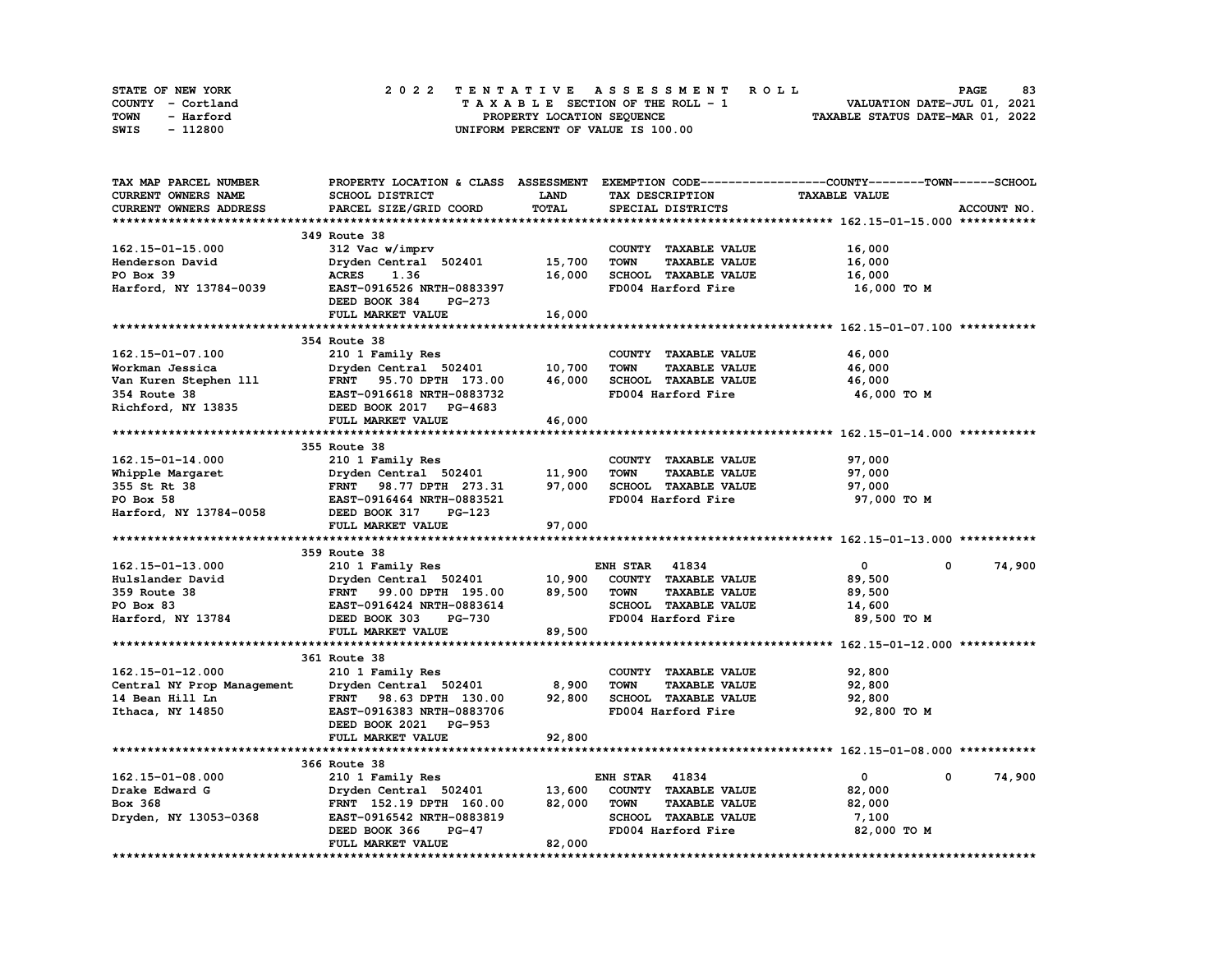| STATE OF NEW YORK | 2022 TENTATIVE ASSESSMENT ROLL     | 84<br><b>PAGE</b>                |
|-------------------|------------------------------------|----------------------------------|
| COUNTY - Cortland | TAXABLE SECTION OF THE ROLL - 1    | VALUATION DATE-JUL 01, 2021      |
| TOWN<br>- Harford | PROPERTY LOCATION SEQUENCE         | TAXABLE STATUS DATE-MAR 01, 2022 |
| - 112800<br>SWIS  | UNIFORM PERCENT OF VALUE IS 100.00 |                                  |

| TAX MAP PARCEL NUMBER         | PROPERTY LOCATION & CLASS ASSESSMENT EXEMPTION CODE-----------------COUNTY-------TOWN------SCHOOL |         |                              |                      |                      |              |              |
|-------------------------------|---------------------------------------------------------------------------------------------------|---------|------------------------------|----------------------|----------------------|--------------|--------------|
| CURRENT OWNERS NAME           | SCHOOL DISTRICT                                                                                   | LAND    | TAX DESCRIPTION              |                      | <b>TAXABLE VALUE</b> |              |              |
| <b>CURRENT OWNERS ADDRESS</b> | PARCEL SIZE/GRID COORD                                                                            | TOTAL   | SPECIAL DISTRICTS            |                      |                      |              | ACCOUNT NO.  |
|                               |                                                                                                   |         |                              |                      |                      |              |              |
|                               | 367 Route 38                                                                                      |         |                              |                      |                      |              |              |
| 162.15-01-11.000              | 210 1 Family Res                                                                                  |         | <b>VET WAR C 41122</b>       |                      | 6,000                | 0            | $\mathbf{o}$ |
| Doss George James             | Dryden Central 502401 12,700 VET WAR T 41123                                                      |         |                              |                      | 0                    | 6,000        | $\Omega$     |
| Doss Mary                     | FRNT 146.11 DPTH 141.72                                                                           |         | 132,000 BAS STAR 41854       |                      | $\mathbf{0}$         | 0            | 30,000       |
| 367 St Rt 38                  | EAST-0916307 NRTH-0883789                                                                         |         |                              | COUNTY TAXABLE VALUE | 126,000              |              |              |
| Harford, NY 13784-9999        | DEED BOOK 321<br><b>PG-408</b>                                                                    |         | <b>TOWN</b>                  | <b>TAXABLE VALUE</b> | 126,000              |              |              |
|                               | FULL MARKET VALUE                                                                                 |         | 132,000 SCHOOL TAXABLE VALUE |                      | 102,000              |              |              |
|                               |                                                                                                   |         | FD004 Harford Fire           |                      | 132,000 TO M         |              |              |
|                               |                                                                                                   |         |                              |                      |                      |              |              |
|                               | 369 Route 38                                                                                      |         |                              |                      |                      |              |              |
| 162.00-02-33.121              | 240 Rural res                                                                                     |         | <b>BAS STAR 41854</b>        |                      | $\mathbf{0}$         | $\mathbf 0$  | 30,000       |
| Crispell Maria                | Dryden Central 502401                                                                             | 92,400  |                              | COUNTY TAXABLE VALUE | 167,200              |              |              |
| 369 Route 38                  | ACRES 58.80 BANKCORELOG                                                                           | 167,200 | <b>TOWN</b>                  | <b>TAXABLE VALUE</b> | 167,200              |              |              |
| Richford, NY 13835            | EAST-0915934 NRTH-0882369                                                                         |         |                              | SCHOOL TAXABLE VALUE | 137,200              |              |              |
|                               | DEED BOOK 10498 PG-68002                                                                          |         | FD004 Harford Fire           |                      | 167,200 то м         |              |              |
|                               | FULL MARKET VALUE                                                                                 | 167,200 |                              |                      |                      |              |              |
|                               |                                                                                                   |         |                              |                      |                      |              |              |
|                               | 380 Route 38                                                                                      |         |                              |                      |                      |              |              |
| 162.11-02-11.000              | 220 2 Family Res                                                                                  |         |                              | COUNTY TAXABLE VALUE | 180,000              |              |              |
| Russo Anthony F               | Dryden Central 502401 15,000                                                                      |         | <b>TOWN</b>                  | <b>TAXABLE VALUE</b> | 180,000              |              |              |
| 41606 E Red Mountain Rd       | 1.00 BANKCORELOG<br><b>ACRES</b>                                                                  | 180,000 |                              | SCHOOL TAXABLE VALUE | 180,000              |              |              |
| Benton City, WA 99320         | EAST-0916317 NRTH-0884251                                                                         |         | FD004 Harford Fire           |                      | 180,000 TO M         |              |              |
|                               | DEED BOOK 2013 PG-3652                                                                            |         |                              |                      |                      |              |              |
|                               | FULL MARKET VALUE                                                                                 | 180,000 |                              |                      |                      |              |              |
|                               |                                                                                                   |         |                              |                      |                      |              |              |
|                               | 381 Route 38                                                                                      |         |                              |                      |                      |              |              |
| 162.11-02-07.000              | 210 1 Family Res                                                                                  |         | <b>BAS STAR 41854</b>        |                      | $\mathbf{0}$         | $\mathbf{0}$ | 30,000       |
| Clift Todd J                  | Dryden Central 502401                                                                             | 13,900  |                              | COUNTY TAXABLE VALUE | 150,000              |              |              |
| Snover-Clift Karen L          | FRNT 128.22 DPTH 301.41                                                                           | 150,000 | <b>TOWN</b>                  | <b>TAXABLE VALUE</b> | 150,000              |              |              |
| 381 Route 38                  | <b>BANKCORELOG</b>                                                                                |         |                              | SCHOOL TAXABLE VALUE | 120,000              |              |              |
| PO Box 191                    | EAST-0916036 NRTH-0884020                                                                         |         | FD004 Harford Fire           |                      | 150,000 TO M         |              |              |
| Harford, NY 13784-0191        | DEED BOOK 2012 PG-1626                                                                            |         |                              |                      |                      |              |              |
|                               | FULL MARKET VALUE                                                                                 | 150,000 |                              |                      |                      |              |              |
|                               |                                                                                                   |         |                              |                      |                      |              |              |
|                               | 383 Route 38                                                                                      |         |                              |                      |                      |              |              |
| 162.11-02-06.000              | 210 1 Family Res                                                                                  |         |                              | COUNTY TAXABLE VALUE | 75,000               |              |              |
| Wipf Judson L                 | Dryden Central 502401                                                                             | 9,600   | <b>TOWN</b>                  | <b>TAXABLE VALUE</b> | 75,000               |              |              |
| PO Box 113                    | FRNT 76.74 DPTH 301.41                                                                            | 75,000  |                              | SCHOOL TAXABLE VALUE | 75,000               |              |              |
| Ithaca, NY 14851              | EAST-0915983 NRTH-0884083                                                                         |         |                              | FD004 Harford Fire   | 75,000 TO M          |              |              |
|                               | DEED BOOK 2020 PG-1522                                                                            |         |                              |                      |                      |              |              |
|                               | FULL MARKET VALUE                                                                                 | 75,000  |                              |                      |                      |              |              |
|                               |                                                                                                   |         |                              |                      |                      |              |              |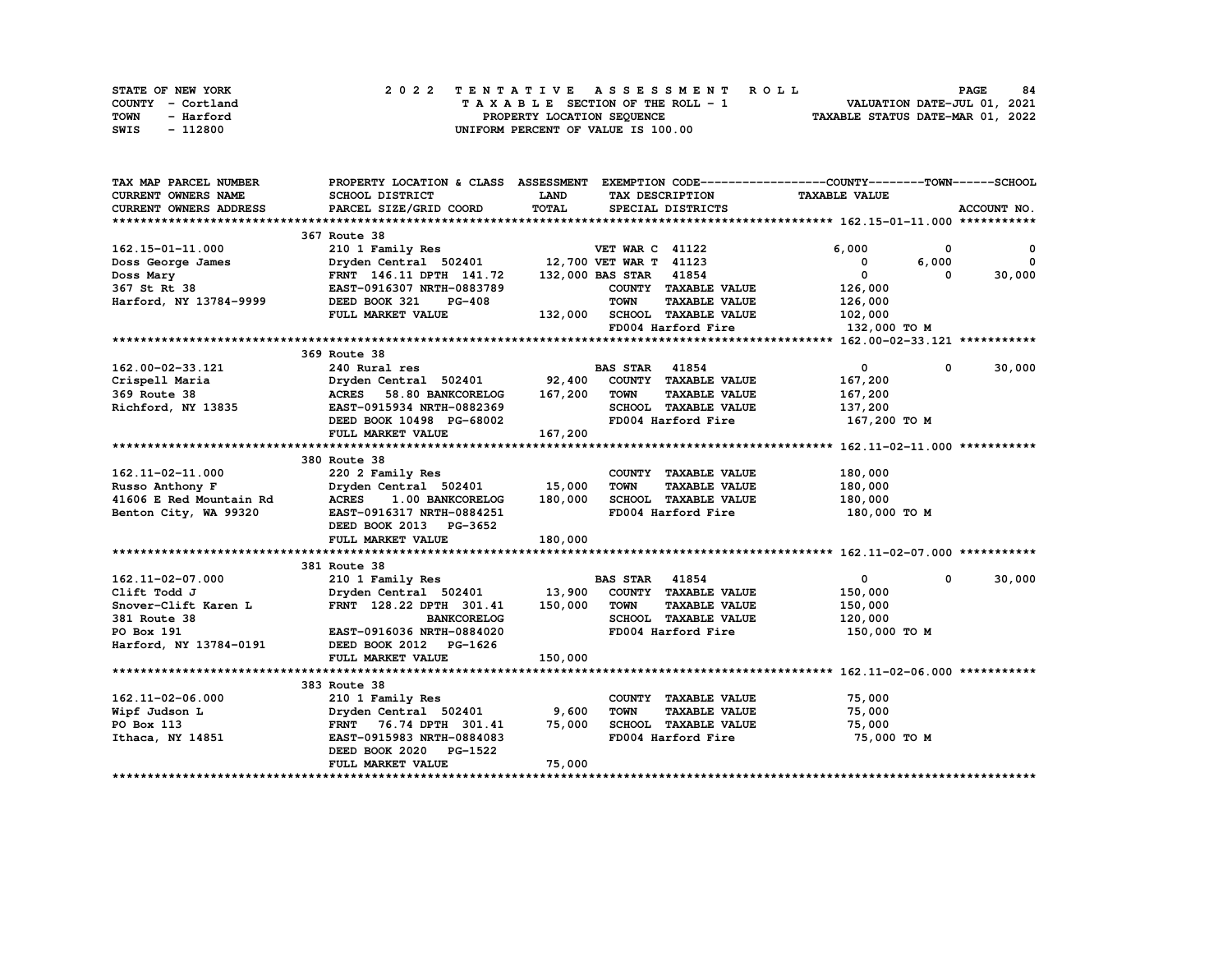| STATE OF NEW YORK | 2022 TENTATIVE ASSESSMENT ROLL     | 85<br><b>PAGE</b>                |
|-------------------|------------------------------------|----------------------------------|
| COUNTY - Cortland | TAXABLE SECTION OF THE ROLL - 1    | VALUATION DATE-JUL 01, 2021      |
| TOWN<br>- Harford | PROPERTY LOCATION SEQUENCE         | TAXABLE STATUS DATE-MAR 01, 2022 |
| - 112800<br>SWIS  | UNIFORM PERCENT OF VALUE IS 100.00 |                                  |

| TAX MAP PARCEL NUMBER  | PROPERTY LOCATION & CLASS ASSESSMENT EXEMPTION CODE----------------COUNTY-------TOWN-----SCHOOL |         |                       |                             |                      |                        |
|------------------------|-------------------------------------------------------------------------------------------------|---------|-----------------------|-----------------------------|----------------------|------------------------|
| CURRENT OWNERS NAME    | SCHOOL DISTRICT                                                                                 | LAND    |                       | TAX DESCRIPTION             | <b>TAXABLE VALUE</b> |                        |
| CURRENT OWNERS ADDRESS | PARCEL SIZE/GRID COORD                                                                          | TOTAL   |                       | SPECIAL DISTRICTS           |                      | ACCOUNT NO.            |
|                        |                                                                                                 |         |                       |                             |                      |                        |
|                        | 384 Route 38                                                                                    |         |                       |                             |                      |                        |
| 162.11-02-10.000       | 210 1 Family Res                                                                                |         | <b>BAS STAR 41854</b> |                             | 0                    | $\mathbf{o}$<br>30,000 |
| Best Stephen E         | Dryden Central 502401                                                                           | 9,200   |                       | COUNTY TAXABLE VALUE        | 84,500               |                        |
| 384 Route 38           | <b>FRNT</b><br>78.00 DPTH 249.46                                                                | 84,500  | <b>TOWN</b>           | <b>TAXABLE VALUE</b>        | 84,500               |                        |
| Harford, NY 13784      | <b>BANKCORELOG</b>                                                                              |         |                       | SCHOOL TAXABLE VALUE        | 54,500               |                        |
|                        | EAST-0916239 NRTH-0884325                                                                       |         |                       | FD004 Harford Fire          | 84,500 TO M          |                        |
|                        | DEED BOOK 1998 PG-4763                                                                          |         |                       |                             |                      |                        |
|                        | FULL MARKET VALUE                                                                               | 84,500  |                       |                             |                      |                        |
|                        |                                                                                                 |         |                       |                             |                      |                        |
|                        | 387 Route 38                                                                                    |         |                       |                             |                      |                        |
| 162.11-02-05.000       | 210 1 Family Res                                                                                |         | <b>BAS STAR 41854</b> |                             | $\mathbf{0}$         | 0<br>30,000            |
| Nye Sonja              | Dryden Central 502401                                                                           | 11,500  |                       | COUNTY TAXABLE VALUE        | 85,000               |                        |
| c/o Pamela Seaman      | FRNT 95.54 DPTH 298.98                                                                          | 85,000  | <b>TOWN</b>           | <b>TAXABLE VALUE</b>        | 85,000               |                        |
| 387 Route 38           | EAST-0915935 NRTH-0884136                                                                       |         |                       | SCHOOL TAXABLE VALUE        | 55,000               |                        |
| PO Box 39              | DEED BOOK 356<br>PG-1006                                                                        |         |                       | FD004 Harford Fire          | 85,000 TO M          |                        |
| Harford, NY 13784-9999 | FULL MARKET VALUE                                                                               | 85,000  |                       |                             |                      |                        |
|                        |                                                                                                 |         |                       |                             |                      |                        |
|                        | 388 Route 38                                                                                    |         |                       |                             |                      |                        |
| 162.11-02-09.000       | 210 1 Family Res                                                                                |         | <b>BAS STAR 41854</b> |                             | $\mathbf{0}$         | 30,000<br>0            |
| Fox Benjamin J         | Dryden Central 502401                                                                           | 12,900  |                       | COUNTY TAXABLE VALUE        | 81,000               |                        |
| Fox Jennifer E         | FRNT 125.42 DPTH 217.96                                                                         | 81,000  | TOWN                  | <b>TAXABLE VALUE</b>        | 81,000               |                        |
| 388 Route 38           | EAST-0916157 NRTH-0884383                                                                       |         |                       | SCHOOL TAXABLE VALUE        | 51,000               |                        |
| PO Box 143             | DEED BOOK 10506 PG-29001                                                                        |         |                       | FD004 Harford Fire          | 81,000 TO M          |                        |
| Harford, NY 13784-0143 | FULL MARKET VALUE                                                                               | 81,000  |                       |                             |                      |                        |
|                        |                                                                                                 |         |                       |                             |                      |                        |
|                        | 395 Route 38                                                                                    |         |                       |                             |                      |                        |
| 162.11-02-03.000       | 210 1 Family Res                                                                                |         | <b>BAS STAR</b>       | 41854                       | 0                    | 30,000<br>$\mathbf 0$  |
| Stoner David D         | Dryden Central 502401                                                                           | 10,100  |                       | COUNTY TAXABLE VALUE        | 143,000              |                        |
| Stoner Barbara B       | FRNT 84.61 DPTH 206.23                                                                          | 143,000 | <b>TOWN</b>           | <b>TAXABLE VALUE</b>        | 143,000              |                        |
| 395 Route 38           | EAST-0915812 NRTH-0884217                                                                       |         |                       | <b>SCHOOL TAXABLE VALUE</b> | 113,000              |                        |
| PO Box 129             | DEED BOOK 347<br>PG-956                                                                         |         |                       | FD004 Harford Fire          | 143,000 TO M         |                        |
| Harford, NY 13784-0129 | FULL MARKET VALUE                                                                               | 143,000 |                       |                             |                      |                        |
|                        |                                                                                                 |         |                       |                             |                      |                        |
|                        | 397 Route 38                                                                                    |         |                       |                             |                      |                        |
| 162.11-02-02.000       | 210 1 Family Res                                                                                |         |                       | COUNTY TAXABLE VALUE        | 146,000              |                        |
| Atwood Rachel M        | Dryden Central 502401                                                                           | 16,700  | <b>TOWN</b>           | <b>TAXABLE VALUE</b>        | 146,000              |                        |
| Atwood Thomas C        | <b>ACRES</b><br>1.83 BANKCORELOG                                                                | 146,000 |                       | SCHOOL TAXABLE VALUE        | 146,000              |                        |
| PO Box 164             | EAST-0915732 NRTH-0884373                                                                       |         |                       | FD004 Harford Fire          | 146,000 TO M         |                        |
| Harford, NY 13784      | DEED BOOK 2017 PG-5155                                                                          |         |                       |                             |                      |                        |
|                        | FULL MARKET VALUE                                                                               | 146,000 |                       |                             |                      |                        |
|                        |                                                                                                 |         |                       |                             |                      |                        |
|                        | 403 Route 38                                                                                    |         |                       |                             |                      |                        |
| 162.11-02-01.000       | 210 1 Family Res                                                                                |         |                       | COUNTY TAXABLE VALUE        | 69,000               |                        |
| Shaw Jordan            | Dryden Central 502401                                                                           | 13,800  | <b>TOWN</b>           | <b>TAXABLE VALUE</b>        | 69,000               |                        |
| 403 Route 38           | FRNT 131.86 DPTH 221.27                                                                         | 69,000  |                       | SCHOOL TAXABLE VALUE        | 69,000               |                        |
| Harford, NY 13784      | <b>BANKCORELOG</b>                                                                              |         |                       | FD004 Harford Fire          | 69,000 TO M          |                        |
|                        | EAST-0915599 NRTH-0884535                                                                       |         |                       |                             |                      |                        |
|                        | DEED BOOK 2018<br>PG-4273                                                                       |         |                       |                             |                      |                        |
|                        | FULL MARKET VALUE                                                                               | 69,000  |                       |                             |                      |                        |
|                        |                                                                                                 |         |                       |                             |                      |                        |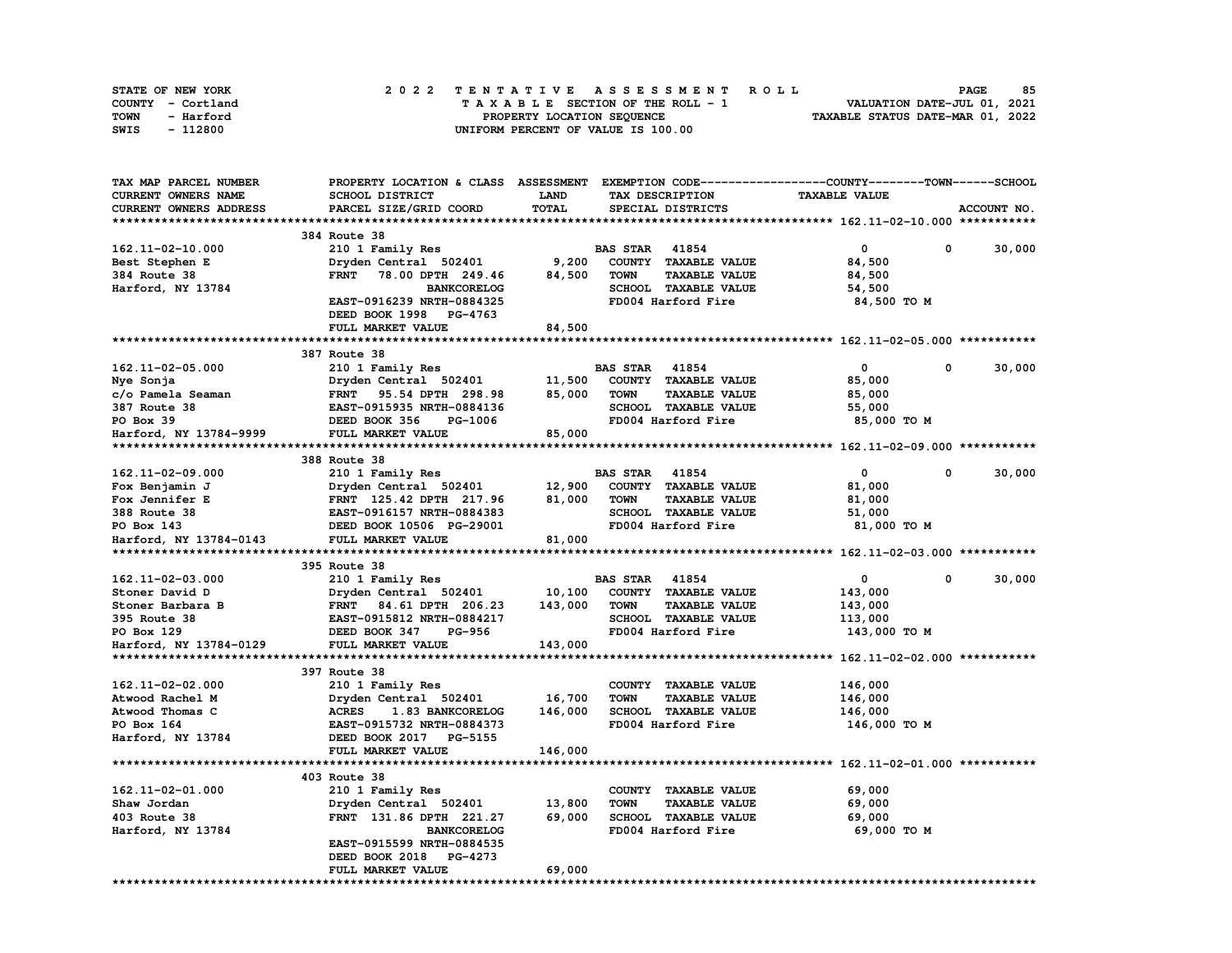| STATE OF NEW YORK | 2022 TENTATIVE ASSESSMENT ROLL     | 86<br><b>PAGE</b>                |
|-------------------|------------------------------------|----------------------------------|
| COUNTY - Cortland | TAXABLE SECTION OF THE ROLL - 1    | VALUATION DATE-JUL 01, 2021      |
| TOWN<br>- Harford | PROPERTY LOCATION SEQUENCE         | TAXABLE STATUS DATE-MAR 01, 2022 |
| - 112800<br>SWIS  | UNIFORM PERCENT OF VALUE IS 100.00 |                                  |

| TAX MAP PARCEL NUMBER      | PROPERTY LOCATION & CLASS ASSESSMENT |              |                                     | EXEMPTION CODE-----------------COUNTY-------TOWN-----SCHOOL |             |
|----------------------------|--------------------------------------|--------------|-------------------------------------|-------------------------------------------------------------|-------------|
| <b>CURRENT OWNERS NAME</b> | SCHOOL DISTRICT                      | <b>LAND</b>  | TAX DESCRIPTION                     | <b>TAXABLE VALUE</b>                                        |             |
| CURRENT OWNERS ADDRESS     | PARCEL SIZE/GRID COORD               | <b>TOTAL</b> | SPECIAL DISTRICTS                   |                                                             | ACCOUNT NO. |
|                            |                                      |              |                                     |                                                             |             |
|                            | 459 Route 38                         |              |                                     |                                                             |             |
| 162.00-07-03.000           | 240 Rural res                        |              | <b>BAS STAR 41854</b>               | 0<br>0                                                      | 30,000      |
| Smith Kathy                | Dryden Central 502401                | 15,300       | COUNTY TAXABLE VALUE                | 45,000                                                      |             |
| 459 Route 38               | <b>ACRES</b><br>1.15                 | 45,000       | <b>TOWN</b><br><b>TAXABLE VALUE</b> | 45,000                                                      |             |
| Dryden, NY 13053           | EAST-0914100 NRTH-0884962            |              | SCHOOL TAXABLE VALUE                | 15,000                                                      |             |
|                            | DEED BOOK 2017 PG-4035               |              | FD004 Harford Fire                  | 45,000 TO M                                                 |             |
|                            | FULL MARKET VALUE                    | 45,000       |                                     |                                                             |             |
|                            |                                      |              |                                     |                                                             |             |
|                            | 462 Route 38                         |              |                                     |                                                             |             |
| 162.00-01-08.000           | 210 1 Family Res                     |              | COUNTY TAXABLE VALUE                |                                                             |             |
| Leitch Keane               |                                      | 17,700       | <b>TOWN</b><br><b>TAXABLE VALUE</b> | 119,000                                                     |             |
|                            | Dryden Central 502401                |              |                                     | 119,000                                                     |             |
| 462 Route 38               | 2.49 BANKCORELOG<br><b>ACRES</b>     | 119,000      | SCHOOL TAXABLE VALUE                | 119,000                                                     |             |
| Dryden, NY 13053           | EAST-0913886 NRTH-0885808            |              | FD004 Harford Fire                  | 119,000 TO M                                                |             |
|                            | DEED BOOK 2019 PG-4074               |              |                                     |                                                             |             |
|                            | <b>FULL MARKET VALUE</b>             | 119,000      |                                     |                                                             |             |
|                            |                                      |              |                                     |                                                             |             |
|                            | 464 Route 38                         |              |                                     |                                                             |             |
| 162.00-01-07.000           | 210 1 Family Res                     |              | <b>BAS STAR</b><br>41854            | $\mathbf 0$<br>$\Omega$                                     | 30,000      |
| Cleveland Jami Lyn         | Dryden Central 502401                | 9,800        | COUNTY TAXABLE VALUE                | 61,000                                                      |             |
| 464 Route 38               | <b>FRNT</b> 145.00 DPTH<br>90.00     | 61,000       | <b>TAXABLE VALUE</b><br><b>TOWN</b> | 61,000                                                      |             |
| Dryden, NY 13053           | EAST-0913800 NRTH-0885617            |              | SCHOOL TAXABLE VALUE                | 31,000                                                      |             |
|                            | DEED BOOK 2002 PG-7218               |              | FD004 Harford Fire                  | 61,000 TO M                                                 |             |
|                            | FULL MARKET VALUE                    | 61,000       |                                     |                                                             |             |
|                            |                                      |              |                                     |                                                             |             |
|                            | 470 Route 38                         |              |                                     |                                                             |             |
| 162.00-01-06.000           | 210 1 Family Res                     |              | <b>BAS STAR 41854</b>               | $\mathbf{0}$<br>0                                           | 30,000      |
| VanDeweert Patti L         | Dryden Central 502401                | 18,100       | COUNTY TAXABLE VALUE                | 99,300                                                      |             |
| VanDeweert Garret J        | <b>ACRES</b><br>2.73 BANKCORELOG     | 99,300       | <b>TAXABLE VALUE</b><br><b>TOWN</b> | 99,300                                                      |             |
| 470 State Route 38         | EAST-0913554 NRTH-0885788            |              | SCHOOL TAXABLE VALUE                | 69,300                                                      |             |
| Dryden, NY 13053           | DEED BOOK 2008 PG-6576               |              | FD004 Harford Fire                  | 99,300 TO M                                                 |             |
|                            | FULL MARKET VALUE                    | 99,300       |                                     |                                                             |             |
|                            |                                      |              |                                     |                                                             |             |
|                            | 473 Route 38                         |              |                                     |                                                             |             |
| 162.00-07-02.000           | 270 Mfg housing                      |              | 41834<br><b>ENH STAR</b>            | 0<br>0                                                      | 42,000      |
| Frost Shirley C            | Dryden Central 502401                | 17,000       | COUNTY TAXABLE VALUE                | 42,000                                                      |             |
|                            |                                      |              |                                     |                                                             |             |
| 473 Route 38               | <b>ACRES</b><br>2.00                 | 42,000       | <b>TOWN</b><br><b>TAXABLE VALUE</b> | 42,000                                                      |             |
| Dryden, NY 13053           | EAST-0913417 NRTH-0885440            |              | SCHOOL TAXABLE VALUE                | 0                                                           |             |
|                            | DEED BOOK 10475 PG-61001             |              | FD004 Harford Fire                  | 42,000 TO M                                                 |             |
|                            | FULL MARKET VALUE                    | 42,000       |                                     |                                                             |             |
|                            |                                      |              |                                     |                                                             |             |
|                            | 483 Route 38                         |              |                                     |                                                             |             |
| 162.00-01-04.000           | 210 1 Family Res                     |              | <b>BAS STAR</b><br>41854            | 0<br>$\Omega$                                               | 30,000      |
| Sobol Barbara M            | Dryden Central 502401                | 16,600       | COUNTY TAXABLE VALUE                | 129,700                                                     |             |
| 483 St Rt 38               | FRNT 197.93 DPTH 208.45              | 129,700      | <b>TOWN</b><br><b>TAXABLE VALUE</b> | 129,700                                                     |             |
| Dryden, NY 13053-9612      | EAST-0913007 NRTH-0885557            |              | SCHOOL TAXABLE VALUE                | 99,700                                                      |             |
|                            | DEED BOOK 2017<br>PG-2105            |              | FD004 Harford Fire                  | 129,700 TO M                                                |             |
|                            | FULL MARKET VALUE                    | 129,700      |                                     |                                                             |             |
|                            |                                      |              |                                     |                                                             |             |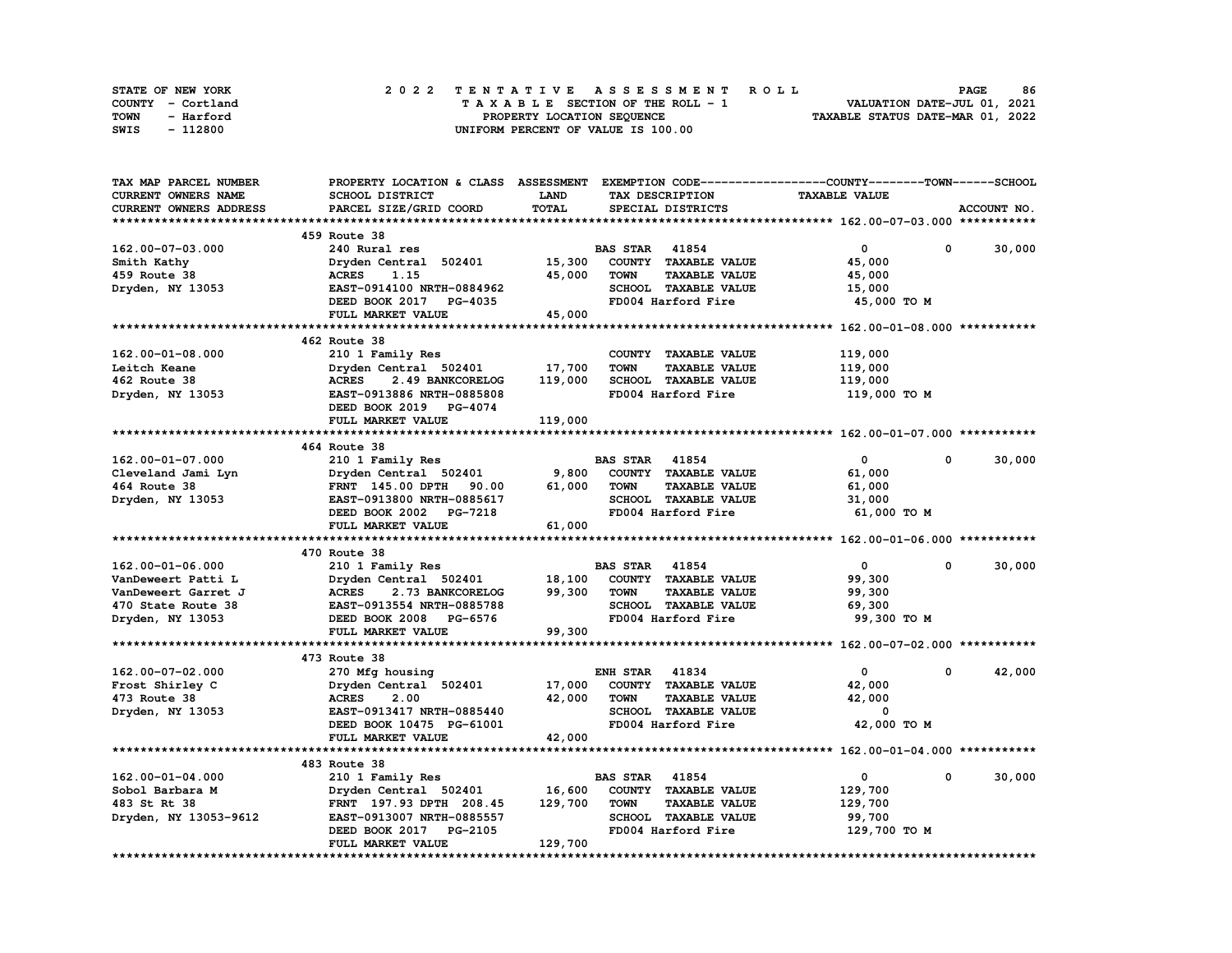| STATE OF NEW YORK | 2022 TENTATIVE ASSESSMENT ROLL     | 87<br><b>PAGE</b>                |
|-------------------|------------------------------------|----------------------------------|
| COUNTY - Cortland | TAXABLE SECTION OF THE ROLL - 1    | VALUATION DATE-JUL 01, 2021      |
| TOWN<br>- Harford | PROPERTY LOCATION SEQUENCE         | TAXABLE STATUS DATE-MAR 01, 2022 |
| - 112800<br>SWIS  | UNIFORM PERCENT OF VALUE IS 100.00 |                                  |

| TAX MAP PARCEL NUMBER      | PROPERTY LOCATION & CLASS ASSESSMENT EXEMPTION CODE----------------COUNTY-------TOWN-----SCHOOL         |             |                        |                                             |                      |        |              |
|----------------------------|---------------------------------------------------------------------------------------------------------|-------------|------------------------|---------------------------------------------|----------------------|--------|--------------|
| <b>CURRENT OWNERS NAME</b> | SCHOOL DISTRICT                                                                                         | <b>LAND</b> |                        | TAX DESCRIPTION                             | <b>TAXABLE VALUE</b> |        |              |
| CURRENT OWNERS ADDRESS     | PARCEL SIZE/GRID COORD                                                                                  | TOTAL       |                        | SPECIAL DISTRICTS                           |                      |        | ACCOUNT NO.  |
|                            |                                                                                                         |             |                        |                                             |                      |        |              |
|                            | 495 Route 38                                                                                            |             |                        |                                             |                      |        |              |
| $162.00 - 01 - 03.000$     | 210 1 Family Res                                                                                        |             | VET WAR CT 41121       |                                             | 6,000                | 6,000  | $\mathbf{o}$ |
| Grau William F             | Dryden Central 502401 15,000 VET DIS CT 41141                                                           |             |                        |                                             | 20,000               | 20,000 | 0            |
| Grau Theresa               | 1.02<br><b>ACRES</b>                                                                                    |             | 91,500 ENH STAR 41834  |                                             | $\mathbf{0}$         | 0      | 74,900       |
| 495 Dryden Harford Rd      | EAST-0912426 NRTH-0885814                                                                               |             |                        | COUNTY TAXABLE VALUE                        | 65,500               |        |              |
| Dryden, NY 13053-9755      | DEED BOOK 482<br><b>PG-224</b>                                                                          |             | <b>TOWN</b>            | <b>TAXABLE VALUE</b>                        | 65,500               |        |              |
|                            | FULL MARKET VALUE                                                                                       |             |                        | 91,500 SCHOOL TAXABLE VALUE                 | 16,600               |        |              |
|                            |                                                                                                         |             |                        | FD004 Harford Fire                          | 91,500 TO M          |        |              |
|                            |                                                                                                         |             |                        |                                             |                      |        |              |
|                            | 533 Route 38                                                                                            |             |                        |                                             |                      |        |              |
| 162.00-01-02.100           | 210 1 Family Res                                                                                        |             |                        | COUNTY TAXABLE VALUE                        | 145,652              |        |              |
| Stone Robert D             | Dryden Central 502401                                                                                   | 19,100      | <b>TOWN</b>            | <b>TAXABLE VALUE</b>                        | 145,652              |        |              |
| Stone Carol A              | <b>ACRES</b><br>3.40                                                                                    | 145,652     |                        | SCHOOL TAXABLE VALUE                        | 145,652              |        |              |
|                            |                                                                                                         |             |                        | FD004 Harford Fire                          |                      |        |              |
| 533 Ste Route 38           | EAST-0911471 NRTH-0886432<br>DEED BOOK 2016 PG-2977                                                     |             |                        |                                             | 145,652 TO M         |        |              |
| Dryden, NY 13053           |                                                                                                         |             |                        |                                             |                      |        |              |
|                            | FULL MARKET VALUE                                                                                       | 145,652     |                        |                                             |                      |        |              |
|                            |                                                                                                         |             |                        |                                             |                      |        |              |
|                            | 559 Route 38                                                                                            |             |                        |                                             |                      |        |              |
| 162.00-01-01.000           | 210 1 Family Res                                                                                        |             | <b>BAS STAR 41854</b>  |                                             | $\mathbf{0}$         | 0      | 30,000       |
| Sober David C Sr           | Dryden Central 502401                                                                                   | 13,700      |                        | COUNTY TAXABLE VALUE                        | 81,000               |        |              |
| Sober Dolores              | FRNT 175.00 DPTH 138.67                                                                                 | 81,000      | TOWN                   | <b>TAXABLE VALUE</b>                        | 81,000               |        |              |
| 559 Dryden-Harford Rd      | <b>BANKCORELOG</b>                                                                                      |             |                        | SCHOOL TAXABLE VALUE                        | 51,000               |        |              |
| Dryden, NY 13053           | EAST-0910392 NRTH-0887211                                                                               |             |                        | FD004 Harford Fire                          | 81,000 TO M          |        |              |
|                            | DEED BOOK 10493 PG-24001                                                                                |             |                        |                                             |                      |        |              |
|                            | <b>FULL MARKET VALUE</b>                                                                                | 81,000      |                        |                                             |                      |        |              |
|                            |                                                                                                         |             |                        |                                             |                      |        |              |
|                            | 279,283 Route 38                                                                                        |             |                        |                                             |                      |        |              |
| 162.00-03-13.000           | 220 2 Family Res                                                                                        |             |                        | COUNTY TAXABLE VALUE                        | 212,000              |        |              |
| Sobol John A Jr            |                                                                                                         | 93,000      | <b>TOWN</b>            | <b>TAXABLE VALUE</b>                        | 212,000              |        |              |
| Sobol Barbara M            |                                                                                                         | 212,000     |                        | SCHOOL TAXABLE VALUE                        | 212,000              |        |              |
| 17 Hickory St              | Dryden Central 502401<br>ACRES 58.78 BANKCORELOG<br>EAST-0917667 NRTH-0880452<br>DEED BOOK 2002 PG-5331 |             |                        | FD004 Harford Fire                          | 212,000 TO M         |        |              |
| Waverly, NY 14892          |                                                                                                         |             |                        |                                             |                      |        |              |
|                            | FULL MARKET VALUE                                                                                       | 212,000     |                        |                                             |                      |        |              |
|                            |                                                                                                         |             |                        |                                             |                      |        |              |
|                            | 339-345 Route 38                                                                                        |             |                        | 67 PCT OF VALUE USED FOR EXEMPTION PURPOSES |                      |        |              |
| 162.00-02-34.000           | 271 Mfg housings                                                                                        |             | VET COM CT 41131       |                                             | 10,000               | 10,000 | $\mathbf{o}$ |
| Earl Robert C              | Dryden Central 502401 96,800 AG COMMIT 41730                                                            |             |                        |                                             | 43,486               | 43,486 | 43,486       |
| Earl Evelyn F              | <b>ACRES</b> 57.50                                                                                      |             | 172,300 ENH STAR 41834 |                                             | $\mathbf 0$          | 0      | 74,900       |
| PO Box 280                 | EAST-0917030 NRTH-0882070                                                                               |             |                        | COUNTY TAXABLE VALUE                        | 118,814              |        |              |
| Dryden, NY 13053-0280      | PG-251<br>DEED BOOK 390                                                                                 |             | <b>TOWN</b>            | <b>TAXABLE VALUE</b>                        | 118,814              |        |              |
|                            | FULL MARKET VALUE                                                                                       |             |                        | 172,300 SCHOOL TAXABLE VALUE                | 53,914               |        |              |
| MAY BE SUBJECT TO PAYMENT  |                                                                                                         |             |                        | FD004 Harford Fire                          |                      |        |              |
| UNDER AGDIST LAW TIL 2029  |                                                                                                         |             |                        |                                             | 172,300 TO M         |        |              |
|                            |                                                                                                         |             |                        |                                             |                      |        |              |
|                            |                                                                                                         |             |                        |                                             |                      |        |              |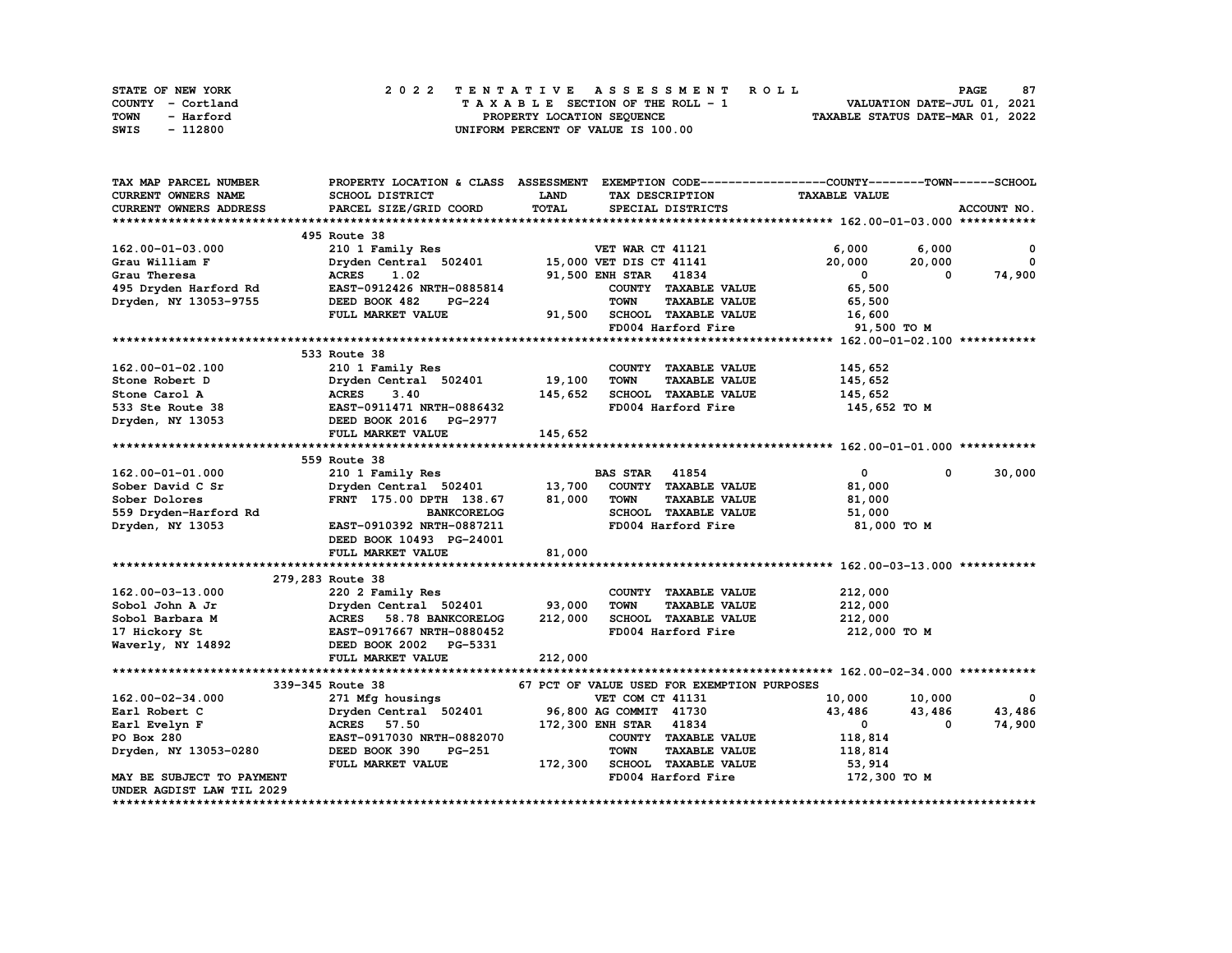| STATE OF NEW YORK | 2022 TENTATIVE ASSESSMENT ROLL     | 88<br><b>PAGE</b>                |
|-------------------|------------------------------------|----------------------------------|
| COUNTY - Cortland | TAXABLE SECTION OF THE ROLL - 1    | VALUATION DATE-JUL 01, 2021      |
| TOWN<br>- Harford | PROPERTY LOCATION SEQUENCE         | TAXABLE STATUS DATE-MAR 01, 2022 |
| - 112800<br>SWIS  | UNIFORM PERCENT OF VALUE IS 100.00 |                                  |

| TAX MAP PARCEL NUMBER                                                                | PROPERTY LOCATION & CLASS ASSESSMENT EXEMPTION CODE----------------COUNTY-------TOWN-----SCHOOL |             |                                     |                                |             |
|--------------------------------------------------------------------------------------|-------------------------------------------------------------------------------------------------|-------------|-------------------------------------|--------------------------------|-------------|
| <b>CURRENT OWNERS NAME</b>                                                           | SCHOOL DISTRICT                                                                                 | <b>LAND</b> | TAX DESCRIPTION                     | <b>TAXABLE VALUE</b>           |             |
| <b>CURRENT OWNERS ADDRESS</b>                                                        | PARCEL SIZE/GRID COORD                                                                          | TOTAL       | SPECIAL DISTRICTS                   |                                | ACCOUNT NO. |
|                                                                                      |                                                                                                 |             |                                     |                                |             |
|                                                                                      | 461-465 Route 38                                                                                |             |                                     |                                |             |
| 162.00-07-04.000                                                                     | 240 Rural res                                                                                   |             | <b>BAS STAR 41854</b>               | $\overline{0}$<br>$\mathbf{0}$ | 30,000      |
| Knuppenburg Leland F III                                                             | Dryden Central 502401 54,800                                                                    |             | COUNTY TAXABLE VALUE                | 217,000                        |             |
| 461 State Route 38                                                                   | ACRES 29.85                                                                                     | 217,000     | TOWN<br><b>TAXABLE VALUE</b>        | 217,000                        |             |
| Dryden, NY 13053-9626                                                                | EAST-0913679 NRTH-0884803                                                                       |             | SCHOOL TAXABLE VALUE                | 187,000                        |             |
|                                                                                      | DEED BOOK 10457 PG-70004                                                                        |             | FD004 Harford Fire 217,000 TO M     |                                |             |
|                                                                                      | FULL MARKET VALUE                                                                               | 217,000     |                                     |                                |             |
|                                                                                      |                                                                                                 |             |                                     |                                |             |
|                                                                                      | Scutt Hill Rd                                                                                   |             |                                     |                                |             |
| 145.00-01-28.000                                                                     | 910 Priv forest                                                                                 |             | COUNTY TAXABLE VALUE                | 25,500                         |             |
| Cotton Hanlon Inc 103401 Marathon Centra 113401 25,500<br>Forestry Dept 12.00 25,500 |                                                                                                 |             | <b>TOWN</b><br><b>TAXABLE VALUE</b> | 25,500                         |             |
| Forestry Dept                                                                        |                                                                                                 | 25,500      | SCHOOL TAXABLE VALUE                | 25,500                         |             |
| Rt 224 Box 65                                                                        | EAST-0931394 NRTH-0898652                                                                       |             | FD004 Harford Fire                  | 25,500 TO M                    |             |
| Cayuta, NY 14824-0065                                                                | DEED BOOK 321<br>PG-713                                                                         |             |                                     |                                |             |
|                                                                                      | FULL MARKET VALUE                                                                               | 25,500      |                                     |                                |             |
|                                                                                      |                                                                                                 |             |                                     |                                |             |
|                                                                                      | Scutt Hill Rd                                                                                   |             |                                     |                                |             |
| 146.00-01-01.000                                                                     | 105 Vac farmland                                                                                |             | AG-CEILING 41720                    | 104,503<br>104,503             | 104,503     |
| Tillotson Richard                                                                    | Marathon Centra 113401 157,700 COUNTY TAXABLE VALUE                                             |             |                                     | 53,197                         |             |
| Tillotson Steven G & Douglas ACRES 126.00                                            |                                                                                                 | 157,700     | <b>TOWN</b><br><b>TAXABLE VALUE</b> | 53,197                         |             |
| 1176 Bleck Rd                                                                        | EAST-0933068 NRTH-0898422                                                                       |             | SCHOOL TAXABLE VALUE                | 53,197                         |             |
| Marathon, NY 13803                                                                   | DEED BOOK 2013 PG-159                                                                           |             | FD004 Harford Fire                  | 157,700 TO M                   |             |
|                                                                                      | FULL MARKET VALUE                                                                               | 157,700     |                                     |                                |             |
| MAY BE SUBJECT TO PAYMENT                                                            |                                                                                                 |             |                                     |                                |             |
| UNDER AGDIST LAW TIL 2026                                                            |                                                                                                 |             |                                     |                                |             |
|                                                                                      |                                                                                                 |             |                                     |                                |             |
|                                                                                      | Scutt Hill Rd                                                                                   |             |                                     |                                |             |
| 146.00-01-02.100                                                                     | 105 Vac farmland                                                                                |             | AG-CEILING 41720                    | 51,617<br>51,617               | 51,617      |
| Fritts Matthew R                                                                     | Marathon Centra 113401 76,500 COUNTY TAXABLE VALUE                                              |             |                                     | 24,883                         |             |
| Fritts Hill Rd                                                                       | <b>ACRES</b> 57.10                                                                              | 76,500      | <b>TOWN</b><br><b>TAXABLE VALUE</b> | 24,883                         |             |
| Marathon, NY 13803-1412                                                              | EAST-0934055 NRTH-0897275                                                                       |             | SCHOOL TAXABLE VALUE                | 24,883                         |             |
|                                                                                      | DEED BOOK 2021 PG-4845                                                                          |             | FD004 Harford Fire                  | 76,500 то м                    |             |
| MAY BE SUBJECT TO PAYMENT                                                            | FULL MARKET VALUE                                                                               | 76,500      |                                     |                                |             |
| UNDER AGDIST LAW TIL 2026                                                            |                                                                                                 |             |                                     |                                |             |
|                                                                                      |                                                                                                 |             |                                     |                                |             |
|                                                                                      | Scutt Hill Rd                                                                                   |             |                                     |                                |             |
| 155.00-01-01.110                                                                     | 260 Seasonal res                                                                                |             | COUNTY TAXABLE VALUE                | 54,500                         |             |
| Barnhart Michael R                                                                   | Marathon Centra 113401                                                                          | 52,500      | <b>TOWN</b><br><b>TAXABLE VALUE</b> | 54,500                         |             |
| Barnhart Shelley M                                                                   | ACRES 47.51                                                                                     | 54,500      | SCHOOL TAXABLE VALUE 54,500         |                                |             |
| 3927 McMahon Rd                                                                      | EAST-0934211 NRTH-0893701                                                                       |             | FD004 Harford Fire                  | 54,500 TO M                    |             |
| Marathon, NY 13803                                                                   | DEED BOOK 2015 PG-1576                                                                          |             |                                     |                                |             |
|                                                                                      | FULL MARKET VALUE                                                                               | 54,500      |                                     |                                |             |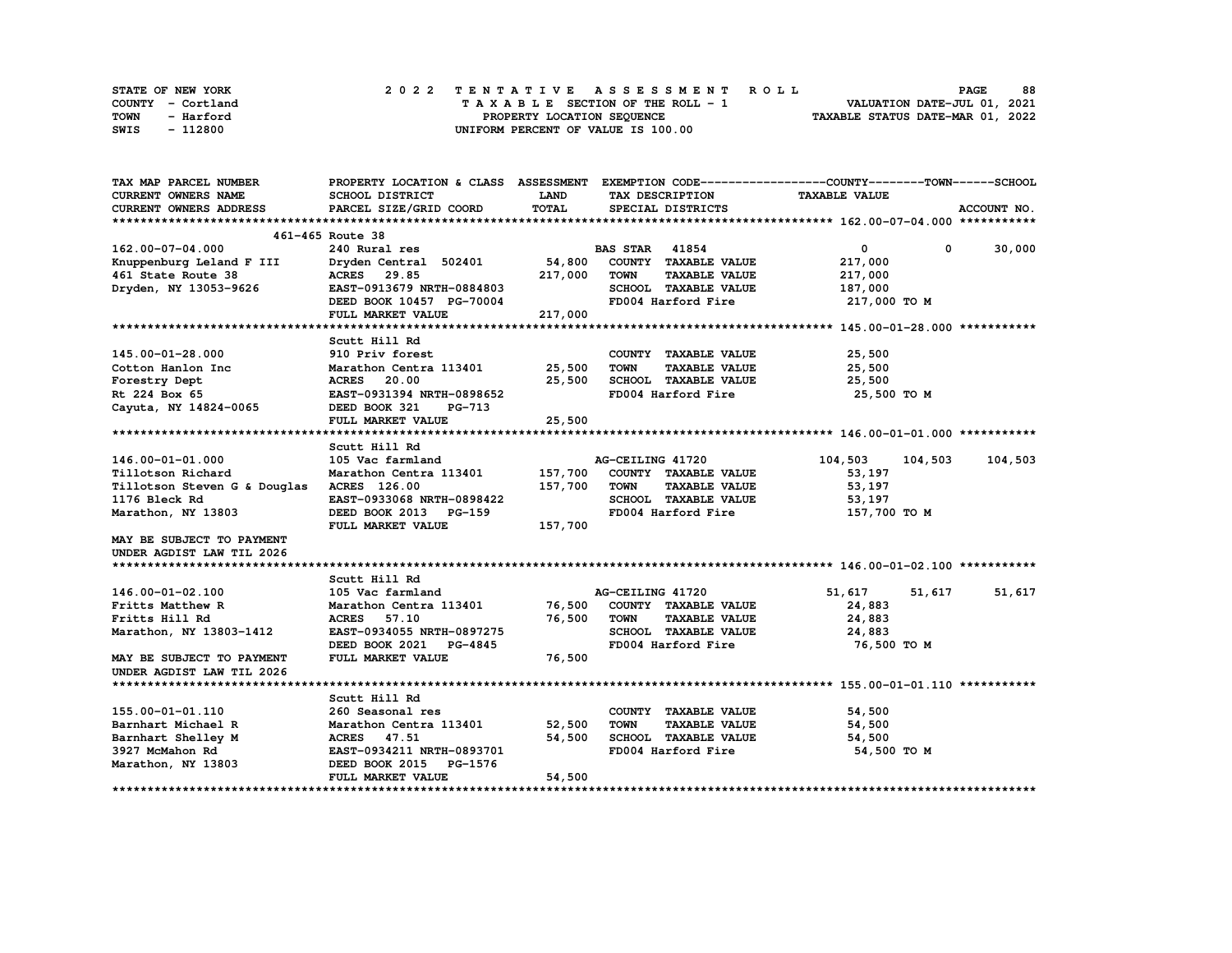| STATE OF NEW YORK | 2022 TENTATIVE ASSESSMENT ROLL     | 89<br><b>PAGE</b>                |
|-------------------|------------------------------------|----------------------------------|
| COUNTY - Cortland | TAXABLE SECTION OF THE ROLL - 1    | VALUATION DATE-JUL 01, 2021      |
| TOWN<br>- Harford | PROPERTY LOCATION SEQUENCE         | TAXABLE STATUS DATE-MAR 01, 2022 |
| - 112800<br>SWIS  | UNIFORM PERCENT OF VALUE IS 100.00 |                                  |

| TAX MAP PARCEL NUMBER                                |                                                   |             |                                     | PROPERTY LOCATION & CLASS ASSESSMENT EXEMPTION CODE----------------COUNTY-------TOWN-----SCHOOL |
|------------------------------------------------------|---------------------------------------------------|-------------|-------------------------------------|-------------------------------------------------------------------------------------------------|
| CURRENT OWNERS NAME                                  | SCHOOL DISTRICT                                   | <b>LAND</b> | TAX DESCRIPTION                     | <b>TAXABLE VALUE</b>                                                                            |
| <b>CURRENT OWNERS ADDRESS</b>                        | PARCEL SIZE/GRID COORD                            | TOTAL       | SPECIAL DISTRICTS                   | ACCOUNT NO.                                                                                     |
|                                                      |                                                   |             |                                     |                                                                                                 |
|                                                      | Scutt Hill Rd                                     |             |                                     |                                                                                                 |
| 155.00-01-01.120                                     | 910 Priv forest                                   |             | COUNTY TAXABLE VALUE                | 61,600                                                                                          |
| Jones Harry W Jr                                     | Marathon Centra 113401 61,600                     |             | <b>TOWN</b><br><b>TAXABLE VALUE</b> | 61,600                                                                                          |
| 130 Porter Ln                                        | ACRES 47.27                                       | 61,600      | SCHOOL TAXABLE VALUE                | 61,600                                                                                          |
| Orange, CT 06477                                     | EAST-0933257 NRTH-0895333                         |             | FD004 Harford Fire                  | 61,600 TO M                                                                                     |
|                                                      | DEED BOOK 528<br>PG-286                           |             |                                     |                                                                                                 |
|                                                      | FULL MARKET VALUE                                 | 61,600      |                                     |                                                                                                 |
|                                                      |                                                   |             |                                     |                                                                                                 |
|                                                      | Scutt Hill Rd                                     |             |                                     |                                                                                                 |
| 155.00-01-01.200                                     | 910 Priv forest                                   |             | COUNTY TAXABLE VALUE                | 64,300                                                                                          |
| Diaz Eric D                                          |                                                   |             | TOWN<br><b>TAXABLE VALUE</b>        | 64,300                                                                                          |
|                                                      | <b>ACRES</b><br>50.00                             | 64,300      | SCHOOL TAXABLE VALUE 64,300         |                                                                                                 |
| Diaz Bobbi Jo<br>1612 Lewis Rd<br>Montrose, PA 18801 | EAST-0933329 NRTH-0894018                         |             | FD004 Harford Fire                  | 64,300 TO M                                                                                     |
|                                                      | DEED BOOK 2021 PG-5607                            |             |                                     |                                                                                                 |
|                                                      | FULL MARKET VALUE                                 | 64,300      |                                     |                                                                                                 |
|                                                      |                                                   |             |                                     |                                                                                                 |
|                                                      | 466 Seamons Rd                                    |             |                                     |                                                                                                 |
| 162.00-01-43.000                                     | 210 1 Family Res                                  |             | COUNTY TAXABLE VALUE                | 120,000                                                                                         |
| Knuppenburg Doralee M                                | Dryden Central 502401 16,400                      |             | <b>TOWN</b><br><b>TAXABLE VALUE</b> | 120,000                                                                                         |
| 461 State Route 38                                   | <b>ACRES</b><br>1.70                              | 120,000     | SCHOOL TAXABLE VALUE                | 120,000                                                                                         |
| Dryden, NY 13053                                     | EAST-0912500 NRTH-0882794                         |             | FD004 Harford Fire                  | 120,000 то м                                                                                    |
|                                                      | DEED BOOK 2017 PG-4226                            |             |                                     |                                                                                                 |
|                                                      | FULL MARKET VALUE                                 | 120,000     |                                     |                                                                                                 |
|                                                      |                                                   |             |                                     |                                                                                                 |
|                                                      | Slaterville Rd                                    |             |                                     |                                                                                                 |
| 162.00-01-41.000                                     | 105 Vac farmland                                  |             | AG COMMIT 41730                     | 10,513<br>10,513 10,513                                                                         |
| Magee Brian H                                        | Dryden Central 502401 30,000 COUNTY TAXABLE VALUE |             |                                     | 19,487                                                                                          |
| Magee Bernice C                                      | ACRES 23.11                                       | 30,000      | <b>TOWN</b><br><b>TAXABLE VALUE</b> | 19,487                                                                                          |
| 1184 Harford-Slaterville Rd                          | EAST-0909757 NRTH-0883110                         |             | SCHOOL TAXABLE VALUE                | 19,487                                                                                          |
| Dryden, NY 13053-9615                                | DEED BOOK 437<br>PG-141                           |             | FD004 Harford Fire                  | 30,000 TO M                                                                                     |
|                                                      | FULL MARKET VALUE                                 | 30,000      |                                     |                                                                                                 |
| MAY BE SUBJECT TO PAYMENT                            |                                                   |             |                                     |                                                                                                 |
| UNDER AGDIST LAW TIL 2029                            |                                                   |             |                                     |                                                                                                 |
|                                                      |                                                   |             |                                     |                                                                                                 |
|                                                      | Tennant Rd                                        |             |                                     |                                                                                                 |
| 173.00-01-01.000                                     | 910 Priv forest                                   |             | COUNTY TAXABLE VALUE                | 39,500                                                                                          |
| Tennant Gary                                         | Newark Valley 492602 39,500                       |             | <b>TOWN</b><br><b>TAXABLE VALUE</b> | 39,500                                                                                          |
| 215 Route 200                                        | ACRES 28.60                                       | 39,500      | <b>SCHOOL TAXABLE VALUE</b>         | 39,500                                                                                          |
| PO Box 85                                            | EAST-0932391 NRTH-0878373                         |             | FD004 Harford Fire                  | 39,500 TO M                                                                                     |
| Harford, NY 13784                                    | DEED BOOK 1999 PG-59                              |             |                                     |                                                                                                 |
|                                                      | FULL MARKET VALUE                                 | 39,500      |                                     |                                                                                                 |
|                                                      |                                                   |             |                                     |                                                                                                 |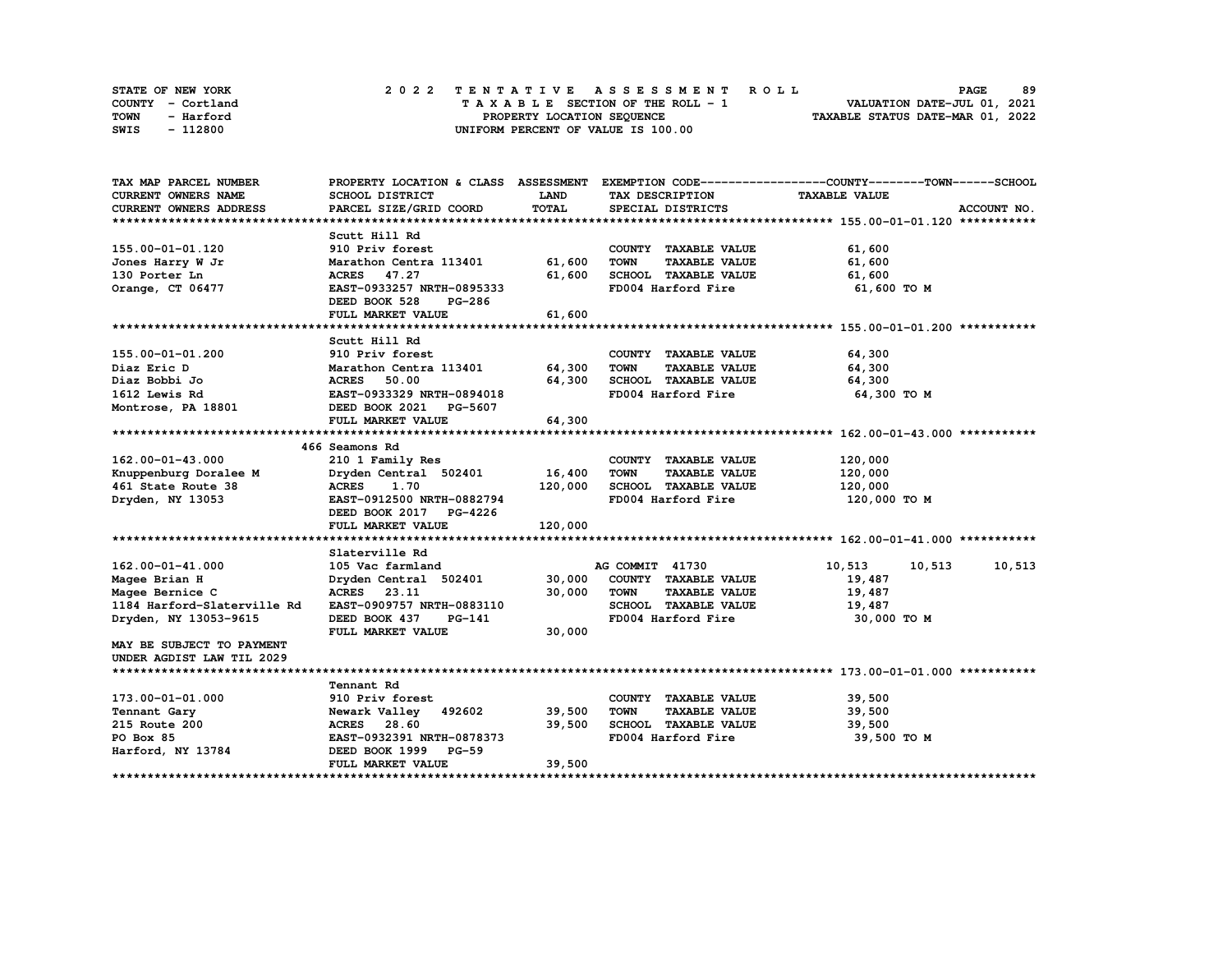| <b>STATE OF NEW YORK</b> | 2022 TENTATIVE ASSESSMENT ROLL          | 90<br><b>PAGE</b>                |
|--------------------------|-----------------------------------------|----------------------------------|
| COUNTY - Cortland        | $T A X A B L E$ SECTION OF THE ROLL - 1 | VALUATION DATE-JUL 01, 2021      |
| TOWN<br>- Harford        | PROPERTY LOCATION SEQUENCE              | TAXABLE STATUS DATE-MAR 01, 2022 |
| - 112800<br>SWIS         | UNIFORM PERCENT OF VALUE IS 100.00      |                                  |

| TAX MAP PARCEL NUMBER     | PROPERTY LOCATION & CLASS ASSESSMENT EXEMPTION CODE-----------------COUNTY-------TOWN------SCHOOL |          |                                     |                        |             |
|---------------------------|---------------------------------------------------------------------------------------------------|----------|-------------------------------------|------------------------|-------------|
| CURRENT OWNERS NAME       | <b>SCHOOL DISTRICT</b>                                                                            | LAND     | TAX DESCRIPTION                     | <b>TAXABLE VALUE</b>   |             |
| CURRENT OWNERS ADDRESS    | PARCEL SIZE/GRID COORD                                                                            | TOTAL    | SPECIAL DISTRICTS                   |                        | ACCOUNT NO. |
|                           |                                                                                                   |          |                                     |                        |             |
|                           | Tennant Rd                                                                                        |          |                                     |                        |             |
| 173.00-01-03.000          | 910 Priv forest                                                                                   |          | COUNTY TAXABLE VALUE                | 21,900                 |             |
| Stone Bradley A           | Newark Valley<br>492602                                                                           | 21,900   | <b>TOWN</b><br><b>TAXABLE VALUE</b> | 21,900                 |             |
| Stone Harvey D            | ACRES 15.40                                                                                       | 21,900   | SCHOOL TAXABLE VALUE                | 21,900                 |             |
| 133 Quartz Way            | EAST-0934994 NRTH-0879188                                                                         |          | FD004 Harford Fire                  | 21,900 TO M            |             |
| Syracuse, NY 13219        | DEED BOOK 2019 PG-894                                                                             |          |                                     |                        |             |
|                           | FULL MARKET VALUE                                                                                 | 21,900   |                                     |                        |             |
|                           |                                                                                                   |          |                                     |                        |             |
|                           | 721 Vanauken Rd                                                                                   |          |                                     |                        |             |
| 162.00-01-22.100          | 270 Mfg housing                                                                                   |          | COUNTY TAXABLE VALUE                | 41,000                 |             |
| Sills Leslie A Jr         | Dryden Central 502401                                                                             | 15,100   | <b>TOWN</b><br><b>TAXABLE VALUE</b> | 41,000                 |             |
| 721 VanAuken Rd           | <b>ACRES</b><br>1.07                                                                              | 41,000   | SCHOOL TAXABLE VALUE                | 41,000                 |             |
| Harford, NY 13784         | EAST-0916779 NRTH-0885340                                                                         |          | FD004 Harford Fire                  | 41,000 TO M            |             |
|                           | DEED BOOK 2008 PG-2426                                                                            |          |                                     |                        |             |
|                           | FULL MARKET VALUE                                                                                 | 41,000   |                                     |                        |             |
|                           |                                                                                                   |          |                                     |                        |             |
|                           | 767 Vanauken Rd                                                                                   |          |                                     |                        |             |
| 162.00-01-22.200          |                                                                                                   |          | <b>BAS STAR</b><br>41854            | 0                      | 0<br>30,000 |
| Hardy-Cook Michelle P     | 210 1 Family Res<br>Dryden Central 502401                                                         | 24,500   | COUNTY TAXABLE VALUE                | 105,000                |             |
| 767 Vanauken Rd           | <b>ACRES</b><br>7.00                                                                              | 105,000  | <b>TAXABLE VALUE</b><br><b>TOWN</b> | 105,000                |             |
| PO Box 29                 | EAST-0916548 NRTH-0885531                                                                         |          | SCHOOL TAXABLE VALUE                |                        |             |
| Harford, NY 13784-0029    | DEED BOOK 2000 PG-609                                                                             |          | FD004 Harford Fire                  | 75,000<br>105,000 TO M |             |
|                           | FULL MARKET VALUE                                                                                 | 105,000  |                                     |                        |             |
|                           |                                                                                                   |          |                                     |                        |             |
|                           | Virgil Creek Rd                                                                                   |          |                                     |                        |             |
| 144.00-01-01.000          | 105 Vac farmland                                                                                  |          | AG-CEILING 41720                    | 13,214<br>13,214       | 13,214      |
| Sega Joseph H             | 110200<br>Cortland City                                                                           | 25,800   | COUNTY TAXABLE VALUE                | 12,586                 |             |
| 358 Route 392             | ACRES 18.40                                                                                       | 25,800   | <b>TOWN</b><br><b>TAXABLE VALUE</b> | 12,586                 |             |
| Dryden, NY 13053          | EAST-0908389 NRTH-0902351                                                                         |          | SCHOOL TAXABLE VALUE                | 12,586                 |             |
|                           | DEED BOOK 2011<br>PG-6111                                                                         |          | FD004 Harford Fire                  | 25,800 TO M            |             |
| MAY BE SUBJECT TO PAYMENT | FULL MARKET VALUE                                                                                 | 25,800   |                                     |                        |             |
| UNDER AGDIST LAW TIL 2026 |                                                                                                   |          |                                     |                        |             |
|                           |                                                                                                   |          |                                     |                        |             |
|                           | Virgil Creek Rd                                                                                   |          |                                     |                        |             |
| 144.00-01-04.100          | 105 Vac farmland                                                                                  |          | COUNTY TAXABLE VALUE                | 71,800                 |             |
| Avery Robert A            | Cortland City<br>110200                                                                           | 71,800   | <b>TOWN</b><br><b>TAXABLE VALUE</b> | 71,800                 |             |
| 280 Virgil Rd             | 59.76<br><b>ACRES</b>                                                                             | 71,800   | SCHOOL TAXABLE VALUE                | 71,800                 |             |
| Dryden, NY 13053          | EAST-0910936 NRTH-0901721                                                                         |          | FD004 Harford Fire                  | 71,800 TO M            |             |
|                           | DEED BOOK 2015<br><b>PG-2030</b>                                                                  |          |                                     |                        |             |
|                           | <b>FULL MARKET VALUE</b>                                                                          | 71,800   |                                     |                        |             |
| ************************* | ***************************                                                                       | ******** |                                     |                        |             |
|                           | Virgil Creek Rd                                                                                   |          |                                     |                        |             |
| 144.00-01-04.200          | 314 Rural vac<10                                                                                  |          | COUNTY TAXABLE VALUE                | 12,700                 |             |
| Avery Robert A            | 110200<br>Cortland City                                                                           | 12,700   | <b>TOWN</b><br><b>TAXABLE VALUE</b> | 12,700                 |             |
| 280 Virgil-Dryden Rd      | <b>ACRES</b><br>3.46                                                                              | 12,700   | SCHOOL TAXABLE VALUE                | 12,700                 |             |
| Dryden, NY 13053          | EAST-0911323 NRTH-0903009                                                                         |          | FD004 Harford Fire                  | 12,700 TO M            |             |
|                           | DEED BOOK 2014<br><b>PG-5099</b>                                                                  |          |                                     |                        |             |
|                           | FULL MARKET VALUE                                                                                 |          |                                     |                        |             |
|                           |                                                                                                   | 12,700   |                                     |                        |             |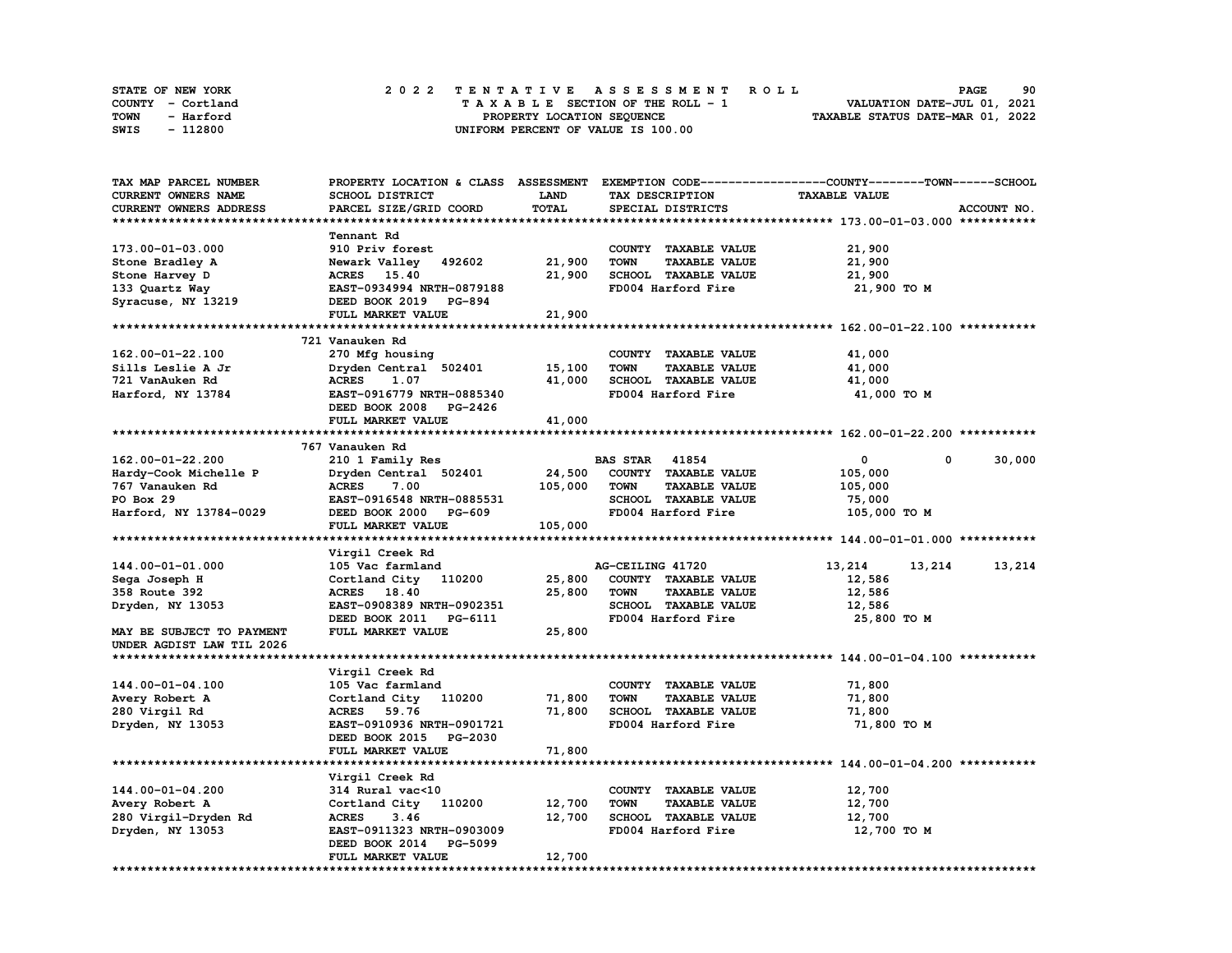| STATE OF NEW YORK | 2022 TENTATIVE ASSESSMENT ROLL     | 91<br><b>PAGE</b>                |
|-------------------|------------------------------------|----------------------------------|
| COUNTY - Cortland | TAXABLE SECTION OF THE ROLL - 1    | VALUATION DATE-JUL 01, 2021      |
| TOWN<br>- Harford | PROPERTY LOCATION SEQUENCE         | TAXABLE STATUS DATE-MAR 01, 2022 |
| - 112800<br>SWIS  | UNIFORM PERCENT OF VALUE IS 100.00 |                                  |

| TAX MAP PARCEL NUMBER         | PROPERTY LOCATION & CLASS ASSESSMENT |         |                                     | EXEMPTION CODE-----------------COUNTY-------TOWN------SCHOOL |
|-------------------------------|--------------------------------------|---------|-------------------------------------|--------------------------------------------------------------|
| CURRENT OWNERS NAME           | SCHOOL DISTRICT                      | LAND    | TAX DESCRIPTION                     | <b>TAXABLE VALUE</b>                                         |
| <b>CURRENT OWNERS ADDRESS</b> | PARCEL SIZE/GRID COORD               | TOTAL   | SPECIAL DISTRICTS                   | ACCOUNT NO.                                                  |
|                               |                                      |         |                                     |                                                              |
|                               | Virgil Creek Rd                      |         |                                     |                                                              |
| 144.00-01-15.000              | 910 Priv forest                      |         | COUNTY TAXABLE VALUE                | 105,600                                                      |
| Carpenter Stephen F           | Cortland City 110200                 | 105,600 | <b>TOWN</b><br><b>TAXABLE VALUE</b> | 105,600                                                      |
| Carpenter Donna B             | ACRES 114.24                         | 105,600 | SCHOOL TAXABLE VALUE                | 105,600                                                      |
| PO Box 605                    | EAST-0909163 NRTH-0900099            |         | FD004 Harford Fire                  | 105,600 то м                                                 |
| Dryden, NY 13053              | DEED BOOK 2003 PG-632                |         |                                     |                                                              |
|                               | FULL MARKET VALUE                    | 105,600 |                                     |                                                              |
|                               |                                      |         |                                     |                                                              |
|                               | 349 Virgil Creek Rd                  |         |                                     |                                                              |
| 144.00-01-02.000              | 240 Rural res                        |         | COUNTY TAXABLE VALUE                | 300,000                                                      |
| Pelletier Michelle            | Cortland City 110200                 | 122,700 | <b>TOWN</b><br><b>TAXABLE VALUE</b> | 300,000                                                      |
| 53 Osprey Nest Rd             | ACRES 90.43                          | 300,000 | SCHOOL TAXABLE VALUE                | 300,000                                                      |
| Greensport, NY 11944          | EAST-0910205 NRTH-0901699            |         | FD004 Harford Fire                  | 300,000 TO M                                                 |
|                               | DEED BOOK 2021<br>PG-2011            |         |                                     |                                                              |
|                               | FULL MARKET VALUE                    | 300,000 |                                     |                                                              |
|                               |                                      |         |                                     |                                                              |
|                               | 416 Virgil Creek Rd                  |         |                                     |                                                              |
| 144.00-01-03.000              | 210 1 Family Res                     |         | COUNTY TAXABLE VALUE                | 115,000                                                      |
| Culp Anne E                   | Cortland City 110200                 | 22,500  | <b>TOWN</b><br><b>TAXABLE VALUE</b> | 115,000                                                      |
| McKelvey Lee                  | <b>ACRES</b><br>5.64                 | 115,000 | SCHOOL TAXABLE VALUE                | 115,000                                                      |
| 416 Virgil Creek Rd           | EAST-0910967 NRTH-0902820            |         | FD004 Harford Fire                  | 115,000 TO M                                                 |
| Dryden, NY 13053-9604         | DEED BOOK 1998 PG-4144               |         |                                     |                                                              |
|                               | FULL MARKET VALUE                    | 115,000 |                                     |                                                              |
|                               |                                      |         |                                     |                                                              |
|                               | 568 Virgil Creek Rd                  |         |                                     |                                                              |
| 144.00-01-05.000              | 105 Vac farmland                     |         | COUNTY TAXABLE VALUE                | 78,820                                                       |
| Avery Robert A                | Cortland City 110200                 | 78,820  | <b>TOWN</b><br><b>TAXABLE VALUE</b> | 78,820                                                       |
| Lane James W                  | ACRES 65.10                          | 78,820  | SCHOOL TAXABLE VALUE                | 78,820                                                       |
| PO Box 119                    | EAST-0912132 NRTH-0901983            |         | FD004 Harford Fire                  | 78,820 TO M                                                  |
| Dryden, NY 13053              | DEED BOOK 2017 PG-4677               |         |                                     |                                                              |
|                               | FULL MARKET VALUE                    | 78,820  |                                     |                                                              |
| MAY BE SUBJECT TO PAYMENT     |                                      |         |                                     |                                                              |
| UNDER AGDIST LAW TIL 2022     |                                      |         |                                     |                                                              |
|                               |                                      |         |                                     |                                                              |
|                               | 568 Virgil Creek Rd                  |         |                                     |                                                              |
| 144.00-04-03.000              | 312 Vac w/imprv                      |         | COUNTY TAXABLE VALUE                | 157,000                                                      |
| Shilliff Cory D               | Cortland City 110200                 | 81,500  | <b>TOWN</b><br><b>TAXABLE VALUE</b> | 157,000                                                      |
| Shilliff Rebecca A            | ACRES 52.24                          | 157,000 | SCHOOL TAXABLE VALUE                | 157,000                                                      |
| 2518 Page Green Rd            | EAST-0913178 NRTH-0902354            |         | FD004 Harford Fire                  | 157,000 TO M                                                 |
| Cortland, NY 13045            | DEED BOOK 2015<br><b>PG-105</b>      |         |                                     |                                                              |
|                               | FULL MARKET VALUE                    | 157,000 |                                     |                                                              |
|                               |                                      |         |                                     |                                                              |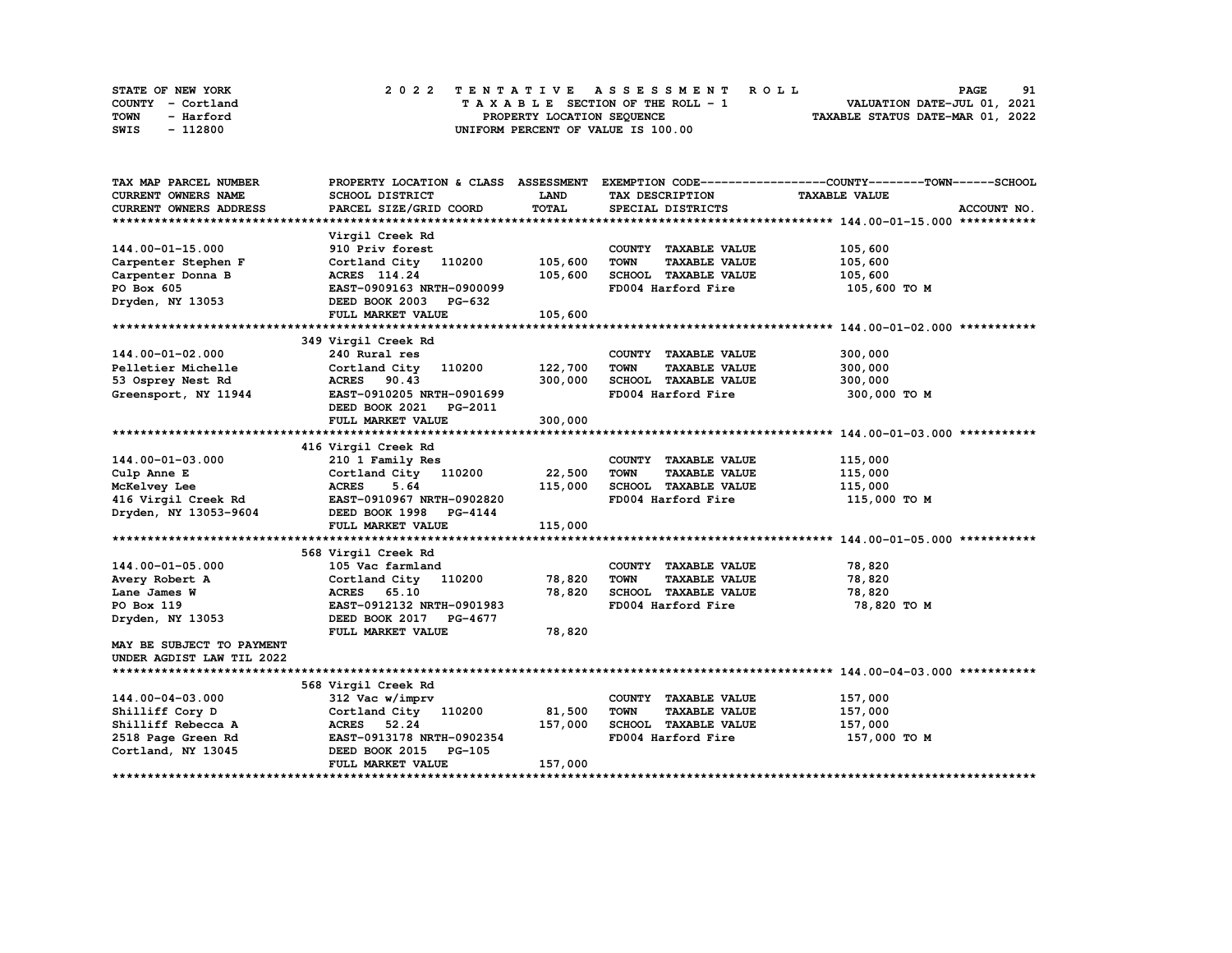| <b>STATE OF NEW YORK</b> | 2022 TENTATIVE ASSESSMENT ROLL          | 92<br><b>PAGE</b>                |
|--------------------------|-----------------------------------------|----------------------------------|
| COUNTY - Cortland        | $T A X A B L E$ SECTION OF THE ROLL - 1 | VALUATION DATE-JUL 01, 2021      |
| TOWN<br>- Harford        | PROPERTY LOCATION SEQUENCE              | TAXABLE STATUS DATE-MAR 01, 2022 |
| - 112800<br>SWIS         | UNIFORM PERCENT OF VALUE IS 100.00      |                                  |

| TAX MAP PARCEL NUMBER              |                                  |             |                                     | PROPERTY LOCATION & CLASS ASSESSMENT EXEMPTION CODE----------------COUNTY-------TOWN-----SCHOOL |
|------------------------------------|----------------------------------|-------------|-------------------------------------|-------------------------------------------------------------------------------------------------|
| CURRENT OWNERS NAME                | SCHOOL DISTRICT                  | <b>LAND</b> | TAX DESCRIPTION                     | <b>TAXABLE VALUE</b>                                                                            |
| CURRENT OWNERS ADDRESS             | PARCEL SIZE/GRID COORD           | TOTAL       | SPECIAL DISTRICTS                   | ACCOUNT NO.                                                                                     |
|                                    |                                  |             |                                     |                                                                                                 |
|                                    | 610 Virgil Creek Rd              |             |                                     |                                                                                                 |
| 144.00-04-05.120                   | 210 1 Family Res                 |             | <b>BAS STAR</b> 41854               | $\mathbf 0$<br>0<br>30,000                                                                      |
| Stafford Lois R                    | Cortland City 110200             | 20,900      | COUNTY TAXABLE VALUE                | 176,000                                                                                         |
| Lois R Stafford Living Trust ACRES | 4.61                             | 176,000     | <b>TOWN</b><br><b>TAXABLE VALUE</b> | 176,000                                                                                         |
| PO Box 124                         | EAST-0914264 NRTH-0903127        |             | SCHOOL TAXABLE VALUE                | 146,000                                                                                         |
| Dryden, NY 13053                   | DEED BOOK 10387 PG-73003         |             | FD004 Harford Fire                  | 176,000 то м                                                                                    |
|                                    | FULL MARKET VALUE                | 176,000     |                                     |                                                                                                 |
|                                    |                                  |             |                                     |                                                                                                 |
|                                    |                                  |             |                                     |                                                                                                 |
|                                    | 616 Virgil Creek Rd              |             |                                     |                                                                                                 |
| 144.00-04-05.200                   | 210 1 Family Res                 |             | COUNTY TAXABLE VALUE                | 262,500                                                                                         |
| Richards Seth                      | Cortland City 110200             | 27,600      | <b>TOWN</b><br><b>TAXABLE VALUE</b> | 262,500                                                                                         |
| Richards Leah                      | 9.02 BANKCORELOG<br><b>ACRES</b> | 262,500     | SCHOOL TAXABLE VALUE                | 262,500                                                                                         |
| 616 Virgil Creek Rd                | EAST-0914636 NRTH-0902826        |             | FD004 Harford Fire                  | 262,500 TO M                                                                                    |
| Dryden, NY 13053                   | DEED BOOK 2021 PG-2394           |             |                                     |                                                                                                 |
|                                    | FULL MARKET VALUE                | 262,500     |                                     |                                                                                                 |
|                                    |                                  |             |                                     |                                                                                                 |
|                                    | 650 Virgil Creek Rd              |             |                                     |                                                                                                 |
| 144.00-04-05.111                   | 105 Vac farmland                 |             | COUNTY TAXABLE VALUE                | 12,400                                                                                          |
| Shilliff Cory D                    | Cortland City 110200             | 12,400      | <b>TOWN</b><br><b>TAXABLE VALUE</b> | 12,400                                                                                          |
| Shilliff Rebecca A                 | <b>ACRES</b><br>3.00             | 12,400      | SCHOOL TAXABLE VALUE                | 12,400                                                                                          |
| 2518 Page Green Rd                 | EAST-0913932 NRTH-0902945        |             | FD004 Harford Fire                  | 12,400 TO M                                                                                     |
| Cortland, NY 13045                 | DEED BOOK 2020 PG-1464           |             |                                     |                                                                                                 |
|                                    | FULL MARKET VALUE                | 12,400      |                                     |                                                                                                 |
|                                    |                                  |             |                                     |                                                                                                 |
|                                    | 650 Virgil Creek Rd              |             |                                     |                                                                                                 |
| 144.00-04-06.000                   | 242 Rurl res&rec                 |             | COUNTY TAXABLE VALUE                | 217,900                                                                                         |
| Caskey Trust                       | Cortland City 110200             | 29,900      | <b>TAXABLE VALUE</b><br><b>TOWN</b> | 217,900                                                                                         |
| 650 Virgil Creek Rd                | ACRES 10.67                      | 217,900     | SCHOOL TAXABLE VALUE                | 217,900                                                                                         |
| Dryden, NY 13053                   | EAST-0915239 NRTH-0903110        |             | FD004 Harford Fire                  | 217,900 то м                                                                                    |
|                                    | DEED BOOK 2016 PG-574            |             |                                     |                                                                                                 |
|                                    | FULL MARKET VALUE                | 217,900     |                                     |                                                                                                 |
|                                    |                                  |             |                                     |                                                                                                 |
|                                    | Willow Crossing Rd               |             |                                     |                                                                                                 |
| 153.00-01-02.000                   | 105 Vac farmland                 |             | COUNTY TAXABLE VALUE                | 11,700                                                                                          |
| Ryan Trust Mary B                  | Dryden Central 502401            | 11,700      | <b>TOWN</b><br><b>TAXABLE VALUE</b> | 11,700                                                                                          |
| 563 E Lake Rd                      | <b>ACRES</b><br>9.20             | 11,700      | SCHOOL TAXABLE VALUE                | 11,700                                                                                          |
|                                    | EAST-0908638 NRTH-0895568        |             |                                     |                                                                                                 |
| PO Box 771                         |                                  |             | FD004 Harford Fire                  | 11,700 TO M                                                                                     |
| Dryden, NY 13053                   | DEED BOOK 2018 PG-4355           |             |                                     |                                                                                                 |
|                                    | FULL MARKET VALUE                | 11,700      |                                     |                                                                                                 |
|                                    |                                  |             |                                     |                                                                                                 |
|                                    | Willow Crossing Rd               |             |                                     |                                                                                                 |
| 153.00-01-13.000                   | 105 Vac farmland                 |             | COUNTY TAXABLE VALUE                | 54,700                                                                                          |
| Havington Howard G                 | Dryden Central 502401            | 54,700      | <b>TOWN</b><br><b>TAXABLE VALUE</b> | 54,700                                                                                          |
| Havington Jacklyn H                | ACRES 42.00                      | 54,700      | SCHOOL TAXABLE VALUE                | 54,700                                                                                          |
| 540 East Lake Rd                   | EAST-0909500 NRTH-0893723        |             | FD004 Harford Fire                  | 54,700 TO M                                                                                     |
| Dryden, NY 13053                   | DEED BOOK 10596 PG-31001         |             |                                     |                                                                                                 |
|                                    | FULL MARKET VALUE                | 54,700      |                                     |                                                                                                 |
|                                    |                                  |             |                                     |                                                                                                 |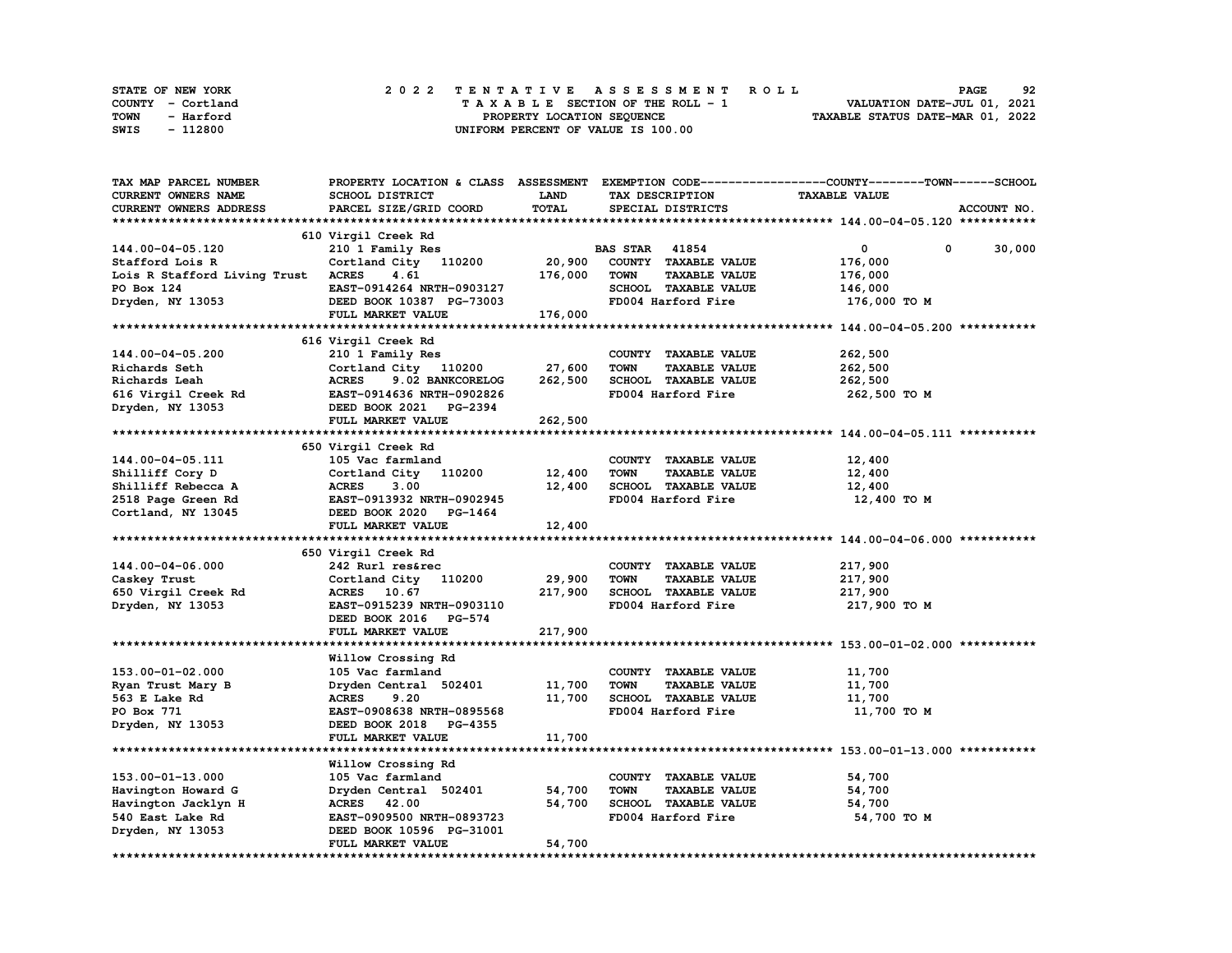| STATE OF NEW YORK | 2022 TENTATIVE ASSESSMENT ROLL     | 93<br><b>PAGE</b>                |
|-------------------|------------------------------------|----------------------------------|
| COUNTY - Cortland | TAXABLE SECTION OF THE ROLL - 1    | VALUATION DATE-JUL 01, 2021      |
| TOWN<br>- Harford | PROPERTY LOCATION SEQUENCE         | TAXABLE STATUS DATE-MAR 01, 2022 |
| - 112800<br>SWIS  | UNIFORM PERCENT OF VALUE IS 100.00 |                                  |

| TAX MAP PARCEL NUMBER      | PROPERTY LOCATION & CLASS ASSESSMENT |             |                                     | EXEMPTION CODE-----------------COUNTY-------TOWN------SCHOOL |
|----------------------------|--------------------------------------|-------------|-------------------------------------|--------------------------------------------------------------|
| <b>CURRENT OWNERS NAME</b> | SCHOOL DISTRICT                      | <b>LAND</b> | TAX DESCRIPTION                     | <b>TAXABLE VALUE</b>                                         |
| CURRENT OWNERS ADDRESS     | PARCEL SIZE/GRID COORD               | TOTAL       | SPECIAL DISTRICTS                   | ACCOUNT NO.                                                  |
|                            |                                      |             |                                     |                                                              |
|                            | Willow Crossing Rd                   |             |                                     |                                                              |
| 153.00-01-14.110           | 314 Rural vac<10                     |             | COUNTY TAXABLE VALUE                | 1,800                                                        |
| Ball Thomas R              | Dryden Central 502401                | 1,800       | <b>TOWN</b><br><b>TAXABLE VALUE</b> | 1,800                                                        |
| 321 Willow Crossing Rd     | 2.00<br><b>ACRES</b>                 | 1,800       | SCHOOL TAXABLE VALUE                | 1,800                                                        |
| Dryden, NY 13053           | EAST-0908726 NRTH-0891905            |             | FD004 Harford Fire                  | 1,800 TO M                                                   |
|                            | DEED BOOK 10590 PG-98001             |             |                                     |                                                              |
|                            | FULL MARKET VALUE                    | 1,800       |                                     |                                                              |
|                            |                                      |             |                                     |                                                              |
|                            | Willow Crossing Rd                   |             |                                     |                                                              |
| 153.00-01-14.200           | 322 Rural vac>10                     |             | COUNTY TAXABLE VALUE                | 57,900                                                       |
| Havington Howard G         | Dryden Central 502401                | 57,900      | <b>TOWN</b><br><b>TAXABLE VALUE</b> | 57,900                                                       |
| Havington Jacklyn H        | ACRES 43.64                          | 57,900      | SCHOOL TAXABLE VALUE                | 57,900                                                       |
| 540 East Lake Rd           | EAST-0908868 NRTH-0893572            |             | FD004 Harford Fire                  | 57,900 TO M                                                  |
| Dryden, NY 13053           | DEED BOOK 2000 PG-3508               |             |                                     |                                                              |
|                            | FULL MARKET VALUE                    | 57,900      |                                     |                                                              |
|                            |                                      |             |                                     |                                                              |
|                            | 307 Willow Crossing Rd               |             |                                     |                                                              |
| 153.00-01-14.120           | 210 1 Family Res                     |             | COUNTY TAXABLE VALUE                | 74,000                                                       |
| Ball Thomas R              | Dryden Central 502401 19,800         |             | <b>TOWN</b><br><b>TAXABLE VALUE</b> | 74,000                                                       |
| 321 Willow Crossing        | 3.88<br><b>ACRES</b>                 | 74,000      | SCHOOL TAXABLE VALUE                | 74,000                                                       |
| Dryden, NY 13053           | EAST-0909085 NRTH-0891966            |             | FD004 Harford Fire                  | 74,000 TO M                                                  |
|                            | DEED BOOK 2002 PG-4779               |             |                                     |                                                              |
|                            | FULL MARKET VALUE                    | 74,000      |                                     |                                                              |
|                            |                                      |             |                                     |                                                              |
|                            | 321 Willow Crossing Rd               |             |                                     |                                                              |
| 153.00-01-15.100           | 210 1 Family Res                     |             | <b>BAS STAR 41854</b>               | $\mathbf{0}$<br>30,000<br>$\mathbf 0$                        |
| Ball Thomas R              | Dryden Central 502401                | 23,000      | COUNTY TAXABLE VALUE                | 125,000                                                      |
| Simone Patricia M          | <b>ACRES</b><br>6.00                 | 125,000     | <b>TOWN</b><br><b>TAXABLE VALUE</b> | 125,000                                                      |
| 321 Willow Crossing Rd     | EAST-0909518 NRTH-0892031            |             | SCHOOL TAXABLE VALUE                | 95,000                                                       |
| Dryden, NY 13053-9619      | DEED BOOK 10146 PG-40001             |             | FD004 Harford Fire                  | 125,000 TO M                                                 |
|                            | FULL MARKET VALUE                    | 125,000     |                                     |                                                              |
|                            |                                      |             |                                     |                                                              |
|                            | 349 Willow Crossing Rd               |             |                                     |                                                              |
| 153.00-01-16.000           | 281 Multiple res                     |             | COUNTY TAXABLE VALUE                | 235,000                                                      |
| Rowland Todd J             | Dryden Central 502401                | 26,000      | <b>TOWN</b><br><b>TAXABLE VALUE</b> | 235,000                                                      |
| Rowland Erica Marie        | 2.14<br><b>ACRES</b>                 | 235,000     | SCHOOL TAXABLE VALUE                | 235,000                                                      |
| 349 Willow Crossing Rd     | EAST-0909840 NRTH-0892026            |             | FD004 Harford Fire                  | 235,000 TO M                                                 |
| Dryden, NY 13053-9619      | DEED BOOK 2015 PG-3488               |             |                                     |                                                              |
|                            | FULL MARKET VALUE                    | 235,000     |                                     |                                                              |
|                            |                                      |             |                                     |                                                              |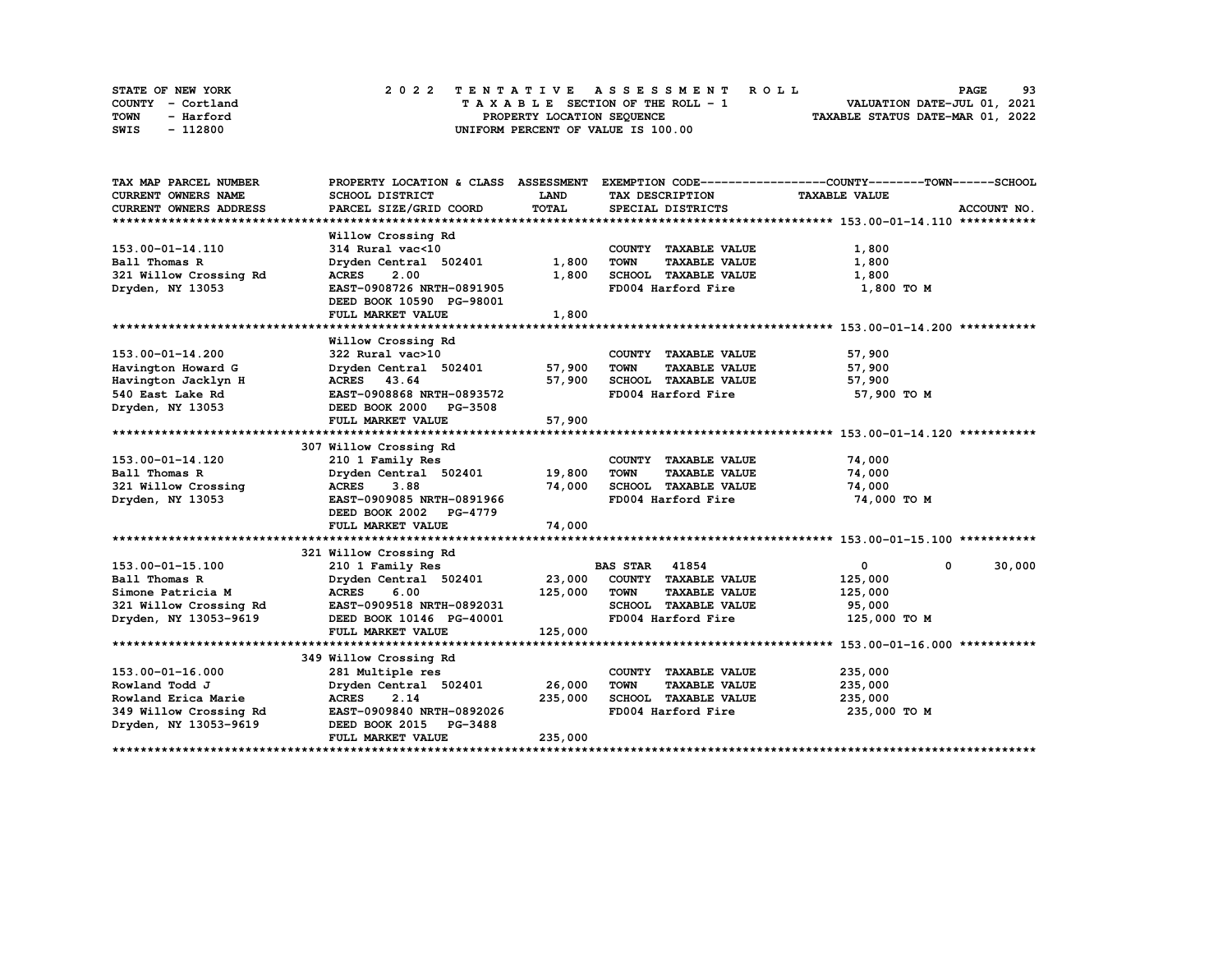| STATE OF NEW YORK | 2022 TENTATIVE ASSESSMENT ROLL     | 94<br><b>PAGE</b>                |
|-------------------|------------------------------------|----------------------------------|
| COUNTY - Cortland | TAXABLE SECTION OF THE ROLL - 1    | VALUATION DATE-JUL 01, 2021      |
| TOWN<br>- Harford | PROPERTY LOCATION SEQUENCE         | TAXABLE STATUS DATE-MAR 01, 2022 |
| - 112800<br>SWIS  | UNIFORM PERCENT OF VALUE IS 100.00 |                                  |

| TAX MAP PARCEL NUMBER      | PROPERTY LOCATION & CLASS ASSESSMENT              |              |                                       | EXEMPTION CODE-----------------COUNTY-------TOWN------SCHOOL |             |
|----------------------------|---------------------------------------------------|--------------|---------------------------------------|--------------------------------------------------------------|-------------|
| <b>CURRENT OWNERS NAME</b> | <b>SCHOOL DISTRICT</b>                            | <b>LAND</b>  | TAX DESCRIPTION                       | <b>TAXABLE VALUE</b>                                         |             |
| CURRENT OWNERS ADDRESS     | PARCEL SIZE/GRID COORD                            | <b>TOTAL</b> | SPECIAL DISTRICTS                     |                                                              | ACCOUNT NO. |
|                            |                                                   |              |                                       |                                                              |             |
|                            | 373 Willow Crossing Rd                            |              |                                       |                                                              |             |
| 153.00-01-17.110           | 210 1 Family Res                                  |              | VET WAR CT 41121                      | 6,000<br>6,000                                               | 0           |
| Stewart Larry R            | Dryden Central 502401 13,500 AGED C&T 41801       |              |                                       | 30,300<br>30,300                                             | $\Omega$    |
| Stewart Janice L           | FRNT 130.00 DPTH 200.00                           |              | 107,000 AGED S<br>41804               | 0<br>$\mathbf 0$                                             | 48,150      |
| 373 Willow Crossing Rd     | EAST-0910199 NRTH-0891904                         |              | 41834<br><b>ENH STAR</b>              | $\Omega$<br>$\Omega$                                         | 58,850      |
| Dryden, NY 13053-9619      | DEED BOOK 2009 PG-4492                            |              | COUNTY TAXABLE VALUE                  | 70,700                                                       |             |
|                            | FULL MARKET VALUE                                 | 107,000      | <b>TAXABLE VALUE</b><br><b>TOWN</b>   | 70,700                                                       |             |
|                            |                                                   |              | <b>SCHOOL</b><br><b>TAXABLE VALUE</b> | 0                                                            |             |
|                            |                                                   |              | FD004 Harford Fire                    | 107,000 TO M                                                 |             |
|                            |                                                   |              |                                       |                                                              |             |
|                            | 375 Willow Crossing Rd                            |              |                                       |                                                              |             |
| 153.00-01-17.120           | 210 1 Family Res                                  |              | AGED CTS<br>41800                     | 42,500 42,500                                                | 42,500      |
| Leger Luanne O             | Dryden Central 502401 16,600 ENH STAR             |              | 41834                                 | $\mathbf{0}$<br>$\Omega$                                     | 42,500      |
| 375 Willow Crossing Rd     | ACRES 1.80                                        |              | 85,000 COUNTY TAXABLE VALUE           | 42,500                                                       |             |
| Dryden, NY 13053-9619      | EAST-0910429 NRTH-0891913                         |              | <b>TOWN</b><br><b>TAXABLE VALUE</b>   | 42,500                                                       |             |
|                            | DEED BOOK 2001 PG-1331                            |              | <b>TAXABLE VALUE</b><br><b>SCHOOL</b> | 0                                                            |             |
|                            | FULL MARKET VALUE                                 |              | 85,000 FD004 Harford Fire             | 85,000 TO M                                                  |             |
|                            |                                                   |              |                                       |                                                              |             |
|                            | 377 Willow Crossing Rd                            |              |                                       |                                                              |             |
| 153.00-01-17.200           | 270 Mfg housing                                   |              | <b>BAS STAR</b> 41854                 | $\overline{0}$<br>0                                          | 30,000      |
| Thurston Ashley            | Dryden Central 502401 12,700 COUNTY TAXABLE VALUE |              |                                       | 47,000                                                       |             |
| Stewart Janice             | FRNT 230.00 DPTH 100.00                           | 47,000       | <b>TAXABLE VALUE</b><br>TOWN          | 47,000                                                       |             |
| 377 Willow Crossing Rd     | EAST-0910637 NRTH-0891886                         |              | <b>TAXABLE VALUE</b><br><b>SCHOOL</b> | 17,000                                                       |             |
| Dryden, NY 13053           | DEED BOOK 2010 PG-1122                            |              | FD004 Harford Fire                    | 47,000 TO M                                                  |             |
|                            | FULL MARKET VALUE                                 | 47,000       |                                       |                                                              |             |
|                            |                                                   |              |                                       |                                                              |             |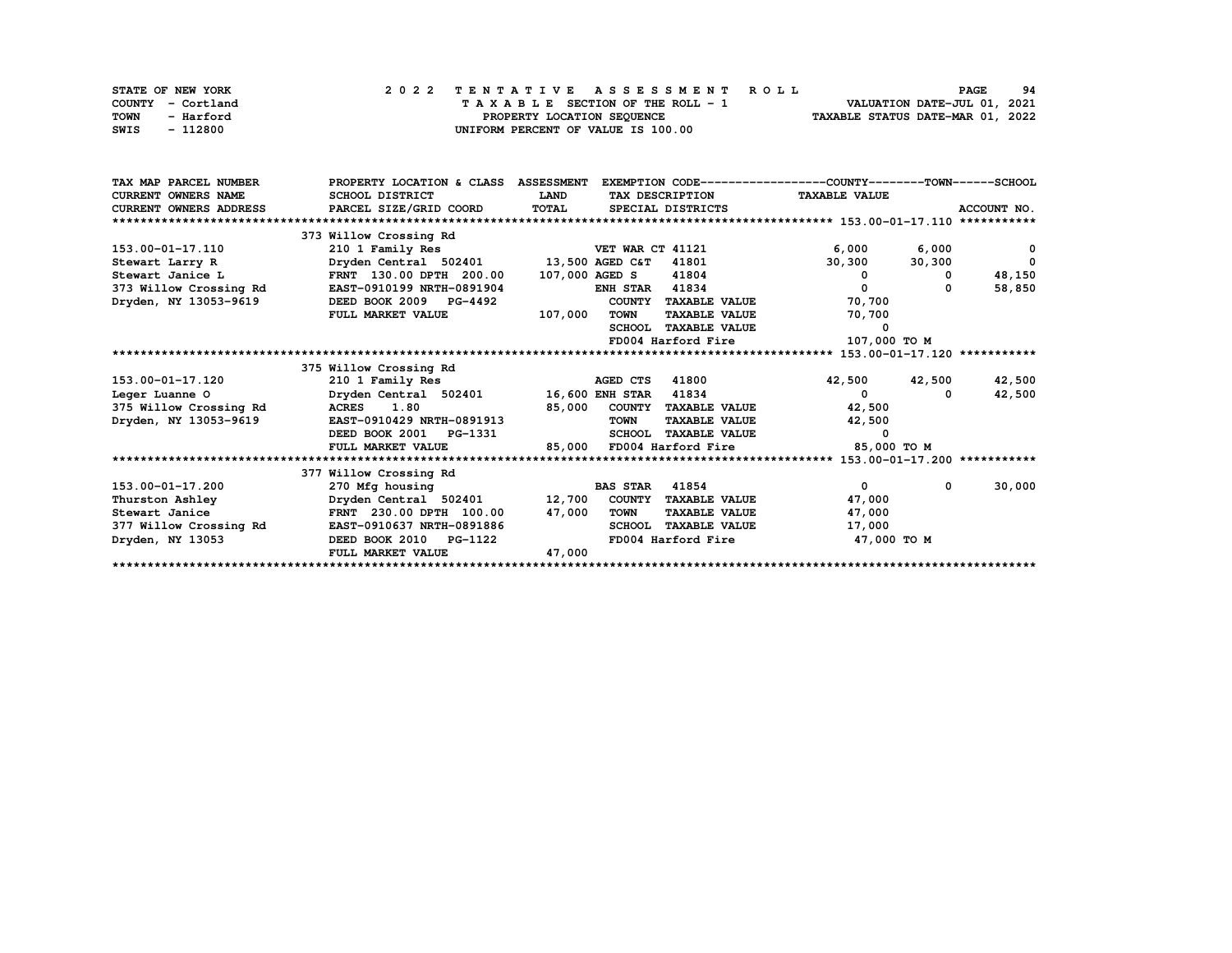|      | <b>STATE OF NEW YORK</b> |  | 2022 TENTATIVE ASSESSMENT ROLL     |                                  | PAGE                        | 95 |
|------|--------------------------|--|------------------------------------|----------------------------------|-----------------------------|----|
|      | COUNTY - Cortland        |  | TAXABLE SECTION OF THE ROLL - 1    |                                  | VALUATION DATE-JUL 01, 2021 |    |
| TOWN | - Harford                |  |                                    | TAXABLE STATUS DATE-MAR 01, 2022 |                             |    |
| SWIS | - 112800                 |  | UNIFORM PERCENT OF VALUE IS 100.00 |                                  | RPS150/V04/L015             |    |
|      |                          |  |                                    |                                  | CURRENT DATE 5/05/2022      |    |

# **\*\*\* S P E C I A L D I S T R I C T S U M M A R Y \*\*\***

| CODE | <b>DISTRICT NAME</b> | TOTAL<br><b>EXTENSION</b><br>PARCELS<br>TYPE | <b>EXTENSION</b><br><b>VALUE</b> | AD VALOREM<br><b>VALUE</b> | <b>EXEMPT</b><br><b>AMOUNT</b> | <b>TAXABLE</b><br><b>VALUE</b> |
|------|----------------------|----------------------------------------------|----------------------------------|----------------------------|--------------------------------|--------------------------------|
|      | FD004 Harford Fire   | 512 TOTAL M                                  |                                  | 45422,132                  | 19,000                         | 45403,132                      |

### **\*\*\* S C H O O L D I S T R I C T S U M M A R Y \*\*\***

| CODE   | DISTRICT NAME    | <b>TOTAL</b><br><b>PARCELS</b> | <b>ASSESSED</b><br>LAND | <b>ASSESSED</b><br>TOTAL | <b>EXEMPT</b><br><b>AMOUNT</b> | TOTAL<br><b>TAXABLE</b> | <b>STAR</b><br><b>AMOUNT</b> | <b>STAR</b><br><b>TAXABLE</b> |
|--------|------------------|--------------------------------|-------------------------|--------------------------|--------------------------------|-------------------------|------------------------------|-------------------------------|
| 110200 | Cortland City    | 21                             | 931,920                 | 2168,220                 | 13,214                         | 2155,006                | 194,900                      | 1960,106                      |
| 113401 | Marathon Central | 223                            | 7488,409                | 16151,550                | 1535,885                       | 14615,665               | 2715,398                     | 11900,267                     |
| 492602 | Newark Valley    | 6                              | 277,400                 | 430,000                  | 99,054                         | 330,946                 | 30,000                       | 300,946                       |
| 502401 | Dryden Central   | 262                            | 7874,290                | 26672,362                | 2412,892                       | 24259,470               | 3886,670                     | 20372,800                     |
|        | $SUB-TOTAL$      | 512                            | 16572,019               | 45422,132                | 4061,045                       | 41361,087               | 6826,968                     | 34534,119                     |
|        | <b>TOTAL</b>     | 512                            | 16572,019               | 45422,132                | 4061,045                       | 41361,087               | 6826,968                     | 34534,119                     |

#### **\*\*\* S Y S T E M C O D E S S U M M A R Y \*\*\***

## **NO SYSTEM EXEMPTIONS AT THIS LEVEL**

#### **\*\*\* E X E M P T I O N S U M M A R Y \*\*\***

|       |                    | <b>TOTAL</b>   |               |             |               |
|-------|--------------------|----------------|---------------|-------------|---------------|
| CODE  | <b>DESCRIPTION</b> | <b>PARCELS</b> | <b>COUNTY</b> | <b>TOWN</b> | <b>SCHOOL</b> |
|       |                    |                |               |             |               |
| 41121 | VET WAR CT         | 16             | 94,575        | 94,575      |               |
| 41122 | VET WAR C          | 2              | 12,000        |             |               |
| 41123 | VET WAR T          | 2              |               | 12,000      |               |
| 41131 | VET COM CT         | 8              | 79,750        | 79,750      |               |
| 41132 | VET COM C          |                | 10,000        |             |               |
| 41133 | VET COM T          | <b>.</b>       |               | 10,000      |               |
| 41141 | VET DIS CT         | 6              | 83,700        | 83,700      |               |
| 41162 | CW 15 VET/         | ÷              | 6,000         |             |               |
| 41720 | <b>AG-CEILING</b>  | 22             | 1157,305      | 1157,305    | 1157,305      |
| 41730 | AG COMMIT          | 11             | 490,845       | 490,845     | 490,845       |
| 41800 | AGED CTS           | $\mathbf{2}$   | 95,000        | 95,000      | 95,000        |
|       |                    |                |               |             |               |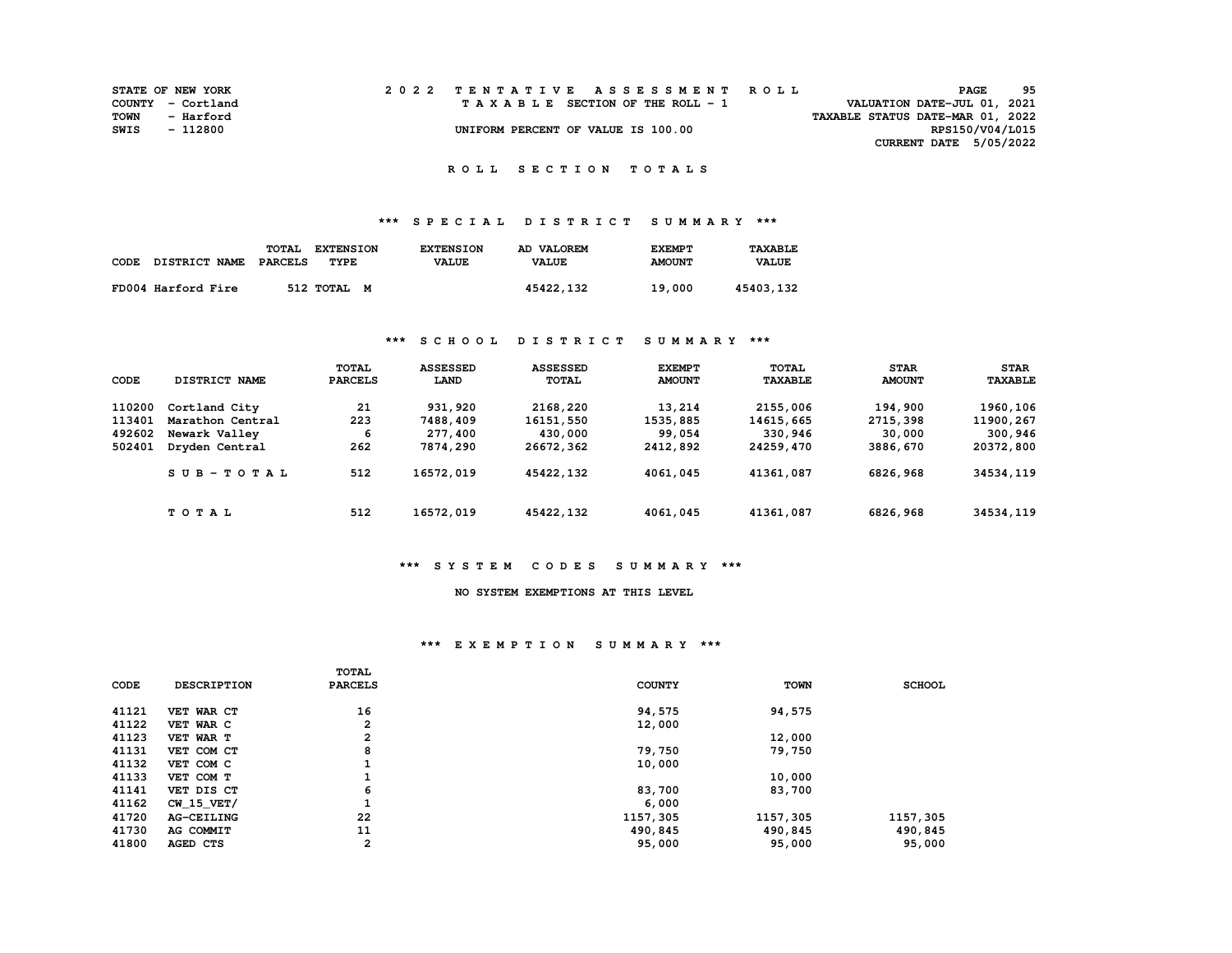|             | STATE OF NEW YORK |  | 2022 TENTATIVE ASSESSMENT ROLL |  |  |  |                                    |  |  |  |  |  |                                  | <b>PAGE</b> | 96              |
|-------------|-------------------|--|--------------------------------|--|--|--|------------------------------------|--|--|--|--|--|----------------------------------|-------------|-----------------|
|             | COUNTY - Cortland |  |                                |  |  |  | TAXABLE SECTION OF THE ROLL - 1    |  |  |  |  |  | VALUATION DATE-JUL 01, 2021      |             |                 |
| <b>TOWN</b> | - Harford         |  |                                |  |  |  |                                    |  |  |  |  |  | TAXABLE STATUS DATE-MAR 01, 2022 |             |                 |
| SWIS        | - 112800          |  |                                |  |  |  | UNIFORM PERCENT OF VALUE IS 100.00 |  |  |  |  |  |                                  |             | RPS150/V04/L015 |
|             |                   |  |                                |  |  |  |                                    |  |  |  |  |  | CURRENT DATE 5/05/2022           |             |                 |

## **\*\*\* E X E M P T I O N S U M M A R Y \*\*\***

|             |                    | TOTAL          |               |             |               |
|-------------|--------------------|----------------|---------------|-------------|---------------|
| <b>CODE</b> | <b>DESCRIPTION</b> | <b>PARCELS</b> | <b>COUNTY</b> | <b>TOWN</b> | <b>SCHOOL</b> |
| 41801       | AGED C&T           | ⇁              | 161,034       | 161,034     |               |
| 41804       | AGED S             | 10             |               |             | 298,895       |
| 41834       | <b>ENH STAR</b>    | 53             |               |             | 3353,968      |
| 41854       | <b>BAS STAR</b>    | 116            |               |             | 3473,000      |
| 41932       | Dis & Lim          | л.             | 18,500        |             |               |
| 42100       | AG IMPROV          | 6              | 19,000        | 19,000      | 19,000        |
| 49500       | SOL&WND EN         |                | 2000,000      | 2000,000    | 2000,000      |
|             | TOTAL              | 266            | 4227,709      | 4203,209    | 10888,013     |

### **\*\*\* G R A N D T O T A L S \*\*\***

| <b>ROLL</b> |                    | TOTAL          | <b>ASSESSED</b> | <b>ASSESSED</b> | <b>TAXABLE</b> | <b>TAXABLE</b> | <b>TAXABLE</b> | <b>STAR</b>           |
|-------------|--------------------|----------------|-----------------|-----------------|----------------|----------------|----------------|-----------------------|
| <b>SEC</b>  | <b>DESCRIPTION</b> | <b>PARCELS</b> | LAND            | TOTAL           | COUNTY         | <b>TOWN</b>    | <b>SCHOOL</b>  | <b><i>TAXABLE</i></b> |
|             | <b>TAXABLE</b>     | 512            | 16572,019       | 45422,132       | 41194, 423     | 41218,923      | 41361,087      | 34534,119             |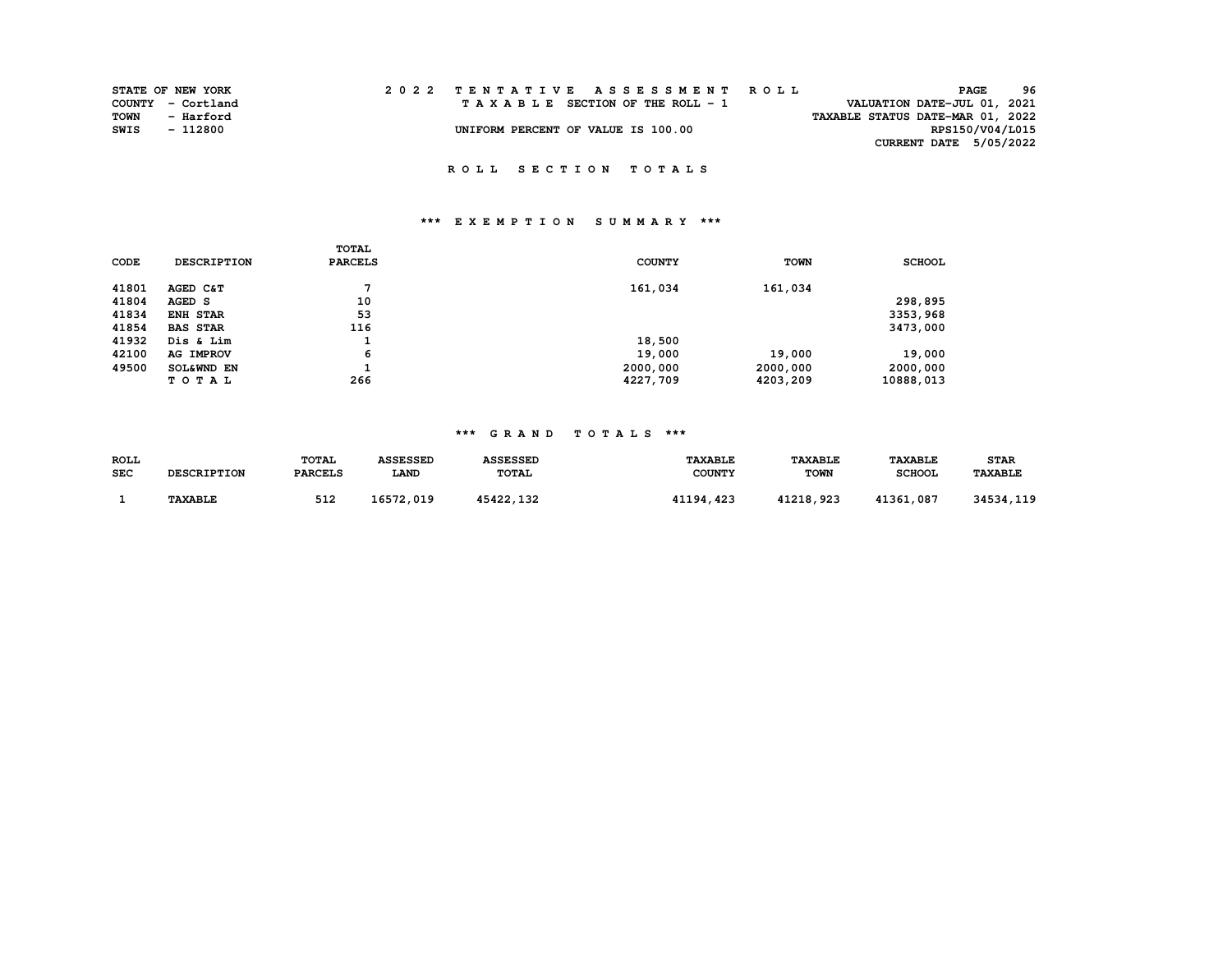| <b>STATE OF NEW YORK</b> |  | 2022 TENTATIVE ASSESSMENT ROLL           |  | <b>PAGE</b>                      | 97 |
|--------------------------|--|------------------------------------------|--|----------------------------------|----|
| COUNTY - Cortland        |  | STATE OWNED LAND SECTION OF THE ROLL - 3 |  | VALUATION DATE-JUL 01, 2021      |    |
| TOWN<br>- Harford        |  | PROPERTY LOCATION SEOUENCE               |  | TAXABLE STATUS DATE-MAR 01, 2022 |    |
| - 112800<br>SWIS         |  | UNIFORM PERCENT OF VALUE IS 100.00       |  |                                  |    |

| <b>CURRENT OWNERS NAME</b><br>SCHOOL DISTRICT<br><b>LAND</b><br><b>TAXABLE VALUE</b><br>TAX DESCRIPTION<br><b>TOTAL</b><br>CURRENT OWNERS ADDRESS<br>PARCEL SIZE/GRID COORD<br>SPECIAL DISTRICTS<br>ACCOUNT NO.<br>8000002<br>0<br>0<br>333.00-28-02.000<br>993 Transition t<br>TOWN TAXBL 50005<br>0<br>Marathon Centra 113401<br>$\mathbf{0}$<br>State of New York<br>COUNTY TAXABLE VALUE<br><b>TAXABLE VALUE</b><br>Attn: County Treasurer<br>$\Omega$<br><b>TOWN</b><br><b>SCHOOL TAXABLE VALUE</b><br>60 Central Ave<br>FULL MARKET VALUE<br><sup>n</sup><br>FD004 Harford Fire<br>Cortland, NY 13045-2746<br>0 TO M<br>8113401<br>$\Omega$<br>333.00-28-03.000<br>993 Transition t<br>SCHL TAXBL 50001<br>$\Omega$<br>0<br>Marathon Centra 113401<br>0<br>COUNTY TAXABLE VALUE<br><sup>0</sup><br>0<br><b>TOWN</b><br><b>TAXABLE VALUE</b><br>0<br>60 Central Ave<br>FULL MARKET VALUE<br><b>SCHOOL TAXABLE VALUE</b><br>$\Omega$<br>$\Omega$<br>Cortland, NY 13045-2746<br>8110200<br>$\mathbf{0}$<br>0<br>993 Transition t<br>SCHL TAXBL 50001<br>0<br>Cortland City 110200<br>COUNTY TAXABLE VALUE<br>State of New York<br>$^{\circ}$<br>$\Omega$<br>$\Omega$<br><b>TOWN</b><br><b>TAXABLE VALUE</b><br>FULL MARKET VALUE<br>$\Omega$<br><b>SCHOOL TAXABLE VALUE</b><br>60 Central Ave<br>$\Omega$<br>8492602<br>0<br>993 Transition t<br>10,670<br>10,670<br>333.00-28-05.000<br>SCHL TAXBL 50001<br>Newark Valley 492602<br>COUNTY TAXABLE VALUE<br>$^{\circ}$<br>0<br>10,670<br><b>TOWN</b><br><b>TAXABLE VALUE</b><br>$\Omega$<br><b>SCHOOL TAXABLE VALUE</b><br>60 Central Ave<br>FULL MARKET VALUE<br>10,670<br>10,670<br>Cortland, NY 13045-2746<br>8502401<br>0<br>$\Omega$<br>SCHL TAXBL 50001<br>993 Transition t<br>0<br>Dryden Central 502401<br>COUNTY TAXABLE VALUE<br>$\Omega$<br>0<br>2007 Ass'mt omitted from<br>TOWN<br><b>TAXABLE VALUE</b><br>0<br>$\Omega$<br>60 Central Ave<br>Tax due on prior ass'mt.<br>SCHOOL TAXABLE VALUE<br>O<br>Cortland, NY 13045-2746<br>See RS9 of roll.<br>FULL MARKET VALUE<br>0<br>Bleck Rd<br>0217001<br>0<br>0<br>932 Forest s532b<br>STATE LAND 32252<br>197,300<br>197,300<br>State of New York<br>COUNTY TAXABLE VALUE<br>Marathon Centra 113401<br>0<br>197,300<br><b>TOWN</b><br><b>TAXABLE VALUE</b><br>197,300<br>ACRES 99.15<br>EAST-0930393 NRTH-0903256<br>SCHOOL TAXABLE VALUE<br>197,300<br>197,300<br>Cortland, NY 13045-2746<br>FULL MARKET VALUE<br>FD004 Harford Fire<br>197,300 то м | TAX MAP PARCEL NUMBER   | PROPERTY LOCATION & CLASS ASSESSMENT |  | EXEMPTION CODE-----------------COUNTY-------TOWN------SCHOOL |  |
|-----------------------------------------------------------------------------------------------------------------------------------------------------------------------------------------------------------------------------------------------------------------------------------------------------------------------------------------------------------------------------------------------------------------------------------------------------------------------------------------------------------------------------------------------------------------------------------------------------------------------------------------------------------------------------------------------------------------------------------------------------------------------------------------------------------------------------------------------------------------------------------------------------------------------------------------------------------------------------------------------------------------------------------------------------------------------------------------------------------------------------------------------------------------------------------------------------------------------------------------------------------------------------------------------------------------------------------------------------------------------------------------------------------------------------------------------------------------------------------------------------------------------------------------------------------------------------------------------------------------------------------------------------------------------------------------------------------------------------------------------------------------------------------------------------------------------------------------------------------------------------------------------------------------------------------------------------------------------------------------------------------------------------------------------------------------------------------------------------------------------------------------------------------------------------------------------------------------------------------------------------------------------------------------------------------------------------------------------------------------------------------------------------------------------------------------------------------------------|-------------------------|--------------------------------------|--|--------------------------------------------------------------|--|
|                                                                                                                                                                                                                                                                                                                                                                                                                                                                                                                                                                                                                                                                                                                                                                                                                                                                                                                                                                                                                                                                                                                                                                                                                                                                                                                                                                                                                                                                                                                                                                                                                                                                                                                                                                                                                                                                                                                                                                                                                                                                                                                                                                                                                                                                                                                                                                                                                                                                       |                         |                                      |  |                                                              |  |
|                                                                                                                                                                                                                                                                                                                                                                                                                                                                                                                                                                                                                                                                                                                                                                                                                                                                                                                                                                                                                                                                                                                                                                                                                                                                                                                                                                                                                                                                                                                                                                                                                                                                                                                                                                                                                                                                                                                                                                                                                                                                                                                                                                                                                                                                                                                                                                                                                                                                       |                         |                                      |  |                                                              |  |
|                                                                                                                                                                                                                                                                                                                                                                                                                                                                                                                                                                                                                                                                                                                                                                                                                                                                                                                                                                                                                                                                                                                                                                                                                                                                                                                                                                                                                                                                                                                                                                                                                                                                                                                                                                                                                                                                                                                                                                                                                                                                                                                                                                                                                                                                                                                                                                                                                                                                       |                         |                                      |  |                                                              |  |
|                                                                                                                                                                                                                                                                                                                                                                                                                                                                                                                                                                                                                                                                                                                                                                                                                                                                                                                                                                                                                                                                                                                                                                                                                                                                                                                                                                                                                                                                                                                                                                                                                                                                                                                                                                                                                                                                                                                                                                                                                                                                                                                                                                                                                                                                                                                                                                                                                                                                       |                         |                                      |  |                                                              |  |
|                                                                                                                                                                                                                                                                                                                                                                                                                                                                                                                                                                                                                                                                                                                                                                                                                                                                                                                                                                                                                                                                                                                                                                                                                                                                                                                                                                                                                                                                                                                                                                                                                                                                                                                                                                                                                                                                                                                                                                                                                                                                                                                                                                                                                                                                                                                                                                                                                                                                       |                         |                                      |  |                                                              |  |
|                                                                                                                                                                                                                                                                                                                                                                                                                                                                                                                                                                                                                                                                                                                                                                                                                                                                                                                                                                                                                                                                                                                                                                                                                                                                                                                                                                                                                                                                                                                                                                                                                                                                                                                                                                                                                                                                                                                                                                                                                                                                                                                                                                                                                                                                                                                                                                                                                                                                       |                         |                                      |  |                                                              |  |
|                                                                                                                                                                                                                                                                                                                                                                                                                                                                                                                                                                                                                                                                                                                                                                                                                                                                                                                                                                                                                                                                                                                                                                                                                                                                                                                                                                                                                                                                                                                                                                                                                                                                                                                                                                                                                                                                                                                                                                                                                                                                                                                                                                                                                                                                                                                                                                                                                                                                       |                         |                                      |  |                                                              |  |
|                                                                                                                                                                                                                                                                                                                                                                                                                                                                                                                                                                                                                                                                                                                                                                                                                                                                                                                                                                                                                                                                                                                                                                                                                                                                                                                                                                                                                                                                                                                                                                                                                                                                                                                                                                                                                                                                                                                                                                                                                                                                                                                                                                                                                                                                                                                                                                                                                                                                       |                         |                                      |  |                                                              |  |
|                                                                                                                                                                                                                                                                                                                                                                                                                                                                                                                                                                                                                                                                                                                                                                                                                                                                                                                                                                                                                                                                                                                                                                                                                                                                                                                                                                                                                                                                                                                                                                                                                                                                                                                                                                                                                                                                                                                                                                                                                                                                                                                                                                                                                                                                                                                                                                                                                                                                       |                         |                                      |  |                                                              |  |
|                                                                                                                                                                                                                                                                                                                                                                                                                                                                                                                                                                                                                                                                                                                                                                                                                                                                                                                                                                                                                                                                                                                                                                                                                                                                                                                                                                                                                                                                                                                                                                                                                                                                                                                                                                                                                                                                                                                                                                                                                                                                                                                                                                                                                                                                                                                                                                                                                                                                       |                         |                                      |  |                                                              |  |
|                                                                                                                                                                                                                                                                                                                                                                                                                                                                                                                                                                                                                                                                                                                                                                                                                                                                                                                                                                                                                                                                                                                                                                                                                                                                                                                                                                                                                                                                                                                                                                                                                                                                                                                                                                                                                                                                                                                                                                                                                                                                                                                                                                                                                                                                                                                                                                                                                                                                       |                         |                                      |  |                                                              |  |
|                                                                                                                                                                                                                                                                                                                                                                                                                                                                                                                                                                                                                                                                                                                                                                                                                                                                                                                                                                                                                                                                                                                                                                                                                                                                                                                                                                                                                                                                                                                                                                                                                                                                                                                                                                                                                                                                                                                                                                                                                                                                                                                                                                                                                                                                                                                                                                                                                                                                       |                         |                                      |  |                                                              |  |
|                                                                                                                                                                                                                                                                                                                                                                                                                                                                                                                                                                                                                                                                                                                                                                                                                                                                                                                                                                                                                                                                                                                                                                                                                                                                                                                                                                                                                                                                                                                                                                                                                                                                                                                                                                                                                                                                                                                                                                                                                                                                                                                                                                                                                                                                                                                                                                                                                                                                       | State of New York       |                                      |  |                                                              |  |
|                                                                                                                                                                                                                                                                                                                                                                                                                                                                                                                                                                                                                                                                                                                                                                                                                                                                                                                                                                                                                                                                                                                                                                                                                                                                                                                                                                                                                                                                                                                                                                                                                                                                                                                                                                                                                                                                                                                                                                                                                                                                                                                                                                                                                                                                                                                                                                                                                                                                       | Attn: County Treasurer  |                                      |  |                                                              |  |
|                                                                                                                                                                                                                                                                                                                                                                                                                                                                                                                                                                                                                                                                                                                                                                                                                                                                                                                                                                                                                                                                                                                                                                                                                                                                                                                                                                                                                                                                                                                                                                                                                                                                                                                                                                                                                                                                                                                                                                                                                                                                                                                                                                                                                                                                                                                                                                                                                                                                       |                         |                                      |  |                                                              |  |
|                                                                                                                                                                                                                                                                                                                                                                                                                                                                                                                                                                                                                                                                                                                                                                                                                                                                                                                                                                                                                                                                                                                                                                                                                                                                                                                                                                                                                                                                                                                                                                                                                                                                                                                                                                                                                                                                                                                                                                                                                                                                                                                                                                                                                                                                                                                                                                                                                                                                       |                         |                                      |  |                                                              |  |
|                                                                                                                                                                                                                                                                                                                                                                                                                                                                                                                                                                                                                                                                                                                                                                                                                                                                                                                                                                                                                                                                                                                                                                                                                                                                                                                                                                                                                                                                                                                                                                                                                                                                                                                                                                                                                                                                                                                                                                                                                                                                                                                                                                                                                                                                                                                                                                                                                                                                       |                         |                                      |  |                                                              |  |
|                                                                                                                                                                                                                                                                                                                                                                                                                                                                                                                                                                                                                                                                                                                                                                                                                                                                                                                                                                                                                                                                                                                                                                                                                                                                                                                                                                                                                                                                                                                                                                                                                                                                                                                                                                                                                                                                                                                                                                                                                                                                                                                                                                                                                                                                                                                                                                                                                                                                       |                         |                                      |  |                                                              |  |
|                                                                                                                                                                                                                                                                                                                                                                                                                                                                                                                                                                                                                                                                                                                                                                                                                                                                                                                                                                                                                                                                                                                                                                                                                                                                                                                                                                                                                                                                                                                                                                                                                                                                                                                                                                                                                                                                                                                                                                                                                                                                                                                                                                                                                                                                                                                                                                                                                                                                       | 333.00-28-04.000        |                                      |  |                                                              |  |
|                                                                                                                                                                                                                                                                                                                                                                                                                                                                                                                                                                                                                                                                                                                                                                                                                                                                                                                                                                                                                                                                                                                                                                                                                                                                                                                                                                                                                                                                                                                                                                                                                                                                                                                                                                                                                                                                                                                                                                                                                                                                                                                                                                                                                                                                                                                                                                                                                                                                       |                         |                                      |  |                                                              |  |
|                                                                                                                                                                                                                                                                                                                                                                                                                                                                                                                                                                                                                                                                                                                                                                                                                                                                                                                                                                                                                                                                                                                                                                                                                                                                                                                                                                                                                                                                                                                                                                                                                                                                                                                                                                                                                                                                                                                                                                                                                                                                                                                                                                                                                                                                                                                                                                                                                                                                       | Attn: County Treasurer  |                                      |  |                                                              |  |
|                                                                                                                                                                                                                                                                                                                                                                                                                                                                                                                                                                                                                                                                                                                                                                                                                                                                                                                                                                                                                                                                                                                                                                                                                                                                                                                                                                                                                                                                                                                                                                                                                                                                                                                                                                                                                                                                                                                                                                                                                                                                                                                                                                                                                                                                                                                                                                                                                                                                       |                         |                                      |  |                                                              |  |
|                                                                                                                                                                                                                                                                                                                                                                                                                                                                                                                                                                                                                                                                                                                                                                                                                                                                                                                                                                                                                                                                                                                                                                                                                                                                                                                                                                                                                                                                                                                                                                                                                                                                                                                                                                                                                                                                                                                                                                                                                                                                                                                                                                                                                                                                                                                                                                                                                                                                       | Cortland, NY 13045-2746 |                                      |  |                                                              |  |
|                                                                                                                                                                                                                                                                                                                                                                                                                                                                                                                                                                                                                                                                                                                                                                                                                                                                                                                                                                                                                                                                                                                                                                                                                                                                                                                                                                                                                                                                                                                                                                                                                                                                                                                                                                                                                                                                                                                                                                                                                                                                                                                                                                                                                                                                                                                                                                                                                                                                       |                         |                                      |  |                                                              |  |
|                                                                                                                                                                                                                                                                                                                                                                                                                                                                                                                                                                                                                                                                                                                                                                                                                                                                                                                                                                                                                                                                                                                                                                                                                                                                                                                                                                                                                                                                                                                                                                                                                                                                                                                                                                                                                                                                                                                                                                                                                                                                                                                                                                                                                                                                                                                                                                                                                                                                       |                         |                                      |  |                                                              |  |
|                                                                                                                                                                                                                                                                                                                                                                                                                                                                                                                                                                                                                                                                                                                                                                                                                                                                                                                                                                                                                                                                                                                                                                                                                                                                                                                                                                                                                                                                                                                                                                                                                                                                                                                                                                                                                                                                                                                                                                                                                                                                                                                                                                                                                                                                                                                                                                                                                                                                       |                         |                                      |  |                                                              |  |
|                                                                                                                                                                                                                                                                                                                                                                                                                                                                                                                                                                                                                                                                                                                                                                                                                                                                                                                                                                                                                                                                                                                                                                                                                                                                                                                                                                                                                                                                                                                                                                                                                                                                                                                                                                                                                                                                                                                                                                                                                                                                                                                                                                                                                                                                                                                                                                                                                                                                       | State of New York       |                                      |  |                                                              |  |
|                                                                                                                                                                                                                                                                                                                                                                                                                                                                                                                                                                                                                                                                                                                                                                                                                                                                                                                                                                                                                                                                                                                                                                                                                                                                                                                                                                                                                                                                                                                                                                                                                                                                                                                                                                                                                                                                                                                                                                                                                                                                                                                                                                                                                                                                                                                                                                                                                                                                       | Attn: County Treasurer  |                                      |  |                                                              |  |
|                                                                                                                                                                                                                                                                                                                                                                                                                                                                                                                                                                                                                                                                                                                                                                                                                                                                                                                                                                                                                                                                                                                                                                                                                                                                                                                                                                                                                                                                                                                                                                                                                                                                                                                                                                                                                                                                                                                                                                                                                                                                                                                                                                                                                                                                                                                                                                                                                                                                       |                         |                                      |  |                                                              |  |
|                                                                                                                                                                                                                                                                                                                                                                                                                                                                                                                                                                                                                                                                                                                                                                                                                                                                                                                                                                                                                                                                                                                                                                                                                                                                                                                                                                                                                                                                                                                                                                                                                                                                                                                                                                                                                                                                                                                                                                                                                                                                                                                                                                                                                                                                                                                                                                                                                                                                       |                         |                                      |  |                                                              |  |
|                                                                                                                                                                                                                                                                                                                                                                                                                                                                                                                                                                                                                                                                                                                                                                                                                                                                                                                                                                                                                                                                                                                                                                                                                                                                                                                                                                                                                                                                                                                                                                                                                                                                                                                                                                                                                                                                                                                                                                                                                                                                                                                                                                                                                                                                                                                                                                                                                                                                       |                         |                                      |  |                                                              |  |
|                                                                                                                                                                                                                                                                                                                                                                                                                                                                                                                                                                                                                                                                                                                                                                                                                                                                                                                                                                                                                                                                                                                                                                                                                                                                                                                                                                                                                                                                                                                                                                                                                                                                                                                                                                                                                                                                                                                                                                                                                                                                                                                                                                                                                                                                                                                                                                                                                                                                       |                         |                                      |  |                                                              |  |
|                                                                                                                                                                                                                                                                                                                                                                                                                                                                                                                                                                                                                                                                                                                                                                                                                                                                                                                                                                                                                                                                                                                                                                                                                                                                                                                                                                                                                                                                                                                                                                                                                                                                                                                                                                                                                                                                                                                                                                                                                                                                                                                                                                                                                                                                                                                                                                                                                                                                       | 333.00-28-06.000        |                                      |  |                                                              |  |
|                                                                                                                                                                                                                                                                                                                                                                                                                                                                                                                                                                                                                                                                                                                                                                                                                                                                                                                                                                                                                                                                                                                                                                                                                                                                                                                                                                                                                                                                                                                                                                                                                                                                                                                                                                                                                                                                                                                                                                                                                                                                                                                                                                                                                                                                                                                                                                                                                                                                       | State of New York       |                                      |  |                                                              |  |
|                                                                                                                                                                                                                                                                                                                                                                                                                                                                                                                                                                                                                                                                                                                                                                                                                                                                                                                                                                                                                                                                                                                                                                                                                                                                                                                                                                                                                                                                                                                                                                                                                                                                                                                                                                                                                                                                                                                                                                                                                                                                                                                                                                                                                                                                                                                                                                                                                                                                       | Attn: County Treasurer  |                                      |  |                                                              |  |
|                                                                                                                                                                                                                                                                                                                                                                                                                                                                                                                                                                                                                                                                                                                                                                                                                                                                                                                                                                                                                                                                                                                                                                                                                                                                                                                                                                                                                                                                                                                                                                                                                                                                                                                                                                                                                                                                                                                                                                                                                                                                                                                                                                                                                                                                                                                                                                                                                                                                       |                         |                                      |  |                                                              |  |
|                                                                                                                                                                                                                                                                                                                                                                                                                                                                                                                                                                                                                                                                                                                                                                                                                                                                                                                                                                                                                                                                                                                                                                                                                                                                                                                                                                                                                                                                                                                                                                                                                                                                                                                                                                                                                                                                                                                                                                                                                                                                                                                                                                                                                                                                                                                                                                                                                                                                       |                         |                                      |  |                                                              |  |
|                                                                                                                                                                                                                                                                                                                                                                                                                                                                                                                                                                                                                                                                                                                                                                                                                                                                                                                                                                                                                                                                                                                                                                                                                                                                                                                                                                                                                                                                                                                                                                                                                                                                                                                                                                                                                                                                                                                                                                                                                                                                                                                                                                                                                                                                                                                                                                                                                                                                       |                         |                                      |  |                                                              |  |
|                                                                                                                                                                                                                                                                                                                                                                                                                                                                                                                                                                                                                                                                                                                                                                                                                                                                                                                                                                                                                                                                                                                                                                                                                                                                                                                                                                                                                                                                                                                                                                                                                                                                                                                                                                                                                                                                                                                                                                                                                                                                                                                                                                                                                                                                                                                                                                                                                                                                       |                         |                                      |  |                                                              |  |
|                                                                                                                                                                                                                                                                                                                                                                                                                                                                                                                                                                                                                                                                                                                                                                                                                                                                                                                                                                                                                                                                                                                                                                                                                                                                                                                                                                                                                                                                                                                                                                                                                                                                                                                                                                                                                                                                                                                                                                                                                                                                                                                                                                                                                                                                                                                                                                                                                                                                       |                         |                                      |  |                                                              |  |
|                                                                                                                                                                                                                                                                                                                                                                                                                                                                                                                                                                                                                                                                                                                                                                                                                                                                                                                                                                                                                                                                                                                                                                                                                                                                                                                                                                                                                                                                                                                                                                                                                                                                                                                                                                                                                                                                                                                                                                                                                                                                                                                                                                                                                                                                                                                                                                                                                                                                       | 145.00-01-40.000        |                                      |  |                                                              |  |
|                                                                                                                                                                                                                                                                                                                                                                                                                                                                                                                                                                                                                                                                                                                                                                                                                                                                                                                                                                                                                                                                                                                                                                                                                                                                                                                                                                                                                                                                                                                                                                                                                                                                                                                                                                                                                                                                                                                                                                                                                                                                                                                                                                                                                                                                                                                                                                                                                                                                       |                         |                                      |  |                                                              |  |
|                                                                                                                                                                                                                                                                                                                                                                                                                                                                                                                                                                                                                                                                                                                                                                                                                                                                                                                                                                                                                                                                                                                                                                                                                                                                                                                                                                                                                                                                                                                                                                                                                                                                                                                                                                                                                                                                                                                                                                                                                                                                                                                                                                                                                                                                                                                                                                                                                                                                       | Attn: County Treasurer  |                                      |  |                                                              |  |
|                                                                                                                                                                                                                                                                                                                                                                                                                                                                                                                                                                                                                                                                                                                                                                                                                                                                                                                                                                                                                                                                                                                                                                                                                                                                                                                                                                                                                                                                                                                                                                                                                                                                                                                                                                                                                                                                                                                                                                                                                                                                                                                                                                                                                                                                                                                                                                                                                                                                       | 60 Central Ave          |                                      |  |                                                              |  |
|                                                                                                                                                                                                                                                                                                                                                                                                                                                                                                                                                                                                                                                                                                                                                                                                                                                                                                                                                                                                                                                                                                                                                                                                                                                                                                                                                                                                                                                                                                                                                                                                                                                                                                                                                                                                                                                                                                                                                                                                                                                                                                                                                                                                                                                                                                                                                                                                                                                                       |                         |                                      |  |                                                              |  |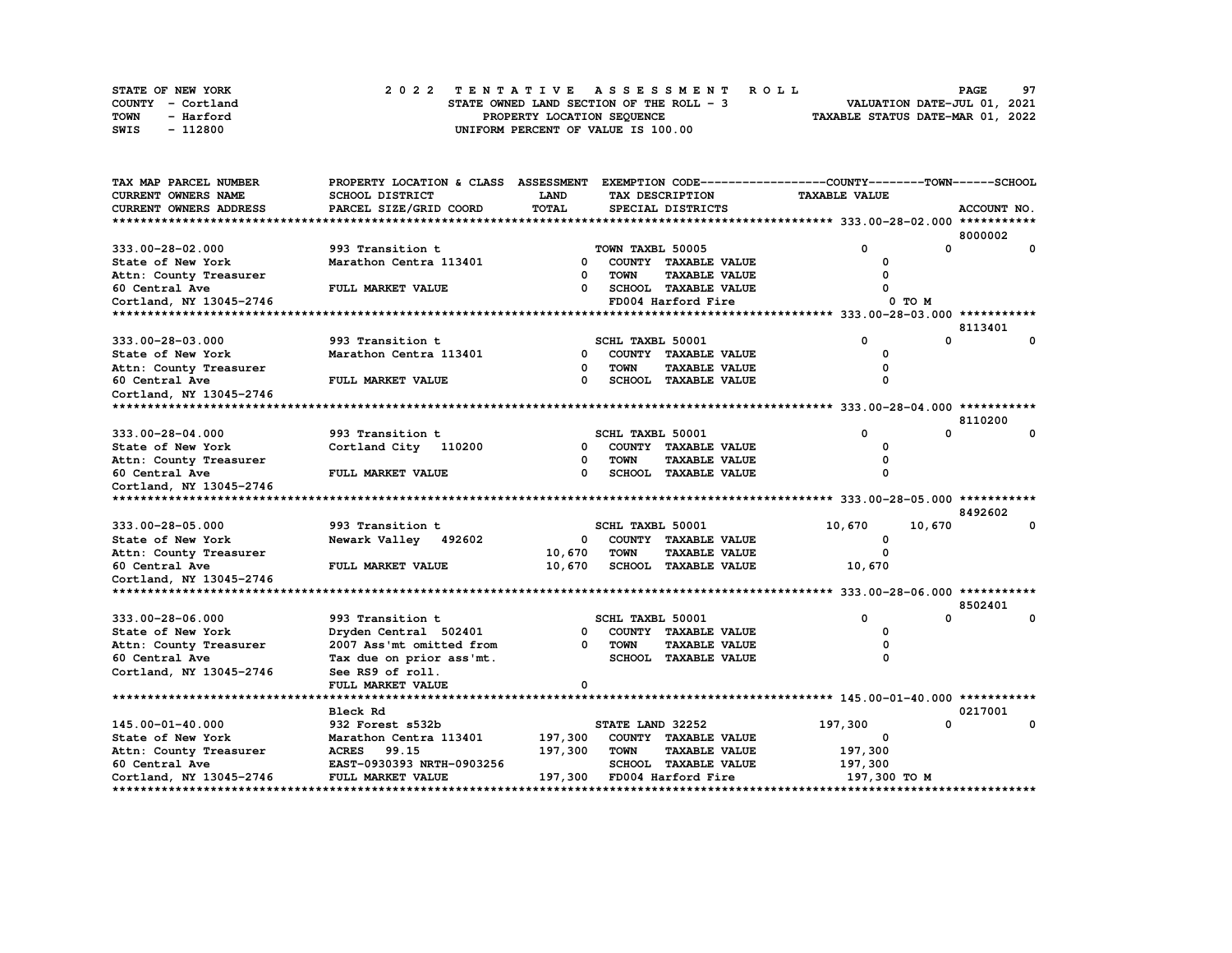|      | STATE OF NEW YORK |  |  |  |  |                                          |  |  |  |  | 2022 TENTATIVE ASSESSMENT ROLL |                                  | <b>PAGE</b> | 98 |  |
|------|-------------------|--|--|--|--|------------------------------------------|--|--|--|--|--------------------------------|----------------------------------|-------------|----|--|
|      | COUNTY - Cortland |  |  |  |  | STATE OWNED LAND SECTION OF THE ROLL - 3 |  |  |  |  |                                | VALUATION DATE-JUL 01, 2021      |             |    |  |
| TOWN | - Harford         |  |  |  |  | PROPERTY LOCATION SEQUENCE               |  |  |  |  |                                | TAXABLE STATUS DATE-MAR 01, 2022 |             |    |  |
| SWIS | - 112800          |  |  |  |  | UNIFORM PERCENT OF VALUE IS 100.00       |  |  |  |  |                                |                                  |             |    |  |

| TAX MAP PARCEL NUMBER     |                           |              |                                     | PROPERTY LOCATION & CLASS ASSESSMENT EXEMPTION CODE----------------COUNTY-------TOWN-----SCHOOL |              |
|---------------------------|---------------------------|--------------|-------------------------------------|-------------------------------------------------------------------------------------------------|--------------|
| CURRENT OWNERS NAME       | SCHOOL DISTRICT           | LAND         | TAX DESCRIPTION                     | <b>TAXABLE VALUE</b>                                                                            |              |
| CURRENT OWNERS ADDRESS    | PARCEL SIZE/GRID COORD    | <b>TOTAL</b> | SPECIAL DISTRICTS                   |                                                                                                 | ACCOUNT NO.  |
|                           |                           |              |                                     |                                                                                                 |              |
|                           | <b>Bleck Rd</b>           |              |                                     |                                                                                                 | 0200002      |
| 145.00-01-41.000          | 932 Forest s532b          |              | STATE LAND 32252                    | $\Omega$<br>35,700                                                                              | $\mathbf{0}$ |
| State of New York         | Marathon Centra 113401    | 35,700       | COUNTY TAXABLE VALUE                | $^{\circ}$                                                                                      |              |
| Attn: County Treasurer    | ACRES 19.95               | 35,700       | <b>TAXABLE VALUE</b><br><b>TOWN</b> | 35,700                                                                                          |              |
| 60 Central Ave            | EAST-0929961 NRTH-0901456 |              | SCHOOL TAXABLE VALUE                | 35,700                                                                                          |              |
| Cortland, NY 13045-2746   | FULL MARKET VALUE         | 35,700       | FD004 Harford Fire                  | 35,700 TO M                                                                                     |              |
|                           |                           |              |                                     |                                                                                                 |              |
|                           | Cortwright Rd             |              |                                     |                                                                                                 | 0200001      |
| 145.00-01-42.000          | 932 Forest s532b          |              | STATE LAND 32252                    | 0<br>76,700                                                                                     | 0            |
| State of New York         | Marathon Centra 113401    | 76,700       | COUNTY TAXABLE VALUE                | 0                                                                                               |              |
| Attn: County Treasurer    | ACRES 41.44               | 76,700       | <b>TOWN</b><br><b>TAXABLE VALUE</b> | 76,700                                                                                          |              |
| 60 Central Ave            | EAST-0931600 NRTH-0901918 |              | SCHOOL TAXABLE VALUE                | 76,700                                                                                          |              |
| Cortland, NY 13045-2746   | FULL MARKET VALUE         |              | 76,700 FD004 Harford Fire           | 76,700 TO M                                                                                     |              |
|                           |                           |              |                                     |                                                                                                 |              |
|                           | Cortwright Rd             |              |                                     |                                                                                                 | 0130001      |
| 146.00-01-03.000          | 932 Forest s532b          |              | STATE LAND 32252                    | 122,800<br>0                                                                                    | 0            |
| State of New York         | Cortland City 110200      | 122,800      | COUNTY TAXABLE VALUE                | 0                                                                                               |              |
| Attn: County Treasurer    | ACRES 67.88               | 122,800      | TOWN<br><b>TAXABLE VALUE</b>        | 122,800                                                                                         |              |
| 60 Central Ave            | EAST-0932595 NRTH-0903359 |              | SCHOOL TAXABLE VALUE                | 122,800                                                                                         |              |
| Cortland, NY 13045-2746   | FULL MARKET VALUE         |              | 122,800 FD004 Harford Fire          | 122,800 TO M                                                                                    |              |
|                           |                           |              |                                     |                                                                                                 |              |
|                           | Daisy Hollow Rd           |              |                                     |                                                                                                 | 0180001      |
| 144.00-01-46.000          | 932 Forest s532b          |              | STATE LAND 32252                    | 0<br>183,700                                                                                    | 0            |
| State of New York         | Dryden Central 502401     | 183,700      | COUNTY TAXABLE VALUE                | 0                                                                                               |              |
| Attn: County Treasurer    | <b>ACRES</b> 101.17       | 183,700      | <b>TOWN</b><br><b>TAXABLE VALUE</b> | 183,700                                                                                         |              |
| 60 Central Ave            | EAST-0917216 NRTH-0900838 |              | SCHOOL TAXABLE VALUE                | 183,700                                                                                         |              |
| Cortland, NY 13045-2746   | FULL MARKET VALUE         |              | 183,700 FD004 Harford Fire          | 183,700 то м                                                                                    |              |
|                           |                           |              |                                     |                                                                                                 |              |
|                           | Griggs Gulf Rd            |              |                                     |                                                                                                 | 0360002      |
| 163.00-01-54.000          | 932 Forest s532b          |              | STATE LAND 32252                    | $\mathbf{0}$<br>173,700                                                                         | 0            |
| State of New York         | Marathon Centra 113401    | 173,700      | COUNTY TAXABLE VALUE                | 0                                                                                               |              |
| Attn: County Treasurer    | ACRES 81.97               | 173,700      | <b>TOWN</b><br><b>TAXABLE VALUE</b> | 173,700                                                                                         |              |
| 60 Central Ave            | EAST-0928614 NRTH-0882881 |              | SCHOOL TAXABLE VALUE                | 173,700                                                                                         |              |
| Cortland, NY 13045-2746   | FULL MARKET VALUE         | 173,700      | FD004 Harford Fire                  | 173,700 TO M                                                                                    |              |
| ************************* |                           |              |                                     |                                                                                                 |              |
|                           | Griggs Gulf Rd            |              |                                     |                                                                                                 | 0300002      |
| 163.00-01-59.000          | 932 Forest s532b          |              | STATE LAND 32252                    | 0<br>121,300                                                                                    | 0            |
| State of New York         | Marathon Centra 113401    | 121,300      | COUNTY TAXABLE VALUE                | 0                                                                                               |              |
| Attn: County Treasurer    | ACRES 63.54               | 121,300      | <b>TOWN</b><br><b>TAXABLE VALUE</b> | 121,300                                                                                         |              |
| 60 Central Ave            | EAST-0927018 NRTH-0880767 |              | <b>SCHOOL TAXABLE VALUE</b>         | 121,300                                                                                         |              |
| Cortland, NY 13045-2746   | FULL MARKET VALUE         | 121,300      | FD004 Harford Fire                  | 121,300 TO M                                                                                    |              |
|                           |                           |              |                                     |                                                                                                 |              |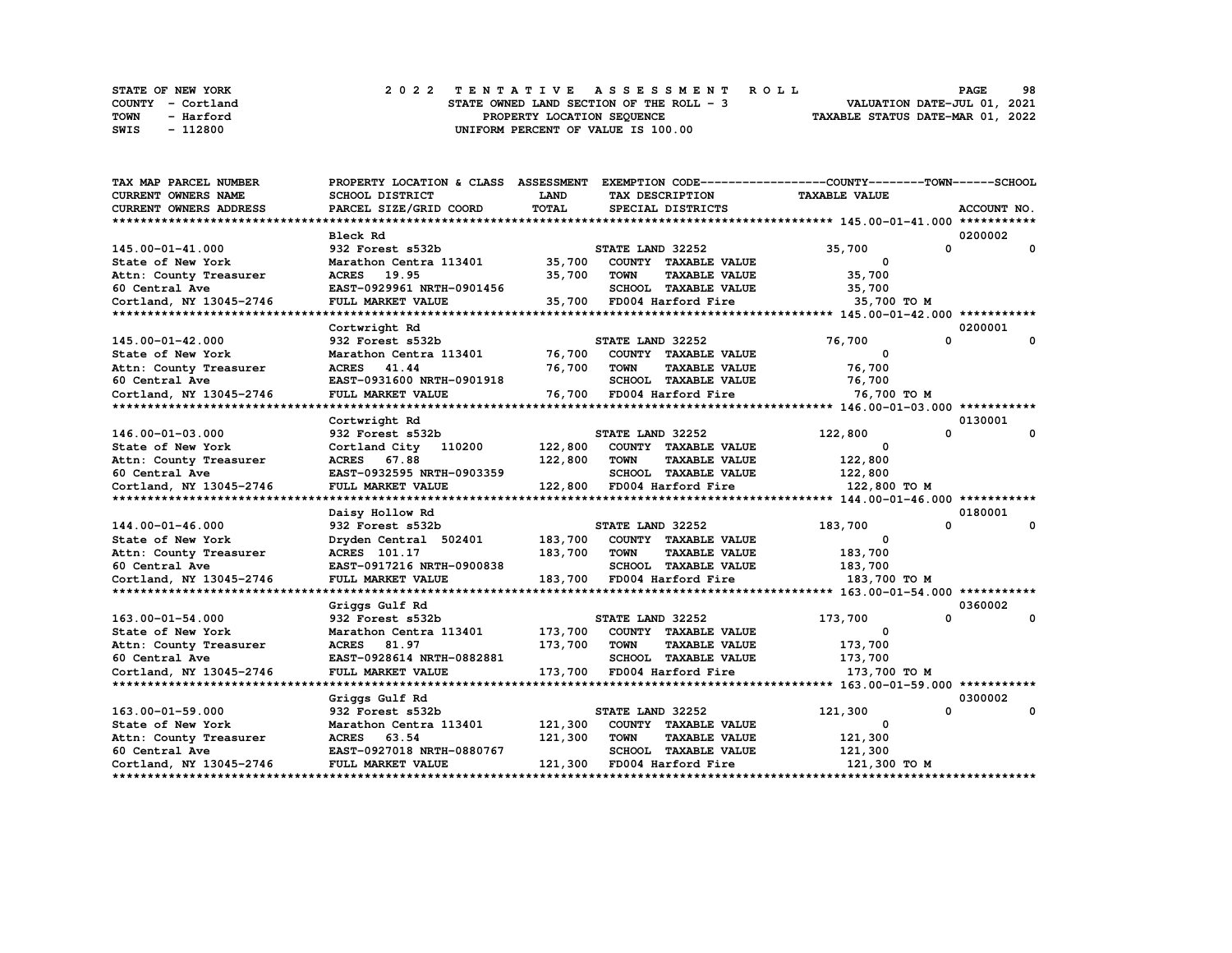| STATE OF NEW YORK | 2022 TENTATIVE ASSESSMENT ROLL           | 99<br><b>PAGE</b>                |
|-------------------|------------------------------------------|----------------------------------|
| COUNTY - Cortland | STATE OWNED LAND SECTION OF THE ROLL - 3 | VALUATION DATE-JUL 01, 2021      |
| TOWN<br>- Harford | PROPERTY LOCATION SEQUENCE               | TAXABLE STATUS DATE-MAR 01, 2022 |
| - 112800<br>SWIS  | UNIFORM PERCENT OF VALUE IS 100.00       |                                  |

| TAX MAP PARCEL NUMBER      | PROPERTY LOCATION & CLASS ASSESSMENT |              |                                     | EXEMPTION CODE-----------------COUNTY-------TOWN-----SCHOOL |                         |
|----------------------------|--------------------------------------|--------------|-------------------------------------|-------------------------------------------------------------|-------------------------|
| <b>CURRENT OWNERS NAME</b> | <b>SCHOOL DISTRICT</b>               | <b>LAND</b>  | TAX DESCRIPTION                     | <b>TAXABLE VALUE</b>                                        |                         |
| CURRENT OWNERS ADDRESS     | PARCEL SIZE/GRID COORD               | <b>TOTAL</b> | SPECIAL DISTRICTS                   |                                                             | ACCOUNT NO.             |
|                            |                                      |              |                                     |                                                             |                         |
|                            | Griggs Gulf Rd                       |              |                                     |                                                             | 0290001                 |
| 163.00-01-61.000           | 932 Forest s532b                     |              | STATE LAND 32252                    | 176,700                                                     | 0<br>0                  |
| State of New York          | Marathon Centra 113401               | 176,700      | COUNTY TAXABLE VALUE                | 0                                                           |                         |
| Attn: County Treasurer     | ACRES 127.03                         | 176,700      | <b>TOWN</b><br><b>TAXABLE VALUE</b> | 176,700                                                     |                         |
| 60 Central Ave             | EAST-0929764 NRTH-0879809            |              | SCHOOL TAXABLE VALUE                | 176,700                                                     |                         |
|                            | FULL MARKET VALUE                    |              | 176,700 FD004 Harford Fire          | 176,700 то м                                                |                         |
| Cortland, NY 13045-2746    |                                      |              |                                     |                                                             |                         |
|                            |                                      |              |                                     |                                                             | 0150003                 |
|                            | Hilsinger Rd                         |              |                                     |                                                             | $\Omega$                |
| 145.00-01-39.000           | 932 Forest s532b                     |              | STATE LAND 32252                    | 791,800                                                     | 0                       |
| State of New York          | Marathon Centra 113401               | 791,800      | COUNTY TAXABLE VALUE                | 0                                                           |                         |
| Attn: County Treasurer     | ACRES 344.97                         | 791,800      | <b>TOWN</b><br><b>TAXABLE VALUE</b> | 791,800                                                     |                         |
| 60 Central Ave             | EAST-0925794 NRTH-0896971            |              | SCHOOL TAXABLE VALUE                | 791,800                                                     |                         |
| Cortland, NY 13045-2746    | FULL MARKET VALUE                    | 791,800      | FD004 Harford Fire                  | 791,800 TO M                                                |                         |
|                            |                                      |              |                                     |                                                             |                         |
|                            | Kells Rd                             |              |                                     |                                                             | 0210001                 |
| 145.00-01-13.000           | 932 Forest s532b                     |              | STATE LAND 32252                    | 164,000                                                     | $\mathbf{0}$<br>0       |
| State of New York          | Marathon Centra 113401               | 164,000      | COUNTY TAXABLE VALUE                | $^{\circ}$                                                  |                         |
| Attn: County Treasurer     | ACRES 144.72                         | 164,000      | <b>TOWN</b><br><b>TAXABLE VALUE</b> | 164,000                                                     |                         |
| 60 Central Ave             | EAST-0928126 NRTH-0902449            |              | SCHOOL TAXABLE VALUE                | 164,000                                                     |                         |
| Cortland, NY 13045-2746    | FULL MARKET VALUE                    |              | 164,000 FD004 Harford Fire          | 164,000 TO M                                                |                         |
|                            |                                      |              |                                     |                                                             |                         |
|                            | Off Daisy Hollow Rd                  |              |                                     |                                                             | 0218001                 |
| 144.00-01-26.200           | 932 Forest s532b                     |              | STATE LAND 32252                    | 113,300                                                     | $\Omega$<br>$\Omega$    |
| State of New York          | Dryden Central 502401                | 113,300      | COUNTY TAXABLE VALUE                | 0                                                           |                         |
| Attn: County Treasurer     | ACRES 40.82                          | 113,300      | <b>TOWN</b><br><b>TAXABLE VALUE</b> | 113,300                                                     |                         |
| 60 Central Ave             | EAST-0918976 NRTH-0899964            |              | SCHOOL TAXABLE VALUE                | 113,300                                                     |                         |
| Cortland, NY 13045-2746    | DEED BOOK 393<br><b>PG-221</b>       |              | FD004 Harford Fire                  | 113,300 TO M                                                |                         |
|                            | FULL MARKET VALUE                    | 113,300      |                                     |                                                             |                         |
|                            |                                      |              |                                     |                                                             |                         |
|                            |                                      |              |                                     |                                                             | 0190001                 |
|                            | Off Daisy Hollow Rd                  |              |                                     |                                                             | $\mathbf 0$<br>$\Omega$ |
| 144.00-01-47.000           | 932 Forest s532b                     |              | STATE LAND 32252                    | 48,800<br>$\mathbf{o}$                                      |                         |
| State of New York          | Dryden Central 502401                | 48,800       | COUNTY TAXABLE VALUE                |                                                             |                         |
| Attn: County Treasurer     | ACRES 44.13                          | 48,800       | <b>TOWN</b><br><b>TAXABLE VALUE</b> | 48,800                                                      |                         |
| 60 Central Ave             | EAST-0917056 NRTH-0899697            |              | SCHOOL TAXABLE VALUE                | 48,800                                                      |                         |
| Cortland, NY 13045-2746    | FULL MARKET VALUE                    |              | 48,800 FD004 Harford Fire           | 48,800 TO M                                                 |                         |
|                            |                                      |              |                                     |                                                             |                         |
|                            | Off Daisy Hollow Rd                  |              |                                     |                                                             | 0190002                 |
| 144.00-01-48.000           | 932 Forest s532b                     |              | STATE LAND 32252                    | 27,400                                                      | 0<br>0                  |
| State of New York          | Dryden Central 502401                | 27,400       | COUNTY TAXABLE VALUE                | 0                                                           |                         |
| Attn: County Treasurer     | ACRES 10.00                          | 27,400       | <b>TOWN</b><br><b>TAXABLE VALUE</b> | 27,400                                                      |                         |
| 60 Central Ave             | EAST-0919001 NRTH-0900992            |              | SCHOOL TAXABLE VALUE                | 27,400                                                      |                         |
| Cortland, NY 13045-2746    | FULL MARKET VALUE                    | 27,400       | FD004 Harford Fire                  | 27,400 TO M                                                 |                         |
|                            |                                      |              |                                     |                                                             |                         |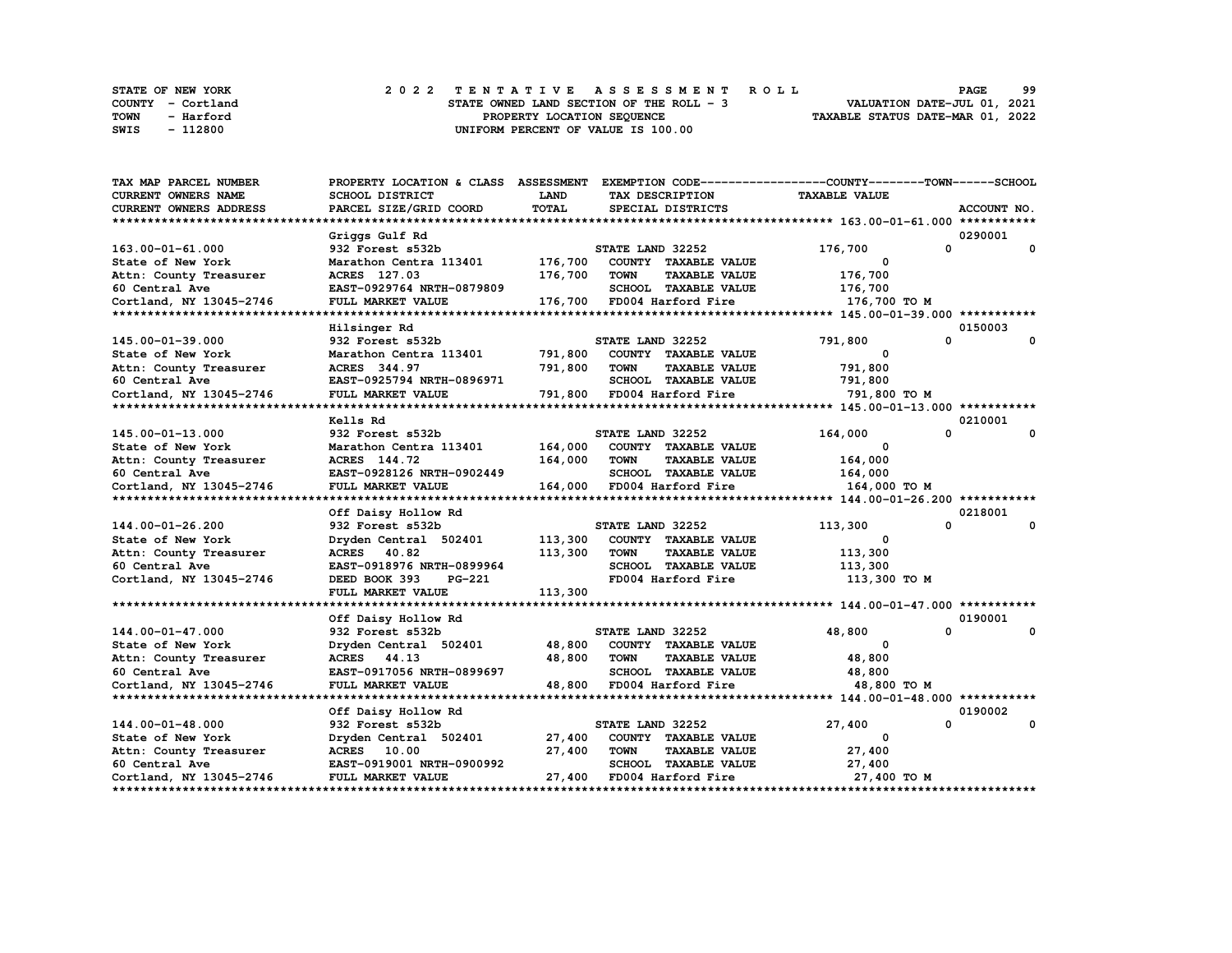| STATE OF NEW YORK | 2022 TENTATIVE ASSESSMENT ROLL           | 100<br><b>PAGE</b>               |
|-------------------|------------------------------------------|----------------------------------|
| COUNTY - Cortland | STATE OWNED LAND SECTION OF THE ROLL - 3 | VALUATION DATE-JUL 01, 2021      |
| TOWN<br>- Harford | PROPERTY LOCATION SEOUENCE               | TAXABLE STATUS DATE-MAR 01, 2022 |
| - 112800<br>SWIS  | UNIFORM PERCENT OF VALUE IS 100.00       |                                  |

| <b>TAX MAP PARCEL NUMBER</b>  | PROPERTY LOCATION & CLASS ASSESSMENT EXEMPTION CODE----------------COUNTY-------TOWN-----SCHOOL |             |                  |                             |                      |                              |
|-------------------------------|-------------------------------------------------------------------------------------------------|-------------|------------------|-----------------------------|----------------------|------------------------------|
| CURRENT OWNERS NAME           | SCHOOL DISTRICT                                                                                 | <b>LAND</b> |                  | TAX DESCRIPTION             | <b>TAXABLE VALUE</b> |                              |
| <b>CURRENT OWNERS ADDRESS</b> | PARCEL SIZE/GRID COORD                                                                          | TOTAL       |                  | SPECIAL DISTRICTS           |                      | ACCOUNT NO.                  |
|                               |                                                                                                 |             |                  |                             |                      |                              |
|                               | Off Griggs Gulf Rd                                                                              |             |                  |                             |                      | 0350001                      |
| 163.00-01-55.000              | 932 Forest s532b                                                                                |             | STATE LAND 32252 |                             | 58,600               | $\mathbf{0}$<br>$\mathbf{0}$ |
| State of New York             | Marathon Centra 113401                                                                          | 58,600      |                  | COUNTY TAXABLE VALUE        | $\mathbf{o}$         |                              |
| Attn: County Treasurer        | ACRES 25.91                                                                                     | 58,600      | <b>TOWN</b>      | <b>TAXABLE VALUE</b>        | 58,600               |                              |
| 60 Central Ave                | EAST-0929732 NRTH-0883971                                                                       |             |                  | SCHOOL TAXABLE VALUE        | 58,600               |                              |
| Cortland, NY 13045-2746       | FULL MARKET VALUE                                                                               | 58,600      |                  | FD004 Harford Fire          | 58,600 TO M          |                              |
|                               |                                                                                                 |             |                  |                             |                      |                              |
|                               | Off Griggs Gulf Rd                                                                              |             |                  |                             |                      | 0240001                      |
| 163.00-01-56.000              | 932 Forest s532b                                                                                |             | STATE LAND 32252 |                             | 152,800              | 0<br>0                       |
| State of New York             | Marathon Centra 113401                                                                          | 152,800     |                  | COUNTY TAXABLE VALUE        | $\Omega$             |                              |
| Attn: County Treasurer        | ACRES 126.73                                                                                    | 152,800     | <b>TOWN</b>      | <b>TAXABLE VALUE</b>        | 152,800              |                              |
| 60 Central Ave                | EAST-0930906 NRTH-0883983                                                                       |             |                  | SCHOOL TAXABLE VALUE        | 152,800              |                              |
| Cortland, NY 13045-2746       | FULL MARKET VALUE                                                                               |             |                  | 152,800 FD004 Harford Fire  | 152,800 TO M         |                              |
|                               |                                                                                                 |             |                  |                             |                      |                              |
|                               | Off Griggs Gulf Rd                                                                              |             |                  |                             |                      | 0230001                      |
| 163.00-01-57.000              | 932 Forest s532b                                                                                |             | STATE LAND 32252 |                             | 113,800              | 0<br>0                       |
| State of New York             | Marathon Centra 113401                                                                          | 113,800     |                  | COUNTY TAXABLE VALUE        | $\Omega$             |                              |
| Attn: County Treasurer        | <b>ACRES</b><br>70.43                                                                           | 113,800     | <b>TOWN</b>      | <b>TAXABLE VALUE</b>        | 113,800              |                              |
| 60 Central Ave                | EAST-0931803 NRTH-0884140                                                                       |             |                  | <b>SCHOOL TAXABLE VALUE</b> | 113,800              |                              |
| Cortland, NY 13045-2746       | FULL MARKET VALUE                                                                               |             |                  | 113,800 FD004 Harford Fire  | 113,800 то м         |                              |
|                               |                                                                                                 |             |                  |                             |                      |                              |
|                               | Off Griggs Gulf Rd                                                                              |             |                  |                             |                      | 0380001                      |
| 163.00-01-58.000              | 932 Forest s532b                                                                                |             | STATE LAND 32252 |                             | 130,100              | $\Omega$<br>0                |
| State of New York             | Marathon Centra 113401                                                                          | 130,100     |                  | COUNTY TAXABLE VALUE        | 0                    |                              |
| Attn: County Treasurer        | ACRES 73.86                                                                                     | 130,100     | <b>TOWN</b>      | <b>TAXABLE VALUE</b>        | 130,100              |                              |
| 60 Central Ave                | EAST-0932458 NRTH-0884038                                                                       |             |                  | SCHOOL TAXABLE VALUE        | 130,100              |                              |
| Cortland, NY 13045-2746       | FULL MARKET VALUE                                                                               |             |                  | 130,100 FD004 Harford Fire  | 130,100 то м         |                              |
|                               |                                                                                                 |             |                  |                             |                      |                              |
|                               | Off Griggs Gulf Rd                                                                              |             |                  |                             |                      | 0370001                      |
| 163.00-01-60.000              | 932 Forest s532b                                                                                |             | STATE LAND 32252 |                             | 83,800               | $\mathbf{0}$<br>0            |
| State of New York             | Marathon Centra 113401                                                                          | 83,800      |                  | COUNTY TAXABLE VALUE        | $\Omega$             |                              |
| Attn: County Treasurer        | <b>ACRES</b><br>31.21                                                                           | 83,800      | <b>TOWN</b>      | <b>TAXABLE VALUE</b>        | 83,800               |                              |
| 60 Central Ave                | EAST-0927503 NRTH-0882034                                                                       |             |                  | SCHOOL TAXABLE VALUE        | 83,800               |                              |
| Cortland, NY 13045-2746       | FULL MARKET VALUE                                                                               | 83,800      |                  | FD004 Harford Fire          | 83,800 TO M          |                              |
| **************************    |                                                                                                 |             |                  |                             |                      |                              |
|                               | Off Griggs Gulf Rd                                                                              |             |                  |                             |                      | 0330002                      |
| 163.00-01-62.000              | 932 Forest s532b                                                                                |             | STATE LAND 32252 |                             | 80,000               | 0<br>0                       |
| State of New York             | Marathon Centra 113401                                                                          | 80,000      |                  | COUNTY TAXABLE VALUE        | 0                    |                              |
| Attn: County Treasurer        | ACRES 30.35                                                                                     | 80,000      | <b>TOWN</b>      | <b>TAXABLE VALUE</b>        | 80,000               |                              |
| 60 Central Ave                | EAST-0931701 NRTH-0881118                                                                       |             |                  | <b>SCHOOL TAXABLE VALUE</b> | 80,000               |                              |
| Cortland, NY 13045-2746       | FULL MARKET VALUE                                                                               | 80,000      |                  | FD004 Harford Fire          | 80,000 TO M          |                              |
|                               |                                                                                                 |             |                  |                             |                      |                              |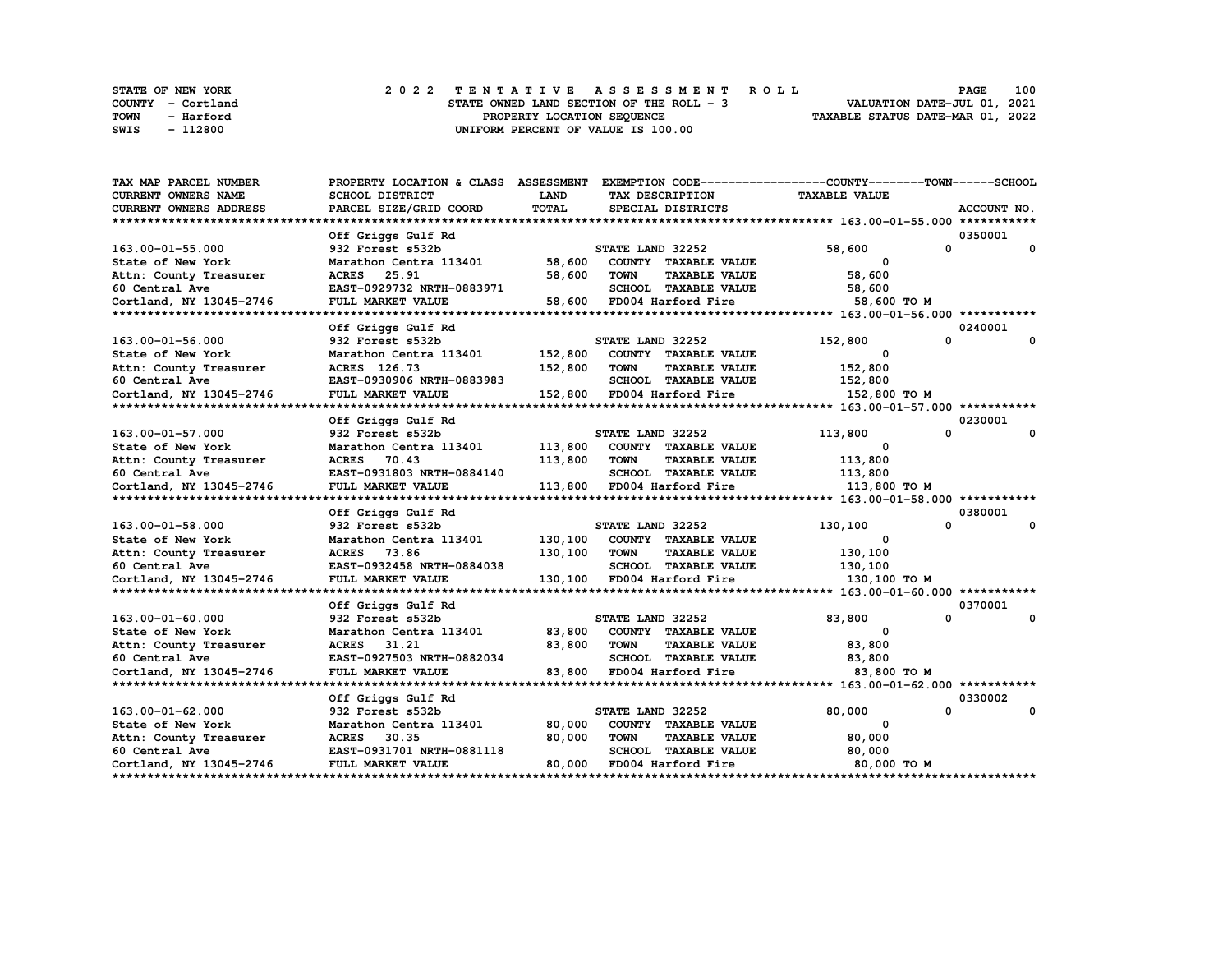|      | <b>STATE OF NEW YORK</b> | 2022 TENTATIVE ASSESSMENT ROLL           | 101<br>PAGE                      |
|------|--------------------------|------------------------------------------|----------------------------------|
|      | COUNTY - Cortland        | STATE OWNED LAND SECTION OF THE ROLL - 3 | VALUATION DATE-JUL 01, 2021      |
| TOWN | - Harford                | PROPERTY LOCATION SEOUENCE               | TAXABLE STATUS DATE-MAR 01, 2022 |
| SWIS | - 112800                 | UNIFORM PERCENT OF VALUE IS 100.00       |                                  |

| TAX MAP PARCEL NUMBER         | PROPERTY LOCATION & CLASS ASSESSMENT EXEMPTION CODE----------------COUNTY-------TOWN------SCHOOL |              |                  |                           |                      |             |
|-------------------------------|--------------------------------------------------------------------------------------------------|--------------|------------------|---------------------------|----------------------|-------------|
| CURRENT OWNERS NAME           | <b>SCHOOL DISTRICT</b>                                                                           | LAND         |                  | TAX DESCRIPTION           | <b>TAXABLE VALUE</b> |             |
| <b>CURRENT OWNERS ADDRESS</b> | PARCEL SIZE/GRID COORD                                                                           | <b>TOTAL</b> |                  | SPECIAL DISTRICTS         |                      | ACCOUNT NO. |
|                               |                                                                                                  |              |                  |                           |                      |             |
|                               | Off Griggs Gulf Rd                                                                               |              |                  |                           |                      | 0280001     |
| 163.00-01-63.000              | 932 Forest s532b                                                                                 |              | STATE LAND 32252 |                           | 0<br>2,800           | 0           |
| State of New York             | Marathon Centra 113401                                                                           | 2,800        |                  | COUNTY TAXABLE VALUE      | 0                    |             |
| Attn: County Treasurer        | <b>ACRES</b><br>1.06                                                                             | 2,800        | <b>TOWN</b>      | <b>TAXABLE VALUE</b>      | 2,800                |             |
| 60 Central Ave                | EAST-0932130 NRTH-0881746                                                                        |              |                  | SCHOOL TAXABLE VALUE      | 2,800                |             |
| Cortland, NY 13045-2746       | FULL MARKET VALUE                                                                                |              |                  | 2,800 FD004 Harford Fire  | 2,800 TO M           |             |
|                               |                                                                                                  |              |                  |                           |                      |             |
|                               | Off Griggs Gulf Rd                                                                               |              |                  |                           |                      | 0250001     |
| 164.00-01-04.000              | 932 Forest s532b                                                                                 |              | STATE LAND 32252 |                           | 0<br>104,200         | 0           |
| State of New York             | Marathon Centra 113401                                                                           | 104,200      |                  | COUNTY TAXABLE VALUE      | $\mathbf{o}$         |             |
| Attn: County Treasurer        | ACRES 56.63                                                                                      | 104,200      | <b>TOWN</b>      | <b>TAXABLE VALUE</b>      | 104,200              |             |
| 60 Central Ave                | EAST-0934238 NRTH-0883010                                                                        |              |                  | SCHOOL TAXABLE VALUE      | 104,200              |             |
| Cortland, NY 13045-2746       | FULL MARKET VALUE                                                                                | 104,200      |                  | FD004 Harford Fire        | 104,200 TO M         |             |
|                               |                                                                                                  |              |                  |                           |                      |             |
|                               | Off Griggs Gulf Rd                                                                               |              |                  |                           |                      | 0270001     |
| 164.00-01-05.000              | 932 Forest s532b                                                                                 |              | STATE LAND 32252 |                           | 12,300<br>0          | 0           |
| State of New York             | Marathon Centra 113401                                                                           | 12,300       |                  | COUNTY TAXABLE VALUE      | $\mathbf{0}$         |             |
| Attn: County Treasurer        | ACRES 10.50                                                                                      | 12,300       | <b>TOWN</b>      | <b>TAXABLE VALUE</b>      | 12,300               |             |
| 60 Central Ave                | EAST-0934857 NRTH-0883671                                                                        |              |                  | SCHOOL TAXABLE VALUE      | 12,300               |             |
| Cortland, NY 13045-2746       | FULL MARKET VALUE                                                                                | 12,300       |                  | FD004 Harford Fire        | 12,300 TO M          |             |
|                               |                                                                                                  |              |                  |                           |                      |             |
|                               | Off Griggs Gulf Rd                                                                               |              |                  |                           |                      | 0320001     |
| 164.00-01-06.000              | 932 Forest s532b                                                                                 |              | STATE LAND 32252 |                           | 0<br>24,300          | 0           |
| State of New York             | Marathon Centra 113401                                                                           | 24,300       |                  | COUNTY TAXABLE VALUE      | 0                    |             |
| Attn: County Treasurer        | ACRES 10.10                                                                                      | 24,300       | <b>TOWN</b>      | <b>TAXABLE VALUE</b>      | 24,300               |             |
| 60 Central Ave                | EAST-0934900 NRTH-0882388                                                                        |              |                  | SCHOOL TAXABLE VALUE      | 24,300               |             |
| Cortland, NY 13045-2746       | FULL MARKET VALUE                                                                                |              |                  | 24,300 FD004 Harford Fire | 24,300 TO M          |             |
|                               |                                                                                                  |              |                  |                           |                      |             |
|                               | Off Griggs Gulf Rd                                                                               |              |                  |                           |                      | 0260001     |
| 164.00-01-07.000              | 932 Forest s532b                                                                                 |              | STATE LAND 32252 |                           | 0<br>142,800         | 0           |
| State of New York             | Marathon Centra 113401                                                                           | 142,800      |                  | COUNTY TAXABLE VALUE      | 0                    |             |
| Attn: County Treasurer        | ACRES 98.23                                                                                      | 142,800      | <b>TOWN</b>      | <b>TAXABLE VALUE</b>      | 142,800              |             |
| 60 Central Ave                | EAST-0932717 NRTH-0880534                                                                        |              |                  | SCHOOL TAXABLE VALUE      | 142,800              |             |
| Cortland, NY 13045-2746       | FULL MARKET VALUE                                                                                | 142,800      |                  | FD004 Harford Fire        | 142,800 TO M         |             |
|                               |                                                                                                  |              |                  |                           |                      |             |
|                               | Off Michigan Hill Rd                                                                             |              |                  |                           |                      | 0510001     |
| 172.00-01-13.000              | 910 Priv forest                                                                                  |              | STATE LAND 32252 |                           | $\Omega$<br>20,100   | 0           |
| State of New York             | Marathon Centra 113401                                                                           | 20,100       |                  | COUNTY TAXABLE VALUE      | $\mathbf{o}$         |             |
| Attn: County Treasurer        | <b>ACRES</b><br>25.57                                                                            | 20,100       | <b>TOWN</b>      | <b>TAXABLE VALUE</b>      | 20,100               |             |
| 60 Central Ave                | EAST-0930162 NRTH-0878798                                                                        |              |                  | SCHOOL TAXABLE VALUE      | 20,100               |             |
| Cortland, NY 13045-2746       | DEED BOOK 467<br>PG-122                                                                          |              |                  | FD004 Harford Fire        | 20,100 TO M          |             |
|                               | FULL MARKET VALUE                                                                                | 20,100       |                  |                           |                      |             |
|                               |                                                                                                  |              |                  |                           |                      |             |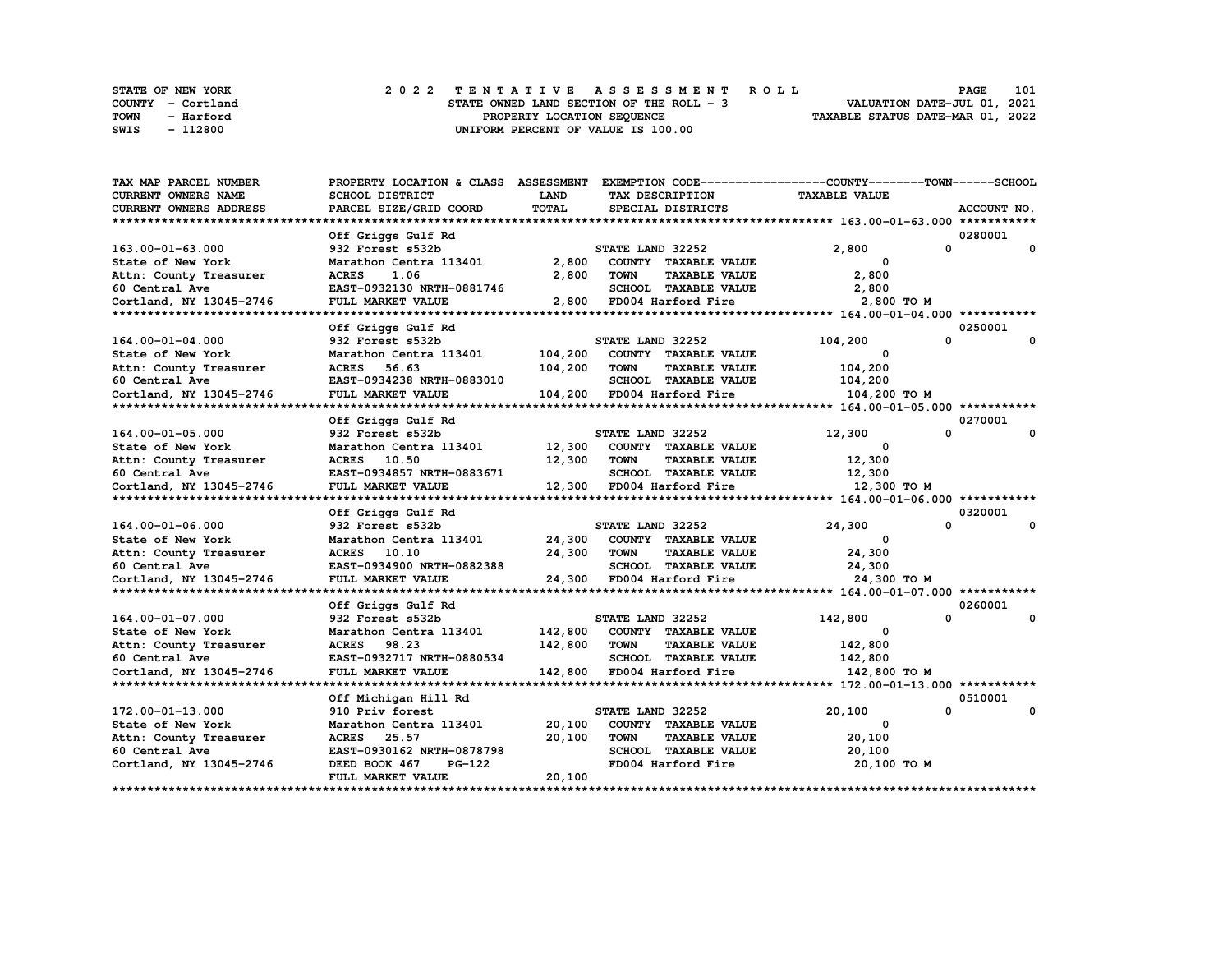|      | <b>STATE OF NEW YORK</b> |  |  |  |  |                                          |  |  |  |  | 2022 TENTATIVE ASSESSMENT ROLL |                                  | PAGE | 102 |
|------|--------------------------|--|--|--|--|------------------------------------------|--|--|--|--|--------------------------------|----------------------------------|------|-----|
|      | COUNTY - Cortland        |  |  |  |  | STATE OWNED LAND SECTION OF THE ROLL - 3 |  |  |  |  |                                | VALUATION DATE-JUL 01, 2021      |      |     |
| TOWN | - Harford                |  |  |  |  | PROPERTY LOCATION SEOUENCE               |  |  |  |  |                                | TAXABLE STATUS DATE-MAR 01, 2022 |      |     |
| SWIS | - 112800                 |  |  |  |  | UNIFORM PERCENT OF VALUE IS 100.00       |  |  |  |  |                                |                                  |      |     |

| <b>TAX MAP PARCEL NUMBER</b>  |                           |             |                                     | PROPERTY LOCATION & CLASS ASSESSMENT EXEMPTION CODE----------------COUNTY-------TOWN------SCHOOL |                          |
|-------------------------------|---------------------------|-------------|-------------------------------------|--------------------------------------------------------------------------------------------------|--------------------------|
| <b>CURRENT OWNERS NAME</b>    | <b>SCHOOL DISTRICT</b>    | <b>LAND</b> | TAX DESCRIPTION                     | <b>TAXABLE VALUE</b>                                                                             |                          |
| <b>CURRENT OWNERS ADDRESS</b> | PARCEL SIZE/GRID COORD    | TOTAL       | SPECIAL DISTRICTS                   |                                                                                                  | ACCOUNT NO.              |
|                               |                           |             |                                     |                                                                                                  |                          |
|                               | Off Michigan Hill Rd      |             |                                     |                                                                                                  | 0520001                  |
| 172.00-01-14.000              | 910 Priv forest           |             | STATE LAND 32252                    | 19,500                                                                                           | 0<br>0                   |
| State of New York             | Marathon Centra 113401    | 19,500      | COUNTY TAXABLE VALUE                | $\mathbf{o}$                                                                                     |                          |
| Attn: County Treasurer        | <b>ACRES</b><br>25.57     | 19,500      | <b>TOWN</b><br><b>TAXABLE VALUE</b> | 19,500                                                                                           |                          |
| 60 Central Ave                | EAST-0930807 NRTH-0878801 |             | SCHOOL TAXABLE VALUE                | 19,500                                                                                           |                          |
| Cortland, NY 13045-2746       | DEED BOOK 467<br>PG-125   |             | FD004 Harford Fire                  | 19,500 TO M                                                                                      |                          |
|                               | FULL MARKET VALUE         | 19,500      |                                     |                                                                                                  |                          |
|                               |                           |             |                                     |                                                                                                  |                          |
|                               | Off Owego Hill Rd         |             |                                     |                                                                                                  | 0160001                  |
| 145.00-01-37.000              | 932 Forest s532b          |             | STATE LAND 32252                    | 133,700                                                                                          | $\mathbf 0$<br>$\Omega$  |
| State of New York             | Dryden Central 502401     | 133,700     | COUNTY TAXABLE VALUE                | $^{\circ}$                                                                                       |                          |
| Attn: County Treasurer        | ACRES 93.46               | 133,700     | <b>TOWN</b><br><b>TAXABLE VALUE</b> | 133,700                                                                                          |                          |
| 60 Central Ave                | EAST-0922729 NRTH-0896851 |             | SCHOOL TAXABLE VALUE                | 133,700                                                                                          |                          |
| Cortland, NY 13045-2746       | FULL MARKET VALUE         |             | 133,700 FD004 Harford Fire          | 133,700 то м                                                                                     |                          |
|                               |                           |             |                                     |                                                                                                  |                          |
|                               | Off Route 221             |             |                                     |                                                                                                  | 0390001                  |
| 163.00-01-52.000              | 932 Forest s532b          |             | STATE LAND 32252                    | 63,300                                                                                           | $\Omega$<br>$\mathbf{0}$ |
| State of New York             | Marathon Centra 113401    | 63,300      | COUNTY TAXABLE VALUE                | 0                                                                                                |                          |
| Attn: County Treasurer        | ACRES 54.81               | 63,300      | <b>TOWN</b><br><b>TAXABLE VALUE</b> | 63,300                                                                                           |                          |
| 60 Central Ave                | EAST-0931468 NRTH-0886949 |             | SCHOOL TAXABLE VALUE                | 63,300                                                                                           |                          |
| Cortland, NY 13045-2746       | FULL MARKET VALUE         |             | 63,300 FD004 Harford Fire           | 63,300 то м                                                                                      |                          |
|                               |                           |             |                                     |                                                                                                  |                          |
|                               | Off Route 221             |             |                                     |                                                                                                  | 0340002                  |
| 163.00-01-53.000              | 932 Forest s532b          |             | STATE LAND 32252                    | 202,000                                                                                          | 0<br>0                   |
| State of New York             | Marathon Centra 113401    | 202,000     | COUNTY TAXABLE VALUE                | 0                                                                                                |                          |
| Attn: County Treasurer        | ACRES 142.10              | 202,000     | <b>TOWN</b><br><b>TAXABLE VALUE</b> | 202,000                                                                                          |                          |
| 60 Central Ave                | EAST-0927811 NRTH-0884859 |             | SCHOOL TAXABLE VALUE                | 202,000                                                                                          |                          |
| Cortland, NY 13045-2746       | FULL MARKET VALUE         | 202,000     | FD004 Harford Fire                  | 202,000 то м                                                                                     |                          |
|                               |                           |             |                                     |                                                                                                  |                          |
|                               | Off Scutt Hill Rd         |             |                                     |                                                                                                  | 0110001                  |
| 146.00-01-06.000              | 932 Forest s532b          |             | STATE LAND 32252                    | 13,100                                                                                           | $\mathbf 0$<br>0         |
| State of New York             | Marathon Centra 113401    |             | 13,100 COUNTY TAXABLE VALUE         | $^{\circ}$                                                                                       |                          |
| Attn: County Treasurer        | <b>ACRES</b><br>7.00      | 13,100      | <b>TOWN</b><br><b>TAXABLE VALUE</b> | 13,100                                                                                           |                          |
| 60 Central Ave                | EAST-0934155 NRTH-0899820 |             | SCHOOL TAXABLE VALUE                | 13,100                                                                                           |                          |
| Cortland, NY 13045-2746       | FULL MARKET VALUE         |             | 13,100 FD004 Harford Fire           | 13,100 TO M                                                                                      |                          |
|                               |                           |             |                                     |                                                                                                  |                          |
|                               | Off Tennant Rd            |             |                                     |                                                                                                  | 0310001                  |
| 173.00-01-04.000              | 932 Forest s532b          |             | STATE LAND 32252                    | 26,600                                                                                           | $\Omega$<br>0            |
| State of New York             | Newark Valley 492602      | 26,600      | COUNTY TAXABLE VALUE                | 0                                                                                                |                          |
| Attn: County Treasurer        | ACRES 27.94               | 26,600      | <b>TOWN</b><br><b>TAXABLE VALUE</b> | 26,600                                                                                           |                          |
| 60 Central Ave                | EAST-0931908 NRTH-0879112 |             | SCHOOL TAXABLE VALUE                | 26,600                                                                                           |                          |
| Cortland, NY 13045-2746       | FULL MARKET VALUE         | 26,600      | FD004 Harford Fire                  | 26,600 то м                                                                                      |                          |
|                               |                           |             |                                     |                                                                                                  |                          |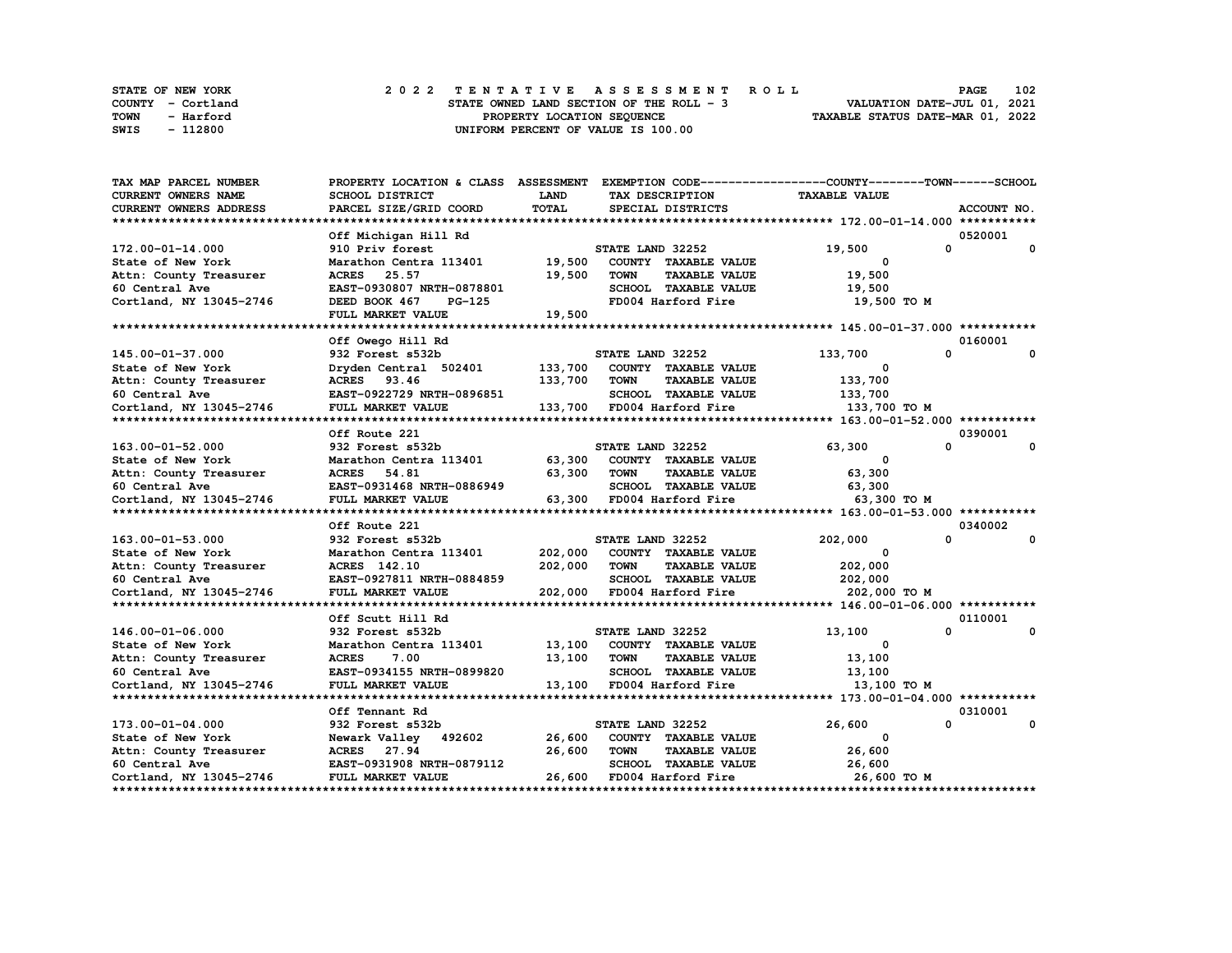| <b>STATE OF NEW YORK</b> | 2022 TENTATIVE ASSESSMENT ROLL           | 103<br><b>PAGE</b>               |
|--------------------------|------------------------------------------|----------------------------------|
| COUNTY - Cortland        | STATE OWNED LAND SECTION OF THE ROLL - 3 | VALUATION DATE-JUL 01, 2021      |
| TOWN<br>- Harford        | PROPERTY LOCATION SEQUENCE               | TAXABLE STATUS DATE-MAR 01, 2022 |
| - 112800<br>SWIS         | UNIFORM PERCENT OF VALUE IS 100.00       |                                  |

| TAX MAP PARCEL NUMBER         | PROPERTY LOCATION & CLASS ASSESSMENT EXEMPTION CODE----------------COUNTY-------TOWN-----SCHOOL |              |                                              |                          |              |
|-------------------------------|-------------------------------------------------------------------------------------------------|--------------|----------------------------------------------|--------------------------|--------------|
| <b>CURRENT OWNERS NAME</b>    | <b>SCHOOL DISTRICT</b>                                                                          | <b>LAND</b>  | TAX DESCRIPTION                              | <b>TAXABLE VALUE</b>     |              |
| <b>CURRENT OWNERS ADDRESS</b> | PARCEL SIZE/GRID COORD                                                                          | TOTAL        | SPECIAL DISTRICTS                            |                          | ACCOUNT NO.  |
|                               |                                                                                                 |              |                                              |                          |              |
|                               | Owego Hill Rd                                                                                   |              |                                              |                          | 0140001      |
| 145.00-01-21.000              | 932 Forest s532b                                                                                |              | STATE LAND 32252                             | 655,200<br>$^{\circ}$    | $\mathbf{o}$ |
| State of New York             | Dryden Central 502401 655,200                                                                   |              | COUNTY TAXABLE VALUE                         | 0                        |              |
| Attn: County Treasurer        | ACRES 317.61                                                                                    | 655,200      | TOWN<br><b>TAXABLE VALUE</b>                 | 655,200                  |              |
| 60 Central Ave                | EAST-0921732 NRTH-0899914                                                                       |              | SCHOOL TAXABLE VALUE                         | 655,200                  |              |
| Cortland, NY 13045-2746       | FULL MARKET VALUE                                                                               |              | 655,200 FD004 Harford Fire                   | 655,200 TO M             |              |
|                               |                                                                                                 |              |                                              |                          |              |
|                               | Owego Hill Rd                                                                                   |              |                                              |                          | 0170001      |
| 154.00-01-32.000              | 932 Forest s532b                                                                                |              | STATE LAND 32252                             | $\mathbf{0}$<br>176,800  | $\mathbf{o}$ |
| State of New York             | Dryden Central 502401 176,800 COUNTY TAXABLE VALUE                                              |              |                                              | $\Omega$                 |              |
| Attn: County Treasurer        | ACRES 96.04                                                                                     | 176,800      | TOWN<br><b>TAXABLE VALUE</b>                 | 176,800                  |              |
| 60 Central Ave                | EAST-0920941 NRTH-0895396                                                                       |              | SCHOOL TAXABLE VALUE 176,800                 |                          |              |
| Cortland, NY 13045-2746       | FULL MARKET VALUE                                                                               |              | 176,800 FD004 Harford Fire                   | 176,800 то м             |              |
|                               |                                                                                                 |              |                                              |                          |              |
|                               | Scutt Hill Rd                                                                                   |              |                                              |                          | 0120001      |
| 146.00-01-05.000              | 932 Forest s532b                                                                                |              | <b>STATE LAND 32252</b>                      | 0<br>156,200             | 0            |
| State of New York             | Marathon Centra 113401 156,200 COUNTY TAXABLE VALUE                                             |              |                                              | $\overline{\phantom{0}}$ |              |
| Attn: County Treasurer        | <b>ACRES</b> 124.00                                                                             | 156,200 TOWN | <b>TAXABLE VALUE</b>                         | 156,200                  |              |
| 60 Central Ave                | EAST-0933332 NRTH-0901052                                                                       |              | SCHOOL TAXABLE VALUE                         | 156,200                  |              |
| Cortland, NY 13045-2746       | FULL MARKET VALUE                                                                               |              | 156,200 FD004 Harford Fire 5000 156,200 TO M |                          |              |
|                               |                                                                                                 |              |                                              |                          |              |
|                               | Tennant Rd                                                                                      |              |                                              |                          | 0400002      |
| 173.00-01-05.000              | 932 Forest s532b                                                                                |              | STATE LAND 32252                             | $\mathbf{0}$<br>92,700   | 0            |
| State of New York             | Newark Valley 492602                                                                            |              | 92,700 COUNTY TAXABLE VALUE                  | $\mathbf 0$              |              |
| Attn: County Treasurer        | <b>ACRES</b> 99.00                                                                              | 92,700       | TOWN<br><b>TAXABLE VALUE</b>                 | 92,700                   |              |
| 60 Central Ave                | EAST-0934434 NRTH-0880353                                                                       |              | SCHOOL TAXABLE VALUE                         | 92,700                   |              |
| Cortland, NY 13045-2746       | FULL MARKET VALUE                                                                               |              | 92,700 FD004 Harford Fire                    | 92,700 TO M              |              |
|                               |                                                                                                 |              |                                              |                          |              |
|                               | 113 Tennant Rd                                                                                  |              |                                              |                          | 0500001      |
| 173.00-01-02.000              | 932 Forest s532b                                                                                |              | STATE LAND 32252                             | 28,400<br>$\Omega$       | 0            |
| State of New York             | Newark Valley 492602 28,400                                                                     |              | COUNTY TAXABLE VALUE                         | $^{\circ}$               |              |
| Attn: County Treasurer        | <b>ACRES</b> 27.81                                                                              | 28,400       | <b>TOWN</b><br><b>TAXABLE VALUE</b>          | 28,400                   |              |
| 60 Central Ave                | EAST-0933233 NRTH-0879133                                                                       |              | SCHOOL TAXABLE VALUE                         | 28,400                   |              |
| Cortland, NY 13045-2746       | DEED BOOK 380<br>$PG-17$                                                                        |              | FD004 Harford Fire                           | 28,400 TO M              |              |
|                               | FULL MARKET VALUE                                                                               | 28,400       |                                              |                          |              |
|                               |                                                                                                 |              |                                              |                          |              |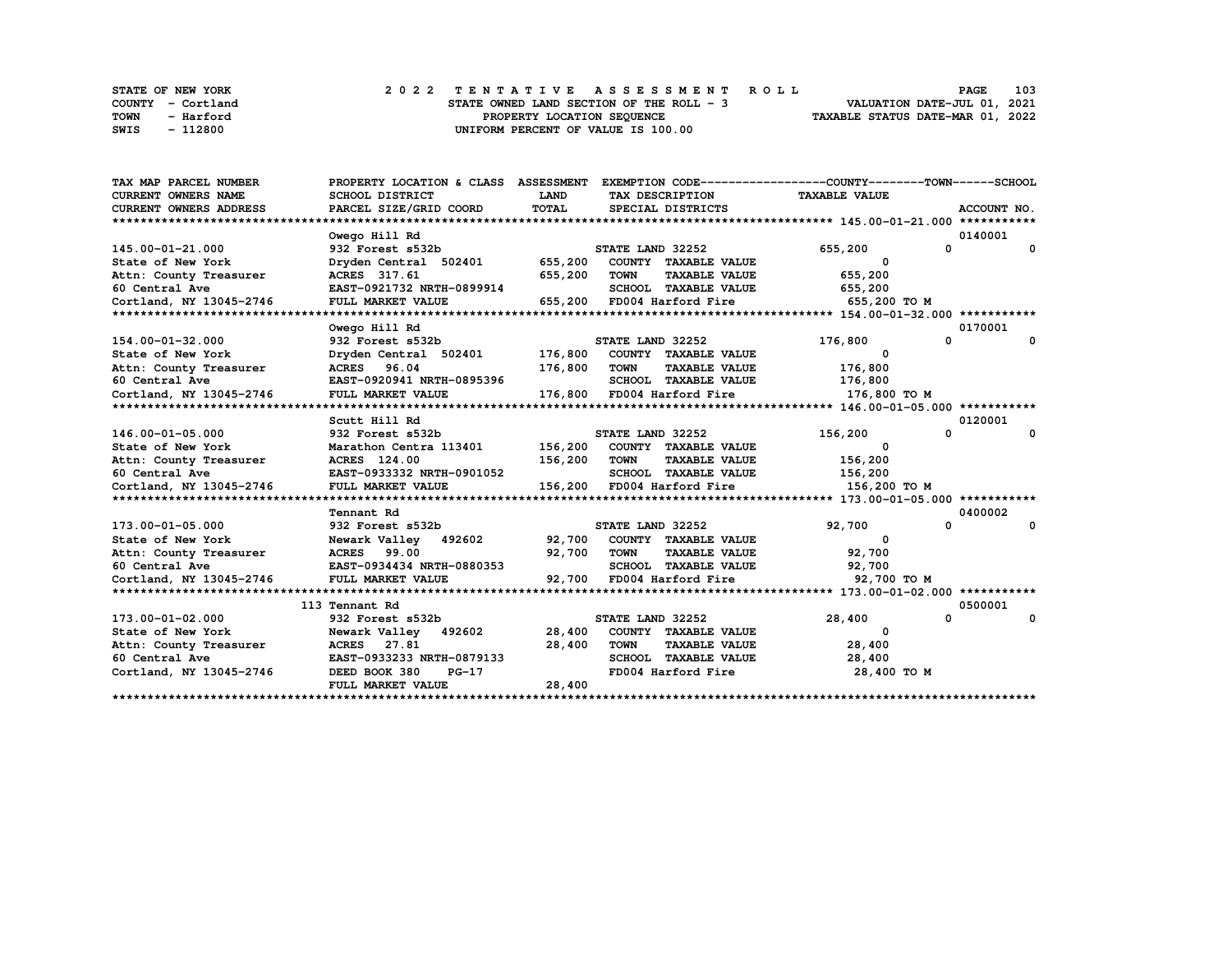| <b>STATE OF NEW YORK</b> |           |  |  |  |  |                                          |  |  |  | 2022 TENTATIVE ASSESSMENT ROLL |                                  |                               | <b>PAGE</b>     | 104 |
|--------------------------|-----------|--|--|--|--|------------------------------------------|--|--|--|--------------------------------|----------------------------------|-------------------------------|-----------------|-----|
| COUNTY - Cortland        |           |  |  |  |  | STATE OWNED LAND SECTION OF THE ROLL - 3 |  |  |  |                                | VALUATION DATE-JUL 01, 2021      |                               |                 |     |
| TOWN                     | - Harford |  |  |  |  |                                          |  |  |  |                                | TAXABLE STATUS DATE-MAR 01, 2022 |                               |                 |     |
| SWIS                     | - 112800  |  |  |  |  | UNIFORM PERCENT OF VALUE IS 100.00       |  |  |  |                                |                                  |                               | RPS150/V04/L015 |     |
|                          |           |  |  |  |  |                                          |  |  |  |                                |                                  | <b>CURRENT DATE 5/05/2022</b> |                 |     |

# **\*\*\* S P E C I A L D I S T R I C T S U M M A R Y \*\*\***

|                    | TOTAL   | <b>EXTENSION</b> | <b>EXTENSION</b> | AD VALOREM   | <b>EXEMPT</b> | TAXABLE      |
|--------------------|---------|------------------|------------------|--------------|---------------|--------------|
| CODE DISTRICT NAME | PARCELS | TYPE             | <b>VALUE</b>     | <b>VALUE</b> | <b>AMOUNT</b> | <b>VALUE</b> |
| FD004 Harford Fire |         | 37 TOTAL M       |                  | 4726,300     |               | 4726,300     |

### **\*\*\* S C H O O L D I S T R I C T S U M M A R Y \*\*\***

| CODE   | DISTRICT NAME    | <b>TOTAL</b><br><b>PARCELS</b> | <b>ASSESSED</b><br>LAND | <b>ASSESSED</b><br><b>TOTAL</b> | <b>EXEMPT</b><br><b>AMOUNT</b> | TOTAL<br><b>TAXABLE</b> | <b>STAR</b><br><b>AMOUNT</b> | <b>STAR</b><br><b>TAXABLE</b> |
|--------|------------------|--------------------------------|-------------------------|---------------------------------|--------------------------------|-------------------------|------------------------------|-------------------------------|
| 110200 | Cortland City    | 2                              | 122,800                 | 122,800                         |                                | 122,800                 |                              | 122,800                       |
| 113401 | Marathon Central | 27                             | 3116,900                | 3116,900                        |                                | 3116,900                |                              | 3116,900                      |
| 492602 | Newark Valley    | 4                              | 147,700                 | 158,370                         |                                | 158,370                 |                              | 158,370                       |
| 502401 | Dryden Central   | 8                              | 1338,900                | 1338,900                        |                                | 1338,900                |                              | 1338,900                      |
|        | SUB-TOTAL        | 41                             | 4726,300                | 4736,970                        |                                | 4736,970                |                              | 4736,970                      |
|        | TOTAL            | 41                             | 4726,300                | 4736,970                        |                                | 4736,970                |                              | 4736,970                      |

#### **\*\*\* S Y S T E M C O D E S S U M M A R Y \*\*\***

| CODE  | <b>DESCRIPTION</b>  | <b>TOTAL</b><br><b>PARCELS</b> | <b>COUNTY</b> | <b>TOWN</b> | <b>SCHOOL</b> |
|-------|---------------------|--------------------------------|---------------|-------------|---------------|
| 50001 | SCHL TAXBL          |                                | 10,670        | 10,670      |               |
| 50005 | TOWN TAXBL<br>TOTAL |                                | 10,670        | 10,670      |               |

### **\*\*\* E X E M P T I O N S U M M A R Y \*\*\***

| CODE  | <b>DESCRIPTION</b>  | TOTAL<br><b>PARCELS</b> | <b>COUNTY</b>        | <b>TOWN</b> | <b>SCHOOL</b> |
|-------|---------------------|-------------------------|----------------------|-------------|---------------|
| 32252 | STATE LAND<br>TOTAL | 36<br>36                | 4726,300<br>4726,300 |             |               |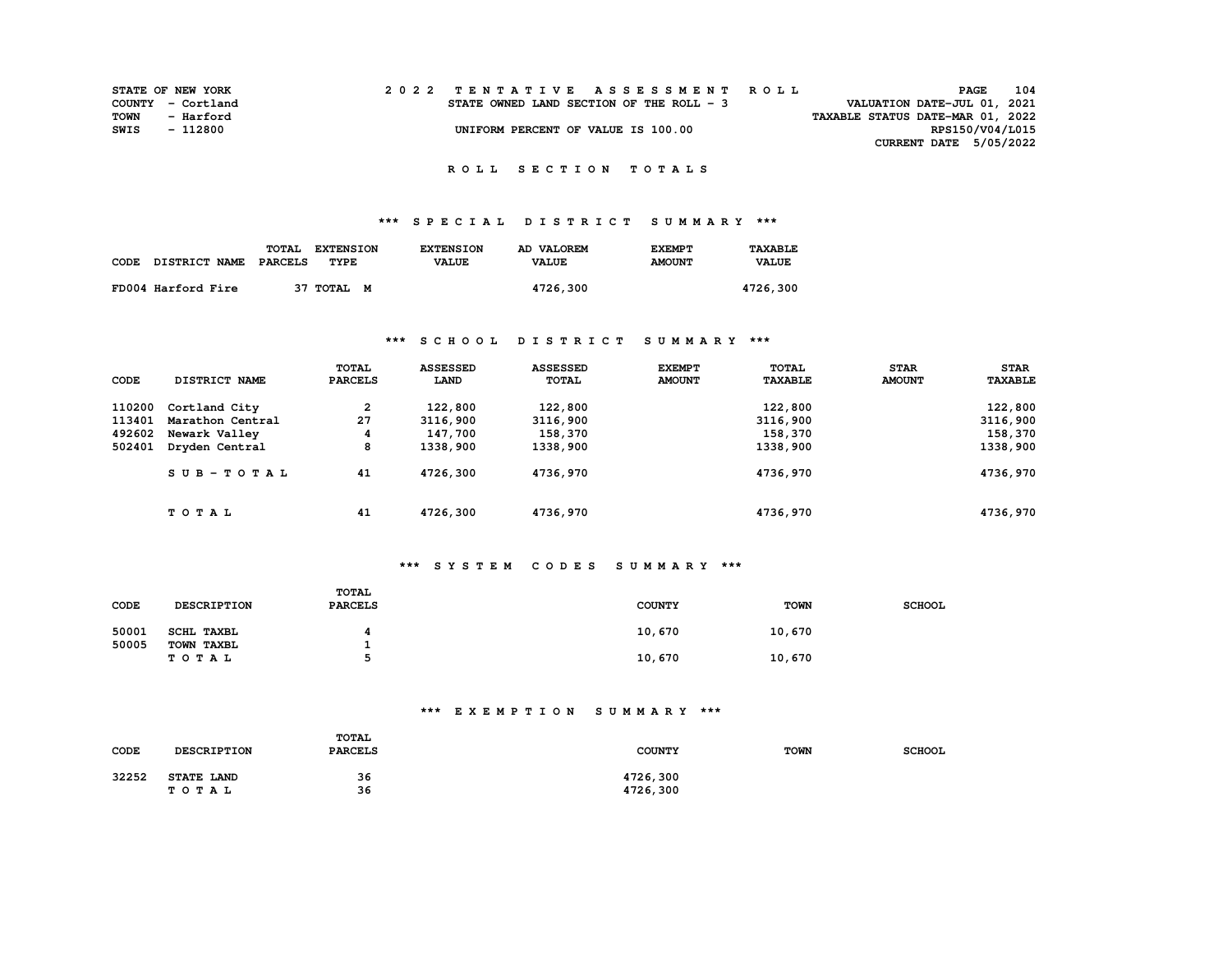|      | STATE OF NEW YORK | 2022 TENTATIVE ASSESSMENT ROLL           | <b>PAGE</b>                 | 105 |
|------|-------------------|------------------------------------------|-----------------------------|-----|
|      | COUNTY - Cortland | STATE OWNED LAND SECTION OF THE ROLL - 3 | VALUATION DATE-JUL 01, 2021 |     |
| TOWN | - Harford         | TAXABLE STATUS DATE-MAR 01, 2022         |                             |     |
| SWIS | - 112800          | UNIFORM PERCENT OF VALUE IS 100.00       | RPS150/V04/L015             |     |
|      |                   |                                          | CURRENT DATE 5/05/2022      |     |

## **\*\*\* G R A N D T O T A L S \*\*\***

| <b>ROLL</b> |                    | <b>TOTAL</b>   | <b>ASSESSED</b> | <b>ASSESSED</b> | <b>TAXABLE</b> | <b><i>TAXABLE</i></b> | <b>TAXABLE</b> | <b>STAR</b>    |
|-------------|--------------------|----------------|-----------------|-----------------|----------------|-----------------------|----------------|----------------|
| <b>SEC</b>  | <b>DESCRIPTION</b> | <b>PARCELS</b> | <b>LAND</b>     | TOTAL           | <b>COUNTY</b>  | <b>TOWN</b>           | <b>SCHOOL</b>  | <b>TAXABLE</b> |
|             |                    |                |                 |                 |                |                       |                |                |
|             | STATE OWNED LAND   | 41             | 4726,300        | 4736,970        |                | 4726,300              | 4736,970       | 4736,970       |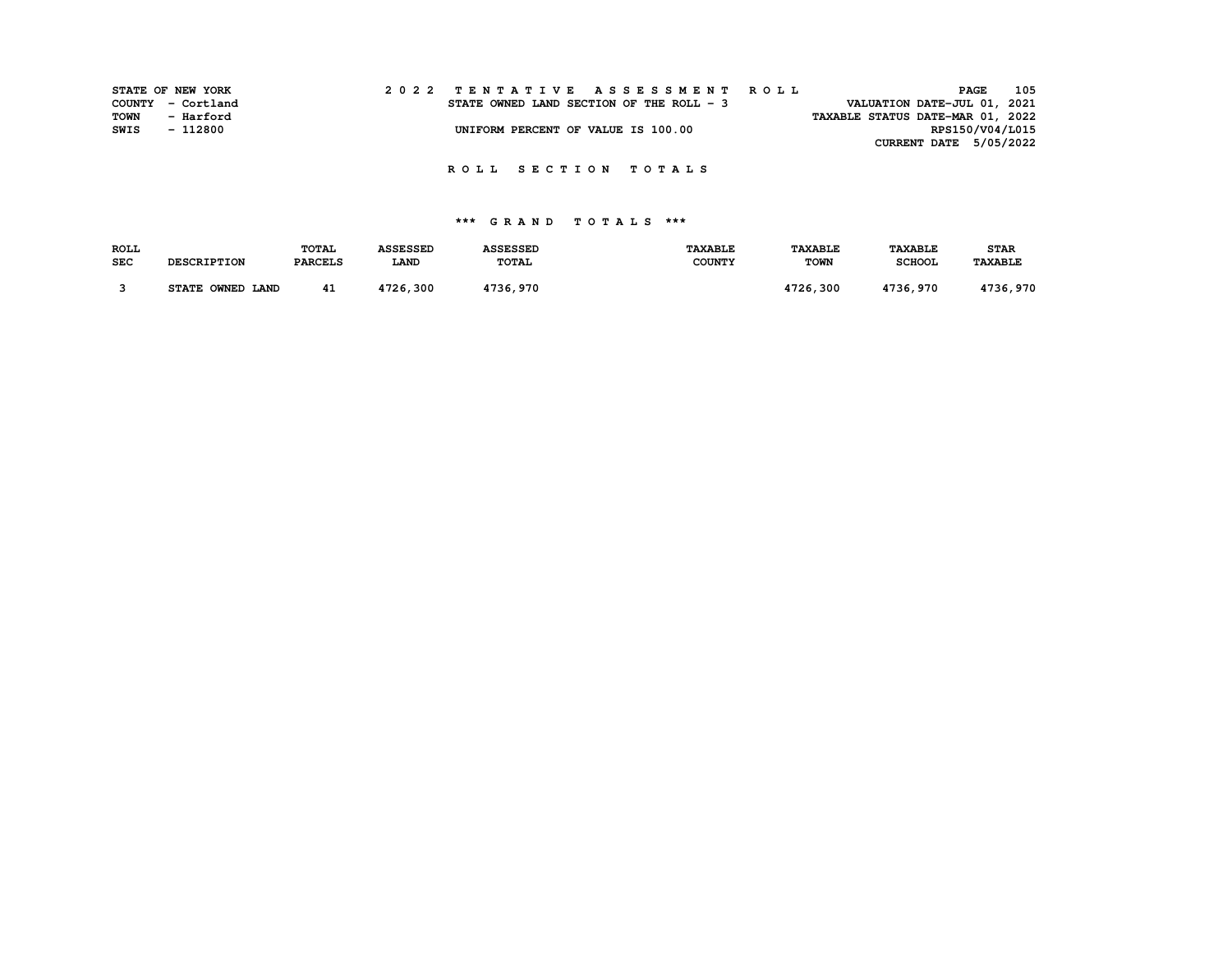| STATE OF NEW YORK | 2022 TENTATIVE ASSESSMENT ROLL            | 106<br><b>PAGE</b>               |
|-------------------|-------------------------------------------|----------------------------------|
| COUNTY - Cortland | SPECIAL FRANCHISE SECTION OF THE ROLL - 5 | VALUATION DATE-JUL 01, 2021      |
| TOWN<br>- Harford | PROPERTY LOCATION SEQUENCE                | TAXABLE STATUS DATE-MAR 01, 2022 |
| - 112800<br>SWIS  | UNIFORM PERCENT OF VALUE IS 100.00        |                                  |

| TAX MAP PARCEL NUMBER                               | PROPERTY LOCATION & CLASS ASSESSMENT |             |                                                             | EXEMPTION CODE-----------------COUNTY-------TOWN------SCHOOL |
|-----------------------------------------------------|--------------------------------------|-------------|-------------------------------------------------------------|--------------------------------------------------------------|
| <b>CURRENT OWNERS NAME</b>                          | SCHOOL DISTRICT                      | <b>LAND</b> | TAX DESCRIPTION                                             | <b>TAXABLE VALUE</b>                                         |
| <b>CURRENT OWNERS ADDRESS</b>                       | PARCEL SIZE/GRID COORD               | TOTAL       | SPECIAL DISTRICTS                                           | ACCOUNT NO.                                                  |
| *************************                           |                                      |             |                                                             |                                                              |
|                                                     |                                      |             |                                                             |                                                              |
| 505.00-02-01.100                                    | 861 Elec & gas                       |             | COUNTY TAXABLE VALUE                                        | 153,742                                                      |
| NYS Electric & Gas Corp                             | Dryden Central 502401                | 0           | <b>TOWN</b><br><b>TAXABLE VALUE</b>                         | 153,742                                                      |
| c/o Avangrid Management Co                          |                                      | 153,742     | SCHOOL TAXABLE VALUE                                        | 153,742                                                      |
| -Local Tax                                          | FULL MARKET VALUE                    | 153,742     | FD004 Harford Fire                                          | 153,742 TO M                                                 |
| 1 City Ctr Fl 5                                     |                                      |             |                                                             |                                                              |
| Portland, ME 04101                                  |                                      |             |                                                             |                                                              |
| *************************                           |                                      |             |                                                             |                                                              |
|                                                     |                                      |             |                                                             |                                                              |
| 505.00-02-01.200                                    | 861 Elec & gas                       |             | COUNTY TAXABLE VALUE                                        | 99,698                                                       |
| NYS Electric & Gas Corp                             | Marathon Centra 113401               | 0           | <b>TOWN</b><br><b>TAXABLE VALUE</b>                         | 99,698                                                       |
| c/o Avangrid Management Co                          |                                      | 99,698      | SCHOOL TAXABLE VALUE                                        | 99,698                                                       |
| - Local Tax                                         | FULL MARKET VALUE                    | 99,698      | FD004 Harford Fire                                          | 99,698 TO M                                                  |
| 1 City Ctr Fl 5                                     |                                      |             |                                                             |                                                              |
| Portland, ME 04101                                  |                                      |             |                                                             |                                                              |
|                                                     |                                      |             |                                                             |                                                              |
|                                                     |                                      |             |                                                             |                                                              |
| 505.00-02-01.300                                    | 861 Elec & gas                       |             | COUNTY TAXABLE VALUE                                        |                                                              |
|                                                     |                                      | 0           |                                                             | 4,376<br>4,376                                               |
| NYS Electric & Gas Corp                             | Cortland City<br>110200              |             | <b>TOWN</b><br><b>TAXABLE VALUE</b><br>SCHOOL TAXABLE VALUE | 4,376                                                        |
| c/o Avangrid Management Co                          |                                      | 4,376       | FD004 Harford Fire                                          |                                                              |
| - Local Tax                                         | FULL MARKET VALUE                    | 4,376       |                                                             | 4,376 TO M                                                   |
| 1 City Ctr Fl 5                                     |                                      |             |                                                             |                                                              |
| Portland, ME 04101<br>***************************** |                                      |             |                                                             |                                                              |
|                                                     |                                      |             |                                                             |                                                              |
|                                                     |                                      |             |                                                             |                                                              |
| 505.00-02-01.400                                    | 861 Elec & gas                       |             | COUNTY TAXABLE VALUE                                        | 1,139                                                        |
| NYS Electric & Gas Corp                             | Newark Valley<br>492602              | 0           | <b>TOWN</b><br><b>TAXABLE VALUE</b>                         | 1,139                                                        |
| c/o Avangrid Management Co                          |                                      | 1,139       | SCHOOL TAXABLE VALUE                                        | 1,139                                                        |
| - Local Tax                                         | FULL MARKET VALUE                    | 1,139       | FD004 Harford Fire                                          | 1,139 TO M                                                   |
| 1 City Ctr Fl 5                                     |                                      |             |                                                             |                                                              |
| Portland, ME 04101                                  |                                      |             |                                                             |                                                              |
| ****************************                        |                                      |             |                                                             |                                                              |
|                                                     |                                      |             |                                                             |                                                              |
| 505.00-08-01.100                                    | 866 Telephone                        |             | COUNTY TAXABLE VALUE                                        | 117,552                                                      |
| Citizens Telecomm of NY                             | Dryden Central 502401                | 0           | <b>TOWN</b><br><b>TAXABLE VALUE</b>                         | 117,552                                                      |
| $c/o$ Duff & Phelps                                 |                                      | 117,552     | SCHOOL TAXABLE VALUE                                        | 117,552                                                      |
| PO Box 2629                                         | FULL MARKET VALUE                    | 117,552     | FD004 Harford Fire                                          | 117,552 TO M                                                 |
| Addison, TX 75001                                   |                                      |             |                                                             |                                                              |
|                                                     |                                      |             |                                                             |                                                              |
| 505.00-08-01.200                                    | 866 Telephone                        |             | COUNTY TAXABLE VALUE                                        | 81,736                                                       |
| Citizens Telecomm of NY                             | Marathon Centra 113401               | 0           | <b>TOWN</b><br><b>TAXABLE VALUE</b>                         | 81,736                                                       |
| $c/o$ Duff & Phelps                                 |                                      | 81,736      | SCHOOL TAXABLE VALUE                                        | 81,736                                                       |
| PO Box 2629                                         | FULL MARKET VALUE                    | 81,736      | FD004 Harford Fire                                          | 81,736 TO M                                                  |
|                                                     |                                      |             |                                                             |                                                              |
| Addison, TX 75001                                   |                                      |             |                                                             |                                                              |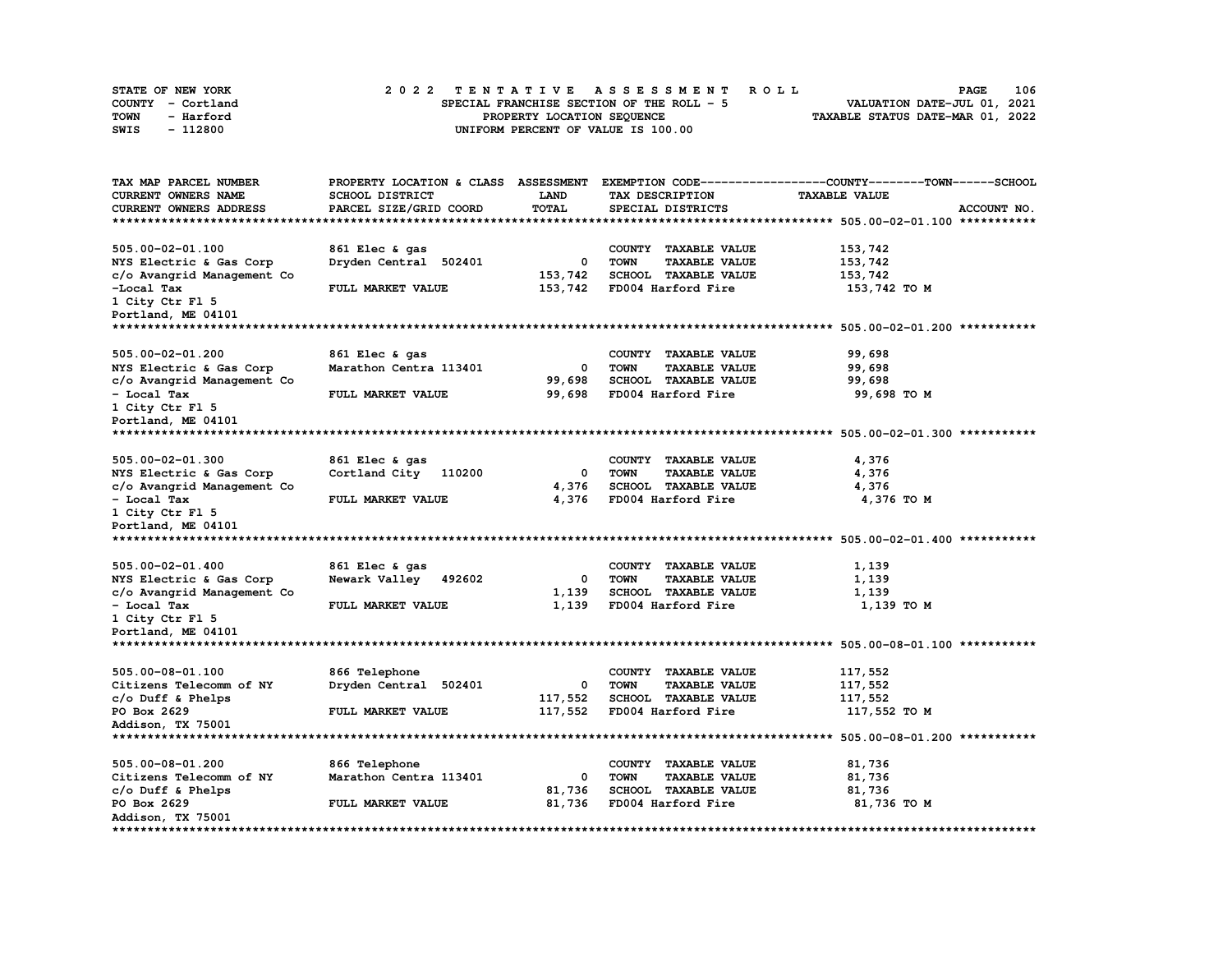|             | STATE OF NEW YORK | 2022 TENTATIVE ASSESSMENT ROLL |  |  |  |                                           |  |  |  |  |  |  |                                  | <b>PAGE</b> | 107 |
|-------------|-------------------|--------------------------------|--|--|--|-------------------------------------------|--|--|--|--|--|--|----------------------------------|-------------|-----|
|             | COUNTY - Cortland |                                |  |  |  | SPECIAL FRANCHISE SECTION OF THE ROLL - 5 |  |  |  |  |  |  | VALUATION DATE-JUL 01, 2021      |             |     |
| <b>TOWN</b> | - Harford         |                                |  |  |  | PROPERTY LOCATION SEQUENCE                |  |  |  |  |  |  | TAXABLE STATUS DATE-MAR 01, 2022 |             |     |
| SWIS        | - 112800          |                                |  |  |  | UNIFORM PERCENT OF VALUE IS 100.00        |  |  |  |  |  |  |                                  |             |     |

| TAX MAP PARCEL NUMBER         |                        |                         |                                     | PROPERTY LOCATION & CLASS ASSESSMENT EXEMPTION CODE----------------COUNTY-------TOWN------SCHOOL |
|-------------------------------|------------------------|-------------------------|-------------------------------------|--------------------------------------------------------------------------------------------------|
| <b>CURRENT OWNERS NAME</b>    | SCHOOL DISTRICT        | <b>LAND</b>             | TAX DESCRIPTION                     | <b>TAXABLE VALUE</b>                                                                             |
| CURRENT OWNERS ADDRESS        | PARCEL SIZE/GRID COORD | TOTAL                   | SPECIAL DISTRICTS                   | ACCOUNT NO.                                                                                      |
|                               |                        |                         |                                     |                                                                                                  |
| 505.00-08-01.300              | 866 Telephone          |                         | COUNTY TAXABLE VALUE                | 800                                                                                              |
| Citizens Telecomm of NY       | Cortland City 110200   | $^{\circ}$              | <b>TOWN</b><br><b>TAXABLE VALUE</b> | 800                                                                                              |
| $c/o$ Duff & Phelps           |                        | 800                     | SCHOOL TAXABLE VALUE                | 800                                                                                              |
| PO Box 2629                   | FULL MARKET VALUE      | 800                     | FD004 Harford Fire                  | 800 TO M                                                                                         |
| Addison, TX 75001             |                        |                         |                                     |                                                                                                  |
|                               |                        |                         |                                     |                                                                                                  |
|                               | Harford Town           |                         |                                     |                                                                                                  |
| 505.00-23-01.100              | 869 Television         |                         | COUNTY TAXABLE VALUE                | 5,733                                                                                            |
| Haefele TV, Inc               | Marathon Centra 113401 | $^{\circ}$              | <b>TOWN</b><br><b>TAXABLE VALUE</b> | 5,733                                                                                            |
| PO Box 312                    |                        | 5,733                   | SCHOOL TAXABLE VALUE                | 5,733                                                                                            |
| Spencer, NY 14883-0312        | FULL MARKET VALUE      | 5,733                   | FD004 Harford Fire                  | 5,733 TO M                                                                                       |
|                               |                        |                         |                                     |                                                                                                  |
|                               | Harford Town           |                         |                                     |                                                                                                  |
| 505.00-23-01.200              | 869 Television         |                         | COUNTY TAXABLE VALUE                | 12,803                                                                                           |
| Haefele TV, Inc               | Dryden Central 502401  | $\overline{\mathbf{0}}$ | <b>TOWN</b><br><b>TAXABLE VALUE</b> | 12,803                                                                                           |
| PO Box 312                    |                        | 12,803                  | SCHOOL TAXABLE VALUE                | 12,803                                                                                           |
| Spencer, NY 14883-0312        | FULL MARKET VALUE      | 12,803                  | FD004 Harford Fire                  | 12,803 TO M                                                                                      |
|                               |                        |                         |                                     |                                                                                                  |
|                               | Harford Town           |                         |                                     |                                                                                                  |
| 505.00-23-01.300              | 869 Television         |                         | COUNTY TAXABLE VALUE                | 573                                                                                              |
| Haefele TV, Inc               | Cortland City 110200   | $\mathbf{0}$            | <b>TAXABLE VALUE</b><br>TOWN        | 573                                                                                              |
| PO Box 312                    |                        | 573                     | <b>SCHOOL TAXABLE VALUE</b>         | 573                                                                                              |
| Spencer, NY 14883-0312        | FULL MARKET VALUE      | 573                     | FD004 Harford Fire                  | 573 TO M                                                                                         |
|                               |                        |                         |                                     |                                                                                                  |
|                               | Town of Harford        |                         |                                     |                                                                                                  |
| 505.00-25-01.100              | 866 Telephone          |                         | COUNTY TAXABLE VALUE                | 609                                                                                              |
| Intellifiber Networks         | Marathon Centra 113401 | $\Omega$                | <b>TOWN</b><br><b>TAXABLE VALUE</b> | 609                                                                                              |
| c/o Duff & Phelps, LLC #NY854 |                        | 609                     | SCHOOL TAXABLE VALUE                | 609                                                                                              |
| PO Box 2629                   | FULL MARKET VALUE      | 609                     | FD004 Harford Fire                  | 609 TO M                                                                                         |
| Addison, TX 75001             |                        |                         |                                     |                                                                                                  |
|                               |                        |                         |                                     |                                                                                                  |
|                               | Town of Harford        |                         |                                     |                                                                                                  |
| 505.00-25-01.200              | 866 Telephone          |                         | COUNTY TAXABLE VALUE                | 300                                                                                              |
| Intellifiber Networks         | Dryden Central 502401  | 0                       | <b>TOWN</b><br><b>TAXABLE VALUE</b> | 300                                                                                              |
| c/o Duff & Phelps, LLC #NY854 |                        | 300                     | SCHOOL TAXABLE VALUE                | 300                                                                                              |
| PO Box 2629                   | FULL MARKET VALUE      | 300                     | FD004 Harford Fire                  | 300 TO M                                                                                         |
| Addison, TX 75001             |                        |                         |                                     |                                                                                                  |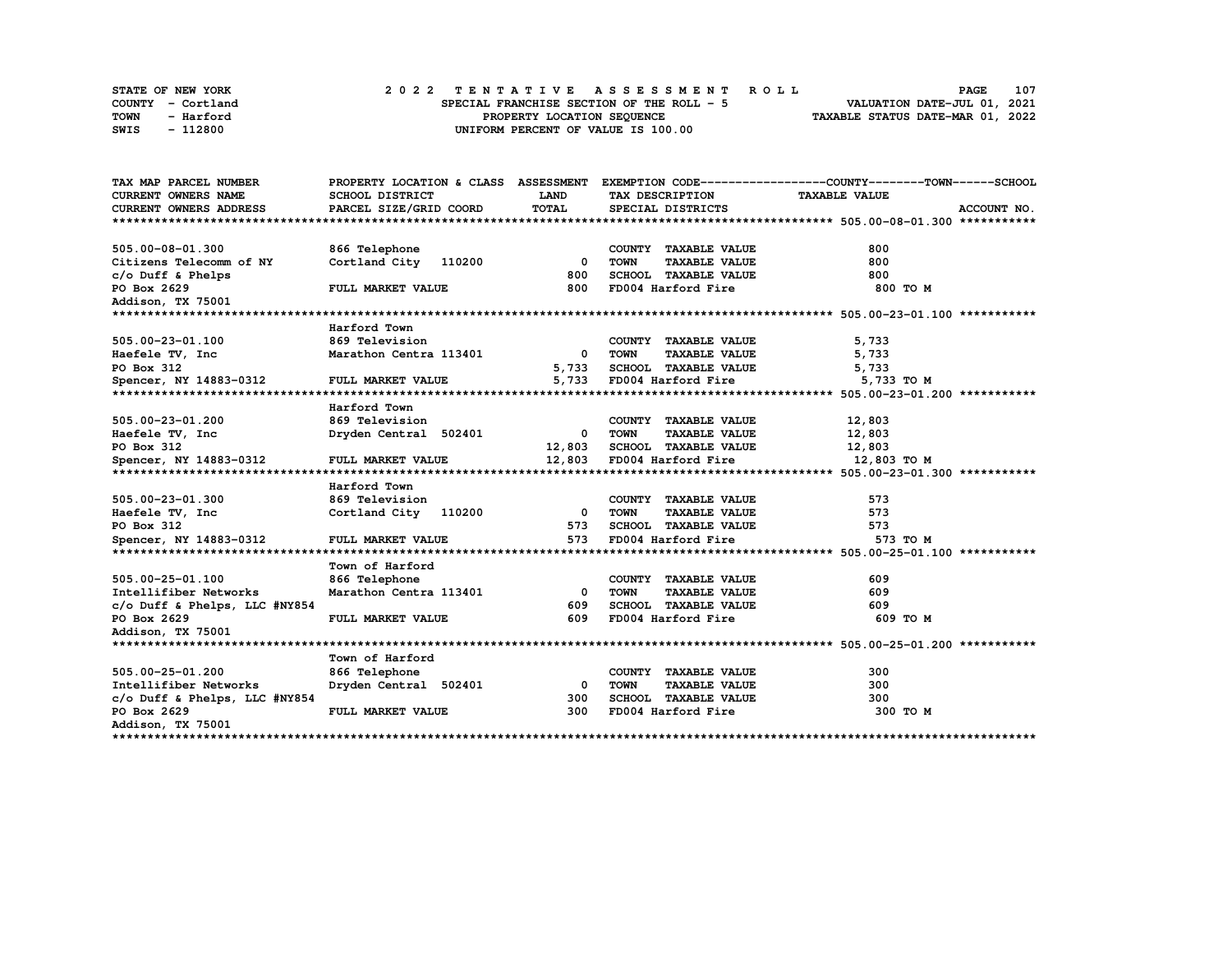| <b>STATE OF NEW YORK</b> |           |  |  |  |  | 2022 TENTATIVE ASSESSMENT ROLL            |  |  |  |  |  |                                  |                 | PAGE | 108 |
|--------------------------|-----------|--|--|--|--|-------------------------------------------|--|--|--|--|--|----------------------------------|-----------------|------|-----|
| COUNTY - Cortland        |           |  |  |  |  | SPECIAL FRANCHISE SECTION OF THE ROLL - 5 |  |  |  |  |  | VALUATION DATE-JUL 01, 2021      |                 |      |     |
| TOWN                     | - Harford |  |  |  |  |                                           |  |  |  |  |  | TAXABLE STATUS DATE-MAR 01, 2022 |                 |      |     |
| SWIS                     | - 112800  |  |  |  |  | UNIFORM PERCENT OF VALUE IS 100.00        |  |  |  |  |  |                                  | RPS150/V04/L015 |      |     |
|                          |           |  |  |  |  |                                           |  |  |  |  |  | CURRENT DATE 5/05/2022           |                 |      |     |

## **\*\*\* S P E C I A L D I S T R I C T S U M M A R Y \*\*\***

|                    | TOTAL<br><b>EXTENSION</b> | <b>EXTENSION</b> | AD VALOREM   | <b>EXEMPT</b> | TAXABLE      |
|--------------------|---------------------------|------------------|--------------|---------------|--------------|
| CODE DISTRICT NAME | PARCELS<br>TYPE           | <b>VALUE</b>     | <b>VALUE</b> | <b>AMOUNT</b> | <b>VALUE</b> |
| FD004 Harford Fire | 12 TOTAL M                |                  | 479,061      |               | 479,061      |

### **\*\*\* S C H O O L D I S T R I C T S U M M A R Y \*\*\***

| CODE   | DISTRICT NAME    | <b>TOTAL</b><br><b>PARCELS</b> | <b>ASSESSED</b><br>LAND | <b>ASSESSED</b><br>TOTAL | <b>EXEMPT</b><br><b>AMOUNT</b> | TOTAL<br><b>TAXABLE</b> | <b>STAR</b><br><b>AMOUNT</b> | <b>STAR</b><br><b>TAXABLE</b> |
|--------|------------------|--------------------------------|-------------------------|--------------------------|--------------------------------|-------------------------|------------------------------|-------------------------------|
| 110200 | Cortland City    | 3                              |                         | 5,749                    |                                | 5,749                   |                              | 5,749                         |
| 113401 | Marathon Central | 4                              |                         | 187,776                  |                                | 187,776                 |                              | 187,776                       |
| 492602 | Newark Valley    | <b>.</b>                       |                         | 1,139                    |                                | 1,139                   |                              | 1,139                         |
| 502401 | Dryden Central   | 4                              |                         | 284,397                  |                                | 284,397                 |                              | 284,397                       |
|        | $SUB - TO T AL$  | 12                             |                         | 479,061                  |                                | 479,061                 |                              | 479,061                       |
|        | TOTAL            | 12                             |                         | 479,061                  |                                | 479,061                 |                              | 479,061                       |

### **\*\*\* S Y S T E M C O D E S S U M M A R Y \*\*\***

## **NO SYSTEM EXEMPTIONS AT THIS LEVEL**

#### **\*\*\* E X E M P T I O N S U M M A R Y \*\*\***

#### **NO EXEMPTIONS AT THIS LEVEL**

### **\*\*\* G R A N D T O T A L S \*\*\***

| <b>ROLL</b> |                                    | <b>TOTAL</b>   | <b>ASSESSED</b> | <b>ASSESSED</b> | <b>TAXABLE</b> | <b>TAXABLE</b> | <b>TAXABLE</b> | <b>STAR</b>    |
|-------------|------------------------------------|----------------|-----------------|-----------------|----------------|----------------|----------------|----------------|
| <b>SEC</b>  | <b>DESCRIPTION</b>                 | <b>PARCELS</b> | LAND            | <b>TOTAL</b>    | <b>COUNTY</b>  | <b>TOWN</b>    | <b>SCHOOL</b>  | <b>TAXABLE</b> |
|             |                                    |                |                 |                 |                |                |                |                |
|             | <b>FRANCHISE</b><br><b>SPECIAL</b> | 12<br>--       |                 | 479,061         | 479.061        | 479,061        | 479,061        | 479.<br>,061   |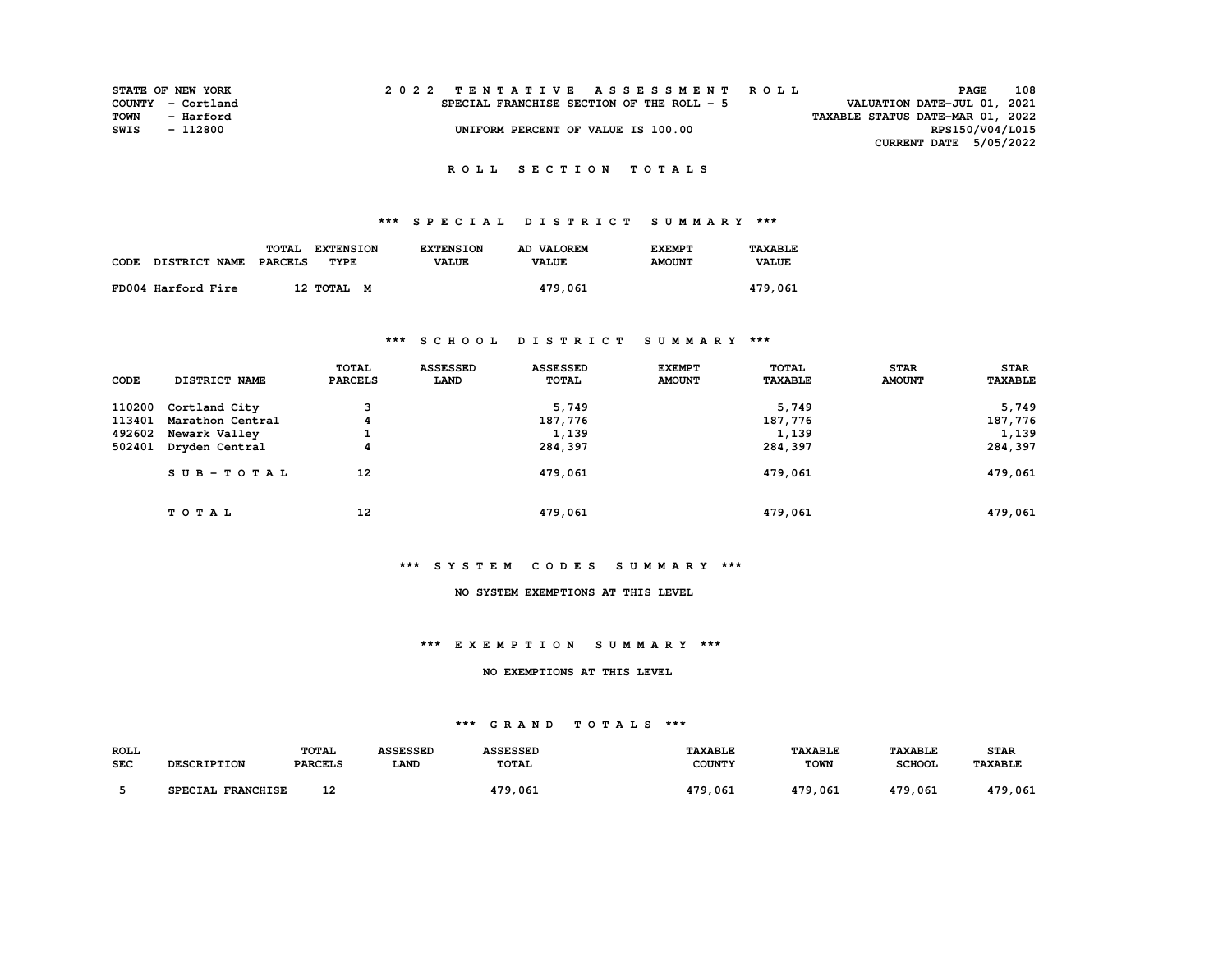| STATE OF NEW YORK | 2022 TENTATIVE ASSESSMENT ROLL          | 109<br><b>PAGE</b>               |
|-------------------|-----------------------------------------|----------------------------------|
| COUNTY - Cortland | UTILITY & R.R. SECTION OF THE ROLL $-6$ | VALUATION DATE-JUL 01, 2021      |
| TOWN<br>- Harford | PROPERTY LOCATION SEQUENCE              | TAXABLE STATUS DATE-MAR 01, 2022 |
| - 112800<br>SWIS  | UNIFORM PERCENT OF VALUE IS 100.00      |                                  |

| TAX MAP PARCEL NUMBER         | PROPERTY LOCATION & CLASS ASSESSMENT |              |                                     | EXEMPTION CODE-----------------COUNTY-------TOWN------SCHOOL |
|-------------------------------|--------------------------------------|--------------|-------------------------------------|--------------------------------------------------------------|
| <b>CURRENT OWNERS NAME</b>    | SCHOOL DISTRICT                      | LAND         | TAX DESCRIPTION                     | <b>TAXABLE VALUE</b>                                         |
| <b>CURRENT OWNERS ADDRESS</b> | PARCEL SIZE/GRID COORD               | <b>TOTAL</b> | SPECIAL DISTRICTS                   | ACCOUNT NO.                                                  |
|                               |                                      |              |                                     |                                                              |
|                               | Elec Trans                           |              |                                     |                                                              |
| 628.00-9999-131.600-1013      | 882 Elec Trans Imp                   |              | COUNTY TAXABLE VALUE                | 13,110                                                       |
| NYS Electric & Gas Corp       | Dryden Central 502401                | 0            | <b>TOWN</b><br><b>TAXABLE VALUE</b> | 13,110                                                       |
| c/o Avangrid Management Co    |                                      | 13,110       | SCHOOL TAXABLE VALUE                | 13,110                                                       |
| - Local Tax                   | FULL MARKET VALUE                    | 13,110       | FD004 Harford Fire                  | 13,110 TO M                                                  |
| 1 City Ctr Fl 5               |                                      |              |                                     |                                                              |
|                               |                                      |              |                                     |                                                              |
| Portland, ME 04101            |                                      |              |                                     |                                                              |
|                               |                                      |              |                                     |                                                              |
|                               | Elec Trans                           |              |                                     |                                                              |
| 628.00-9999-131.600-1023      | 882 Elec Trans Imp                   |              | COUNTY TAXABLE VALUE                | 551,828                                                      |
| NYS Electric & Gas Corp       | Dryden Central 502401                | 0            | <b>TOWN</b><br><b>TAXABLE VALUE</b> | 551,828                                                      |
| c/o Avangrid Management Co    |                                      | 551,828      | SCHOOL TAXABLE VALUE                | 551,828                                                      |
| - Local Tax                   | FULL MARKET VALUE                    | 551,828      | FD004 Harford Fire                  | 551,828 TO M                                                 |
| 1 City Ctr Fl 5               |                                      |              |                                     |                                                              |
| Portland, ME 04101            |                                      |              |                                     |                                                              |
|                               |                                      |              |                                     |                                                              |
|                               | Elec Trans                           |              |                                     |                                                              |
| 628.00-9999-131.600-1033      | 882 Elec Trans Imp                   |              | COUNTY TAXABLE VALUE                | 13,242                                                       |
| NYS Electric & Gas Corp       | Dryden Central 502401                | 0            | <b>TOWN</b><br><b>TAXABLE VALUE</b> | 13,242                                                       |
| c/o Avangrid Management Co    |                                      | 13,242       | <b>SCHOOL TAXABLE VALUE</b>         | 13,242                                                       |
| - Local Tax                   | FULL MARKET VALUE                    | 13,242       | FD004 Harford Fire                  | 13,242 TO M                                                  |
| 1 City Ctr Fl 5               |                                      |              |                                     |                                                              |
| Portland, ME 04101            |                                      |              |                                     |                                                              |
|                               |                                      |              |                                     |                                                              |
|                               | Elec Trans                           |              |                                     |                                                              |
| 628.00-9999-131.600-1043      | 882 Elec Trans Imp                   |              | COUNTY TAXABLE VALUE                | 10499,907                                                    |
| NYS Electric & Gas Corp       | Dryden Central 502401                | 0            | <b>TOWN</b><br><b>TAXABLE VALUE</b> | 10499,907                                                    |
| c/o Avangrid Management Co    |                                      | 10499,907    | SCHOOL TAXABLE VALUE                | 10499,907                                                    |
| - Local Tax                   | FULL MARKET VALUE                    | 10499,907    | FD004 Harford Fire                  | 10499,907 TO M                                               |
| 1 City Ctr Fl 5               |                                      |              |                                     |                                                              |
| Portland, ME 04101            |                                      |              |                                     |                                                              |
|                               |                                      |              |                                     |                                                              |
|                               | Electric Trans.                      |              |                                     |                                                              |
| 628.00-9999-131.600-1063      | 882 Elec Trans Imp                   |              | COUNTY TAXABLE VALUE                | 14,899                                                       |
| NYS Electric & Gas Corp       | Dryden Central 502401                | 0            | <b>TOWN</b><br><b>TAXABLE VALUE</b> | 14,899                                                       |
| c/o Avangrid Management Co    |                                      | 14,899       | SCHOOL TAXABLE VALUE                | 14,899                                                       |
| - Local Tax                   | FULL MARKET VALUE                    | 14,899       | FD004 Harford Fire                  | 14,899 TO M                                                  |
| 1 City Ctr Fl 5               |                                      |              |                                     |                                                              |
| Portland, ME 04101            |                                      |              |                                     |                                                              |
|                               |                                      |              |                                     |                                                              |
|                               | Gas Trans                            |              |                                     |                                                              |
|                               |                                      |              |                                     |                                                              |
| 628.00-9999-805.600-2001      | 883 Gas Trans Impr                   |              | COUNTY TAXABLE VALUE                | 16,560                                                       |
| Buckeye Pipeline Co, LP       | Cortland City 110200                 | 0            | <b>TOWN</b><br><b>TAXABLE VALUE</b> | 16,560                                                       |
| PO Box 56169                  |                                      | 16,560       | SCHOOL TAXABLE VALUE                | 16,560                                                       |
| Houston, TX 77256<br>******** | FULL MARKET VALUE                    | 16,560       | FD004 Harford Fire                  | 16,560 TO M<br>**************                                |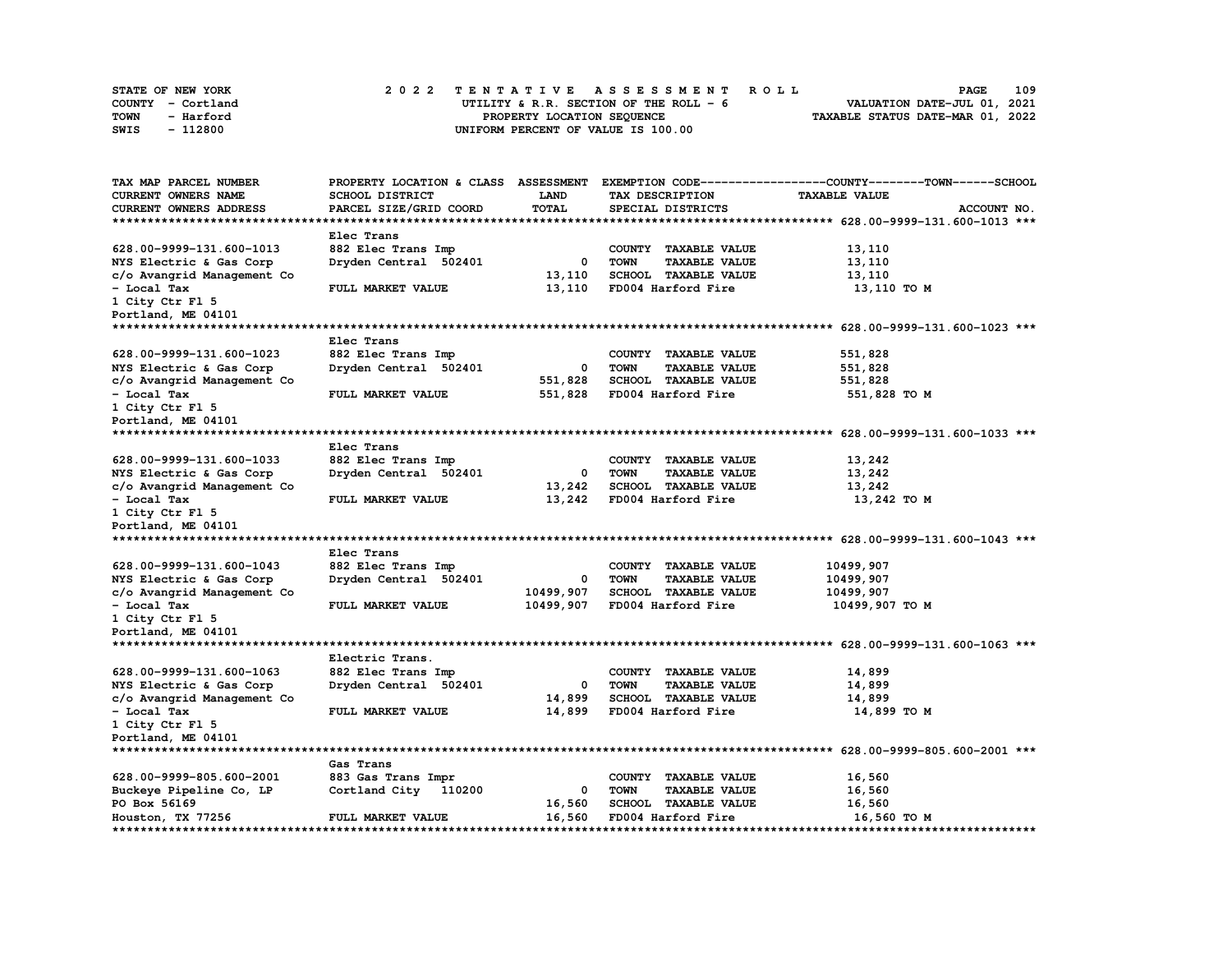|             | STATE OF NEW YORK | 2022 TENTATIVE ASSESSMENT ROLL          | 110<br><b>PAGE</b>               |
|-------------|-------------------|-----------------------------------------|----------------------------------|
|             | COUNTY - Cortland | UTILITY & R.R. SECTION OF THE ROLL $-6$ | VALUATION DATE-JUL 01, 2021      |
| <b>TOWN</b> | - Harford         | PROPERTY LOCATION SEOUENCE              | TAXABLE STATUS DATE-MAR 01, 2022 |
| SWIS        | - 112800          | UNIFORM PERCENT OF VALUE IS 100.00      |                                  |

| TAX MAP PARCEL NUMBER                                 |                           |              |                                     | PROPERTY LOCATION & CLASS ASSESSMENT EXEMPTION CODE----------------COUNTY-------TOWN------SCHOOL |
|-------------------------------------------------------|---------------------------|--------------|-------------------------------------|--------------------------------------------------------------------------------------------------|
| <b>CURRENT OWNERS NAME</b>                            | SCHOOL DISTRICT           | <b>LAND</b>  | TAX DESCRIPTION                     | <b>TAXABLE VALUE</b>                                                                             |
| CURRENT OWNERS ADDRESS                                | PARCEL SIZE/GRID COORD    | <b>TOTAL</b> | SPECIAL DISTRICTS                   | ACCOUNT NO.                                                                                      |
|                                                       |                           |              |                                     |                                                                                                  |
|                                                       | Gas Trans                 |              |                                     |                                                                                                  |
| 628.00-9999-805.600-2002                              | 883 Gas Trans Impr        |              | COUNTY TAXABLE VALUE                | 196,546                                                                                          |
| Buckeye Pipeline Co, LP                               | Marathon Centra 113401    | 0            | <b>TOWN</b><br><b>TAXABLE VALUE</b> | 196,546                                                                                          |
| PO Box 56169                                          |                           | 196,546      | SCHOOL TAXABLE VALUE                | 196,546                                                                                          |
| Houston, TX 77256                                     | FULL MARKET VALUE         | 196,546      | FD004 Harford Fire                  | 196,546 TO M                                                                                     |
|                                                       |                           |              |                                     |                                                                                                  |
|                                                       | Gas Trans                 |              |                                     |                                                                                                  |
| 628.00-9999-805.600-2003                              | 883 Gas Trans Impr        |              | COUNTY TAXABLE VALUE                | 315,955                                                                                          |
| Buckeye Pipeline Co, LP                               | Dryden Central 502401     | $\mathbf{o}$ | <b>TOWN</b><br><b>TAXABLE VALUE</b> | 315,955                                                                                          |
| c/o Property Tax Dept                                 | DEED BOOK 0000            | 315,955      | <b>SCHOOL TAXABLE VALUE</b>         | 315,955                                                                                          |
| PO Box 56169                                          | FULL MARKET VALUE         | 315,955      | FD004 Harford Fire                  | 315,955 TO M                                                                                     |
| Houston, TX 77256                                     |                           |              |                                     |                                                                                                  |
|                                                       |                           |              |                                     |                                                                                                  |
|                                                       | Gas Trans                 |              |                                     |                                                                                                  |
| 628.00-9999-844.810-2002                              | 883 Gas Trans Impr        |              | COUNTY TAXABLE VALUE                | 102,178                                                                                          |
| Enterprise TE Prod Pipeline Co Marathon Centra 113401 |                           | $^{\circ}$   | <b>TOWN</b><br><b>TAXABLE VALUE</b> | 102,178                                                                                          |
| Attn: Ad Valorem Tax Dept                             | DEED BOOK 476<br>PG-00163 | 102,178      | <b>SCHOOL TAXABLE VALUE</b>         | 102,178                                                                                          |
| PO Box 4018                                           | FULL MARKET VALUE         | 102,178      | FD004 Harford Fire                  | 102,178 TO M                                                                                     |
| Houston, TX 77210-4018                                |                           |              |                                     |                                                                                                  |
|                                                       |                           |              |                                     |                                                                                                  |
|                                                       | Gas Trans                 |              |                                     |                                                                                                  |
| 628.00-9999-844.810-2003                              | 883 Gas Trans Impr        |              | COUNTY TAXABLE VALUE                | 164,258                                                                                          |
| Enterprise TE Prod Pipeline Co Dryden Central 502401  |                           | 0            | <b>TOWN</b><br><b>TAXABLE VALUE</b> | 164,258                                                                                          |
| Attn: Ad Valorem Tax Dept                             | DEED BOOK 476<br>PG-00163 | 164,258      | <b>SCHOOL TAXABLE VALUE</b>         | 164,258                                                                                          |
| PO Box 4018                                           | FULL MARKET VALUE         | 164,258      | FD004 Harford Fire                  | 164,258 TO M                                                                                     |
| Houston, TX 77210-4018                                |                           |              |                                     |                                                                                                  |
|                                                       |                           |              |                                     |                                                                                                  |
|                                                       | Hawley Pl                 |              |                                     |                                                                                                  |
| 162.15-01-07.200                                      | 831 Tele Comm             |              | COUNTY TAXABLE VALUE                | 3,500                                                                                            |
| Citizens UCI                                          | Dryden Central 502401     | 1,500        | <b>TOWN</b><br><b>TAXABLE VALUE</b> | 3,500                                                                                            |
| $c/o$ Duff & Phelps                                   | FRNT 40.00 DPTH 30.00     | 3,500        | SCHOOL TAXABLE VALUE                | 3,500                                                                                            |
| PO Box 2629                                           | EAST-0916654 NRTH-0883803 |              | FD004 Harford Fire                  | 3,500 TO M                                                                                       |
| Addison, TX 75001                                     | DEED BOOK 564<br>$PG-97$  |              |                                     |                                                                                                  |
|                                                       | FULL MARKET VALUE         | 3,500        |                                     |                                                                                                  |
|                                                       |                           |              |                                     |                                                                                                  |
|                                                       | Outside Plant             |              |                                     |                                                                                                  |
| 628.000-9999-131.600-1881                             | 884 Elec Dist Out         |              | COUNTY TAXABLE VALUE                | 28,081                                                                                           |
| NYS Electric & Gas Corp                               | Cortland City 110200      | 0            | TOWN<br><b>TAXABLE VALUE</b>        | 28,081                                                                                           |
| c/o Avangrid Management Co                            |                           | 28,081       | SCHOOL TAXABLE VALUE                | 28,081                                                                                           |
| - Local Tax                                           | FULL MARKET VALUE         | 28,081       | FD004 Harford Fire                  | 28,081 TO M                                                                                      |
| 1 City Ctr Fl 5                                       |                           |              |                                     |                                                                                                  |
| Portland, ME 04101                                    |                           |              |                                     |                                                                                                  |
|                                                       |                           |              |                                     |                                                                                                  |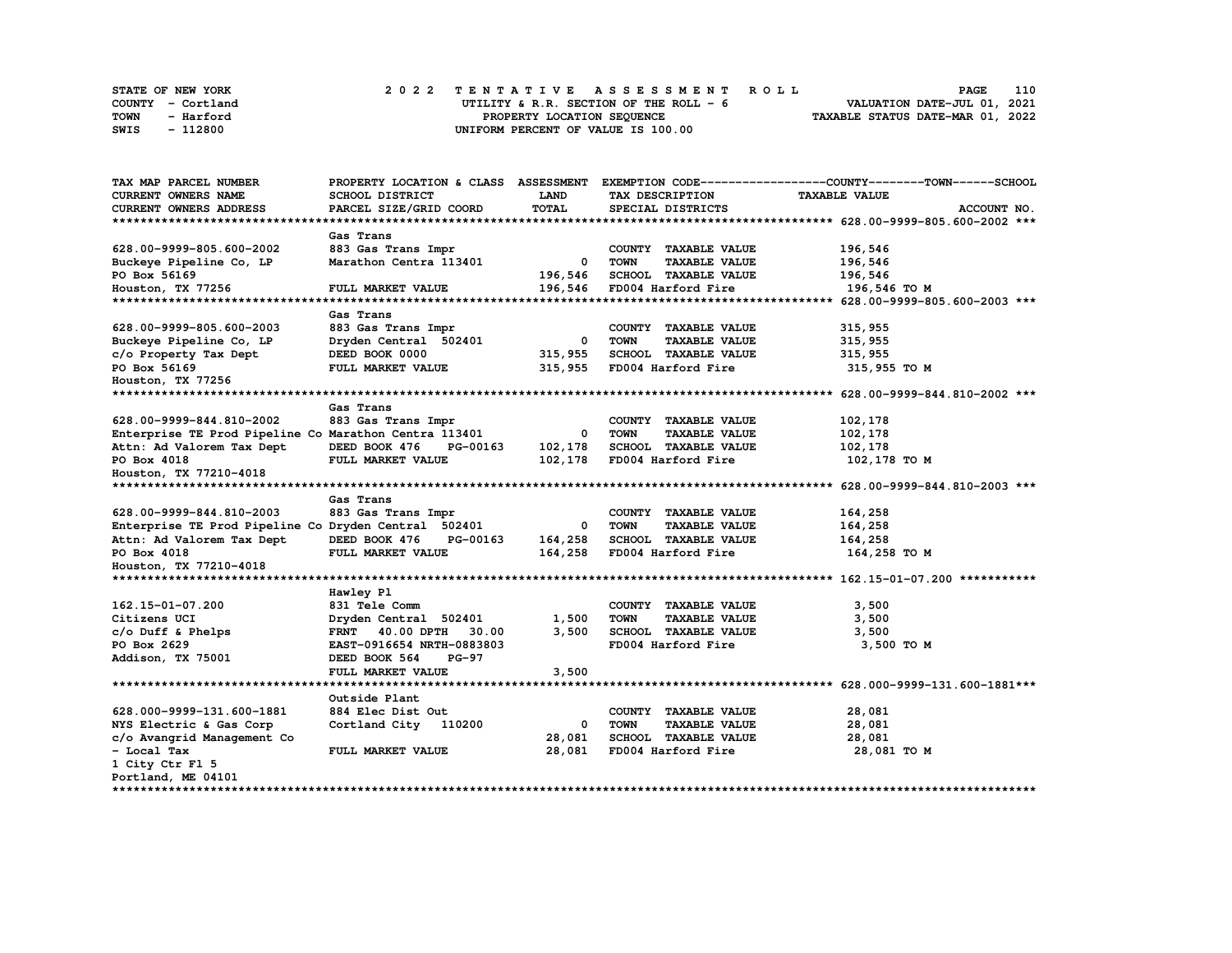| STATE OF NEW YORK | 2022 TENTATIVE ASSESSMENT ROLL          | 111<br>PAGE                      |
|-------------------|-----------------------------------------|----------------------------------|
| COUNTY - Cortland | UTILITY & R.R. SECTION OF THE ROLL $-6$ | VALUATION DATE-JUL 01, 2021      |
| TOWN<br>- Harford | PROPERTY LOCATION SEQUENCE              | TAXABLE STATUS DATE-MAR 01, 2022 |
| - 112800<br>SWIS  | UNIFORM PERCENT OF VALUE IS 100.00      |                                  |

| TAX MAP PARCEL NUMBER                                 |                           |              |                                     | PROPERTY LOCATION & CLASS ASSESSMENT EXEMPTION CODE-----------------COUNTY-------TOWN-----SCHOOL |
|-------------------------------------------------------|---------------------------|--------------|-------------------------------------|--------------------------------------------------------------------------------------------------|
| <b>CURRENT OWNERS NAME</b>                            | SCHOOL DISTRICT           | LAND         | TAX DESCRIPTION                     | <b>TAXABLE VALUE</b>                                                                             |
| CURRENT OWNERS ADDRESS                                | PARCEL SIZE/GRID COORD    | <b>TOTAL</b> | SPECIAL DISTRICTS                   | ACCOUNT NO.                                                                                      |
|                                                       |                           |              |                                     |                                                                                                  |
|                                                       | Outside Plant             |              |                                     |                                                                                                  |
| 628.000-9999-131.600-1882                             | 884 Elec Dist Out         |              | COUNTY TAXABLE VALUE                | 333,293                                                                                          |
| NYS Electric & Gas Corp                               | Marathon Centra 113401    | 0            | <b>TOWN</b><br><b>TAXABLE VALUE</b> | 333,293                                                                                          |
| c/o Avangrid Management Co                            |                           | 333,293      | SCHOOL TAXABLE VALUE                | 333,293                                                                                          |
| - Local Law                                           | FULL MARKET VALUE         | 333,293      | FD004 Harford Fire                  | 333,293 TO M                                                                                     |
| 1 City Ctr Fl 5                                       |                           |              |                                     |                                                                                                  |
| Portland, ME 04101                                    |                           |              |                                     |                                                                                                  |
|                                                       |                           |              |                                     |                                                                                                  |
|                                                       | Outside Plant             |              |                                     |                                                                                                  |
| 628.000-9999-131.600-1883                             | 884 Elec Dist Out         |              | COUNTY TAXABLE VALUE                | 535,780                                                                                          |
| NYS Electric & Gas Corp                               | Dryden Central 502401     | 0            | <b>TOWN</b><br><b>TAXABLE VALUE</b> | 535,780                                                                                          |
| c/o Avangrid Management Co                            |                           | 535,780      | SCHOOL TAXABLE VALUE                | 535,780                                                                                          |
| - Local Tax                                           | FULL MARKET VALUE         | 535,780      | FD004 Harford Fire                  | 535,780 TO M                                                                                     |
| 1 City Ctr Fl 5                                       |                           |              |                                     |                                                                                                  |
| Portland, ME 04101                                    |                           |              |                                     |                                                                                                  |
| ******************************                        |                           |              |                                     |                                                                                                  |
|                                                       | Radio Tower               |              |                                     |                                                                                                  |
| 628.00-9999-131.600-1053                              | 833 Radio                 |              | COUNTY TAXABLE VALUE                | 183,609                                                                                          |
| NYS Electric & Gas Corp                               | Dryden Central 502401     | 0            | <b>TOWN</b><br><b>TAXABLE VALUE</b> | 183,609                                                                                          |
| c/o Avangrid Management Co                            |                           | 183,609      | SCHOOL TAXABLE VALUE                | 183,609                                                                                          |
| - Local Tax                                           | FULL MARKET VALUE         | 183,609      | FD004 Harford Fire                  | 183,609 TO M                                                                                     |
| 1 City Ctr Fl 5                                       |                           |              |                                     |                                                                                                  |
| Portland, ME 04101                                    |                           |              |                                     |                                                                                                  |
|                                                       |                           |              |                                     |                                                                                                  |
|                                                       | Route 200                 |              |                                     |                                                                                                  |
| 163.00-01-31.000                                      | 871 Elec-Gas Facil        |              | COUNTY TAXABLE VALUE                | 11380,244                                                                                        |
| Enterprise Terminals & Storage Marathon Centra 113401 |                           | 325,000      | <b>TOWN</b><br><b>TAXABLE VALUE</b> | 11380,244                                                                                        |
| Attn: Ad Valorem Tax Dept.                            | ACRES 100.19              | 11380,244    | SCHOOL TAXABLE VALUE                | 11380,244                                                                                        |
| PO Box 4018                                           | EAST-0923471 NRTH-0882789 |              | FD004 Harford Fire                  | 11380,244 TO M                                                                                   |
| Houston, TX 77210-4018                                | DEED BOOK 10509 PG-76005  |              |                                     |                                                                                                  |
|                                                       | FULL MARKET VALUE         | 11380,244    |                                     |                                                                                                  |
|                                                       |                           |              |                                     |                                                                                                  |
|                                                       | Route 200                 |              |                                     |                                                                                                  |
| 163.00-05-12.000                                      | 871 Elec-Gas Facil        |              | COUNTY TAXABLE VALUE                | 105,000                                                                                          |
| TE Products Pipeline Co., LP                          | Marathon Centra 113401    | 20,000       | <b>TOWN</b><br><b>TAXABLE VALUE</b> | 105,000                                                                                          |
| Enterprise Terminals & Storage ACRES                  | 1.99                      | 105,000      | SCHOOL TAXABLE VALUE                | 105,000                                                                                          |
| Attn: Ad Valorem Tax Dept                             | EAST-0921912 NRTH-0881645 |              | FD004 Harford Fire                  | 105,000 TO M                                                                                     |
| PO Box 4018                                           | DEED BOOK 10509 PG-76005  |              |                                     |                                                                                                  |
| Houston, TX 77210-4018                                | FULL MARKET VALUE         | 105,000      |                                     |                                                                                                  |
|                                                       |                           |              |                                     |                                                                                                  |
|                                                       | 235 Route 38              |              |                                     |                                                                                                  |
| 162.00-03-06.000                                      | 884 Elec Dist Out         |              | COUNTY TAXABLE VALUE                | 150,100                                                                                          |
| NYS Electric & Gas Corp                               | Dryden Central 502401     | 10,000       | <b>TOWN</b><br><b>TAXABLE VALUE</b> | 150,100                                                                                          |
| c/o Avagrid Management Co                             | FRNT 200.00 DPTH 176.50   | 150,100      | SCHOOL TAXABLE VALUE                | 150,100                                                                                          |
| -Local Tax                                            | EAST-0919215 NRTH-0881172 |              | FD004 Harford Fire                  | 150,100 то м                                                                                     |
| 1 City Ctr Fl 5                                       | DEED BOOK 271<br>PG-198   |              |                                     |                                                                                                  |
| Portland, ME 04101                                    | FULL MARKET VALUE         | 150,100      |                                     |                                                                                                  |
| **************                                        | ***************           |              |                                     | ********************                                                                             |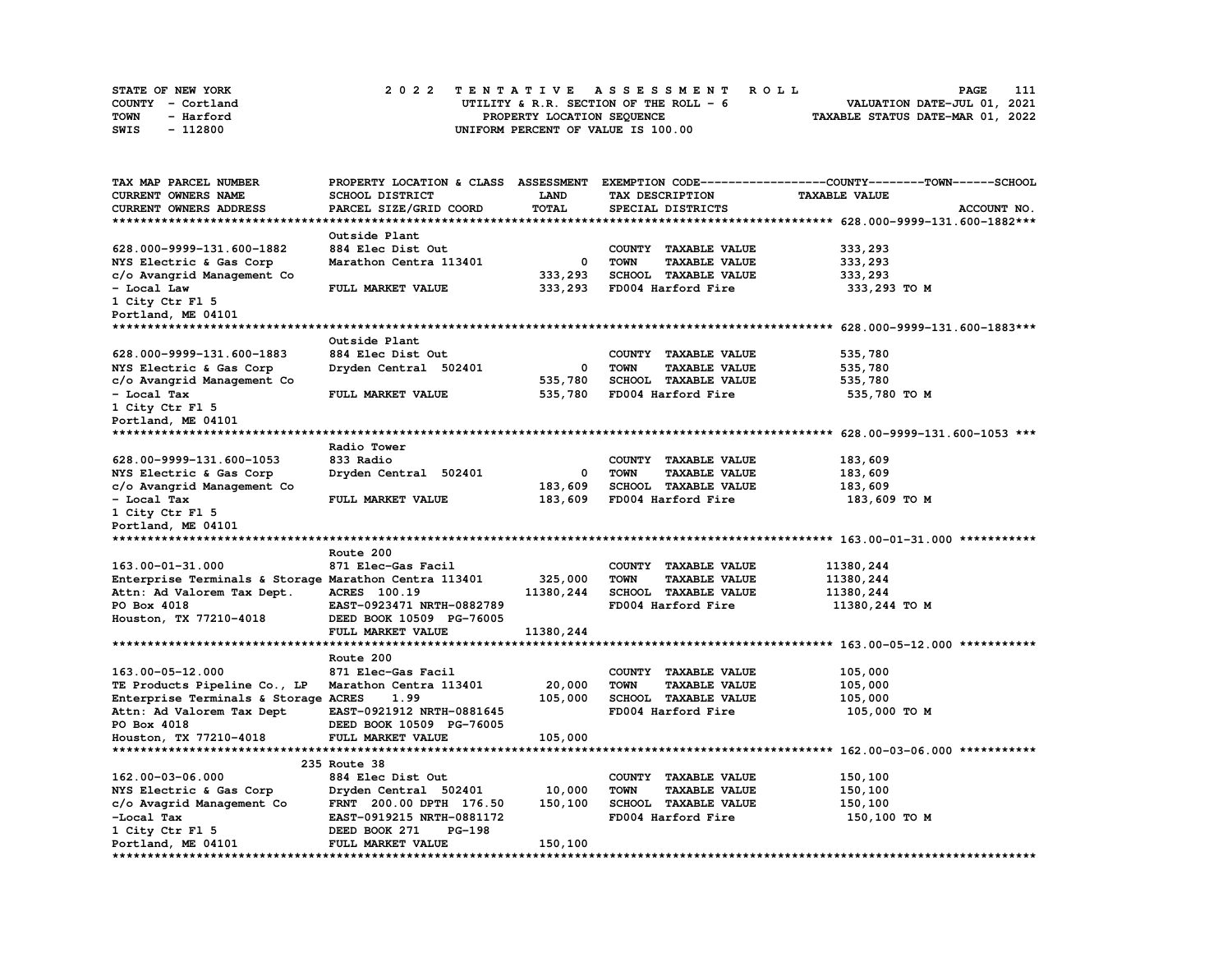| STATE OF NEW YORK | 2022 TENTATIVE ASSESSMENT ROLL          | 112<br><b>PAGE</b>               |
|-------------------|-----------------------------------------|----------------------------------|
| COUNTY - Cortland | UTILITY & R.R. SECTION OF THE ROLL $-6$ | VALUATION DATE-JUL 01, 2021      |
| TOWN<br>- Harford | PROPERTY LOCATION SEQUENCE              | TAXABLE STATUS DATE-MAR 01, 2022 |
| - 112800<br>SWIS  | UNIFORM PERCENT OF VALUE IS 100.00      |                                  |

| TAX MAP PARCEL NUMBER          | PROPERTY LOCATION & CLASS ASSESSMENT |              | EXEMPTION CODE------------------COUNTY-------TOWN------SCHOOL |                      |                  |
|--------------------------------|--------------------------------------|--------------|---------------------------------------------------------------|----------------------|------------------|
| <b>CURRENT OWNERS NAME</b>     | SCHOOL DISTRICT                      | LAND         | TAX DESCRIPTION                                               | <b>TAXABLE VALUE</b> |                  |
| CURRENT OWNERS ADDRESS         | PARCEL SIZE/GRID COORD               | TOTAL        | SPECIAL DISTRICTS                                             |                      | ACCOUNT NO.      |
|                                |                                      |              |                                                               |                      |                  |
|                                | Substation                           |              |                                                               |                      |                  |
| 628.000-9999-131.600-1003      | 872 Elec-Substation                  |              | COUNTY TAXABLE VALUE                                          | 120,466              |                  |
| NYS Electric & Gas Corp        | Dryden Central 502401                | $^{\circ}$   | <b>TOWN</b><br><b>TAXABLE VALUE</b>                           | 120,466              |                  |
| c/o Avangrid Management Co     | DEED BOOK 0000                       | 120,466      | <b>SCHOOL TAXABLE VALUE</b>                                   | 120,466              |                  |
| - Local Tax                    | FULL MARKET VALUE                    | 120,466      | FD004 Harford Fire                                            | 120,466 TO M         |                  |
| 1 City Ctr Fl 5                |                                      |              |                                                               |                      |                  |
| Portland, ME 04101             |                                      |              |                                                               |                      |                  |
| ****************************** |                                      |              |                                                               |                      |                  |
|                                | TeleComm ceiling                     |              |                                                               |                      |                  |
| 628.00-9999-744.860-1882       | 836 Telecom. eq.                     |              | Mass Telec 47100                                              | 66,084               | 66,084<br>66,084 |
| Intellifiber Networks          | Marathon Centra 113401               | $\mathbf{0}$ | COUNTY TAXABLE VALUE                                          | 35,971               |                  |
| c/o Duff & Phelps, LLC #NY854  |                                      | 102,055      | <b>TOWN</b><br><b>TAXABLE VALUE</b>                           | 35,971               |                  |
| PO Box 2629                    | FULL MARKET VALUE                    | 102,055      | SCHOOL TAXABLE VALUE                                          | 35,971               |                  |
| Addison, TX 75001              |                                      |              | FD004 Harford Fire                                            | 35,971 TO M          |                  |
|                                |                                      |              | 66,084 EX                                                     |                      |                  |
|                                |                                      |              |                                                               |                      |                  |
|                                | Telecomm Ceiling                     |              |                                                               |                      |                  |
| 628.00-9999-618.750-1881       | 836 Telecom. eq.                     |              | Mass Telec 47100                                              | 2,295                | 2,295<br>2,295   |
| Citizens UCI                   | Cortland City 110200                 | 0            | COUNTY TAXABLE VALUE                                          | 3,231                |                  |
| $c/o$ Duff & Phelps            |                                      | 5,526        | <b>TAXABLE VALUE</b><br><b>TOWN</b>                           | 3,231                |                  |
| PO Box 2629                    | FULL MARKET VALUE                    | 5,526        | SCHOOL TAXABLE VALUE                                          | 3,231                |                  |
| Addison, TX 75001              |                                      |              | FD004 Harford Fire                                            | 3,231 TO M           |                  |
|                                |                                      |              | 2,295 EX                                                      |                      |                  |
|                                |                                      |              |                                                               |                      |                  |
|                                | Telecomm Ceiling                     |              |                                                               |                      |                  |
| 628.00-9999-618.750-1882       | 836 Telecom. eq.                     |              | Mass Telec 47100                                              | 27,238               | 27,238<br>27,238 |
| Citizens UCI                   | Marathon Centra 113401               | 0            | COUNTY TAXABLE VALUE                                          | 38,344               |                  |
| $c/o$ Duff & Phelps            |                                      | 65,582       | <b>TOWN</b><br><b>TAXABLE VALUE</b>                           | 38,344               |                  |
| PO Box 2629                    | FULL MARKET VALUE                    | 65,582       | SCHOOL TAXABLE VALUE                                          | 38,344               |                  |
| Addison, TX 75001              |                                      |              | FD004 Harford Fire                                            | 38,344 TO M          |                  |
|                                |                                      |              | 27,238 EX                                                     |                      |                  |
|                                |                                      |              |                                                               |                      |                  |
|                                | Telecomm Ceiling                     |              |                                                               |                      |                  |
| 628.00-9999-618.750-1883       | 836 Telecom. eq.                     |              | Mass Telec 47100                                              | 43,786               | 43,786<br>43,786 |
| Citizens UCI                   | Dryden Central 502401                | $\mathbf{0}$ | COUNTY TAXABLE VALUE                                          | 61,640               |                  |
| $c/o$ Duff & Phelps            |                                      | 105,426      | TOWN<br><b>TAXABLE VALUE</b>                                  | 61,640               |                  |
| PO Box 2629                    | FULL MARKET VALUE                    | 105,426      | SCHOOL TAXABLE VALUE                                          | 61,640               |                  |
| Addison, TX 75001              |                                      |              | FD004 Harford Fire                                            | 61,640 TO M          |                  |
|                                |                                      |              | 43,786 EX                                                     |                      |                  |
|                                |                                      |              |                                                               |                      |                  |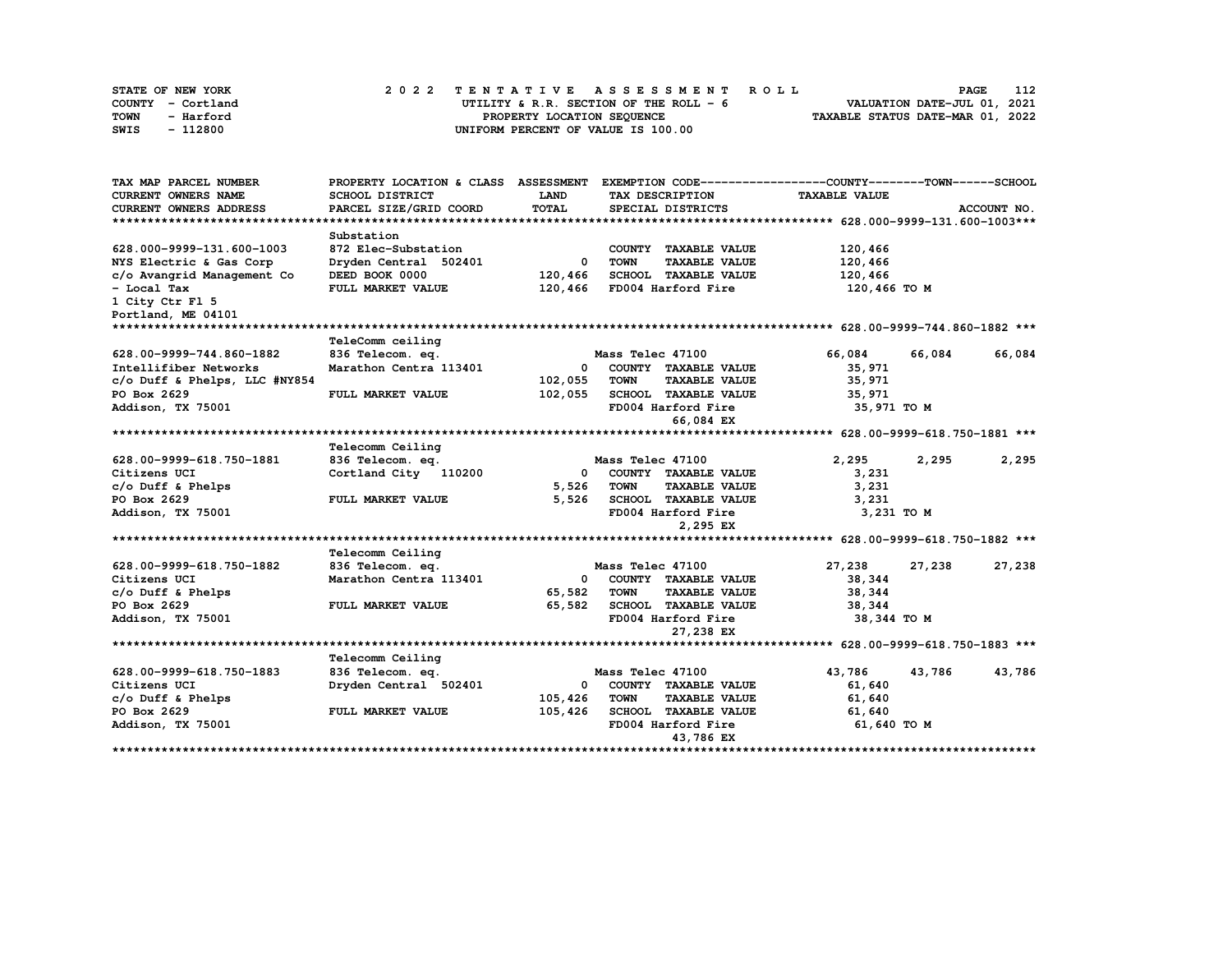| STATE OF NEW YORK |           |  |  |  |                                        |  |  |  |  | 2022 TENTATIVE ASSESSMENT ROLL |                                  | <b>PAGE</b>                 | 113 |
|-------------------|-----------|--|--|--|----------------------------------------|--|--|--|--|--------------------------------|----------------------------------|-----------------------------|-----|
| COUNTY - Cortland |           |  |  |  | UTILITY & R.R. SECTION OF THE ROLL - 6 |  |  |  |  |                                |                                  | VALUATION DATE-JUL 01, 2021 |     |
| TOWN              | - Harford |  |  |  | PROPERTY LOCATION SEQUENCE             |  |  |  |  |                                | TAXABLE STATUS DATE-MAR 01, 2022 |                             |     |
| SWIS              | - 112800  |  |  |  | UNIFORM PERCENT OF VALUE IS 100.00     |  |  |  |  |                                |                                  |                             |     |

| TAX MAP PARCEL NUMBER         | PROPERTY LOCATION & CLASS | <b>ASSESSMENT</b> | EXEMPTION CODE-----------------COUNTY-------TOWN------SCHOOL |                      |             |
|-------------------------------|---------------------------|-------------------|--------------------------------------------------------------|----------------------|-------------|
| <b>CURRENT OWNERS NAME</b>    | SCHOOL DISTRICT           | LAND              | TAX DESCRIPTION                                              | <b>TAXABLE VALUE</b> |             |
| <b>CURRENT OWNERS ADDRESS</b> | PARCEL SIZE/GRID COORD    | TOTAL             | SPECIAL DISTRICTS                                            |                      | ACCOUNT NO. |
|                               |                           |                   |                                                              |                      |             |
|                               | Telecomm Ceiling          |                   |                                                              |                      |             |
| 628.00-9999-744.860-1883      | 836 Telecom. eq.          |                   | Mass Telec 47100                                             | 106,235<br>106,235   | 106,235     |
| Intellifiber Networks         | Dryden Central 502401     | 0                 | <b>TAXABLE VALUE</b><br>COUNTY                               | 57,825               |             |
| c/o Duff & Phelps             |                           | 164,060           | <b>TAXABLE VALUE</b><br>TOWN                                 | 57,825               |             |
| PO Box 2629                   | FULL MARKET VALUE         | 164,060           | <b>TAXABLE VALUE</b><br><b>SCHOOL</b>                        | 57,825               |             |
| Addison, TX 75001             |                           |                   | FD004 Harford Fire                                           | 57,825 TO M          |             |
|                               |                           |                   | 106,235 EX                                                   |                      |             |
|                               |                           |                   |                                                              |                      |             |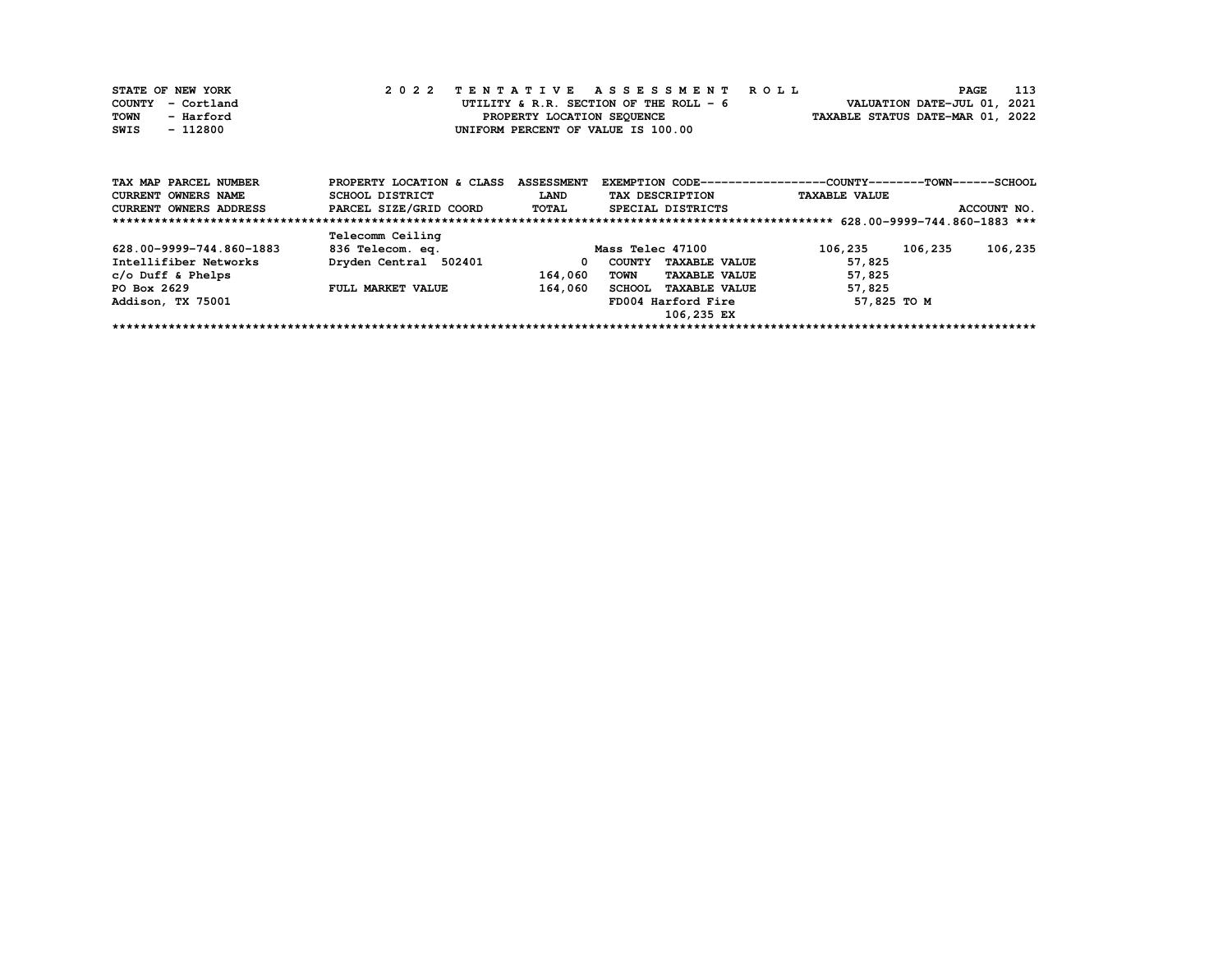|      | <b>STATE OF NEW YORK</b> |  | 2022 TENTATIVE ASSESSMENT ROLL         | PAGE                             | 114 |
|------|--------------------------|--|----------------------------------------|----------------------------------|-----|
|      | COUNTY - Cortland        |  | UTILITY & R.R. SECTION OF THE ROLL - 6 | VALUATION DATE-JUL 01, 2021      |     |
| TOWN | - Harford                |  |                                        | TAXABLE STATUS DATE-MAR 01, 2022 |     |
| SWIS | - 112800                 |  | UNIFORM PERCENT OF VALUE IS 100.00     | RPS150/V04/L015                  |     |
|      |                          |  |                                        | <b>CURRENT DATE 5/05/2022</b>    |     |

# **\*\*\* S P E C I A L D I S T R I C T S U M M A R Y \*\*\***

|                    | <b>TOTAL</b> | <b>EXTENSION</b> | <b>EXTENSION</b> | AD VALOREM   | <b>EXEMPT</b> | TAXABLE      |
|--------------------|--------------|------------------|------------------|--------------|---------------|--------------|
| CODE DISTRICT NAME | PARCELS      | TYPE             | <b>VALUE</b>     | <b>VALUE</b> | <b>AMOUNT</b> | <b>VALUE</b> |
| FD004 Harford Fire |              | 24 TOTAL M       |                  | 25171,205    | 245,638       | 24925,567    |
|                    |              |                  |                  |              |               |              |

## **\*\*\* S C H O O L D I S T R I C T S U M M A R Y \*\*\***

| CODE   | DISTRICT NAME    | TOTAL<br><b>PARCELS</b> | <b>ASSESSED</b><br><b>LAND</b> | <b>ASSESSED</b><br><b>TOTAL</b> | <b>EXEMPT</b><br><b>AMOUNT</b> | TOTAL<br><b>TAXABLE</b> | <b>STAR</b><br><b>AMOUNT</b> | <b>STAR</b><br><b>TAXABLE</b> |
|--------|------------------|-------------------------|--------------------------------|---------------------------------|--------------------------------|-------------------------|------------------------------|-------------------------------|
| 110200 | Cortland City    | 3                       |                                | 50,167                          | 2,295                          | 47,872                  |                              | 47,872                        |
| 113401 | Marathon Central |                         | 345,000                        | 12284,898                       | 93,322                         | 12191,576               |                              | 12191,576                     |
| 502401 | Dryden Central   | 14                      | 11,500                         | 12836,140                       | 150,021                        | 12686,119               |                              | 12686,119                     |
|        | $SUB - TO T AL$  | 24                      | 356,500                        | 25171,205                       | 245,638                        | 24925,567               |                              | 24925,567                     |
|        | TOTAL            | 24                      | 356,500                        | 25171,205                       | 245,638                        | 24925,567               |                              | 24925,567                     |

#### **\*\*\* S Y S T E M C O D E S S U M M A R Y \*\*\***

#### **NO SYSTEM EXEMPTIONS AT THIS LEVEL**

| <b>CODE</b> | <b>DESCRIPTION</b>  | <b>TOTAL</b><br><b>PARCELS</b> | <b>COUNTY</b>      | <b>TOWN</b>        | <b>SCHOOL</b>      |
|-------------|---------------------|--------------------------------|--------------------|--------------------|--------------------|
| 47100       | Mass Telec<br>TOTAL |                                | 245,638<br>245,638 | 245,638<br>245,638 | 245,638<br>245,638 |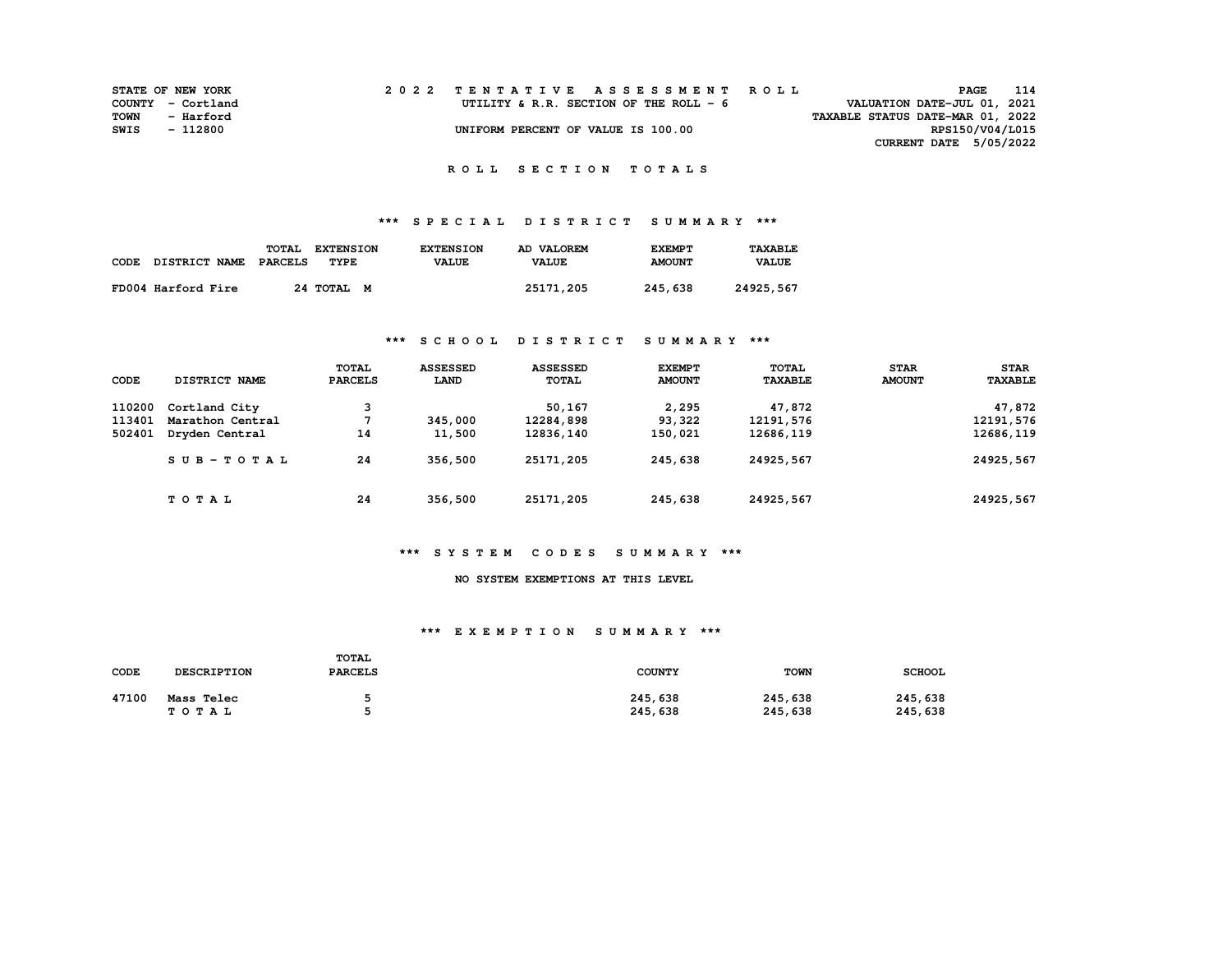|      | STATE OF NEW YORK | 2022 TENTATIVE ASSESSMENT ROLL                                         | 115<br>PAGE            |  |
|------|-------------------|------------------------------------------------------------------------|------------------------|--|
|      | COUNTY - Cortland | VALUATION DATE-JUL 01, 2021<br>UTILITY & R.R. SECTION OF THE ROLL $-6$ |                        |  |
| TOWN | - Harford         | TAXABLE STATUS DATE-MAR 01, 2022                                       |                        |  |
| SWIS | - 112800          | UNIFORM PERCENT OF VALUE IS 100.00                                     | RPS150/V04/L015        |  |
|      |                   |                                                                        | CURRENT DATE 5/05/2022 |  |

| <b>ROLL</b> |                    | <b>TOTAL</b>   | <b>ASSESSED</b> | <b>ASSESSED</b> | <b><i>TAXABLE</i></b> | <b>TAXABLE</b> | <b>TAXABLE</b> | <b>STAR</b>    |
|-------------|--------------------|----------------|-----------------|-----------------|-----------------------|----------------|----------------|----------------|
| <b>SEC</b>  | <b>DESCRIPTION</b> | <b>PARCELS</b> | <b>LAND</b>     | TOTAL           | <b>COUNTY</b>         | <b>TOWN</b>    | <b>SCHOOL</b>  | <b>TAXABLE</b> |
|             |                    |                |                 |                 |                       |                |                |                |
|             | UTILITIES & N.C.   | 24             | 356,500         | 25171,205       | 24925,567             | 24925,567      | 24925,567      | 24925,567      |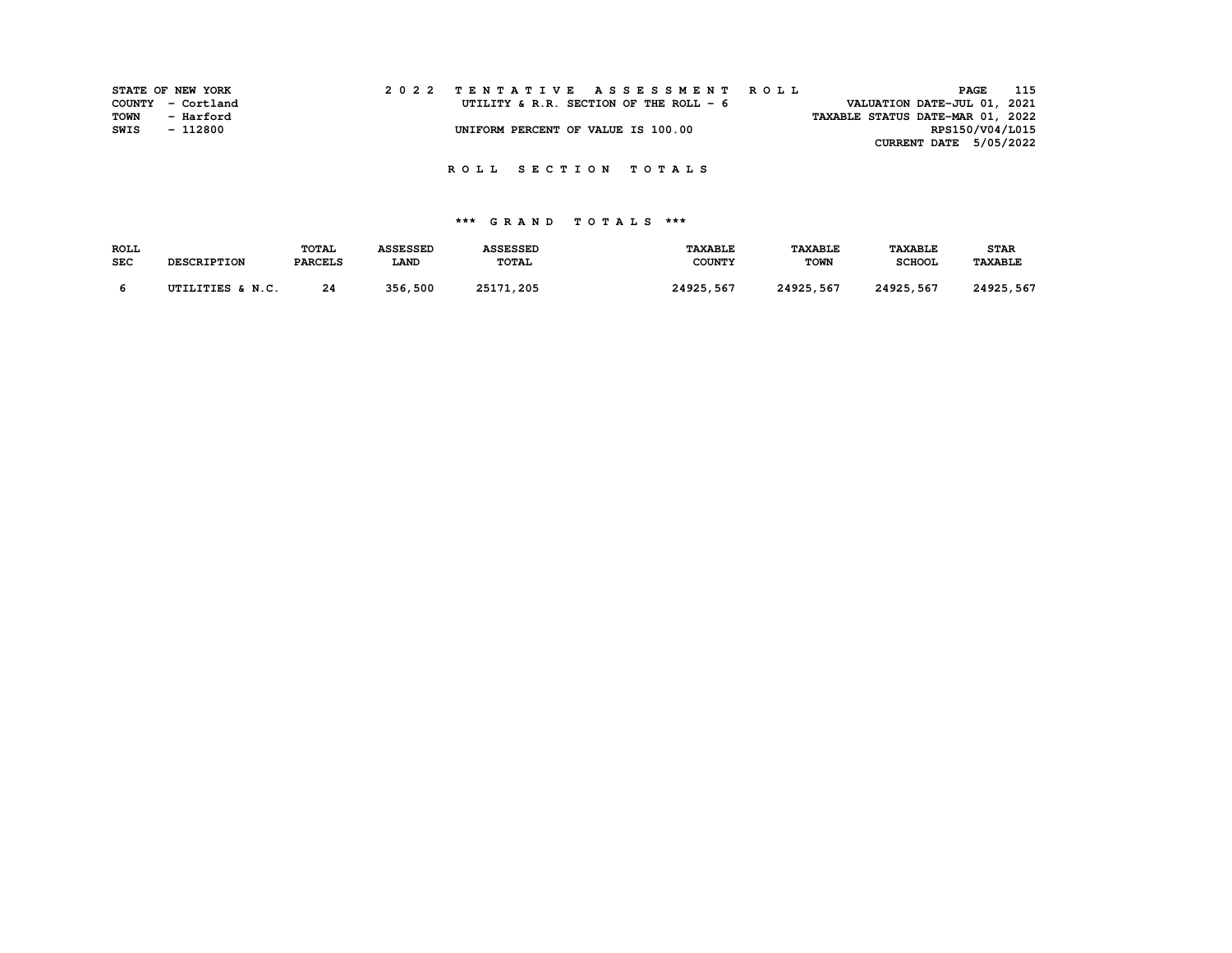|             | STATE OF NEW YORK | 2022 TENTATIVE ASSESSMENT ROLL         | 116<br><b>PAGE</b>               |
|-------------|-------------------|----------------------------------------|----------------------------------|
|             | COUNTY - Cortland | WHOLLY EXEMPT SECTION OF THE ROLL $-8$ | VALUATION DATE-JUL 01, 2021      |
| <b>TOWN</b> | - Harford         | PROPERTY LOCATION SEQUENCE             | TAXABLE STATUS DATE-MAR 01, 2022 |
| SWIS        | - 112800          | UNIFORM PERCENT OF VALUE IS 100.00     |                                  |

| TAX MAP PARCEL NUMBER                                |                                                  |                                |                                     | PROPERTY LOCATION & CLASS ASSESSMENT EXEMPTION CODE-----------------COUNTY-------TOWN-----SCHOOL |               |
|------------------------------------------------------|--------------------------------------------------|--------------------------------|-------------------------------------|--------------------------------------------------------------------------------------------------|---------------|
| <b>CURRENT OWNERS NAME</b>                           | SCHOOL DISTRICT                                  | <b>LAND</b><br>TAX DESCRIPTION |                                     | <b>TAXABLE VALUE</b>                                                                             |               |
| <b>CURRENT OWNERS ADDRESS</b>                        | PARCEL SIZE/GRID COORD                           | TOTAL                          | SPECIAL DISTRICTS                   |                                                                                                  | ACCOUNT NO.   |
|                                                      |                                                  |                                |                                     |                                                                                                  |               |
|                                                      | Adams Rd                                         |                                |                                     |                                                                                                  |               |
| 144.00-02-05.200                                     | 910 Priv forest                                  |                                | NON PROFIT 25110                    | 34,100<br>34,100                                                                                 | 34,100        |
| Finger Lakes Trail Conference, Dryden Central 502401 |                                                  |                                | 34,100 COUNTY TAXABLE VALUE         | 0                                                                                                |               |
| 6111 Visitor Center Rd                               | ACRES 24.45                                      | 34,100                         | TOWN<br><b>TAXABLE VALUE</b>        | $\Omega$                                                                                         |               |
| Mount Morris, NY 14510                               | EAST-0917931 NRTH-0897390                        |                                | SCHOOL TAXABLE VALUE                |                                                                                                  |               |
|                                                      | DEED BOOK 2021 PG-5602                           |                                | FD004 Harford Fire                  | 0 TO M                                                                                           |               |
|                                                      | FULL MARKET VALUE                                | 34,100                         | 34,100 EX                           |                                                                                                  |               |
|                                                      |                                                  |                                |                                     |                                                                                                  |               |
|                                                      | Adams Rd                                         |                                |                                     |                                                                                                  |               |
| 153.00-01-07.111                                     | 314 Rural vac<10                                 |                                | NON PROFIT 25110                    | 20,000<br>20,000                                                                                 | 20,000        |
| Finger Lakes Trail Conference, Dryden Central 502401 |                                                  |                                | 20,000 COUNTY TAXABLE VALUE         | <sup>0</sup>                                                                                     |               |
| 6111 Visitor Center Rd                               | 8.34<br><b>ACRES</b>                             |                                | 20,000 TOWN<br><b>TAXABLE VALUE</b> |                                                                                                  |               |
| Mount Morris, NY 14510                               | EAST-0918351 NRTH-0895618                        |                                | SCHOOL TAXABLE VALUE                |                                                                                                  |               |
|                                                      | DEED BOOK 2021 PG-5602                           |                                | FD004 Harford Fire                  | 0 TO M                                                                                           |               |
|                                                      | FULL MARKET VALUE                                | 20,000                         | 20,000 EX                           |                                                                                                  |               |
|                                                      |                                                  |                                |                                     |                                                                                                  |               |
|                                                      | Babcock Hollow Rd                                |                                |                                     |                                                                                                  |               |
| 145.00-01-10.112                                     | 322 Rural vac>10                                 |                                | <b>NY STATE</b> 12100               | 85,000                                                                                           | 85,000 85,000 |
| State of New York                                    | Cortland City 110200 85,000 COUNTY TAXABLE VALUE |                                |                                     | 0                                                                                                |               |
| 625 Broadway                                         | 85,000 TOWN<br>ACRES 72.61                       |                                | <b>TAXABLE VALUE</b>                | $\Omega$                                                                                         |               |
| Albany, NY 12233                                     | EAST-0926479 NRTH-0901661                        |                                | SCHOOL TAXABLE VALUE                |                                                                                                  |               |
|                                                      | DEED BOOK 2020 PG-422                            |                                | FD004 Harford Fire                  | 0 TO M                                                                                           |               |
|                                                      | FULL MARKET VALUE                                | 85,000                         | 85,000 EX                           |                                                                                                  |               |
|                                                      |                                                  |                                |                                     |                                                                                                  |               |
|                                                      | Bleck Rd                                         |                                |                                     |                                                                                                  |               |
| 145.00-01-12.000                                     | 910 Priv forest                                  |                                | <b>NY STATE</b><br>12100            | 34,600<br>34,600                                                                                 | 34,600        |
| State of New York                                    | Marathon Centra 113401                           |                                | 34,600 COUNTY TAXABLE VALUE         | 0                                                                                                |               |
|                                                      | ACRES 24.88                                      | 34,600 TOWN                    | <b>TAXABLE VALUE</b>                |                                                                                                  |               |
|                                                      | EAST-0929872 NRTH-0902056                        |                                | SCHOOL TAXABLE VALUE                |                                                                                                  |               |
|                                                      | DEED BOOK 339                                    | $PG-726$                       | FD004 Harford Fire                  | 0 TO M                                                                                           |               |
|                                                      | FULL MARKET VALUE                                | 34,600                         | 34,600 EX                           |                                                                                                  |               |
|                                                      |                                                  |                                |                                     |                                                                                                  |               |
|                                                      | Cornell Ln                                       |                                |                                     |                                                                                                  |               |
| 153.00-01-27.000                                     | 695 Cemetery                                     |                                | TWN CEME<br>13510                   | 4,400<br>4,400                                                                                   | 4,400         |
| Cemetery Willow Crossing                             | Dryden Central 502401                            |                                | 4,400 COUNTY TAXABLE VALUE          | 0                                                                                                |               |
| Harford, NY 13784                                    | FRNT 65.00 DPTH 55.00                            | 4,400                          | <b>TOWN</b><br><b>TAXABLE VALUE</b> | <sup>0</sup>                                                                                     |               |
|                                                      | EAST-0911403 NRTH-0890274                        |                                | SCHOOL TAXABLE VALUE                |                                                                                                  |               |
|                                                      | DEED BOOK 0000                                   |                                | FD004 Harford Fire                  | 0 TO M                                                                                           |               |
|                                                      | FULL MARKET VALUE                                | 4,400                          | 4,400 EX                            |                                                                                                  |               |
|                                                      |                                                  |                                |                                     |                                                                                                  |               |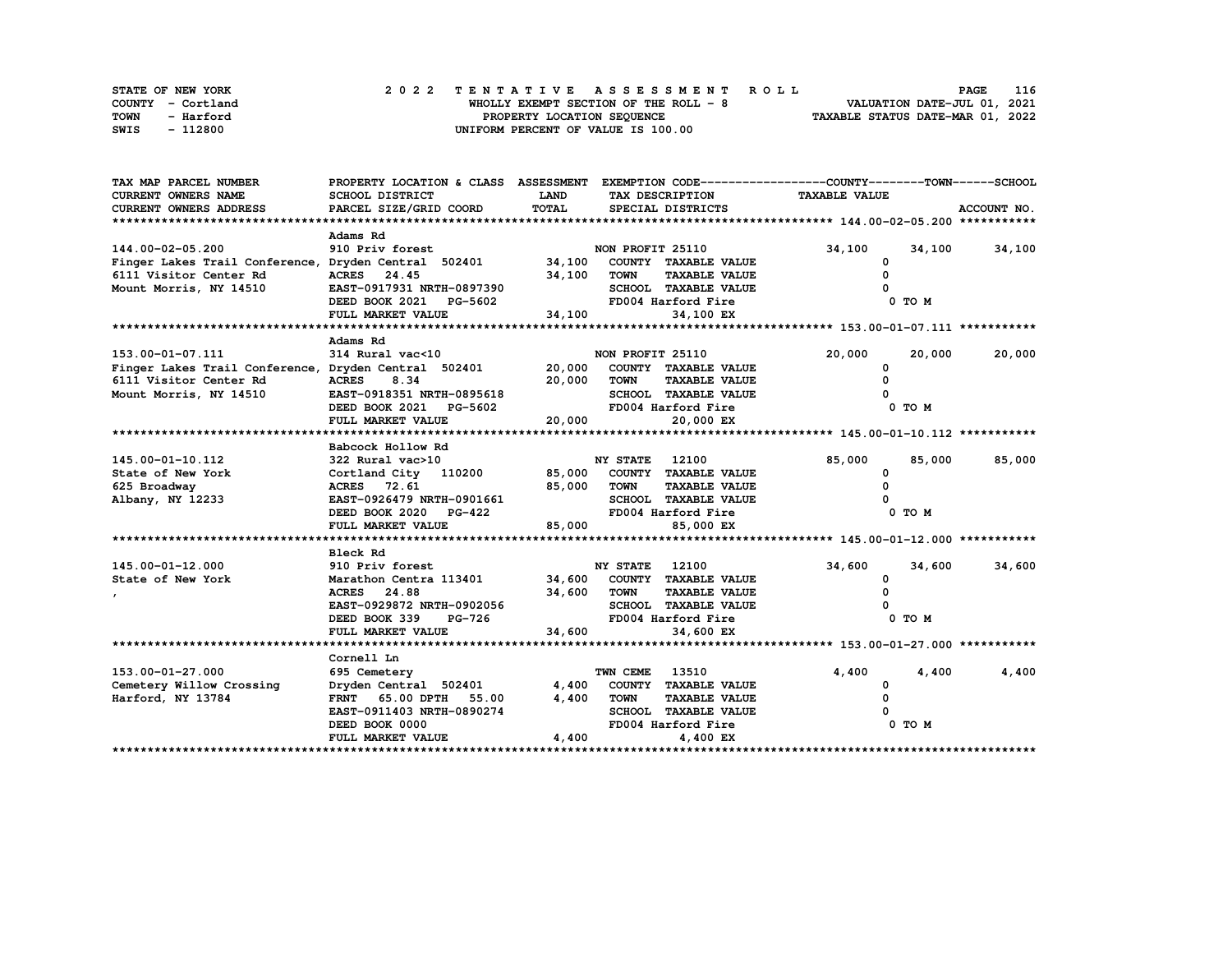| STATE OF NEW YORK | 2022 TENTATIVE ASSESSMENT ROLL         | 117<br><b>PAGE</b>               |
|-------------------|----------------------------------------|----------------------------------|
| COUNTY - Cortland | WHOLLY EXEMPT SECTION OF THE ROLL $-8$ | VALUATION DATE-JUL 01, 2021      |
| TOWN<br>- Harford | PROPERTY LOCATION SEQUENCE             | TAXABLE STATUS DATE-MAR 01, 2022 |
| - 112800<br>SWIS  | UNIFORM PERCENT OF VALUE IS 100.00     |                                  |

| TAX MAP PARCEL NUMBER      | PROPERTY LOCATION & CLASS ASSESSMENT EXEMPTION CODE----------------COUNTY-------TOWN------SCHOOL |             |                       |                             |                      |            |             |
|----------------------------|--------------------------------------------------------------------------------------------------|-------------|-----------------------|-----------------------------|----------------------|------------|-------------|
| <b>CURRENT OWNERS NAME</b> | SCHOOL DISTRICT                                                                                  | <b>LAND</b> |                       | TAX DESCRIPTION             | <b>TAXABLE VALUE</b> |            |             |
| CURRENT OWNERS ADDRESS     | PARCEL SIZE/GRID COORD                                                                           | TOTAL       |                       | SPECIAL DISTRICTS           |                      |            | ACCOUNT NO. |
|                            |                                                                                                  |             |                       |                             |                      |            |             |
|                            | Cornell Ln                                                                                       |             |                       |                             |                      |            |             |
| 153.00-01-40.000           | 910 Priv forest                                                                                  |             | NY STATE              | 12100                       | 1,000                | 1,000      | 1,000       |
| State University of NY     | Dryden Central $502401$ 1,000                                                                    |             |                       | COUNTY TAXABLE VALUE        | 0                    |            |             |
|                            | FRNT 260.91 DPTH 316.78                                                                          | 1,000       | <b>TOWN</b>           | <b>TAXABLE VALUE</b>        |                      |            |             |
|                            | EAST-0911188 NRTH-0888221                                                                        |             |                       | <b>SCHOOL TAXABLE VALUE</b> |                      |            |             |
|                            | FULL MARKET VALUE                                                                                | 1,000       |                       | FD004 Harford Fire          |                      | $0$ TO $M$ |             |
|                            |                                                                                                  |             |                       | 1,000 EX                    |                      |            |             |
|                            |                                                                                                  |             |                       |                             |                      |            |             |
|                            | 625 Cornell Ln                                                                                   |             |                       |                             |                      |            |             |
| 153.00-01-39.000           | 323 Vacant rural                                                                                 |             | <b>NY STATE</b> 12100 |                             | 426,400              | 426,400    | 426,400     |
| State University of NY     | Dryden Central 502401                                                                            | 426,400     |                       | COUNTY TAXABLE VALUE        | <sup>0</sup>         |            |             |
|                            | ACRES 625.00                                                                                     | 426,400     | <b>TOWN</b>           | <b>TAXABLE VALUE</b>        |                      |            |             |
|                            | EAST-0909853 NRTH-0889012                                                                        |             |                       | <b>SCHOOL TAXABLE VALUE</b> |                      |            |             |
|                            | FULL MARKET VALUE                                                                                |             |                       | 426,400 FD004 Harford Fire  |                      | 0 TO M     |             |
|                            |                                                                                                  |             |                       | 426,400 EX                  |                      |            |             |
|                            |                                                                                                  |             |                       |                             |                      |            |             |
|                            | 662 Cornell Ln                                                                                   |             |                       |                             |                      |            |             |
| 153.00-01-41.000           | 120 Field crops                                                                                  |             | <b>NY STATE</b> 12100 |                             | 425,000              | 425,000    | 425,000     |
| State University of NY     | Dryden Central 502401                                                                            | 37,700      |                       | COUNTY TAXABLE VALUE        | 0                    |            |             |
|                            | ACRES 15.61                                                                                      | 425,000     | <b>TOWN</b>           | <b>TAXABLE VALUE</b>        |                      |            |             |
|                            | EAST-0911553 NRTH-0888672                                                                        |             |                       | SCHOOL TAXABLE VALUE        |                      |            |             |
|                            | FULL MARKET VALUE                                                                                |             |                       | 425,000 FD004 Harford Fire  |                      | 0 TO M     |             |
|                            |                                                                                                  |             |                       | 425,000 EX                  |                      |            |             |
|                            |                                                                                                  |             |                       |                             |                      |            |             |
|                            | 664 Cornell Ln                                                                                   |             |                       |                             |                      |            |             |
| 153.00-01-42.000           | 120 Field crops                                                                                  |             | <b>NY STATE</b>       | 12100                       | 143,000              | 143,000    | 143,000     |
| State University of NY     | Dryden Central 502401                                                                            | 122,900     |                       | COUNTY TAXABLE VALUE        | 0                    |            |             |
|                            | ACRES 102.92                                                                                     | 143,000     | <b>TOWN</b>           | <b>TAXABLE VALUE</b>        |                      |            |             |
|                            | EAST-0912867 NRTH-0888264                                                                        |             |                       | SCHOOL TAXABLE VALUE        |                      |            |             |
|                            | FULL MARKET VALUE                                                                                | 143,000     |                       | FD004 Harford Fire          |                      | 0 TO M     |             |
|                            |                                                                                                  |             |                       | 143,000 EX                  |                      |            |             |
|                            |                                                                                                  |             |                       |                             |                      |            |             |
|                            | 700 Cornell Ln                                                                                   |             |                       |                             |                      |            |             |
| 153.00-01-38.000           | 105 Vac farmland                                                                                 |             | NY STATE              | 12100                       | 278,300              | 278,300    | 278,300     |
| State University of NY     | Dryden Central 502401                                                                            | 78,300      |                       | COUNTY TAXABLE VALUE        | 0                    |            |             |
|                            | ACRES 62.11                                                                                      | 278,300     | <b>TOWN</b>           | <b>TAXABLE VALUE</b>        |                      |            |             |
|                            | EAST-0912153 NRTH-0890499                                                                        |             |                       | SCHOOL TAXABLE VALUE        |                      |            |             |
|                            | FULL MARKET VALUE                                                                                | 278,300     |                       | FD004 Harford Fire          |                      | 0 TO M     |             |
|                            |                                                                                                  |             |                       | 278,300 EX                  |                      |            |             |
|                            |                                                                                                  |             |                       |                             |                      |            |             |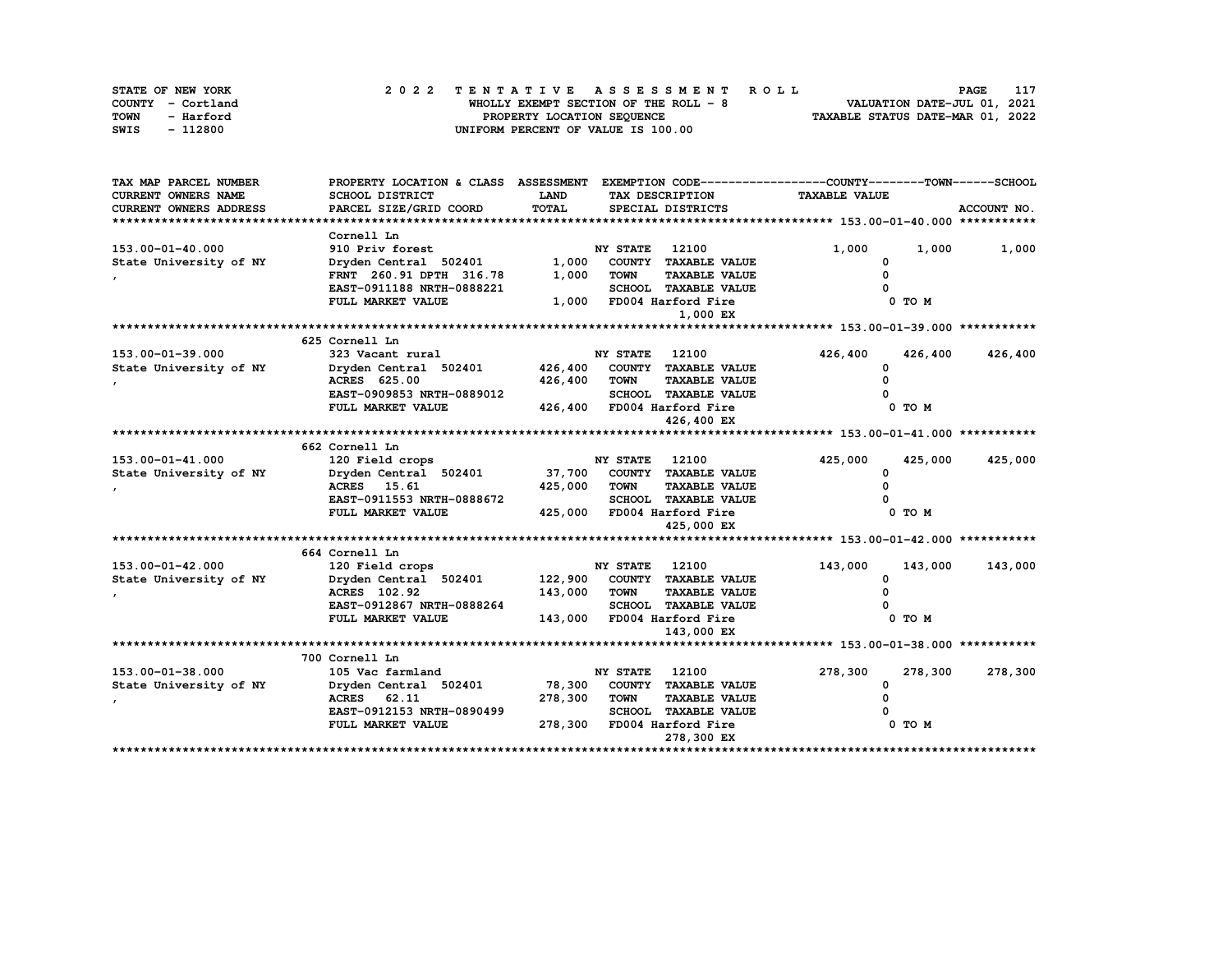| STATE OF NEW YORK | 2022 TENTATIVE ASSESSMENT ROLL        | 118<br><b>PAGE</b>               |
|-------------------|---------------------------------------|----------------------------------|
| COUNTY - Cortland | WHOLLY EXEMPT SECTION OF THE ROLL - 8 | VALUATION DATE-JUL 01, 2021      |
| TOWN<br>- Harford | PROPERTY LOCATION SEQUENCE            | TAXABLE STATUS DATE-MAR 01, 2022 |
| - 112800<br>SWIS  | UNIFORM PERCENT OF VALUE IS 100.00    |                                  |

| TAX MAP PARCEL NUMBER                                | PROPERTY LOCATION & CLASS ASSESSMENT |         |                  |                             | EXEMPTION CODE-----------------COUNTY-------TOWN------SCHOOL |         |             |
|------------------------------------------------------|--------------------------------------|---------|------------------|-----------------------------|--------------------------------------------------------------|---------|-------------|
| <b>CURRENT OWNERS NAME</b>                           | SCHOOL DISTRICT                      | LAND    |                  | TAX DESCRIPTION             | <b>TAXABLE VALUE</b>                                         |         |             |
| <b>CURRENT OWNERS ADDRESS</b>                        | PARCEL SIZE/GRID COORD               | TOTAL   |                  | SPECIAL DISTRICTS           |                                                              |         | ACCOUNT NO. |
|                                                      |                                      |         |                  |                             |                                                              |         |             |
|                                                      | 681-819 Cornell Ln                   |         |                  |                             |                                                              |         |             |
| 153.00-01-37.000                                     | 105 Vac farmland                     |         | <b>NY STATE</b>  | 12100                       | 498,800                                                      | 498,800 | 498,800     |
| State University of NY                               | Dryden Central 502401                | 123,800 |                  | COUNTY TAXABLE VALUE        | 0                                                            |         |             |
|                                                      | <b>ACRES</b> 90.80                   | 498,800 | <b>TOWN</b>      | <b>TAXABLE VALUE</b>        |                                                              |         |             |
|                                                      | EAST-0910679 NRTH-0890671            |         |                  | SCHOOL TAXABLE VALUE        |                                                              |         |             |
|                                                      | FULL MARKET VALUE                    | 498,800 |                  | FD004 Harford Fire          |                                                              | 0 TO M  |             |
|                                                      |                                      |         |                  | 498,800 EX                  |                                                              |         |             |
|                                                      |                                      |         |                  |                             |                                                              |         |             |
|                                                      | Creamery Rd                          |         |                  |                             |                                                              |         |             |
| 162.00-07-10.000                                     | 910 Priv forest                      |         | <b>NY STATE</b>  | 12100                       | 10,400                                                       | 10,400  | 10,400      |
| State University of NY                               | Dryden Central 502401                | 10,400  |                  | COUNTY TAXABLE VALUE        | <sup>0</sup>                                                 |         |             |
|                                                      | 6.62<br><b>ACRES</b>                 | 10,400  | <b>TOWN</b>      | <b>TAXABLE VALUE</b>        |                                                              |         |             |
|                                                      | EAST-0915258 NRTH-0881336            |         |                  | <b>SCHOOL TAXABLE VALUE</b> |                                                              |         |             |
|                                                      | FULL MARKET VALUE                    | 10,400  |                  | FD004 Harford Fire          |                                                              | 0 TO M  |             |
|                                                      |                                      |         |                  | 10,400 EX                   |                                                              |         |             |
|                                                      |                                      |         |                  |                             |                                                              |         |             |
|                                                      | 355 Creamery Rd                      |         |                  |                             |                                                              |         |             |
| $162.00 - 07 - 06.000 - 2$                           | $633$ Aged - home                    |         | IND DEVEL 18020  |                             | 500,000                                                      | 500,000 | 500,000     |
| Creamery Hills Senior                                | Dryden Central 502401                | 4,200   |                  | COUNTY TAXABLE VALUE        | 0                                                            |         |             |
| Creamery Hills, L.P.                                 | <b>ACRES</b><br>0.10 BANKCORELOG     | 500,000 | <b>TOWN</b>      | <b>TAXABLE VALUE</b>        |                                                              |         |             |
| c/o The SEPP Group                                   | EAST-0914602 NRTH-0883923            |         |                  | SCHOOL TAXABLE VALUE        |                                                              |         |             |
| 53 Front St                                          | FULL MARKET VALUE                    | 500,000 |                  | FD004 Harford Fire          | 500,000 TO M                                                 |         |             |
| Binghamton, NY 13905                                 |                                      |         |                  |                             |                                                              |         |             |
| ***************************                          |                                      |         |                  |                             |                                                              |         |             |
|                                                      | Daisy Hollow Rd                      |         |                  |                             |                                                              |         |             |
| 144.00-03-04.110                                     | 910 Priv forest                      |         | NON PROFIT 25110 |                             | 36,600                                                       | 36,600  | 36,600      |
| Finger Lakes Trail Conference, Dryden Central 502401 |                                      | 36,600  |                  | COUNTY TAXABLE VALUE        | 0                                                            |         |             |
| 6111 Visitor Center Rd                               | ACRES 26.40                          | 36,600  | <b>TOWN</b>      | <b>TAXABLE VALUE</b>        |                                                              |         |             |
| Mount Morris, NY 14510                               | EAST-0915553 NRTH-0897057            |         |                  | SCHOOL TAXABLE VALUE        |                                                              |         |             |
|                                                      | DEED BOOK 2021 PG-5602               |         |                  | FD004 Harford Fire          |                                                              | 0 TO M  |             |
|                                                      | FULL MARKET VALUE                    | 36,600  |                  | 36,600 EX                   |                                                              |         |             |
|                                                      |                                      |         |                  |                             |                                                              |         |             |
|                                                      | Daisy Hollow Rd                      |         |                  |                             |                                                              |         |             |
| 162.00-01-59.000                                     | 105 Vac farmland                     |         | <b>NY STATE</b>  | 12100                       | 3,100                                                        | 3,100   | 3,100       |
| State University of NY                               | Dryden Central 502401                | 3,100   |                  | COUNTY TAXABLE VALUE        | 0                                                            |         |             |
|                                                      | <b>ACRES</b><br>2.40                 | 3,100   | <b>TOWN</b>      | <b>TAXABLE VALUE</b>        |                                                              |         |             |
|                                                      | EAST-0913806 NRTH-0886706            |         |                  | SCHOOL TAXABLE VALUE        |                                                              |         |             |
|                                                      | FULL MARKET VALUE                    | 3,100   |                  | FD004 Harford Fire          |                                                              | 0 TO M  |             |
|                                                      |                                      |         |                  | 3,100 EX                    |                                                              |         |             |
|                                                      |                                      |         |                  |                             |                                                              |         |             |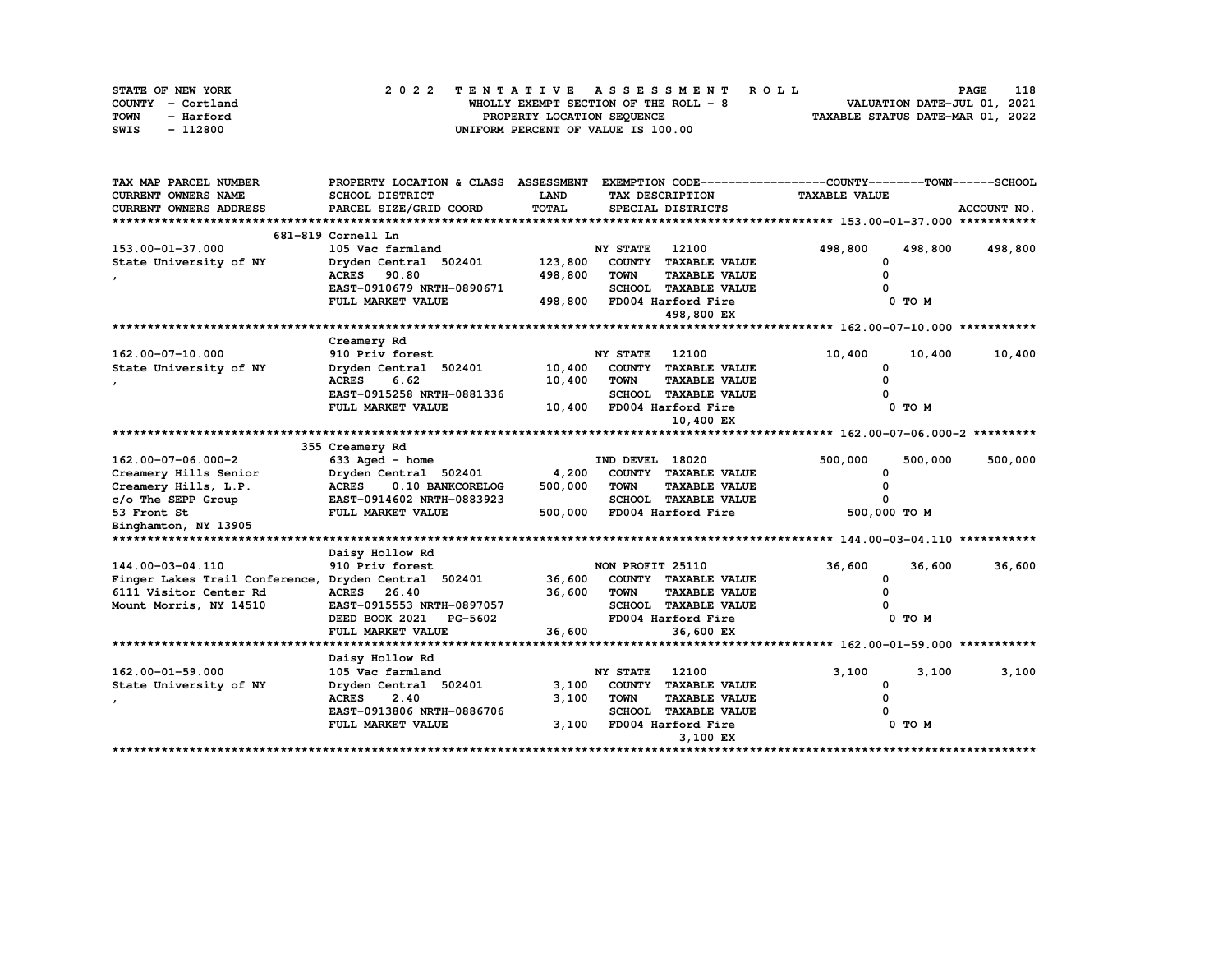| STATE OF NEW YORK | 2022 TENTATIVE ASSESSMENT ROLL     |                                       | 119<br><b>PAGE</b>               |
|-------------------|------------------------------------|---------------------------------------|----------------------------------|
| COUNTY - Cortland |                                    | WHOLLY EXEMPT SECTION OF THE ROLL - 8 | VALUATION DATE-JUL 01, 2021      |
| TOWN<br>- Harford | PROPERTY LOCATION SEQUENCE         |                                       | TAXABLE STATUS DATE-MAR 01, 2022 |
| - 112800<br>SWIS  | UNIFORM PERCENT OF VALUE IS 100.00 |                                       |                                  |

| TAX MAP PARCEL NUMBER  | PROPERTY LOCATION & CLASS ASSESSMENT EXEMPTION CODE-----------------COUNTY-------TOWN-----SCHOOL |             |                       |                             |                      |         |               |
|------------------------|--------------------------------------------------------------------------------------------------|-------------|-----------------------|-----------------------------|----------------------|---------|---------------|
| CURRENT OWNERS NAME    | SCHOOL DISTRICT                                                                                  | <b>LAND</b> |                       | TAX DESCRIPTION             | <b>TAXABLE VALUE</b> |         |               |
| CURRENT OWNERS ADDRESS | PARCEL SIZE/GRID COORD                                                                           | TOTAL       |                       | SPECIAL DISTRICTS           |                      |         | ACCOUNT NO.   |
|                        |                                                                                                  |             |                       |                             |                      |         |               |
|                        | Daisy Hollow Rd                                                                                  |             |                       |                             |                      |         |               |
| 162.00-01-60.000       | 105 Vac farmland                                                                                 |             | <b>NY STATE</b>       | 12100                       | 95,400               |         | 95,400 95,400 |
| State University of NY | Dryden Central 502401                                                                            | 95,400      |                       | COUNTY TAXABLE VALUE        | 0                    |         |               |
|                        | ACRES 77.67                                                                                      | 95,400      | <b>TOWN</b>           | <b>TAXABLE VALUE</b>        |                      |         |               |
|                        | EAST-0915356 NRTH-0886652                                                                        |             |                       | SCHOOL TAXABLE VALUE        |                      |         |               |
|                        | FULL MARKET VALUE                                                                                |             |                       | 95,400 FD004 Harford Fire   |                      | 0 TO M  |               |
|                        |                                                                                                  |             |                       | 95,400 EX                   |                      |         |               |
|                        |                                                                                                  |             |                       |                             |                      |         |               |
|                        | 644 Daisy Hollow Rd                                                                              |             |                       |                             |                      |         |               |
| 153.00-01-43.000       | 120 Field crops                                                                                  |             | <b>NY STATE</b> 12100 |                             | 417,100              | 417,100 | 417,100       |
| State University of NY | Dryden Central 502401                                                                            | 417,100     |                       | COUNTY TAXABLE VALUE        | <sup>0</sup>         |         |               |
|                        | ACRES 383.14                                                                                     | 417,100     | <b>TOWN</b>           | <b>TAXABLE VALUE</b>        |                      |         |               |
|                        | EAST-0915306 NRTH-0890103                                                                        |             |                       | SCHOOL TAXABLE VALUE        |                      |         |               |
|                        | FULL MARKET VALUE                                                                                |             |                       | 417,100 FD004 Harford Fire  |                      | 0 TO M  |               |
|                        |                                                                                                  |             |                       | 417,100 EX                  |                      |         |               |
|                        |                                                                                                  |             |                       |                             |                      |         |               |
|                        | 724 Daisy Hollow Rd                                                                              |             |                       |                             |                      |         |               |
| 153.00-01-28.000       | 240 Rural res                                                                                    |             | NON PROFIT 25110      |                             | 119,000              | 119,000 | 119,000       |
| Cornell University     | Dryden Central 502401                                                                            | 43,900      |                       | COUNTY TAXABLE VALUE        | <sup>0</sup>         |         |               |
| Box DH - Real Estate   | ACRES 23.92                                                                                      | 119,000     | <b>TOWN</b>           | <b>TAXABLE VALUE</b>        |                      |         |               |
| Ithaca, NY 14853-2801  | EAST-0913350 NRTH-0890443                                                                        |             |                       | SCHOOL TAXABLE VALUE        |                      |         |               |
|                        | DEED BOOK 2013 PG-339                                                                            |             |                       | FD004 Harford Fire          |                      | 0 TO M  |               |
|                        | FULL MARKET VALUE                                                                                | 119,000     |                       | 119,000 EX                  |                      |         |               |
|                        |                                                                                                  |             |                       |                             |                      |         |               |
|                        | Hilsinger Rd                                                                                     |             |                       |                             |                      |         |               |
| 154.00-02-02.000       | 314 Rural vac<10                                                                                 |             | TWN WTHIN 13500       |                             | 2,500                | 2,500   | 2,500         |
| Harford Town of        | Marathon Centra 113401                                                                           | 2,500       |                       | COUNTY TAXABLE VALUE        | 0                    |         |               |
| 394 NYS Route 38       | <b>ACRES</b><br>1.33                                                                             | 2,500       | <b>TOWN</b>           | <b>TAXABLE VALUE</b>        |                      |         |               |
| Harford, NY 13784      | EAST-0927321 NRTH-0891822                                                                        |             |                       | SCHOOL TAXABLE VALUE        |                      |         |               |
|                        | DEED BOOK 2013 PG-5254                                                                           |             |                       | FD004 Harford Fire          |                      | 0 TO M  |               |
|                        | FULL MARKET VALUE                                                                                | 2,500       |                       | 2,500 EX                    |                      |         |               |
|                        |                                                                                                  |             |                       |                             |                      |         |               |
|                        | Lacey Rd                                                                                         |             |                       |                             |                      |         |               |
| 171.00-01-01.000       | 932 Forest s532b                                                                                 |             | <b>NY STATE</b>       | 12100                       | 130,800              | 130,800 | 130,800       |
| State of New York      | Dryden Central 502401                                                                            | 130,800     |                       | COUNTY TAXABLE VALUE        | 0                    |         |               |
|                        | ACRES 119.97                                                                                     | 130,800     | <b>TOWN</b>           | <b>TAXABLE VALUE</b>        |                      |         |               |
|                        | EAST-0910299 NRTH-0878644                                                                        |             |                       | <b>SCHOOL TAXABLE VALUE</b> |                      |         |               |
|                        | FULL MARKET VALUE                                                                                | 130,800     |                       | FD004 Harford Fire          |                      | 0 TO M  |               |
|                        |                                                                                                  |             |                       | 130,800 EX                  |                      |         |               |
|                        |                                                                                                  |             |                       |                             |                      |         |               |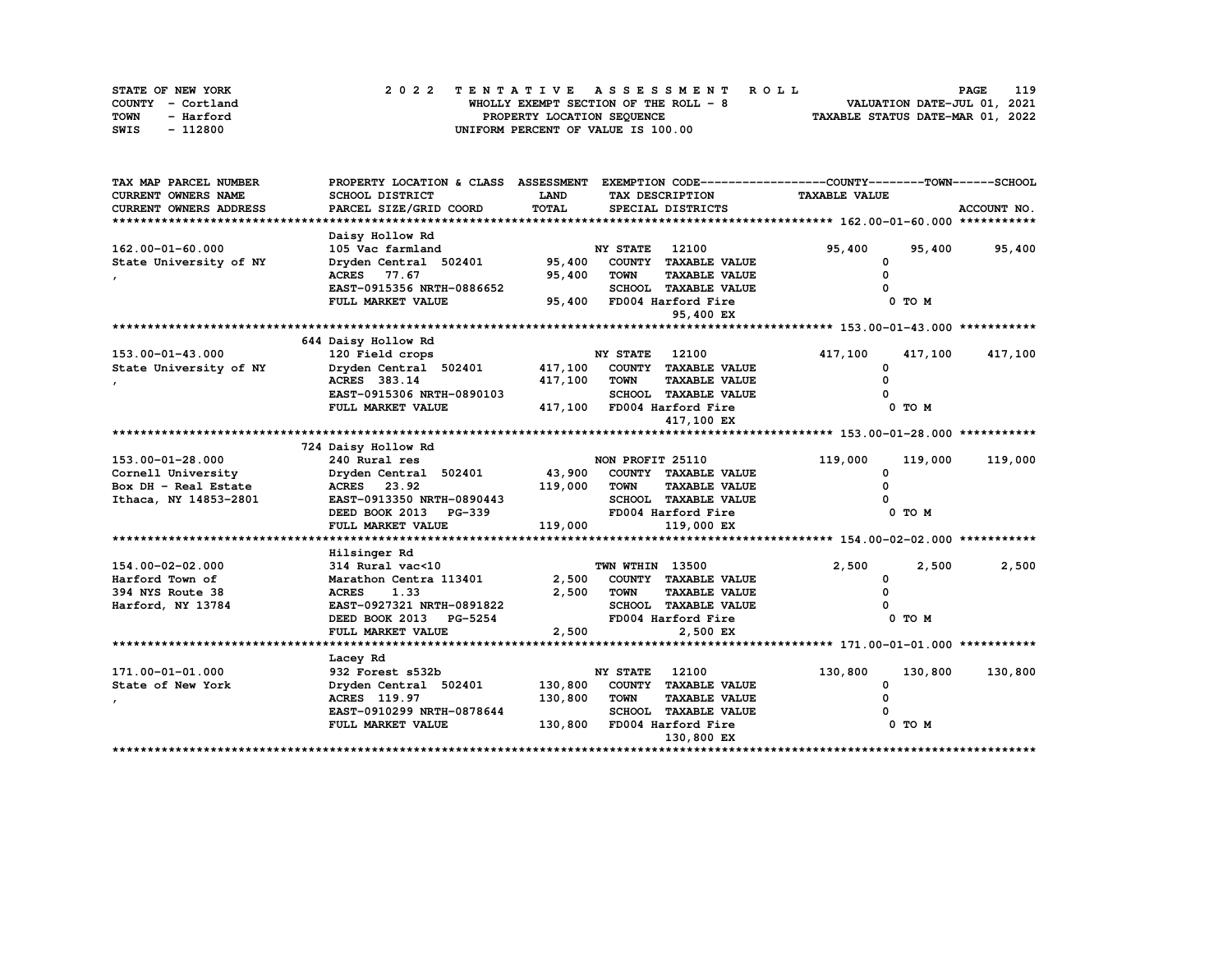| STATE OF NEW YORK | 2022 TENTATIVE ASSESSMENT ROLL        | 120<br><b>PAGE</b>               |
|-------------------|---------------------------------------|----------------------------------|
| COUNTY - Cortland | WHOLLY EXEMPT SECTION OF THE ROLL - 8 | VALUATION DATE-JUL 01, 2021      |
| TOWN<br>- Harford | PROPERTY LOCATION SEQUENCE            | TAXABLE STATUS DATE-MAR 01, 2022 |
| - 112800<br>SWIS  | UNIFORM PERCENT OF VALUE IS 100.00    |                                  |

| <b>CURRENT OWNERS NAME</b><br>SCHOOL DISTRICT<br><b>LAND</b><br>TAX DESCRIPTION<br><b>TAXABLE VALUE</b><br>TOTAL<br>CURRENT OWNERS ADDRESS<br>PARCEL SIZE/GRID COORD<br>SPECIAL DISTRICTS<br>ACCOUNT NO.<br>560 Lacey Rd<br>67,800<br>171.00-01-11.000<br>932 Forest s532b<br>NY STATE<br>12100<br>67,800<br>67,800<br>State of New York<br>67,800<br>COUNTY TAXABLE VALUE<br>Dryden Central 502401<br>0<br><b>ACRES</b> 51.88<br>67,800<br><b>TOWN</b><br><b>TAXABLE VALUE</b><br>n<br>EAST-0912059 NRTH-0878370<br>SCHOOL TAXABLE VALUE<br>DEED BOOK 366<br>FD004 Harford Fire<br>PG-81<br>0 TO M<br>FULL MARKET VALUE<br>67,800<br>67,800 EX<br>Off Cornell Ln<br>162.00-01-54.000<br><b>NY STATE</b><br>12100<br>4,300<br>311 Res vac land<br>4,300<br>4,300<br>State University of NY<br>4,300<br>COUNTY TAXABLE VALUE<br>Dryden Central 502401<br><sup>0</sup><br>FRNT 90.44 DPTH 137.68<br>4,300<br><b>TOWN</b><br><b>TAXABLE VALUE</b><br>EAST-0911520 NRTH-0888124<br><b>SCHOOL TAXABLE VALUE</b><br>4,300 FD004 Harford Fire<br>FULL MARKET VALUE<br>0 TO M<br>4,300 EX<br>Off Cornell Ln<br>6,000<br>162.00-01-55.000<br>105 Vac farmland<br><b>NY STATE</b><br>12100<br>6,000<br>6,000<br>COUNTY TAXABLE VALUE<br>State University of NY<br>Dryden Central 502401<br>6,000<br>0<br>6,000<br>4.63<br><b>TOWN</b><br><b>TAXABLE VALUE</b><br><b>ACRES</b><br>$\Omega$<br>EAST-0912017 NRTH-0887867<br><b>SCHOOL TAXABLE VALUE</b><br>0 TO M<br>FULL MARKET VALUE<br>6,000<br>FD004 Harford Fire<br>6,000 EX<br>Off Cortwright Rd<br>932 Forest s532b<br>58,500<br>146.00-01-04.000<br><b>NY STATE</b><br>12100<br>58,500<br>58,500<br>State of New York<br>COUNTY TAXABLE VALUE<br>Cortland City 110200<br>58,500<br>0<br>ACRES 44.18<br>58,500<br><b>TOWN</b><br><b>TAXABLE VALUE</b><br>EAST-0933977 NRTH-0903154<br><b>SCHOOL TAXABLE VALUE</b><br>58,500<br>0 TO M<br>FULL MARKET VALUE<br>FD004 Harford Fire<br>58,500 EX<br>Off Daisy Hollow Rd<br>144.00-01-49.000<br>932 Forest s532b<br>12,500<br>12,500<br>NY STATE<br>12100<br>12,500<br>State of New York<br>Dryden Central 502401<br>COUNTY TAXABLE VALUE<br>12,500<br>0<br><b>ACRES</b> 10.00<br>12,500<br><b>TOWN</b><br><b>TAXABLE VALUE</b><br><sup>0</sup><br><b>SCHOOL TAXABLE VALUE</b><br>EAST-0919619 NRTH-0901033<br>12,500<br>FD004 Harford Fire<br>FULL MARKET VALUE<br>0 TO M<br>12,500 EX | TAX MAP PARCEL NUMBER | PROPERTY LOCATION & CLASS ASSESSMENT EXEMPTION CODE----------------COUNTY-------TOWN------SCHOOL |  |  |  |
|--------------------------------------------------------------------------------------------------------------------------------------------------------------------------------------------------------------------------------------------------------------------------------------------------------------------------------------------------------------------------------------------------------------------------------------------------------------------------------------------------------------------------------------------------------------------------------------------------------------------------------------------------------------------------------------------------------------------------------------------------------------------------------------------------------------------------------------------------------------------------------------------------------------------------------------------------------------------------------------------------------------------------------------------------------------------------------------------------------------------------------------------------------------------------------------------------------------------------------------------------------------------------------------------------------------------------------------------------------------------------------------------------------------------------------------------------------------------------------------------------------------------------------------------------------------------------------------------------------------------------------------------------------------------------------------------------------------------------------------------------------------------------------------------------------------------------------------------------------------------------------------------------------------------------------------------------------------------------------------------------------------------------------------------------------------------------------------------------------------------------------------------------------------------------------------------------------------------------------------------------------------------------------------------------------------------------------------------------------------------------------|-----------------------|--------------------------------------------------------------------------------------------------|--|--|--|
|                                                                                                                                                                                                                                                                                                                                                                                                                                                                                                                                                                                                                                                                                                                                                                                                                                                                                                                                                                                                                                                                                                                                                                                                                                                                                                                                                                                                                                                                                                                                                                                                                                                                                                                                                                                                                                                                                                                                                                                                                                                                                                                                                                                                                                                                                                                                                                                |                       |                                                                                                  |  |  |  |
|                                                                                                                                                                                                                                                                                                                                                                                                                                                                                                                                                                                                                                                                                                                                                                                                                                                                                                                                                                                                                                                                                                                                                                                                                                                                                                                                                                                                                                                                                                                                                                                                                                                                                                                                                                                                                                                                                                                                                                                                                                                                                                                                                                                                                                                                                                                                                                                |                       |                                                                                                  |  |  |  |
|                                                                                                                                                                                                                                                                                                                                                                                                                                                                                                                                                                                                                                                                                                                                                                                                                                                                                                                                                                                                                                                                                                                                                                                                                                                                                                                                                                                                                                                                                                                                                                                                                                                                                                                                                                                                                                                                                                                                                                                                                                                                                                                                                                                                                                                                                                                                                                                |                       |                                                                                                  |  |  |  |
|                                                                                                                                                                                                                                                                                                                                                                                                                                                                                                                                                                                                                                                                                                                                                                                                                                                                                                                                                                                                                                                                                                                                                                                                                                                                                                                                                                                                                                                                                                                                                                                                                                                                                                                                                                                                                                                                                                                                                                                                                                                                                                                                                                                                                                                                                                                                                                                |                       |                                                                                                  |  |  |  |
|                                                                                                                                                                                                                                                                                                                                                                                                                                                                                                                                                                                                                                                                                                                                                                                                                                                                                                                                                                                                                                                                                                                                                                                                                                                                                                                                                                                                                                                                                                                                                                                                                                                                                                                                                                                                                                                                                                                                                                                                                                                                                                                                                                                                                                                                                                                                                                                |                       |                                                                                                  |  |  |  |
|                                                                                                                                                                                                                                                                                                                                                                                                                                                                                                                                                                                                                                                                                                                                                                                                                                                                                                                                                                                                                                                                                                                                                                                                                                                                                                                                                                                                                                                                                                                                                                                                                                                                                                                                                                                                                                                                                                                                                                                                                                                                                                                                                                                                                                                                                                                                                                                |                       |                                                                                                  |  |  |  |
|                                                                                                                                                                                                                                                                                                                                                                                                                                                                                                                                                                                                                                                                                                                                                                                                                                                                                                                                                                                                                                                                                                                                                                                                                                                                                                                                                                                                                                                                                                                                                                                                                                                                                                                                                                                                                                                                                                                                                                                                                                                                                                                                                                                                                                                                                                                                                                                |                       |                                                                                                  |  |  |  |
|                                                                                                                                                                                                                                                                                                                                                                                                                                                                                                                                                                                                                                                                                                                                                                                                                                                                                                                                                                                                                                                                                                                                                                                                                                                                                                                                                                                                                                                                                                                                                                                                                                                                                                                                                                                                                                                                                                                                                                                                                                                                                                                                                                                                                                                                                                                                                                                |                       |                                                                                                  |  |  |  |
|                                                                                                                                                                                                                                                                                                                                                                                                                                                                                                                                                                                                                                                                                                                                                                                                                                                                                                                                                                                                                                                                                                                                                                                                                                                                                                                                                                                                                                                                                                                                                                                                                                                                                                                                                                                                                                                                                                                                                                                                                                                                                                                                                                                                                                                                                                                                                                                |                       |                                                                                                  |  |  |  |
|                                                                                                                                                                                                                                                                                                                                                                                                                                                                                                                                                                                                                                                                                                                                                                                                                                                                                                                                                                                                                                                                                                                                                                                                                                                                                                                                                                                                                                                                                                                                                                                                                                                                                                                                                                                                                                                                                                                                                                                                                                                                                                                                                                                                                                                                                                                                                                                |                       |                                                                                                  |  |  |  |
|                                                                                                                                                                                                                                                                                                                                                                                                                                                                                                                                                                                                                                                                                                                                                                                                                                                                                                                                                                                                                                                                                                                                                                                                                                                                                                                                                                                                                                                                                                                                                                                                                                                                                                                                                                                                                                                                                                                                                                                                                                                                                                                                                                                                                                                                                                                                                                                |                       |                                                                                                  |  |  |  |
|                                                                                                                                                                                                                                                                                                                                                                                                                                                                                                                                                                                                                                                                                                                                                                                                                                                                                                                                                                                                                                                                                                                                                                                                                                                                                                                                                                                                                                                                                                                                                                                                                                                                                                                                                                                                                                                                                                                                                                                                                                                                                                                                                                                                                                                                                                                                                                                |                       |                                                                                                  |  |  |  |
|                                                                                                                                                                                                                                                                                                                                                                                                                                                                                                                                                                                                                                                                                                                                                                                                                                                                                                                                                                                                                                                                                                                                                                                                                                                                                                                                                                                                                                                                                                                                                                                                                                                                                                                                                                                                                                                                                                                                                                                                                                                                                                                                                                                                                                                                                                                                                                                |                       |                                                                                                  |  |  |  |
|                                                                                                                                                                                                                                                                                                                                                                                                                                                                                                                                                                                                                                                                                                                                                                                                                                                                                                                                                                                                                                                                                                                                                                                                                                                                                                                                                                                                                                                                                                                                                                                                                                                                                                                                                                                                                                                                                                                                                                                                                                                                                                                                                                                                                                                                                                                                                                                |                       |                                                                                                  |  |  |  |
|                                                                                                                                                                                                                                                                                                                                                                                                                                                                                                                                                                                                                                                                                                                                                                                                                                                                                                                                                                                                                                                                                                                                                                                                                                                                                                                                                                                                                                                                                                                                                                                                                                                                                                                                                                                                                                                                                                                                                                                                                                                                                                                                                                                                                                                                                                                                                                                |                       |                                                                                                  |  |  |  |
|                                                                                                                                                                                                                                                                                                                                                                                                                                                                                                                                                                                                                                                                                                                                                                                                                                                                                                                                                                                                                                                                                                                                                                                                                                                                                                                                                                                                                                                                                                                                                                                                                                                                                                                                                                                                                                                                                                                                                                                                                                                                                                                                                                                                                                                                                                                                                                                |                       |                                                                                                  |  |  |  |
|                                                                                                                                                                                                                                                                                                                                                                                                                                                                                                                                                                                                                                                                                                                                                                                                                                                                                                                                                                                                                                                                                                                                                                                                                                                                                                                                                                                                                                                                                                                                                                                                                                                                                                                                                                                                                                                                                                                                                                                                                                                                                                                                                                                                                                                                                                                                                                                |                       |                                                                                                  |  |  |  |
|                                                                                                                                                                                                                                                                                                                                                                                                                                                                                                                                                                                                                                                                                                                                                                                                                                                                                                                                                                                                                                                                                                                                                                                                                                                                                                                                                                                                                                                                                                                                                                                                                                                                                                                                                                                                                                                                                                                                                                                                                                                                                                                                                                                                                                                                                                                                                                                |                       |                                                                                                  |  |  |  |
|                                                                                                                                                                                                                                                                                                                                                                                                                                                                                                                                                                                                                                                                                                                                                                                                                                                                                                                                                                                                                                                                                                                                                                                                                                                                                                                                                                                                                                                                                                                                                                                                                                                                                                                                                                                                                                                                                                                                                                                                                                                                                                                                                                                                                                                                                                                                                                                |                       |                                                                                                  |  |  |  |
|                                                                                                                                                                                                                                                                                                                                                                                                                                                                                                                                                                                                                                                                                                                                                                                                                                                                                                                                                                                                                                                                                                                                                                                                                                                                                                                                                                                                                                                                                                                                                                                                                                                                                                                                                                                                                                                                                                                                                                                                                                                                                                                                                                                                                                                                                                                                                                                |                       |                                                                                                  |  |  |  |
|                                                                                                                                                                                                                                                                                                                                                                                                                                                                                                                                                                                                                                                                                                                                                                                                                                                                                                                                                                                                                                                                                                                                                                                                                                                                                                                                                                                                                                                                                                                                                                                                                                                                                                                                                                                                                                                                                                                                                                                                                                                                                                                                                                                                                                                                                                                                                                                |                       |                                                                                                  |  |  |  |
|                                                                                                                                                                                                                                                                                                                                                                                                                                                                                                                                                                                                                                                                                                                                                                                                                                                                                                                                                                                                                                                                                                                                                                                                                                                                                                                                                                                                                                                                                                                                                                                                                                                                                                                                                                                                                                                                                                                                                                                                                                                                                                                                                                                                                                                                                                                                                                                |                       |                                                                                                  |  |  |  |
|                                                                                                                                                                                                                                                                                                                                                                                                                                                                                                                                                                                                                                                                                                                                                                                                                                                                                                                                                                                                                                                                                                                                                                                                                                                                                                                                                                                                                                                                                                                                                                                                                                                                                                                                                                                                                                                                                                                                                                                                                                                                                                                                                                                                                                                                                                                                                                                |                       |                                                                                                  |  |  |  |
|                                                                                                                                                                                                                                                                                                                                                                                                                                                                                                                                                                                                                                                                                                                                                                                                                                                                                                                                                                                                                                                                                                                                                                                                                                                                                                                                                                                                                                                                                                                                                                                                                                                                                                                                                                                                                                                                                                                                                                                                                                                                                                                                                                                                                                                                                                                                                                                |                       |                                                                                                  |  |  |  |
|                                                                                                                                                                                                                                                                                                                                                                                                                                                                                                                                                                                                                                                                                                                                                                                                                                                                                                                                                                                                                                                                                                                                                                                                                                                                                                                                                                                                                                                                                                                                                                                                                                                                                                                                                                                                                                                                                                                                                                                                                                                                                                                                                                                                                                                                                                                                                                                |                       |                                                                                                  |  |  |  |
|                                                                                                                                                                                                                                                                                                                                                                                                                                                                                                                                                                                                                                                                                                                                                                                                                                                                                                                                                                                                                                                                                                                                                                                                                                                                                                                                                                                                                                                                                                                                                                                                                                                                                                                                                                                                                                                                                                                                                                                                                                                                                                                                                                                                                                                                                                                                                                                |                       |                                                                                                  |  |  |  |
|                                                                                                                                                                                                                                                                                                                                                                                                                                                                                                                                                                                                                                                                                                                                                                                                                                                                                                                                                                                                                                                                                                                                                                                                                                                                                                                                                                                                                                                                                                                                                                                                                                                                                                                                                                                                                                                                                                                                                                                                                                                                                                                                                                                                                                                                                                                                                                                |                       |                                                                                                  |  |  |  |
|                                                                                                                                                                                                                                                                                                                                                                                                                                                                                                                                                                                                                                                                                                                                                                                                                                                                                                                                                                                                                                                                                                                                                                                                                                                                                                                                                                                                                                                                                                                                                                                                                                                                                                                                                                                                                                                                                                                                                                                                                                                                                                                                                                                                                                                                                                                                                                                |                       |                                                                                                  |  |  |  |
|                                                                                                                                                                                                                                                                                                                                                                                                                                                                                                                                                                                                                                                                                                                                                                                                                                                                                                                                                                                                                                                                                                                                                                                                                                                                                                                                                                                                                                                                                                                                                                                                                                                                                                                                                                                                                                                                                                                                                                                                                                                                                                                                                                                                                                                                                                                                                                                |                       |                                                                                                  |  |  |  |
|                                                                                                                                                                                                                                                                                                                                                                                                                                                                                                                                                                                                                                                                                                                                                                                                                                                                                                                                                                                                                                                                                                                                                                                                                                                                                                                                                                                                                                                                                                                                                                                                                                                                                                                                                                                                                                                                                                                                                                                                                                                                                                                                                                                                                                                                                                                                                                                |                       |                                                                                                  |  |  |  |
|                                                                                                                                                                                                                                                                                                                                                                                                                                                                                                                                                                                                                                                                                                                                                                                                                                                                                                                                                                                                                                                                                                                                                                                                                                                                                                                                                                                                                                                                                                                                                                                                                                                                                                                                                                                                                                                                                                                                                                                                                                                                                                                                                                                                                                                                                                                                                                                |                       |                                                                                                  |  |  |  |
|                                                                                                                                                                                                                                                                                                                                                                                                                                                                                                                                                                                                                                                                                                                                                                                                                                                                                                                                                                                                                                                                                                                                                                                                                                                                                                                                                                                                                                                                                                                                                                                                                                                                                                                                                                                                                                                                                                                                                                                                                                                                                                                                                                                                                                                                                                                                                                                |                       |                                                                                                  |  |  |  |
|                                                                                                                                                                                                                                                                                                                                                                                                                                                                                                                                                                                                                                                                                                                                                                                                                                                                                                                                                                                                                                                                                                                                                                                                                                                                                                                                                                                                                                                                                                                                                                                                                                                                                                                                                                                                                                                                                                                                                                                                                                                                                                                                                                                                                                                                                                                                                                                |                       |                                                                                                  |  |  |  |
|                                                                                                                                                                                                                                                                                                                                                                                                                                                                                                                                                                                                                                                                                                                                                                                                                                                                                                                                                                                                                                                                                                                                                                                                                                                                                                                                                                                                                                                                                                                                                                                                                                                                                                                                                                                                                                                                                                                                                                                                                                                                                                                                                                                                                                                                                                                                                                                |                       |                                                                                                  |  |  |  |
|                                                                                                                                                                                                                                                                                                                                                                                                                                                                                                                                                                                                                                                                                                                                                                                                                                                                                                                                                                                                                                                                                                                                                                                                                                                                                                                                                                                                                                                                                                                                                                                                                                                                                                                                                                                                                                                                                                                                                                                                                                                                                                                                                                                                                                                                                                                                                                                |                       |                                                                                                  |  |  |  |
|                                                                                                                                                                                                                                                                                                                                                                                                                                                                                                                                                                                                                                                                                                                                                                                                                                                                                                                                                                                                                                                                                                                                                                                                                                                                                                                                                                                                                                                                                                                                                                                                                                                                                                                                                                                                                                                                                                                                                                                                                                                                                                                                                                                                                                                                                                                                                                                |                       |                                                                                                  |  |  |  |
|                                                                                                                                                                                                                                                                                                                                                                                                                                                                                                                                                                                                                                                                                                                                                                                                                                                                                                                                                                                                                                                                                                                                                                                                                                                                                                                                                                                                                                                                                                                                                                                                                                                                                                                                                                                                                                                                                                                                                                                                                                                                                                                                                                                                                                                                                                                                                                                |                       |                                                                                                  |  |  |  |
|                                                                                                                                                                                                                                                                                                                                                                                                                                                                                                                                                                                                                                                                                                                                                                                                                                                                                                                                                                                                                                                                                                                                                                                                                                                                                                                                                                                                                                                                                                                                                                                                                                                                                                                                                                                                                                                                                                                                                                                                                                                                                                                                                                                                                                                                                                                                                                                |                       |                                                                                                  |  |  |  |
|                                                                                                                                                                                                                                                                                                                                                                                                                                                                                                                                                                                                                                                                                                                                                                                                                                                                                                                                                                                                                                                                                                                                                                                                                                                                                                                                                                                                                                                                                                                                                                                                                                                                                                                                                                                                                                                                                                                                                                                                                                                                                                                                                                                                                                                                                                                                                                                |                       |                                                                                                  |  |  |  |
|                                                                                                                                                                                                                                                                                                                                                                                                                                                                                                                                                                                                                                                                                                                                                                                                                                                                                                                                                                                                                                                                                                                                                                                                                                                                                                                                                                                                                                                                                                                                                                                                                                                                                                                                                                                                                                                                                                                                                                                                                                                                                                                                                                                                                                                                                                                                                                                |                       |                                                                                                  |  |  |  |
|                                                                                                                                                                                                                                                                                                                                                                                                                                                                                                                                                                                                                                                                                                                                                                                                                                                                                                                                                                                                                                                                                                                                                                                                                                                                                                                                                                                                                                                                                                                                                                                                                                                                                                                                                                                                                                                                                                                                                                                                                                                                                                                                                                                                                                                                                                                                                                                |                       |                                                                                                  |  |  |  |
|                                                                                                                                                                                                                                                                                                                                                                                                                                                                                                                                                                                                                                                                                                                                                                                                                                                                                                                                                                                                                                                                                                                                                                                                                                                                                                                                                                                                                                                                                                                                                                                                                                                                                                                                                                                                                                                                                                                                                                                                                                                                                                                                                                                                                                                                                                                                                                                |                       |                                                                                                  |  |  |  |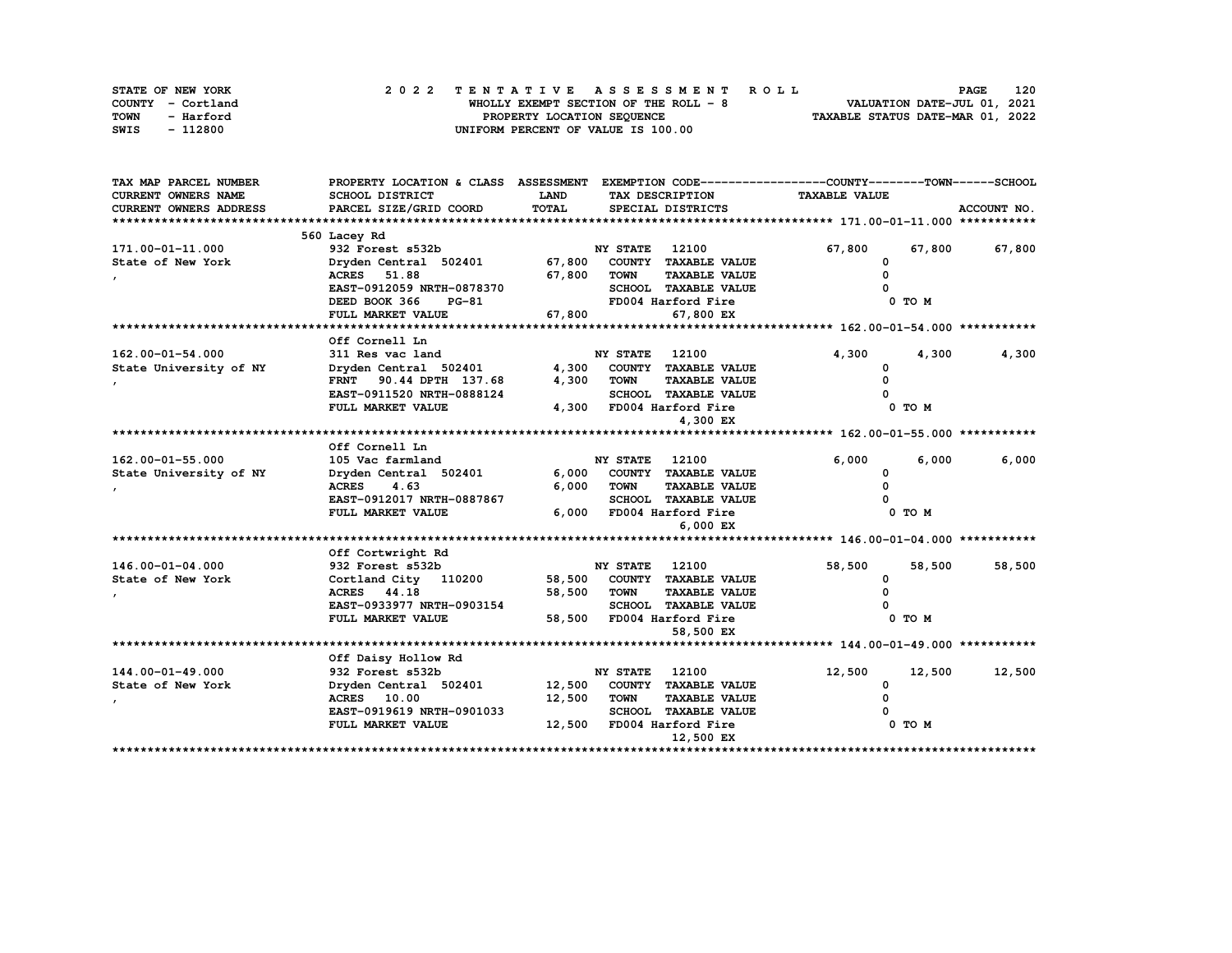| STATE OF NEW YORK | 2022 TENTATIVE ASSESSMENT ROLL        | 121<br><b>PAGE</b>               |
|-------------------|---------------------------------------|----------------------------------|
| COUNTY - Cortland | WHOLLY EXEMPT SECTION OF THE ROLL - 8 | VALUATION DATE-JUL 01, 2021      |
| TOWN<br>- Harford | PROPERTY LOCATION SEQUENCE            | TAXABLE STATUS DATE-MAR 01, 2022 |
| - 112800<br>SWIS  | UNIFORM PERCENT OF VALUE IS 100.00    |                                  |

| TAX MAP PARCEL NUMBER        | PROPERTY LOCATION & CLASS ASSESSMENT EXEMPTION CODE----------------COUNTY-------TOWN------SCHOOL |             |                       |                             |                      |        |               |
|------------------------------|--------------------------------------------------------------------------------------------------|-------------|-----------------------|-----------------------------|----------------------|--------|---------------|
| CURRENT OWNERS NAME          | SCHOOL DISTRICT                                                                                  | <b>LAND</b> |                       | TAX DESCRIPTION             | <b>TAXABLE VALUE</b> |        |               |
| CURRENT OWNERS ADDRESS       | PARCEL SIZE/GRID COORD                                                                           | TOTAL       |                       | SPECIAL DISTRICTS           |                      |        | ACCOUNT NO.   |
|                              |                                                                                                  |             |                       |                             |                      |        |               |
|                              | Off Daisy Hollow Rd                                                                              |             |                       |                             |                      |        |               |
| 144.00-01-50.000             | 932 Forest s532b                                                                                 |             | <b>NY STATE</b>       | 12100                       | 14,000               |        | 14,000 14,000 |
| State of New York            | Dryden Central 502401                                                                            | 14,000      |                       | COUNTY TAXABLE VALUE        |                      |        |               |
|                              | ACRES 10.55                                                                                      | 14,000      | <b>TOWN</b>           | <b>TAXABLE VALUE</b>        |                      |        |               |
|                              | EAST-0920133 NRTH-0900827                                                                        |             |                       | <b>SCHOOL TAXABLE VALUE</b> |                      |        |               |
|                              | FULL MARKET VALUE                                                                                |             |                       | 14,000 FD004 Harford Fire   |                      | 0 TO M |               |
|                              |                                                                                                  |             |                       | 14,000 EX                   |                      |        |               |
|                              |                                                                                                  |             |                       |                             |                      |        |               |
|                              | Off Liddington Hill Rd                                                                           |             |                       |                             |                      |        |               |
| 154.00-01-33.000             | 932 Forest s532b                                                                                 |             | <b>NY STATE</b> 12100 |                             | 72,800               | 72,800 | 72,800        |
| State of New York            | Dryden Central 502401 72,800                                                                     |             |                       | COUNTY TAXABLE VALUE        | $\Omega$             |        |               |
|                              | ACRES 57.12                                                                                      | 72,800      | <b>TOWN</b>           | <b>TAXABLE VALUE</b>        |                      |        |               |
|                              | EAST-0923147 NRTH-0893411                                                                        |             |                       | <b>SCHOOL TAXABLE VALUE</b> |                      |        |               |
|                              | FULL MARKET VALUE                                                                                |             |                       | 72,800 FD004 Harford Fire   |                      | 0 TO M |               |
|                              |                                                                                                  |             |                       | 72,800 EX                   |                      |        |               |
|                              |                                                                                                  |             |                       |                             |                      |        |               |
|                              | Off Owego Hill Rd                                                                                |             |                       |                             |                      |        |               |
| 145.00-01-38.000             | 932 Forest s532b                                                                                 |             | <b>NY STATE</b>       | 12100                       | 32,800               | 32,800 | 32,800        |
| State of New York            | Dryden Central 502401                                                                            | 32,800      |                       | COUNTY TAXABLE VALUE        | <sup>0</sup>         |        |               |
|                              | ACRES 24.95                                                                                      | 32,800      | <b>TOWN</b>           | <b>TAXABLE VALUE</b>        |                      |        |               |
|                              | EAST-0923591 NRTH-0897434                                                                        |             |                       | SCHOOL TAXABLE VALUE        |                      |        |               |
|                              | FULL MARKET VALUE                                                                                | 32,800      |                       | FD004 Harford Fire          |                      | 0 TO M |               |
|                              |                                                                                                  |             |                       | 32,800 EX                   |                      |        |               |
|                              |                                                                                                  |             |                       |                             |                      |        |               |
|                              | Off Route 200                                                                                    |             |                       |                             |                      |        |               |
| 172.05-01-13.000             | 822 Water supply                                                                                 |             | TWN WTHIN 13500       |                             | 18,100               | 18,100 | 18,100        |
| Harford Mills Water District | Marathon Centra 113401                                                                           | 18,100      |                       | COUNTY TAXABLE VALUE        | 0                    |        |               |
| Harford Mls, NY 13785        | <b>ACRES</b><br>1.62                                                                             | 18,100      | <b>TOWN</b>           | <b>TAXABLE VALUE</b>        |                      |        |               |
|                              | EAST-0922889 NRTH-0879056                                                                        |             |                       | SCHOOL TAXABLE VALUE        |                      |        |               |
|                              | DEED BOOK 326<br><b>PG-941</b>                                                                   |             |                       | FD004 Harford Fire          |                      | 0 TO M |               |
|                              | FULL MARKET VALUE                                                                                | 18,100      |                       | 18,100 EX                   |                      |        |               |
|                              |                                                                                                  |             |                       |                             |                      |        |               |
|                              | Off Route 200                                                                                    |             |                       |                             |                      |        |               |
| 172.05-01-30.000             | 695 Cemetery                                                                                     |             | TWN CEME              | 13510                       | 13,000               | 13,000 | 13,000        |
| Harford Town of              | Marathon Centra 113401                                                                           | 13,000      |                       | COUNTY TAXABLE VALUE        | 0                    |        |               |
| PO Box 120                   | <b>ACRES</b><br>1.70                                                                             | 13,000      | <b>TOWN</b>           | <b>TAXABLE VALUE</b>        | O                    |        |               |
| Harford, NY 13784            | EAST-0922695 NRTH-0878251                                                                        |             | <b>SCHOOL</b>         | <b>TAXABLE VALUE</b>        |                      |        |               |
|                              | DEED BOOK 1997 PG-3521                                                                           |             |                       | FD004 Harford Fire          |                      | 0 TO M |               |
|                              | FULL MARKET VALUE                                                                                | 13,000      |                       | 13,000 EX                   |                      |        |               |
|                              |                                                                                                  |             |                       |                             |                      |        |               |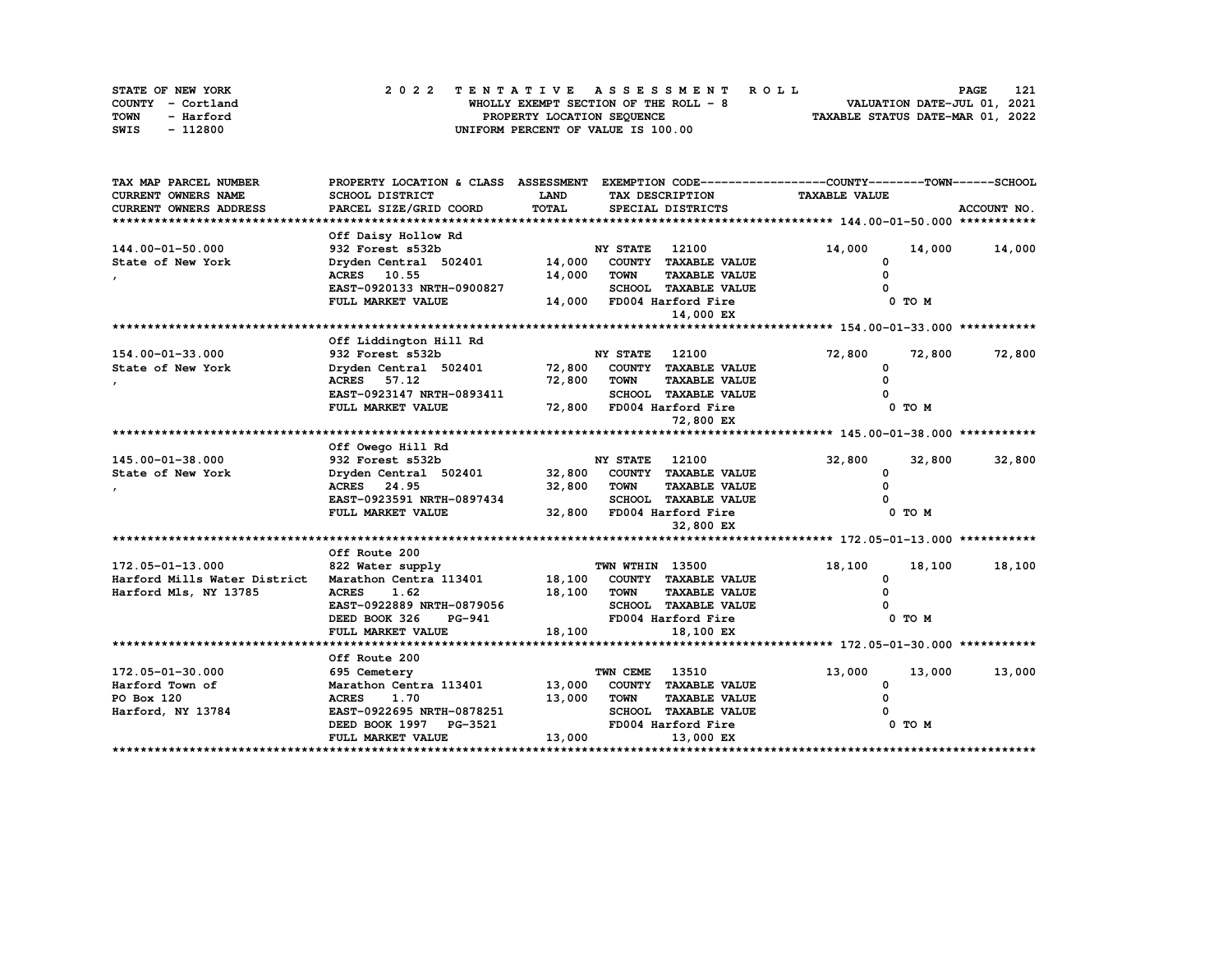| STATE OF NEW YORK | 2022 TENTATIVE ASSESSMENT ROLL        | 122<br><b>PAGE</b>               |
|-------------------|---------------------------------------|----------------------------------|
| COUNTY - Cortland | WHOLLY EXEMPT SECTION OF THE ROLL - 8 | VALUATION DATE-JUL 01, 2021      |
| TOWN<br>- Harford | PROPERTY LOCATION SEQUENCE            | TAXABLE STATUS DATE-MAR 01, 2022 |
| - 112800<br>SWIS  | UNIFORM PERCENT OF VALUE IS 100.00    |                                  |

| TAX MAP PARCEL NUMBER                                 | PROPERTY LOCATION & CLASS ASSESSMENT EXEMPTION CODE----------------COUNTY-------TOWN------SCHOOL |         |                 |                                              |                      |         |             |
|-------------------------------------------------------|--------------------------------------------------------------------------------------------------|---------|-----------------|----------------------------------------------|----------------------|---------|-------------|
| CURRENT OWNERS NAME                                   | SCHOOL DISTRICT                                                                                  | LAND    |                 | TAX DESCRIPTION                              | <b>TAXABLE VALUE</b> |         |             |
| CURRENT OWNERS ADDRESS                                | PARCEL SIZE/GRID COORD                                                                           | TOTAL   |                 | SPECIAL DISTRICTS                            |                      |         | ACCOUNT NO. |
|                                                       |                                                                                                  |         |                 |                                              |                      |         |             |
|                                                       | Off Route 221                                                                                    |         |                 |                                              |                      |         |             |
| 163.00-01-51.000                                      | 932 Forest s532b                                                                                 |         | <b>NY STATE</b> | 12100                                        | 151,600              | 151,600 | 151,600     |
| State of New York                                     | Marathon Centra 113401                                                                           | 151,600 |                 | COUNTY TAXABLE VALUE                         | 0                    |         |             |
|                                                       | ACRES 144.87                                                                                     | 151,600 | <b>TOWN</b>     | <b>TAXABLE VALUE</b>                         |                      |         |             |
|                                                       | EAST-0929143 NRTH-0886503                                                                        |         |                 | <b>SCHOOL TAXABLE VALUE</b>                  |                      |         |             |
|                                                       | FULL MARKET VALUE                                                                                |         |                 | 151,600 FD004 Harford Fire                   |                      | 0 TO M  |             |
|                                                       |                                                                                                  |         |                 | 151,600 EX                                   |                      |         |             |
|                                                       |                                                                                                  |         |                 |                                              |                      |         |             |
|                                                       | Off Route 38                                                                                     |         |                 |                                              |                      |         |             |
| 162.00-01-56.000                                      | 105 Vac farmland                                                                                 |         | <b>NY STATE</b> | 12100                                        | 1,700                | 1,700   | 1,700       |
| State University of NY                                | Dryden Central 502401                                                                            | 1,700   |                 | COUNTY TAXABLE VALUE                         | <sup>0</sup>         |         |             |
|                                                       | 1.27<br><b>ACRES</b>                                                                             | 1,700   | <b>TOWN</b>     | <b>TAXABLE VALUE</b>                         |                      |         |             |
|                                                       | EAST-0912281 NRTH-0887512                                                                        |         |                 | <b>SCHOOL TAXABLE VALUE</b>                  |                      |         |             |
|                                                       | FULL MARKET VALUE                                                                                |         |                 | 1,700 FD004 Harford Fire                     |                      | 0 TO M  |             |
|                                                       |                                                                                                  |         |                 | 1,700 EX                                     |                      |         |             |
|                                                       |                                                                                                  |         |                 |                                              |                      |         |             |
|                                                       | Off Route 38                                                                                     |         |                 |                                              |                      |         |             |
| $162.00 - 01 - 57.000$                                | 314 Rural vac<10                                                                                 |         | <b>NY STATE</b> | 12100                                        | 4,800                | 4,800   | 4,800       |
| State University of NY                                | Dryden Central 502401                                                                            | 4,800   |                 | COUNTY TAXABLE VALUE                         | $\Omega$             |         |             |
|                                                       | 61.00<br><b>FRNT</b> 196.97 DPTH                                                                 | 4,800   | <b>TOWN</b>     | <b>TAXABLE VALUE</b>                         |                      |         |             |
|                                                       | EAST-0913173 NRTH-0886822                                                                        |         |                 | <b>SCHOOL TAXABLE VALUE</b>                  |                      |         |             |
|                                                       | FULL MARKET VALUE                                                                                | 4,800   |                 | FD004 Harford Fire                           |                      | 0 TO M  |             |
|                                                       |                                                                                                  |         |                 | 4,800 EX                                     |                      |         |             |
|                                                       |                                                                                                  |         |                 |                                              |                      |         |             |
|                                                       | Owego Hill Rd                                                                                    |         |                 |                                              |                      |         |             |
| 145.00-01-36.000                                      | 931 Forest s532a                                                                                 |         | <b>NY STATE</b> | 12100                                        | 94,200               | 94,200  | 94,200      |
| State of New York                                     | Dryden Central 502401                                                                            | 94,200  |                 | COUNTY TAXABLE VALUE                         | 0                    |         |             |
|                                                       | ACRES 79.86                                                                                      | 94,200  | <b>TOWN</b>     | <b>TAXABLE VALUE</b>                         |                      |         |             |
|                                                       | EAST-0923141 NRTH-0901042                                                                        |         |                 | <b>SCHOOL TAXABLE VALUE</b>                  |                      |         |             |
|                                                       | FULL MARKET VALUE                                                                                | 94,200  |                 | FD004 Harford Fire                           |                      | 0 TO M  |             |
|                                                       |                                                                                                  |         |                 | 94,200 EX                                    |                      |         |             |
|                                                       |                                                                                                  |         |                 |                                              |                      |         |             |
|                                                       | 116 Route 200                                                                                    |         |                 |                                              |                      |         | 42,000      |
| 172.00-01-10.112                                      | 312 Vac w/imprv                                                                                  |         | TWN WTHIN 13500 |                                              | 42,000               | 42,000  |             |
| Harford Mills Water Dist No. 1 Marathon Centra 113401 |                                                                                                  | 28,000  |                 | COUNTY TAXABLE VALUE                         | 0                    |         |             |
| 394 NYS Route 38<br>PO Box 120                        | <b>ACRES</b><br>4.20<br>EAST-0924388 NRTH-0879046                                                | 42,000  | <b>TOWN</b>     | <b>TAXABLE VALUE</b><br>SCHOOL TAXABLE VALUE |                      |         |             |
|                                                       | <b>PG-4317</b>                                                                                   |         |                 | FD004 Harford Fire                           |                      | 0 TO M  |             |
| Harford, NY 13784 DEED BOOK 2019                      | FULL MARKET VALUE                                                                                | 42,000  |                 | 42,000 EX                                    |                      |         |             |
|                                                       |                                                                                                  |         |                 |                                              |                      |         |             |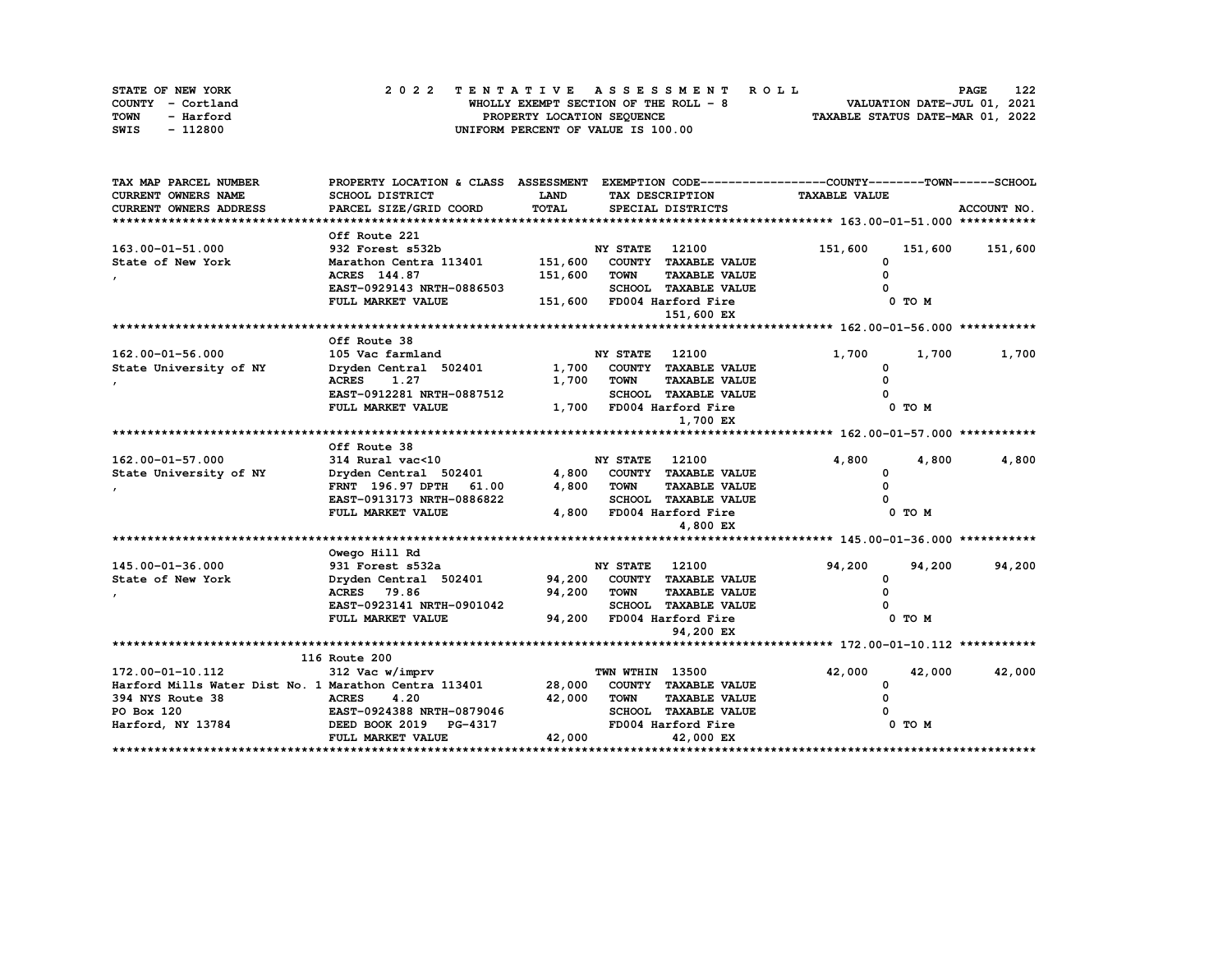| STATE OF NEW YORK        | 2022 TENTATIVE ASSESSMENT ROLL        | 123<br><b>PAGE</b>               |
|--------------------------|---------------------------------------|----------------------------------|
| COUNTY - Cortland        | WHOLLY EXEMPT SECTION OF THE ROLL - 8 | VALUATION DATE-JUL 01, 2021      |
| <b>TOWN</b><br>- Harford | PROPERTY LOCATION SEQUENCE            | TAXABLE STATUS DATE-MAR 01, 2022 |
| SWIS<br>- 112800         | UNIFORM PERCENT OF VALUE IS 100.00    |                                  |

| TAX MAP PARCEL NUMBER                                | PROPERTY LOCATION & CLASS ASSESSMENT EXEMPTION CODE-----------------COUNTY-------TOWN------SCHOOL              |             |                                     |                      |         |             |
|------------------------------------------------------|----------------------------------------------------------------------------------------------------------------|-------------|-------------------------------------|----------------------|---------|-------------|
| CURRENT OWNERS NAME                                  | SCHOOL DISTRICT                                                                                                | LAND        | TAX DESCRIPTION                     | <b>TAXABLE VALUE</b> |         |             |
| <b>CURRENT OWNERS ADDRESS</b>                        | PARCEL SIZE/GRID COORD                                                                                         | TOTAL       | SPECIAL DISTRICTS                   |                      |         | ACCOUNT NO. |
|                                                      |                                                                                                                |             |                                     |                      |         |             |
|                                                      | Route 221                                                                                                      |             |                                     |                      |         |             |
| 162.11-01-20.200                                     | 312 Vac w/imprv                                                                                                |             | VOLUN FIRE 26400                    | 13,000               | 13,000  | 13,000      |
| Harford Fire District                                | Dryden Central 502401 10,100                                                                                   |             | COUNTY TAXABLE VALUE                | 0                    |         |             |
| PO Box 62                                            | FRNT 40.29 DPTH 360.12                                                                                         | 13,000      | <b>TOWN</b><br><b>TAXABLE VALUE</b> | $\Omega$             |         |             |
| Harford, NY 13784-0062                               | EAST-0917246 NRTH-0884881                                                                                      |             | SCHOOL TAXABLE VALUE                |                      |         |             |
|                                                      | DEED BOOK 10459 PG-46001                                                                                       |             | FD004 Harford Fire                  |                      | 0 TO M  |             |
|                                                      | FULL MARKET VALUE                                                                                              | 13,000      | 13,000 EX                           |                      |         |             |
|                                                      |                                                                                                                |             |                                     |                      |         |             |
|                                                      | Route 221                                                                                                      |             |                                     |                      |         |             |
| 162.15-01-01.000                                     | 620 Religious                                                                                                  |             | INTERD CEN 26300                    | 115,000              | 115,000 | 115,000     |
| Church Harmony UMC                                   | Dryden Central 502401 12,300                                                                                   |             | COUNTY TAXABLE VALUE                | $\Omega$             |         |             |
| c/o Melinda Cross, Treasurer FRNT 120.00 DPTH 170.00 |                                                                                                                | 115,000     | TOWN<br><b>TAXABLE VALUE</b>        |                      |         |             |
| PO Box 71                                            | EAST-0916564 NRTH-0884229                                                                                      |             | SCHOOL TAXABLE VALUE                |                      |         |             |
| Harford, NY 13784                                    | FULL MARKET VALUE                                                                                              |             | 115,000 FD004 Harford Fire          |                      | 0 TO M  |             |
|                                                      |                                                                                                                |             | 115,000 EX                          |                      |         |             |
|                                                      |                                                                                                                |             |                                     |                      |         |             |
|                                                      | 728 Route 221                                                                                                  |             |                                     |                      |         |             |
| 162.00-02-12.000                                     | 591 Playground                                                                                                 |             | TWN WTHIN 13500                     | 40,000               | 40,000  | 40,000      |
| Harford Town of                                      | Dryden Central 502401                                                                                          |             | 31,000 COUNTY TAXABLE VALUE         | 0                    |         |             |
| Harford, NY 13784                                    | ACRES 7.60                                                                                                     | 40,000 TOWN | <b>TAXABLE VALUE</b>                |                      |         |             |
|                                                      | EAST-0916900 NRTH-0884330                                                                                      |             | SCHOOL TAXABLE VALUE                |                      |         |             |
|                                                      | $PG-43$<br>DEED BOOK 257                                                                                       |             | FD004 Harford Fire                  |                      | 0 TO M  |             |
|                                                      | FULL MARKET VALUE                                                                                              | 40,000      | 40,000 EX                           |                      |         |             |
|                                                      |                                                                                                                |             |                                     |                      |         |             |
|                                                      | 760 Route 221                                                                                                  |             |                                     |                      |         |             |
| 162.11-01-21.000                                     | 662 Police/fire                                                                                                |             | TWN WTHIN 13500                     | 135,000              | 135,000 | 135,000     |
| Harford Fire District                                | $\texttt{Dryden Central} \quad 502401 \qquad \qquad 12,200 \quad \texttt{COUNTY} \quad \texttt{TAXABLE VALUE}$ |             |                                     | 0                    |         |             |
| PO Box 62                                            | FRNT 148.50 DPTH 122.75 135,000 TOWN                                                                           |             | <b>TAXABLE VALUE</b>                |                      |         |             |
| Harford, NY 13784-0062                               | EAST-0917097 NRTH-0884958                                                                                      |             | SCHOOL TAXABLE VALUE                |                      |         |             |
|                                                      | DEED BOOK 10459 PG-46001                                                                                       |             | FD004 Harford Fire                  |                      | 0 TO M  |             |
|                                                      | FULL MARKET VALUE                                                                                              | 135,000     | 135,000 EX                          |                      |         |             |
|                                                      |                                                                                                                |             |                                     |                      |         |             |
|                                                      | Route 38                                                                                                       |             |                                     |                      |         |             |
| 162.00-01-49.000                                     | 105 Vac farmland                                                                                               |             | <b>NY STATE</b><br>12100            | 42,100               | 42,100  | 42,100      |
| State University of NY                               | Dryden Central 502401                                                                                          |             | 42,100 COUNTY TAXABLE VALUE         | 0                    |         |             |
|                                                      | ACRES 32.36                                                                                                    | 42,100      | <b>TOWN</b><br><b>TAXABLE VALUE</b> | 0                    |         |             |
|                                                      | EAST-0909305 NRTH-0887391                                                                                      |             | SCHOOL TAXABLE VALUE                |                      |         |             |
|                                                      | FULL MARKET VALUE                                                                                              |             | 42,100 FD004 Harford Fire           |                      | 0 TO M  |             |
|                                                      |                                                                                                                |             | 42,100 EX                           |                      |         |             |
|                                                      |                                                                                                                |             |                                     |                      |         |             |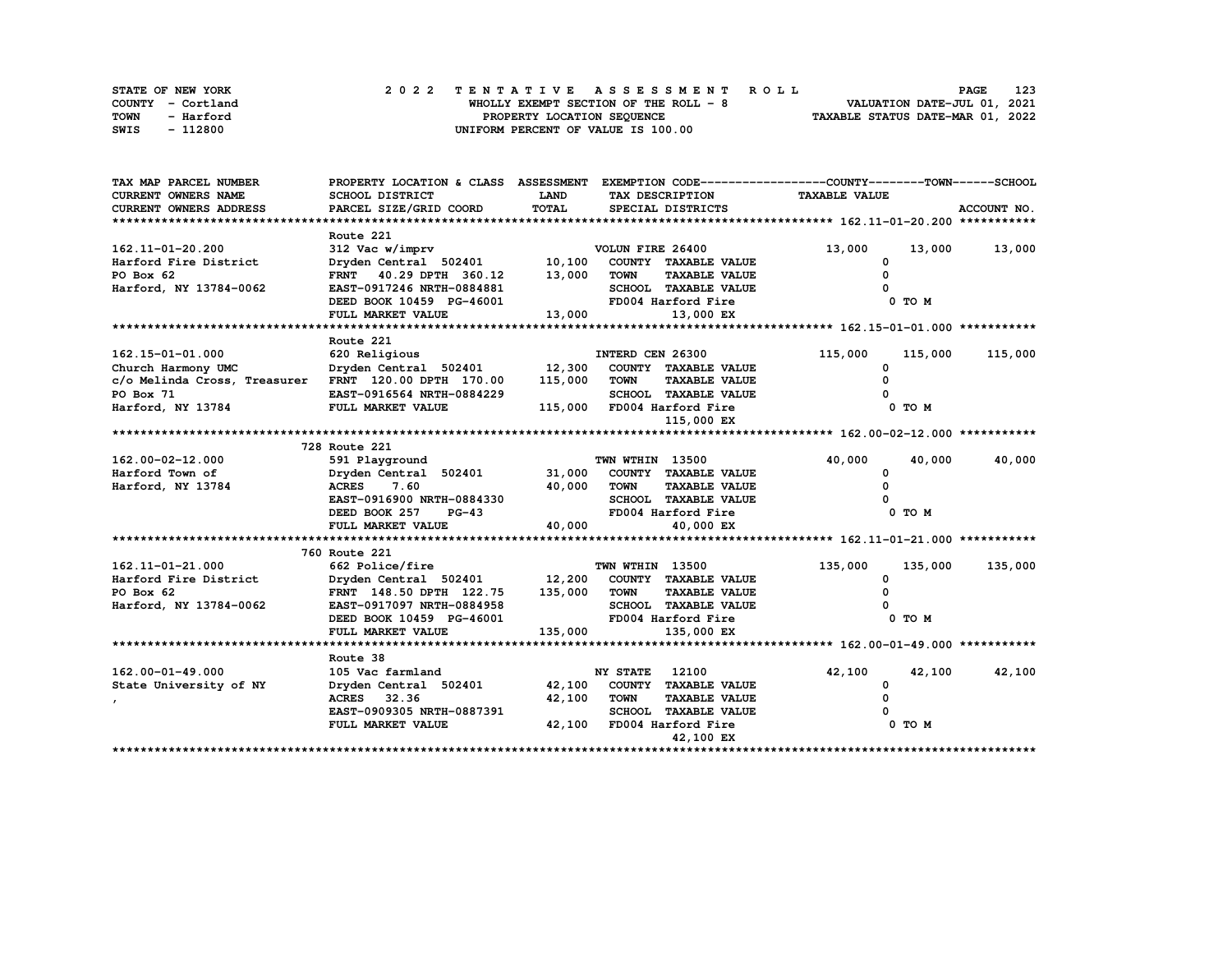| STATE OF NEW YORK | 2022 TENTATIVE ASSESSMENT ROLL         | 124<br><b>PAGE</b>               |
|-------------------|----------------------------------------|----------------------------------|
| COUNTY - Cortland | WHOLLY EXEMPT SECTION OF THE ROLL $-8$ | VALUATION DATE-JUL 01, 2021      |
| TOWN<br>- Harford | PROPERTY LOCATION SEQUENCE             | TAXABLE STATUS DATE-MAR 01, 2022 |
| - 112800<br>SWIS  | UNIFORM PERCENT OF VALUE IS 100.00     |                                  |

| CURRENT OWNERS NAME<br>SCHOOL DISTRICT<br><b>LAND</b><br><b>TAXABLE VALUE</b><br>TAX DESCRIPTION<br>TOTAL<br>CURRENT OWNERS ADDRESS<br>PARCEL SIZE/GRID COORD<br>SPECIAL DISTRICTS<br>ACCOUNT NO.<br>Route 38<br>322 Rural vac>10<br><b>NY STATE</b><br>12100<br>57,600<br>57,600<br>57,600<br>57,600<br>COUNTY TAXABLE VALUE<br>Dryden Central 502401<br>0<br>ACRES 44.34<br>57,600<br><b>TOWN</b><br><b>TAXABLE VALUE</b><br>EAST-0910120 NRTH-0886611<br>SCHOOL TAXABLE VALUE<br>57,600 FD004 Harford Fire<br>FULL MARKET VALUE<br>0 TO M<br>57,600 EX<br>Route 38<br>162.00-01-53.000<br>105 Vac farmland<br><b>NY STATE</b><br>12100<br>35,100<br>35,100<br>35,100<br>35,100<br>State University of NY<br>Dryden Central 502401<br>COUNTY TAXABLE VALUE<br><sup>0</sup><br><b>ACRES</b> 27.00<br>35,100<br><b>TOWN</b><br><b>TAXABLE VALUE</b><br>EAST-0911433 NRTH-0887379<br>SCHOOL TAXABLE VALUE<br>35,100 FD004 Harford Fire<br>0 TO M<br>FULL MARKET VALUE<br>35,100 EX<br>Route 38<br>162.00-01-58.000<br>105 Vac farmland<br><b>NY STATE</b><br>12100<br>67,500<br>67,500<br>67,500<br>Dryden Central 502401<br>67,500 COUNTY TAXABLE VALUE<br>State University of NY<br>0<br>67,500<br>ACRES 52.25<br><b>TOWN</b><br><b>TAXABLE VALUE</b><br>EAST-0912833 NRTH-0886534<br>SCHOOL TAXABLE VALUE<br>FULL MARKET VALUE<br>67,500 FD004 Harford Fire<br>0 TO M | TAX MAP PARCEL NUMBER  | PROPERTY LOCATION & CLASS ASSESSMENT EXEMPTION CODE----------------COUNTY-------TOWN------SCHOOL |  |  |  |
|-------------------------------------------------------------------------------------------------------------------------------------------------------------------------------------------------------------------------------------------------------------------------------------------------------------------------------------------------------------------------------------------------------------------------------------------------------------------------------------------------------------------------------------------------------------------------------------------------------------------------------------------------------------------------------------------------------------------------------------------------------------------------------------------------------------------------------------------------------------------------------------------------------------------------------------------------------------------------------------------------------------------------------------------------------------------------------------------------------------------------------------------------------------------------------------------------------------------------------------------------------------------------------------------------------------------------------------------------------------------------|------------------------|--------------------------------------------------------------------------------------------------|--|--|--|
|                                                                                                                                                                                                                                                                                                                                                                                                                                                                                                                                                                                                                                                                                                                                                                                                                                                                                                                                                                                                                                                                                                                                                                                                                                                                                                                                                                         |                        |                                                                                                  |  |  |  |
|                                                                                                                                                                                                                                                                                                                                                                                                                                                                                                                                                                                                                                                                                                                                                                                                                                                                                                                                                                                                                                                                                                                                                                                                                                                                                                                                                                         |                        |                                                                                                  |  |  |  |
|                                                                                                                                                                                                                                                                                                                                                                                                                                                                                                                                                                                                                                                                                                                                                                                                                                                                                                                                                                                                                                                                                                                                                                                                                                                                                                                                                                         |                        |                                                                                                  |  |  |  |
|                                                                                                                                                                                                                                                                                                                                                                                                                                                                                                                                                                                                                                                                                                                                                                                                                                                                                                                                                                                                                                                                                                                                                                                                                                                                                                                                                                         |                        |                                                                                                  |  |  |  |
|                                                                                                                                                                                                                                                                                                                                                                                                                                                                                                                                                                                                                                                                                                                                                                                                                                                                                                                                                                                                                                                                                                                                                                                                                                                                                                                                                                         | 162.00-01-51.000       |                                                                                                  |  |  |  |
|                                                                                                                                                                                                                                                                                                                                                                                                                                                                                                                                                                                                                                                                                                                                                                                                                                                                                                                                                                                                                                                                                                                                                                                                                                                                                                                                                                         | State University of NY |                                                                                                  |  |  |  |
|                                                                                                                                                                                                                                                                                                                                                                                                                                                                                                                                                                                                                                                                                                                                                                                                                                                                                                                                                                                                                                                                                                                                                                                                                                                                                                                                                                         |                        |                                                                                                  |  |  |  |
|                                                                                                                                                                                                                                                                                                                                                                                                                                                                                                                                                                                                                                                                                                                                                                                                                                                                                                                                                                                                                                                                                                                                                                                                                                                                                                                                                                         |                        |                                                                                                  |  |  |  |
|                                                                                                                                                                                                                                                                                                                                                                                                                                                                                                                                                                                                                                                                                                                                                                                                                                                                                                                                                                                                                                                                                                                                                                                                                                                                                                                                                                         |                        |                                                                                                  |  |  |  |
|                                                                                                                                                                                                                                                                                                                                                                                                                                                                                                                                                                                                                                                                                                                                                                                                                                                                                                                                                                                                                                                                                                                                                                                                                                                                                                                                                                         |                        |                                                                                                  |  |  |  |
|                                                                                                                                                                                                                                                                                                                                                                                                                                                                                                                                                                                                                                                                                                                                                                                                                                                                                                                                                                                                                                                                                                                                                                                                                                                                                                                                                                         |                        |                                                                                                  |  |  |  |
|                                                                                                                                                                                                                                                                                                                                                                                                                                                                                                                                                                                                                                                                                                                                                                                                                                                                                                                                                                                                                                                                                                                                                                                                                                                                                                                                                                         |                        |                                                                                                  |  |  |  |
|                                                                                                                                                                                                                                                                                                                                                                                                                                                                                                                                                                                                                                                                                                                                                                                                                                                                                                                                                                                                                                                                                                                                                                                                                                                                                                                                                                         |                        |                                                                                                  |  |  |  |
|                                                                                                                                                                                                                                                                                                                                                                                                                                                                                                                                                                                                                                                                                                                                                                                                                                                                                                                                                                                                                                                                                                                                                                                                                                                                                                                                                                         |                        |                                                                                                  |  |  |  |
|                                                                                                                                                                                                                                                                                                                                                                                                                                                                                                                                                                                                                                                                                                                                                                                                                                                                                                                                                                                                                                                                                                                                                                                                                                                                                                                                                                         |                        |                                                                                                  |  |  |  |
|                                                                                                                                                                                                                                                                                                                                                                                                                                                                                                                                                                                                                                                                                                                                                                                                                                                                                                                                                                                                                                                                                                                                                                                                                                                                                                                                                                         |                        |                                                                                                  |  |  |  |
|                                                                                                                                                                                                                                                                                                                                                                                                                                                                                                                                                                                                                                                                                                                                                                                                                                                                                                                                                                                                                                                                                                                                                                                                                                                                                                                                                                         |                        |                                                                                                  |  |  |  |
|                                                                                                                                                                                                                                                                                                                                                                                                                                                                                                                                                                                                                                                                                                                                                                                                                                                                                                                                                                                                                                                                                                                                                                                                                                                                                                                                                                         |                        |                                                                                                  |  |  |  |
|                                                                                                                                                                                                                                                                                                                                                                                                                                                                                                                                                                                                                                                                                                                                                                                                                                                                                                                                                                                                                                                                                                                                                                                                                                                                                                                                                                         |                        |                                                                                                  |  |  |  |
|                                                                                                                                                                                                                                                                                                                                                                                                                                                                                                                                                                                                                                                                                                                                                                                                                                                                                                                                                                                                                                                                                                                                                                                                                                                                                                                                                                         |                        |                                                                                                  |  |  |  |
|                                                                                                                                                                                                                                                                                                                                                                                                                                                                                                                                                                                                                                                                                                                                                                                                                                                                                                                                                                                                                                                                                                                                                                                                                                                                                                                                                                         |                        |                                                                                                  |  |  |  |
|                                                                                                                                                                                                                                                                                                                                                                                                                                                                                                                                                                                                                                                                                                                                                                                                                                                                                                                                                                                                                                                                                                                                                                                                                                                                                                                                                                         |                        |                                                                                                  |  |  |  |
|                                                                                                                                                                                                                                                                                                                                                                                                                                                                                                                                                                                                                                                                                                                                                                                                                                                                                                                                                                                                                                                                                                                                                                                                                                                                                                                                                                         |                        |                                                                                                  |  |  |  |
|                                                                                                                                                                                                                                                                                                                                                                                                                                                                                                                                                                                                                                                                                                                                                                                                                                                                                                                                                                                                                                                                                                                                                                                                                                                                                                                                                                         |                        |                                                                                                  |  |  |  |
|                                                                                                                                                                                                                                                                                                                                                                                                                                                                                                                                                                                                                                                                                                                                                                                                                                                                                                                                                                                                                                                                                                                                                                                                                                                                                                                                                                         |                        |                                                                                                  |  |  |  |
| 67,500 EX                                                                                                                                                                                                                                                                                                                                                                                                                                                                                                                                                                                                                                                                                                                                                                                                                                                                                                                                                                                                                                                                                                                                                                                                                                                                                                                                                               |                        |                                                                                                  |  |  |  |
|                                                                                                                                                                                                                                                                                                                                                                                                                                                                                                                                                                                                                                                                                                                                                                                                                                                                                                                                                                                                                                                                                                                                                                                                                                                                                                                                                                         |                        |                                                                                                  |  |  |  |
| Route 38                                                                                                                                                                                                                                                                                                                                                                                                                                                                                                                                                                                                                                                                                                                                                                                                                                                                                                                                                                                                                                                                                                                                                                                                                                                                                                                                                                |                        |                                                                                                  |  |  |  |
| 56,200<br>162.00-01-61.000<br>105 Vac farmland<br><b>NY STATE</b><br>12100<br>56,200<br>56,200                                                                                                                                                                                                                                                                                                                                                                                                                                                                                                                                                                                                                                                                                                                                                                                                                                                                                                                                                                                                                                                                                                                                                                                                                                                                          |                        |                                                                                                  |  |  |  |
| Dryden Central 502401<br>56,200<br>COUNTY TAXABLE VALUE                                                                                                                                                                                                                                                                                                                                                                                                                                                                                                                                                                                                                                                                                                                                                                                                                                                                                                                                                                                                                                                                                                                                                                                                                                                                                                                 | State University of NY |                                                                                                  |  |  |  |
| 56,200<br>ACRES 41.45<br><b>TOWN</b><br><b>TAXABLE VALUE</b>                                                                                                                                                                                                                                                                                                                                                                                                                                                                                                                                                                                                                                                                                                                                                                                                                                                                                                                                                                                                                                                                                                                                                                                                                                                                                                            |                        |                                                                                                  |  |  |  |
| EAST-0915236 NRTH-0885320<br>SCHOOL TAXABLE VALUE                                                                                                                                                                                                                                                                                                                                                                                                                                                                                                                                                                                                                                                                                                                                                                                                                                                                                                                                                                                                                                                                                                                                                                                                                                                                                                                       |                        |                                                                                                  |  |  |  |
| 56,200<br>0 TO M<br>FULL MARKET VALUE<br>FD004 Harford Fire                                                                                                                                                                                                                                                                                                                                                                                                                                                                                                                                                                                                                                                                                                                                                                                                                                                                                                                                                                                                                                                                                                                                                                                                                                                                                                             |                        |                                                                                                  |  |  |  |
| 56,200 EX                                                                                                                                                                                                                                                                                                                                                                                                                                                                                                                                                                                                                                                                                                                                                                                                                                                                                                                                                                                                                                                                                                                                                                                                                                                                                                                                                               |                        |                                                                                                  |  |  |  |
|                                                                                                                                                                                                                                                                                                                                                                                                                                                                                                                                                                                                                                                                                                                                                                                                                                                                                                                                                                                                                                                                                                                                                                                                                                                                                                                                                                         |                        |                                                                                                  |  |  |  |
| Route 38                                                                                                                                                                                                                                                                                                                                                                                                                                                                                                                                                                                                                                                                                                                                                                                                                                                                                                                                                                                                                                                                                                                                                                                                                                                                                                                                                                |                        |                                                                                                  |  |  |  |
| TWN WTHIN 13500<br>260,000<br>260,000<br>651 Highway gar<br>260,000                                                                                                                                                                                                                                                                                                                                                                                                                                                                                                                                                                                                                                                                                                                                                                                                                                                                                                                                                                                                                                                                                                                                                                                                                                                                                                     | 162.00-03-12.000       |                                                                                                  |  |  |  |
| Dryden Central 502401<br>24,000<br>Harford Town of<br>COUNTY TAXABLE VALUE<br>0                                                                                                                                                                                                                                                                                                                                                                                                                                                                                                                                                                                                                                                                                                                                                                                                                                                                                                                                                                                                                                                                                                                                                                                                                                                                                         |                        |                                                                                                  |  |  |  |
| <b>ACRES</b><br>2.75<br>260,000<br><b>TOWN</b><br><b>TAXABLE VALUE</b>                                                                                                                                                                                                                                                                                                                                                                                                                                                                                                                                                                                                                                                                                                                                                                                                                                                                                                                                                                                                                                                                                                                                                                                                                                                                                                  | Harford, NY 13784      |                                                                                                  |  |  |  |
| EAST-0918148 NRTH-0881904<br><b>SCHOOL TAXABLE VALUE</b>                                                                                                                                                                                                                                                                                                                                                                                                                                                                                                                                                                                                                                                                                                                                                                                                                                                                                                                                                                                                                                                                                                                                                                                                                                                                                                                |                        |                                                                                                  |  |  |  |
| FD004 Harford Fire<br>0 TO M<br>DEED BOOK 325<br><b>PG-373</b>                                                                                                                                                                                                                                                                                                                                                                                                                                                                                                                                                                                                                                                                                                                                                                                                                                                                                                                                                                                                                                                                                                                                                                                                                                                                                                          |                        |                                                                                                  |  |  |  |
| 260,000<br>260,000 EX<br>FULL MARKET VALUE                                                                                                                                                                                                                                                                                                                                                                                                                                                                                                                                                                                                                                                                                                                                                                                                                                                                                                                                                                                                                                                                                                                                                                                                                                                                                                                              |                        |                                                                                                  |  |  |  |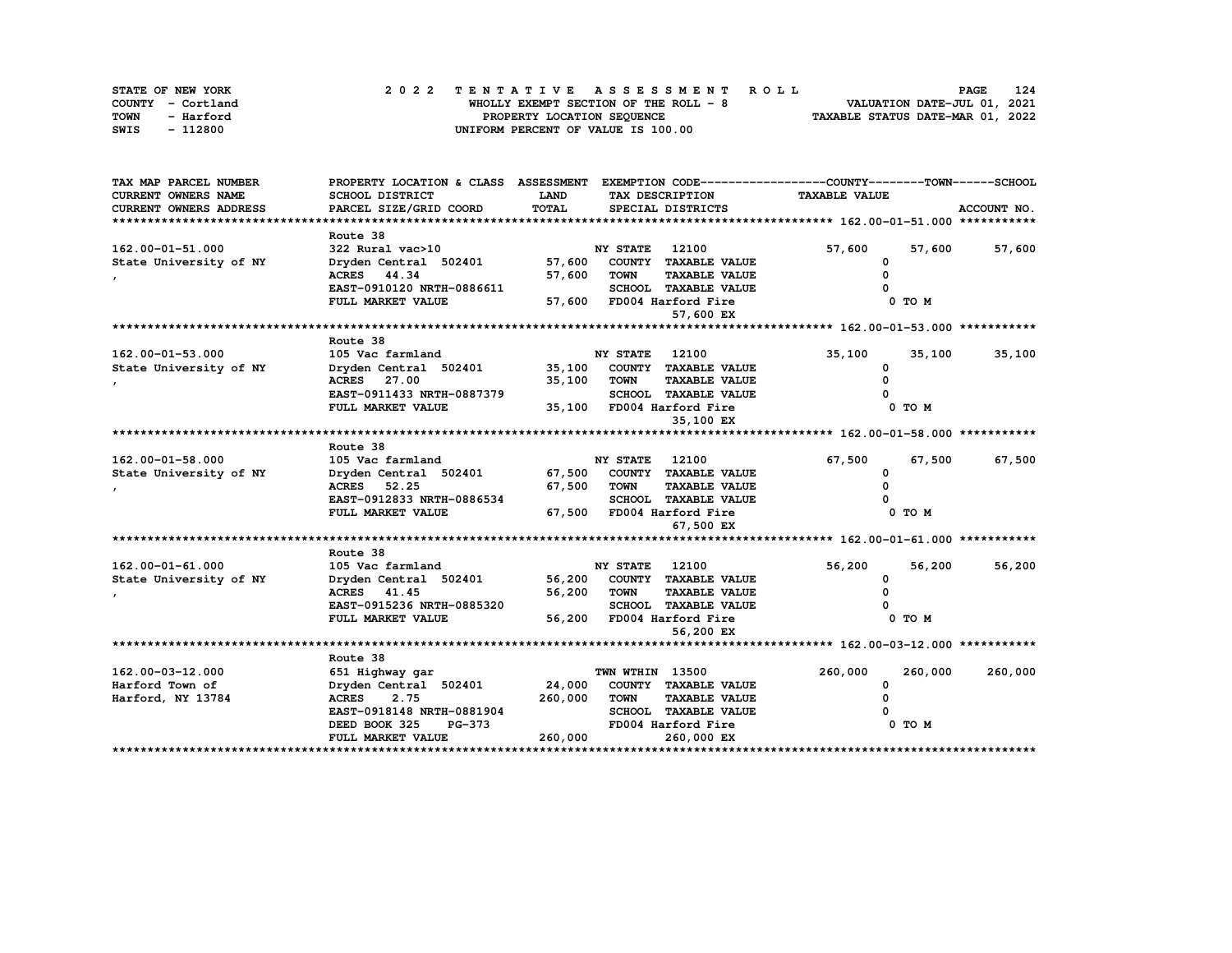| STATE OF NEW YORK | 2022 TENTATIVE ASSESSMENT ROLL        | 125<br><b>PAGE</b>               |
|-------------------|---------------------------------------|----------------------------------|
| COUNTY - Cortland | WHOLLY EXEMPT SECTION OF THE ROLL - 8 | VALUATION DATE-JUL 01, 2021      |
| TOWN<br>- Harford | PROPERTY LOCATION SEQUENCE            | TAXABLE STATUS DATE-MAR 01, 2022 |
| SWIS<br>- 112800  | UNIFORM PERCENT OF VALUE IS 100.00    |                                  |

| TAX MAP PARCEL NUMBER         | PROPERTY LOCATION & CLASS ASSESSMENT EXEMPTION CODE----------------COUNTY-------TOWN------SCHOOL |             |                  |                             |                      |            |               |
|-------------------------------|--------------------------------------------------------------------------------------------------|-------------|------------------|-----------------------------|----------------------|------------|---------------|
| <b>CURRENT OWNERS NAME</b>    | SCHOOL DISTRICT                                                                                  | <b>LAND</b> |                  | TAX DESCRIPTION             | <b>TAXABLE VALUE</b> |            |               |
| <b>CURRENT OWNERS ADDRESS</b> | PARCEL SIZE/GRID COORD                                                                           | TOTAL       |                  | SPECIAL DISTRICTS           |                      |            | ACCOUNT NO.   |
|                               |                                                                                                  |             |                  |                             |                      |            |               |
|                               | Route 38                                                                                         |             |                  |                             |                      |            |               |
| 162.00-07-05.000              | 105 Vac farmland                                                                                 |             | NY STATE         | 12100                       | 25,400               | 25,400     | 25,400        |
| State University of NY        | Dryden Central 502401 25,400 COUNTY TAXABLE VALUE                                                |             |                  |                             | 0                    |            |               |
| State University Plz          | <b>ACRES</b> 19.57                                                                               | 25,400      | TOWN             | <b>TAXABLE VALUE</b>        | $\Omega$             |            |               |
| Albany, NY 12246              | EAST-0913722 NRTH-0883702                                                                        |             |                  | SCHOOL TAXABLE VALUE        |                      |            |               |
|                               | DEED BOOK 1996 PG-2458                                                                           |             |                  | FD004 Harford Fire          |                      | 0 TO M     |               |
|                               | FULL MARKET VALUE                                                                                | 25,400      |                  | 25,400 EX                   |                      |            |               |
|                               |                                                                                                  |             |                  |                             |                      |            |               |
|                               | Route 38                                                                                         |             |                  |                             |                      |            |               |
| 162.15-01-06.000              | 695 Cemetery                                                                                     |             | TWN CEME         | 13510                       | 16,000               |            | 16,000 16,000 |
| Cemetery Harford              | Dryden Central 502401                                                                            | 16,000      |                  | COUNTY TAXABLE VALUE        | <sup>0</sup>         |            |               |
| Harford, NY 13784             | FRNT 195.00 DPTH 220.00                                                                          | 16,000      | TOWN             | <b>TAXABLE VALUE</b>        |                      |            |               |
|                               | EAST-0916735 NRTH-0883643                                                                        |             |                  | <b>SCHOOL TAXABLE VALUE</b> |                      |            |               |
|                               | FULL MARKET VALUE                                                                                |             |                  | 16,000 FD004 Harford Fire   |                      | 0 TO M     |               |
|                               |                                                                                                  |             |                  | 16,000 EX                   |                      |            |               |
|                               |                                                                                                  |             |                  |                             |                      |            |               |
|                               | Route 38                                                                                         |             |                  |                             |                      |            |               |
| 172.05-01-28.000              | 311 Res vac land                                                                                 |             | TWN WTHIN 13500  |                             | 5,600                | 5,600      | 5,600         |
| Harford Town of               | Marathon Centra 113401                                                                           |             |                  | 5,600 COUNTY TAXABLE VALUE  | 0                    |            |               |
| 394 Route 38                  | FRNT 132.07 DPTH 144.36                                                                          | 5,600       | <b>TOWN</b>      | <b>TAXABLE VALUE</b>        | $\mathbf{o}$         |            |               |
| PO Box 120                    | EAST-0922403 NRTH-0878094                                                                        |             |                  | SCHOOL TAXABLE VALUE        |                      |            |               |
| Harford, NY 13784             | DEED BOOK 2011 PG-254                                                                            |             |                  | FD004 Harford Fire          |                      | $0$ TO $M$ |               |
|                               | FULL MARKET VALUE                                                                                | 5,600       |                  | 5,600 EX                    |                      |            |               |
|                               |                                                                                                  |             |                  |                             |                      |            |               |
|                               | 38 Route 38                                                                                      |             |                  |                             |                      |            |               |
| 172.05-01-29.000              | 314 Rural vac<10                                                                                 |             | TWN WTHIN 13500  |                             | 7,000                | 7,000      | 7,000         |
| Harford Town of               | Marathon Centra 113401                                                                           | 7,000       |                  | COUNTY TAXABLE VALUE        | 0                    |            |               |
| PO Box 120                    | FRNT 24.75 DPTH 243.50                                                                           |             | 7,000 TOWN       | <b>TAXABLE VALUE</b>        |                      |            |               |
| Harford, NY 13784             | <b>EAST-0922518 NRTH-0878124</b>                                                                 |             |                  | SCHOOL TAXABLE VALUE        |                      |            |               |
|                               | DEED BOOK 1995 PG-2381                                                                           |             |                  | FD004 Harford Fire          |                      | 0 TO M     |               |
|                               | FULL MARKET VALUE                                                                                | 7,000       |                  | 7,000 EX                    |                      |            |               |
|                               |                                                                                                  |             |                  |                             |                      |            |               |
|                               | 245 Route 38                                                                                     |             |                  |                             |                      |            |               |
| 162.00-03-07.000              | 620 Religious                                                                                    |             | INTERD CEN 26300 |                             | 165,000              | 165,000    | 165,000       |
| Church Calvary Baptist        | Dryden Central 502401                                                                            |             |                  | 18,000 COUNTY TAXABLE VALUE | 0                    |            |               |
| 361 Route 38                  | 3.67<br><b>ACRES</b>                                                                             | 165,000     | <b>TOWN</b>      | <b>TAXABLE VALUE</b>        |                      |            |               |
| PO Box 8                      | EAST-0918920 NRTH-0881268                                                                        |             |                  | SCHOOL TAXABLE VALUE        |                      |            |               |
| Harford, NY 13784-0008        | DEED BOOK 432<br>$PG-49$                                                                         |             |                  | FD004 Harford Fire          |                      | 0 TO M     |               |
|                               | FULL MARKET VALUE                                                                                | 165,000     |                  | 165,000 EX                  |                      |            |               |
|                               |                                                                                                  |             |                  |                             |                      |            |               |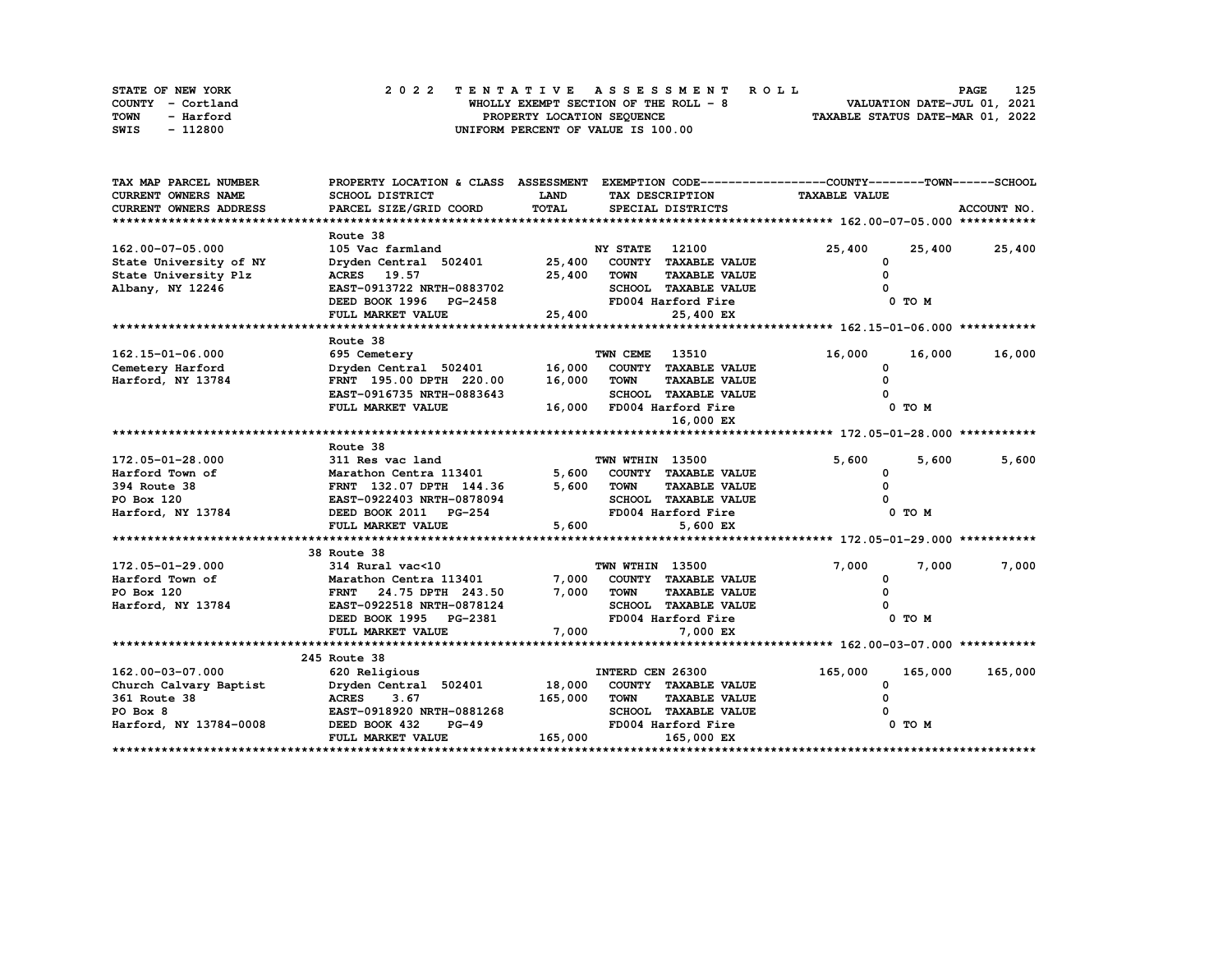| STATE OF NEW YORK | 2022 TENTATIVE ASSESSMENT ROLL        | 126<br><b>PAGE</b>               |
|-------------------|---------------------------------------|----------------------------------|
| COUNTY - Cortland | WHOLLY EXEMPT SECTION OF THE ROLL - 8 | VALUATION DATE-JUL 01, 2021      |
| TOWN<br>- Harford | PROPERTY LOCATION SEQUENCE            | TAXABLE STATUS DATE-MAR 01, 2022 |
| - 112800<br>SWIS  | UNIFORM PERCENT OF VALUE IS 100.00    |                                  |

| TAX MAP PARCEL NUMBER      | PROPERTY LOCATION & CLASS ASSESSMENT EXEMPTION CODE-----------------COUNTY-------TOWN-----SCHOOL |             |                       |                              |                      |            |             |
|----------------------------|--------------------------------------------------------------------------------------------------|-------------|-----------------------|------------------------------|----------------------|------------|-------------|
| <b>CURRENT OWNERS NAME</b> | SCHOOL DISTRICT                                                                                  | <b>LAND</b> |                       | TAX DESCRIPTION              | <b>TAXABLE VALUE</b> |            |             |
| CURRENT OWNERS ADDRESS     | PARCEL SIZE/GRID COORD                                                                           | TOTAL       |                       | SPECIAL DISTRICTS            |                      |            | ACCOUNT NO. |
|                            |                                                                                                  |             |                       |                              |                      |            |             |
|                            | 331 Route 38                                                                                     |             |                       |                              |                      |            |             |
| 162.00-07-06.000-1         | 105 Vac farmland                                                                                 |             | <b>NY STATE</b>       | 12100                        | 99,600               | 99,600     | 99,600      |
| State University of NY     | Dryden Central 502401                                                                            | 99,600      |                       | COUNTY TAXABLE VALUE         | 0                    |            |             |
|                            | ACRES 79.51                                                                                      | 99,600      | <b>TOWN</b>           | <b>TAXABLE VALUE</b>         | O                    |            |             |
|                            | EAST-0914602 NRTH-0883923                                                                        |             |                       | SCHOOL TAXABLE VALUE         |                      |            |             |
|                            | FULL MARKET VALUE                                                                                |             |                       | 99,600 FD004 Harford Fire    |                      | $0$ TO $M$ |             |
|                            |                                                                                                  |             |                       | 99,600 EX                    |                      |            |             |
|                            |                                                                                                  |             |                       |                              |                      |            |             |
|                            | 394 Route 38                                                                                     |             |                       |                              |                      |            |             |
| 162.11-02-08.000           | 652 Govt bldgs                                                                                   |             | TWN WTHIN 13500       |                              | 130,000              | 130,000    | 130,000     |
| Harford Town of            | Dryden Central 502401 11,200                                                                     |             |                       | COUNTY TAXABLE VALUE         | <sup>0</sup>         |            |             |
| Harford, NY 13784          | FRNT 99.00 DPTH 190.00                                                                           | 130,000     | <b>TOWN</b>           | <b>TAXABLE VALUE</b>         |                      |            |             |
|                            | EAST-0916078 NRTH-0884457                                                                        |             |                       | SCHOOL TAXABLE VALUE         |                      |            |             |
|                            | DEED BOOK 301<br>PG-168                                                                          |             |                       | FD004 Harford Fire           |                      | 0 TO M     |             |
|                            | FULL MARKET VALUE                                                                                | 130,000     |                       | 130,000 EX                   |                      |            |             |
|                            | 558 Route 38                                                                                     |             |                       |                              |                      |            |             |
| 162.00-01-50.000           | 105 Vac farmland                                                                                 |             | <b>NY STATE</b>       | 12100                        | 22,900               | 22,900     | 22,900      |
| State University of NY     | Dryden Central 502401                                                                            | 22,900      |                       | COUNTY TAXABLE VALUE         | $\Omega$             |            |             |
|                            | ACRES 17.58                                                                                      | 22,900      | <b>TOWN</b>           | <b>TAXABLE VALUE</b>         |                      |            |             |
|                            | EAST-0910496 NRTH-0887713                                                                        |             |                       | SCHOOL TAXABLE VALUE         |                      |            |             |
|                            | FULL MARKET VALUE                                                                                |             |                       | 22,900 FD004 Harford Fire    |                      | 0 TO M     |             |
|                            |                                                                                                  |             |                       | 22,900 EX                    |                      |            |             |
|                            |                                                                                                  |             |                       |                              |                      |            |             |
|                            | Seamons Rd                                                                                       |             |                       |                              |                      |            |             |
| 162.00-01-65.000           | 105 Vac farmland                                                                                 |             | <b>NY STATE</b> 12100 |                              | 208,600              | 208,600    | 208,600     |
| State University of NY     | Dryden Central 502401                                                                            |             |                       | 208,600 COUNTY TAXABLE VALUE | 0                    |            |             |
|                            | ACRES 174.29                                                                                     | 208,600     | <b>TOWN</b>           | <b>TAXABLE VALUE</b>         |                      |            |             |
|                            | EAST-0910707 NRTH-0881687                                                                        |             |                       | SCHOOL TAXABLE VALUE         |                      |            |             |
|                            | FULL MARKET VALUE                                                                                | 208,600     |                       | FD004 Harford Fire           |                      | 0 TO M     |             |
|                            |                                                                                                  |             |                       | 208,600 EX                   |                      |            |             |
|                            |                                                                                                  |             |                       |                              |                      |            |             |
|                            | Seamons Rd                                                                                       |             |                       |                              |                      |            |             |
| 162.00-07-09.000           | 105 Vac farmland                                                                                 |             | <b>NY STATE</b>       | 12100                        | 121,200              | 121,200    | 121,200     |
| State University of NY     | Dryden Central 502401                                                                            |             |                       | 121,200 COUNTY TAXABLE VALUE | <sup>0</sup>         |            |             |
|                            | <b>ACRES</b> 96.07                                                                               | 121,200     | <b>TOWN</b>           | <b>TAXABLE VALUE</b>         |                      |            |             |
|                            | EAST-0914006 NRTH-0881766                                                                        |             |                       | <b>SCHOOL TAXABLE VALUE</b>  |                      |            |             |
|                            | FULL MARKET VALUE                                                                                | 121,200     |                       | FD004 Harford Fire           |                      | 0 TO M     |             |
|                            |                                                                                                  |             |                       | 121,200 EX                   |                      |            |             |
|                            |                                                                                                  |             |                       |                              |                      |            |             |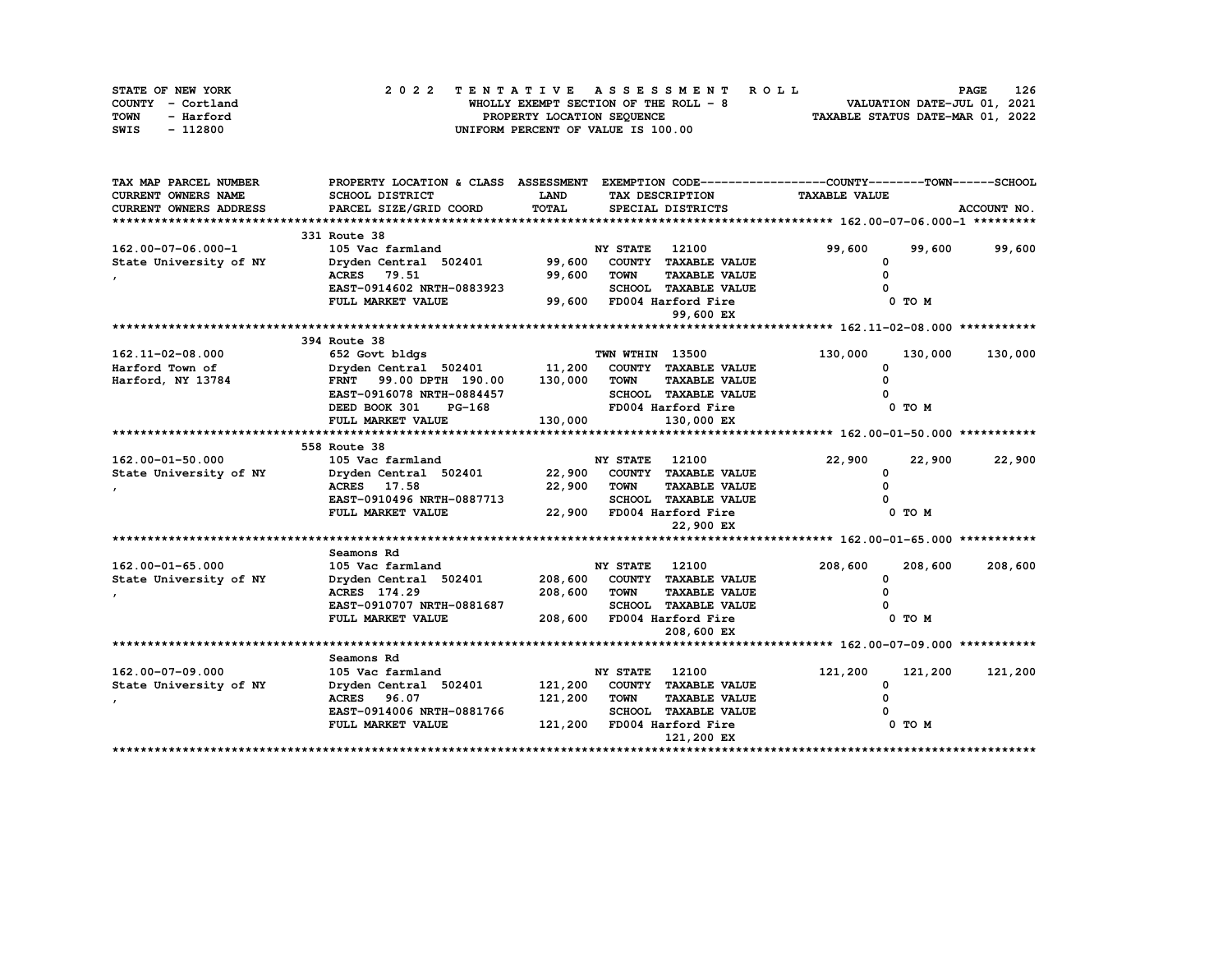| STATE OF NEW YORK | 2022 TENTATIVE ASSESSMENT ROLL         | 127<br><b>PAGE</b>               |
|-------------------|----------------------------------------|----------------------------------|
| COUNTY - Cortland | WHOLLY EXEMPT SECTION OF THE ROLL $-8$ | VALUATION DATE-JUL 01, 2021      |
| TOWN<br>- Harford | PROPERTY LOCATION SEQUENCE             | TAXABLE STATUS DATE-MAR 01, 2022 |
| - 112800<br>SWIS  | UNIFORM PERCENT OF VALUE IS 100.00     |                                  |

| <b>CURRENT OWNERS NAME</b><br>SCHOOL DISTRICT<br>LAND<br><b>TAXABLE VALUE</b><br>TAX DESCRIPTION<br>PARCEL SIZE/GRID COORD<br>TOTAL<br>CURRENT OWNERS ADDRESS<br>SPECIAL DISTRICTS<br>ACCOUNT NO.<br>Slaterville Rd<br>TWN CEME<br>13510<br>3,500<br>3,500<br>162.00-01-42.000<br>695 Cemetery<br>3,500<br>3,500<br>Dryden Central 502401<br>FRNT 10.00 DPTH 127.10<br>COUNTY TAXABLE VALUE<br>Cemetery Davis<br>0<br>3,500<br>Harford, NY 13784<br>FRNT 10.00 DPTH 127.10<br><b>TOWN</b><br><b>TAXABLE VALUE</b><br>SCHOOL TAXABLE VALUE<br>EAST-0910379 NRTH-0882651<br>3,500<br>FULL MARKET VALUE<br>FD004 Harford Fire<br>0 TO M<br>3,500 EX<br>410 Slaterville Rd<br>$162.00 - 01 - 63.000$<br><b>NY STATE</b><br>12100<br>120 Field crops<br>201,200<br>201,200<br>201,200<br>201,200<br>State University of NY<br>Dryden Central 502401<br>COUNTY TAXABLE VALUE<br><sup>0</sup><br>ACRES 167.20<br>201,200<br><b>TOWN</b><br><b>TAXABLE VALUE</b><br>EAST-0911913 NRTH-0884451<br><b>SCHOOL TAXABLE VALUE</b><br>201,200 FD004 Harford Fire<br>0 TO M<br>FULL MARKET VALUE<br>201,200 EX |
|-------------------------------------------------------------------------------------------------------------------------------------------------------------------------------------------------------------------------------------------------------------------------------------------------------------------------------------------------------------------------------------------------------------------------------------------------------------------------------------------------------------------------------------------------------------------------------------------------------------------------------------------------------------------------------------------------------------------------------------------------------------------------------------------------------------------------------------------------------------------------------------------------------------------------------------------------------------------------------------------------------------------------------------------------------------------------------------------------|
|                                                                                                                                                                                                                                                                                                                                                                                                                                                                                                                                                                                                                                                                                                                                                                                                                                                                                                                                                                                                                                                                                                 |
|                                                                                                                                                                                                                                                                                                                                                                                                                                                                                                                                                                                                                                                                                                                                                                                                                                                                                                                                                                                                                                                                                                 |
|                                                                                                                                                                                                                                                                                                                                                                                                                                                                                                                                                                                                                                                                                                                                                                                                                                                                                                                                                                                                                                                                                                 |
|                                                                                                                                                                                                                                                                                                                                                                                                                                                                                                                                                                                                                                                                                                                                                                                                                                                                                                                                                                                                                                                                                                 |
|                                                                                                                                                                                                                                                                                                                                                                                                                                                                                                                                                                                                                                                                                                                                                                                                                                                                                                                                                                                                                                                                                                 |
|                                                                                                                                                                                                                                                                                                                                                                                                                                                                                                                                                                                                                                                                                                                                                                                                                                                                                                                                                                                                                                                                                                 |
|                                                                                                                                                                                                                                                                                                                                                                                                                                                                                                                                                                                                                                                                                                                                                                                                                                                                                                                                                                                                                                                                                                 |
|                                                                                                                                                                                                                                                                                                                                                                                                                                                                                                                                                                                                                                                                                                                                                                                                                                                                                                                                                                                                                                                                                                 |
|                                                                                                                                                                                                                                                                                                                                                                                                                                                                                                                                                                                                                                                                                                                                                                                                                                                                                                                                                                                                                                                                                                 |
|                                                                                                                                                                                                                                                                                                                                                                                                                                                                                                                                                                                                                                                                                                                                                                                                                                                                                                                                                                                                                                                                                                 |
|                                                                                                                                                                                                                                                                                                                                                                                                                                                                                                                                                                                                                                                                                                                                                                                                                                                                                                                                                                                                                                                                                                 |
|                                                                                                                                                                                                                                                                                                                                                                                                                                                                                                                                                                                                                                                                                                                                                                                                                                                                                                                                                                                                                                                                                                 |
|                                                                                                                                                                                                                                                                                                                                                                                                                                                                                                                                                                                                                                                                                                                                                                                                                                                                                                                                                                                                                                                                                                 |
|                                                                                                                                                                                                                                                                                                                                                                                                                                                                                                                                                                                                                                                                                                                                                                                                                                                                                                                                                                                                                                                                                                 |
|                                                                                                                                                                                                                                                                                                                                                                                                                                                                                                                                                                                                                                                                                                                                                                                                                                                                                                                                                                                                                                                                                                 |
|                                                                                                                                                                                                                                                                                                                                                                                                                                                                                                                                                                                                                                                                                                                                                                                                                                                                                                                                                                                                                                                                                                 |
|                                                                                                                                                                                                                                                                                                                                                                                                                                                                                                                                                                                                                                                                                                                                                                                                                                                                                                                                                                                                                                                                                                 |
|                                                                                                                                                                                                                                                                                                                                                                                                                                                                                                                                                                                                                                                                                                                                                                                                                                                                                                                                                                                                                                                                                                 |
|                                                                                                                                                                                                                                                                                                                                                                                                                                                                                                                                                                                                                                                                                                                                                                                                                                                                                                                                                                                                                                                                                                 |
| 425, 427 Slaterville Rd                                                                                                                                                                                                                                                                                                                                                                                                                                                                                                                                                                                                                                                                                                                                                                                                                                                                                                                                                                                                                                                                         |
| <b>NY STATE</b> 12100<br>162.00-01-64.000<br>120 Field crops<br>119,800<br>119,800<br>119,800                                                                                                                                                                                                                                                                                                                                                                                                                                                                                                                                                                                                                                                                                                                                                                                                                                                                                                                                                                                                   |
| Dryden Central 502401<br>119,800<br>COUNTY TAXABLE VALUE<br>State University of NY<br><sup>0</sup>                                                                                                                                                                                                                                                                                                                                                                                                                                                                                                                                                                                                                                                                                                                                                                                                                                                                                                                                                                                              |
| 119,800<br>ACRES 87.18<br>TOWN<br><b>TAXABLE VALUE</b>                                                                                                                                                                                                                                                                                                                                                                                                                                                                                                                                                                                                                                                                                                                                                                                                                                                                                                                                                                                                                                          |
| EAST-0909670 NRTH-0884711<br>SCHOOL TAXABLE VALUE                                                                                                                                                                                                                                                                                                                                                                                                                                                                                                                                                                                                                                                                                                                                                                                                                                                                                                                                                                                                                                               |
| 119,800 FD004 Harford Fire<br>0 TO M<br>FULL MARKET VALUE                                                                                                                                                                                                                                                                                                                                                                                                                                                                                                                                                                                                                                                                                                                                                                                                                                                                                                                                                                                                                                       |
| 119,800 EX                                                                                                                                                                                                                                                                                                                                                                                                                                                                                                                                                                                                                                                                                                                                                                                                                                                                                                                                                                                                                                                                                      |
|                                                                                                                                                                                                                                                                                                                                                                                                                                                                                                                                                                                                                                                                                                                                                                                                                                                                                                                                                                                                                                                                                                 |
| 430,432 Slaterville Rd                                                                                                                                                                                                                                                                                                                                                                                                                                                                                                                                                                                                                                                                                                                                                                                                                                                                                                                                                                                                                                                                          |
| 162.00-01-52.000<br>35,000<br>105 Vac farmland<br><b>NY STATE</b><br>12100<br>35,000<br>35,000                                                                                                                                                                                                                                                                                                                                                                                                                                                                                                                                                                                                                                                                                                                                                                                                                                                                                                                                                                                                  |
| Dryden Central 502401 35,000<br>COUNTY TAXABLE VALUE<br>State University of NY                                                                                                                                                                                                                                                                                                                                                                                                                                                                                                                                                                                                                                                                                                                                                                                                                                                                                                                                                                                                                  |
| 35,000<br>ACRES 26.96<br><b>TOWN</b><br><b>TAXABLE VALUE</b>                                                                                                                                                                                                                                                                                                                                                                                                                                                                                                                                                                                                                                                                                                                                                                                                                                                                                                                                                                                                                                    |
| EAST-0911040 NRTH-0886016<br><b>SCHOOL TAXABLE VALUE</b>                                                                                                                                                                                                                                                                                                                                                                                                                                                                                                                                                                                                                                                                                                                                                                                                                                                                                                                                                                                                                                        |
| 35,000<br>0 TO M<br>FULL MARKET VALUE<br>FD004 Harford Fire                                                                                                                                                                                                                                                                                                                                                                                                                                                                                                                                                                                                                                                                                                                                                                                                                                                                                                                                                                                                                                     |
| 35,000 EX                                                                                                                                                                                                                                                                                                                                                                                                                                                                                                                                                                                                                                                                                                                                                                                                                                                                                                                                                                                                                                                                                       |
|                                                                                                                                                                                                                                                                                                                                                                                                                                                                                                                                                                                                                                                                                                                                                                                                                                                                                                                                                                                                                                                                                                 |
| Town Of Harford                                                                                                                                                                                                                                                                                                                                                                                                                                                                                                                                                                                                                                                                                                                                                                                                                                                                                                                                                                                                                                                                                 |
| 12100<br>15,100<br>153.00-01-44.000<br>321 Abandoned ag<br><b>NY STATE</b><br>15,100<br>15,100                                                                                                                                                                                                                                                                                                                                                                                                                                                                                                                                                                                                                                                                                                                                                                                                                                                                                                                                                                                                  |
| Dryden Central 502401<br>15,100<br>COUNTY TAXABLE VALUE<br>State University of NY<br>0                                                                                                                                                                                                                                                                                                                                                                                                                                                                                                                                                                                                                                                                                                                                                                                                                                                                                                                                                                                                          |
| State University Plz<br><b>ACRES</b> 11.59<br>15,100<br><b>TOWN</b><br><b>TAXABLE VALUE</b>                                                                                                                                                                                                                                                                                                                                                                                                                                                                                                                                                                                                                                                                                                                                                                                                                                                                                                                                                                                                     |
| EAST-0910247 NRTH-0889828<br><b>SCHOOL TAXABLE VALUE</b><br>Albany, NY 12201                                                                                                                                                                                                                                                                                                                                                                                                                                                                                                                                                                                                                                                                                                                                                                                                                                                                                                                                                                                                                    |
| DEED BOOK 381<br><b>PG-204</b><br>FD004 Harford Fire<br>0 TO M                                                                                                                                                                                                                                                                                                                                                                                                                                                                                                                                                                                                                                                                                                                                                                                                                                                                                                                                                                                                                                  |
| 15,100<br>FULL MARKET VALUE<br>15,100 EX                                                                                                                                                                                                                                                                                                                                                                                                                                                                                                                                                                                                                                                                                                                                                                                                                                                                                                                                                                                                                                                        |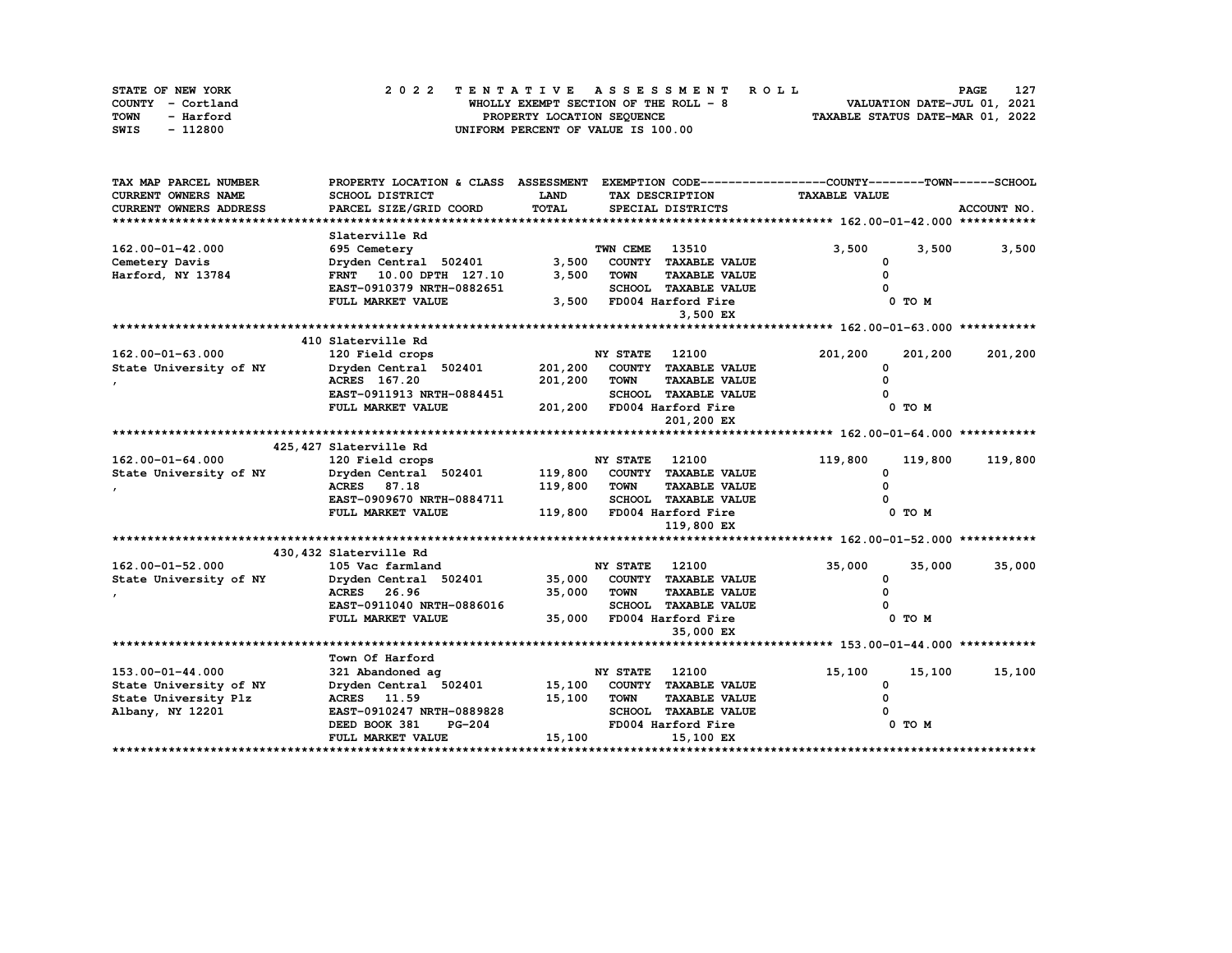|      | <b>STATE OF NEW YORK</b> | 2022 TENTATIVE ASSESSMENT ROLL         | 128<br><b>PAGE</b>               |
|------|--------------------------|----------------------------------------|----------------------------------|
|      | COUNTY - Cortland        | WHOLLY EXEMPT SECTION OF THE ROLL $-8$ | VALUATION DATE-JUL 01, 2021      |
| TOWN | - Harford                | PROPERTY LOCATION SEQUENCE             | TAXABLE STATUS DATE-MAR 01, 2022 |
| SWIS | - 112800                 | UNIFORM PERCENT OF VALUE IS 100.00     |                                  |

| TAX MAP PARCEL NUMBER        | PROPERTY LOCATION & CLASS ASSESSMENT |         |                 |                             | EXEMPTION CODE-----------------COUNTY-------TOWN------SCHOOL |         |             |
|------------------------------|--------------------------------------|---------|-----------------|-----------------------------|--------------------------------------------------------------|---------|-------------|
| <b>CURRENT OWNERS NAME</b>   | SCHOOL DISTRICT                      | LAND    |                 | TAX DESCRIPTION             | <b>TAXABLE VALUE</b>                                         |         |             |
| CURRENT OWNERS ADDRESS       | PARCEL SIZE/GRID COORD               | TOTAL   |                 | SPECIAL DISTRICTS           |                                                              |         | ACCOUNT NO. |
|                              |                                      |         |                 |                             |                                                              |         |             |
|                              | Town Of Harford                      |         |                 |                             |                                                              |         |             |
| 162.00-01-05.000             | 340 Vacant indus                     |         | SUB RR          | 27200                       | 85,000                                                       | 85,000  | 85,000      |
| Tioga Co Indust Devel Agency | Dryden Central 502401                | 85,000  |                 | COUNTY TAXABLE VALUE        | 0                                                            |         |             |
| Tioga Co Office Bldg         | ACRES 12.50                          | 85,000  | TOWN            | <b>TAXABLE VALUE</b>        | n                                                            |         |             |
| 56 Main St                   | EAST-0916231 NRTH-0885280            |         |                 | <b>SCHOOL TAXABLE VALUE</b> |                                                              |         |             |
| Owego, NY 13827              | DEED BOOK 368<br>PG-679              |         |                 | FD004 Harford Fire          |                                                              | 0 TO M  |             |
|                              | FULL MARKET VALUE                    | 85,000  |                 | 85,000 EX                   |                                                              |         |             |
|                              |                                      |         |                 |                             |                                                              |         |             |
|                              | Town of Harford                      |         |                 |                             |                                                              |         |             |
| 163.00-05-13.000             | 843 Non-ceil. rr                     |         | CTY OWNED 13100 |                             | 39,000                                                       | 39,000  | 39,000      |
| Tioga Co Indust Devel Agency | Marathon Centra 113401               | 39,000  |                 | COUNTY TAXABLE VALUE        | <sup>0</sup>                                                 |         |             |
| County Office Bldg           | ACRES 11.90                          | 39,000  | <b>TOWN</b>     | <b>TAXABLE VALUE</b>        |                                                              |         |             |
| 56 Main St                   | EAST-0922183 NRTH-0880924            |         |                 | SCHOOL TAXABLE VALUE        |                                                              |         |             |
| Owego, NY 13827-1544         | DEED BOOK 368<br>PG-679              |         |                 | FD004 Harford Fire          |                                                              | 0 TO M  |             |
|                              | FULL MARKET VALUE                    | 39,000  |                 | 39,000 EX                   |                                                              |         |             |
|                              |                                      |         |                 |                             |                                                              |         |             |
|                              | Willow Crossing Rd                   |         |                 |                             |                                                              |         |             |
| 153.00-01-18.000             | 695 Cemetery                         |         | TWN CEME        | 13510                       | 3,000                                                        | 3,000   | 3,000       |
| Cemetery Carpenter           | Dryden Central 502401                | 3,000   |                 | COUNTY TAXABLE VALUE        | 0                                                            |         |             |
| Harford, NY 13784            | FRNT 10.00 DPTH 220.08               | 3,000   | <b>TOWN</b>     | <b>TAXABLE VALUE</b>        | O                                                            |         |             |
|                              | EAST-0910904 NRTH-0892083            |         |                 | SCHOOL TAXABLE VALUE        |                                                              |         |             |
|                              | FULL MARKET VALUE                    | 3,000   |                 | FD004 Harford Fire          |                                                              | 0 TO M  |             |
|                              |                                      |         |                 | 3,000 EX                    |                                                              |         |             |
|                              |                                      |         |                 |                             |                                                              |         |             |
|                              | Willow Crossing Rd                   |         |                 |                             |                                                              |         |             |
| 153.00-01-29.000             | 120 Field crops                      |         | <b>NY STATE</b> | 12100                       | 181,000                                                      | 181,000 | 181,000     |
| State University of NY       | Dryden Central 502401                | 155,300 |                 | COUNTY TAXABLE VALUE        | 0                                                            |         |             |
|                              | ACRES 158.63                         | 181,000 | <b>TOWN</b>     | <b>TAXABLE VALUE</b>        |                                                              |         |             |
|                              | EAST-0911265 NRTH-0895071            |         |                 | <b>SCHOOL TAXABLE VALUE</b> |                                                              |         |             |
|                              | FULL MARKET VALUE                    | 181,000 |                 | FD004 Harford Fire          |                                                              | 0 TO M  |             |
|                              |                                      |         |                 | 181,000 EX                  |                                                              |         |             |
|                              |                                      |         |                 |                             |                                                              |         |             |
|                              | Willow Crossing Rd                   |         |                 |                             |                                                              |         |             |
| 153.00-01-34.000             | 105 Vac farmland                     |         | NY STATE        | 12100                       | 85,700                                                       | 85,700  | 85,700      |
| State University of NY       | Dryden Central 502401                | 85,700  |                 | COUNTY TAXABLE VALUE        | 0                                                            |         |             |
|                              | ACRES 68.80                          | 85,700  | <b>TOWN</b>     | <b>TAXABLE VALUE</b>        |                                                              |         |             |
|                              | EAST-0910567 NRTH-0893124            |         | <b>SCHOOL</b>   | <b>TAXABLE VALUE</b>        |                                                              |         |             |
|                              | FULL MARKET VALUE                    | 85,700  |                 | FD004 Harford Fire          |                                                              | 0 TO M  |             |
|                              |                                      |         |                 | 85,700 EX                   |                                                              |         |             |
|                              |                                      |         |                 |                             |                                                              |         |             |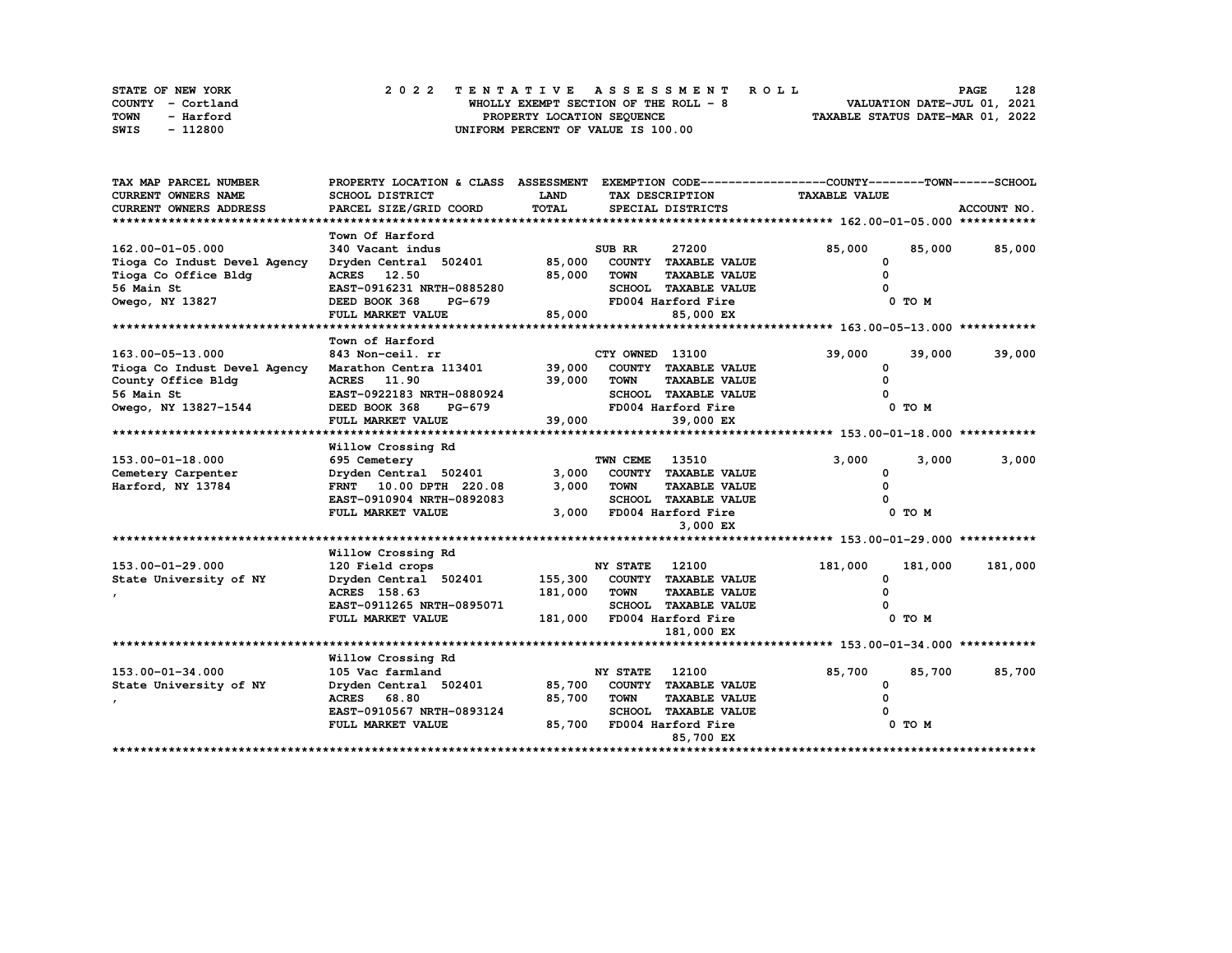| STATE OF NEW YORK | 2022 TENTATIVE ASSESSMENT ROLL         | <b>PAGE</b>                      | 129 |
|-------------------|----------------------------------------|----------------------------------|-----|
| COUNTY - Cortland | WHOLLY EXEMPT SECTION OF THE ROLL $-8$ | VALUATION DATE-JUL 01, 2021      |     |
| TOWN<br>- Harford | PROPERTY LOCATION SEQUENCE             | TAXABLE STATUS DATE-MAR 01, 2022 |     |
| - 112800<br>SWIS  | UNIFORM PERCENT OF VALUE IS 100.00     |                                  |     |

| TAX MAP PARCEL NUMBER         | PROPERTY LOCATION & CLASS ASSESSMENT |             |                  |                      | EXEMPTION CODE-----------------COUNTY-------TOWN-----SCHOOL |        |             |
|-------------------------------|--------------------------------------|-------------|------------------|----------------------|-------------------------------------------------------------|--------|-------------|
| <b>CURRENT OWNERS NAME</b>    | SCHOOL DISTRICT                      | <b>LAND</b> |                  | TAX DESCRIPTION      | <b>TAXABLE VALUE</b>                                        |        |             |
| <b>CURRENT OWNERS ADDRESS</b> | PARCEL SIZE/GRID COORD               | TOTAL       |                  | SPECIAL DISTRICTS    |                                                             |        | ACCOUNT NO. |
|                               |                                      |             |                  |                      |                                                             |        |             |
|                               | Willow Crossing Rd                   |             |                  |                      |                                                             |        |             |
| 153.00-01-35.000              | 910 Priv forest                      |             | <b>NY STATE</b>  | 12100                | 39,500                                                      | 39,500 | 39,500      |
| State University of NY        | Dryden Central 502401                | 39,500      | COUNTY           | <b>TAXABLE VALUE</b> |                                                             |        |             |
|                               | 28.65<br><b>ACRES</b>                | 39,500      | <b>TOWN</b>      | <b>TAXABLE VALUE</b> |                                                             |        |             |
|                               | EAST-0909167 NRTH-0890746            |             | <b>SCHOOL</b>    | <b>TAXABLE VALUE</b> |                                                             |        |             |
|                               | FULL MARKET VALUE                    | 39,500      |                  | FD004 Harford Fire   |                                                             | 0 TO M |             |
|                               |                                      |             |                  | 39,500 EX            |                                                             |        |             |
|                               |                                      |             |                  |                      |                                                             |        |             |
|                               | Willow Crossing Rd                   |             |                  |                      |                                                             |        |             |
| $153.00 - 01 - 36.000$        | 910 Priv forest                      |             | <b>NY STATE</b>  | 12100                | 12,900                                                      | 12,900 | 12,900      |
| State University of NY        | Dryden Central 502401                | 12,900      | <b>COUNTY</b>    | <b>TAXABLE VALUE</b> |                                                             |        |             |
| $\mathbf{r}$                  | 8.28<br><b>ACRES</b>                 | 12,900      | <b>TOWN</b>      | <b>TAXABLE VALUE</b> |                                                             |        |             |
|                               | EAST-0909511 NRTH-0891386            |             | <b>SCHOOL</b>    | <b>TAXABLE VALUE</b> |                                                             |        |             |
|                               | FULL MARKET VALUE                    | 12,900      |                  | FD004 Harford Fire   |                                                             | 0 TO M |             |
|                               |                                      |             |                  | 12,900 EX            |                                                             |        |             |
|                               |                                      |             |                  |                      |                                                             |        |             |
|                               | Willow Crossing Rd                   |             |                  |                      |                                                             |        |             |
| 153.00-01-45.000              | 323 Vacant rural                     |             | TWN OUTSDE 13570 |                      | 8,600                                                       | 8,600  | 8,600       |
| Dryden Town of                | Dryden Central 502401                | 8,600       |                  | COUNTY TAXABLE VALUE |                                                             |        |             |
| 93 East Main St               | 1.38<br><b>ACRES</b>                 | 8,600       | TOWN             | <b>TAXABLE VALUE</b> |                                                             |        |             |
| Dryden, NY 13053-9505         | EAST-0908804 NRTH-0892018            |             | <b>SCHOOL</b>    | <b>TAXABLE VALUE</b> |                                                             |        |             |
|                               | DEED BOOK 561<br><b>PG-97</b>        |             |                  | FD004 Harford Fire   | 8,600 TO M                                                  |        |             |
|                               | FULL MARKET VALUE                    | 8,600       |                  |                      |                                                             |        |             |
|                               |                                      |             |                  |                      |                                                             |        |             |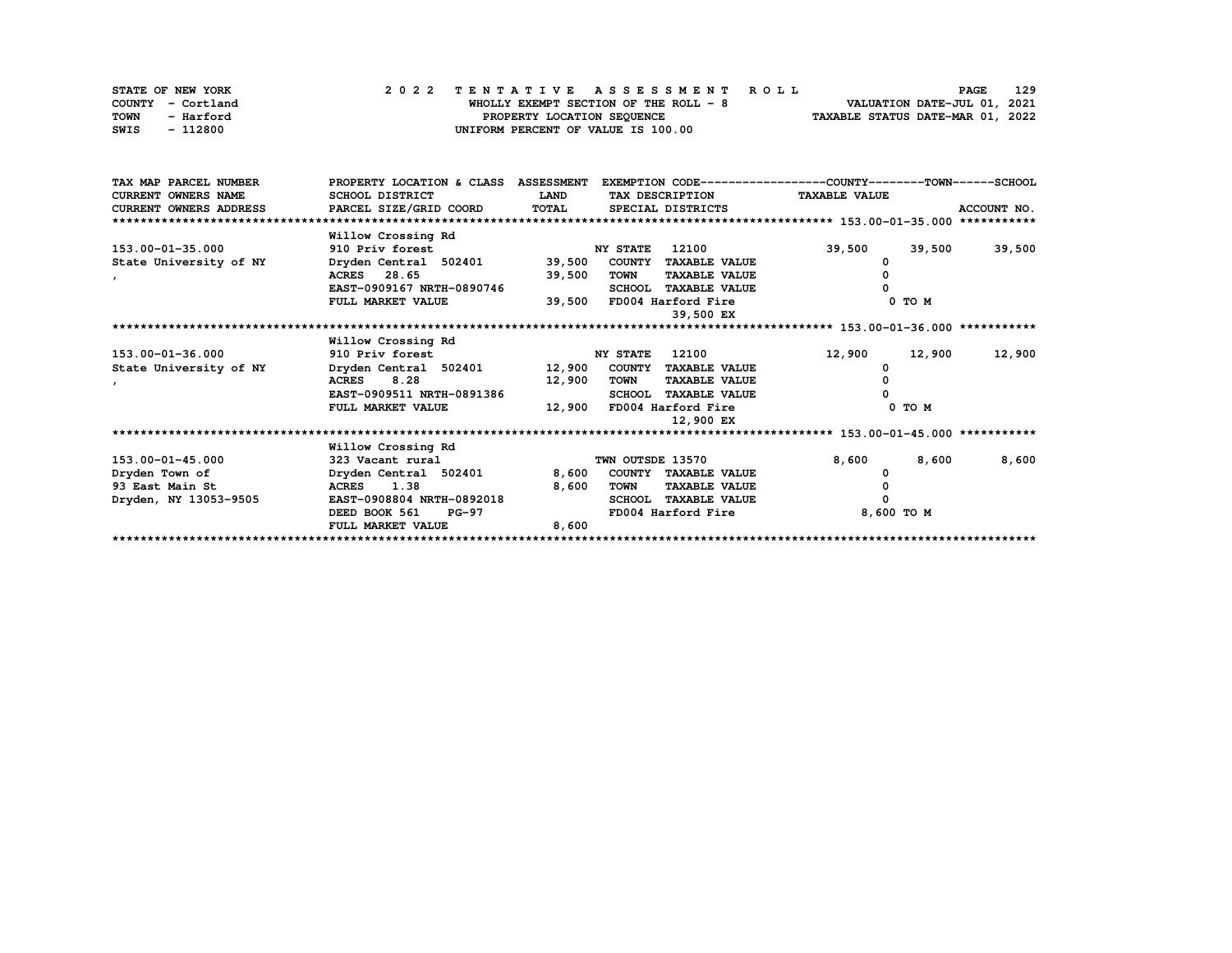| <b>STATE OF NEW YORK</b> |                   |  |  |  |  |  |                                       |  |  |  | 2022 TENTATIVE ASSESSMENT ROLL |                                  |                 | <b>PAGE</b> | 130 |  |
|--------------------------|-------------------|--|--|--|--|--|---------------------------------------|--|--|--|--------------------------------|----------------------------------|-----------------|-------------|-----|--|
|                          | COUNTY - Cortland |  |  |  |  |  | WHOLLY EXEMPT SECTION OF THE ROLL - 8 |  |  |  |                                | VALUATION DATE-JUL 01, 2021      |                 |             |     |  |
| TOWN                     | - Harford         |  |  |  |  |  |                                       |  |  |  |                                | TAXABLE STATUS DATE-MAR 01, 2022 |                 |             |     |  |
| SWIS                     | - 112800          |  |  |  |  |  | UNIFORM PERCENT OF VALUE IS 100.00    |  |  |  |                                |                                  | RPS150/V04/L015 |             |     |  |
|                          |                   |  |  |  |  |  |                                       |  |  |  |                                | CURRENT DATE 5/05/2022           |                 |             |     |  |

# **\*\*\* S P E C I A L D I S T R I C T S U M M A R Y \*\*\***

|      |                      | <b>TOTAL</b> | <b>EXTENSION</b> | <b>EXTENSION</b> | AD VALOREM   | <b>EXEMPT</b> | TAXABLE      |
|------|----------------------|--------------|------------------|------------------|--------------|---------------|--------------|
| CODE | <b>DISTRICT NAME</b> | PARCELS      | TYPE             | <b>VALUE</b>     | <b>VALUE</b> | <b>AMOUNT</b> | <b>VALUE</b> |
|      | FD004 Harford Fire   |              | 68 TOTAL M       |                  | 6311,700     | 5803,100      | 508,600      |

## **\*\*\* S C H O O L D I S T R I C T S U M M A R Y \*\*\***

| CODE   | <b>DISTRICT NAME</b> | <b>TOTAL</b><br><b>PARCELS</b> | <b>ASSESSED</b><br>LAND | <b>ASSESSED</b><br>TOTAL | <b>EXEMPT</b><br><b>AMOUNT</b> | TOTAL<br><b>TAXABLE</b> | <b>STAR</b><br><b>AMOUNT</b> | <b>STAR</b><br><b>TAXABLE</b> |
|--------|----------------------|--------------------------------|-------------------------|--------------------------|--------------------------------|-------------------------|------------------------------|-------------------------------|
| 110200 | Cortland City        | 2                              | 143,500                 | 143,500                  | 143,500                        |                         |                              |                               |
| 113401 | Marathon Central     | 9                              | 299,400                 | 313,400                  | 313,400                        |                         |                              |                               |
| 502401 | Dryden Central       | 57                             | 3536,600                | 5854,800                 | 5854,800                       |                         |                              |                               |
|        | $SUB - TO T AL$      | 68                             | 3979,500                | 6311,700                 | 6311,700                       |                         |                              |                               |
|        | TOTAL                | 68                             | 3979,500                | 6311,700                 | 6311,700                       |                         |                              |                               |

#### **\*\*\* S Y S T E M C O D E S S U M M A R Y \*\*\***

#### **NO SYSTEM EXEMPTIONS AT THIS LEVEL**

| 43<br>12100<br>4496,300<br>4496,300<br>4496,300<br><b>NY STATE</b> |  |
|--------------------------------------------------------------------|--|
| 13100<br>CTY OWNED<br>39,000<br>39,000<br>39,000                   |  |
| 13500<br>640,200<br>640,200<br>640,200<br>TWN WTHIN                |  |
| 13510<br>5<br>39,900<br>39,900<br>39,900<br>TWN CEME               |  |
| 13570<br>8,600<br>8,600<br>8,600<br>TWN OUTSDE                     |  |
| 18020<br>500,000<br>500,000<br>500,000<br>IND DEVEL                |  |
| 25110<br>209,700<br>209,700<br>209,700<br>NON PROFIT               |  |
| 26300<br>2<br>280,000<br>280,000<br>280,000<br>INTERD CEN          |  |
| 26400<br>13,000<br>13,000<br>13,000<br><b>VOLUN FIRE</b>           |  |
| 27200<br>85,000<br>85,000<br>85,000<br>SUB RR                      |  |
| 68<br>TOTAL<br>6311,700<br>6311,700<br>6311,700                    |  |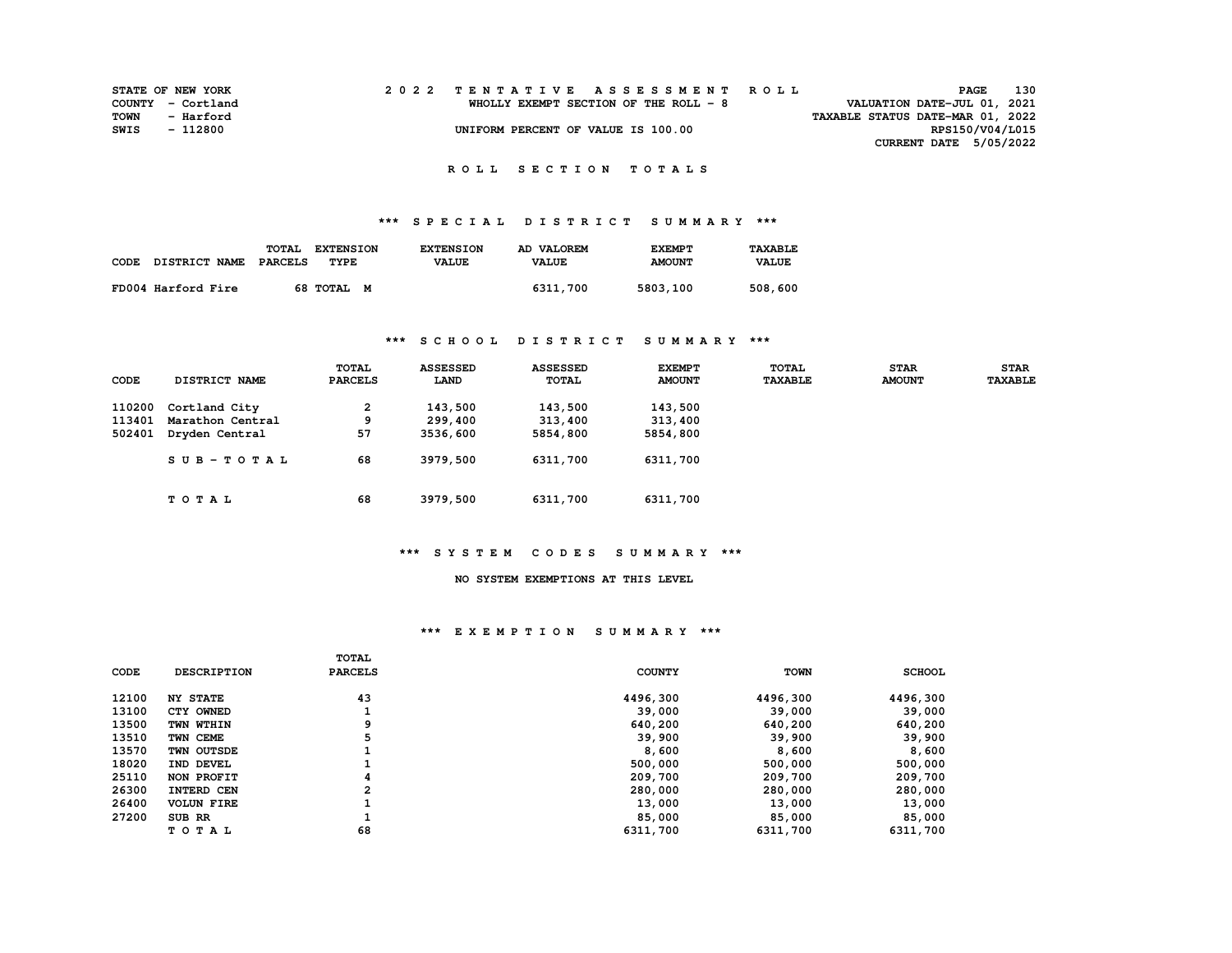| VALUATION DATE-JUL 01, 2021<br>COUNTY - Cortland<br>WHOLLY EXEMPT SECTION OF THE ROLL - 8 |  |
|-------------------------------------------------------------------------------------------|--|
| TOWN<br>TAXABLE STATUS DATE-MAR 01, 2022<br>- Harford                                     |  |
| RPS150/V04/L015<br>UNIFORM PERCENT OF VALUE IS 100.00<br>SWIS<br>- 112800                 |  |
| CURRENT DATE 5/05/2022                                                                    |  |

| <b>ROLL</b> |                    | TOTAL          | <b>ASSESSED</b> | <b>ASSESSED</b> | <b>TAXABLE</b> | <b><i>TAXABLE</i></b> | <b><i>TAXABLE</i></b> | <b>STAR</b>    |
|-------------|--------------------|----------------|-----------------|-----------------|----------------|-----------------------|-----------------------|----------------|
| <b>SEC</b>  | <b>DESCRIPTION</b> | <b>PARCELS</b> | LAND            | TOTAL           | <b>COUNTY</b>  | <b>TOWN</b>           | <b>SCHOOL</b>         | <b>TAXABLE</b> |
|             | WHOLLY EXEMPT      | 68             | 3979,500        | 6311,700        |                |                       |                       |                |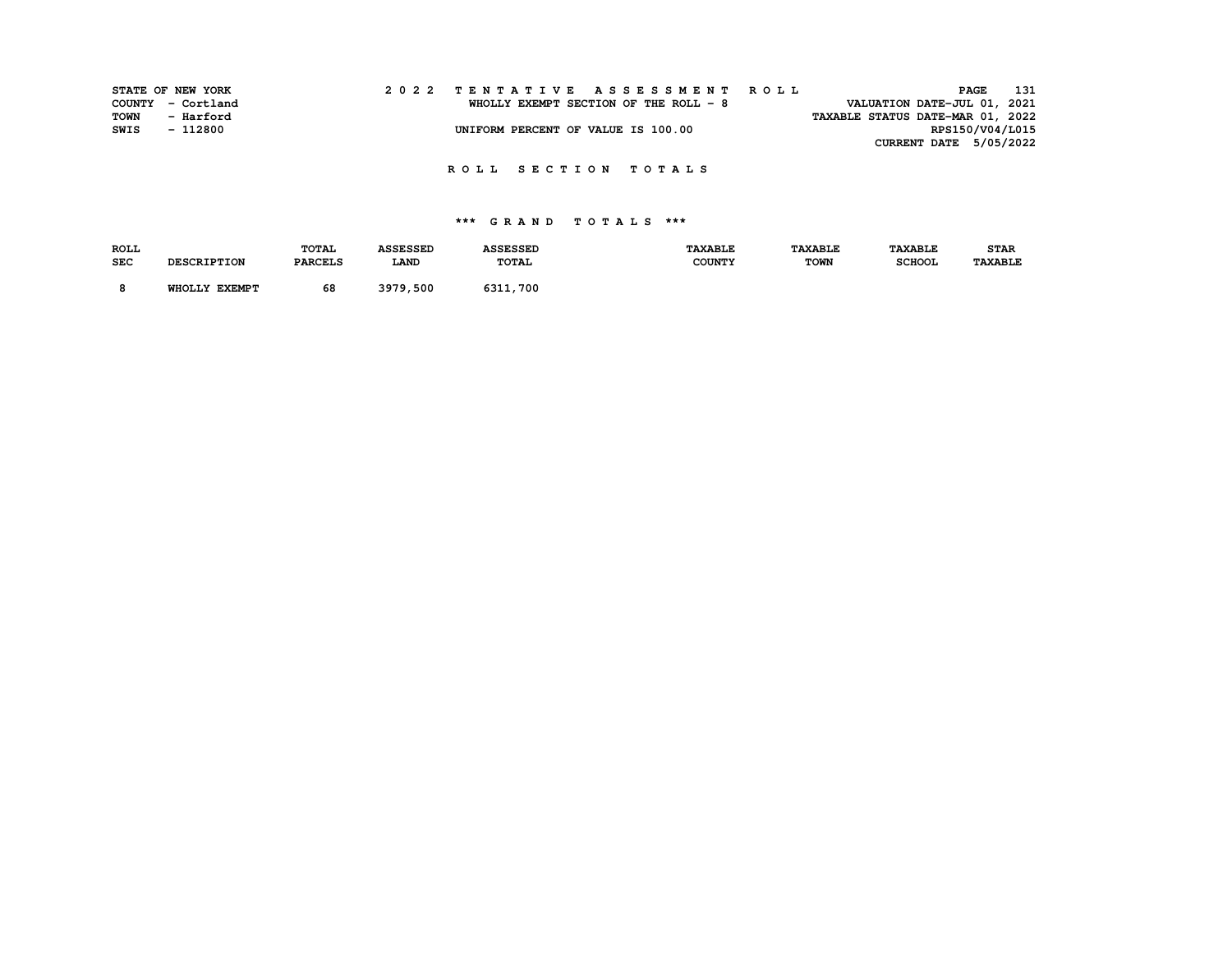| <b>STATE OF NEW YORK</b> |                   |  | 2022 TENTATIVE ASSESSMENT ROLL     |                                  | <b>PAGE</b>                 | 132 |
|--------------------------|-------------------|--|------------------------------------|----------------------------------|-----------------------------|-----|
|                          | COUNTY - Cortland |  |                                    |                                  | VALUATION DATE-JUL 01, 2021 |     |
| TOWN                     | - Harford         |  | SWIS TOTALS                        | TAXABLE STATUS DATE-MAR 01, 2022 |                             |     |
| SWIS                     | - 112800          |  | UNIFORM PERCENT OF VALUE IS 100.00 |                                  | RPS150/V04/L015             |     |
|                          |                   |  |                                    |                                  | CURRENT DATE 5/05/2022      |     |

## **\*\*\* S P E C I A L D I S T R I C T S U M M A R Y \*\*\***

| CODE | DISTRICT NAME      | TOTAL<br><b>PARCELS</b> | <b>EXTENSION</b><br>TYPE | <b>EXTENSION</b><br><b>VALUE</b> | AD VALOREM<br><b>VALUE</b> | <b>EXEMPT</b><br><b>AMOUNT</b> | TAXARI.F.<br><b>VALUE</b> |
|------|--------------------|-------------------------|--------------------------|----------------------------------|----------------------------|--------------------------------|---------------------------|
|      | FD004 Harford Fire |                         | 653 TOTAL<br>M           |                                  | 82110,398                  | 6067,738                       | 76042,660                 |

## **\*\*\* S C H O O L D I S T R I C T S U M M A R Y \*\*\***

| CODE   | DISTRICT NAME    | <b>TOTAL</b><br><b>PARCELS</b> | <b>ASSESSED</b><br>LAND | <b>ASSESSED</b><br><b>TOTAL</b> | <b>EXEMPT</b><br><b>AMOUNT</b> | TOTAL<br><b><i>TAXABLE</i></b> | <b>STAR</b><br><b>AMOUNT</b> | <b>STAR</b><br><b>TAXABLE</b> |
|--------|------------------|--------------------------------|-------------------------|---------------------------------|--------------------------------|--------------------------------|------------------------------|-------------------------------|
| 110200 | Cortland City    | 31                             | 1198,220                | 2490,436                        | 159,009                        | 2331, 427                      | 194,900                      | 2136,527                      |
| 113401 | Marathon Central | 270                            | 11249,709               | 32054,524                       | 1942,607                       | 30111, 917                     | 2715,398                     | 27396,519                     |
| 492602 | Newark Valley    | 11                             | 425,100                 | 589,509                         | 99,054                         | 490,455                        | 30,000                       | 460,455                       |
| 502401 | Dryden Central   | 345                            | 12761,290               | 46986,599                       | 8417,713                       | 38568,886                      | 3886,670                     | 34682,216                     |
|        | $SUB - TO T AL$  | 657                            | 25634,319               | 82121,068                       | 10618,383                      | 71502,685                      | 6826,968                     | 64675,717                     |
|        | TOTAL            | 657                            | 25634,319               | 82121,068                       | 10618,383                      | 71502,685                      | 6826,968                     | 64675,717                     |

# **\*\*\* S Y S T E M C O D E S S U M M A R Y \*\*\***

| CODE  | <b>DESCRIPTION</b>  | TOTAL<br><b>PARCELS</b> | <b>COUNTY</b> | <b>TOWN</b> | <b>SCHOOL</b> |
|-------|---------------------|-------------------------|---------------|-------------|---------------|
| 50001 | <b>SCHL TAXBL</b>   |                         | 10,670        | 10,670      |               |
| 50005 | TOWN TAXBL<br>TOTAL | ב                       | 10,670        | 10,670      |               |

| <b>CODE</b> | <b>DESCRIPTION</b> | <b>TOTAL</b><br><b>PARCELS</b> | <b>COUNTY</b> | <b>TOWN</b> | <b>SCHOOL</b> |
|-------------|--------------------|--------------------------------|---------------|-------------|---------------|
| 12100       | <b>NY STATE</b>    | 43                             | 4496,300      | 4496,300    | 4496,300      |
| 13100       | CTY OWNED          |                                | 39,000        | 39,000      | 39,000        |
| 13500       | TWN WTHIN          | $\circ$                        | 640,200       | 640,200     | 640,200       |
| 13510       | TWN CEME           |                                | 39,900        | 39,900      | 39,900        |
| 13570       | TWN OUTSDE         |                                | 8,600         | 8,600       | 8,600         |
| 18020       | IND DEVEL          |                                | 500,000       | 500,000     | 500,000       |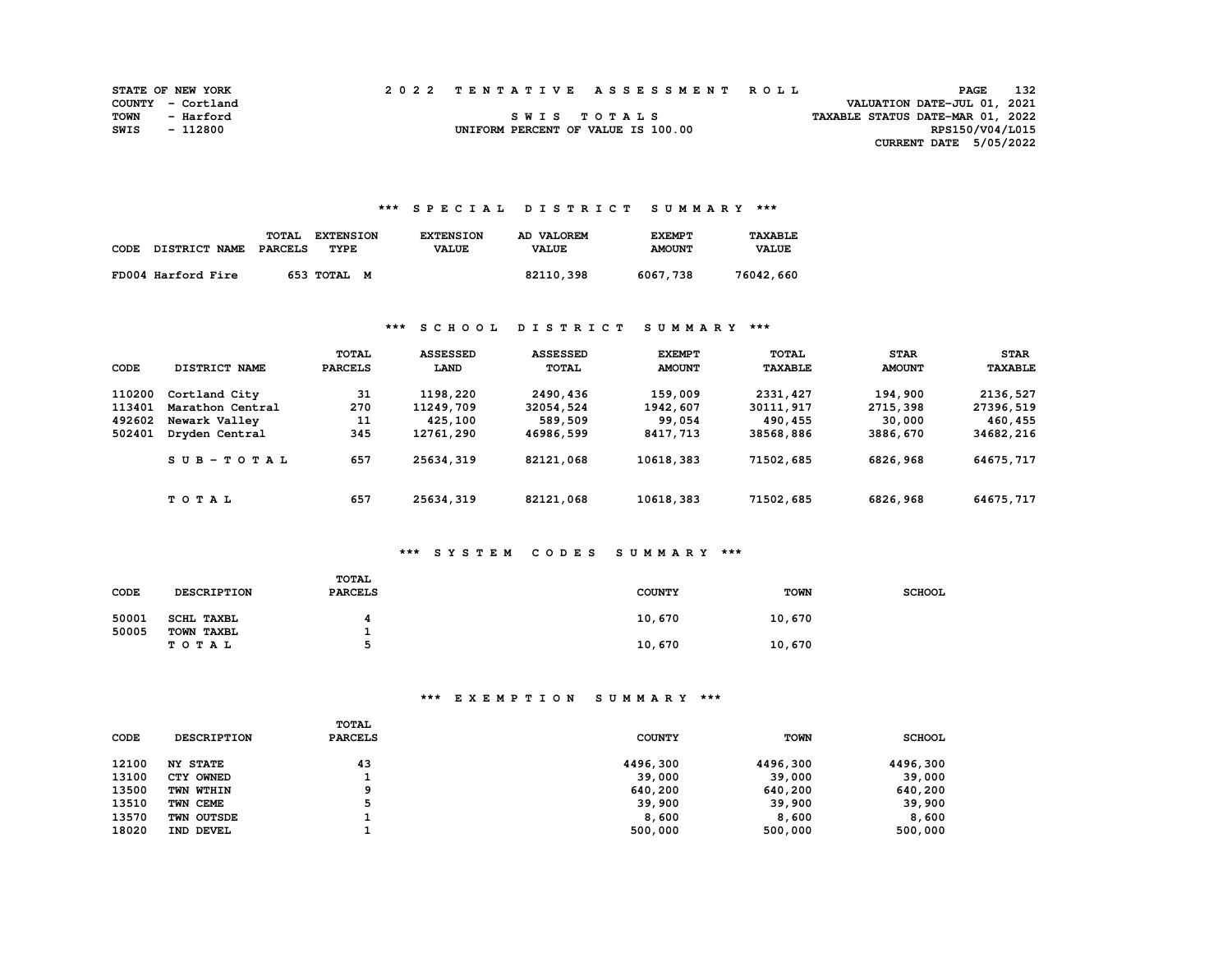| <b>STATE OF NEW YORK</b> |  |  | 2022 TENTATIVE ASSESSMENT ROLL | 133<br><b>PAGE</b> |
|--------------------------|--|--|--------------------------------|--------------------|
|--------------------------|--|--|--------------------------------|--------------------|

RPS150/V04/L015

|             | STATE OF NEW YORK |                                    | 2022 TENTATIVE ASSESSMENT ROLL | PAGE                             | 133 |
|-------------|-------------------|------------------------------------|--------------------------------|----------------------------------|-----|
|             | COUNTY - Cortland |                                    |                                | VALUATION DATE-JUL 01, 2021      |     |
| <b>TOWN</b> | - Harford         | SWIS TOTALS                        |                                | TAXABLE STATUS DATE-MAR 01, 2022 |     |
| <b>SWIS</b> | - 112800          | UNIFORM PERCENT OF VALUE IS 100.00 |                                | RPS150/V04/L015                  |     |

UNIFORM PERCENT OF VALUE IS 100.00  **CURRENT DATE 5/05/2022** 

## **\*\*\* E X E M P T I O N S U M M A R Y \*\*\***

|       |                    | <b>TOTAL</b>   |               |             |               |
|-------|--------------------|----------------|---------------|-------------|---------------|
| CODE  | <b>DESCRIPTION</b> | <b>PARCELS</b> | <b>COUNTY</b> | <b>TOWN</b> | <b>SCHOOL</b> |
| 25110 | NON PROFIT         | 4              | 209,700       | 209,700     | 209,700       |
| 26300 | INTERD CEN         | 2              | 280,000       | 280,000     | 280,000       |
| 26400 | <b>VOLUN FIRE</b>  | 1              | 13,000        | 13,000      | 13,000        |
| 27200 | SUB RR             | $\mathbf{1}$   | 85,000        | 85,000      | 85,000        |
| 32252 | STATE LAND         | 36             | 4726,300      |             |               |
| 41121 | VET WAR CT         | 16             | 94,575        | 94,575      |               |
| 41122 | VET WAR C          | 2              | 12,000        |             |               |
| 41123 | VET WAR T          | 2              |               | 12,000      |               |
| 41131 | VET COM CT         | 8              | 79,750        | 79,750      |               |
| 41132 | VET COM C          |                | 10,000        |             |               |
| 41133 | VET COM T          |                |               | 10,000      |               |
| 41141 | VET DIS CT         | 6              | 83,700        | 83,700      |               |
| 41162 | $CW_15_VET/$       | $\mathbf{1}$   | 6,000         |             |               |
| 41720 | AG-CEILING         | 22             | 1157,305      | 1157,305    | 1157,305      |
| 41730 | AG COMMIT          | 11             | 490,845       | 490,845     | 490,845       |
| 41800 | AGED CTS           | 2              | 95,000        | 95,000      | 95,000        |
| 41801 | AGED C&T           | 7              | 161,034       | 161,034     |               |
| 41804 | AGED S             | 10             |               |             | 298,895       |
| 41834 | ENH STAR           | 53             |               |             | 3353,968      |
| 41854 | <b>BAS STAR</b>    | 116            |               |             | 3473,000      |
| 41932 | Dis & Lim          | 1              | 18,500        |             |               |
| 42100 | <b>AG IMPROV</b>   | 6              | 19,000        | 19,000      | 19,000        |
| 47100 | Mass Telec         | 5              | 245,638       | 245,638     | 245,638       |
| 49500 | SOL&WND EN         |                | 2000,000      | 2000,000    | 2000,000      |
|       | TOTAL              | 375            | 15511,347     | 10760,547   | 17445, 351    |

| ROLL<br><b>SEC</b> | <b>DESCRIPTION</b> | TOTAL<br><b>PARCELS</b> | <b>ASSESSED</b><br>LAND | <b>ASSESSED</b><br><b>TOTAL</b> | <b>TAXABLE</b><br><b>COUNTY</b> | <b>TAXABLE</b><br><b>TOWN</b> | <b>TAXABLE</b><br><b>SCHOOL</b> | <b>STAR</b><br><b>TAXABLE</b> |
|--------------------|--------------------|-------------------------|-------------------------|---------------------------------|---------------------------------|-------------------------------|---------------------------------|-------------------------------|
|                    | <b>TAXABLE</b>     | 512                     | 16572,019               | 45422,132                       | 41194,423                       | 41218,923                     | 41361,087                       | 34534,119                     |
|                    | STATE OWNED LAND   | 41                      | 4726,300                | 4736,970                        |                                 | 4726,300                      | 4736,970                        | 4736,970                      |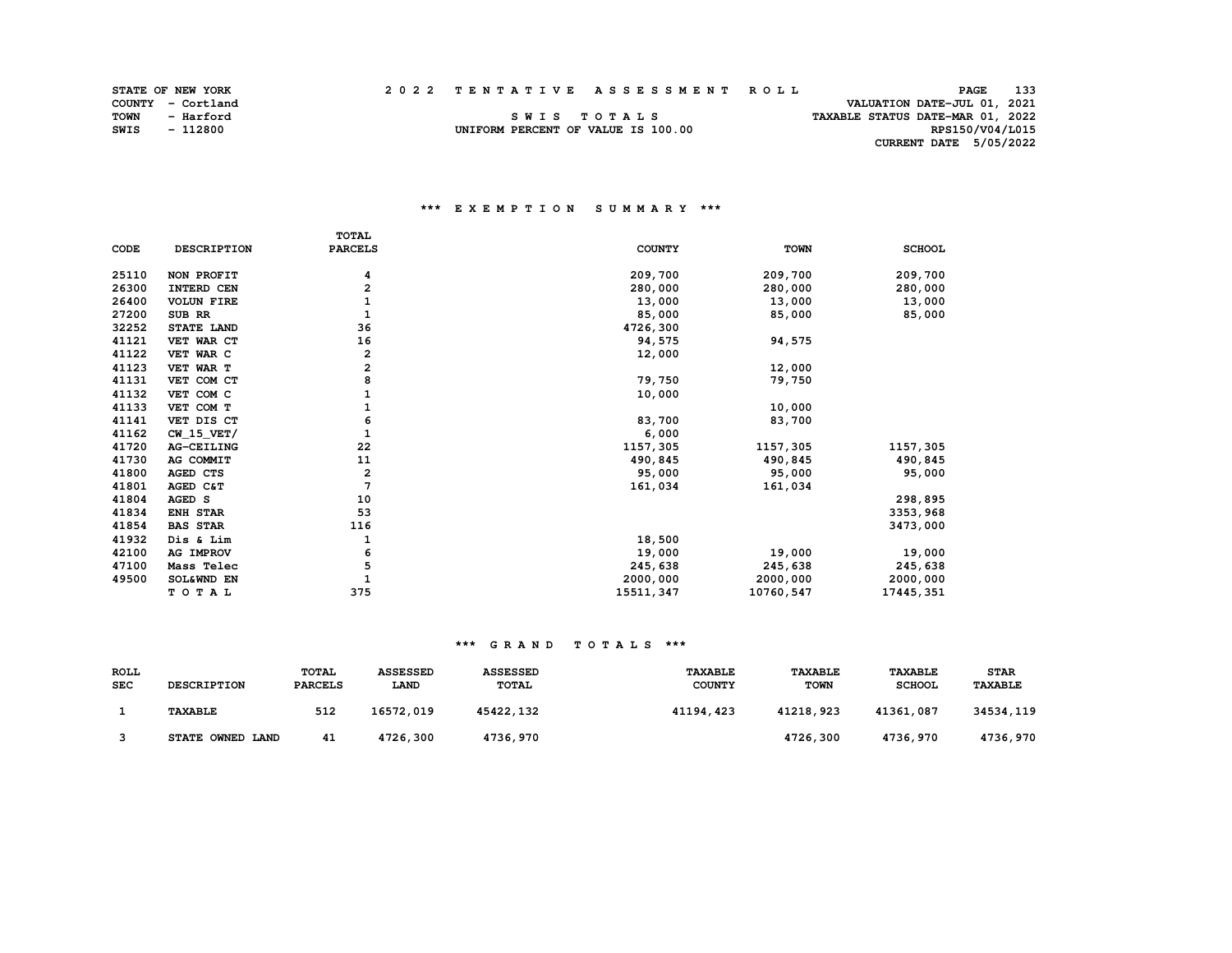|      | <b>STATE OF NEW YORK</b> |  | 2022 TENTATIVE ASSESSMENT ROLL     | 134<br><b>PAGE</b>               |  |
|------|--------------------------|--|------------------------------------|----------------------------------|--|
|      | COUNTY - Cortland        |  |                                    | VALUATION DATE-JUL 01, 2021      |  |
| TOWN | - Harford                |  | SWIS TOTALS                        | TAXABLE STATUS DATE-MAR 01, 2022 |  |
| SWIS | - 112800                 |  | UNIFORM PERCENT OF VALUE IS 100.00 | RPS150/V04/L015                  |  |
|      |                          |  |                                    | CURRENT DATE 5/05/2022           |  |

| <b>ROLL</b><br><b>SEC</b> | <b>DESCRIPTION</b>         | TOTAL<br><b>PARCELS</b> | <b>ASSESSED</b><br>LAND | <b>ASSESSED</b><br>TOTAL | <b>TAXABLE</b><br><b>COUNTY</b> | <b>TAXABLE</b><br><b>TOWN</b> | <b>TAXABLE</b><br><b>SCHOOL</b> | <b>STAR</b><br><b>TAXABLE</b> |
|---------------------------|----------------------------|-------------------------|-------------------------|--------------------------|---------------------------------|-------------------------------|---------------------------------|-------------------------------|
| 5                         | SPECIAL FRANCHISE          | 12                      |                         | 479,061                  | 479,061                         | 479,061                       | 479,061                         | 479,061                       |
| 6                         | UTILITIES & N.C.           | 24                      | 356,500                 | 25171,205                | 24925,567                       | 24925,567                     | 24925,567                       | 24925,567                     |
| 8                         | WHOLLY EXEMPT              | 68                      | 3979,500                | 6311,700                 |                                 |                               |                                 |                               |
| $\star$                   | <b>SUB</b><br><b>TOTAL</b> | 657                     | 25634,319               | 82121,068                | 66599,051                       | 71349,851                     | 71502,685                       | 64675,717                     |
| **                        | <b>GRAND TOTAL</b>         | 657                     | 25634,319               | 82121,068                | 66599,051                       | 71349,851                     | 71502,685                       | 64675, 717                    |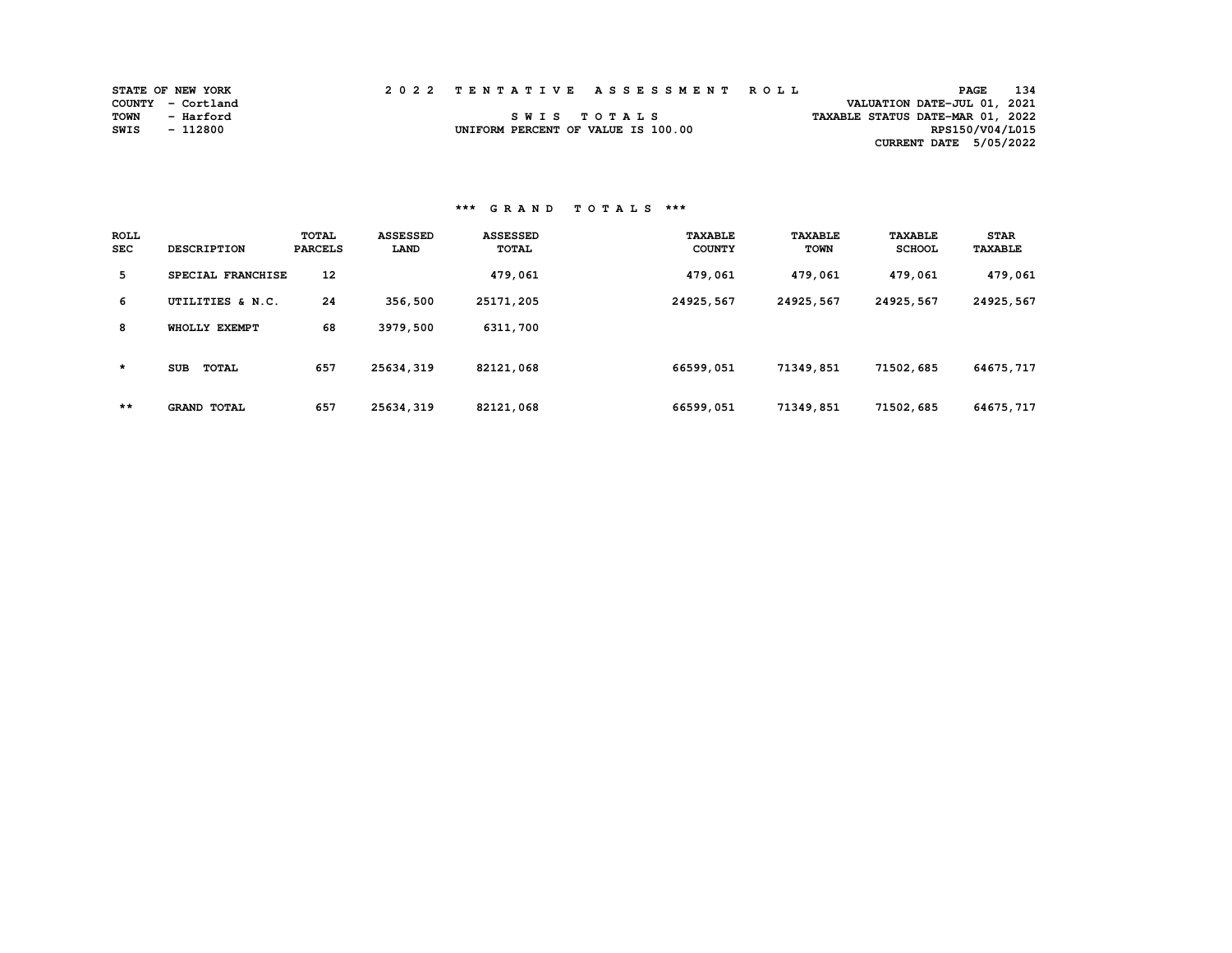|      | <b>STATE OF NEW YORK</b> |  | 2022 TENTATIVE ASSESSMENT ROLL     | PAGE                             | 135 |
|------|--------------------------|--|------------------------------------|----------------------------------|-----|
|      | COUNTY - Cortland        |  | TOWN TOTALS                        | VALUATION DATE-JUL 01, 2021      |     |
| TOWN | - Harford                |  |                                    | TAXABLE STATUS DATE-MAR 01, 2022 |     |
| SWIS | $-1128$                  |  | UNIFORM PERCENT OF VALUE IS 100.00 | RPS150/V04/L015                  |     |
|      |                          |  |                                    | CURRENT DATE $5/05/2022$         |     |

## **\*\*\* S P E C I A L D I S T R I C T S U M M A R Y \*\*\***

| CODE | DISTRICT NAME      | TOTAL<br><b>PARCELS</b> | <b>EXTENSION</b><br>TYPE | <b>EXTENSION</b><br><b>VALUE</b> | AD VALOREM<br><b>VALUE</b> | <b>EXEMPT</b><br><b>AMOUNT</b> | TAXARI.F.<br><b>VALUE</b> |
|------|--------------------|-------------------------|--------------------------|----------------------------------|----------------------------|--------------------------------|---------------------------|
|      | FD004 Harford Fire |                         | 653 TOTAL<br>M           |                                  | 82110,398                  | 6067,738                       | 76042,660                 |

## **\*\*\* S C H O O L D I S T R I C T S U M M A R Y \*\*\***

| CODE   | DISTRICT NAME    | TOTAL<br><b>PARCELS</b> | <b>ASSESSED</b><br>LAND | <b>ASSESSED</b><br><b>TOTAL</b> | <b>EXEMPT</b><br><b>AMOUNT</b> | TOTAL<br><b>TAXABLE</b> | <b>STAR</b><br><b>AMOUNT</b> | <b>STAR</b><br><b>TAXABLE</b> |
|--------|------------------|-------------------------|-------------------------|---------------------------------|--------------------------------|-------------------------|------------------------------|-------------------------------|
| 110200 | Cortland City    | 31                      | 1198,220                | 2490,436                        | 159,009                        | 2331, 427               | 194,900                      | 2136,527                      |
| 113401 | Marathon Central | 270                     | 11249,709               | 32054,524                       | 1942,607                       | 30111,917               | 2715,398                     | 27396,519                     |
| 492602 | Newark Valley    | 11                      | 425,100                 | 589,509                         | 99,054                         | 490,455                 | 30,000                       | 460,455                       |
| 502401 | Dryden Central   | 345                     | 12761,290               | 46986,599                       | 8417,713                       | 38568,886               | 3886,670                     | 34682,216                     |
|        | $SUB - TO T AL$  | 657                     | 25634,319               | 82121,068                       | 10618,383                      | 71502,685               | 6826,968                     | 64675,717                     |
|        | TOTAL            | 657                     | 25634,319               | 82121,068                       | 10618,383                      | 71502,685               | 6826,968                     | 64675,717                     |

# **\*\*\* S Y S T E M C O D E S S U M M A R Y \*\*\***

| CODE  | <b>DESCRIPTION</b>  | TOTAL<br><b>PARCELS</b> | <b>COUNTY</b> | <b>TOWN</b> | <b>SCHOOL</b> |
|-------|---------------------|-------------------------|---------------|-------------|---------------|
| 50001 | <b>SCHL TAXBL</b>   |                         | 10,670        | 10,670      |               |
| 50005 | TOWN TAXBL<br>TOTAL | ב                       | 10,670        | 10,670      |               |

| CODE  | <b>DESCRIPTION</b> | TOTAL<br><b>PARCELS</b> | <b>COUNTY</b> | <b>TOWN</b> | <b>SCHOOL</b> |
|-------|--------------------|-------------------------|---------------|-------------|---------------|
| 12100 | <b>NY STATE</b>    | 43                      | 4496,300      | 4496,300    | 4496,300      |
| 13100 | CTY OWNED          |                         | 39,000        | 39,000      | 39,000        |
| 13500 | TWN WTHIN          | a                       | 640,200       | 640,200     | 640,200       |
| 13510 | TWN CEME           |                         | 39,900        | 39,900      | 39,900        |
| 13570 | TWN OUTSDE         |                         | 8,600         | 8,600       | 8,600         |
| 18020 | IND DEVEL          |                         | 500,000       | 500,000     | 500,000       |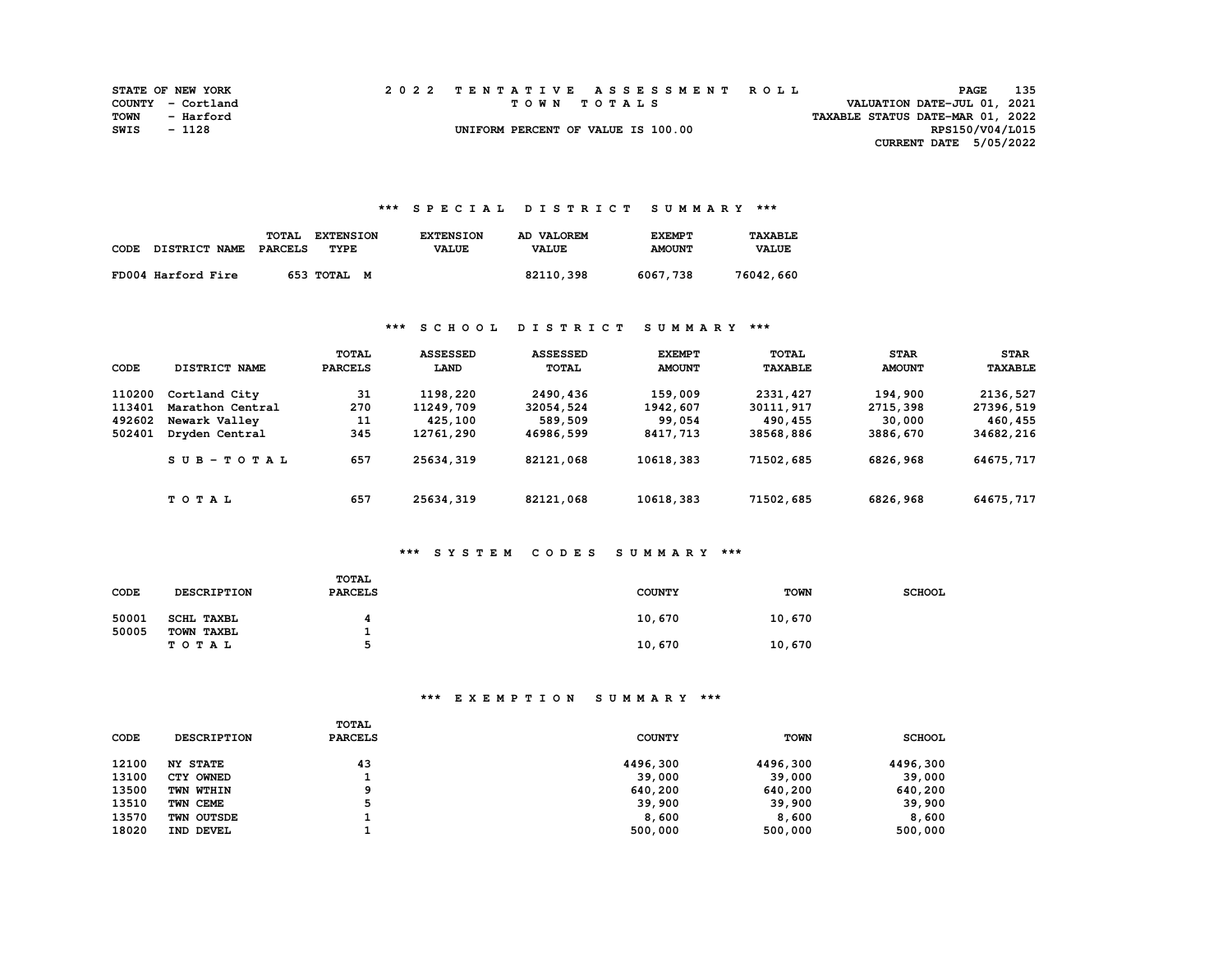|             | <b>STATE OF NEW YORK</b> | 2022 TENTATIVE ASSESSMENT ROLL     | 136<br><b>PAGE</b>               |
|-------------|--------------------------|------------------------------------|----------------------------------|
|             | COUNTY - Cortland        | TOWN TOTALS                        | VALUATION DATE-JUL 01, 2021      |
| <b>TOWN</b> | - Harford                |                                    | TAXABLE STATUS DATE-MAR 01, 2022 |
| SWIS        | - 1128                   | UNIFORM PERCENT OF VALUE IS 100.00 | RPS150/V04/L015                  |
|             |                          |                                    | CURRENT DATE 5/05/2022           |

## **\*\*\* E X E M P T I O N S U M M A R Y \*\*\***

|       |                    | <b>TOTAL</b>   |               |             |               |
|-------|--------------------|----------------|---------------|-------------|---------------|
| CODE  | <b>DESCRIPTION</b> | <b>PARCELS</b> | <b>COUNTY</b> | <b>TOWN</b> | <b>SCHOOL</b> |
| 25110 | NON PROFIT         | 4              | 209,700       | 209,700     | 209,700       |
| 26300 | INTERD CEN         | 2              | 280,000       | 280,000     | 280,000       |
| 26400 | <b>VOLUN FIRE</b>  | 1              | 13,000        | 13,000      | 13,000        |
| 27200 | SUB RR             | 1              | 85,000        | 85,000      | 85,000        |
| 32252 | STATE LAND         | 36             | 4726,300      |             |               |
| 41121 | VET WAR CT         | 16             | 94,575        | 94,575      |               |
| 41122 | VET WAR C          | 2              | 12,000        |             |               |
| 41123 | VET WAR T          | 2              |               | 12,000      |               |
| 41131 | VET COM CT         | 8              | 79,750        | 79,750      |               |
| 41132 | VET COM C          |                | 10,000        |             |               |
| 41133 | VET COM T          |                |               | 10,000      |               |
| 41141 | VET DIS CT         | 6              | 83,700        | 83,700      |               |
| 41162 | $CW_15_VET/$       |                | 6,000         |             |               |
| 41720 | AG-CEILING         | 22             | 1157,305      | 1157,305    | 1157,305      |
| 41730 | AG COMMIT          | 11             | 490,845       | 490,845     | 490,845       |
| 41800 | <b>AGED CTS</b>    | 2              | 95,000        | 95,000      | 95,000        |
| 41801 | AGED C&T           | 7              | 161,034       | 161,034     |               |
| 41804 | AGED S             | 10             |               |             | 298,895       |
| 41834 | ENH STAR           | 53             |               |             | 3353,968      |
| 41854 | <b>BAS STAR</b>    | 116            |               |             | 3473,000      |
| 41932 | Dis & Lim          | 1              | 18,500        |             |               |
| 42100 | AG IMPROV          | 6              | 19,000        | 19,000      | 19,000        |
| 47100 | Mass Telec         | 5              | 245,638       | 245,638     | 245,638       |
| 49500 | SOL&WND EN         |                | 2000,000      | 2000,000    | 2000,000      |
|       | TOTAL              | 375            | 15511,347     | 10760,547   | 17445, 351    |

| <b>ROLL</b><br><b>SEC</b> | <b>DESCRIPTION</b> | <b>TOTAL</b><br><b>PARCELS</b> | <b>ASSESSED</b><br><b>LAND</b> | <b>ASSESSED</b><br><b>TOTAL</b> | <b>TAXABLE</b><br><b>COUNTY</b> | <b>TAXABLE</b><br><b>TOWN</b> | <b>TAXABLE</b><br><b>SCHOOL</b> | <b>STAR</b><br>TAXABLE |
|---------------------------|--------------------|--------------------------------|--------------------------------|---------------------------------|---------------------------------|-------------------------------|---------------------------------|------------------------|
|                           | <b>TAXABLE</b>     | 512                            | 16572,019                      | 45422,132                       | 41194,423                       | 41218,923                     | 41361,087                       | 34534,119              |
|                           | STATE OWNED LAND   | 41                             | 4726,300                       | 4736,970                        |                                 | 4726,300                      | 4736,970                        | 4736,970               |